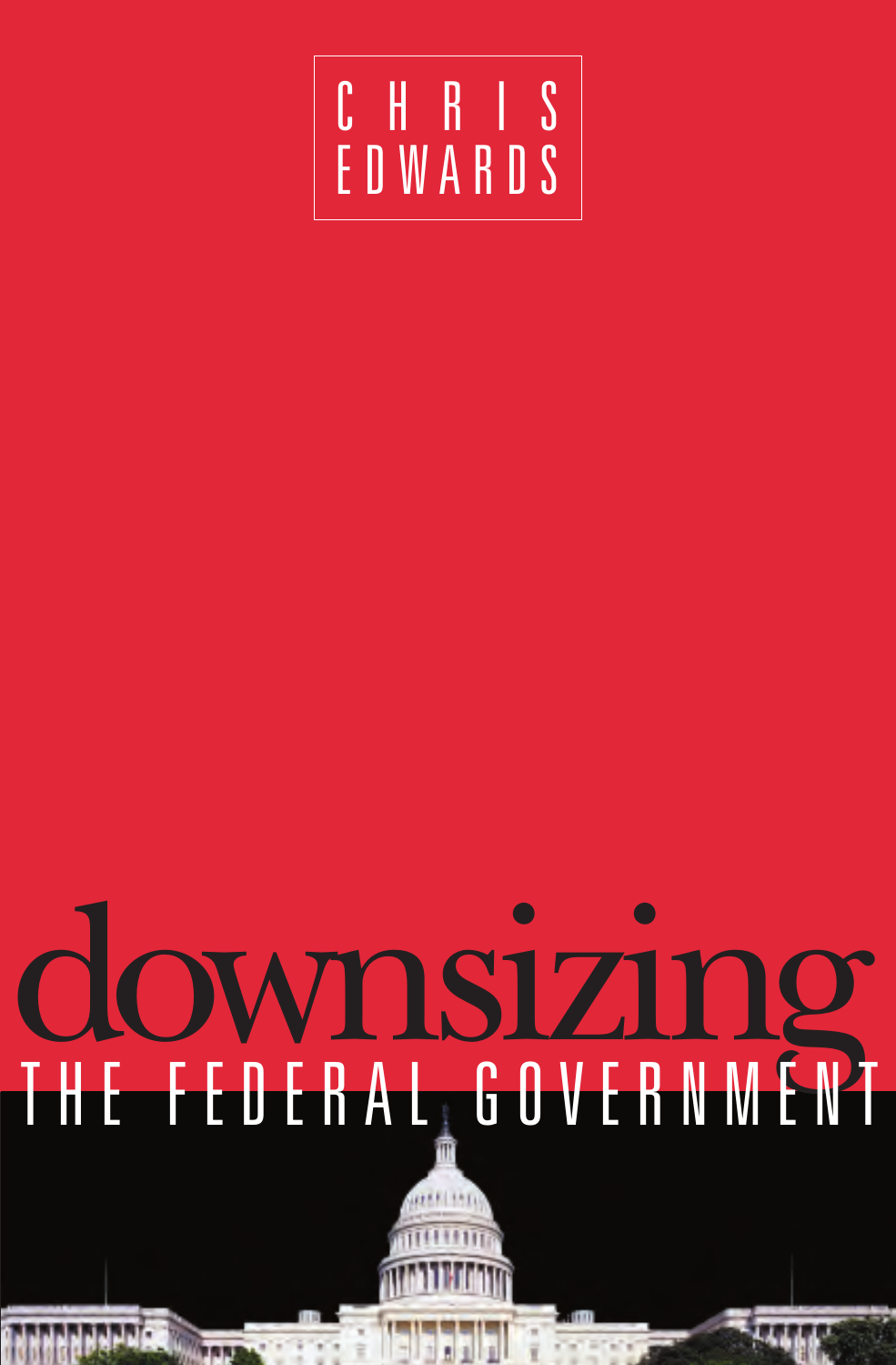## downsizing THE FEDERAL GOVERNMENT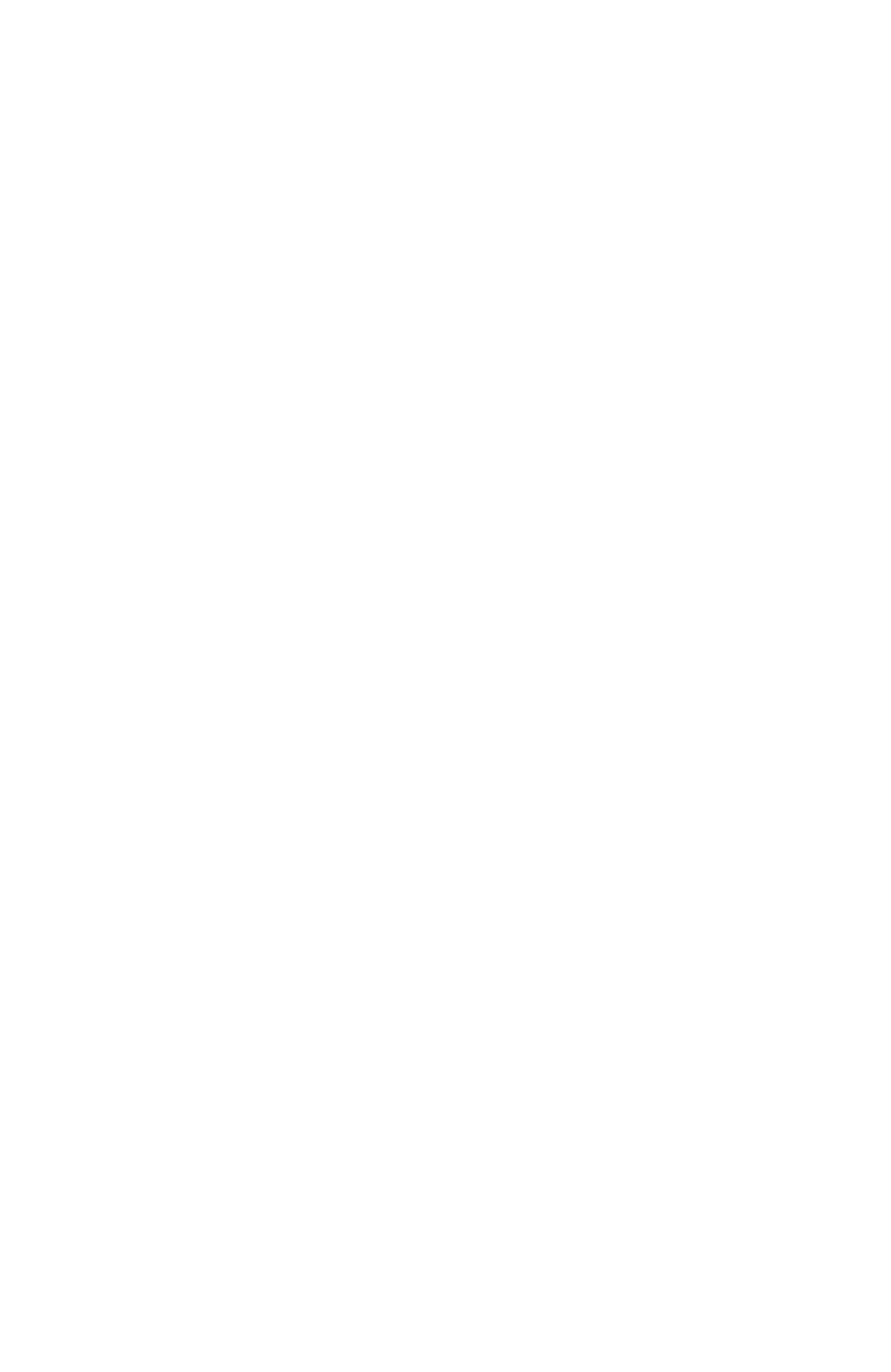

# downsizing THE FEDERAL GOVERNMENT

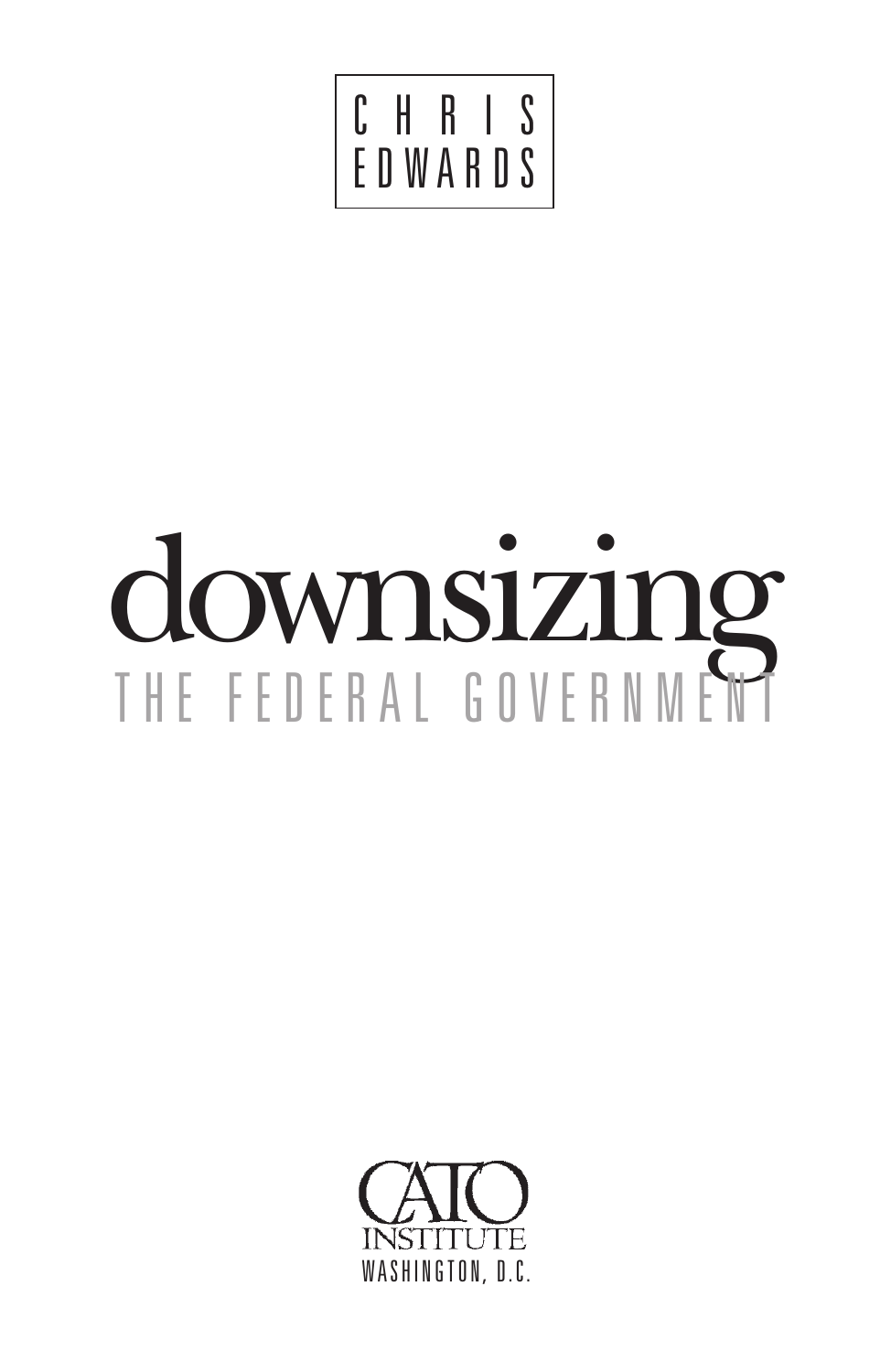Copyright © 2005 by the Cato Institute. All rights reserved.

### **Library of Congress Cataloging-in-Publication Data**

Edwards, Chris (Chris R.) Downsizing the federal government / Chris Edwards. p. cm. Includes bibliographical references and index. ISBN 1-930865-82-1 (cloth : alk. paper) — ISBN 1-930865-83-X (paper : alk. paper) 1. Government spending policy—United States. 2. Waste in government spending—United States. 3. Budget deficits—United States. I. Title.

HJ7537.E33 2005 352.3'67—dc22

2005054275

Cover design by Jon Meyers. Printed in the United States of America.

> CATO INSTITUTE 1000 Massachusetts Ave., N.W. Washington, D.C. 20001 www.cato.org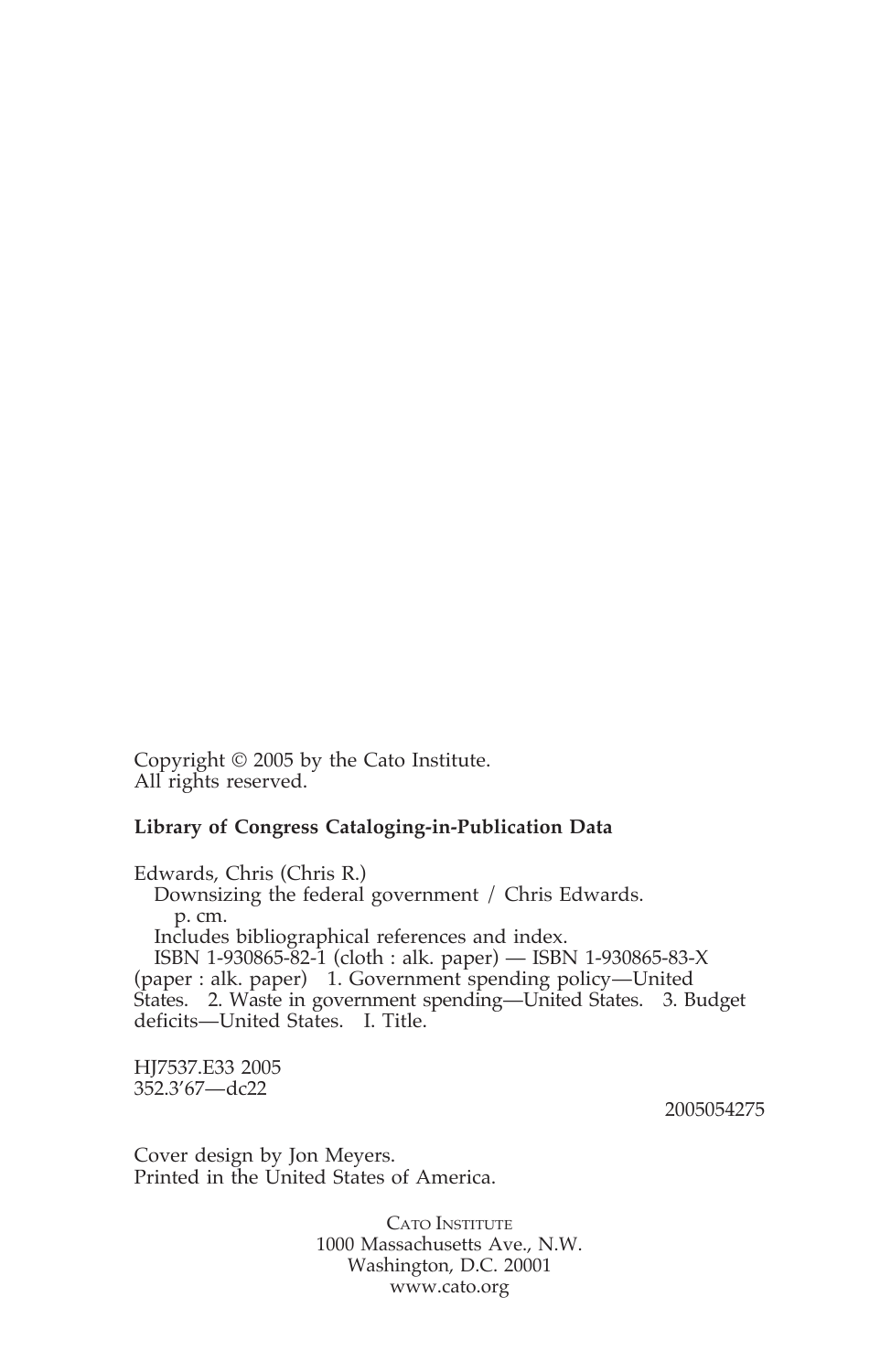*To Karen, Anna, and Sophia*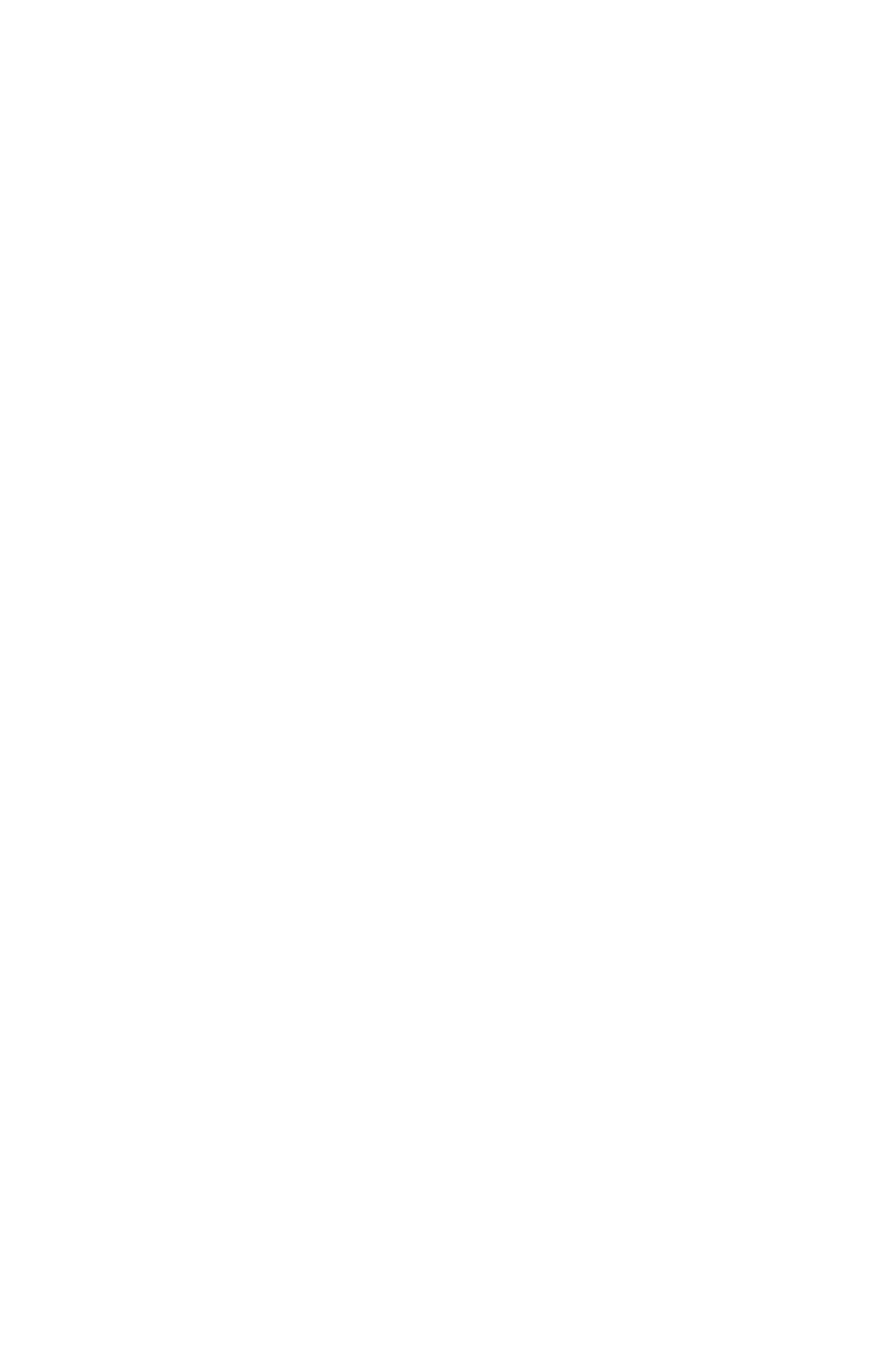### **Contents**

| 1. Introduction                                     | 1   |
|-----------------------------------------------------|-----|
| 2. SIZE AND SCOPE OF THE FEDERAL GOVERNMENT         | 7   |
| 3. WHY DOWNSIZE?                                    | 23  |
| 4. A PLAN TO CUT SPENDING AND BALANCE THE BUDGET    | 37  |
| 5. WASTEFUL PROGRAMS                                | 51  |
| 6. SPECIAL INTEREST SPENDING                        | 79  |
| 7. ACTIVELY DAMAGING PROGRAMS                       | 95  |
| 8. FISCAL FEDERALISM                                | 105 |
| 9. PRIVATIZATION                                    | 119 |
| 10. STRUCTURAL REFORMS AND OUTLOOK                  | 133 |
| APPENDIX 1: THE GOVERNMENT AND THE GREAT DEPRESSION | 149 |
| APPENDIX 2: DISCUSSION OF SELECTED BUDGET CUTS      | 157 |
| <b>NOTES</b>                                        | 201 |
| <b>INDEX</b>                                        | 233 |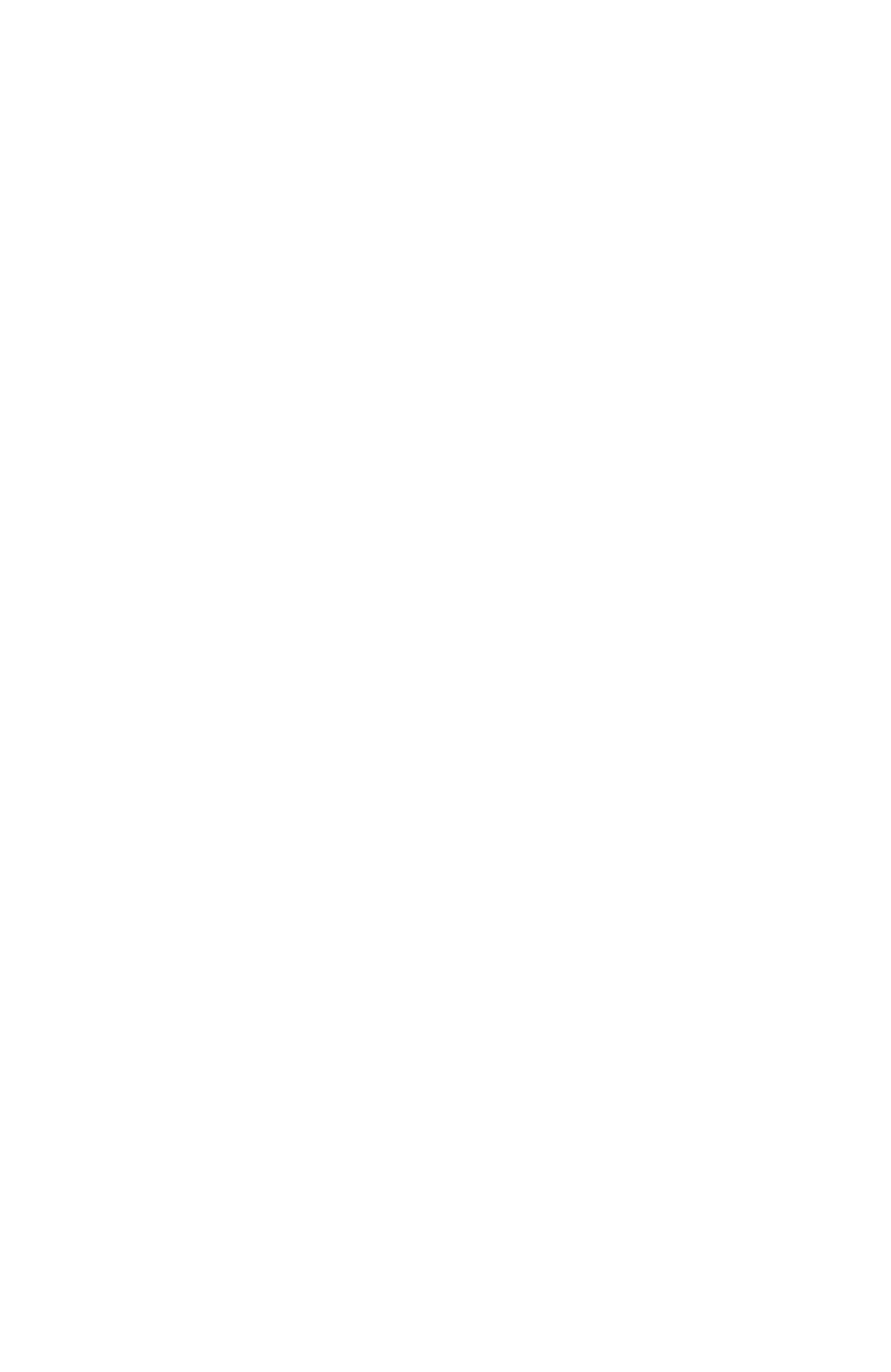### 1. Introduction

The federal government is running large budget deficits, spending too much, and heading toward a financial crisis. Federal spending increased by one-third in President George W. Bush's first four years, with large increases for agriculture, defense, education, health care, and other areas.<sup>1</sup> Those increases have come just as the costs of federal entitlement programs are set to balloon when the babyboom generation retires. Spending on the three main entitlement programs—Social Security, Medicare, and Medicaid—is expected to double from \$1 trillion in 2005 to \$2 trillion by 2015.<sup>2</sup>

Where will the money come from? If government spending is not cut, average working families will face huge tax increases that dwarf anything seen in decades. Tax increases would damage the economy and be strongly resisted by the public. As a consequence, policymakers need to begin identifying programs in the federal budget that can be cut, transferred to the states, or privatized.

This book provides policymakers and the public with a detailed guide to federal budget reforms. It proposes eliminating more than 100 agencies and programs to reduce federal spending from 20 to 15 percent of the nation's economy. The country would be better off if the \$2.5 trillion federal government were downsized. Cutting the budget would avert the looming federal financial crisis and give Americans a stronger economy and a freer society.

### **The Temptation to Tax**

I came to Washington in 1990 to study economics and learn how the federal government works. My first lesson in government came from watching President George H. W. Bush reverse his famous ''read my lips: no new taxes'' pledge from the 1988 election campaign. Bush increased federal spending 16 percent in his first two years in office and by 1990 was faced with a slowing economy and a rising deficit.<sup>3</sup> Deficits can be reduced by cutting spending, but the president and his budget adviser, Richard Darman, did not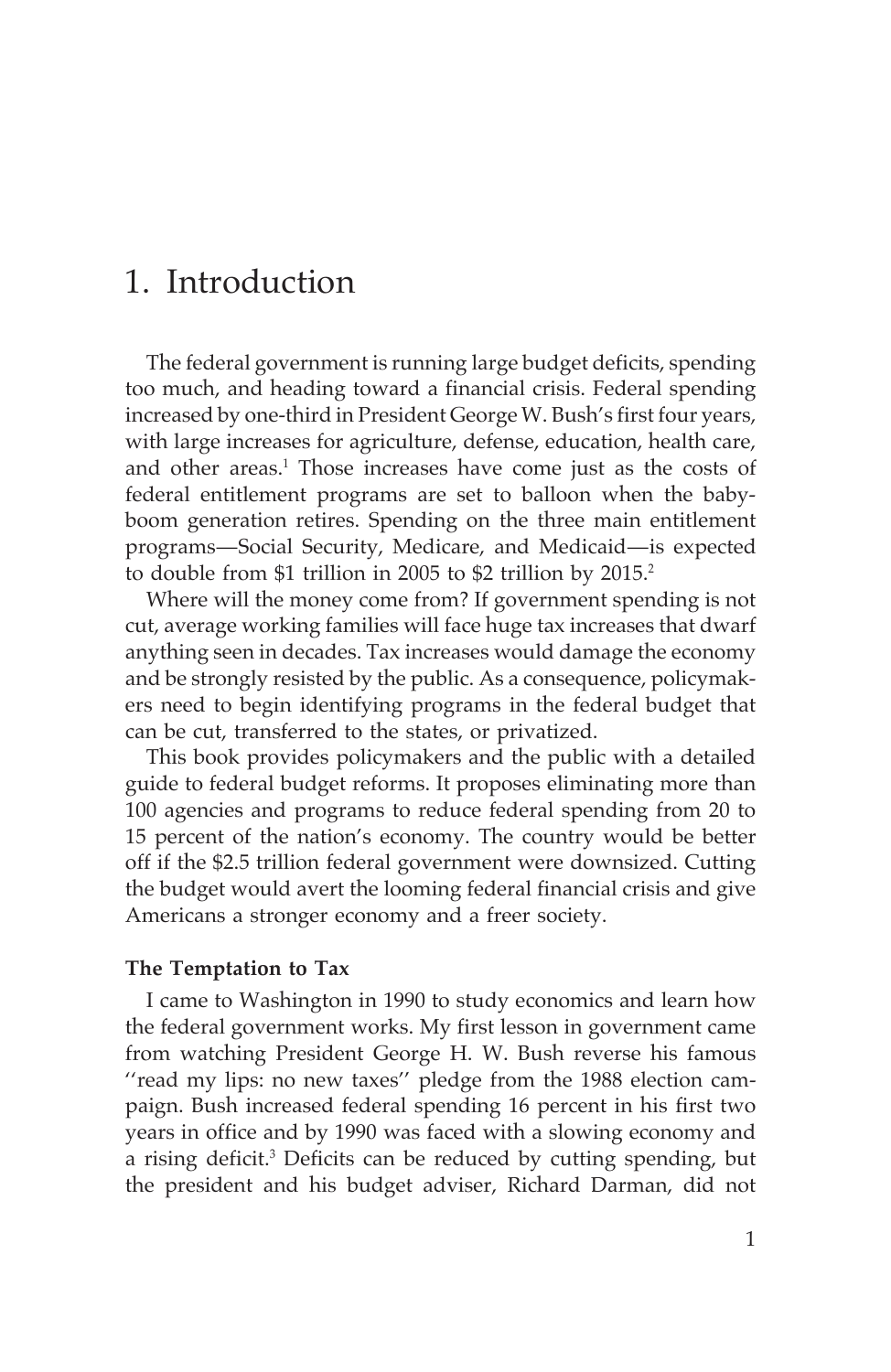look very hard for programs to cut.<sup>4</sup> At the same time, numerous Republicans were telling Darman privately that taxes should be raised.5

What to do? Darman suggested that the administration hold a ''budget summit'' with the Democrat-controlled Congress. With a summit, the blame for a tax hike could be shared with the other party. The result was the 1990 budget deal, which was a victory for bipartisanship but a loss for American taxpayers.

That pattern has been repeated many times.<sup>6</sup> Federal overspending, high deficits, perhaps a recession, and presto—an excuse for a tax hike. Usually, tax increases are coupled with promises of spending cuts. But such ''cuts'' are usually just reductions in future spending growth, and even those often fail to materialize. With the 1990 budget deal, the Bush administration claimed that there would be two and a half dollars of spending cuts for each dollar of tax increases.7 But the cuts to defense were against an inflated baseline, and there were no cuts to nondefense spending.<sup>8</sup> Indeed, nondefense spending increased 15 percent in the two years following the budget summit.<sup>9</sup>

Large budget deficits are likely to be an ongoing part of the fiscal landscape. That could mean damaging budget summits and tax increases in the future unless policymakers start making real spending cuts. George W. Bush has so far broken the pattern of the three previous presidents and resisted tax increases. But he has driven up spending and the deficit just a few years before growing numbers of the elderly will be demanding their promised, but unaffordable, Social Security and Medicare benefits. Unless spending is cut, budget summits and tax hikes will begin looking dangerously attractive as the flood of federal red ink turns into a tidal wave.

### **A Plan to Cut Spending and Balance the Budget**

A Brookings Institution book on the looming federal financial crisis argued that ''although tax increases are unpopular with those who favor smaller government, no one has suggested how to achieve balance without them.''10 This book takes that as a challenge and provides a detailed plan to balance the federal budget without tax increases.

I analyzed programs across the entire budget and identified large savings. Chapter 4 provides a detailed list of programs that should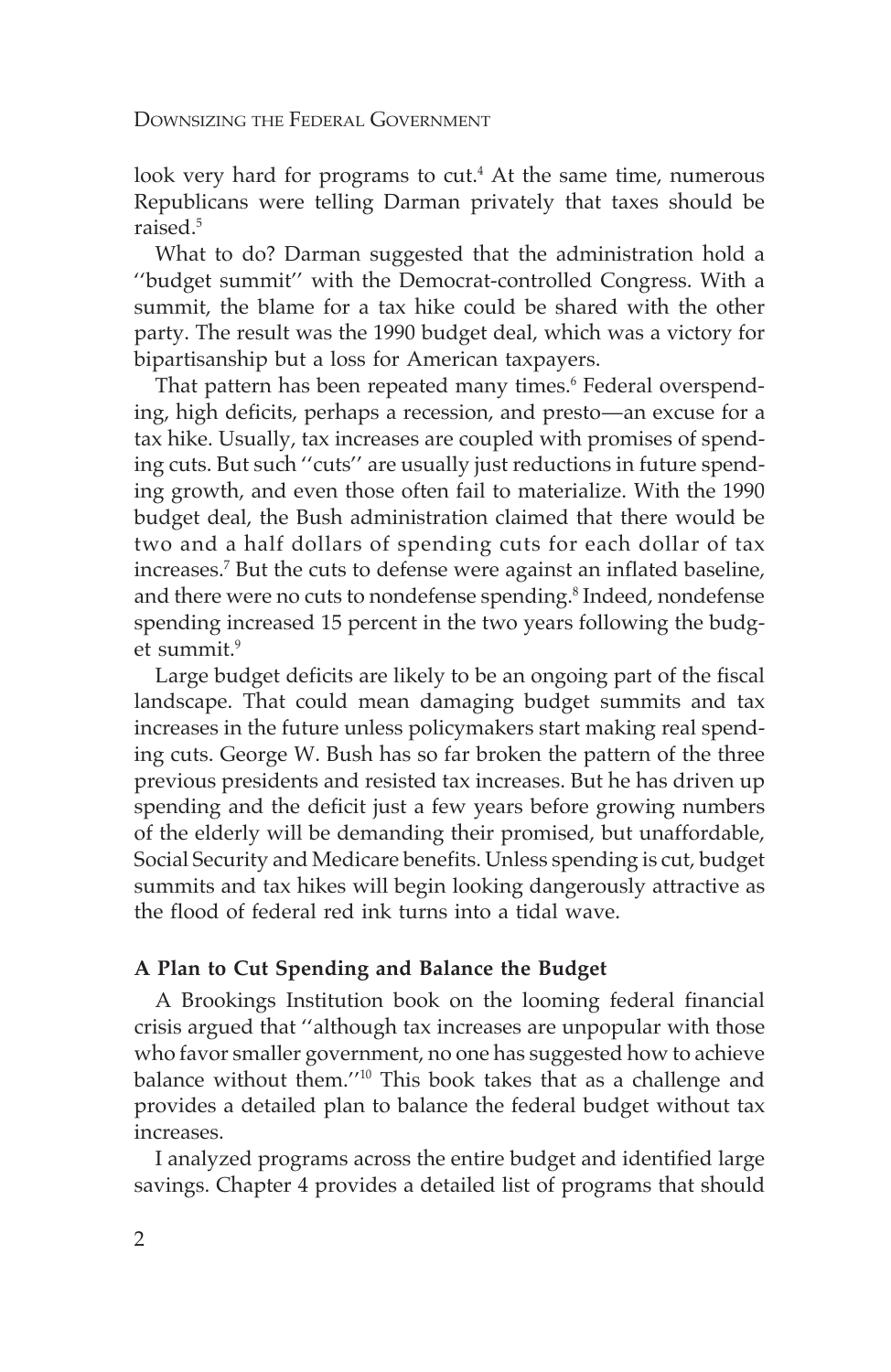be terminated, privatized, or devolved to the states to save \$380 billion annually.<sup>11</sup> These cuts could be phased in over 10 years. In addition, I propose changes to Social Security, Medicare, and Medicaid that would create growing savings over time, reaching \$270 billion annually by 2015.

These reforms would balance the budget by 2011 and create growing surpluses after that, even with all of the Bush administration's tax cuts in place. The plan would reduce the size of the federal government from 20 percent of gross domestic product in 2005 to 15 percent by 2015.

The book examines the problems of federal programs in detail and provides a structure to help policymakers target the most needed spending cuts. I devote chapters to each of the following types of programs:

- Programs that are wasteful, meaning duplicative, obsolete, mismanaged, ineffective, or subject to high levels of fraud and abuse (Chapter 5)
- Programs that are for the benefit of special interests (Chapter 6)
- Programs that actively damage society, such as by distorting the economy or harming the environment (Chapter 7)
- Programs that should be devolved to state and local governments (Chapter 8)
- Programs that should be privatized (Chapter 9)

Any given program may fall into one or more of those categories. Amtrak and the National Zoo, for example, are both mismanaged and good candidates for privatization. Amtrak's problem is that, as a federal agency, it is denied the flexibility it needs to innovate, cut costs, and earn a profit. At the National Zoo in Washington, bureaucratic mismanagement has led to a series of quality control scandals.12 Both of those institutions provide useful services and would probably survive, adjust, and even flourish if cut free from the government's yoke.

Other programs ought to be handed back to the states. Highway construction, for example, is properly a state function, and there is no economic or technical reason why federal funding is necessary. Indeed, federal highway money is wasted on low-priority projects in the districts of important members of Congress, while useful projects in congested states go unfunded. The solution is to devolve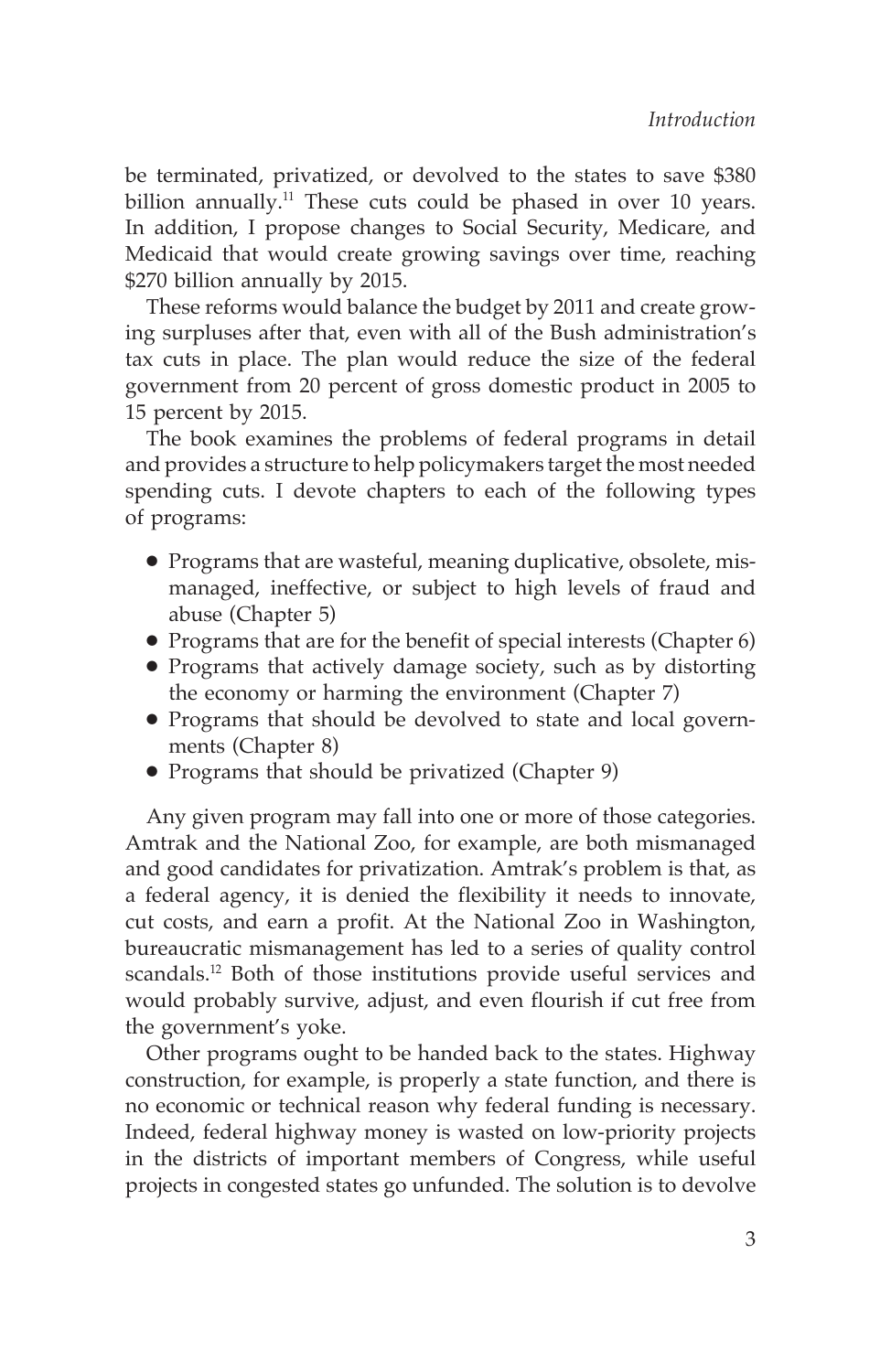federal highway spending, and the gasoline taxes that support it, to the states. The states could more efficiently plan their own highway systems, and they could encourage growth in private toll highways to help reduce congestion.

Many federal agencies and programs ought to be terminated because of chronic mismanagement. Good examples include the Army Corps of Engineers, the Bureau of Indian Affairs, the Department of Energy, and the National Aeronautics and Space Administration. Those agencies are not crucial in a time of large budget deficits, and any useful functions they perform could be performed by private businesses and charities.

In the preface to a report by the Senate Committee on Government Affairs in 2001, Sen. Fred Thompson (R-TN) concluded that the federal government has ''terrible'' management and a ''staggering'' problem of waste, fraud, and abuse.13 No sooner does Congress try to patch up one mismanagement scandal when new ones erupt, suggesting that the government is simply too big for Congress to oversee adequately. By downsizing, policymakers could focus on improving performance in a limited range of core government services such as national security.

### **Public and Private Interests**

Mismanagement is only one problem with the federal government. A bigger problem is that it does many things that make average citizens worse off. People who don't follow public policy might assume that there must be ''a good reason'' for existing programs, in the sense of a rational public purpose. It turns out that for many programs there is not. For example, economists widely agree that farm subsidies are counterproductive and should be repealed. The existence of farm subsidies cannot be explained by economic logic. Instead, subsidies exist because of the political logic of self-interested farm-state politicians and powerful farm lobbying groups, who reap benefits at the expense of average Americans.

During much of the 20th century the ''public interest theory of government'' held sway. The idea was that policymakers acted with the best interests of the general public in mind. Politicians and bureaucrats like to call themselves ''public servants''; thus one might assume that they would act accordingly. The public interest theory of government probably reached its apex in the 1930s. President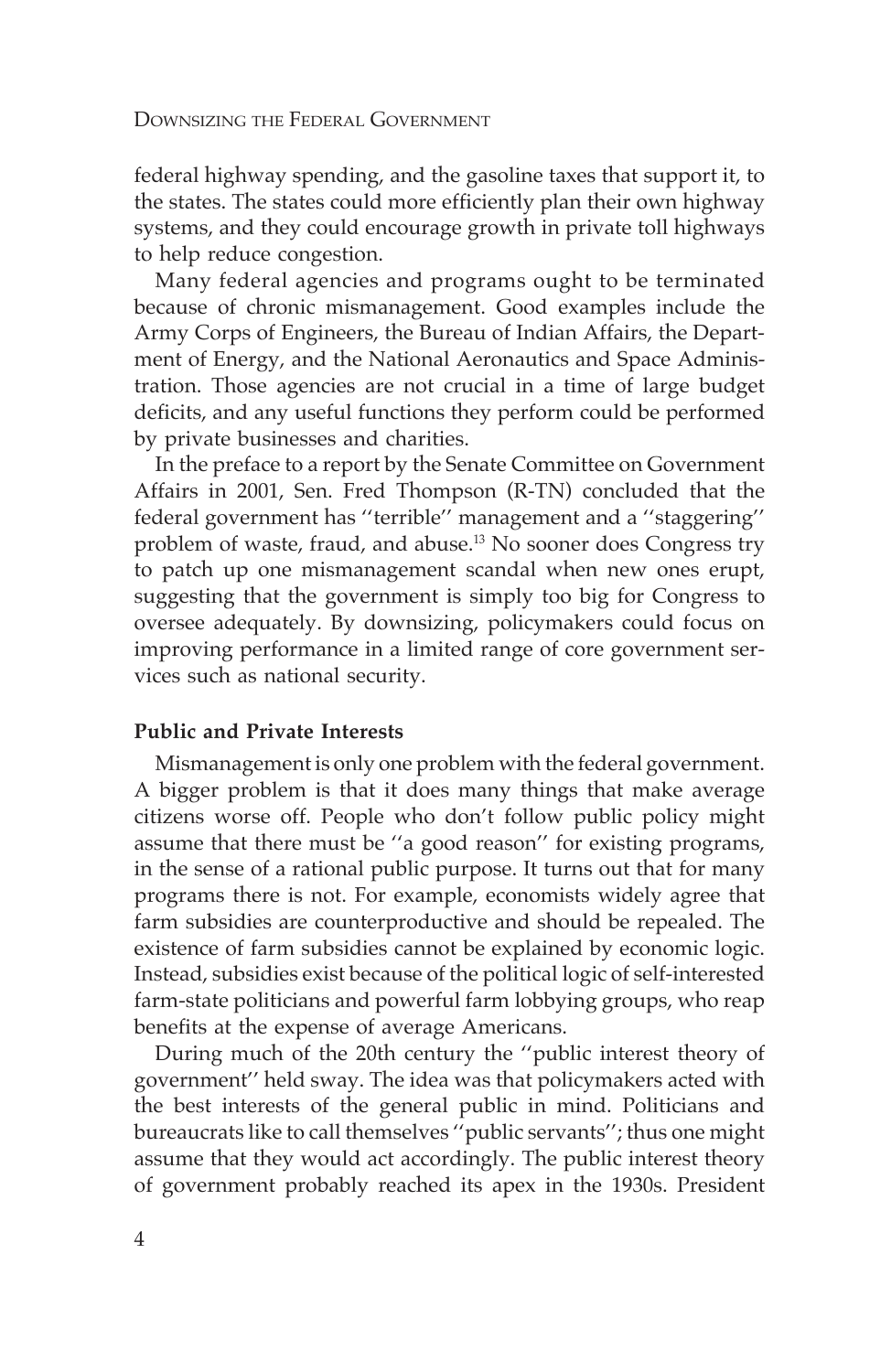Franklin Roosevelt skillfully set up a contrast in the public mind of greedy businessmen on the one hand and a ''brains trust'' of enlightened Washington officials on the other.

However, experience with a large federal government since the 1930s shows that the public interest theory has little real-world explanatory power. Ill-conceived laws with little public support get enacted all the time. Many federal agencies perform poorly year after year, yet receive steadily growing budgets. Government officials often put career advancement, turf protection, and other personal factors ahead of the public interest.

The view that government officials put the public interest first took a nosedive after Watergate. In academia at about the same time, the public interest theory of government was being unseated by ''public choice'' theory, which holds that self-interested officials and lobbying groups are the key drivers of government policy.<sup>14</sup> That theory explains the perverse results we often observe in government. Of course, the Founding Fathers were well aware that private interests would try to use government to the detriment of the general welfare. Accordingly, they created a constitutional framework that sought to limit federal power. Unfortunately, that framework was largely discarded in the 20th century—limits on federal power did not seem to be needed because the government was assumed to act in the public interest.

Today, Americans are more skeptical about government. There is also a renewed appreciation that even well-intentioned programs and regulations are poor substitutes for competitive private markets. The large expansion of the federal government between the 1930s and 1970s saw the birth of many failed, even disastrous, programs. Under ''urban renewal'' policies, for example, the government bulldozed inner-city neighborhoods across the country and warehoused millions of people in hideous, crime-infested high-rises.15 American cities are still recovering from the damage caused by the urban policies of 50 years ago. The task ahead is to mop up the mess left by all the failed federal interventions of the last century and to resurrect the framework of limited government that the Founders established.

### **What's Ahead**

Chapter 2 examines the size and scope of the federal government and discusses recent increases in federal spending. Chapter 3 examines arguments in favor of downsizing the government. Chapter 4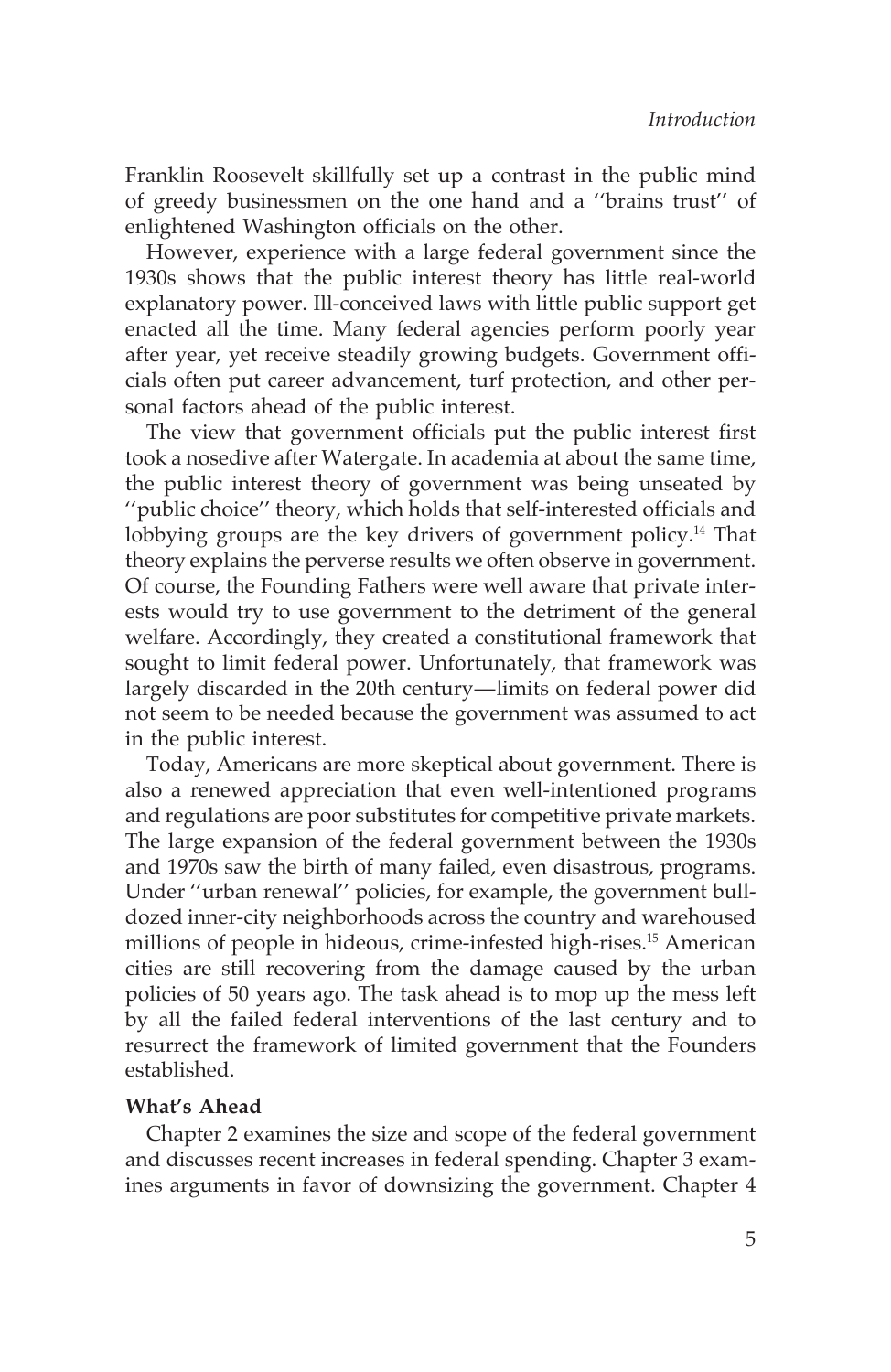presents a detailed plan to cut the budget by eliminating more than 100 agencies and programs and reducing entitlement spending. Chapters 5 to 9 describe in detail the problems that plague federal programs. Chapter 10 provides suggestions for structural reforms and discusses some reasons for optimism regarding budget restraint. Appendix 1 discusses how the government caused and sustained the Great Depression of the 1930s. Appendix 2 contains a department-by-department discussion of programs and proposed reforms.

Readers may not be convinced about every budget cut proposed here. But I hope they will be more skeptical the next time a politician promises to solve some problem in society by spending more taxpayer money. Given the poor record of the programs examined here, there should be a bigger burden on policymakers to prove that programs fill crucial needs that the private sector cannot meet. The federal government's legacy of failure suggests that policy questions ought to be approached with a strong presumption of laissez faire.

Some readers may argue that I have not given a balanced presentation of the benefits we derive from the federal government. That is true in a sense. James Beck, once a member of Congress and U.S. solicitor general, wrote a similar book about the government in 1932, *Our Wonderland of Bureaucracy*. He said that the purpose of his book was to ''remind such Americans as are seriously interested in their governmental system, of some of its defects, and the author cheerfully leaves to the tellers of economic 'bed-time stories' the narration of the glories of federal bureaucracy.''16

I also leave the ''bedtime stories'' of how government programs are *supposed to* work to the politicians and lobbying groups. This book focuses on how federal programs *actually* work in the real world.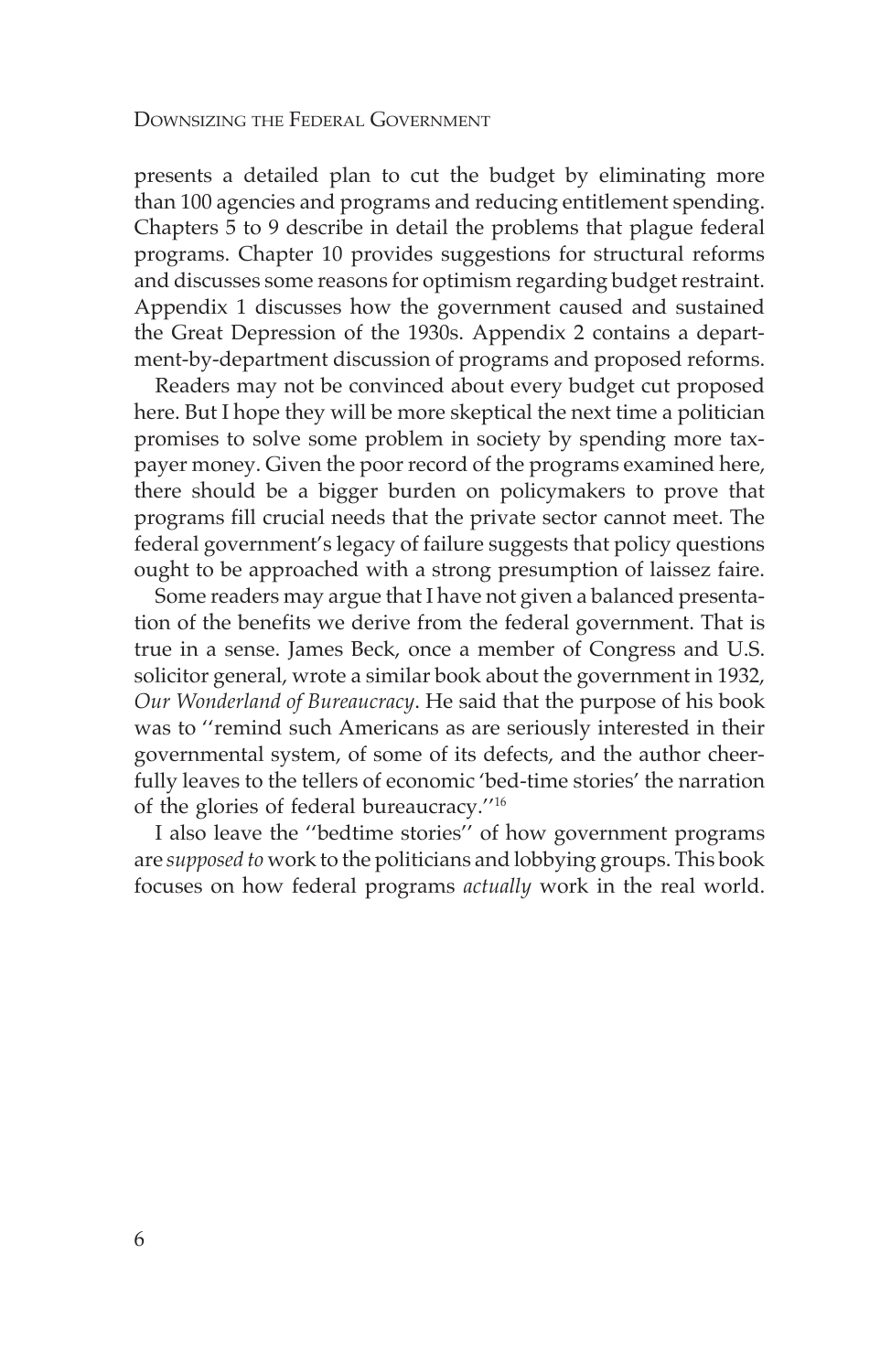### 2. Size and Scope of the Federal Government

A fundamental change in American democracy in the past century has been the massive growth in government at all levels. Federal, state, and local spending has increased from 8 percent of the nation's economy a century ago to 31 percent today. The federal government has grown particularly rapidly, and it has expanded into many areas that were formerly reserved to the states and the people. This chapter looks at the growth of the federal government, the broad scope of its activities, and Washington's culture of spending that has posed a hurdle to reform.

### **Growth of the Government**

Federal spending increased from 2.8 percent of the nation's gross domestic product a century ago to 20.0 percent today. Spending on national defense was at high levels in the middle of the 20th century, but declined relative to GDP in recent decades, as shown in Figure 2.1.1 Spending on all nondefense programs soared from 1.8 percent of GDP in 1900, to 9.0 percent in 1950, to 16.0 percent today. Much of the added federal spending has been for traditionally state and local activities such as education. But state and local spending has not been displaced. Instead, it has also grown rapidly, particularly since 1950.

The growth of the federal government has been spurred by crises such as the two world wars and the Great Depression. Federal taxing and regulatory powers tend to expand during crises, but the government does not shrink to pre-crisis levels when troubles subside. That has caused a ratcheting up of the size of the government over the decades. During the Great Depression, the government claimed vast new powers to regulate the economy, and it created hundreds of new programs. Federal expansion in the 1930s dealt a severe blow to federalism, which had been a key constraint on government growth during the nation's first 150 years.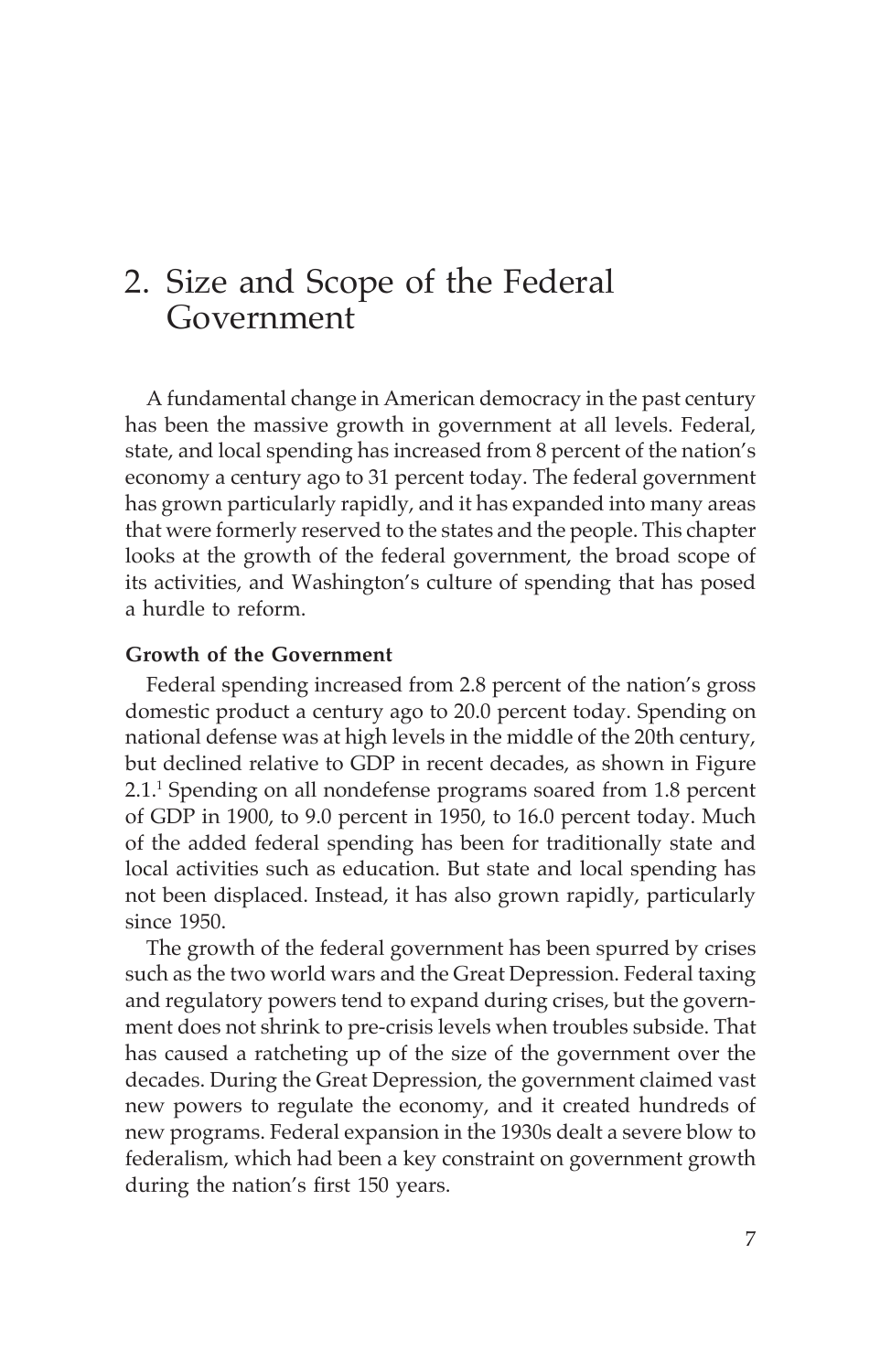

SOURCE: Author's calculations based on data from the U.S. Bureau of the Census and *Budget of the United States Government: Fiscal Year 2006, Historical Tables.* Federal grants to state and local governments are included under federal spending and excluded from state/local spending.

Programs from the 1930s and other eras linger on decades after their failures should have been obvious to policymakers. The folly of farm subsidies, for example, has been recognized for at least seven decades, but they have yet to be repealed.<sup>2</sup> Some agencies become obsolete as society and technology change, but policymakers usually find new activities for them to engage in.

Occasionally, Congress does kill failed regulations and failed programs. But each new crisis provides opportunities for policymakers to demand more powers for the government and added spending. Acting rashly after 9/11, the government took control of the nation's airport security with an army of 45,000 new Transportation Security Administration bureaucrats. Only four years later, it is clear that this intervention was a big failure. The TSA is hobbled by poor performance, has low worker morale, and has made the news for scandalous overspending.<sup>3</sup> The cost to hire TSA airport screeners after 9/11 soared from \$104 million to \$741 million due mainly to mismanagement.<sup>4</sup> A government study in 2005 found that the five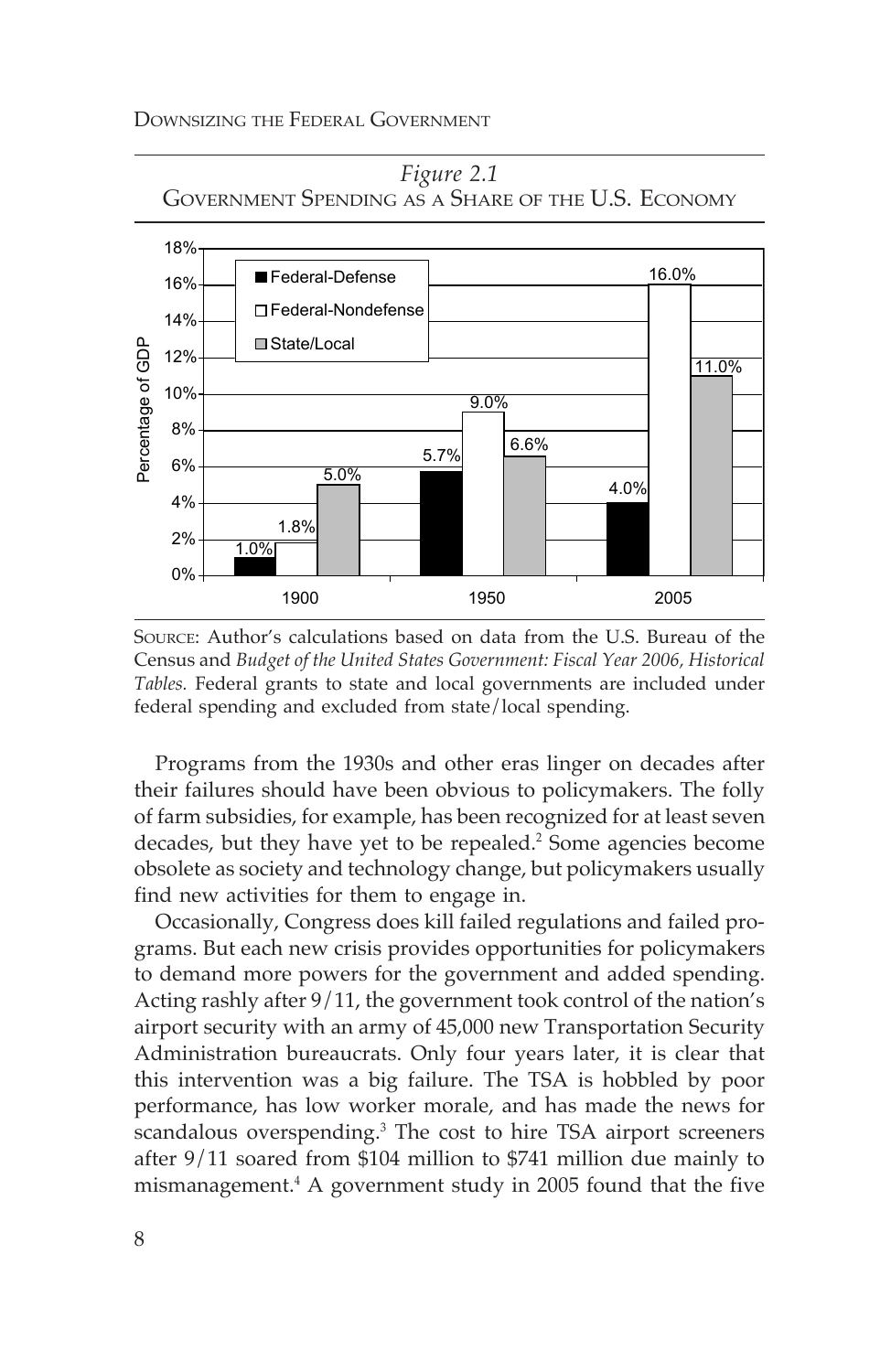U.S. airports that still have private screeners did a better job than airports with TSA screeners.<sup>5</sup> Clearly, government is no cure-all, and policymakers need to restrain their impulses to try and instantly ''solve'' every problem from Washington.

### **Scope of the Government**

The federal government spent about \$2,500,000,000,000 in 2005. After taking out the government's core functions of national defense and justice, it still spent \$2,000,000,000,000, or roughly \$18,000 for every household in the country.<sup>6</sup> Clearly, the federal government has amassed a huge range of spending programs beyond its basic national security responsibilities.

Figure 2.2 shows what the federal government spent the taxpayers' money on in 2005.<sup>7</sup> The "entitlement" programs, including Social Security, Medicare, Medicaid, and ''other,'' account for 54 percent of total spending. (Other entitlements include such programs as unemployment compensation and food stamps.) Those programs are on autopilot, and they grow each year unless Congress passes laws to limit benefits or to limit the number of beneficiaries.

''Discretionary'' programs account for 39 percent of federal spending. Funds for those programs are appropriated annually by Congress. Discretionary programs cover a huge array of federal activities including agriculture, commerce, defense, education, energy, environment, foreign aid, housing, labor, science, space, and transportation. Interest represents the remaining 7 percent of the budget.

The government might be able to competently perform a small number of those many functions under active oversight by Congress and the media. But it is a mistake to think that the government can be expanded so greatly and still retain adequate levels of performance. Each new bureau and program stretches thinner the ability of citizens and their representatives to keep track of the government's activities and to correct failures and abuses. This problem has been called ''political overloading.''

When private businesses expand, they usually enjoy ''economies of scale,'' allowing them to produce more with reduced per unit costs. There are no economies of scale in government. Indeed, as the government expands, coordination problems between the many overlapping bureaus probably make performance worse. Congress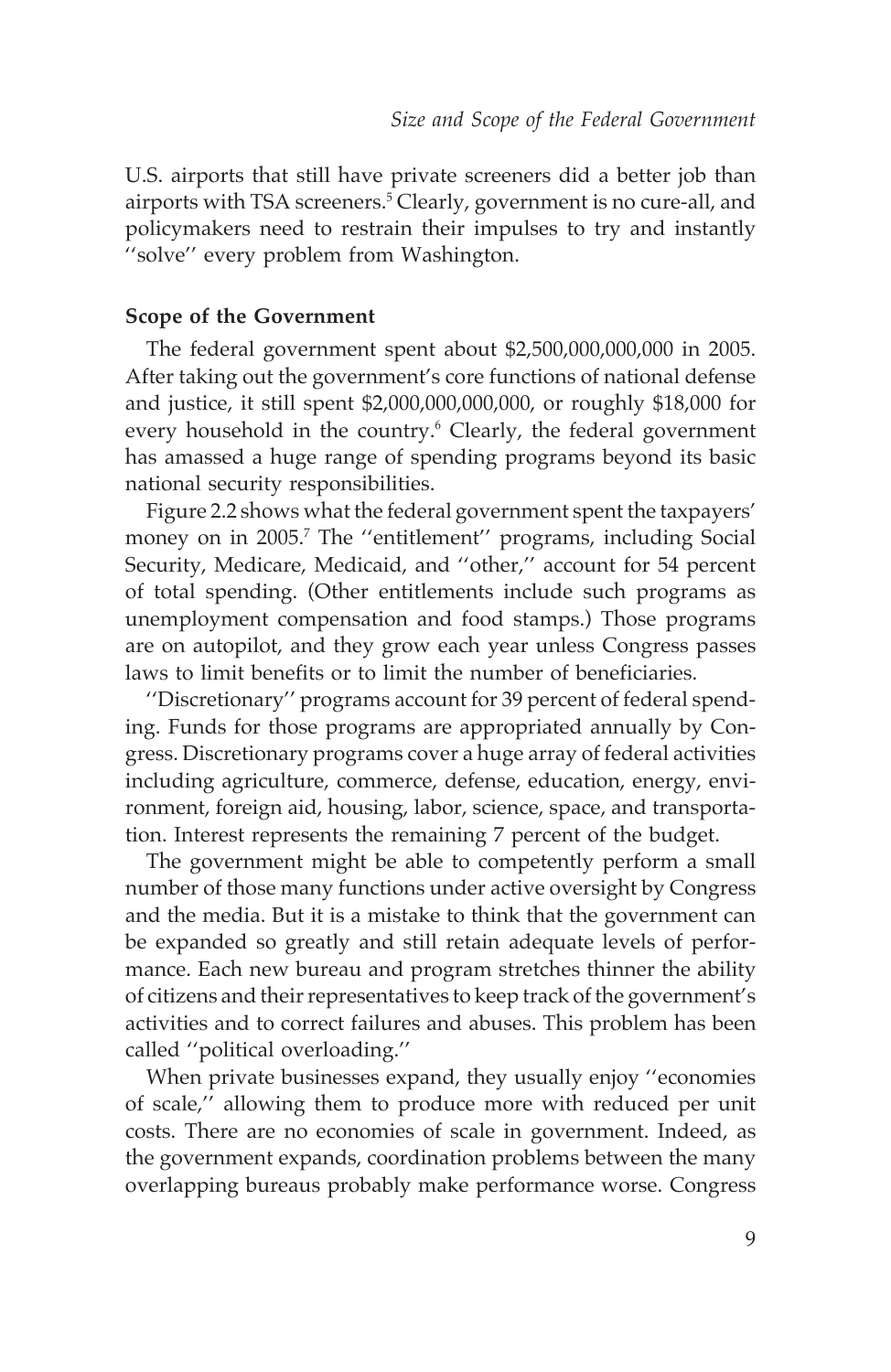

SOURCE: Congressional Budget Office, ''An Analysis of the President's Budgetary Proposals for Fiscal Year 2006,'' March 2005. Data are fiscal year outlays. Medicare is gross of offsetting receipts, which are included under ''other.'' The figure for defense is a broader budget category than the figure for Department of Defense in Tables 2.2 and 4.2.

is too overloaded to do a decent job of ensuring that taxpayer money is spent efficiently in the hundreds of different bureaus and agencies.

Scandal after scandal attests to the fact that Congress is incapable of running a \$2.5 trillion organization with a reasonable degree of competence. Certainly, financial management is a mess in many agencies. The Government Accountability Office has not been able to certify the government's financial statements eight years in a row because of weak accounting controls and mismeasurement of assets, liabilities, and costs. $8$ 

As the federal government has grown, it has infiltrated a vast range of activities that were previously private. Like an octopus, the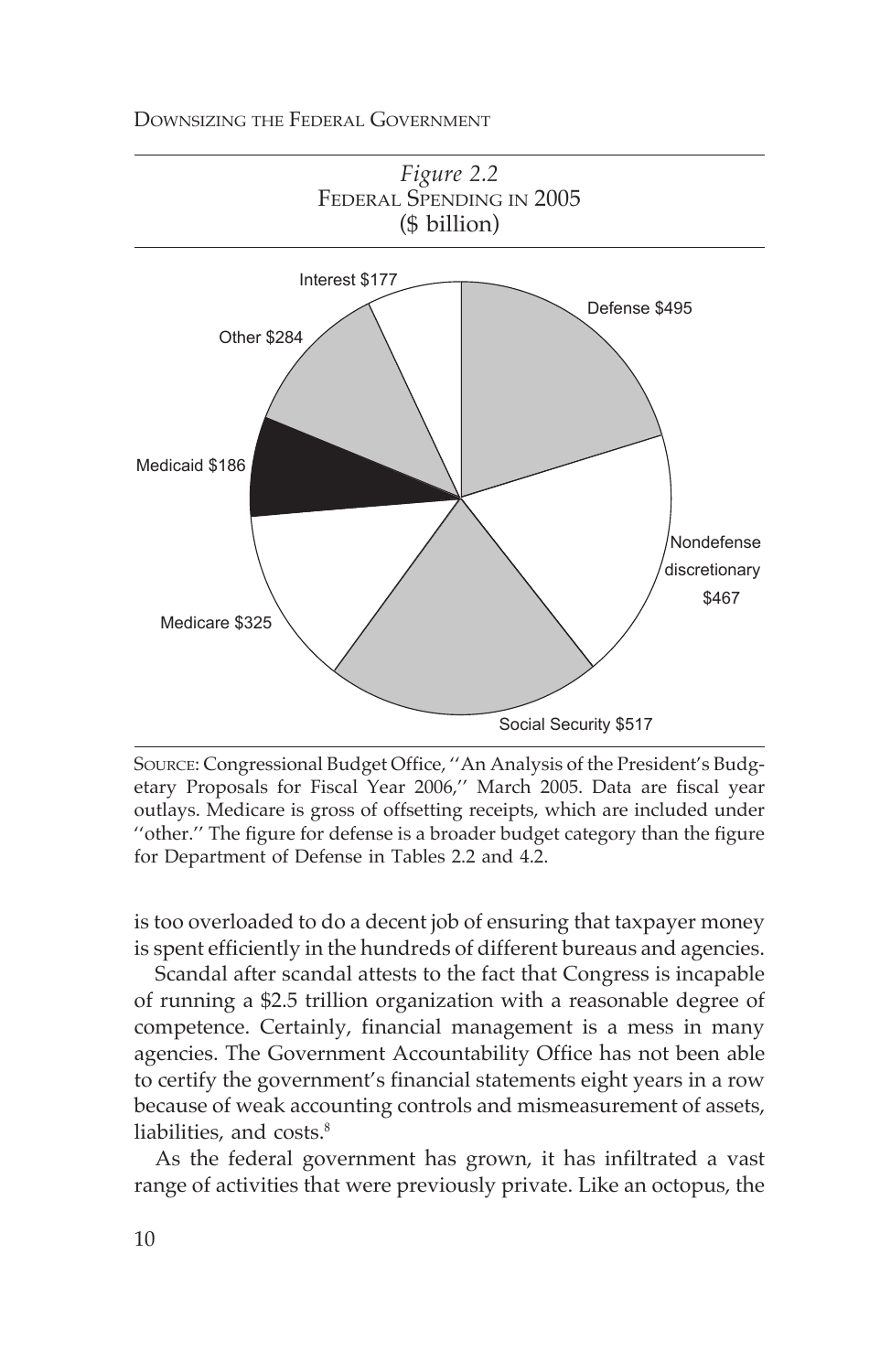

SOURCE: Author's compilation based mainly on the *Budget of the United States Government: Fiscal Year 2006.*

government has eight tentacles that reach out to manipulate society, as illustrated in Figure 2.3.<sup>9</sup> Those include direct activities of the bureaucracy, government purchases, loans, grants to state governments, transfer payments, regulations, taxes, and stand-alone federal businesses such as the U.S. Postal Service.<sup>10</sup> Federal spending in 2005 included \$1.1 trillion in transfer payments, \$0.5 trillion in purchases, \$0.4 trillion in grants, and \$0.3 trillion in compensation for federal workers.

This book focuses on spending and not taxation and regulation. However, the federal government is increasingly manipulating society through those two tentacles as well. With regard to taxes, the number of pages of federal rules has tripled in the past three decades.<sup>11</sup> With regard to regulations, the employee count of regulatory agencies has more than doubled in three decades.<sup>12</sup>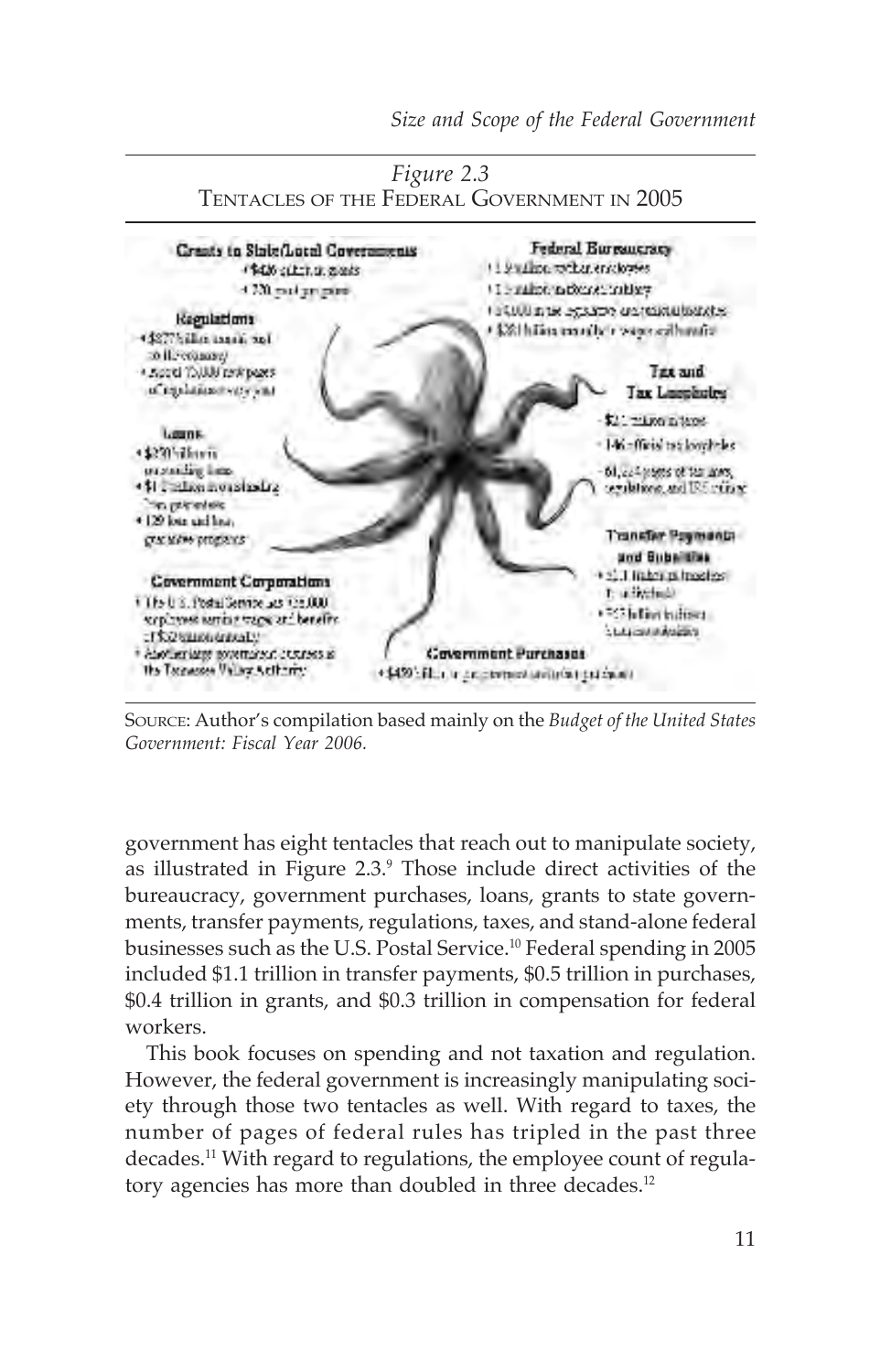| Table 2.1<br><b>FEDERAL WORKFORCE INCLUDING SHADOW WORKFORCE</b> |                                               |             |  |  |
|------------------------------------------------------------------|-----------------------------------------------|-------------|--|--|
|                                                                  | a. Federal civilian workforce                 | 1.9 million |  |  |
|                                                                  | b. Uniformed military personnel               | 1.5 million |  |  |
|                                                                  | c. U.S. Postal Service                        | 0.8 million |  |  |
|                                                                  | d. Federal contractors                        | 5.2 million |  |  |
|                                                                  | e. Federal grant-created jobs                 | 2.9 million |  |  |
|                                                                  | f. State/local workers doing federal business | 4.7 million |  |  |
| Total workers doing federal activities<br>17.0 million           |                                               |             |  |  |

SOURCE: Paul C. Light, ''Fact Sheet on the New True Size of Government,'' Brookings Institution, September 5, 2003. Items d, e, f are Light's 2002 data. Items a, b, c are updated to 2005.

From the government's perspective, multiple tentacles enable it to expand its power to the greatest extent possible within the constraints it faces. For example, federal loan guarantees grew rapidly in the 1970s as members of Congress discovered that they could reward special interests while side-stepping the constraints on direct spending.13 Similarly, grants (or ''grants-in-aid'') to the states have allowed the federal government to circumvent concerns about expansion of its power over state activities. Grants allow federal politicians to become activists in areas such as education, while shoveling cash into state coffers to muffle concerns about federal encroachment.

By using the various tentacles, the federal government leverages its 1.9 million civilian employees to gain broad control over society. For example, federal procurement turns private-sector workers into government-directed agents. Federal grants turn state and local workers into tools of the federal government. One scholar set out to determine how many people were in the federal government's ''shadow workforce,'' meaning all those people who perform government-directed work.14 The total federal workforce is 17 million, including 1.9 million in the civil service, 1.5 million in the uniformed military, 0.8 million in the USPS, 5.2 million contractors, 2.9 million employed through grants to private organizations, and 4.7 million employed through grants to state and local governments, as shown in Table  $2.1<sup>15</sup>$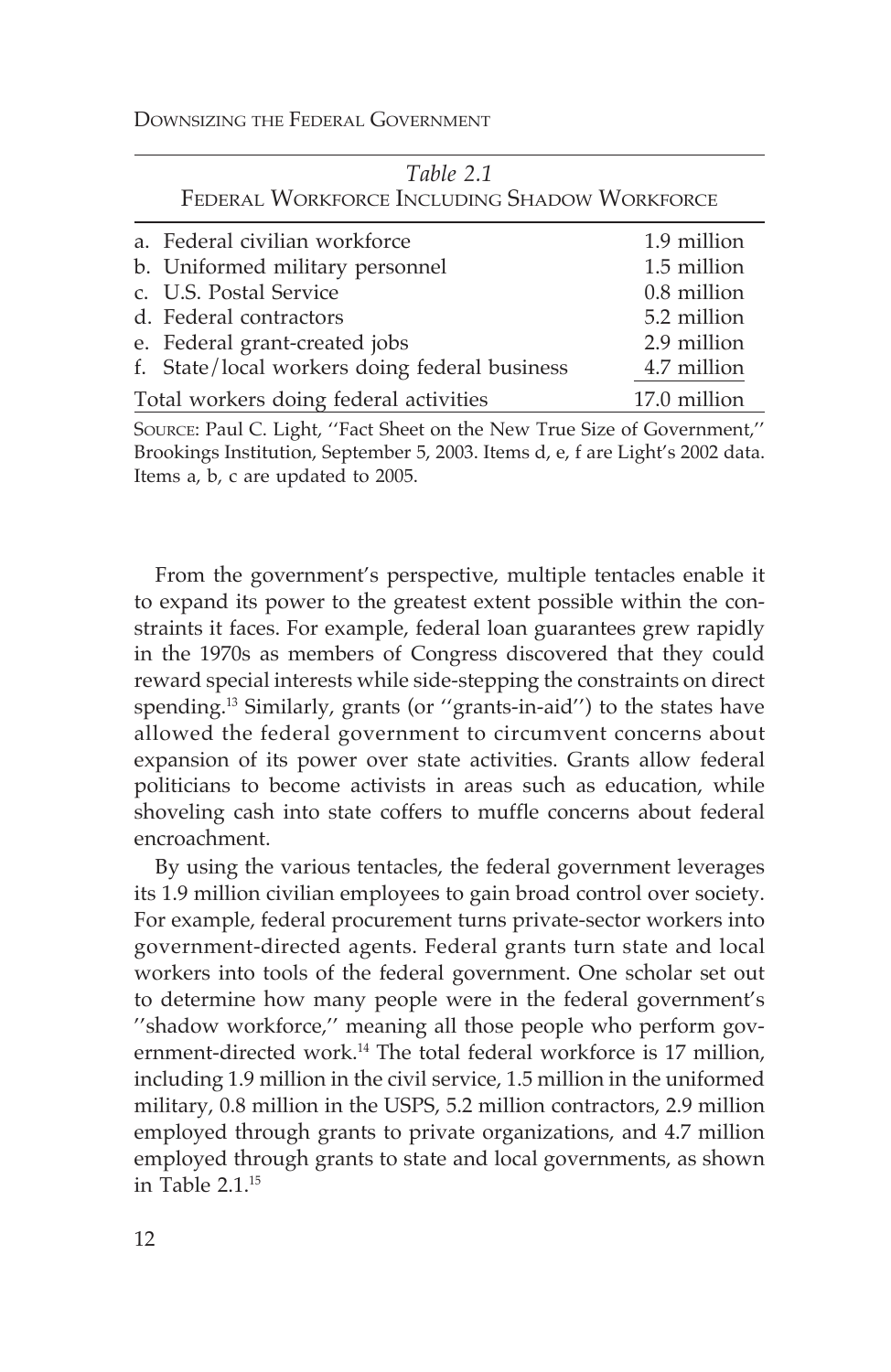### **Republicans and the Culture of Spending**

There are occasional revolts against the sprawling and grasping federal octopus. The most recent revolt was in 1994 when the Republicans took control of Congress for the first time in 40 years. They promised to end deficit spending, terminate programs, and give power back to the states and people. Unfortunately, they generally did not follow through on those promises.<sup>16</sup>

The Republicans did slow federal spending growth in their first few years in power, but budget restraint was abandoned by the late 1990s. It is true that the Republicans faced a president of the other party, who also abandoned restraint. But as Sen. Tom Coburn (R-OK) concluded on his experience in the House in the 1990s, ''Washington turns outsiders into insiders,'' and the Republicans started behaving just like the big-spending Democrats had when they were in power.<sup>17</sup>

Under a Republican Congress during the past decade, most federal departments have enjoyed large increases in their budgets, as shown in Table 2.2. The fastest growing departments since 1995 have been Homeland Security, Education, Justice, Health and Human Services, and State. Aside from interest, total federal spending increased 79 percent in the last decade. By contrast, the consumer price index, which measures inflation, increased just 28 percent.

Figure 2.4 shows some of the ups and downs in major categories of spending since 1980, measured in constant dollars. Defense spending peaked in the mid-1980s, fell at the end of the Cold War, but has risen again in recent years. Social Security overtook defense to become the largest federal program in 1993, and its rapid growth is expected to continue for years to come. Medicare and Medicaid have grown rapidly as a result of both expansions in coverage and high medical inflation.

For Republicans, a remarkable embrace of Big Government has been in the area of nondefense discretionary programs. This budget category includes much of the wasteful spending that fiscal conservatives have long criticized, such as business subsidies. Figure 2.4 shows that real nondefense discretionary spending was cut back in the early 1980s, expanded in the early 1990s, trimmed in the mid-1990s, and then has been increased rapidly in recent years. In current (or actual) dollars, this category of spending was roughly constant at near \$270 billion in the mid-1990s. <sup>18</sup> But in 1999 spending began to explode, reaching \$467 billion by 2005.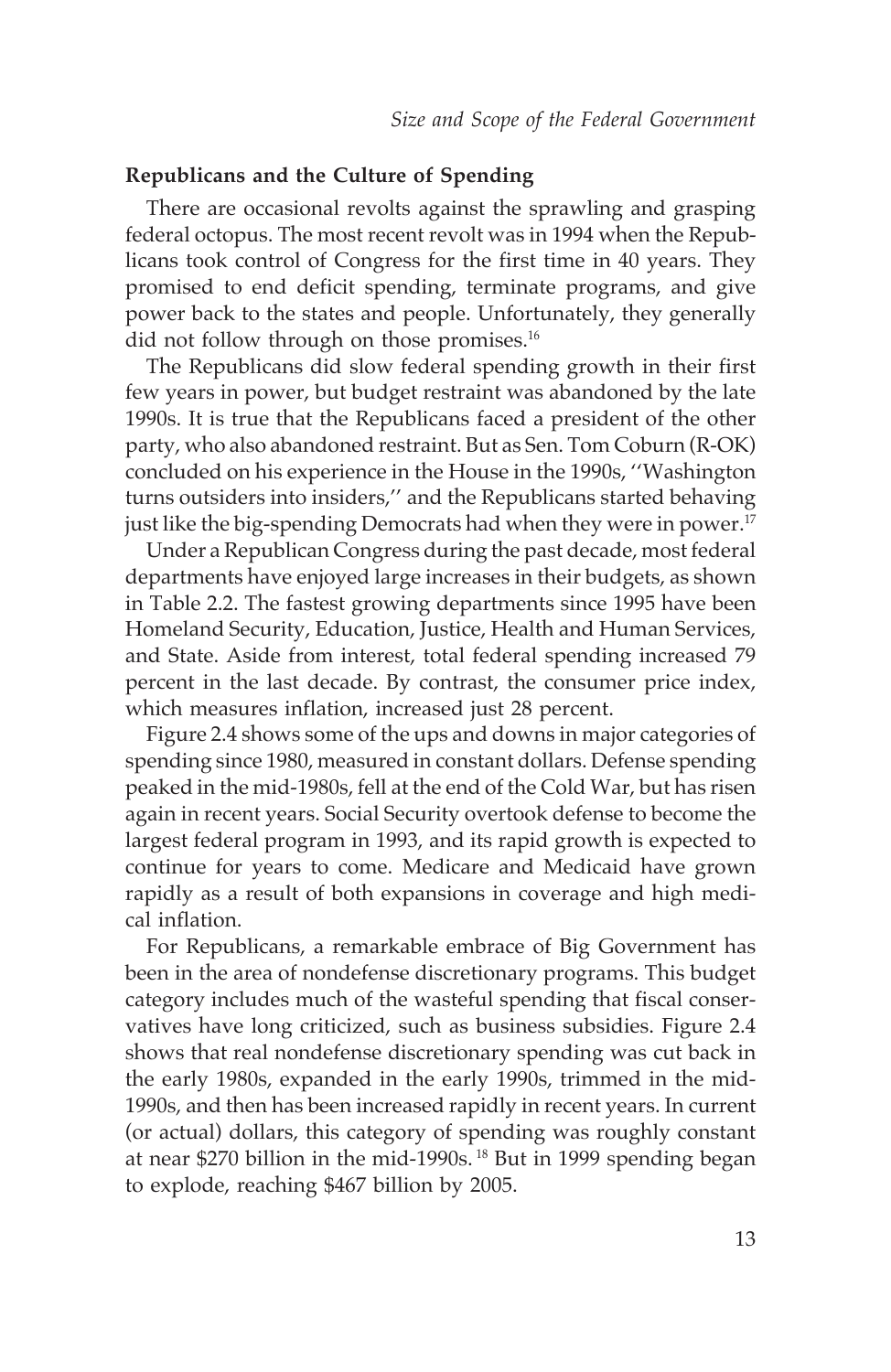| (\$ billion)                           |         |         |          |  |  |
|----------------------------------------|---------|---------|----------|--|--|
| Department or Agency                   | 1995    | 2005    | Increase |  |  |
| Homeland Security                      | 9.4     | 33.3    | 254%     |  |  |
| Education                              | 31.2    | 71.0    | 127%     |  |  |
| <b>Justice</b>                         | 10.1    | 21.2    | 109%     |  |  |
| Health and Human Services              | 303.1   | 585.8   | 93%      |  |  |
| State                                  | 6.3     | 11.9    | 90%      |  |  |
| Commerce                               | 3.4     | 6.3     | 85%      |  |  |
| Veterans Affairs                       | 37.8    | 68.0    | 80%      |  |  |
| Defense                                | 259.5   | 444.1   | 71%      |  |  |
| Agriculture                            | 56.6    | 94.9    | 68%      |  |  |
| Transportation                         | 35.1    | 58.2    | 66%      |  |  |
| Defense retirement                     | 28.0    | 43.5    | 55%      |  |  |
| Social Security Administration         | 361.4   | 559.0   | 55%      |  |  |
| Labor                                  | 32.8    | 50.0    | 53%      |  |  |
| Civil service retirement & related     | 41.3    | 61.0    | $48\%$   |  |  |
| Housing and Urban Development          | 29.0    | 42.6    | 47%      |  |  |
| International aid programs             | 11.1    | 14.8    | 33%      |  |  |
| Corps of Engineers                     | 3.7     | 4.9     | $32\%$   |  |  |
| Interior                               | 7.5     | 9.4     | 26%      |  |  |
| Energy                                 | 17.6    | 22.2    | 26%      |  |  |
| <b>Environmental Protection Agency</b> | 6.4     | 7.9     | 23%      |  |  |
| <b>NASA</b>                            | 13.4    | 15.7    | 17%      |  |  |
| Other items                            | (20.9)  | 75.7    |          |  |  |
| Total spending on programs             | 1,283.8 | 2,301.4 | 79%      |  |  |
| Net interest                           | 232.0   | 178.0   | $-23%$   |  |  |
| Total federal spending                 | 1,515.8 | 2,479.4 | 64%      |  |  |

*Table 2.2* FEDERAL SPENDING BY DEPARTMENT OR AGENCY

DOWNSIZING THE FEDERAL GOVERNMENT

SOURCE: *Budget of the United States Government: Fiscal Year 2006, Historical Tables*. Data are fiscal year outlays. Social Security Administration includes Supplemental Security Income.

Part of the recent spending explosion is a consequence of the Republicans reversing their position on federalism, the idea that most government functions are properly the responsibility of the states and cities. Republicans used to favor moving federal activities such as education, housing, and transportation back to state jurisdiction or to the private sector. Many Republicans in the 1980s and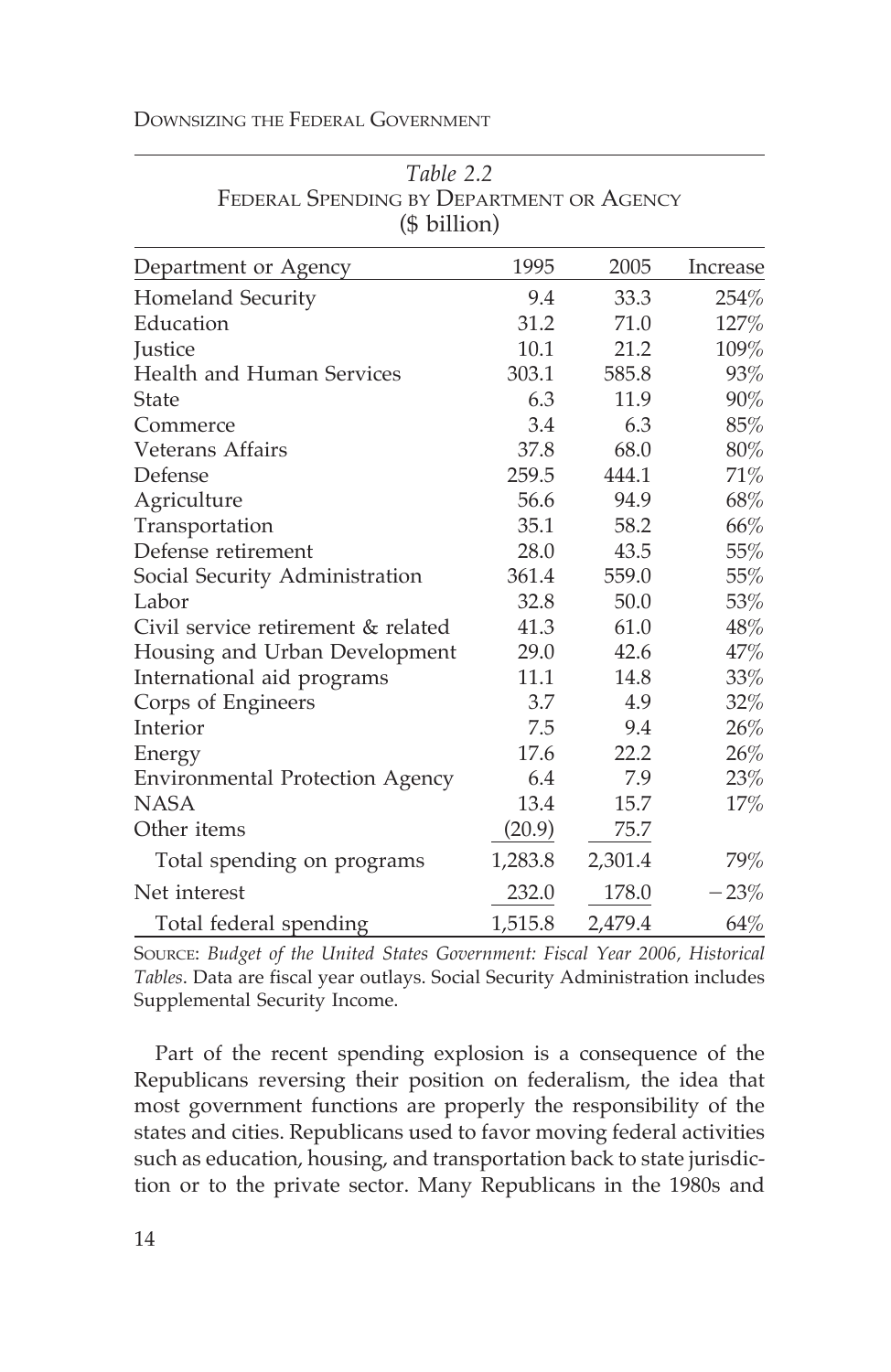

SOURCE: Author's calculations based on *Budget of the United States Government: Fiscal Year 2006, Historical Tables.* Data are fiscal year outlays. Medicare is net of offsetting receipts.

1990s, for example, supported abolishing the Department of Education. But that department's spending has exploded from \$36 billion in 2001 to \$71 billion by 2005.19

What happened to the Republican reformers who came into office in 1994 determined to downsize the government? Some continued to fight for spending cuts throughout the 1990s, but the Republican leadership gave up the battle as early as 1996 when it became obsessed with winning reelection. Senate Majority Leader Bob Dole (R-KS) and House Speaker Newt Gingrich (R-GA) had little, if any, interest in cutting spending. Dole ran for president in 1996 and did not want to rock the boat. Gingrich was determined to retain the majority in the 1996 congressional elections, which would cement his historic political achievement.

Some fiscal conservatives, such as House Budget Committee chairman John Kasich (R-OH), did push for spending cuts, but most Republicans came under the grip of Washington's culture of spending. That is confirmed by National Taxpayers Union data on the number of bills introduced in Congress that would increase or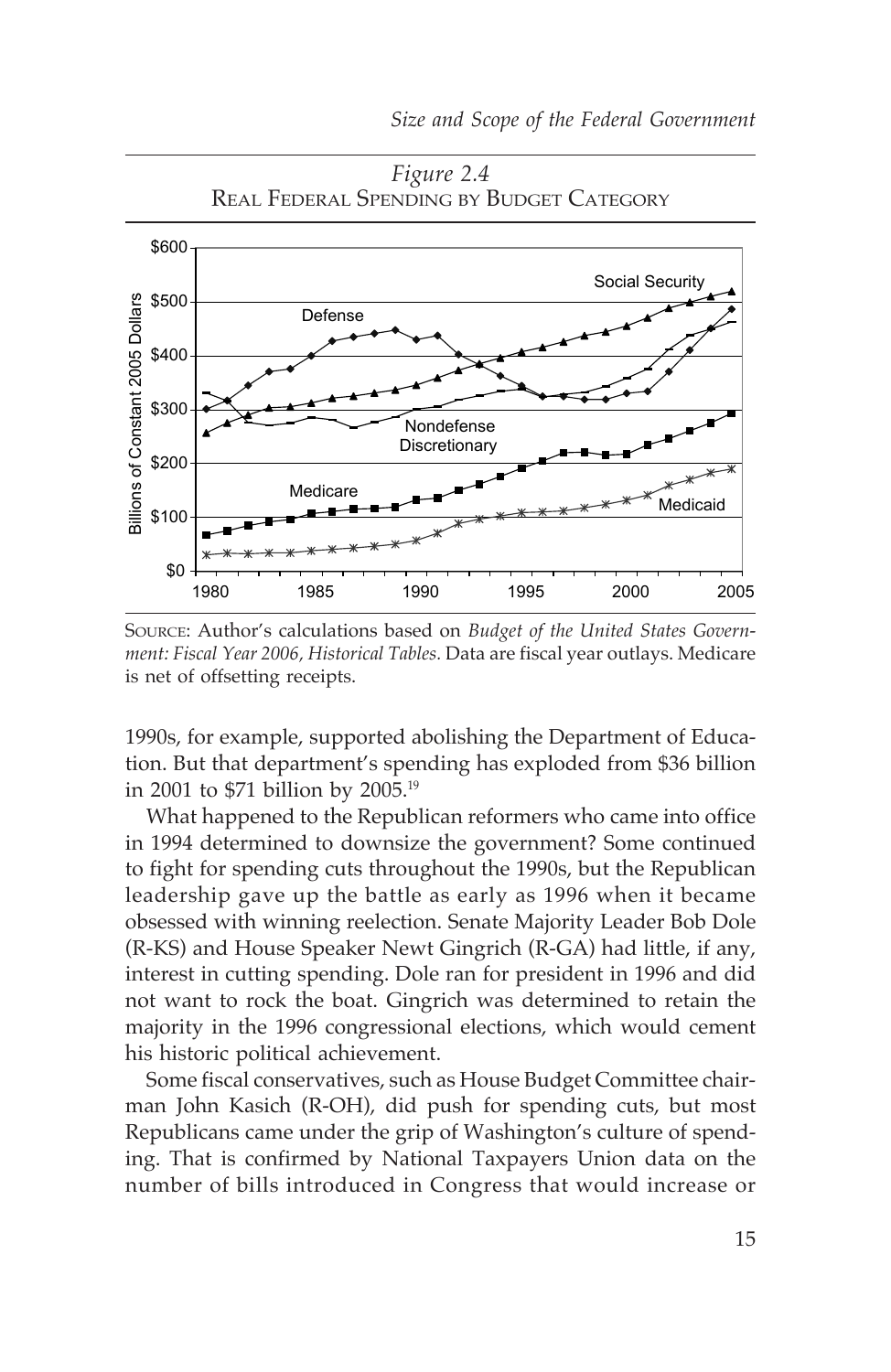decrease spending.20 In the 104th Congress (1995–96), House and Senate members introduced two bills to increase spending for each bill that they introduced to cut spending. But by the 108th Congress (2003–04), the pro-spending bias of Congress had become much worse. In the House, there were 1,343 bills introduced to increase spending but just 63 to reduce it, for a ratio of 21 to 1. In the Senate, there were 1,040 bills to increase spending and just 35 to reduce it, for a ratio of 30 to 1.

Studies have also examined the voting patterns of particular members of Congress over time. Those studies generally find that the longer politicians are in office, the more they spend. One NTU analysis looked at the budget effects of all bills introduced by the 30 Republican freshmen elected in 1994 who are still in Congress today.21 This group was very reform minded, and it led the charge to cut spending when it first entered Congress. The NTU analysis found that in the mid-1990s most members in this group sponsored legislation that would cut spending on net. But in recent years, all but 2 of the 30 members have legislative agendas that would increase net spending.

Box 2.1 examines the reasons why most incoming members of Congress get turned into big spenders over time. One factor is that congressional hearings are heavily stacked in favor of pro-spending witnesses. Policymakers usually only hear why spending on particular programs should be increased, and they rarely hear testimony in favor of cutting or terminating programs.

To take one example, a March 15, 2005, hearing of the Senate Agriculture, Nutrition, and Forestry Committee examined funding of school nutrition programs.22 The hearing had five witnesses. The first witness was Sen. Elizabeth Dole (R-NC), who lent her support to increased funding of those programs. The next two witnesses were from the School Nutrition Association, a lobbying group that supports the programs. The final two witnesses were school administrators from Texas and Georgia. They also offered support. There were no witnesses who favored restraint, and certainly none who questioned whether the federal government ought to be in the school lunch business at all.

Hearings do not in themselves determine policy, but they are an important source of information for politicians and the media. Interestingly, the slanted witness phenomenon has been a problem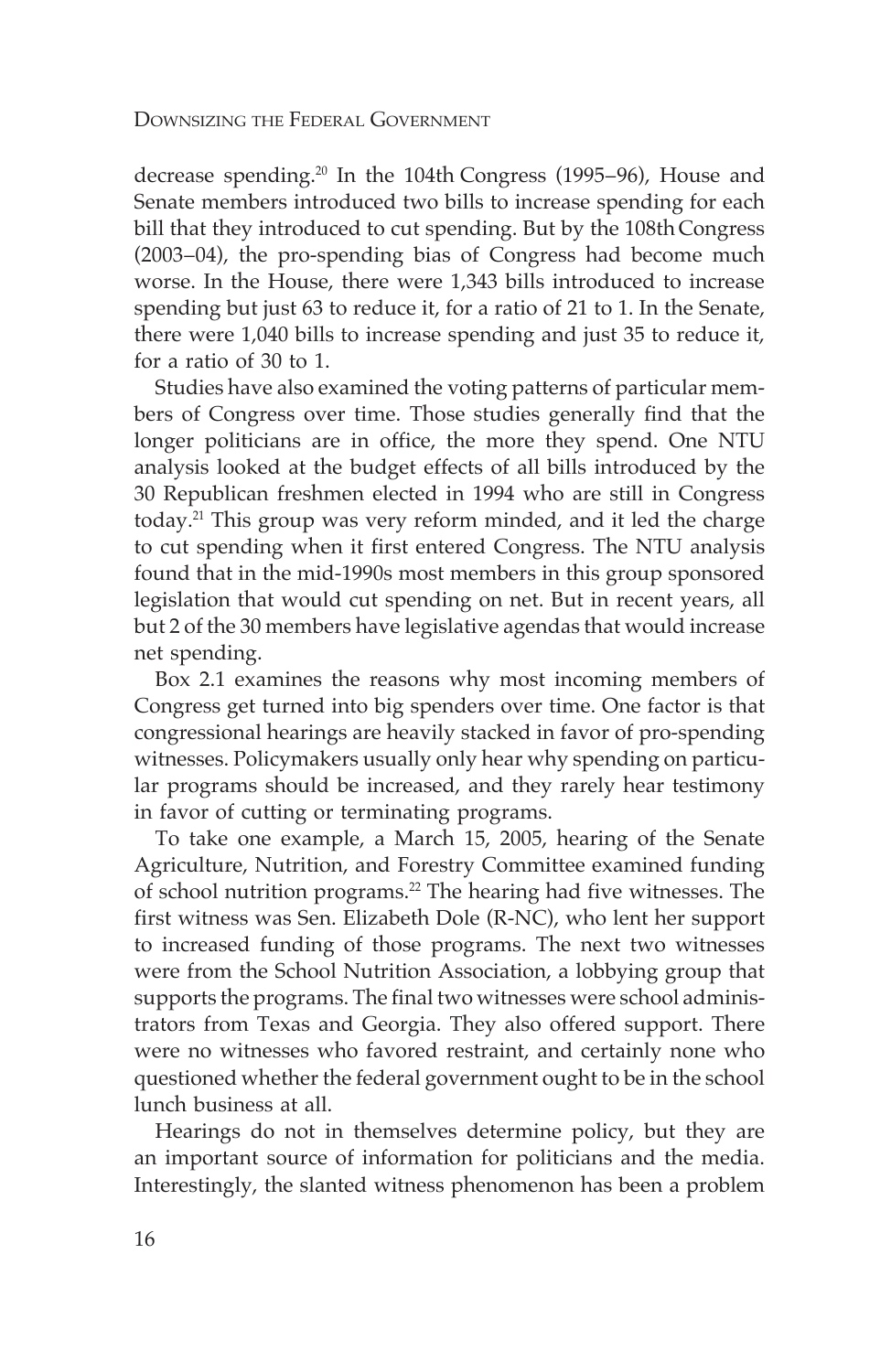### **Box 2.1 Washington's Culture of Spending**

In a 1991 book political scientist James L. Payne described the culture of overspending that permeates Washington.<sup>1</sup> In the 1994 elections, Republicans took control of Congress for the first time in four decades and promised that they would change that culture and cut spending. The 1994 ''Contract with America'' said that the Republicans would put an end to ''government that is too big, too intrusive, and too easy with the public's money.''2

A decade later, it is clear that the entrenched spending culture in Washington defeated the reformist principles of the incoming Republicans. Payne's analysis, which is the basis of the following points, helps explain the GOP's failure to follow through on spending reforms.

- **Pro-Spending Environment**. Members of Congress are bombarded from every angle with requests for added spending. This occurs in visits from constituents, at receptions, at policy forums, in fundraising phone calls, in meetings with lobbyists and other members, and in articles in the media. While constituents also tell members that they favor tax cuts and balanced budgets, few people have a personal interest in telling politicians to cut spending on particular programs.
- **One-Sided Congressional Hearings**. Congressional hearings examining particular programs are typically dominated by witnesses favoring more spending. Witnesses usually include federal program administrators, state officials who rely on federal funding, members of Congress who favor programs, recipients of program benefits, and lobbyists from organizations that support programs.

Unlike court proceedings where a balance of views is presented, congressional hearings do not present policymakers with both the pros and cons of programs. Hearings

*(continued next page)*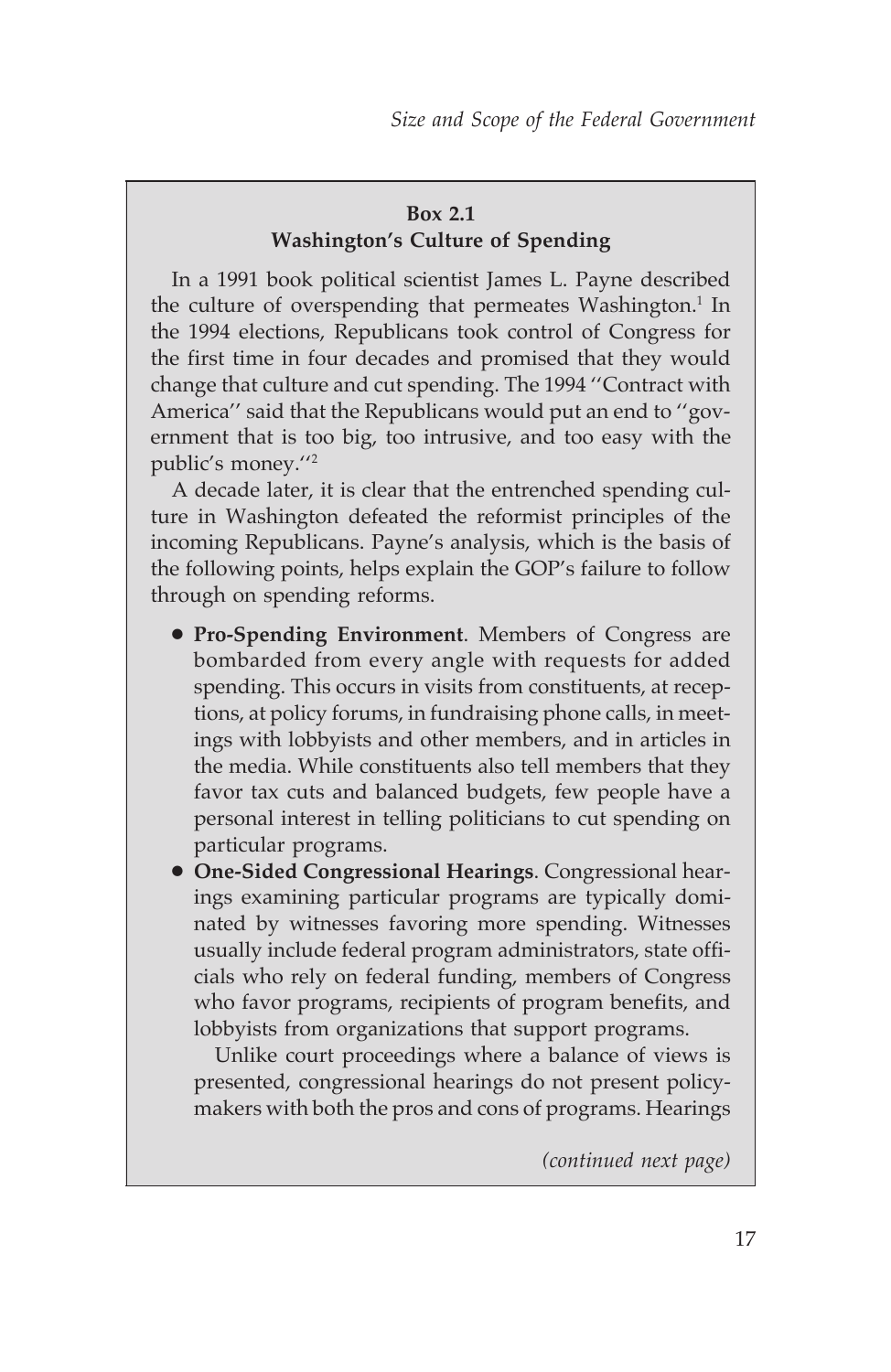### **Box 2.1** *continued*

are often just cheering sessions to promote program expansion. The prestige of committee members depends on programs within their jurisdiction being seen in a positive light. They usually have no interest in inviting dissenting witnesses, especially ones who would question the basic worth of programs. To appreciate the problem, one can examine hearing testimony on the websites of most House and Senate committees, such as those covering agriculture, education, and health care.

● **Presumption of Government Efficacy**. Members of Congress usually hear only that their favored programs ''work.'' They hear from program beneficiaries, from experts who support programs, and from federal administrators. Members hear about the number of jobs created and the great things that could be done with more money. They do not hear about the damage caused by the taxes needed to fund programs.

To many legislators, the power to spend is a powerful tool that *ought* to be able to solve problems. During election campaigns, politicians are encouraged to make promises that they will use this great tool to help people. When they listen to politicians, the public receives the message that any problem can be solved if only Congress could spend a bit more on it.

**Philanthropic Fallacy.** Members of Congress enjoy helping their constituents. The various groups that ask them for funding seem like they have worthy causes. Legislators often have personal family reasons for promoting spending on particular issues.<sup>3</sup> The legislators' impulse to help is reinforced when they receive thanks from program beneficiaries, when they receive awards from interest groups, and when they are toasted at gala dinners for their support. Members begin to think of themselves as private philanthropists generously spending their own money.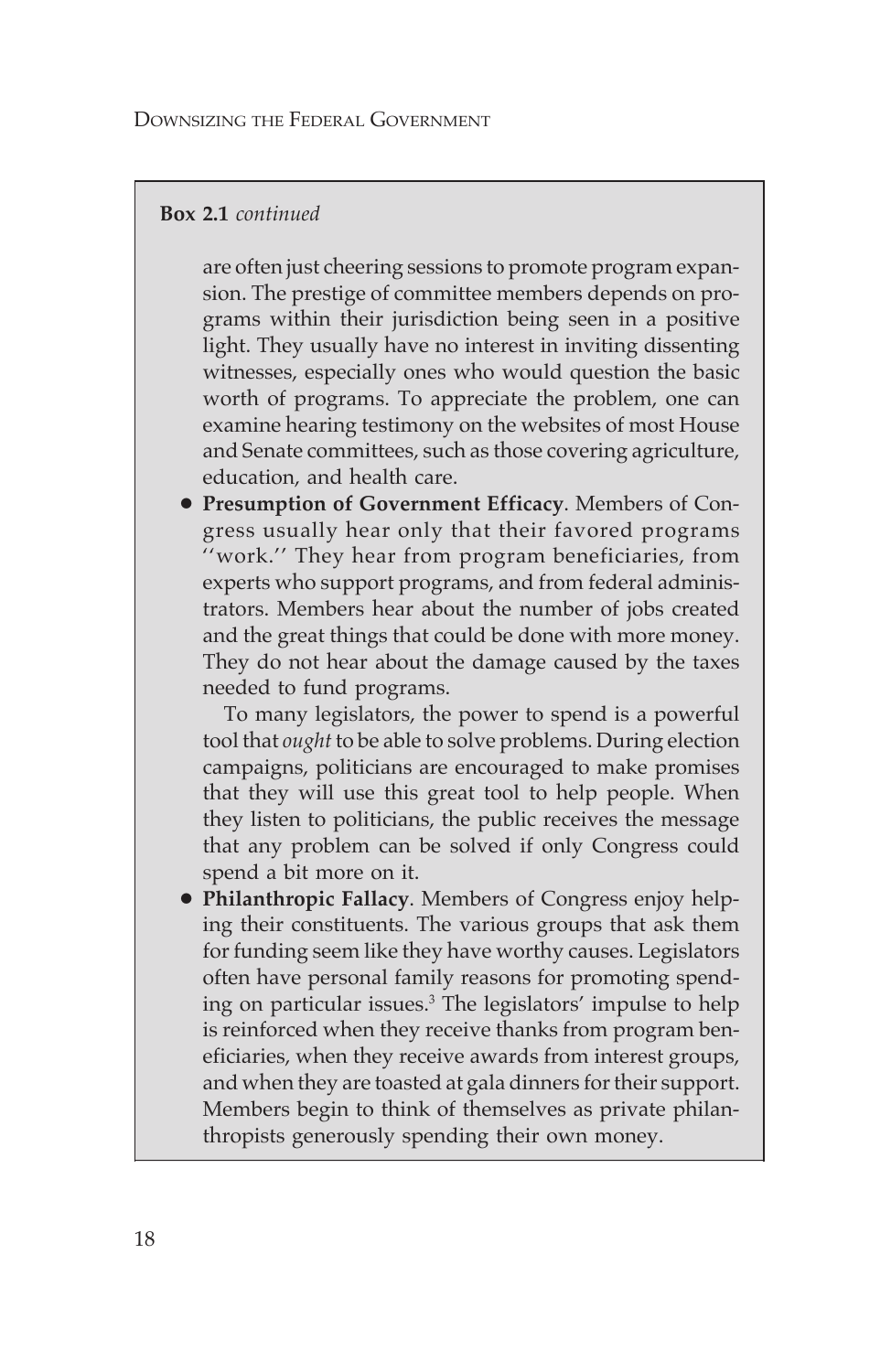Legislators cannot see the beneficial activities that would have been pursued by taxpayers if they had been able to keep their money. Nor do legislators perceive the negative effects of higher taxes on the economy. Legislators usually don't seek out any critical analyses of programs to get a balanced view. They mainly interact with program supporters who laud their selfless ''public service.''

Senate appropriations committee member Ted Stevens of Alaska is typical. He often appears at gala Washington dinners to accept awards for ''his support'' of federal arts spending, public television, and other activities to which he channels taxpayer money.<sup>4</sup> For example, the Corporation for Public Broadcasting gave the senator its ''most prestigious honor'' in 2003 for his steadfast support of ''public broadcasting on behalf of our nation.''5

Sen. Mike DeWine (R-OH) lists no fewer than 75 awards on his webpage for ''public service'' on behalf of ''our children," "our young people," and others.<sup>6</sup> He touts his awards for ''leadership in advancing regional economic development,'' ''dedication to improving highway safety,'' and ''work to improve mental health care for all Americans.'' Unfortunately, such puffery goes to the heads of most politicians, and they spend little time considering where the money for such spending programs comes from.

● **Manifest and Latent Perspectives**. Payne theorizes that some people have a ''manifest'' approach to policy. They are drawn to try and solve immediate and visible problems, and they have a emotional urge to right wrongs as quickly as possible. Other people are more cautious and take a ''latent'' approach. They think about the long-term and less-visible effects of actions. Politicians of the former mindset look at the immediate benefits to recipients of more spending. Politicians of the latter mindset consider

*(continued next page)*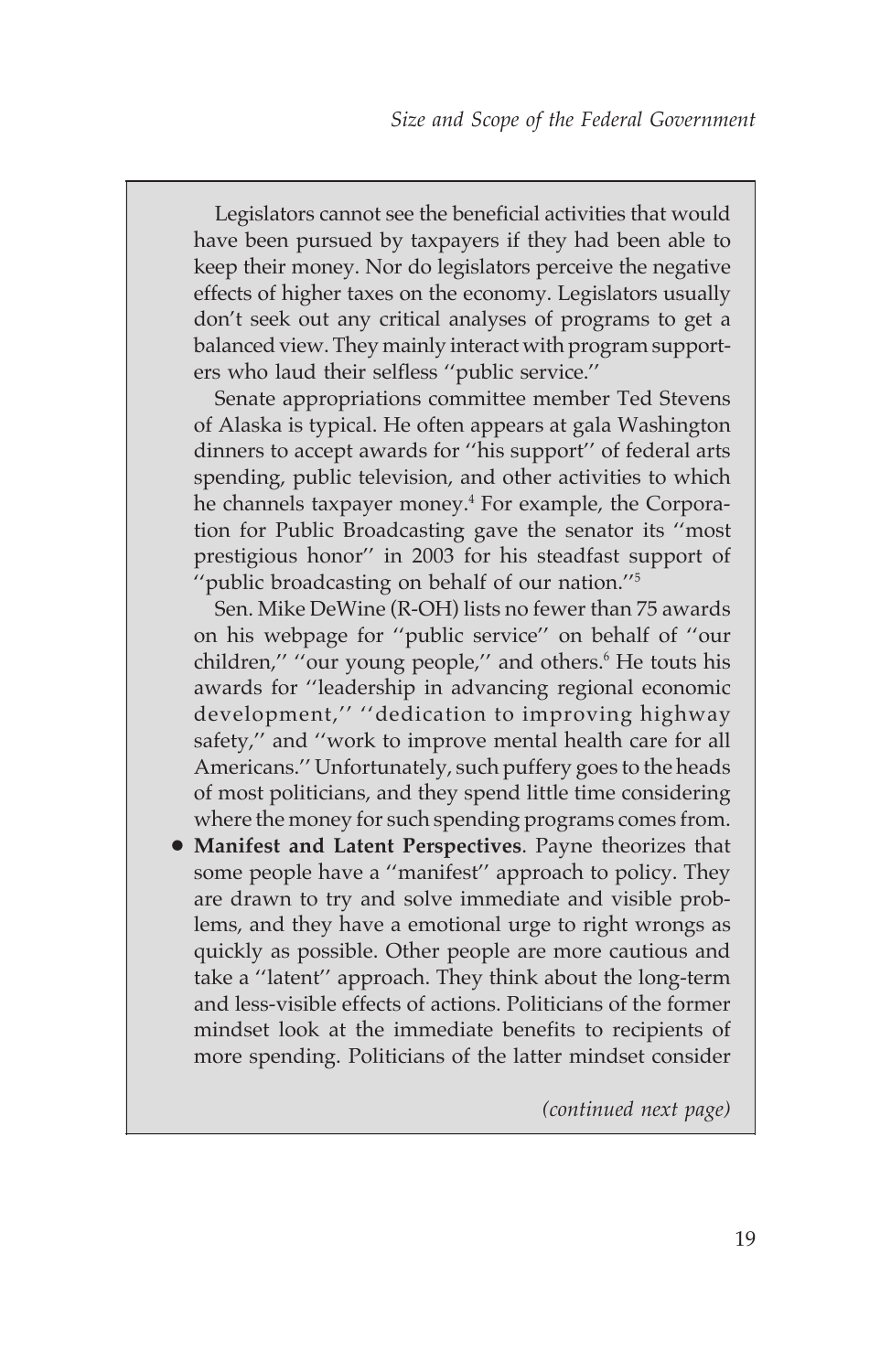### **Box 2.1** *continued*

secondary effects, such as the effects of higher taxes, increased deficits, and problems caused by the spending.

Most people drawn into careers as politicians probably view public policy from a manifest perspective. Politicians are not randomly selected from the population; they are self-selected. They are people who want to further a cause, and they become unswerving advocates for programs. They forget that they are supposed to uphold the Constitution and dispassionately balance the claims of advocates of spending with broader concerns such as tax levels.

The overspending phenomenon in Washington is not caused simply by the desire of politicians to ''buy votes'' back home. If federal politicians had lifetime terms, there would probably still be an overspending problem. On the other hand, if term limits were imposed on Congress, the culture of spending would not get as entrenched because legislators would spend shorter periods of time in Washington. Term limits and other institutional reforms are discussed in Chapter 10. But the first step to limiting the budget bloat is to understand that politicians enjoy spending and they come to believe in it.

<sup>1.</sup> James L. Payne, *The Culture of Spending: Why Congress Lives beyond Our Means* (San Francisco: Institute for Contemporary Studies, 1991).

<sup>2.</sup> Ed Gillespie and Bob Schellhas, eds., *Contract with America: The Bold Plan by Rep. Newt Gingrich, Rep. Dick Armey and the House Republicans to Change the Nation* (New York: Times Books, 1994), p. 7.

<sup>3.</sup> For an example, see Jeffrey Birnbaum, ''Personal Loss Changes Business as Usual,'' *Washington Post*, May 30, 2005 p. E1.

<sup>4.</sup> For example, Senator Stevens received the Creative Coalition's ''Capitol Hill Spotlight Award'' on March 13, 2005, at a gala dinner in Washington for "his support" of the arts.

<sup>5.</sup> Corporation for Public Broadcasting, press release, February 25, 2003, www.cpb/programs/pr.php?prn=310.

<sup>6.</sup> See Biography: Chronology at http://dewine.senate.gov. Accessed June 2005.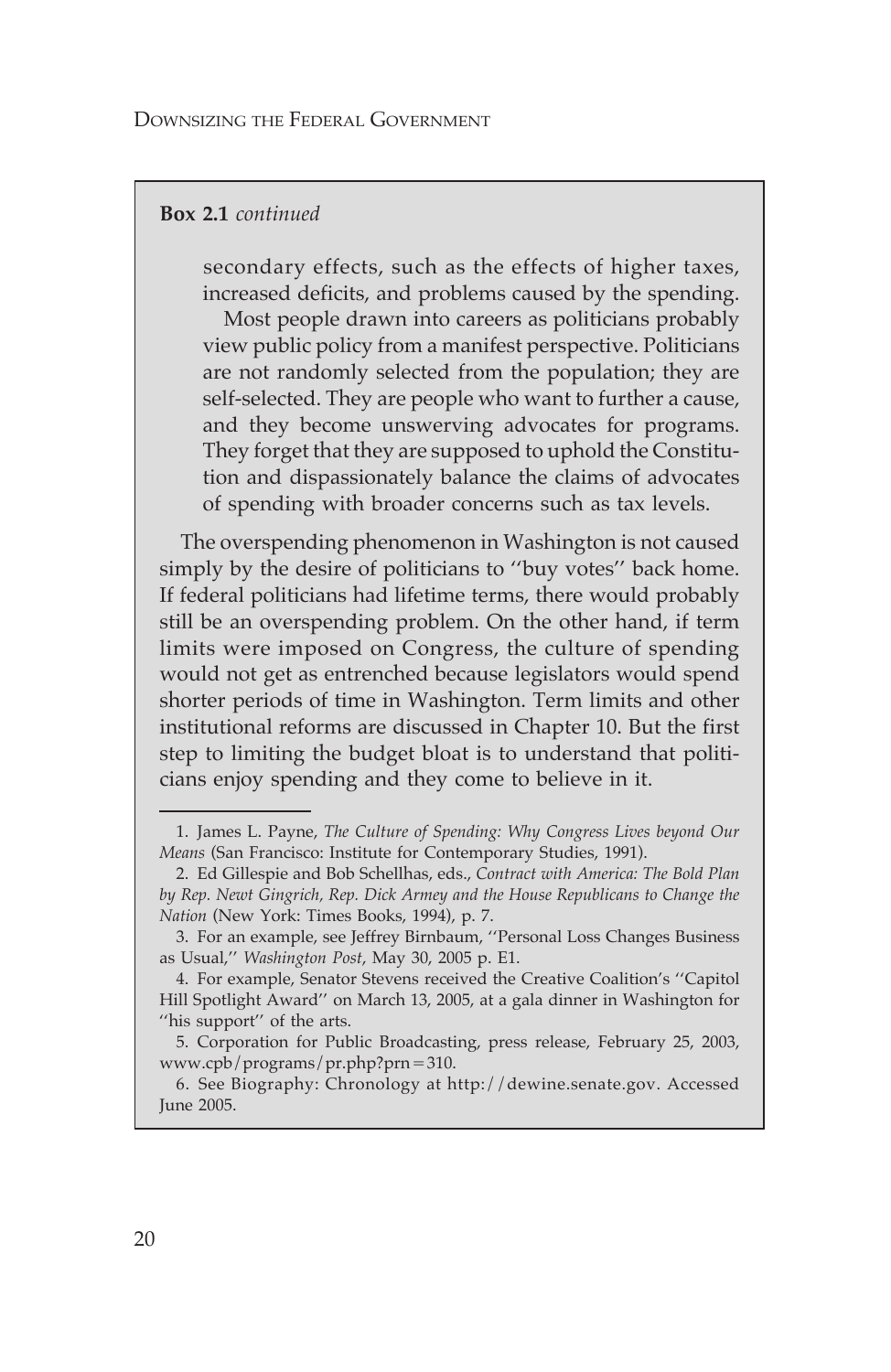for decades. In a 1952 book, Sen. Paul Douglas (D-IL), a reformminded liberal, complained about appropriations subcommittee hearings: ''Almost invariably, witnesses testifying before these subcommittees represent agencies defending the budget requests or pressure groups demanding larger expenditures.''23

The overspending problem in Congress is often portrayed simply as politicians wanting to secure ''pork'' projects for their districts in order to gain votes. But with reelection rates in the House at about 98 percent in recent years, vote buying does not seem to be the key source of the problem.

The bigger problem is that politicians *want to* spend because they come to believe in it after being surrounded by Washington's prospending culture. Aside from hearings, members of Congress receive pro-spending messages from constituents needing favors, lobbying groups, local politicians from their home states, media commentators, congressional aides, and federal administrators. Also, committees tend to be stacked with self-selected members who support the particular programs that the committees oversee.<sup>24</sup> Unfortunately, the costs of federal spending are harder to understand and less visible to politicians.

If frugal-minded members ask for cuts to programs they will make enemies in Congress, they will be scolded in the media for being uncaring, and they will be targeted for defeat by lobbying groups. Members who oppose spending that important members of their own party want will be ostracized and may be disciplined by party leaders. Ultimately, members of Congress are social creatures who do not want to make enemies, so it is easier to go along with the system. Staunch House conservative Sue Myrick (R-NC) recently lamented that support for big spending ''is just the way you get along here.''25

An ongoing problem for reform-minded Republicans is that their leaders show no personal restraint with regard to the budget. House Speaker Dennis Hastert, for example, is a champion at bringing pork, or special interest, spending back home to Illinois. As the *Washington Post* noted, Hastert ''makes a habit of helping Illinoisbased corporations,'' such as Boeing, Caterpillar, and United Airlines.<sup>26</sup> Even in the wake of the recent Boeing defense procurement scandal, Hastert continues to twist arms to keep Pentagon money flowing to the company.<sup>27</sup> Hastert's pork spending has included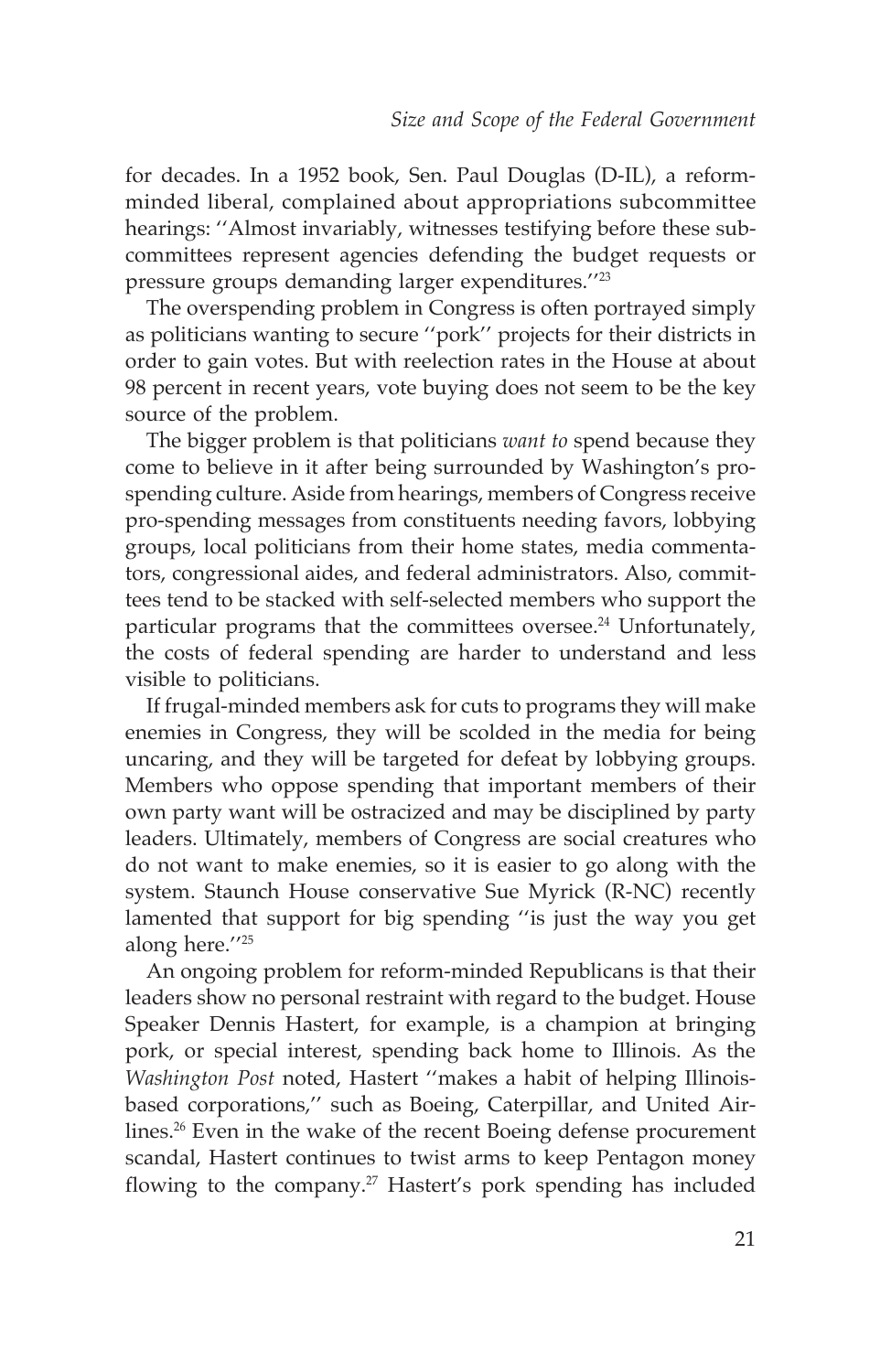trying to get United a \$1.6 billion loan guarantee and adding \$250,000 to a defense bill for a candy company in his hometown to study chewing gum.28 In May 2005, the *Washington Post* did a special report on how Hastert has slipped tens of millions of dollars of special projects into legislation for his hometown.29 Why should rank-andfile Republicans restrain their own appetites for pork spending when they see that their leader is the chief porker?

The executive branch also plays a key role in spending growth. The basic operating principle for bureaucrats is to increase their annual budget allocations. As an agency's budget grows, bureaucrats gain clout, prestige, and promotions. Bureaucrats see their job as selling the public and members of Congress on the fabulous things that their programs are doing for the country. Federal agencies pump out streams of press releases and glossy publications full of highminded rhetoric. Officials exaggerate problems in society that their agencies are then charged with solving.<sup>30</sup> Cabinet secretaries spend their time giving speeches about how their spending programs are helping America. Under President Bush, federal agencies have even paid private pundits to tout their programs, and agencies have created prepackaged policy stories that have appeared on television as ''news.''31

Bureaucrats are also skilled at playing budget defense. They can work against the president's budget office on proposed restraint. They can get news stories and opinion articles placed to suggest that cuts would be a disaster. They can use the ''Washington monument'' strategy, which offers up the most visible and sensitive programs as the ones to be hit under any restraint plan. Also, powerful federal unions are quick to denounce any scaling back of federal agencies.

This is the culture in Washington that sustains big spending. The spending culture is a big hurdle to downsizing the government, but it can be changed. The president could task cabinet secretaries to come up with cuts in their departments. Congressional hearings could be opened to alternative views. House members might see their job as protecting the taxpayer, which was the historic role of the lower chamber. Politicians might view running deficits as immoral, as they did in decades past. The spending culture can be changed, and some of the structural reforms discussed in Chapter 10 can help. But Americans need to demand change for it to happen. They need to demand a broader and deeper revolution than was delivered in 1994.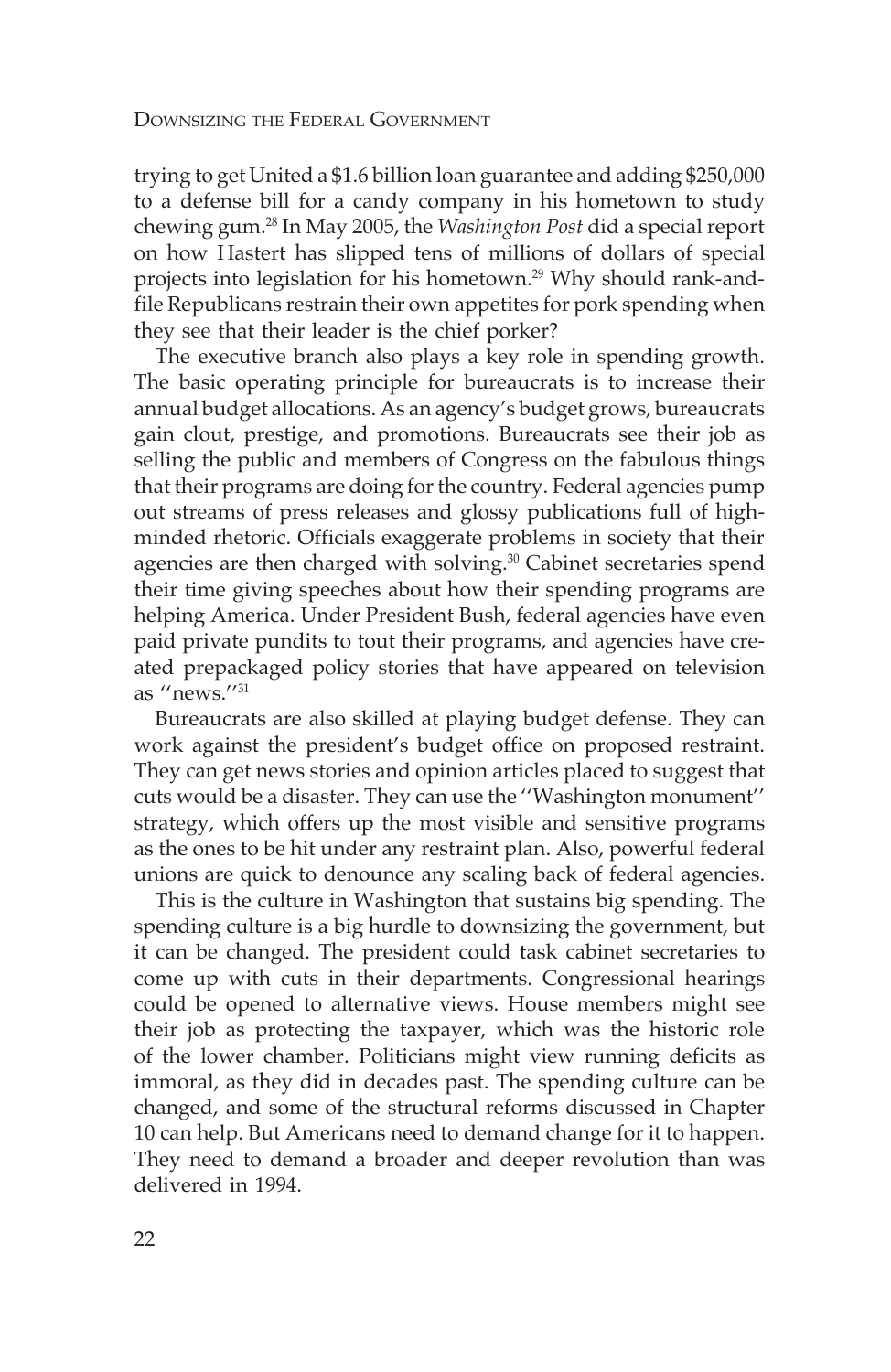### 3. Why Downsize?

In considering the proper size and scope of the federal government, policymakers should take a number of factors into account. First, they should recognize that most existing programs are not authorized by the U.S. Constitution, as they involve activities that were meant to be left to the states and the people. Second, today's vast array of programs has overloaded the ability of policymakers to competently oversee the executive branch, let alone focus on priorities such as national security. Third, the rising costs of programs for the elderly dictate that large cuts be made throughout the budget. Fourth, the costs imposed by the government on the economy are large, and the returns from many of its activities are negative. Those reasons to downsize the government are discussed in turn.

### **Respecting the Constitution**

The Constitution established a federal government of limited powers. Those powers are enumerated largely in Article I, section 8, which allows for spending on such limited functions as national security, establishing courts, coining money, and providing for an open national economy.1

Despite the straightforward limitations created by the Constitution, the Supreme Court has accepted looser readings of those limits over time, especially since the 1930s. Today, federal spending is directed into virtually any area that suits the whims of Congress. The government funds a wide range of activities that violate the letter and spirit of the Constitution, as the modern Court fails to enforce the original limits on federal power.

The Constitution's Commerce Clause is said to provide a justification for many of today's programs. Article 1, section 8, states, ''The Congress shall have power . . . to regulate commerce . . . among the several states.'' The clause was meant primarily to ensure the free flow of interstate commerce and to bar states from erecting trade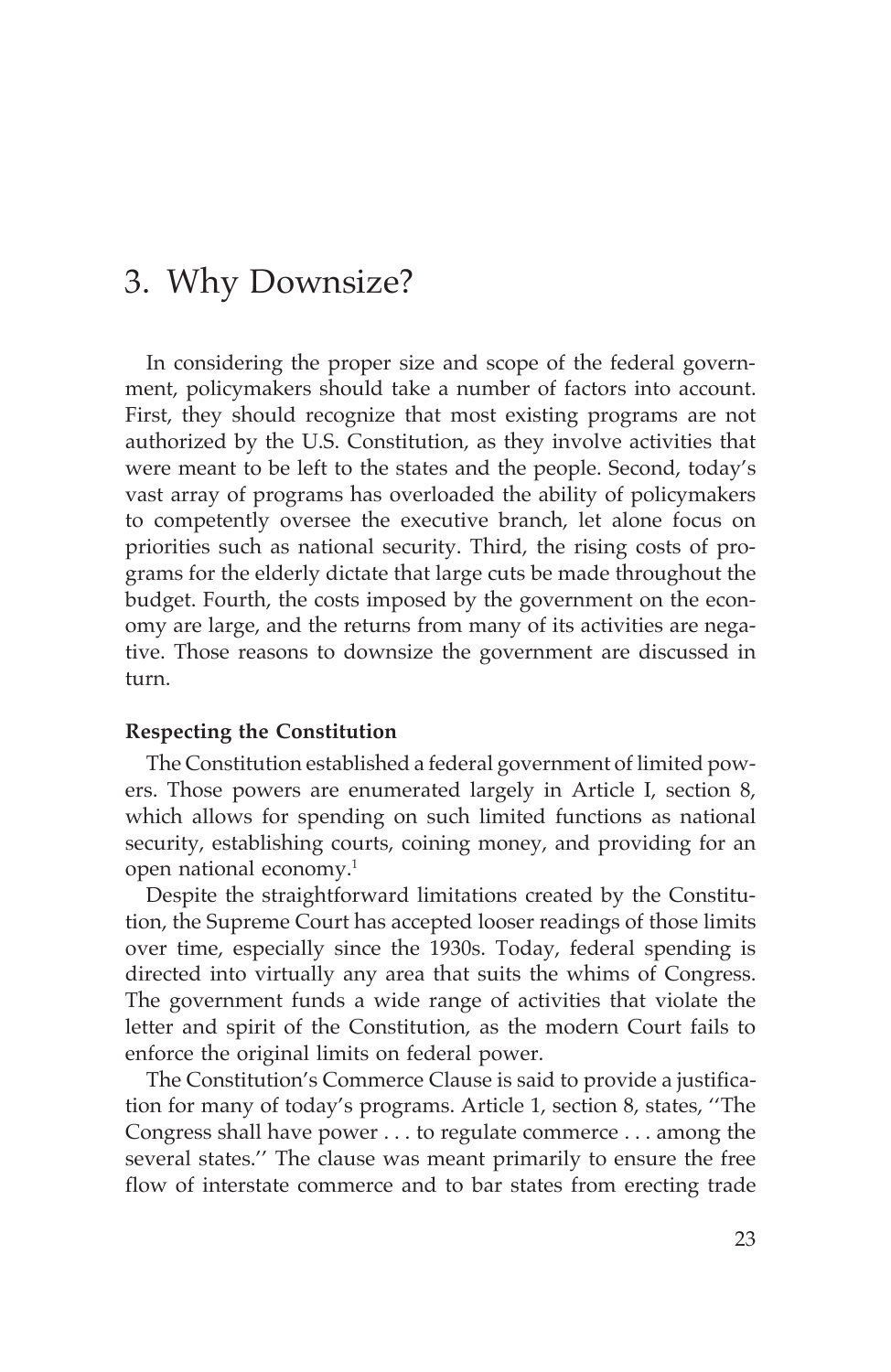barriers.2 But that original meaning was turned on its head by Supreme Court rulings in the 20th century that allowed the federal government to expand its power over anything that has even a remote connection to interstate commerce. Instead of acting as a brake on state power as originally intended, the clause has been used to expand federal power over a vast array of activities. Much of today's huge federal regulatory structure exists because of the Court's excessively broad reading of the Commerce Clause.

Occasionally, the Supreme Court puts some limits on the abuse of the Commerce Clause. In the *United States v. Lopez* decision of 1995, the Court ruled that Congress exceeded its authority when it outlawed the possession of handguns near schools.<sup>3</sup> In defending the law, the federal government argued that it had authority to pass it under the Commerce Clause. But the Court's ruling acknowledged for the first time in nearly 60 years that there are limits to the commerce power. The ruling has been followed by others that have revived federalism, at least in a limited way.

However, in the 2005 *Gonzales v. Raich* decision regarding medical marijuana, the Court reversed that recent trend and allowed expanded federal power. In his dissent in *Raich*, Justice Clarence Thomas expressed dismay at the majority's expansionist view of the commerce power: ''If Congress can regulate this under the Commerce Clause, then it can regulate virtually anything, and the federal government is no longer one of limited and enumerated powers.''4

The General Welfare Clause of Article I, section 8, is also said to provide a justification for much federal spending. Just about every lobbying group in Washington argues that their favored program is for the general welfare. But the clause does not create an independent power for Congress to spend. Instead, it was ''meant to serve as a brake on the power of Congress to tax and spend in furtherance of its enumerated powers or ends: the spending that attended the exercise of an enumerated power had to be for the general welfare, not for the welfare of particular parties or sections of the nation.''5 If the General Welfare Clause meant that Congress could simply spend money on whatever it wanted, we would have a government of unlimited powers, nullifying the whole idea of constitutional government. Unfortunately, that is essentially what happens today, aided by expansive interpretations of the clause by the Supreme Court.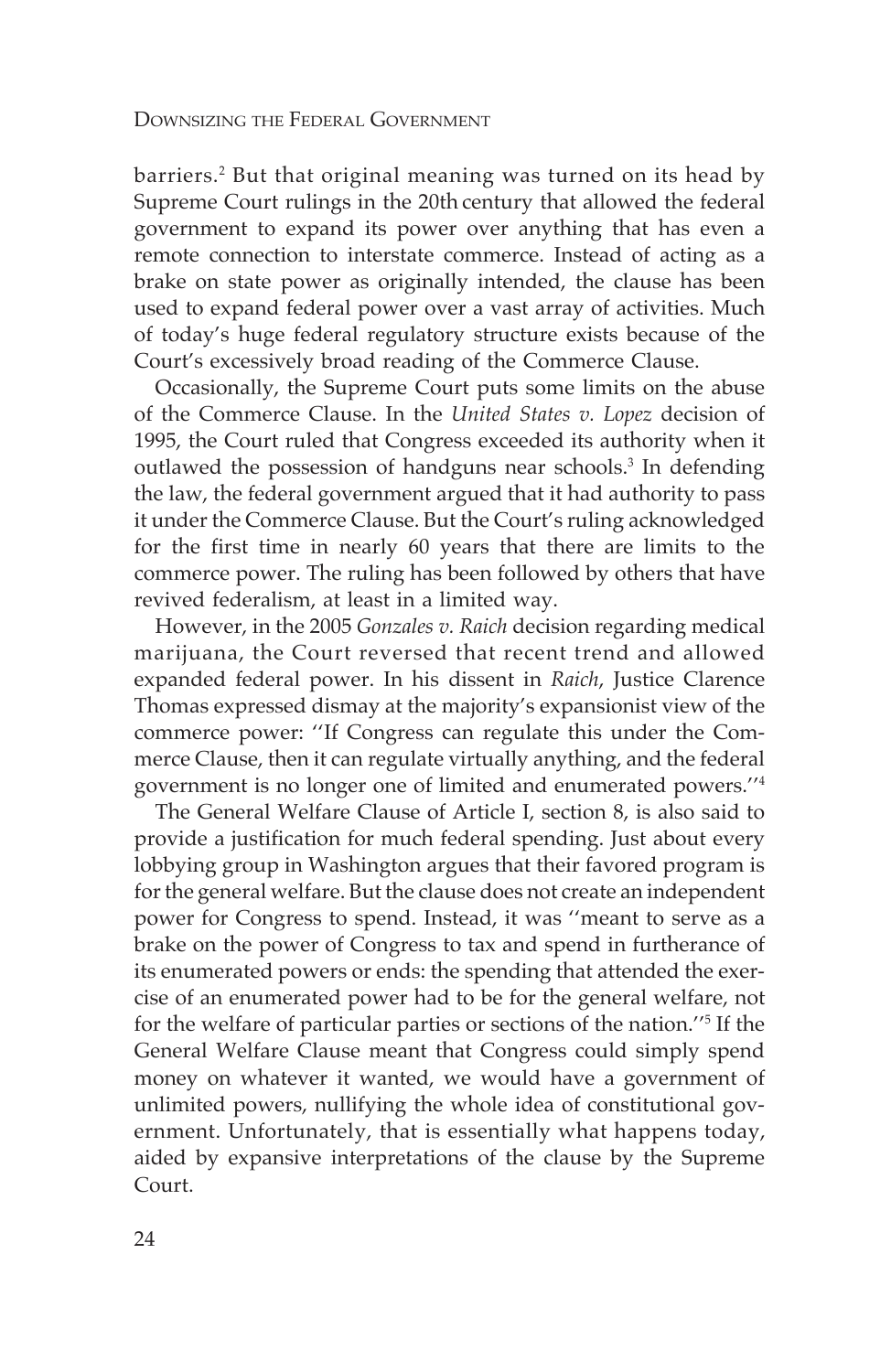Members of Congress should start taking seriously their oaths to uphold the Constitution. Too often Congress ignores the Constitution or inserts boilerplate language into legislation to claim authority. Instead, when a questionable program comes before them, members of Congress should ask whether there is constitutional authority for it, and vote against it if they believe it violates the fundamental law of the land.

Many policymakers think that respecting constitutional limits is not practical in today's world. However, the tight limitations on federal power laid down by the Constitution's Framers were the embodiment of their practical experience with governments. The Framers knew that it would be destructive to have too much power concentrated in the national government. They turned out to be correct.

Consider the watershed years of the 1930s, when policymakers decided that they could jettison the constitutional wisdom of generations. During President Franklin Roosevelt's first term, the Supreme Court knocked down New Deal programs that had claimed unprecedented powers for the federal government. The justices believed that the Constitution meant what it said, and that federal powers were defined and limited. The Court rejected expansionist views of the Commerce and General Welfare Clauses, and they took the Tenth Amendment seriously.

In striking down a New Deal scheme for centralized economic planning in 1935, Chief Justice Charles Evans Hughes stated: ''It is not the province of the Court to consider the economic advantages or disadvantages of such a centralized system. It is sufficient to say that the Federal Constitution does not provide for it.''6 In striking down an interventionist agriculture law in 1936, Justice Owen Roberts writing for the Court majority stated, ''The question is not what power the federal government ought to have, but what powers, in fact, have been given by the people.''7

However, President Roosevelt thought that he knew better, and in 1937 he bullied the justices with his infamous Court-packing scheme. After this episode, the Court changed its tune and allowed most of FDR's interventionist schemes to stand. In 1937 it eviscerated the doctrine of enumerated powers. A year later it decided that some freedoms guaranteed in the Constitution were ''nonfundamental,'' and could be pushed aside to give the government more power.<sup>8</sup>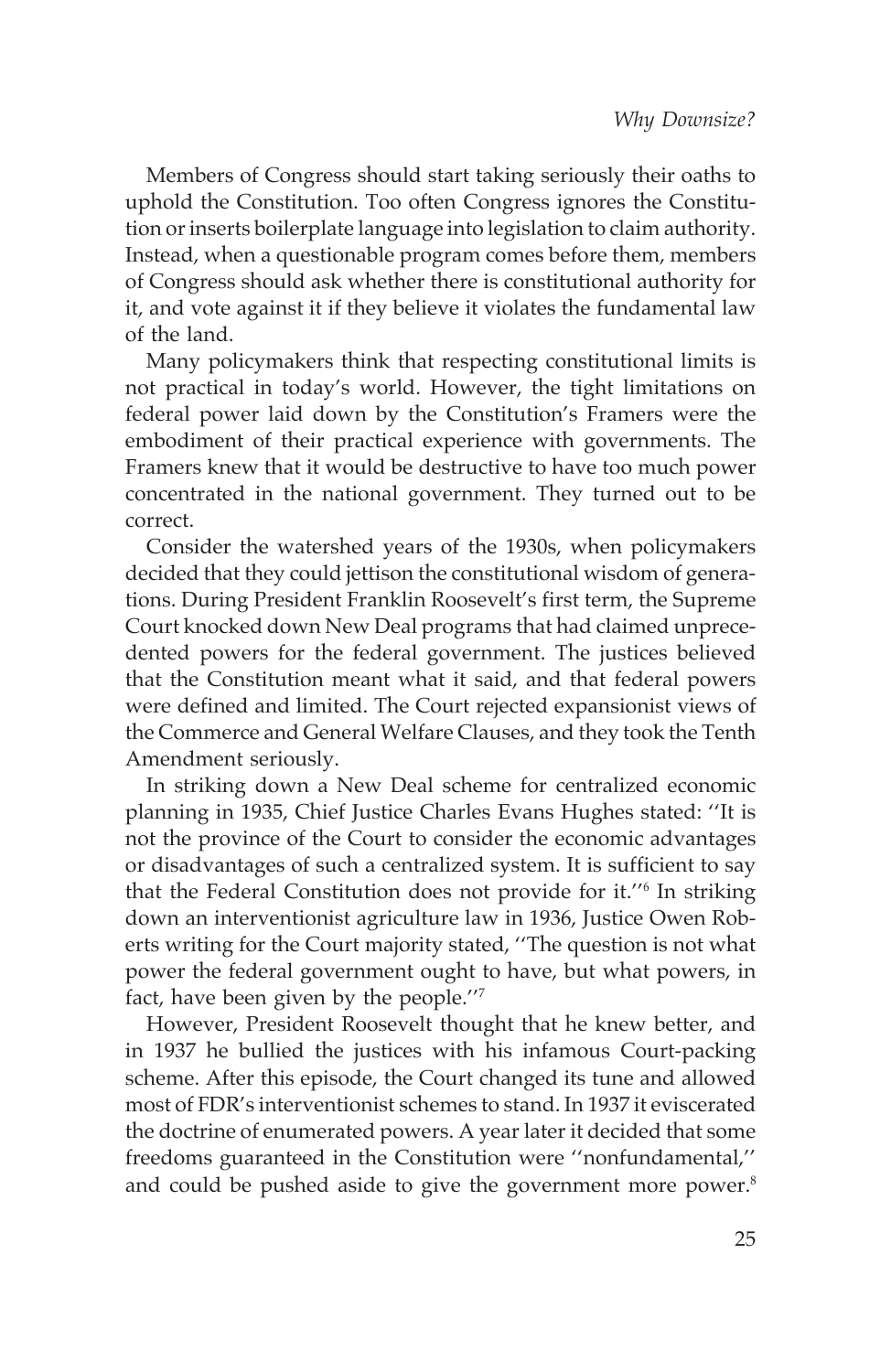FDR and the new Court majority figured that, notwithstanding the restraints imposed by the Constitution, the government needed new powers to fix the Depression. The ends justified the means.

However, the progressive or socialist economic policies of the New Deal turned out to be a huge blunder that prolonged the Depression, as discussed in Appendix 1. Few economists today would support the New Deal policies of industry cartels, high prices, monopoly unionization, subsidies, and sky-high marginal tax rates. It is true that hindsight is 20/20, but the Roosevelt administration was stumbling in the dark with its economic interventions. With constitutional constraints relaxed, the New Deal schemes used Americans like they were guinea pigs in failed laboratory experiments.

The wisdom of the Constitution's Framers in restricting such federal activism was proven correct. Federal intervention did not fix the Depression; it made it worse. Politicians should be more humble about their ability to use coercive government to improve on the free economy and voluntary society. Today, as in the 1930s, too many politicians let their daydreams run amok. They should recognize that constitutional constraints on federal power were put there for good, practical reasons.

### **Less Is More**

As the federal government has expanded into state, local, and private activities, it has been distracted from its basic constitutional duties. The litany of failures in the security and intelligence agencies leading up to 9/11 sadly drove this home. Those agencies had misallocated their resources, they ignored clues on terrorist threats, and they did not adequately communicate threat information to each other. For their part, policymakers paid far too little attention to the ongoing failings of the security bureaucracies.

The government failures leading up to 9/11 have been discussed widely. The CIA was mismanaged, and it underinvested in human intelligence.<sup>9</sup> The State Department had extremely lax procedures for issuing foreign visas.10 U.S. border control was not up to the task of screening for terrorists. The Federal Aviation Administration received 52 intelligence reports regarding Bin Laden and Al Qaeda in the six months leading up to 9/11, some of which discussed hijackings and air suicide missions, but the agency did not pay enough attention to them.<sup>11</sup> The FBI severely mismanaged its internal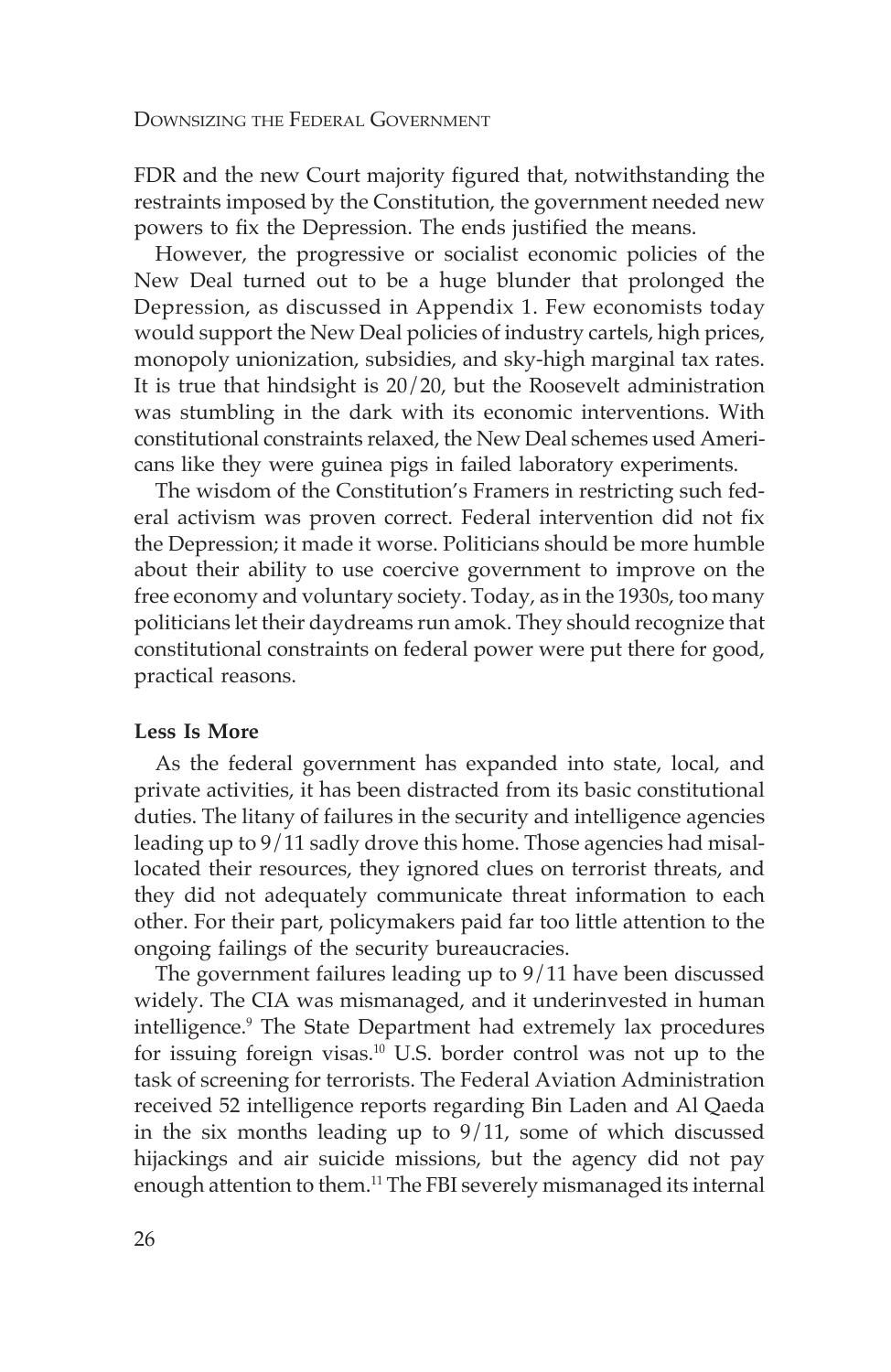information flow. Even more than three years after 9/11, the inspector general of the Justice Department said that the FBI was still ''significantly hampered'' in its ability to fight terrorism because of its failure to replace antiquated computer systems.<sup>12</sup>

Although federal agencies failed, the ultimate failure was in Congress and the White House. Policymakers were too distracted by other issues during the past decade to focus on the rising threat of terrorism. The distraction was brought home on the day that New York and Washington were attacked. President Bush was in Florida promoting his policies to expand federal powers over the nation's schools. Schools are traditionally and constitutionally a state and local activity, yet recent presidents have unwisely spent much of their valuable time acting as if they were local school board officials.

A major bipartisan report on federalism in 1981 warned that the increasing federal takeover of state and local functions was causing ''a growing overload of major decisionmaking institutions.''13 That problem is even worse today. Top federal officials today spend much of their time dealing with narrow and local issues rather than truly national ones.

Consider that the Bush White House at the highest levels was spending substantial time and effort in the months before 9/11 helping out Enron Corporation on an investment in India that had gone bad.14 When the *Washington Post* reported this in 2002, the administration argued that it was simply trying to guard taxpayer interests in the \$640 million in federal loans that had been given to Enron for the project.15 But the government should not be putting taxpayer money into such risky private schemes in the first place. Sadly, this is typical of the special interest minutiae that top administration officials and members of Congress spend much of their time dealing with.

Even after 9/11, policymakers have been slow to deal with basic national security problems. Consider that a year and a half after 9/ 11, the GAO reported that the government had a dozen different terrorist ''watch lists'' in nine different agencies that were complex, inefficient, and not comparable.<sup>16</sup> Fixes were promised, but agency infighting has prevented much progress. In 2004 the inspector general of the Department of Homeland Security lambasted the government for failing to fix the watch list problem.17 In 2005 the GAO reported that the problem had still not been fixed.18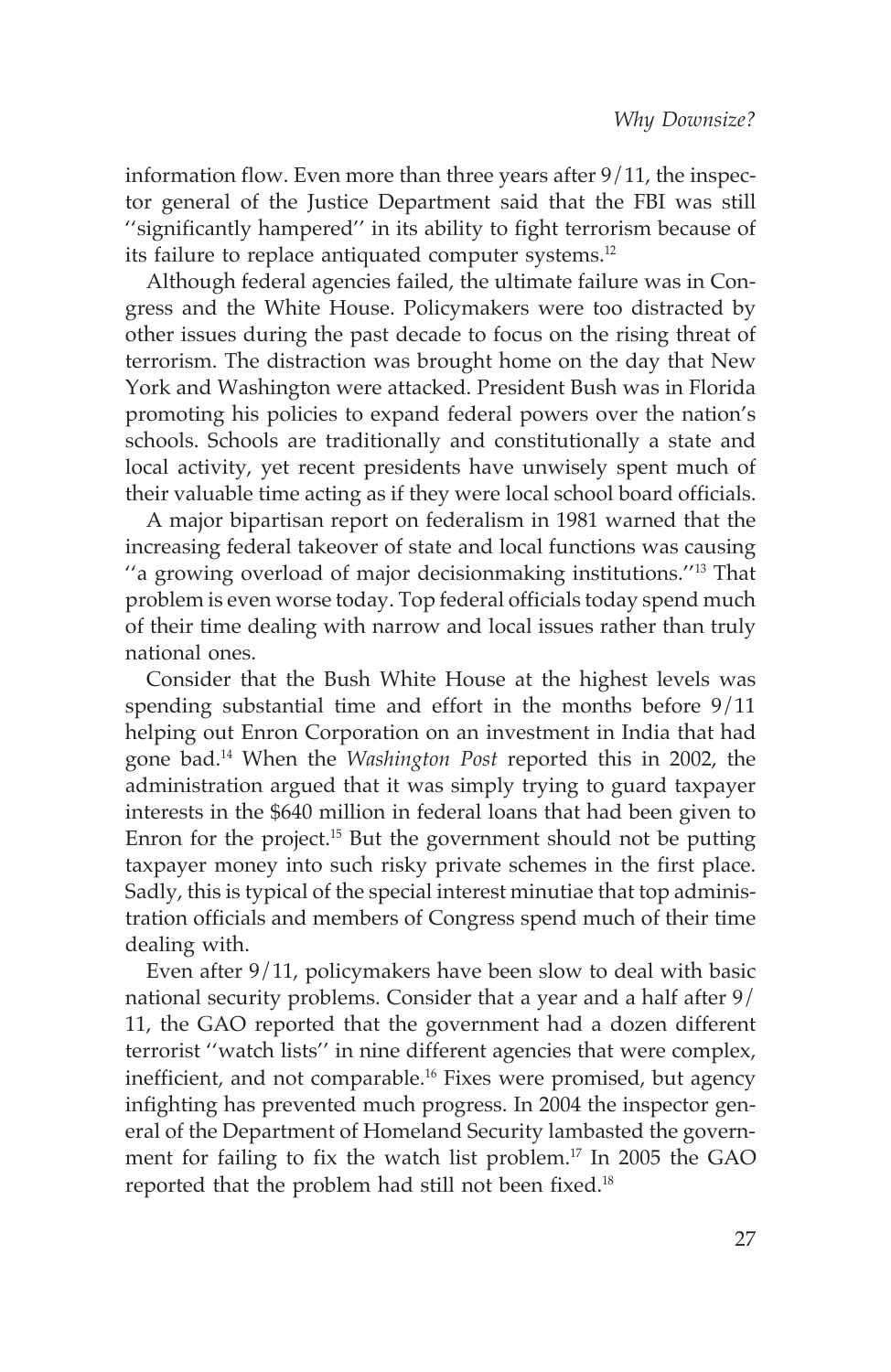Members of Congress spend little time on agency oversight to fix these problems because of their busy schedules. They deal with dozens of policy issues unrelated to the federal government's proper functions. They also spend a huge amount of time seeking money and support from special interest lobbyists who have issues before Congress that are properly state, local, and private activities.

Even members of Congress on the defense and intelligence committees spend too little time on national security issues. The *Washington Post* reported in 2004 that most members of the House and Senate intelligence committees had been too busy on other activities to have read crucial terrorism reports or to hold oversight hearings to rectify problems in the intelligence agencies.19 A former chief counsel of the Senate Intelligence Committee has confirmed that very few senators bother to view secure intelligence documents.<sup>20</sup> Tim Roemer, a member of the September 11 Commission and former member of Congress, also conceded that members who are supposed to be overseeing intelligence are usually too busy dealing with other issues.<sup>21</sup>

The American people deserve better than that. They would be better off if the size, scope, and complexity of the federal government were reduced and policymakers focused on delivering a limited range of high-quality core services such as national security. The federal government has become like a bloated conglomerate corporation that is involved in so many activities that the top executives are distracted from their core mission. Modernist architects argued that ''less is more'' in building design. The same is true in government design. Many poorly performing corporations have shed extraneous activities in recent years and refocused on ''core competencies.'' The federal government should do the same.

### **The Explosion of Spending on the Elderly**

The number of retirees will grow rapidly in coming years as the large baby-boom generation retires and elderly life expectancies continue to increase. These changes will create severe strains on the budget because Congress has made generous promises to future retirees without any plan to pay for them. *Washington Post* columnist Robert Samuelson noted that the aging of America combined with those overgenerous promises ''could trigger an economic and political death spiral."<sup>22</sup>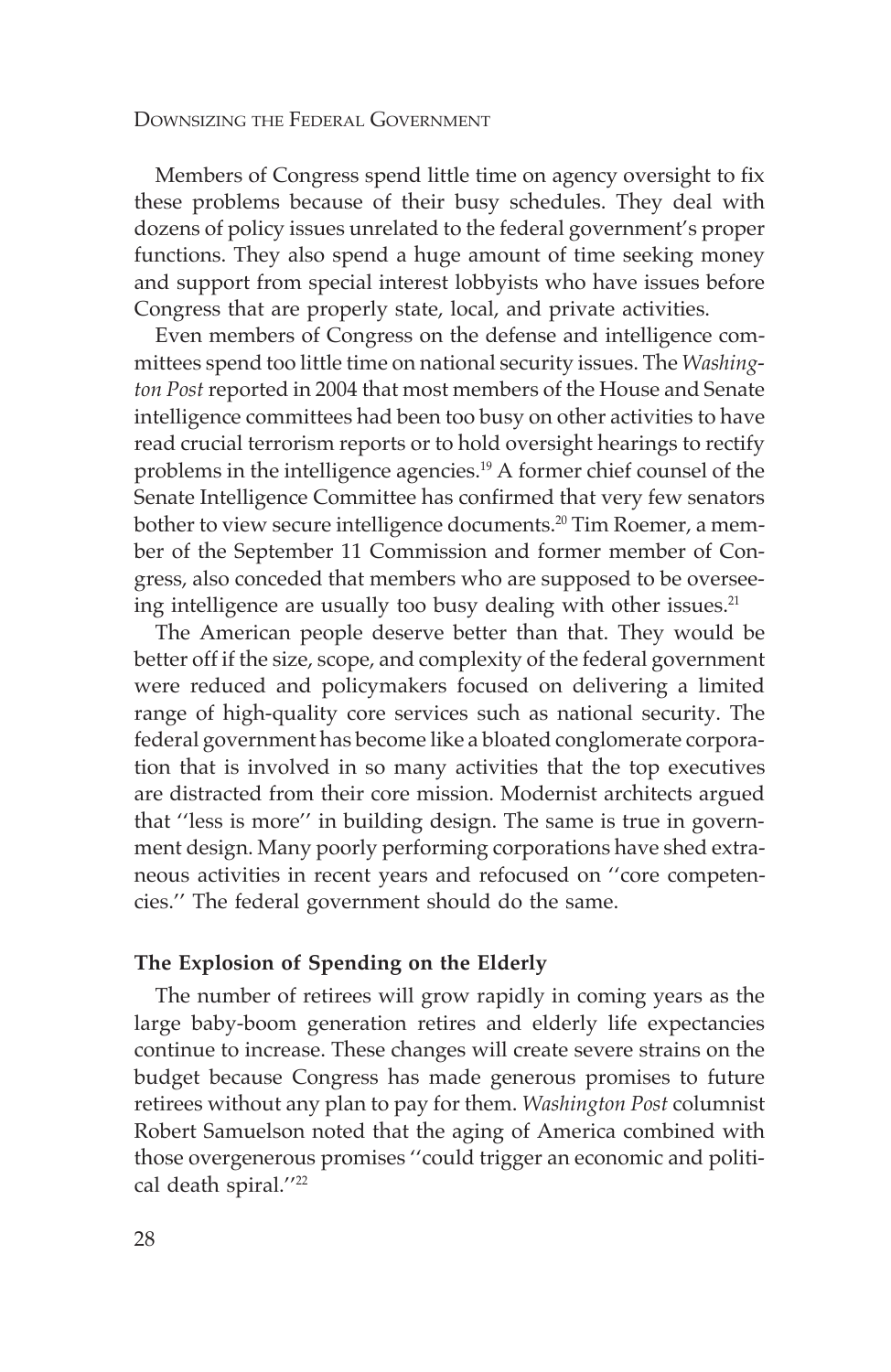

SOURCE: Author's calculations based on *2005 Annual Report of the Board of Trustees of the Federal Old-Age and Survivors Insurance and Disability Insurance Trust Funds,* p. 77.

Demographic projections illustrate the basic problem. By 2040 the number of Americans aged 65 and older is expected to have more than doubled, but the number of working-age Americans will have increased just 14 percent, as shown in Figure 3.1.<sup>23</sup> Under current rules, Social Security benefits for the growing number of elderly are paid for by payroll taxes on the stagnant number of workers. The program is not sustainable as currently structured.

Medicare is even more unsustainable. The program faces the same unfavorable demographics, but it is also strained by high-cost inflation in the health care industry. Rapid growth in Medicaid also adds to the federal financial crisis. Medicaid spending is expected to grow at 8 percent annually during the next decade and will represent a growing share of GDP unless reformed.<sup>24</sup> About one-third of Medicaid benefits go to the elderly.

Without cuts to those and other programs, the tax threat faced by young Americans will be huge. Consider Social Security and Medicare Part A, which are funded by the 15.3 percent federal payroll tax. The Social Security Board of Trustees estimates that the cost of these two programs as a share of workers' taxable wages will rise from 14.2 percent in 2005 to 24.6 percent in  $2040^{25}$  Thus, unless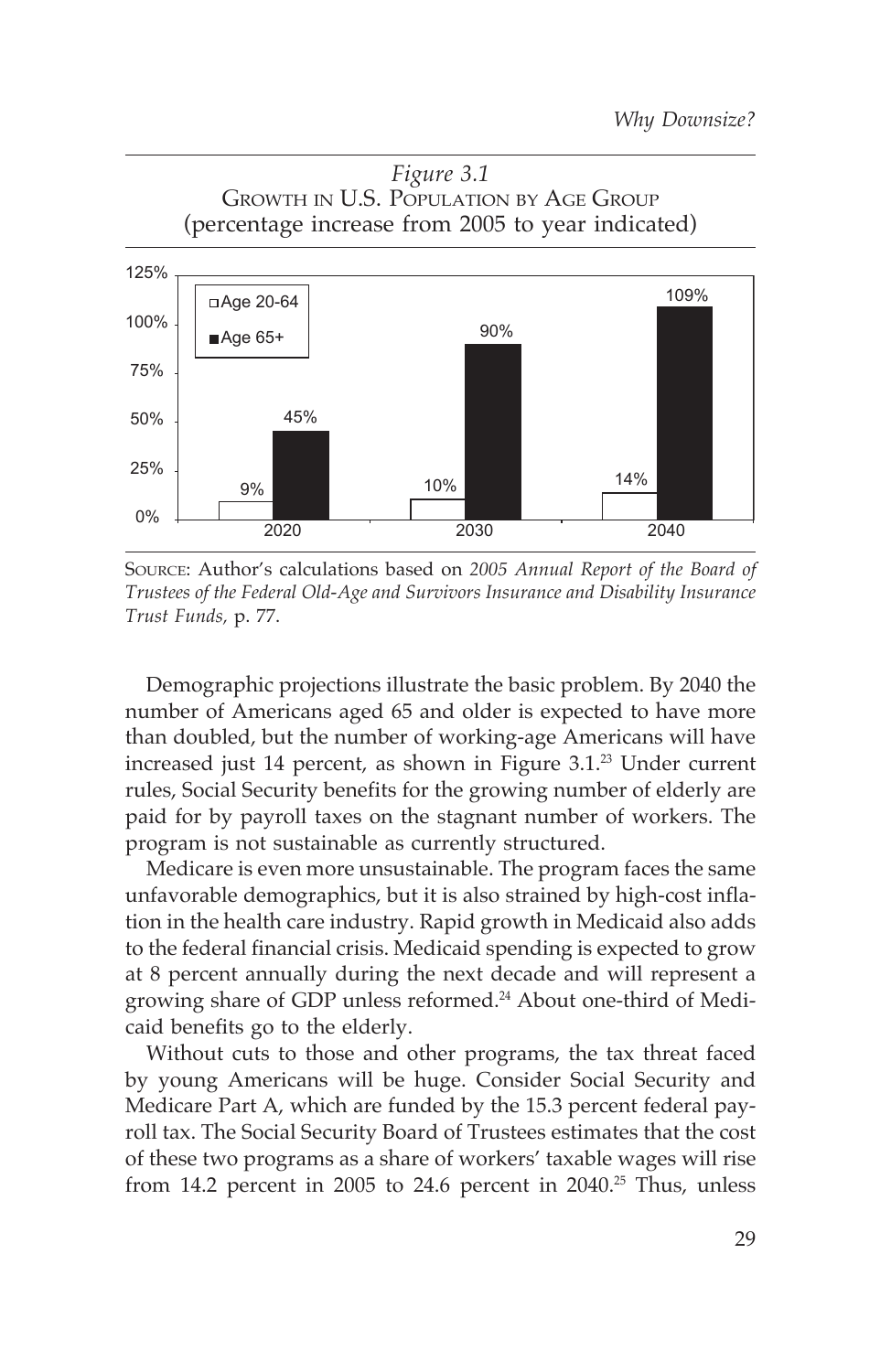*Figure 3.2* FEDERAL SPENDING UNDER A BUSINESS-AS-USUAL POLICY



SOURCE: Government Accountability Office, ''21st Century Challenges: Reexamining the Base of the Federal Government," GAO-05-325SP, February 2005. Revenues assumed to be unchanged from the 2005 level. Medicare is net of offsetting receipts.

reforms are made, taxes to pay for those programs will consume a 73 percent greater share of wages by 2040.

The problem is even worse than that. As tax rates rise, the tax base shrinks as productive efforts fall and tax avoidance rises. To get the money it would need to pay for rising benefits, the government would have to hike taxes even higher than 24.6 percent. Harvard's Martin Feldstein estimates that rather than a 9 percentage point increase in payroll taxes (I estimated about 10 percentage points), a 14 percentage point hike would be needed to make up for the shrinking tax base.<sup>26</sup> Thus, to fund unreformed Social Security and Medicare Part A benefits, the government would need to hike the federal payroll tax to about 30 percent by 2040. That would be a crushing blow to working Americans, who would have to pay this tax in addition to all the other federal and state taxes they pay.

The Government Accountability Office has projected a long-range business-as-usual scenario for the budget, shown in Figure 3.2.27 The projections assume that entitlement programs are not reformed and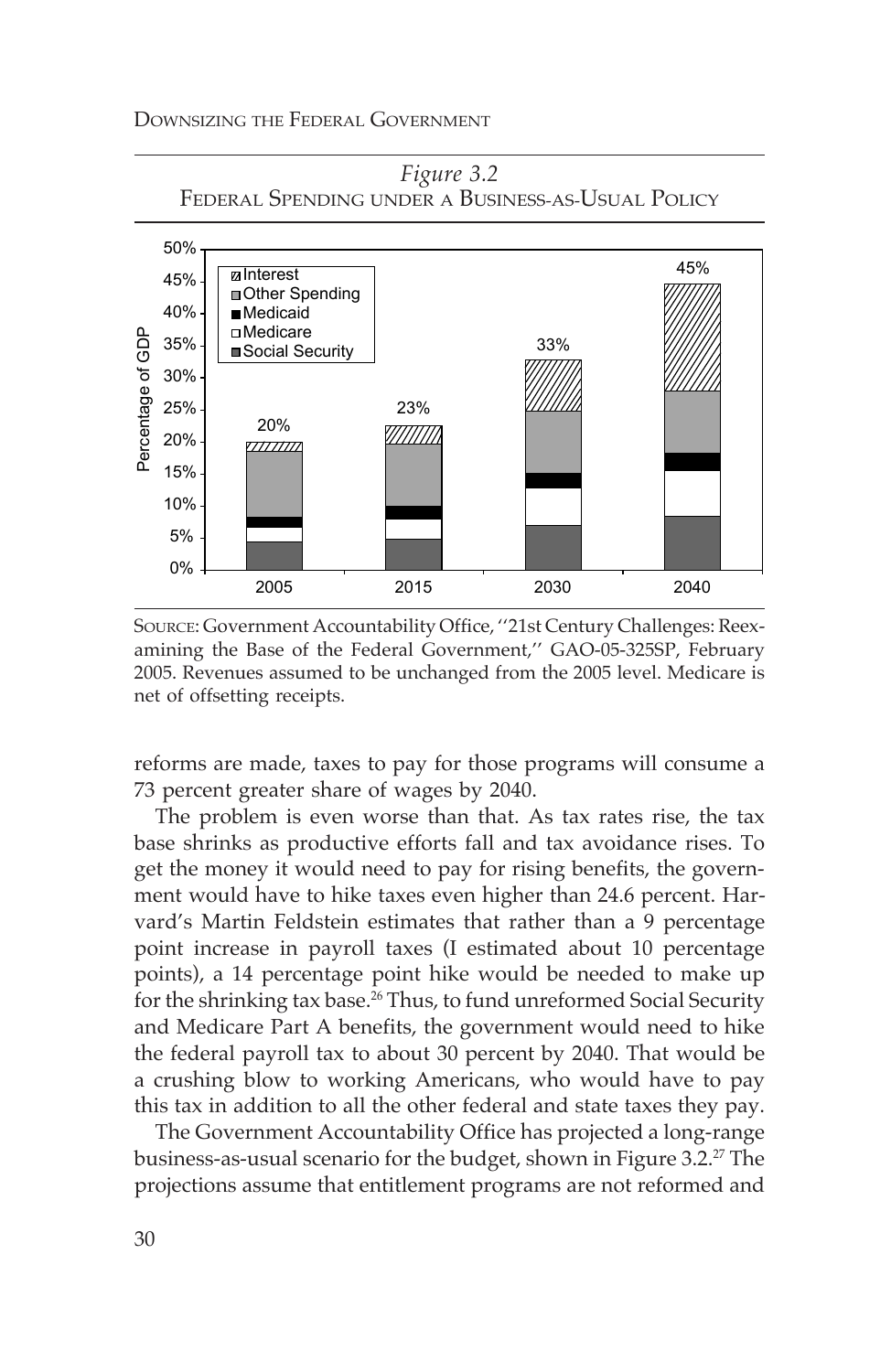

SOURCE: Government Accountability Office, ''Fiscal Year 2004 U.S. Government Financial Statements,'' GAO-05-284T, February 9, 2005. Social Security and Medicare figures are based on 75-year net present values. ''Debt held by government accounts'' includes the Social Security and Medicare

Trust Funds.

that other programs and taxes stay the same size as today relative to GDP. In this scenario, federal spending would grow from 20 percent of GDP today to a staggering 45 percent of GDP by 2040. Given that state and local spending is more than 10 percent of GDP, well over half of the U.S. economy would be consumed by governments.

The GAO projection assumes that a key source of spending growth would be interest costs on the growing federal debt. But even aside from interest costs, federal spending increases would be huge. Federal noninterest spending would rise from 18.5 percent of GDP today to 28.0 percent by 2040 if no reforms were made. That means that the cost of federal programs as a share of American incomes would increase 51 percent. To put this into perspective, the average U.S. household currently pays more than \$20,000 per year in federal taxes. A government cost increase of 51 percent would be like raising taxes on every household by more than \$10,000.

Without major reforms, these figures suggest a bleak fiscal future awaiting young Americans. The young face a huge amount of liabilities that the government has built up over the years. Figure 3.3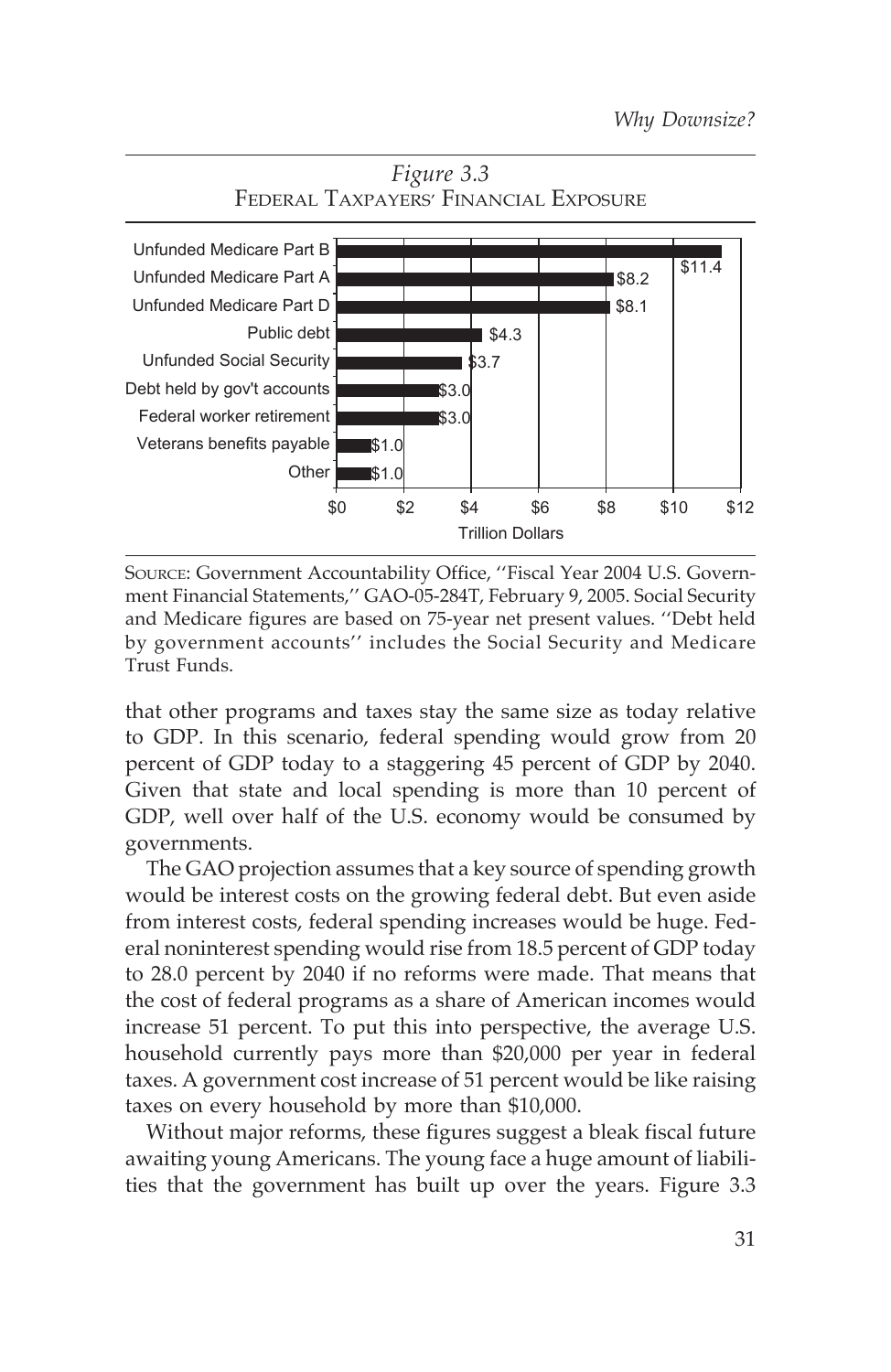shows GAO data on the government's debt and its unfunded promises.28 The government's public debt from accumulated annual deficits was \$4.3 trillion at the end of 2004. Other federal debt includes \$3.0 trillion in federal worker retirement costs and \$1 trillion in veterans benefits owed.

In addition to that debt, taxpayers face the costs of promised, but not funded, Social Security and Medicare benefits. The costs shown in the figure are the net costs in present value over 75 years of promised benefits above the tax revenues available to fund them. The taxpayer exposure from Medicare is massive. Just the Part D prescription drug benefit added in 2003 imposes an unfunded \$8.1 trillion cost on future taxpayers.<sup>29</sup> Adding up all the items in the figure, overspending and overpromising by politicians have created more than \$40 trillion in liabilities. The GAO notes that this amounts to about \$140,000 per person.

The burdens on future taxpayers can be reduced by cuts to both entitlement and discretionary programs in the budget, as proposed in Chapter 4. Reforms to Social Security, Medicare, Medicaid, and numerous discretionary programs are discussed in Appendix 2. The cuts proposed here will seem radical to some policymakers, but they will seem less so in coming years when rising waves of red ink are crashing into the federal budget.

If cutbacks are not begun soon, we will be in for a ''war between the generations'' as young workers battle against the growing demands of the elderly. If policymakers give in to the elderly lobby and increase taxes to pay for rising elderly benefits, the whole economy will suffer from reduced growth, which in turn will make benefits even harder to sustain. The sooner reforms are begun, the better chance we have of averting an economic death spiral.

### **The Cost of Government**

To support its huge array of programs, the federal government extracts more than \$2 trillion in taxes from families and businesses each year. That extraction comes at a large cost. Every dollar the government spends is one dollar less for the private sector to spend. For individuals, the more tax money they hand over to government, the less they have to spend on food, clothing, and other needs. For businesses, the more they are taxed, the less they have available to spend on research, investment, and hiring.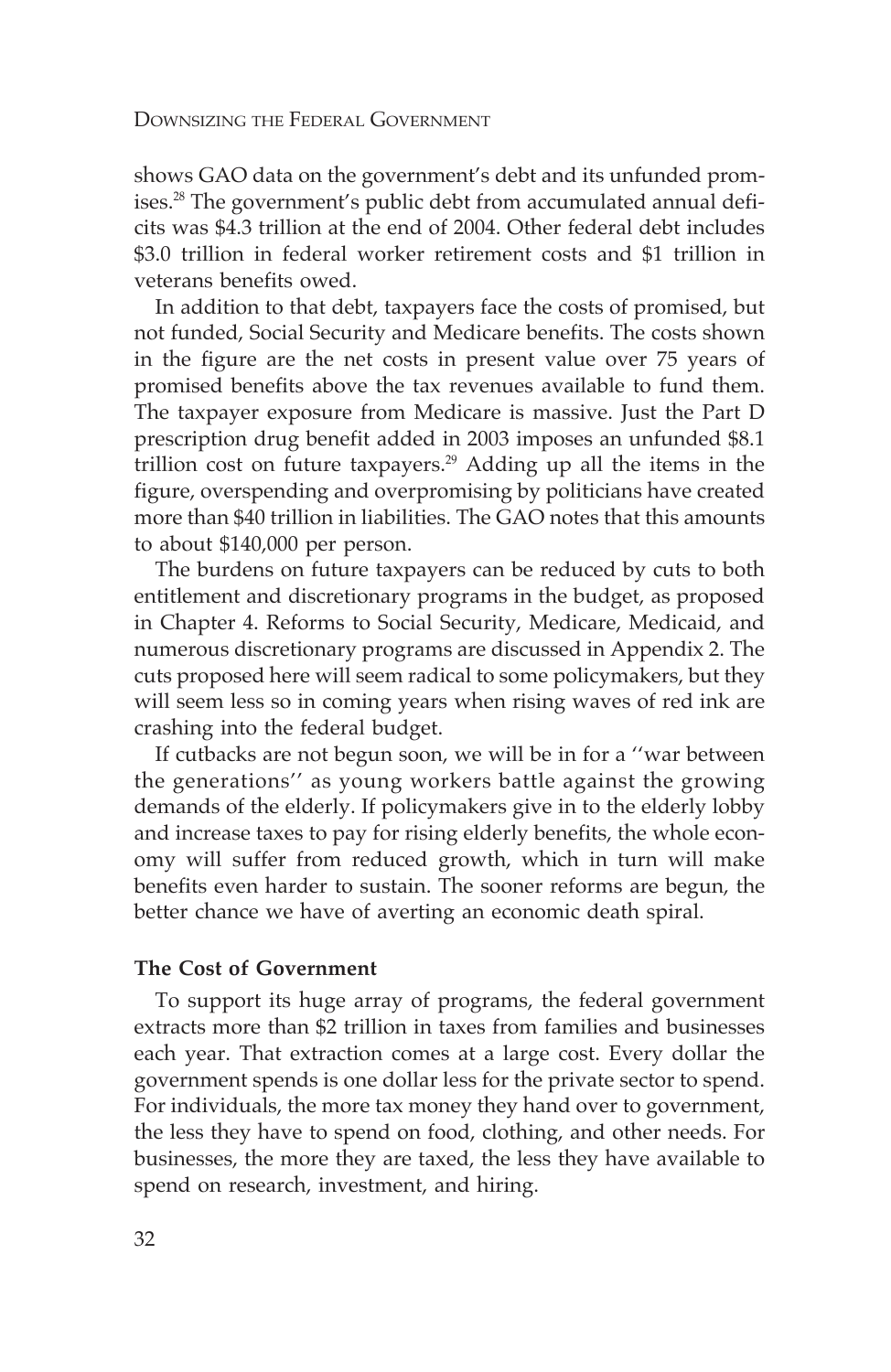The resources needed to produce government goods are drawn from the private sector and cannot be used to produce goods for private markets. Thus, the engineers working on a \$1 billion defense contract might otherwise have been working for technology companies producing goods for consumers. Politicians and defense companies could be expected to tout the jobs created by such a contract, but the \$1 billion of private activities that would otherwise have taken place is overlooked.

Indeed, there would be substantially more than \$1 billion of private activities displaced by such a government program. Every added dollar of federal spending costs the private sector more than a dollar because taxes create ''deadweight losses.'' These are the costs caused by distortions to working, investment, entrepreneurship, and other productive activities. Consider a worker who is starting a side business to earn extra income. If the government raises tax rates and dissuades this budding entrepreneur, the nation loses the added production and the new ideas that would have been added to the economy.

How big are the deadweight losses from taxation?<sup>30</sup> The Congressional Budget Office says that ''typical estimates of the economic cost of a dollar of tax revenue range from 20 cents to 60 cents over and above the revenue raised.''31 Thus, to take the midpoint estimate of 40 cents, government programs would need to create benefits at least 40 percent greater than their explicit tax cost to make any economic sense. Studies by Harvard's Martin Feldstein have found that deadweight losses are even larger than that. He concludes that ''the deadweight burden caused by incremental taxation . . . may exceed one dollar per dollar of revenue raised, making the cost of incremental governmental spending more than two dollars for each dollar of government spending.''32 Thus, \$1 billion of added defense spending would cost the private economy more than \$2 billion.

It is doubtful that most federal programs create benefits large enough to offset the damage they cause to the private sector. Consider the effects of farm subsidy programs, which will pay out about \$26 billion this year. First, the subsidies add \$26 billion to the farm economy, but they destroy \$26 billion of activity elsewhere as resources are shifted away from other industries. Second, the extraction of taxes to pay for the subsidies creates deadweight losses of as much as \$26 billion if Feldstein is correct. Third, the government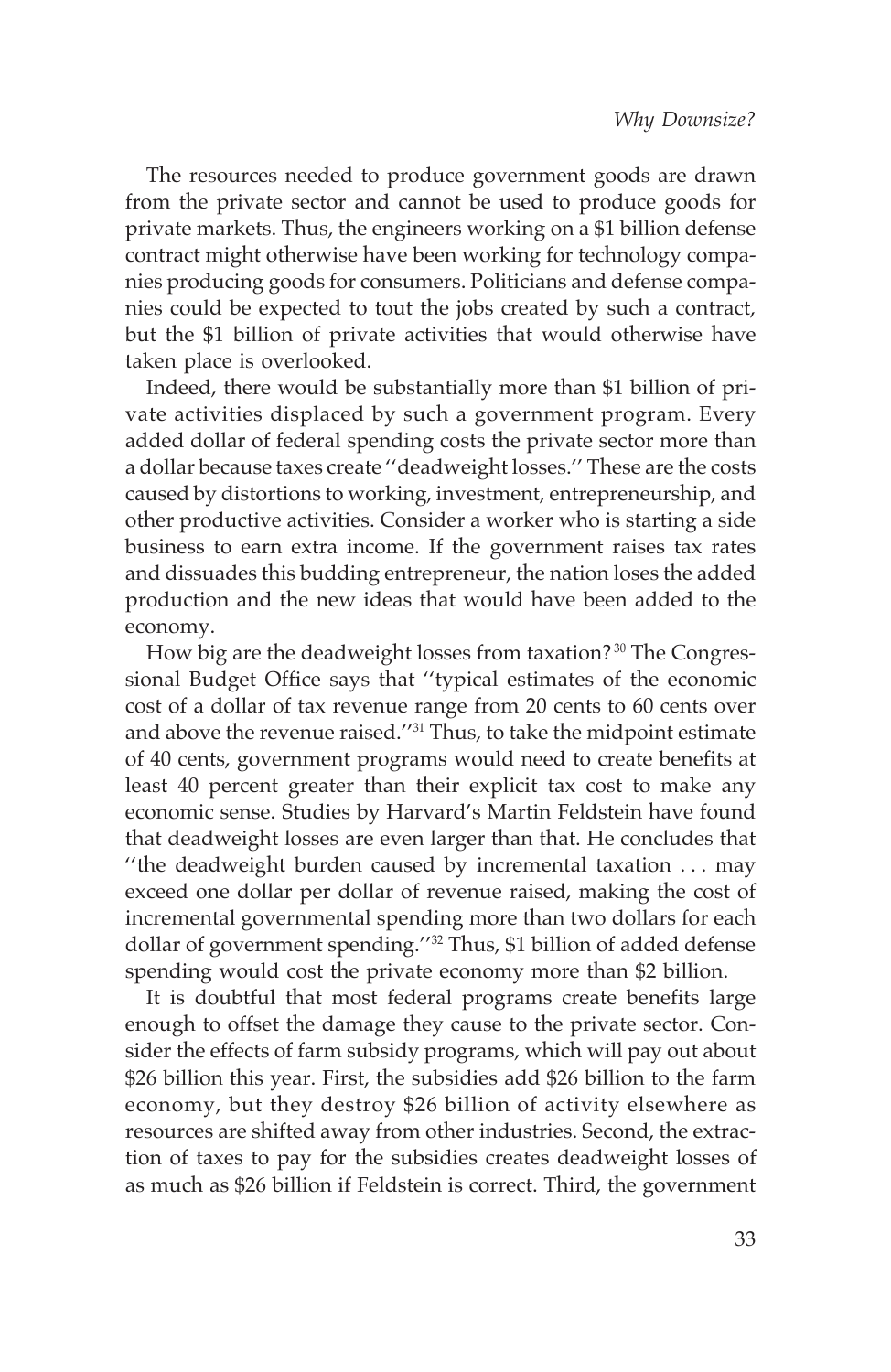spending itself causes further damage. For example, farm subsidies are thought to harm the environment by causing excessive use of fertilizers and overuse of marginal farmland.

The government essentially uses a ''leaky bucket'' whenever it takes action because of damage caused on both the tax and spending sides. Michael Boskin, former chairman of the President's Council of Economic Advisers, explains: ''The cost to the economy of each additional tax dollar is about \$1.40 to \$1.50. Now that tax dollar . . . is put into a bucket. Some of it leaks out in overhead, waste, and so on. In a well-managed program, the government may spend 80 or 90 cents of that dollar on achieving its goals. Inefficient programs would be much lower, \$.30 or \$.40 on the dollar.''33

Despite the high costs of government activity, the government does perform some very useful functions for society. Economists call those functions ''public goods.'' Such goods create broad benefits that outweigh the costs, but they are underprovided by the private sector.<sup>34</sup> Public goods have the characteristics of "nonrivalry" and ''nonexcludability.'' Nonrivalry means that one person's benefit from the good is not reduced as others consume more of it. Nonexcludability means that once a good is provided, it is difficult to exclude anyone from consuming it. National defense is a classic public good. We all benefit from it simultaneously, and once it is provided people cannot be excluded from it whether they helped pay for it or not.

These two features of public goods make private provision difficult. Because defense spending is nonexcludable, voluntary funding would fall short as people waited for their neighbors to pay the cost. Since some level of defense spending is a high-value activity and private provision is doubtful, a ''market failure'' occurs. When market failures occur, government provision may be appropriate.

Under the traditional public interest theory of government, policymakers would respond to market failures with efficient programs that had outcomes superior to those of laissez faire. The problem is that the government itself is prone to failure in at least three basic ways. First, policymakers often misdiagnose problems, and they are too quick to intervene when no real market failure has occurred. Second, government ''solutions'' to problems are often mismanaged and wasteful, and they sometimes make problems worse. Third, policymakers have political reasons for intervening in markets that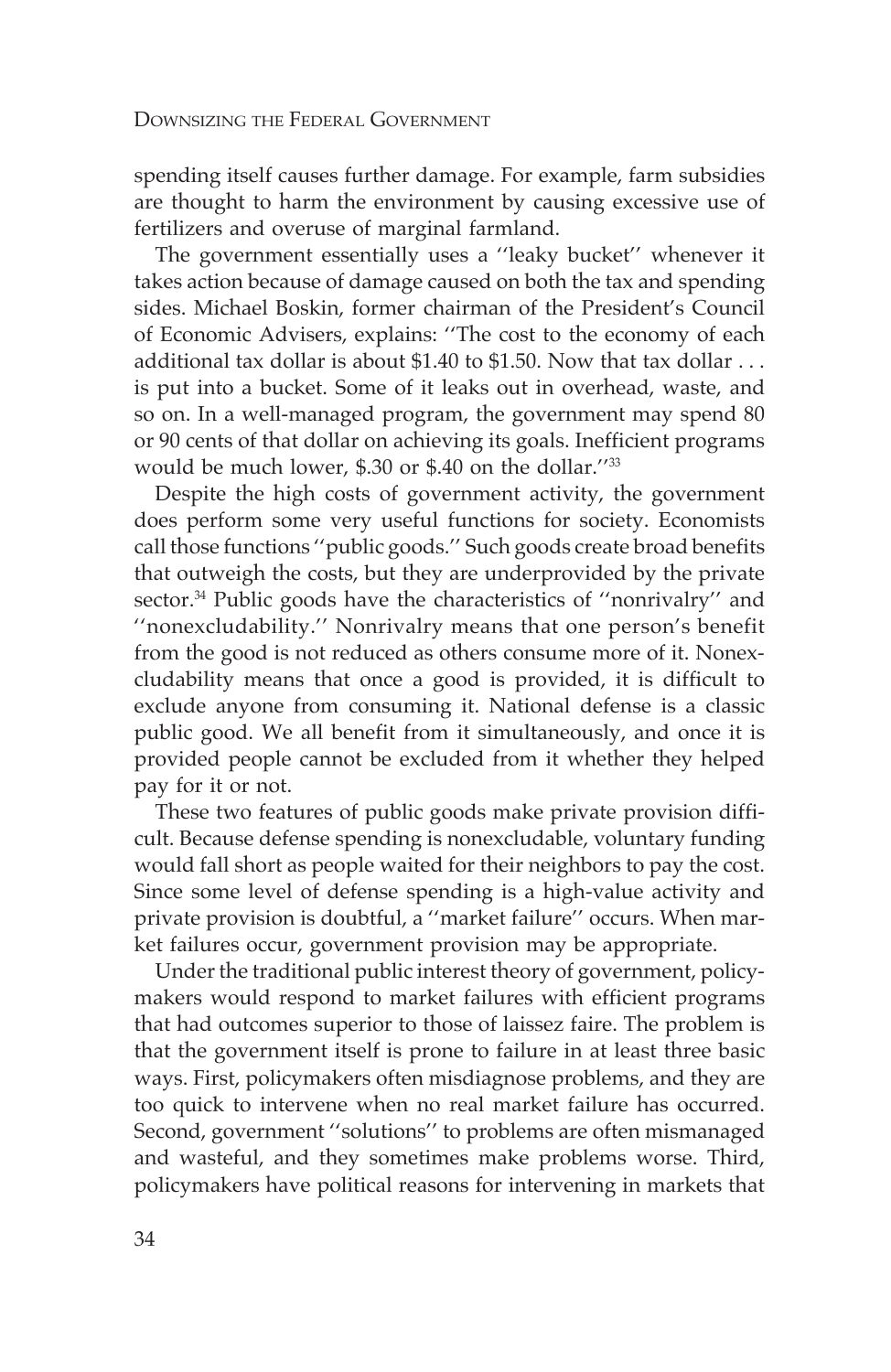have nothing to do with fixing real market failures or improving the general welfare. Politicians look for sexy issues on which to intervene in order to grab headlines, and they look to help special interest supporters and narrow groups of voters in their districts.<sup>35</sup>

Voters often go along with the activist plans of politicians because they are subject to a ''halo effect'' regarding government. Psychologists say that we sometimes allow the positive traits of people to obscure their less attractive features. With the government, people regard its basic functions, such as criminal justice, as so crucial that it creates a positive halo over government in general. Government officials do everything they can to reinforce that halo with grand sounding promises and slogans. The government halo is particularly strong in democracies because leaders express stirringly optimistic sentiments such as President Abraham Lincoln's ''government of the people, by the people, for the people.''

For this reason and others, the public often ends up supporting a government that is beyond its optimal size. Figure 3.4 provides a representation of this idea. On the left-hand side, the government delivers key public goods such as crime reduction and enforcement of contracts. These create a high rate of return, and per capita income initially rises with the size of government. People notice that with a modest contribution of tax dollars, the streets are safer and commerce thrives. The government gets a positive halo.

As government expands further, it engages in less and less productive activities. The marginal return from government growth falls and then turns negative. On the right-hand side, incomes fall as the government expands, but the halo effect convinces some people that larger government is beneficial. Today, the government has expanded far beyond the optimal point that maximizes the nation's well-being. The proposed cuts in the next chapter are to programs that I believe are on the right-hand side of Figure 3.4. Cutting them would increase incomes and make society better off.

Former Supreme Court Justice Oliver Wendell Holmes Jr. famously said that ''taxes are what we pay for civilized society.''36 That comment is sometimes invoked to suggest that government should be as big as or bigger than it already is. But Holmes made his observation in 1927 when federal, state, and local taxes represented just 10 percent of the U.S. economy. Those taxes mainly supported basic functions such as justice and national defense, which are indeed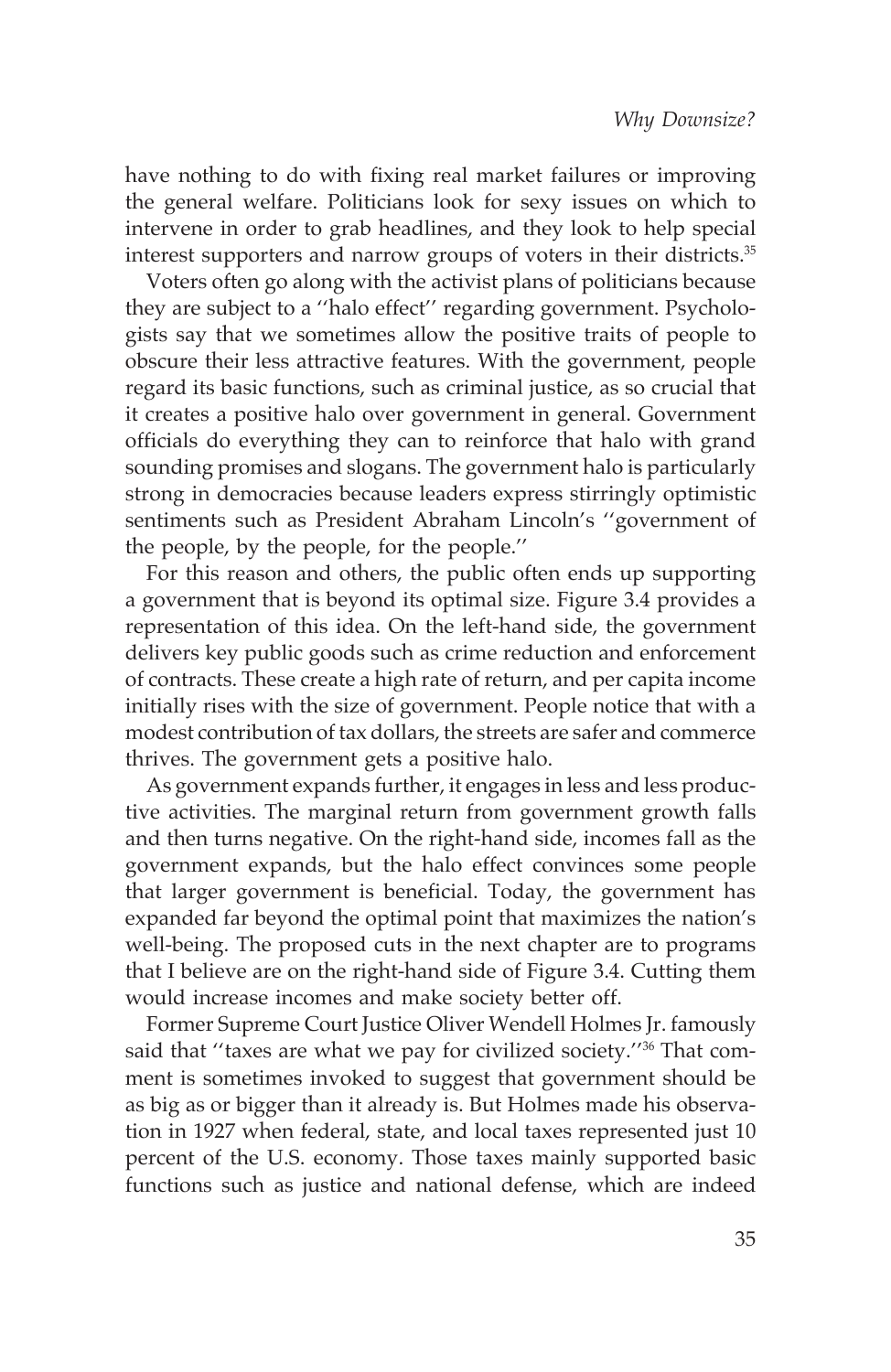

prices of a civilized society. Today, taxes represent a share of the economy that is three times larger, and they fund many activities that undercut private civil society. Much of the federal government today is a burden on civilized society, not a benefit.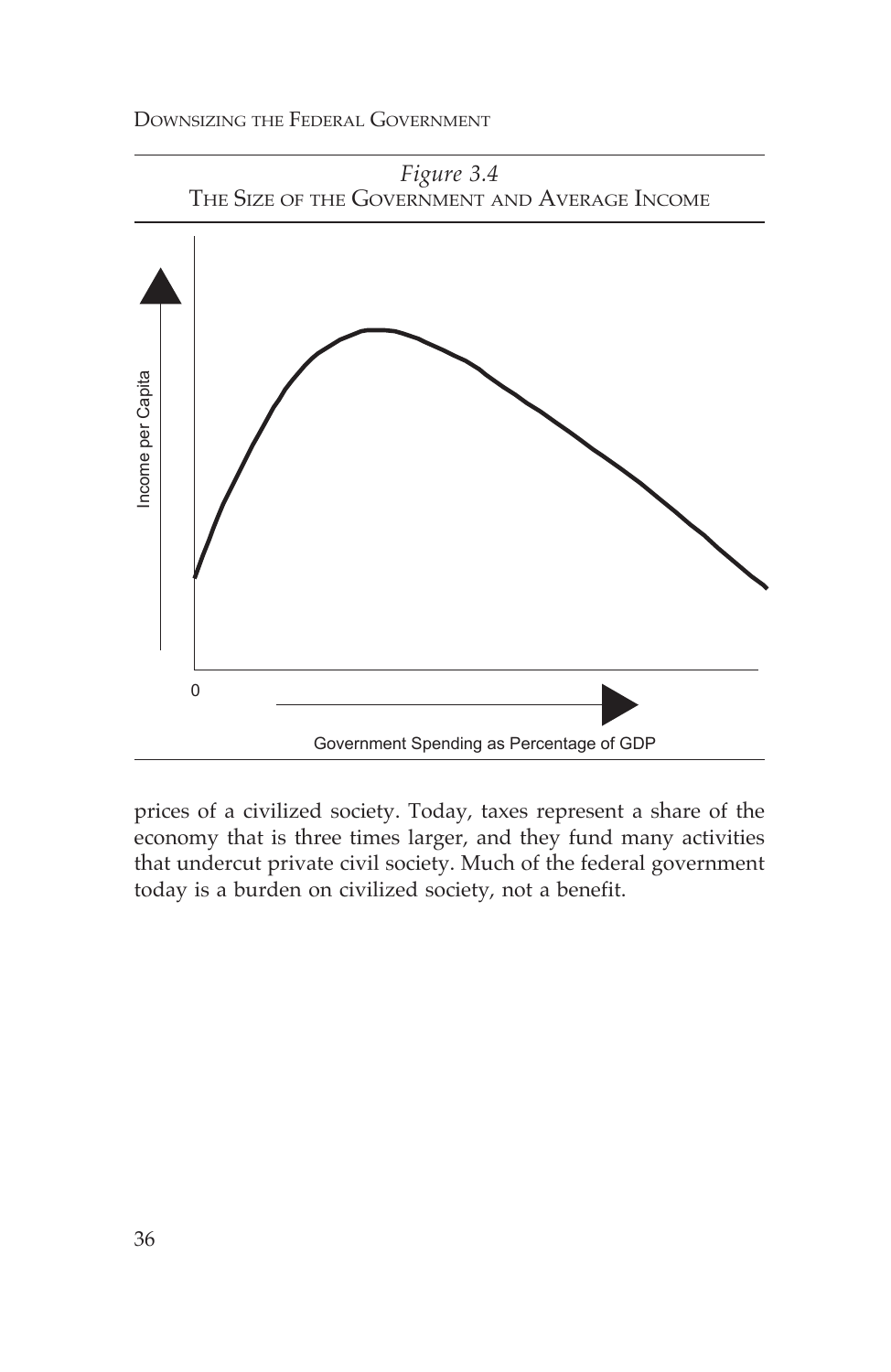# 4. A Plan to Cut Spending and Balance the Budget

This chapter details a plan to cut federal spending, balance the budget, and avert a federal financial crisis. The plan would cut spending on a wide range of mainly discretionary programs by \$380 billion annually.<sup>1</sup> In addition, the plan would reduce growth in the major entitlement programs—Social Security, Medicare, and Medicaid—to create savings reaching \$270 billion annually by 2015. These reforms would cut the size of government, increase individual freedom, and spur economic growth as resources flowed to higher-value private uses.

# **Discretionary Spending Cuts**

Discretionary spending encompasses a large range of activities including defense, education, energy, housing, space, and transportation. Table 4.1 summarizes the types of activities that should be terminated, privatized, or devolved to the states as follows:

- Activities that are mismanaged, obsolete, and ineffective, such as NASA
- Activities that subsidize special interests and make no economic or moral sense, such as farm subsidies
- Activities that damage the economy, curtail freedom, create negative social effects, or harm the environment
- Activities that are properly state and local functions, such as highway spending
- Activities that should be left to the private sector and carried out by individuals, businesses, and charities

Building from this structure, Table 4.2 lists more than 100 programs and agencies that should be cut to create \$380 billion in annual savings.2 The proposed cuts are from nearly every federal department. Appendix 2 provides a discussion of most of these programs and agencies.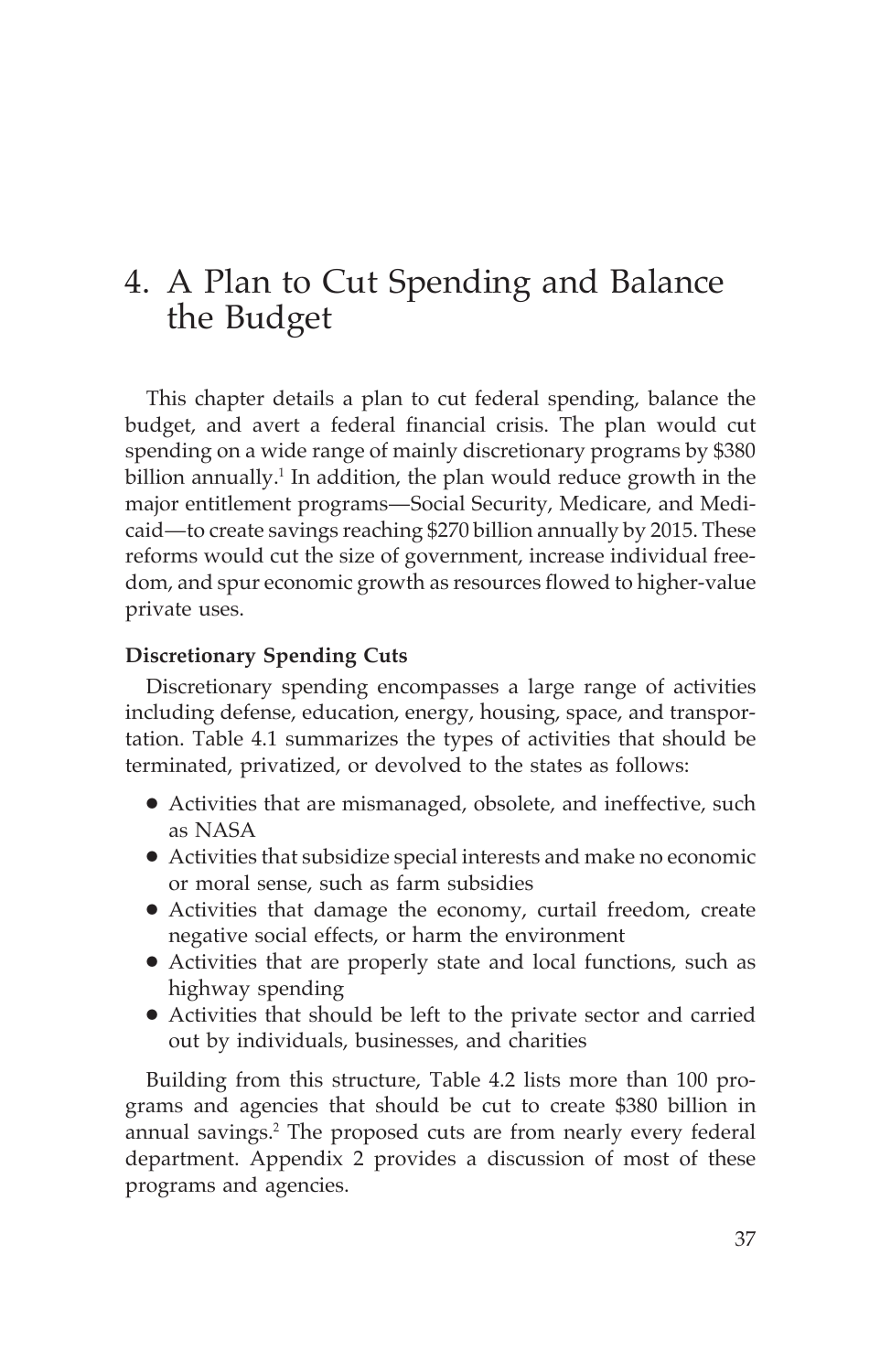| Table 4.1                                       |
|-------------------------------------------------|
| FEDERAL PROGRAMS: PROBLEMS AND REFORM SOLUTIONS |

| Problem                                | Reform Solution        |
|----------------------------------------|------------------------|
| 1. Wasteful (fraud/abuse, duplicative, | Terminate, devolve, or |
| obsolete, mismanaged, ineffective)     | privatize              |
| 2. Special interest spending           | Terminate              |
| 3. Actively damaging                   | Terminate              |
| 4. State and local function            | Terminate or devolve   |
| 5. Private function                    | Terminate or privatize |

The table indicates why each program should be eliminated and provides a recommended reform solution. For example, on the one hand, it probably makes sense to privatize Amtrak as an ongoing entity rather than to simply close it down. On the other hand, foreign aid programs could be simply terminated and foreign aid left to private charity groups. Multiple reform options are marked in some cases because different reforms may be suitable for different parts of some agencies. Ultimately, it would be up to entrepreneurs, consumers, and private philanthropists to determine whether formerly government activities were worth sustaining in the business and nonprofit sectors.

Numerous information sources were used to select the programs in the table. The Government Accountability Office, an arm of Congress, provides a steady stream of analyses of wasteful and ineffective programs. The *Washington Post* and *Washington Times* have stories every week about scandals and failures in federal agencies. Many programs listed here were targeted for cuts in the mid-1990s by the Republican Congress. In 1995 the House passed a plan to eliminate more than 200 programs and agencies. Unfortunately, few of those cuts were signed into law.3

# **Entitlement Spending Cuts**

In addition to these cuts, federal entitlement programs should be reformed.4 Table 4.3 includes four reforms that would create annual savings reaching \$270 billion by 2015.<sup>5</sup> Appendix 2 has a detailed discussion of these reforms, but in brief they would do the following:

● Reduce the growth in Social Security by indexing initial benefits to changes in prices instead of wages.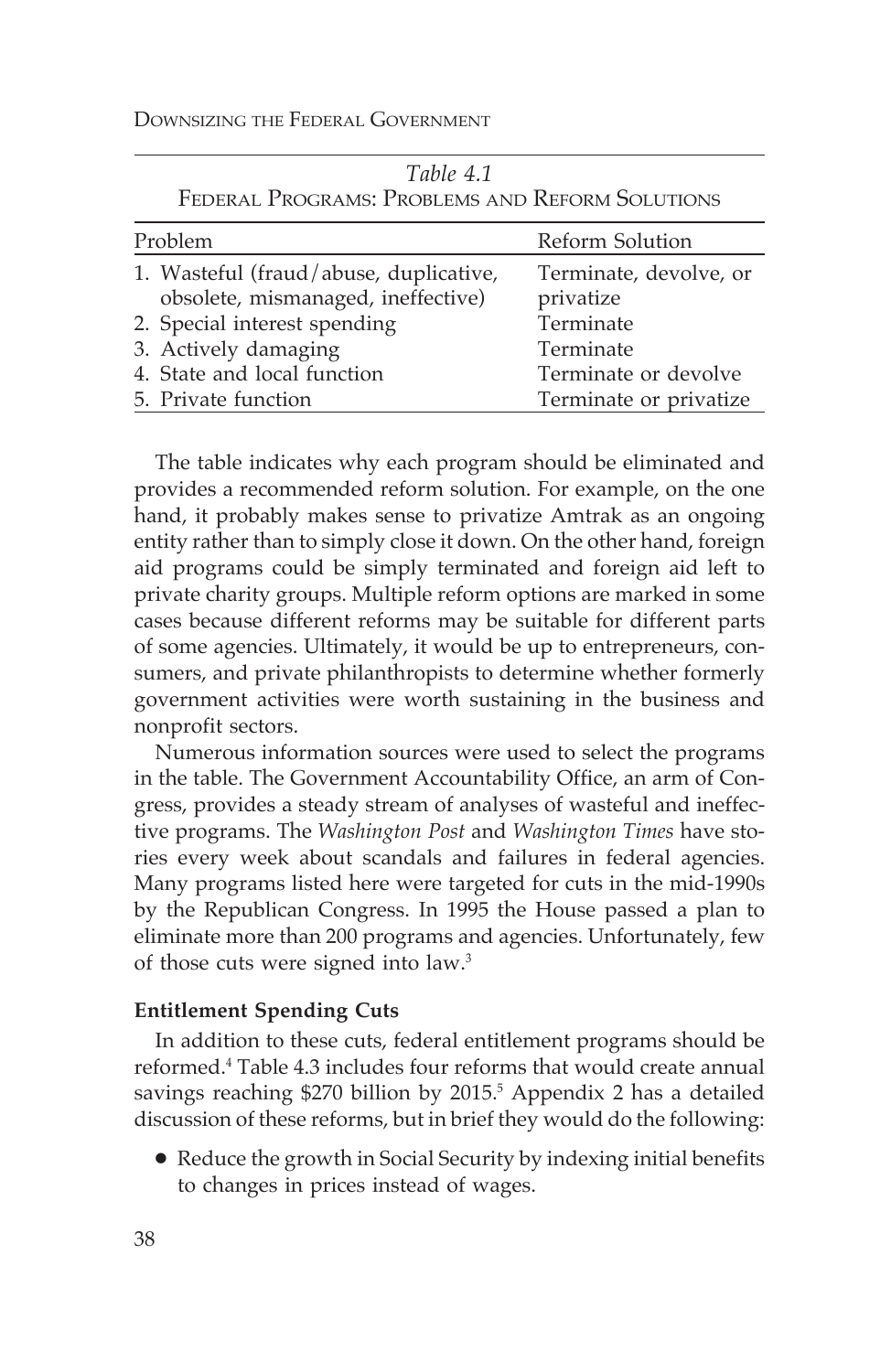|                              | Reform Solution | Privatize<br>Devolve to<br><b>States</b> |                                                        |                                 | $\times\times$                | ×                                     |                                | ×                      |                     |                   |                       |                                    |                         |                              | $\pmb{\times}$                    |                                  |                     |                          |                        |                                     |                                    |                               |                             |                               | (continued next page) |
|------------------------------|-----------------|------------------------------------------|--------------------------------------------------------|---------------------------------|-------------------------------|---------------------------------------|--------------------------------|------------------------|---------------------|-------------------|-----------------------|------------------------------------|-------------------------|------------------------------|-----------------------------------|----------------------------------|---------------------|--------------------------|------------------------|-------------------------------------|------------------------------------|-------------------------------|-----------------------------|-------------------------------|-----------------------|
|                              |                 | Terminate                                | ×                                                      |                                 | $\times\times$                |                                       | ×                              | $\times$               | $\times$            | $\times$          |                       | <b>xxxxx</b>                       |                         |                              |                                   | $\times$                         |                     |                          |                        | ×                                   | $\times$                           | $\times\times$                |                             |                               |                       |
|                              |                 | Function<br>Private                      |                                                        |                                 | <b>xxxxx</b>                  |                                       |                                |                        |                     |                   |                       | <b>xxxxxx</b>                      |                         |                              |                                   |                                  |                     |                          |                        |                                     |                                    |                               |                             | ×                             |                       |
|                              |                 | State/Local<br>Function                  |                                                        |                                 |                               | ×                                     |                                |                        |                     |                   |                       |                                    |                         |                              | $\pmb{\times}$                    |                                  |                     |                          |                        |                                     |                                    |                               |                             | $\times\times$                |                       |
|                              | Problem         | Damaging<br>Actively                     |                                                        |                                 |                               |                                       |                                |                        | ×                   |                   |                       |                                    |                         |                              |                                   |                                  |                     |                          |                        |                                     |                                    |                               |                             | ×                             |                       |
|                              |                 | Spending<br>Interest<br>Special          |                                                        |                                 |                               |                                       | $\times\times\times$           |                        | $\times\times$      |                   |                       | <b>xxxxx</b>                       |                         |                              |                                   |                                  |                     |                          |                        | ×                                   | $\times\times$                     |                               |                             | ×                             |                       |
| Table 4.2                    |                 | Wasteful                                 | ×                                                      |                                 |                               |                                       | $\times\times$                 |                        |                     |                   |                       | <b>xxxxxx</b>                      |                         |                              |                                   | $\times$                         |                     |                          |                        |                                     | $\times\times\times$               |                               |                             |                               |                       |
| Proposed Federal Budget Cuts |                 | 2005 Spending<br>$($$ million $)$        | \$73                                                   | \$133                           | \$1,227                       | \$1,090                               | \$1,246                        | \$3,366                | \$26,237            | \$1,047           | \$1,255               | \$134                              | \$136                   | \$1,529                      | \$482                             | \$153                            | \$38,108            | \$94,912                 |                        | \$392                               | \$370                              | \$23                          | \$83                        | \$21                          |                       |
|                              |                 |                                          | Economic Research Service<br>Department of Agriculture | Agricultural Statistics Service | Agricultural Research Service | Coop. State Research and Ext. Service | Agricultural Marketing Service | Risk Management Agency | Farm Service Agency | Rural Development | Rural Housing Service | Rural Business Cooperative Service | Rural Utilities Service | Foreign Agricultural Service | Forest Service: State and Private | Forest Service: Land Acquisition | Total proposed cuts | Total department outlays | Department of Commerce | Economic Development Administration | International Trade Administration | Minority Business Development | Pacific salmon state grants | Fisheries Loans and Marketing |                       |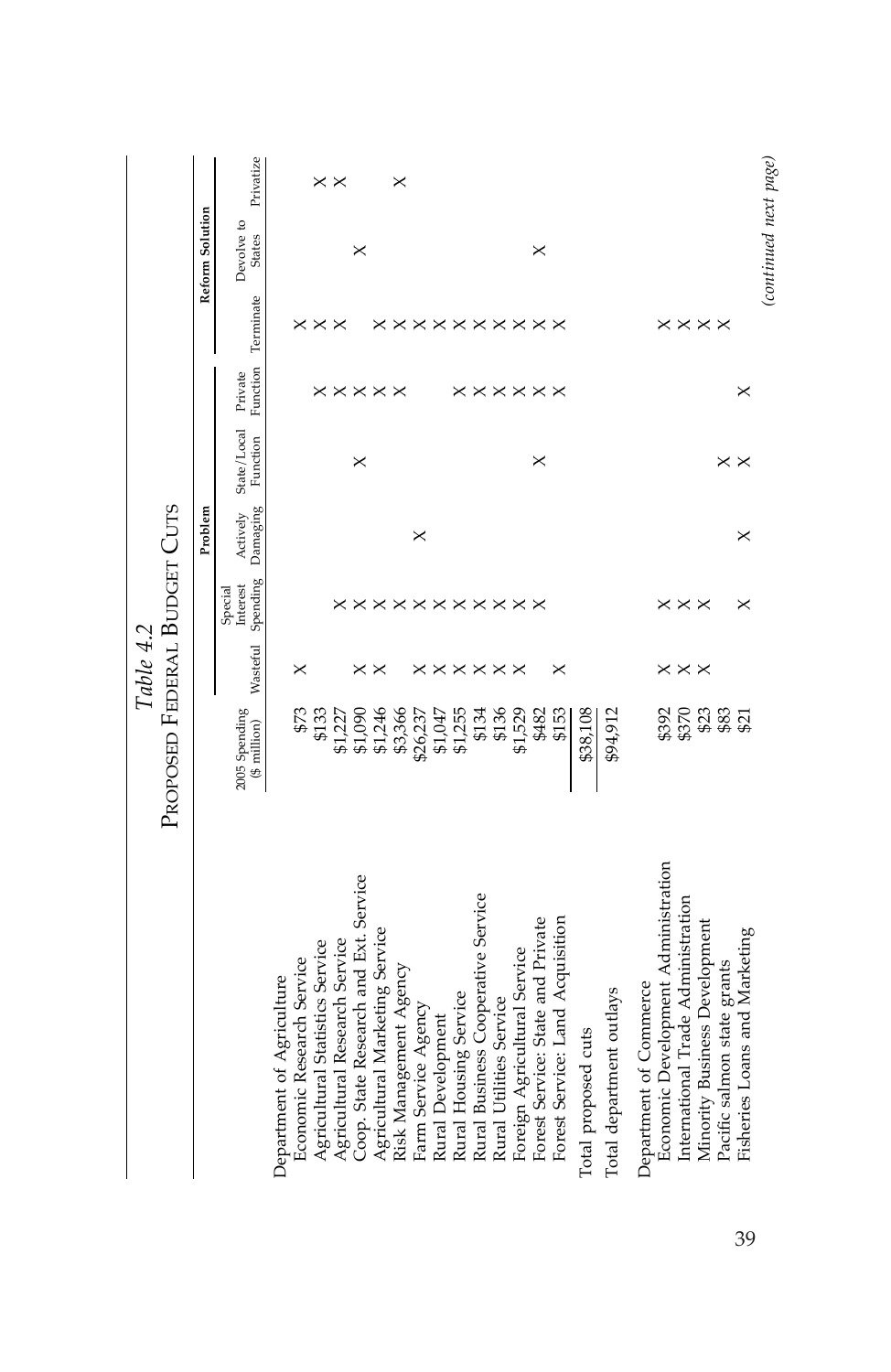|                                                             |                                          | Table 4.2                  |                                 |                      |                            |                      |                            |                             |                |
|-------------------------------------------------------------|------------------------------------------|----------------------------|---------------------------------|----------------------|----------------------------|----------------------|----------------------------|-----------------------------|----------------|
|                                                             | PROPOSED FEDERAL BUDGET CUTS (continued) |                            |                                 |                      |                            |                      |                            |                             |                |
|                                                             |                                          |                            |                                 | Problem              |                            |                      |                            | <b>Reform Solution</b>      |                |
|                                                             | 2005 Spending<br>$($$ million $)$        | Wasteful                   | Spending<br>Interest<br>Special | Damaging<br>Actively | State/Local<br>Function    | Function<br>Private  | Terminate                  | Devolve to<br><b>States</b> | Privatize      |
| Department of Commerce (cont.)<br>Technology Administration | \$6                                      | ×                          |                                 |                      |                            |                      |                            |                             |                |
| Advanced Technology Program                                 | \$144                                    |                            | ×                               |                      |                            |                      |                            |                             |                |
| Manufacturing Extension Partnership                         | \$117                                    |                            | $\times$                        |                      |                            | $\times\times\times$ | <b>××××</b> ×              |                             | $\times\times$ |
| Various NIST programs                                       | \$448                                    |                            |                                 |                      |                            |                      |                            |                             |                |
| Total proposed cuts                                         | \$1,604                                  |                            |                                 |                      |                            |                      |                            |                             |                |
| Total department outlays                                    | \$6,278                                  |                            |                                 |                      |                            |                      |                            |                             |                |
| Department of Defense                                       |                                          |                            |                                 |                      |                            |                      |                            |                             |                |
| Cut in half troop levels in Europe/Asia                     | \$20,000                                 |                            |                                 |                      |                            |                      |                            |                             |                |
| Cut low-priority weapon systems                             | \$10,000                                 | $\times\times\times\times$ |                                 |                      |                            |                      | $\times\times\times\times$ |                             |                |
| Close excess military bases                                 | \$6,000                                  |                            |                                 |                      |                            |                      |                            |                             |                |
| Foreign Military Financing                                  | \$4,899                                  |                            |                                 |                      |                            |                      |                            |                             |                |
| International Military Training                             | \$95                                     |                            |                                 |                      |                            |                      |                            |                             |                |
| Total proposed cuts                                         | \$40,994                                 |                            |                                 |                      |                            |                      |                            |                             |                |
| Total department outlays                                    | \$444,068                                |                            |                                 |                      |                            |                      |                            |                             |                |
| Department of Education                                     |                                          |                            |                                 |                      |                            |                      |                            |                             |                |
| Elementary and Secondary Education                          | \$23,241                                 | ×                          |                                 | ×                    |                            |                      |                            | $\times\times$              | ×              |
| Innovation and Improvement                                  | \$754                                    |                            |                                 |                      |                            |                      |                            |                             |                |
| Safe and Drug-Free Schools                                  | \$484                                    | ×                          |                                 |                      |                            |                      |                            |                             |                |
| English Language Acquisition                                | \$840                                    |                            |                                 |                      | $\times\times\times\times$ |                      | $\times\times\times\times$ |                             |                |
| Special Education and Rehab.                                | \$13,747                                 |                            |                                 |                      |                            | $\times\times\times$ |                            | ×                           |                |
| Vocational and Adult Education                              | \$2,030                                  |                            | $\times$                        |                      |                            |                      |                            |                             | $\times$       |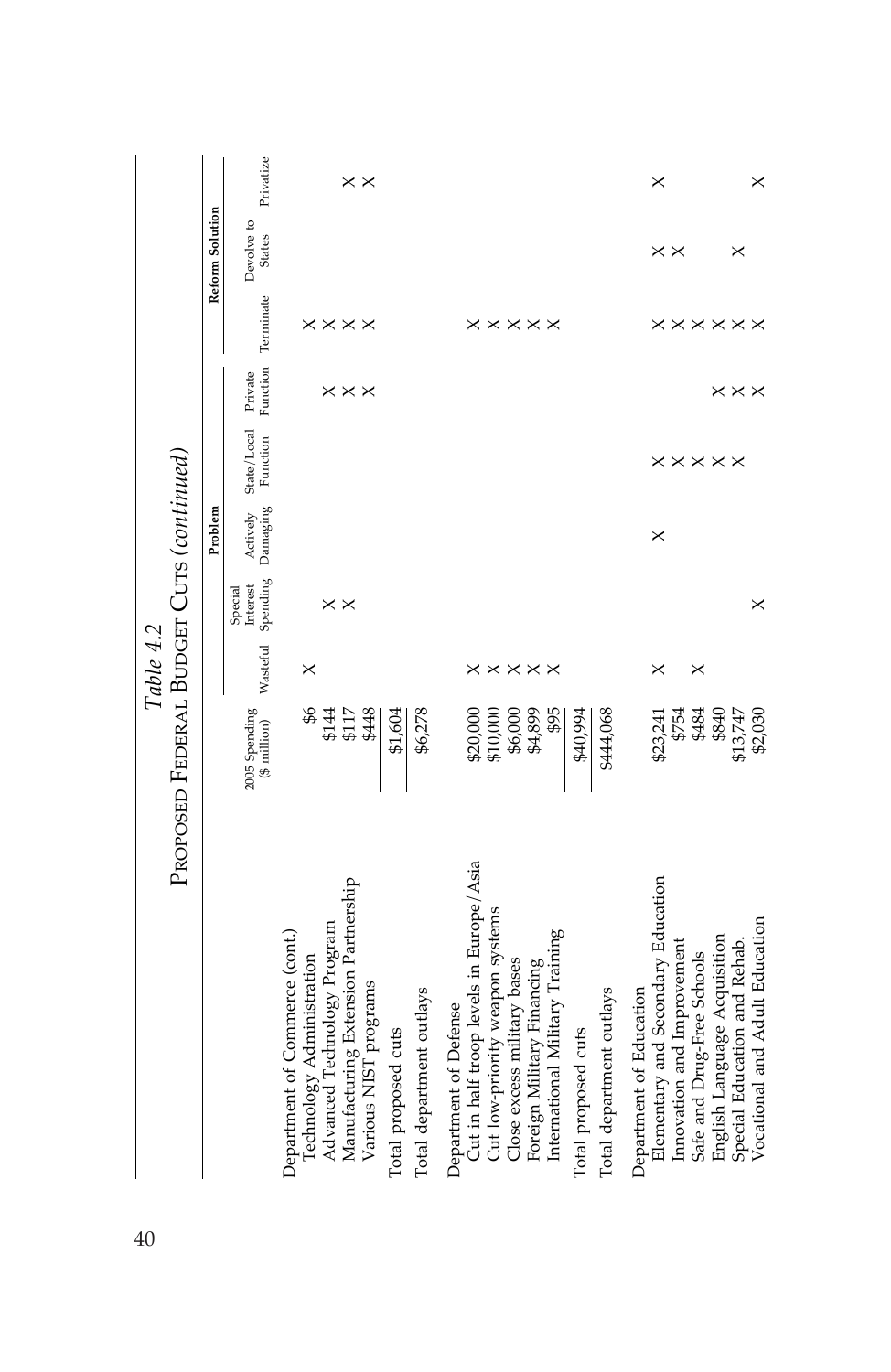|                         | $\times$       |                           |          |                     |                          |                      |                 |                |                                       |                     | ×                           |                                   | $\pmb{\times}$                  |                     |                          |                                         |                                                                          |                                                                           |                                        |                                   |                                  |                                     | ×                                 |                                   |                       |
|-------------------------|----------------|---------------------------|----------|---------------------|--------------------------|----------------------|-----------------|----------------|---------------------------------------|---------------------|-----------------------------|-----------------------------------|---------------------------------|---------------------|--------------------------|-----------------------------------------|--------------------------------------------------------------------------|---------------------------------------------------------------------------|----------------------------------------|-----------------------------------|----------------------------------|-------------------------------------|-----------------------------------|-----------------------------------|-----------------------|
| ×                       |                | ×                         |          |                     |                          |                      |                 |                |                                       |                     |                             |                                   |                                 |                     |                          |                                         |                                                                          |                                                                           |                                        |                                   |                                  | ×                                   |                                   |                                   | (continued next page) |
|                         | $\times\times$ |                           | $\times$ |                     |                          |                      |                 | $\times\times$ |                                       | $\times$            |                             | ×                                 |                                 |                     |                          |                                         |                                                                          |                                                                           | $\times\times$                         |                                   |                                  |                                     |                                   | ×                                 |                       |
|                         | $\times\times$ |                           |          |                     |                          |                      |                 | $\times$       | $\times$                              | $\times\times$      |                             | $\times\times$                    |                                 |                     |                          |                                         |                                                                          |                                                                           |                                        |                                   |                                  |                                     | ×                                 | ×                                 |                       |
|                         |                | $\times\times$            |          |                     |                          |                      |                 |                |                                       |                     |                             |                                   |                                 |                     |                          |                                         |                                                                          |                                                                           |                                        |                                   |                                  | ×                                   |                                   |                                   |                       |
|                         |                |                           |          |                     |                          |                      |                 |                |                                       |                     |                             |                                   | ×                               |                     |                          |                                         |                                                                          |                                                                           |                                        |                                   |                                  |                                     |                                   |                                   |                       |
|                         | $\times\times$ |                           |          |                     |                          |                      |                 |                | $\times\times\times$                  |                     |                             |                                   |                                 |                     |                          |                                         |                                                                          |                                                                           |                                        |                                   |                                  |                                     |                                   | $\times$                          |                       |
|                         |                | $\times\times\times$      |          |                     |                          |                      |                 |                |                                       | $\times$            | $\times$                    | $\times$                          | $\times$                        |                     |                          |                                         |                                                                          |                                                                           |                                        |                                   |                                  |                                     |                                   |                                   |                       |
| \$2,408                 | \$26,212       | \$632                     | \$605    | \$70,953            | \$70,953                 |                      | \$3,558         | \$820          | \$615                                 | \$874               | \$169                       | \$83                              | \$179                           | \$6,298             | \$22,178                 |                                         | Increase premiums and deductibles (see Table 4.3). Add savings accounts. | Convert program to a block grant and cap spending growth (see Table 4.3). | \$12,679                               | \$3,191                           | \$354                            | \$18,099                            | \$4,142                           | \$2,115                           |                       |
| Postsecondary Education | Student Aid    | <b>Education Sciences</b> | Other    | Total proposed cuts | Total department outlays | Department of Energy | General Science | Energy Supply  | Fossil Energy Research and Clean Coal | Energy Conservation | Strategic Petroleum Reserve | Energy Information Administration | Power Marketing Administrations | Total proposed cuts | Total department outlays | Department of Health and Human Services | Medicare                                                                 | Medicaid                                                                  | Nat. Institutes of Health: Applied R&D | Substance Abuse and Mental Health | Health Care Research and Quality | Temp. Assistance for Needy Families | State Payments for Family Support | Low-Income Home Energy Assistance |                       |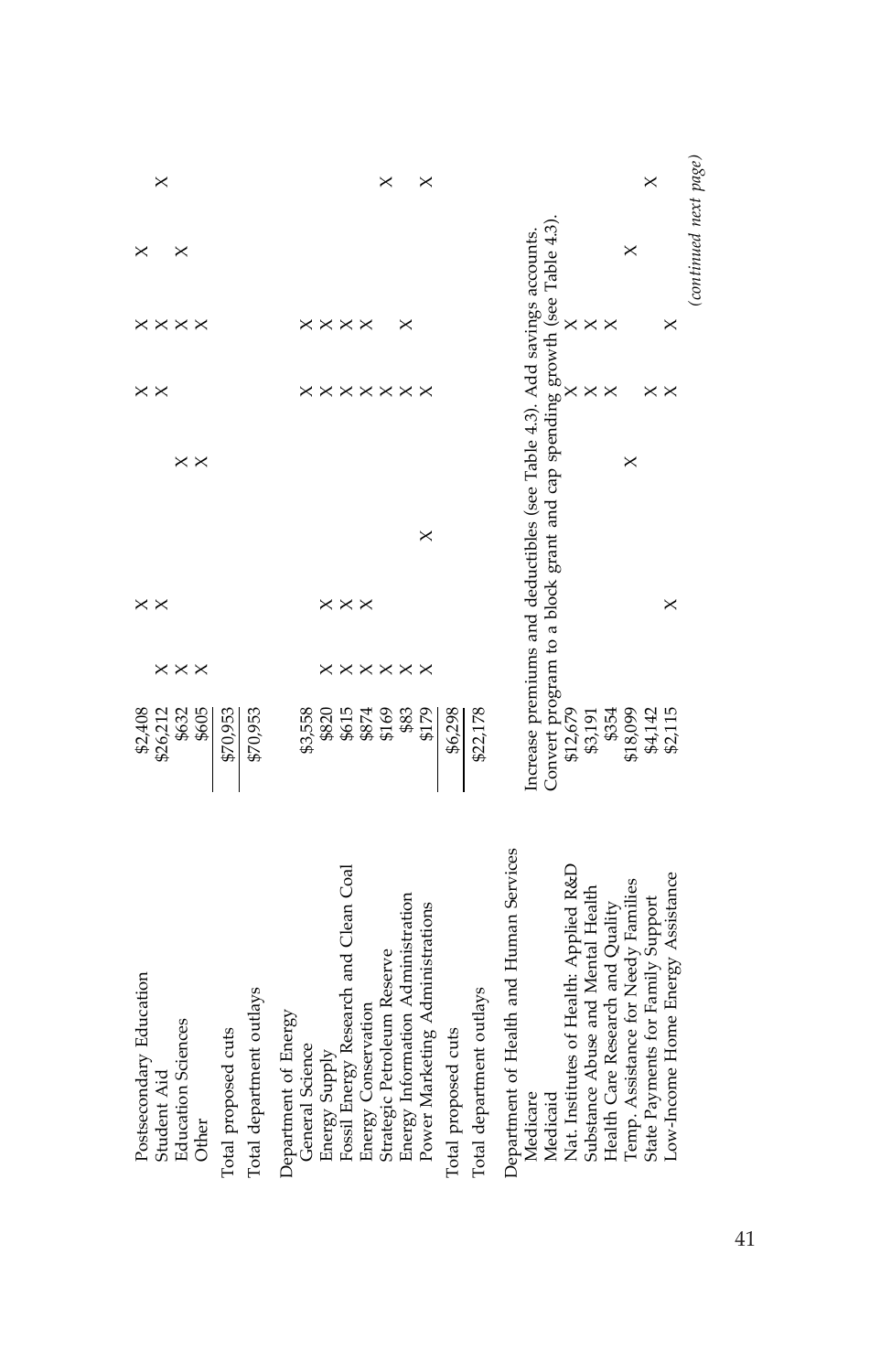|                                                                                                                                                                                                                                                                       | Proposed Federal Budget Cuts (continued)                   | Table 4.2                  |                                 |                      |                            |                     |                      |                             |           |
|-----------------------------------------------------------------------------------------------------------------------------------------------------------------------------------------------------------------------------------------------------------------------|------------------------------------------------------------|----------------------------|---------------------------------|----------------------|----------------------------|---------------------|----------------------|-----------------------------|-----------|
|                                                                                                                                                                                                                                                                       |                                                            |                            |                                 | Problem              |                            |                     |                      | Reform Solution             |           |
|                                                                                                                                                                                                                                                                       | 2005 Spending<br>$($$ million $)$                          | Wasteful                   | Spending<br>Interest<br>Special | Damaging<br>Actively | State/Local<br>Function    | Function<br>Private | Terminate            | Devolve to<br><b>States</b> | Privatize |
| Department of Health and Human Services (cont.)<br>Promoting Safe and Stable Families<br><b>Care Entitlement Grants</b>                                                                                                                                               | \$395<br>\$2,718                                           |                            |                                 |                      |                            | ×                   | ×                    |                             |           |
| Child Care and Development Grants                                                                                                                                                                                                                                     | \$2,099                                                    |                            |                                 |                      | $\times\times$             |                     |                      | <b>xxxxxx</b>               |           |
| Social Services Grants                                                                                                                                                                                                                                                | \$1,764                                                    |                            |                                 |                      | $\times\times\times\times$ |                     |                      |                             |           |
| Foster Care and Adoption Grants                                                                                                                                                                                                                                       | \$6,474                                                    |                            |                                 |                      |                            |                     |                      |                             |           |
| <b>Head Start</b>                                                                                                                                                                                                                                                     | \$6,843                                                    |                            |                                 |                      |                            |                     |                      |                             |           |
| Community Services Grants                                                                                                                                                                                                                                             | \$631                                                      |                            |                                 |                      |                            |                     |                      |                             |           |
| Health Professions Education                                                                                                                                                                                                                                          | \$416                                                      | $\times\times\times\times$ | ×                               |                      |                            | ×                   | $\times\times\times$ |                             |           |
| Administration on Aging                                                                                                                                                                                                                                               | \$1,367                                                    |                            |                                 |                      |                            |                     |                      |                             |           |
| Total proposed cuts                                                                                                                                                                                                                                                   | \$63,287                                                   |                            |                                 |                      |                            |                     |                      |                             |           |
| Total department outlays                                                                                                                                                                                                                                              | \$585,772                                                  |                            |                                 |                      |                            |                     |                      |                             |           |
| Department of Housing and Urban Development<br>Coast Guard-Boat Safety Grants<br>Transportation Security: Airports<br>Department of Homeland Security<br>Firefighter Assistance Grants<br>State and Local Programs<br>Total department outlays<br>Total proposed cuts | \$2,796<br>\$2,700<br>\$6,093<br>\$33,259<br>\$46<br>\$551 | ×                          |                                 | ×                    | $\times$<br>$\times$       | $\times\times$      | $\times$             | $\times\times$              | ×         |
| Low-Income Housing Assistance                                                                                                                                                                                                                                         | \$22,874                                                   | $\times$                   |                                 | $\times$<br>×        |                            | $\times$            | $\times$<br>×        |                             |           |
| Public Housing subsidies                                                                                                                                                                                                                                              | \$8,465                                                    |                            |                                 |                      |                            |                     |                      |                             | ×         |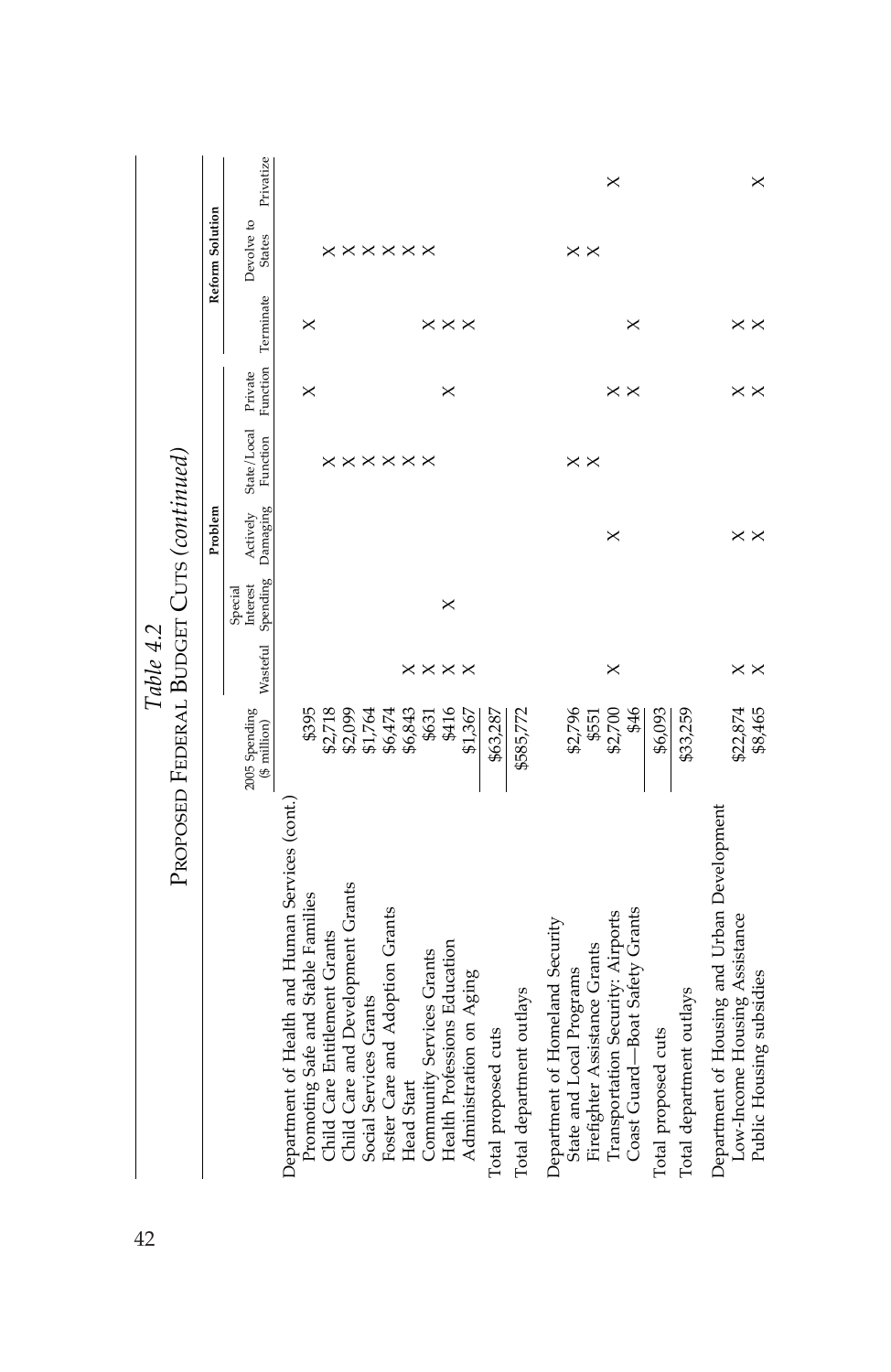| Community Development Block Grants   | \$5,373              |   | $\times\times$ |   |                      |                            |                            |          |   |
|--------------------------------------|----------------------|---|----------------|---|----------------------|----------------------------|----------------------------|----------|---|
| Home Investment Partnership Program  | $$1,650$<br>$$1,300$ |   |                |   |                      |                            | ×                          |          |   |
| Homeless Assistance Grants           |                      |   |                |   |                      |                            |                            |          |   |
| Other Community Planning programs    | \$359                | × |                |   | $\times\times\times$ | $\times\times\times\times$ | $\times\times\times\times$ |          |   |
| Assisted Housing programs            | \$601                |   |                |   |                      |                            |                            |          |   |
| Administration                       | \$1,068              | × |                |   |                      |                            |                            |          |   |
| Other                                | \$924                |   |                |   | $\times$             | ×                          | $\times$                   |          |   |
| Total proposed cuts                  | \$42,614             |   |                |   |                      |                            |                            |          |   |
| Total department outlays             | \$42,614             |   |                |   |                      |                            |                            |          |   |
| Department of the Interior           |                      |   |                |   |                      |                            |                            |          |   |
| Bureau of Reclamation                | \$1,221              |   | ×              | × |                      | ×                          |                            | ×        | × |
| State and Tribal Wildlife Grants     | \$61                 |   |                |   |                      |                            |                            |          |   |
| Land Acquisition Programs            | \$45                 |   |                |   |                      |                            | $\times\times\times$       |          |   |
| Sport Fish Restoration Fund          | \$342                |   | ×              |   |                      | ×                          |                            |          |   |
| Bureau of Indian Affairs             | \$2,404              |   |                |   | ×                    |                            |                            |          |   |
| Total proposed cuts                  | \$4,073              |   |                |   |                      |                            |                            |          |   |
| Total department outlays             | \$9,433              |   |                |   |                      |                            |                            |          |   |
| Department of Justice                |                      |   |                |   |                      |                            |                            |          |   |
| <b>Antitrust Division</b>            | \$114                |   |                |   |                      |                            |                            |          |   |
| State and Local Assistance           | \$1,094              |   |                |   |                      |                            |                            | ×        |   |
| Weed and Seed Program                | \$37                 | × |                |   |                      |                            |                            |          |   |
| Community Oriented Policing Services | \$575                |   |                |   | ×                    |                            |                            | ×        |   |
| Juvenile Justice Programs            | \$244                |   |                |   | $\times$             |                            |                            | $\times$ |   |
| Total proposed cuts                  | \$2,064              |   |                |   |                      |                            |                            |          |   |
| Total department outlays             | \$21,17              |   |                |   |                      |                            |                            |          |   |

 $\left( {continued~next~page} \right)$ *(continued next page)*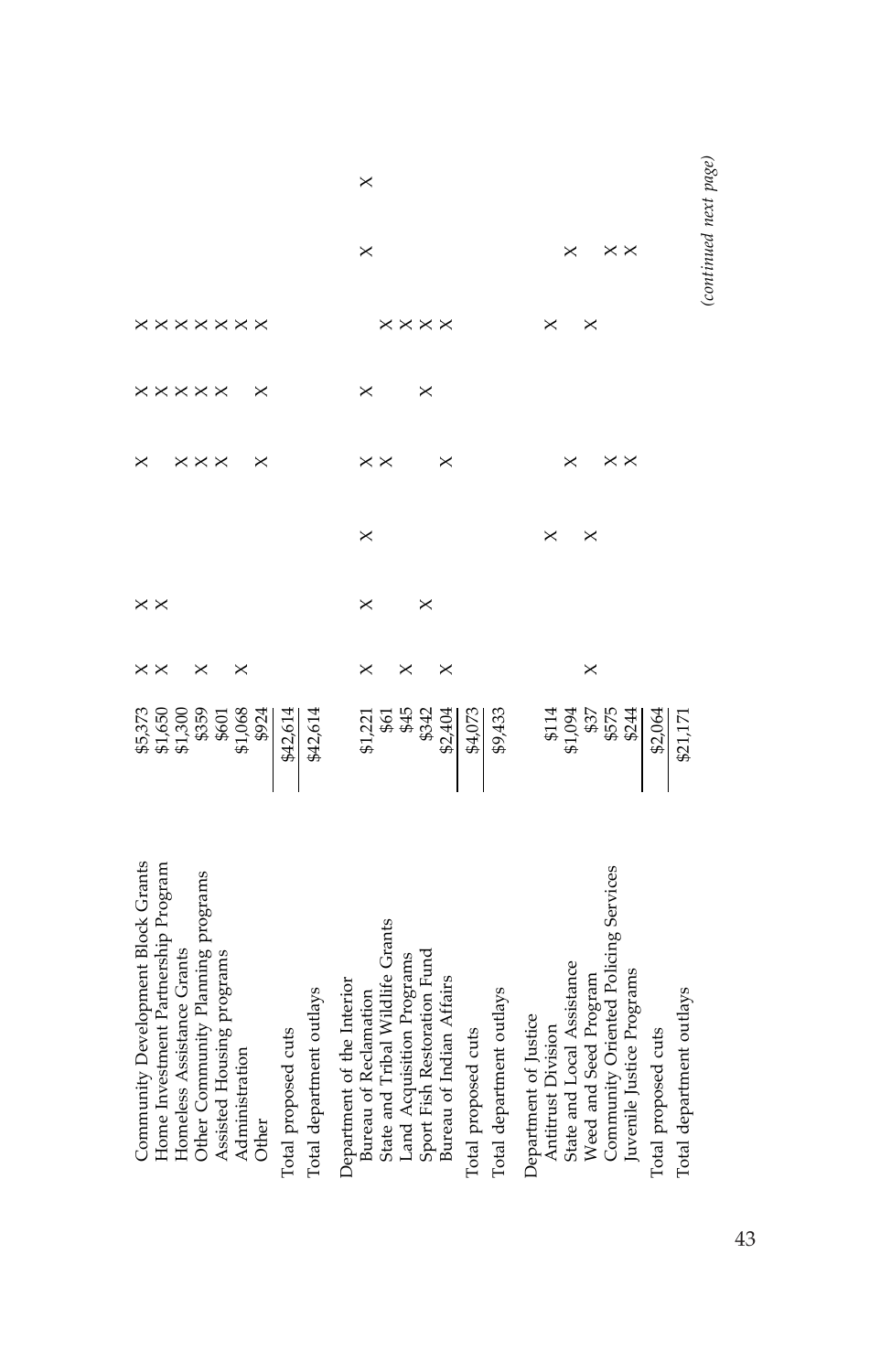|                                                       |                                                                      | Table 4.2            |                                 |                      |                         |                     |                            |                             |           |
|-------------------------------------------------------|----------------------------------------------------------------------|----------------------|---------------------------------|----------------------|-------------------------|---------------------|----------------------------|-----------------------------|-----------|
|                                                       | Proposed Federal Budget Cuts (continued)                             |                      |                                 |                      |                         |                     |                            |                             |           |
|                                                       |                                                                      |                      |                                 | Problem              |                         |                     |                            | Reform Solution             |           |
|                                                       | 2005 Spending<br>(\$ million)                                        | Wasteful             | Spending<br>Interest<br>Special | Damaging<br>Actively | State/Local<br>Function | Function<br>Private | Terminate                  | Devolve to<br><b>States</b> | Privatize |
| Employment and Training Admin.<br>Department of Labor | \$5,237                                                              | ×                    | $\times$                        |                      |                         |                     |                            |                             |           |
| Welfare to Work                                       | $\frac{6}{5}$                                                        |                      |                                 |                      | $\pmb{\times}$          | $\times\times$      | $\times\times$             |                             |           |
| Community Service for Seniors                         | \$436                                                                |                      |                                 |                      |                         | $\times$            |                            |                             |           |
| Trade Adjustment Assistance                           | \$1,097                                                              | $\times\times$       | $\times$                        |                      |                         |                     | $\times\times\times$       |                             |           |
| International Labor Affairs                           | \$93                                                                 |                      |                                 |                      |                         |                     |                            |                             |           |
| Total proposed cuts                                   | \$6,869                                                              |                      |                                 |                      |                         |                     |                            |                             |           |
| Total department outlays                              | \$50,034                                                             |                      |                                 |                      |                         |                     |                            |                             |           |
| Social Security                                       | Cut growth in future benefits (see Table 4.3). Add savings accounts. |                      |                                 |                      |                         |                     |                            |                             |           |
| Department of State                                   |                                                                      |                      |                                 |                      |                         |                     |                            |                             |           |
| Education and Cultural Exchanges                      | \$351                                                                |                      | $\pmb{\times}$                  |                      |                         | ×                   |                            |                             |           |
| United Nations                                        | \$362                                                                |                      |                                 |                      |                         |                     | ×                          |                             |           |
| Inter-American Organizations                          | \$130<br>\$67                                                        | $\times$             |                                 |                      |                         |                     | $\times\times\times\times$ |                             |           |
| OECD                                                  |                                                                      |                      |                                 |                      |                         |                     |                            |                             |           |
| International Narcotics Control                       | \$520                                                                | $\times\times\times$ |                                 |                      |                         |                     |                            |                             |           |
| Andean Counterdrug Initiative                         | \$722                                                                |                      |                                 | ×                    |                         |                     |                            |                             |           |
| Total proposed cuts                                   | \$2,152                                                              |                      |                                 |                      |                         |                     |                            |                             |           |
| Total department outlays                              | \$11,934                                                             |                      |                                 |                      |                         |                     |                            |                             |           |
| Department of Transportation                          |                                                                      |                      |                                 |                      |                         |                     |                            |                             |           |
| Essential Air Service                                 | \$74                                                                 |                      | ×                               |                      |                         | $\times\times$      | $\times$                   |                             |           |
| FAA-Air Traffic Control                               | \$2,814                                                              |                      |                                 |                      |                         |                     |                            |                             | $\times$  |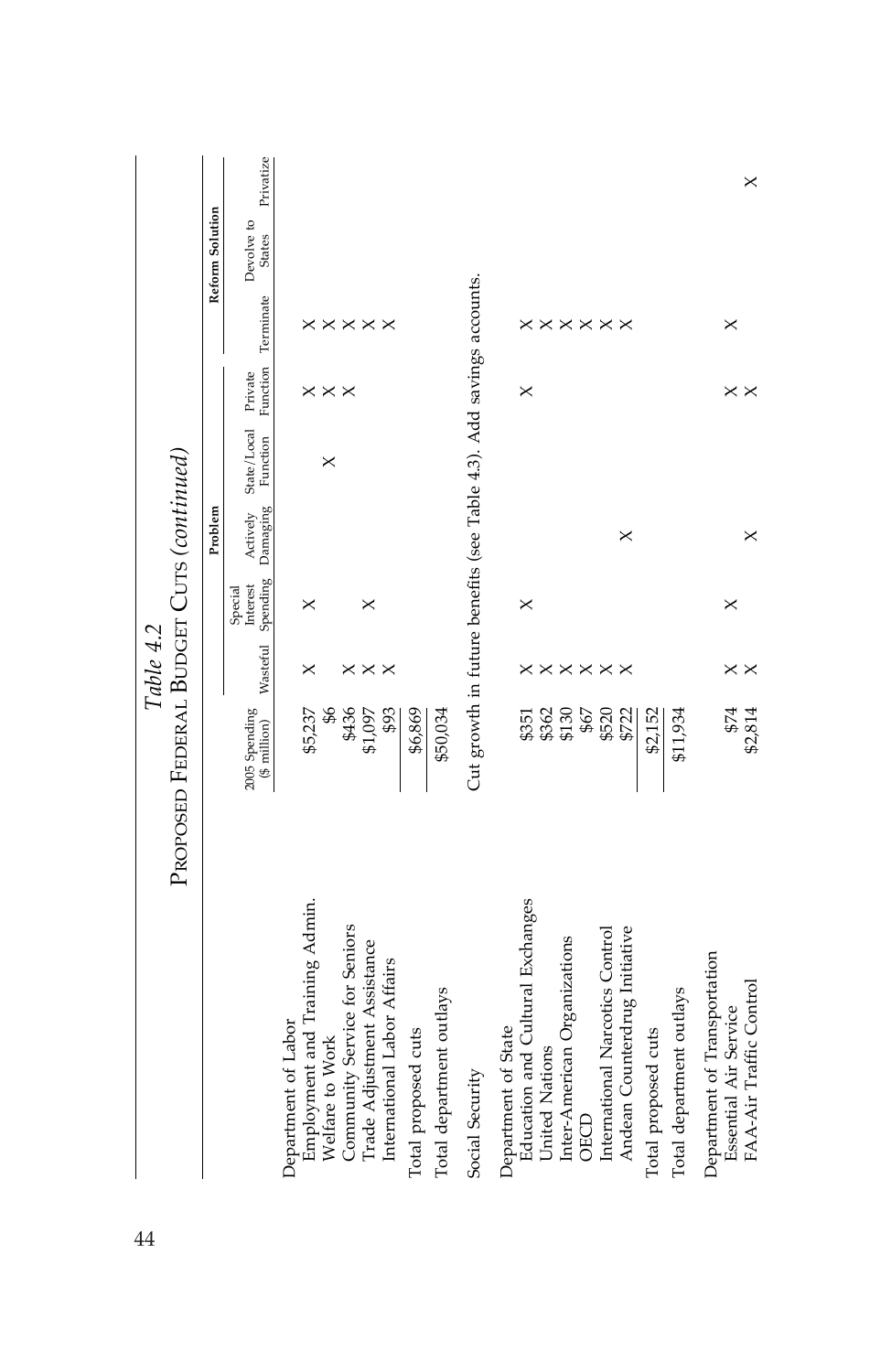| $\times\times\times$   |                              |                                                                  |                         | ×       |                     |                          |                               |                                      |                                  | ×                          |                  |                                        |                                     |                 |                   |       | ×                  |                                     |                                    |                                        |                                |                            |                                  |             | (continued next page) |
|------------------------|------------------------------|------------------------------------------------------------------|-------------------------|---------|---------------------|--------------------------|-------------------------------|--------------------------------------|----------------------------------|----------------------------|------------------|----------------------------------------|-------------------------------------|-----------------|-------------------|-------|--------------------|-------------------------------------|------------------------------------|----------------------------------------|--------------------------------|----------------------------|----------------------------------|-------------|-----------------------|
|                        |                              | $\times\times$                                                   |                         |         |                     |                          |                               |                                      |                                  |                            |                  |                                        | ×                                   |                 | $\times$          |       |                    |                                     |                                    |                                        |                                |                            |                                  |             |                       |
| $\times\times$         |                              |                                                                  | $\times$                |         |                     |                          |                               |                                      | ×                                |                            |                  | $\times$                               |                                     |                 |                   |       |                    |                                     | ×                                  | $\times$                               | $\times$                       |                            | $\times\times\times$             |             |                       |
|                        |                              | <b>xxxxx</b>                                                     |                         |         |                     |                          |                               |                                      |                                  |                            |                  | ×                                      | $\times$                            |                 |                   |       | ×                  |                                     | ×                                  | $\times$                               |                                |                            | $\times\times\times$             |             |                       |
|                        |                              | $\times\times$                                                   |                         |         |                     |                          |                               |                                      |                                  |                            |                  |                                        |                                     |                 | ×                 |       |                    |                                     |                                    |                                        |                                |                            |                                  |             |                       |
|                        |                              |                                                                  |                         |         |                     |                          |                               |                                      |                                  | ×                          |                  |                                        |                                     |                 |                   |       |                    | $\times$                            |                                    |                                        | ×                              |                            |                                  |             |                       |
|                        |                              |                                                                  | $\times$                |         |                     |                          |                               |                                      |                                  | $\times\times$             |                  |                                        |                                     |                 |                   |       | $\times$           |                                     |                                    |                                        |                                |                            |                                  | ×           |                       |
|                        |                              |                                                                  | $\times\times\times$    |         |                     |                          |                               |                                      |                                  | $\times\times\times\times$ |                  |                                        |                                     |                 |                   |       |                    |                                     |                                    |                                        |                                |                            | $\times$                         |             |                       |
| \$3,041                | \$2,867                      | \$32,950<br>\$8,420                                              | \$411                   | \$1,259 | \$51,836            | \$58,215                 |                               | \$3,688                              | 64                               | \$4,891                    | \$563            | \$923                                  | \$466                               | \$1,000         | \$3,592           | \$327 |                    | \$89                                | \$3,523                            | \$1,913                                | \$60                           | \$331                      | \$450                            | \$15,719    |                       |
| FAA-Grants to Airports | FAA-Facilities and Equipment | Federal Highway Administration<br>Federal Transit Administration | Maritime Administration | Amtrak  | Total proposed cuts | Total department outlays | Other Agencies and Activities | Agency for International Development | Appalachian, Delta, Denali Comm. | Army Corps of Engineers    | Cargo Preference | Corporation for Nat. and Comm. Service | Corporation for Public Broadcasting | Davis-Bacon Act | EPA: State Grants | EEOC  | Export-Import Bank | Federal Trade Commission: Antitrust | International Assistance: Economic | International Assistance: Multilateral | International Trade Commission | Legal Services Corporation | Millennium Challenge Corporation | <b>NASA</b> |                       |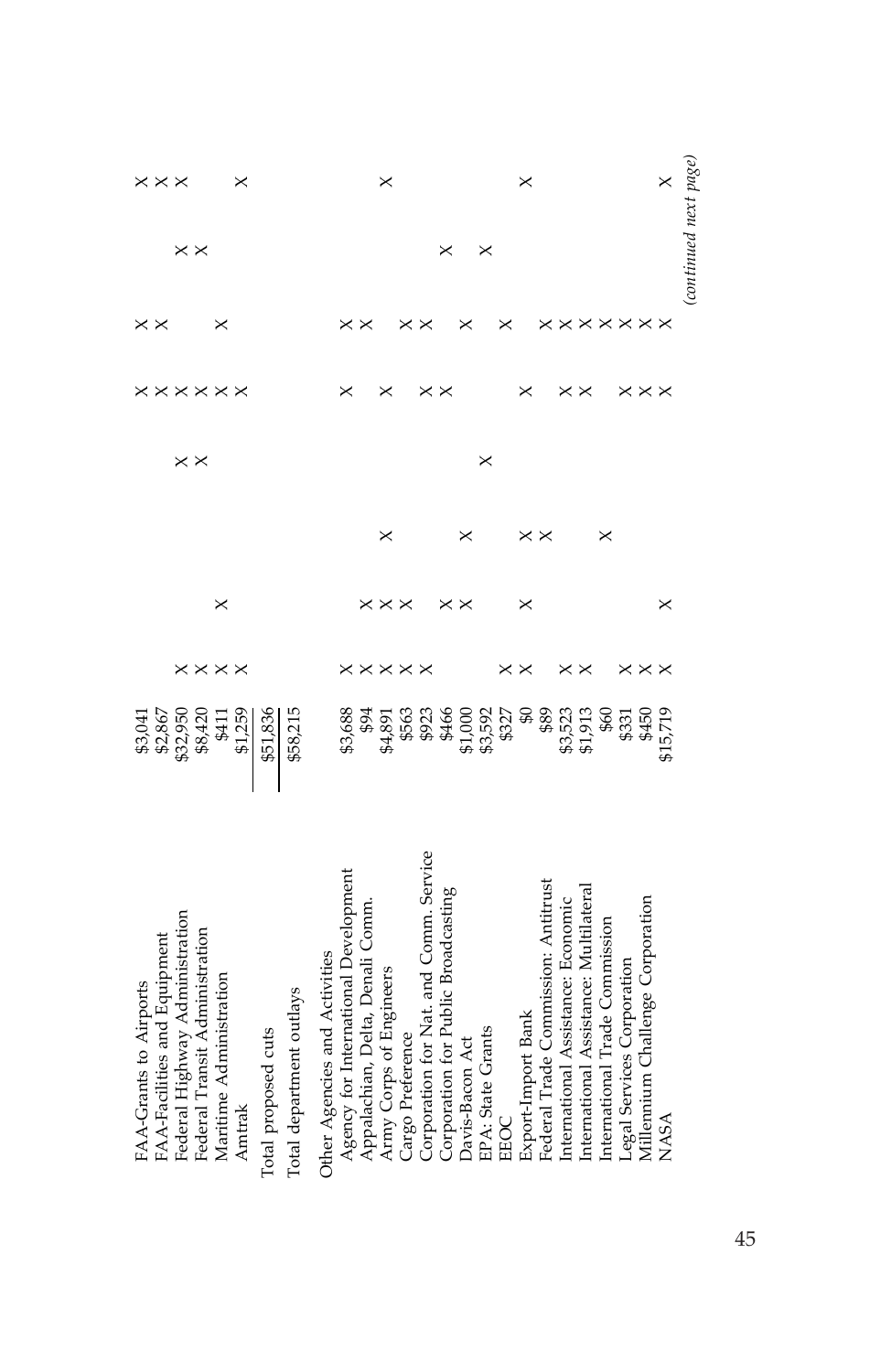|                                                                                                                                                    | Proposed Federal Budget Cuts <i>(continued)</i> | Table 4.2 |                                 |                      |                                 |                            |                |                             |           |
|----------------------------------------------------------------------------------------------------------------------------------------------------|-------------------------------------------------|-----------|---------------------------------|----------------------|---------------------------------|----------------------------|----------------|-----------------------------|-----------|
|                                                                                                                                                    |                                                 |           |                                 |                      |                                 |                            |                |                             |           |
|                                                                                                                                                    |                                                 |           |                                 | Problem              |                                 |                            |                | <b>Reform Solution</b>      |           |
|                                                                                                                                                    | 2005 Spending<br>$($$ million $)$               | Wasteful  | Spending<br>Interest<br>Special | Damaging<br>Actively | State/Local Private<br>Function | Function                   | Terminate      | Devolve to<br><b>States</b> | Privatize |
| Other Agencies and Activities (cont.)                                                                                                              |                                                 |           |                                 |                      |                                 |                            |                |                             |           |
| National Endowment for the Arts                                                                                                                    | \$121                                           |           |                                 |                      |                                 |                            |                |                             |           |
| National Endowment for the Humanities                                                                                                              | \$133                                           |           | $\times\times$                  |                      |                                 |                            |                |                             |           |
| National Labor Relations Board                                                                                                                     | \$250                                           |           |                                 |                      |                                 |                            | $\times$       |                             |           |
| National Mediation Board                                                                                                                           | \$12                                            |           |                                 |                      |                                 | $\times\times\times\times$ | $\times$       |                             |           |
| Neighborhood Reinvestment Corp.                                                                                                                    | \$114                                           |           |                                 |                      | ×                               |                            |                |                             |           |
| DIC                                                                                                                                                |                                                 |           | $\times$                        | ×                    |                                 |                            | $\times\times$ |                             | ×         |
| Peace Corps                                                                                                                                        | \$326                                           |           |                                 |                      |                                 | $\times$                   | $\times$       |                             |           |
| Presidio Trust                                                                                                                                     | \$46                                            |           |                                 |                      | ×                               |                            |                | ×                           |           |
| Public Accounting Oversight Board                                                                                                                  | \$130                                           |           |                                 |                      |                                 | ×                          | ×              |                             |           |
| Service Contract Act                                                                                                                               | \$1,000                                         |           |                                 | ×                    |                                 |                            | ×              |                             |           |
| Small Business Administration                                                                                                                      | \$3,036                                         |           | $\times\times$                  |                      |                                 |                            | $\times$       |                             |           |
| Tennessee Valley Authority                                                                                                                         | B                                               |           |                                 | ×                    |                                 | $\times\times$             |                |                             | ×         |
| Trade and Development Agency                                                                                                                       | \$57                                            |           |                                 |                      |                                 |                            | ×              |                             |           |
| U.S. Postal Service subsidies                                                                                                                      | \$568                                           |           |                                 |                      |                                 | ×                          | $\times$       |                             | ×         |
| Total proposed cuts                                                                                                                                | \$43,422                                        |           |                                 |                      |                                 |                            |                |                             |           |
| Grand total spending cuts                                                                                                                          | \$380,367                                       |           |                                 |                      |                                 |                            |                |                             |           |
| Source: Author's analysis. Spending figures are outlays for fiscal year 2005 from the Budget of the United States Government:<br>Fiscal Year 2006. |                                                 |           |                                 |                      |                                 |                            |                |                             |           |
| Note: "Wasteful" programs are those that are duplicative, obsolete, mismanaged, ineffective, or have high levels of fraud<br>and abuse.            |                                                 |           |                                 |                      |                                 |                            |                |                             |           |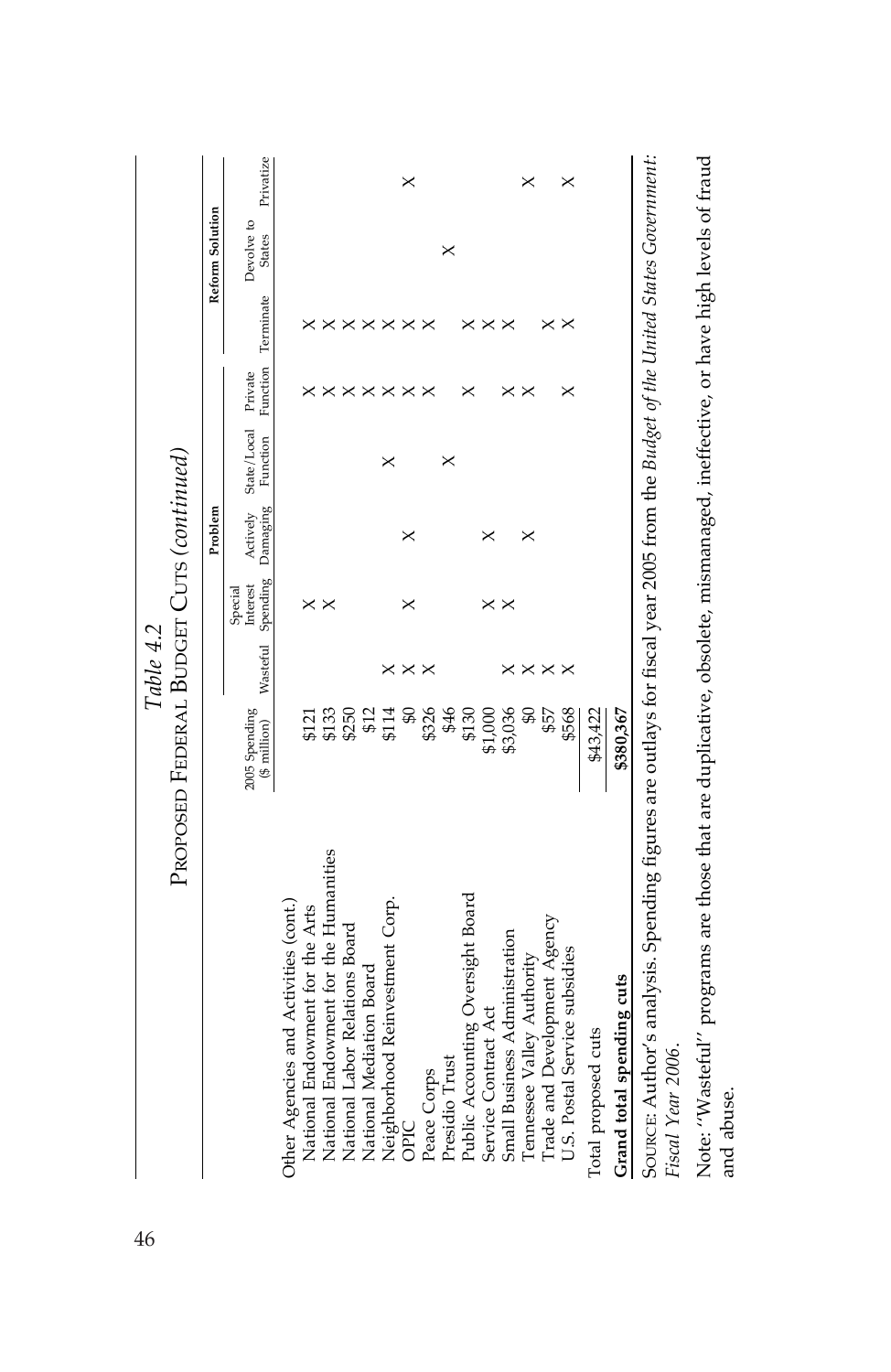| Table 4.3<br>PROPOSED REDUCTIONS TO ENTITLEMENT PROGRAMS                                                                  |                                                  |
|---------------------------------------------------------------------------------------------------------------------------|--------------------------------------------------|
| Proposal                                                                                                                  | <b>Annual Savings</b><br>in 2015<br>(\$ billion) |
| 1. Change indexing of growth in Social Security<br>benefits from wages to prices                                          | \$33                                             |
| 2. Increase Medicare Part B premiums to cover<br>50% of program costs<br>3. Increase and conform deductibles for Medicare | \$59                                             |
| Parts A and B and medigap policies<br>4. Convert Medicaid to a block grant. Limit                                         | \$18                                             |
| growth to inflation.                                                                                                      | \$160                                            |
| Total annual savings in 2015 compared to<br>current baseline projections                                                  | \$270                                            |

*A Plan to Cut Spending and Balance the Budget*

SOURCES: Items 1, 2, and 3 are author's estimates based on data in CBO, ''Budget Options,'' February 2005. Item 4 is the author's estimate working from the CBO baseline projection. All options are assumed to be enacted in 2006. See Appendix 2 for details.

- Increase premiums for Medicare Part B. Part B premiums were originally supposed to cover 50 percent of program costs, but they cover just 25 percent today. The proposal would increase premiums to 50 percent of costs.
- Increase and conform the deductibles and cost sharing for Medicare Part A, Medicare Part B, and medigap plans.
- Turn Medicaid into a block grant and limit growth. Medicaid funding is split between the federal and state governments, a structure that encourages overspending by the states. Medicaid is expected to grow at 7.7 percent annually during the next decade.6 This option would turn Medicaid into a block grant and limit the growth in federal grants to inflation, as measured by the consumer price index. The CPI is projected to grow at 2.2 percent annually during the next decade.<sup>7</sup>

# **10-Year Budget Projections**

Figure 4.1 shows a 10-year projection of federal spending under a business-as-usual scenario and under the reform plan proposed here.<sup>8</sup> The reform plan includes the cuts proposed in Tables 4.2 and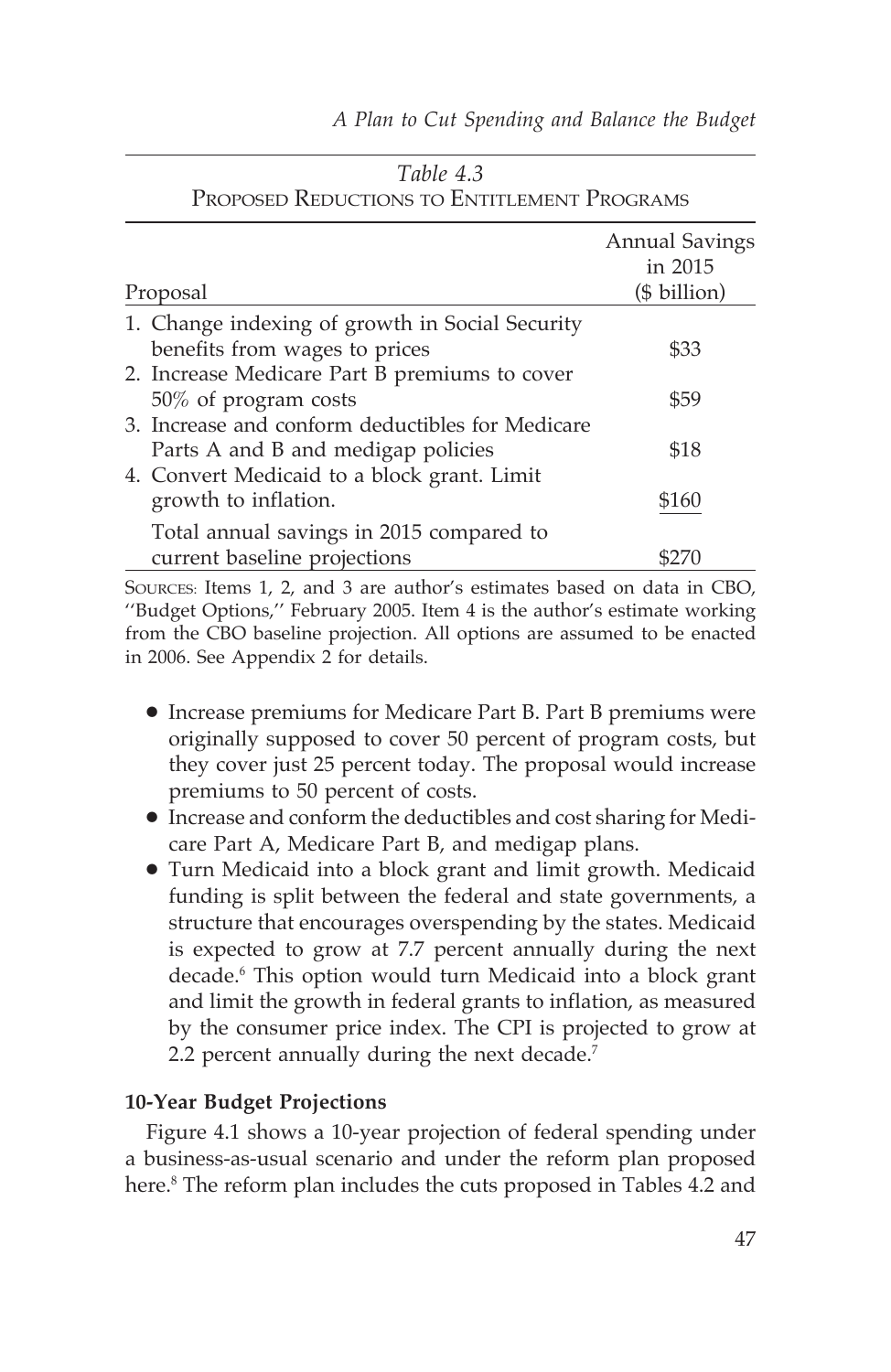

SOURCE: Author's estimates based on projections in CBO, ''An Analysis of the President's Budgetary Proposals for Fiscal Year 2006,'' March 2005. Data are fiscal year outlays. The ''Business-as-Usual'' scenario is the CBO baseline but with discretionary spending rising at the GDP growth rate.

4.3.9 The projections assume that the cuts from Table 4.2 would be phased in over 10 years. Note that because of projected growth in these programs, the \$380 billion of cuts would be valued at \$450 billion by  $2015.^{10}$ 

The figure also shows a projection of federal revenues, based on the Congressional Budget Office forecast of March 2005.11 The projection assumes that all of President Bush's tax cuts of recent years are made permanent and that the alternative minimum tax is reformed. It also assumes the elimination of the federal gasoline tax, which currently raises about \$40 billion annually. The gas tax funds federal highway and transit programs, which would be devolved to the states under this plan. Note that even with these tax cut assumptions, federal revenues would still be expected to rise steadily in coming years because of growth in the economy.

If the reform plan were enacted, Figure 4.1 shows that the budget would be balanced by 2011, and there would be growing surpluses after that. By 2015, federal spending would be 28 percent lower than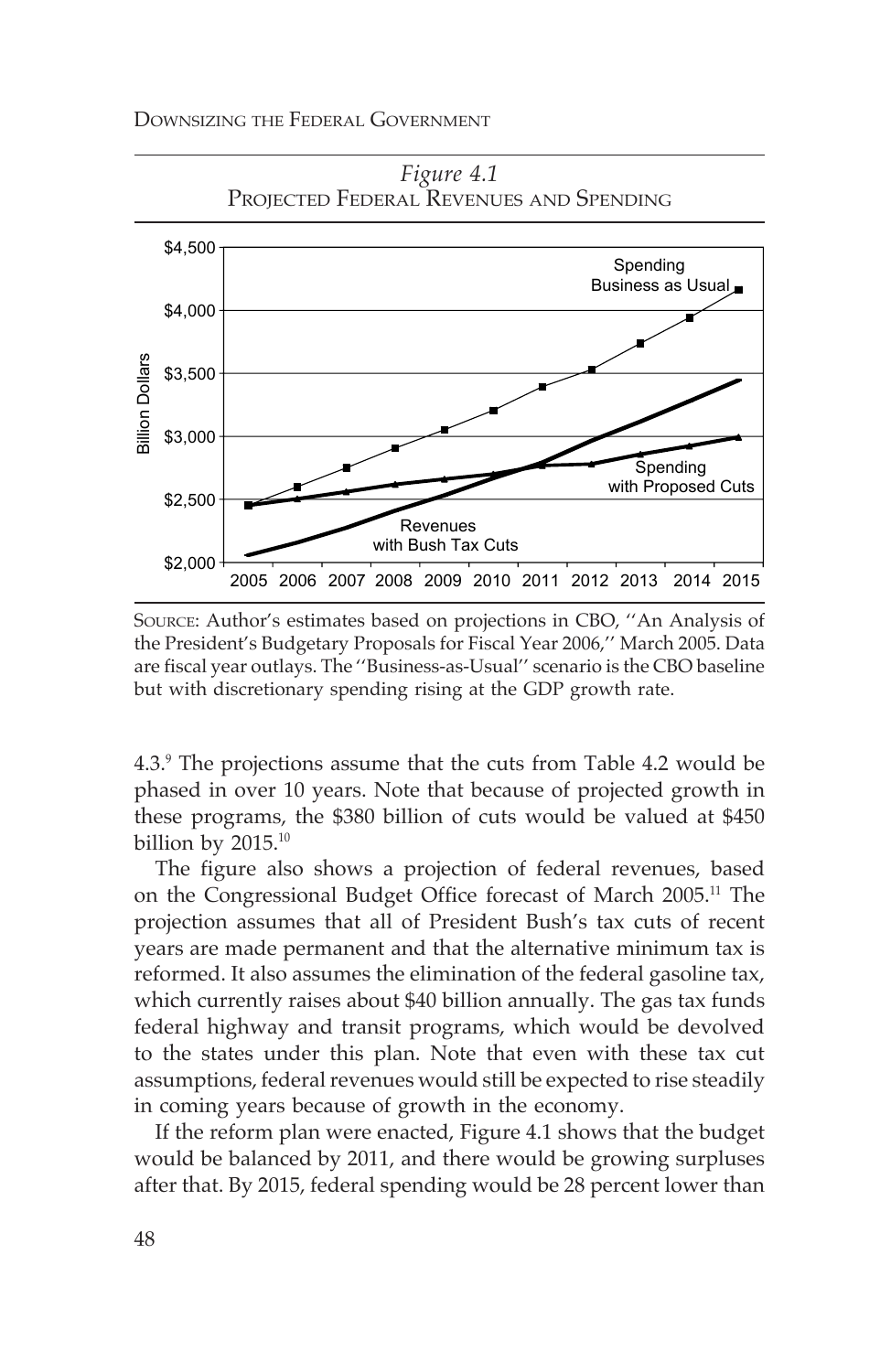



SOURCE: Author's estimates based on projections in CBO, ''An Analysis of the President's Budgetary Proposals for Fiscal Year 2006,'' March 2005. Data are fiscal year outlays. The ''Business-as-Usual'' scenario is the CBO baseline but with discretionary spending rising at the GDP growth rate.

it would be under a business-as-usual scenario and 21 percent lower than under CBO's ''baseline'' projection. The business-as-usual scenario reflects the CBO's baseline but assumes that discretionary spending grows with GDP, not inflation as under the baseline.<sup>12</sup>

With the president's tax cuts in place, alternative minimum tax (ATM) reform, and gas tax repeal, federal revenues are expected to increase from \$2.1 trillion in 2005 to \$3.4 trillion by 2015. Under the reform plan, spending would increase from \$2.5 trillion in 2005 to \$3.0 trillion by 2015, and large surpluses would be generated. Under the business-as-usual scenario, spending would increase to \$4.2 trillion in 2015, and huge deficits would be created. (Under the CBO baseline, spending would be  $$3.8$  trillion in 2015.)<sup>13</sup>

Figure 4.2 includes the same revenue and spending projections, but measured as a percentage of GDP. Revenues are expected to rise from 16.8 percent of GDP in 2005 to 17.5 percent by 2015. Under the reform plan, spending would fall from 20.0 percent of GDP in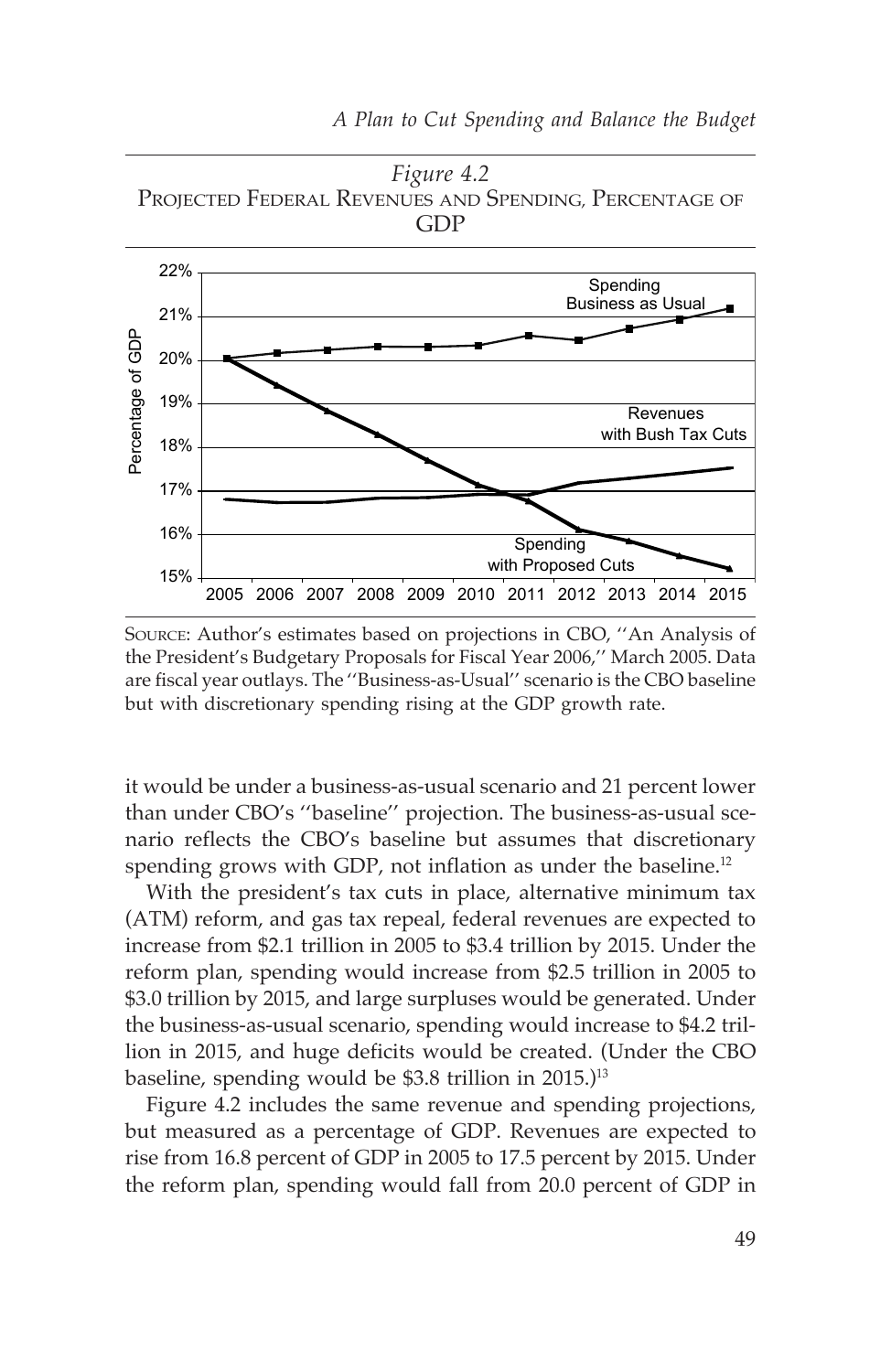2005 to 15.2 percent by 2015. Under the business-as-usual scenario, spending would rise to 21.2 percent of GDP by 2015.

The budget savings generated under the spending reform plan could be used to cut taxes or reduce the federal debt. Alternately, the savings could be used to fund transition to a Social Security system based on personal accounts, as discussed in Appendix 2. Diverting a portion of payroll taxes into personal accounts would increase budget deficits in the short term. But the spending cuts proposed here would offset that effect and help bring the budget into balance. Also note that, as personal accounts were built up, traditional Social Security benefits would be cut to reduce the government's long-term liabilities.

The cuts included in this plan are not all the budget reforms that should be pursued. Management overhead in federal agencies should be cut. Government procurement should be reformed to end cost overruns. Additional grant programs for the states should be cut. Most important, further long-term reforms should be made to Social Security, Medicare, and Medicaid, as discussed in Appendix 2. Nonetheless, these cuts provide policymakers with a menu of high-priority targets. If enacted, they would avert a financial crisis and shrink government in a responsible way while increasing economic freedom and spurring growth.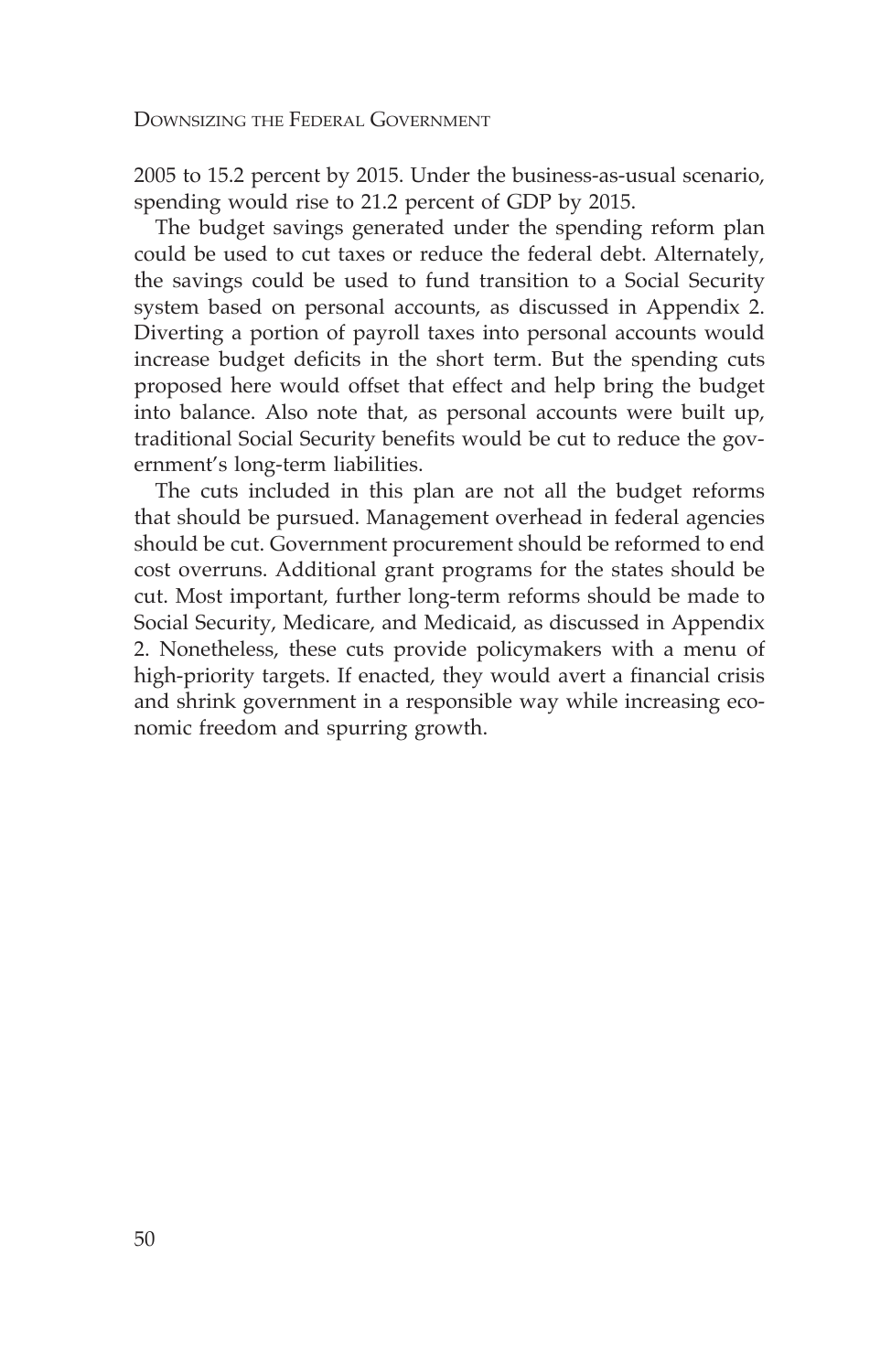# 5. Wasteful Programs

People tend not to spend other people's money as carefully as they spend their own. That is clear from the mismanagement, duplication, obsolescence, and ineffectiveness of many programs in the federal budget. For federal policymakers, it is more pleasant to add new programs and expand existing ones than it is to weed out lowpriority programs and cut costs. The result is the uncontrolled waste in federal agencies that is the focus of this chapter.

## **Causes of Waste**

In the private sector, individual companies become bloated and mismanaged, but competitive markets ensure that they eventually go bankrupt or get taken over and restructured. About 10 percent of U.S. companies go out of business each year, and corporate executives get ousted all the time.<sup>1</sup> Failures get eliminated in the private sector, and poor performance gets punished. By contrast, many federal agencies are inefficient and perform poorly year after year, and yet they survive and grow. Here are some of the reasons for this wastefulness:

- Poorly performing federal agencies do not go bankrupt, and thus there is no built-in mechanism to eliminate failures.
- Government managers face no profit incentive, giving them little reason to reduce costs. Indeed, without profits to worry about, managers favor budget and staffing increases to boost their power and prestige.
- Without the profit motive, there is little incentive for government workers to innovate and produce better services.
- The output of much government work is hard to measure, making it difficult to set performance goals for managers and workers.
- Even if performance could be measured, federal pay is generally tied to longevity, not performance.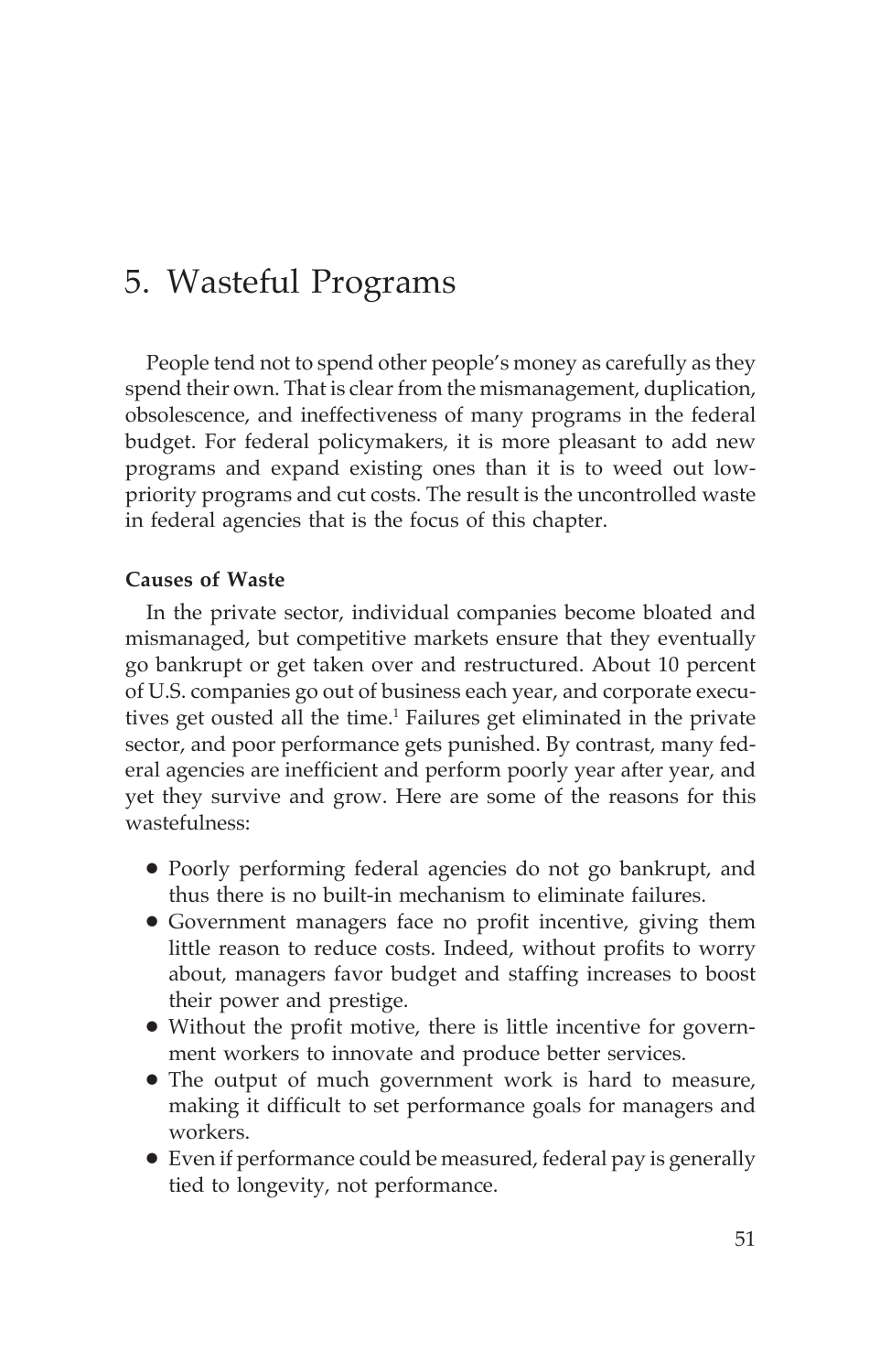- Disciplining federal workers is difficult, and they are virtually never fired, as discussed below, resulting in agencies carrying heavy loads of poor performers.
- To prevent corruption, governments need complex and costly regulations and paperwork to carry out routine functions such as procurement.
- Because of the frequent turnover of political appointees, many agencies experience continual changes in their missions.
- Congress imposes extra costs on agencies in carrying out their duties, such as resisting closure of unneeded offices in the districts of important members.
- Agencies get influenced or ''captured'' by special interest groups that steer policies toward satisfying narrow goals rather than broad public interest goals.
- Agencies have the incentive to play up problems in society as crises in order to rally public support for budget increases.
- The large size and overlapping activities of federal agencies make coordination of related functions very difficult. Sadly, we saw the results of this problem with the failures of U.S. intelligence agencies to effectively communicate with each other prior to September 11, 2001.

Those sorts of government idiosyncrasies have been observed for decades.2 In his 1952 book, Sen. Paul Douglas identified reasons for the ''elephantiasis'' of federal bureaucracies.3 He noted that (1) agencies have no incentive for cost control, (2) managers come to believe that their agencies are vitally important and deserve larger budgets, (3) managers' egos and salaries expand as their budgets and staff expand, and (4) it is almost impossible to fire ''deadwood'' employees.

Can federal management reforms fix these sorts of problems? That has been tried many times. President George W. Bush has a ''management agenda'' to make government work better. Former vice president Albert Gore had a ''reinventing government'' plan to fix the bureaucracy. President Ronald Reagan appointed the Grace Commission to reduce waste. President Jimmy Carter proposed budget and civil service reforms to create a leaner government. Going back further, President Herbert Hoover tried to reorganize the executive branch to eliminate duplication and waste.<sup>4</sup> And President Taft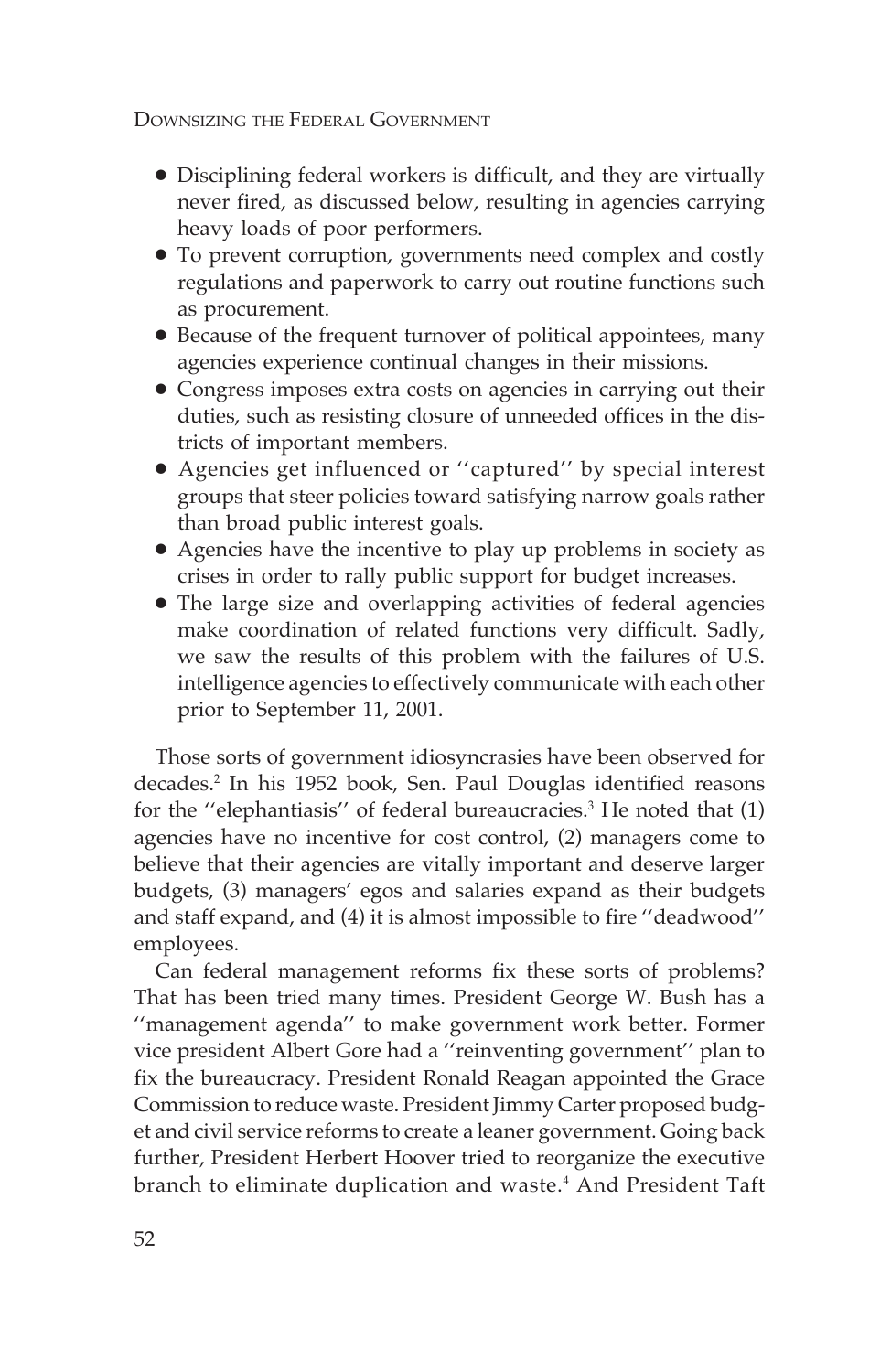appointed the Committee on Economy and Efficiency in Government in 1910 for the same reason.<sup>5</sup>

No doubt those were all useful exercises, but the government never seems to recover from its fundamental bureaucratic illnesses. Consider one recent indicator of federal performance: the Government Accountability Office list of activities that are at high risk for waste and abuse.<sup>6</sup> The GAO's original list of 14 activities in 1990 grew to 25 activities by 2005. Some activities were improved and taken off the list, but a greater number were added. Some items, such as NASA contracting, have been on the list for 15 years despite repeated calls for reform.

Consider also that despite recent efforts to reinvent government, the bureaucracy is more top-heavy than ever. A study by Paul Light of the Brookings Institution found that the number of different federal executive titles (such as ''principal associate deputy undersecretary") rose from 33 in 1992 to  $64$  by  $2004$ .<sup>7</sup> Light argues that the plethora of high-ranking federal executives means that information must flow through an excessive number of offices before decisions are made. He also thinks that the rising number of layers in the bureaucracy has made it harder to hold anyone responsible for actions because many people are involved in each decision. In recent years, American businesses have become leaner and adopted flatter managements, but the federal government is as ''bureaucratic'' as ever.

However, federal inefficiency is not caused just by the bureaucracy itself. Congress is also a key culprit. Congress micromanages federal agencies, limits the flexibility of managers, and imposes added costs on agencies for narrow political gain. Congress encourages waste because *costs are benefits to politicians*. The termination of an obsolete program might be good for the country, but it will be resisted by members of Congress whose districts are affected. For example, NASA's operations are full of duplications at its facilities across the country, and the agency sustains many white elephant projects only because they are in the districts of important members of Congress.<sup>8</sup>

In the defense budget, parochial interests inflate costs a number of ways. Failed weapons systems are supported long after they should have been canceled because a few politicians want to keep the money from contracts flowing to their districts. Also, the development and production of weapons are inefficiently spread across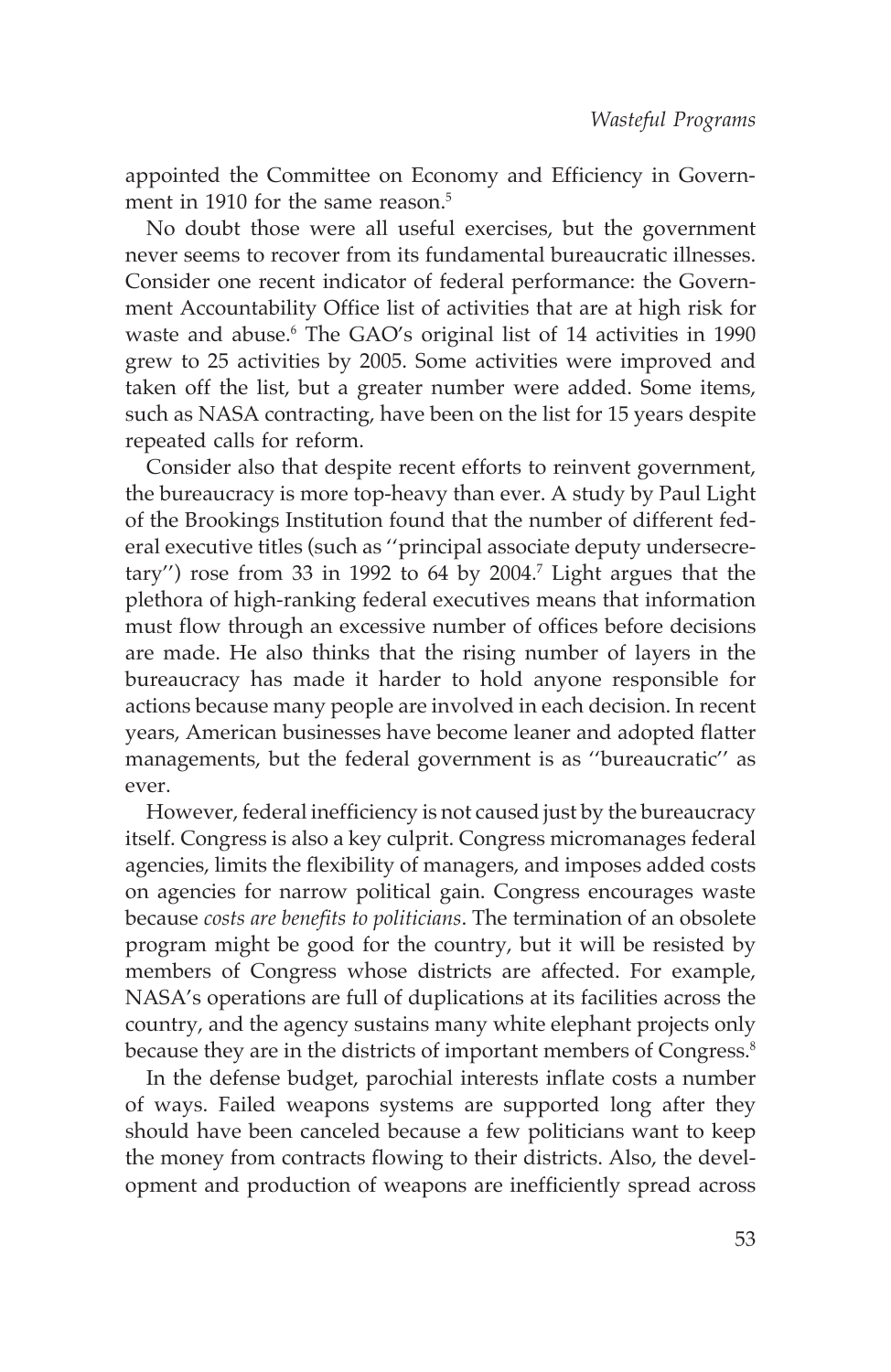as many states as possible to maximize support. The \$70 billion F/A-22 fighter program provides an example. The *Washington Post* noted that the  $F/A-22$  "is an economic engine, with 1,000 suppliers and many jobs—in 42 states guaranteeing solid support in Congress.''9

An Iraq spending bill in 2005 provides another example. It contained language slipped in by Senate Appropriations Committee chairman Thad Cochran (R-MS) to prevent the Pentagon from selecting a single shipbuilder for the new  $DD(X)$  destroyer.<sup>10</sup> That will ensure that the shipyard in Cochran's home state gets work, but it will likely increase overall costs for American taxpayers.

The upshot is that reforms to the bureaucracy, such as President Bush's initiatives, can produce only limited improvements. Government failure and waste are deep-seated in the basic functioning of both Congress and the executive branch. Instead of having their management reformed, chronically wasteful and poorly performing agencies and programs should be terminated outright. The following sections can help to target cuts by identifying five types of wasteful programs: those that are (1) subject to excessive fraud and abuse, (2) duplicative, (3) obsolete, (4) mismanaged, and (5) ineffective.

## **Fraud and Abuse**

Government investigators and private watchdog groups uncover fraud and abuse in the federal budget on a regular basis. There are three common problems: ineligible individuals and businesses receiving benefits, bureaucrats who abuse the public trust, and members of Congress who abuse their privileges for private or political gain.

In the first type of problem, fraud artists are attracted to the government because there are billions of dollars in contracts and grants to take advantage of. Here are some examples uncovered by the GAO and other investigators in recent years:

● **Medicare**. Erroneous and fraudulent payments to Medicare providers cost \$20 billion annually.11 The program is vulnerable to an array of different scams such as inflated billings, claims for phantom patients and phantom procedures, and billings for services that are not supposed to be covered. The fraud goes on year after year and Medicare administrators are unwilling or unable to stop it. Experts are predicting that the huge new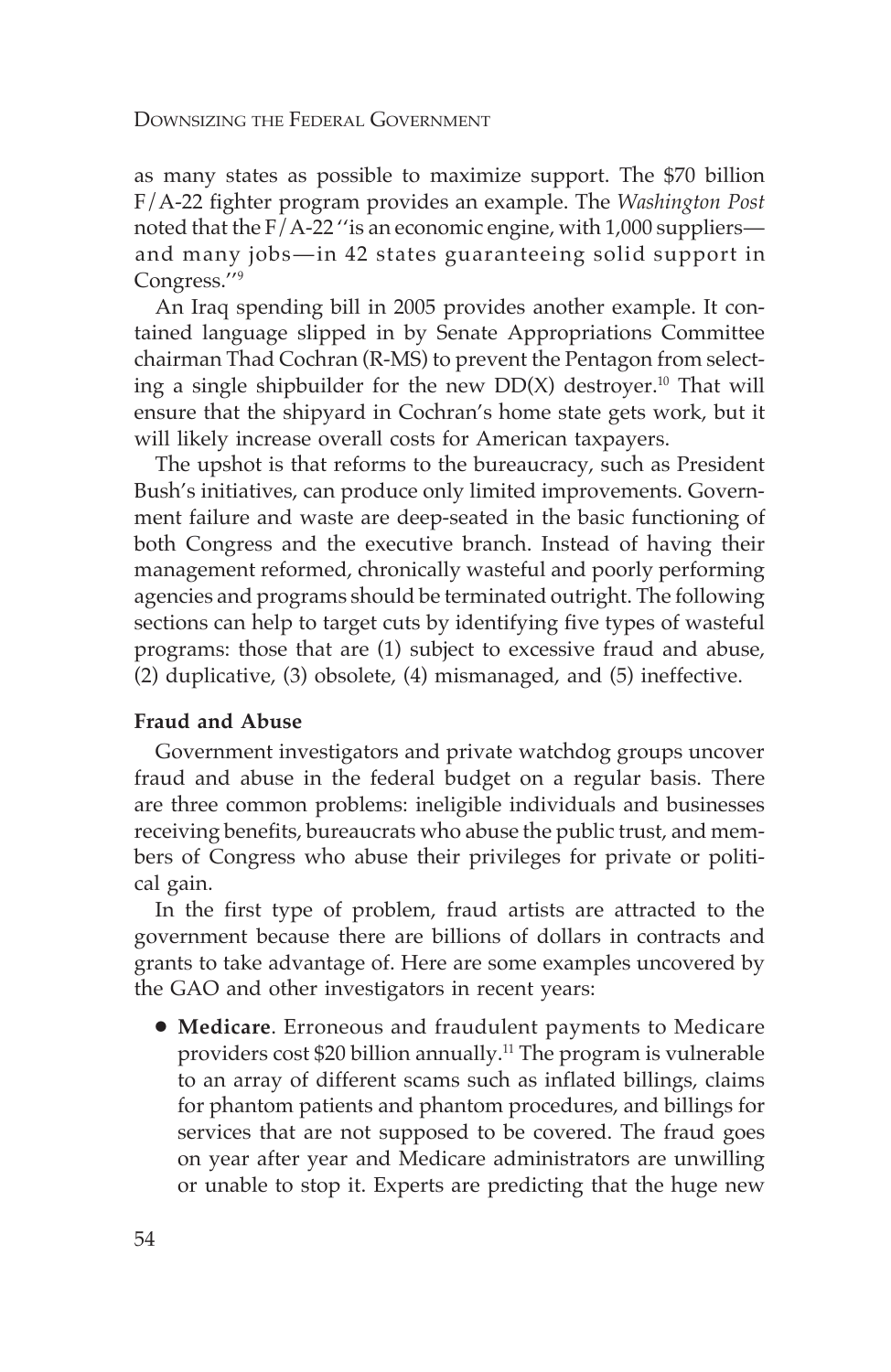Medicare prescription drug plan will be particularly susceptible to fraud and abuse.<sup>12</sup>

- **Medicaid**. As with Medicare, inflated billings and bogus claims under Medicaid waste billions of dollars each year. The GAO found \$1 billion of fraud in California's portion of Medicaid alone.13 After a year-long investigation, the *New York Times* reported in 2005 that from 10 to 40 percent of the state's annual Medicaid budget of \$45 billion may be siphoned off in fraud and abuse.<sup>14</sup> The paper found that outrageously bold rip-offs have proliferated due to the indifference of New York and federal policymakers.
- **Medicaid Nursing Home Benefits**. These benefits are supposed to be for the poor, but financial consultants help higher-income seniors hide their assets in order to qualify. This scam imposes \$10 billion in extra costs on taxpayers each year.<sup>15</sup>
- **Post-9/11 Grants**. Much of an \$8 billion federal program to help repair damaged New York offices near Ground Zero ended up going to build luxury condos and to projects outside Lower Manhattan.<sup>16</sup>
- **Post-9/11 Grants**. A federal program to hand out free air conditioners to New Yorkers affected by the collapse of the World Trade Center ballooned in cost from \$15 million to \$100 million because of management failures and bogus claims.<sup>17</sup>
- **Housing Subsidies**. Overpayments in federal rental housing subsidies cost \$2 billion each year.<sup>18</sup>
- **Head Start**. This \$7 billion program is rife with misuse of funds.19
- **Social Security**. Social Security pays out about \$1 billion in fraudulent disability benefits each year.20
- **Farm Subsidies**. The Department of Agriculture pays out millions of dollars—perhaps as much as half a billion dollars—of improper farm subsidies each year.<sup>21</sup>
- **Food Stamps**. This program pays out about \$1 billion annually in erroneous and fraudulent benefits, although problems have been reduced in recent years.<sup>22</sup>
- **Federal Emergency Management Agency**. FEMA has a reputation for being sloppy with its disaster aid.<sup>23</sup> It tends to hand out money indiscriminately after hurricanes and other disasters, and it loses millions of dollars to fraud because of its poor management.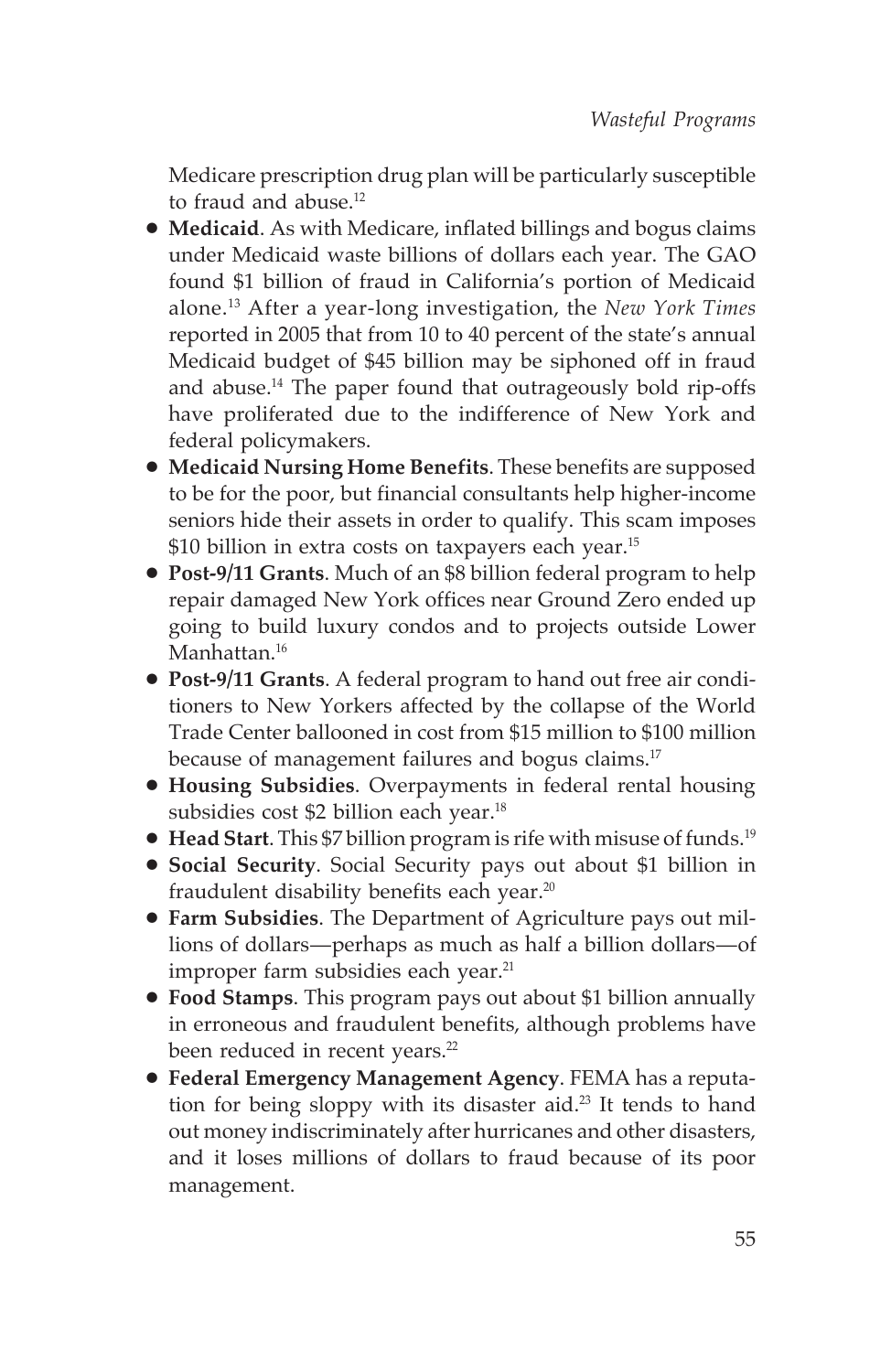● **Earned Income Tax Credit**. Almost one-third of EITC payments—about \$9 billion annually—are erroneous or fraudulent<sup>24</sup>

It seems that just about every federal hand-out program has a big fraud problem.25 People can be quite resourceful in their abuse of the taxpayer. An interesting case was a Department of Housing and Urban Development program for police officers. Officers were encouraged to move into troubled neighborhoods by the offer of houses at discount prices. But the program was suspended after it was discovered that officers were buying the subsidized houses, but then renting them out rather than moving in, thus making a profit at the taxpayers' expense.<sup>26</sup>

Federal grant programs are often the target of fraud and abuse. In one case in 2004, a Washington, D.C., anti-poverty organization was found using grant money to purchase a fishing boat, sports tickets, luxury automobiles, and other personal use items for its executives. Regarding this scam, the *Washington Post* editorialized that ''it's an old but nauseating story: anti-poverty workers advancing their interests at the poor's expense.''27

Congress occasionally looks into these problems and promises reforms. But fraud generates a Catch-22 for legislators who support government programs. On the one hand, fraud is clearly a waste of taxpayer money and should be stopped. On the other hand, minimizing fraud to acceptable levels requires heavy bureaucratic rules and enforcement, which cost money and reduce program efficiency. The EITC is a good example. A high error and fraud rate had plagued the program, so the government created a special ''EITC compliance initiative,'' which costs taxpayers about \$200 million per year.28 That is a big bureaucratic expense just to police a single program.

The second type of fraud and abuse problem involves federal bureaucrats. A recent example is the scandal over a \$23 billion Pentagon contract to lease tanker airplanes from Boeing. The deal involved Air Force procurement officials and members of Congress currying favor with Boeing and pushing through an inflated contract.<sup>29</sup> The Pentagon's inspector general concluded that the deal broke federal contracting rules and would have wasted up to \$2.5 billion of taxpayer money. It was widely known in the Air Force that the proposed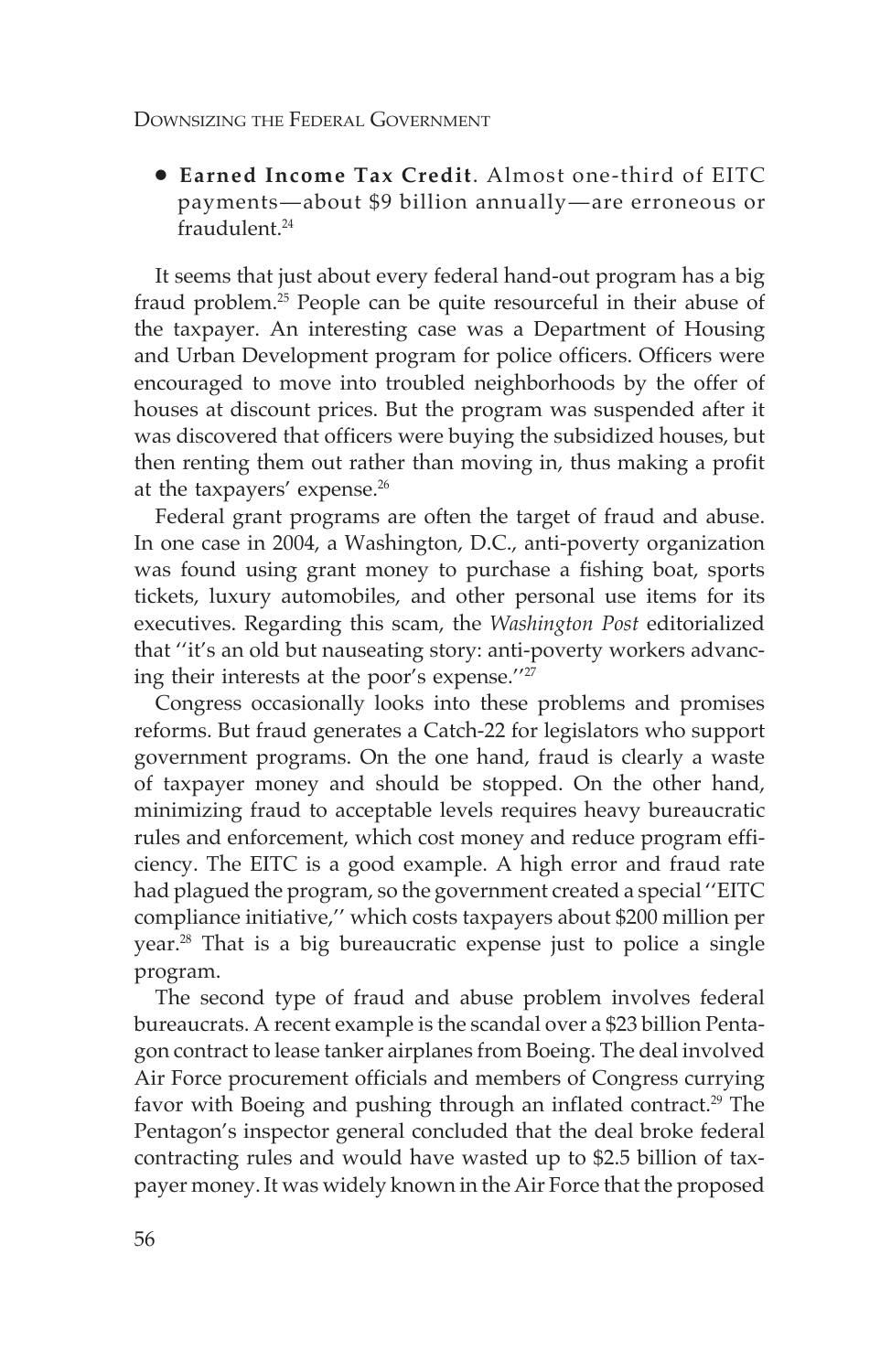deal was a wasteful giveaway to the company.30 The deal ended in a public relations disaster for Boeing, and a number of government officials were forced to resign and one went to prison. Presumably such corrupt relationships are not uncommon, given that the government spends more than \$400 billion annually on procurement.

The third type of abuse involves members of Congress who use the government to line their pockets or to buy electoral support. A *Los Angeles Times*investigation found that former Senate Appropriations Committee chairman Ted Stevens (R-AK) has become a millionaire by using his legislative power to channel federal contracts to business partners in his home state.<sup>31</sup> In one deal, Stevens steered a \$450 million military housing contract to an Anchorage businessman. The businessman, in turn, helpfully turned a \$50,000 investment by Stevens into a  $$750,000$  windfall for the senator six years later.<sup>32</sup>

Another example of abuse engineered by Senator Stevens involves Alaska Native Corporations. Because of rule changes slipped in by Stevens, those shadowy businesses based in his state are allowed to circumvent normal federal procurement rules and win no-bid contracts. The result of such loopholes is that taxpayers do not get value for their money. For example, in 2002 a half billion dollar contract for scanning machines at U.S. border crossings was given to a native corporation with little experience in the technology, instead of to established leaders in the field who were not allowed to bid.33

It is sad that members of Congress are willing to do favors for special interests that jeopardize the nation's security, but that is how Washington works. The only lasting solution is to cut the government's size and scope. With a smaller government, members of Congress would have less money to steer toward dubious projects. At the same time, citizens, watchdog groups, and the media could pay closer attention to the problems in core programs that really matter, such as border security.

# **Duplicative Programs**

Different federal programs often have overlapping objectives. The GAO reports that there are 50 different programs for the homeless in eight different federal agencies, 23 programs for housing aid in four agencies, 26 programs for food and nutrition aid in six agencies,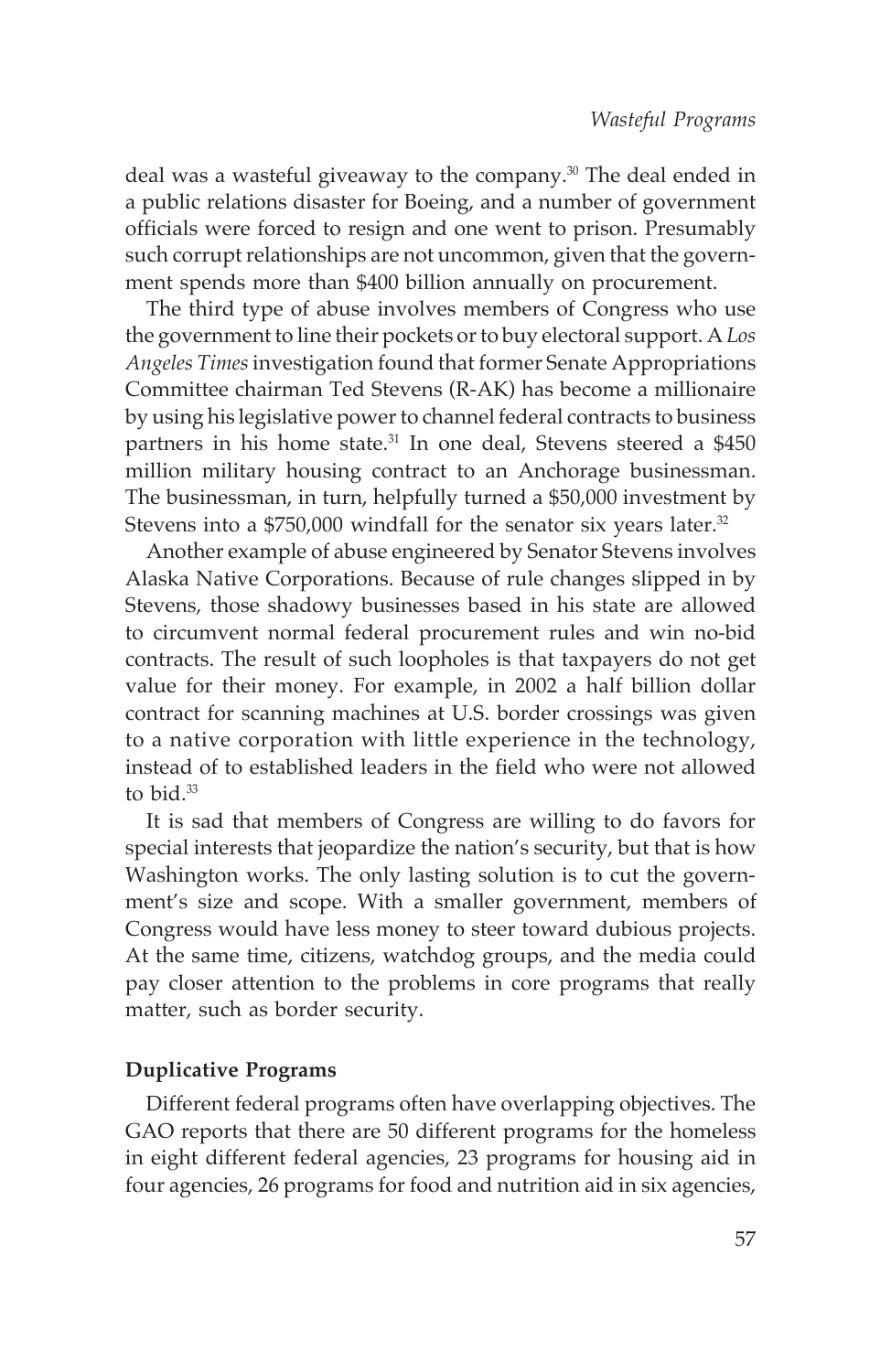and 44 programs for employment and training services in nine agencies.34

The Senate Committee on Government Affairs also examined federal duplication.<sup>35</sup> It found 27 different programs for teen pregnancy, 130 programs for at-risk youth, 19 programs for prevention of substance abuse, 17 agencies that monitor international trade agreements, 10 agencies that are involved in export promotion, and 342 programs for economic development. A recent study by the Federal Home Loan Bank of Des Moines found an astounding 1,399 federal programs that served rural America, of which 337 were ''key'' programs for rural areas.36

One reason why such duplication occurs is that politicians and bureaucrats have their fingers in the wind to discern the sexy issue of the day, whether it is ''environment,'' ''exports,'' ''jobs,'' ''children,'' or ''homeland security.'' When an issue is hot, every department is quick to erect a new program to score a larger budget allocation. For example, the Small Business Administration has cashed in on the popularity of anti-drug programs with the creation of a Drug-Free Workplace grant program for small businesses. At least nine other federal departments are on the anti-drug gravy train<sup>37</sup>

Program duplication often occurs when it becomes clear that a government program simply does not work. In that case, politicians create a new program to tackle the problem. However, to avoid bureaucratic turf fights and offending special interests, policymakers usually leave old programs in place to spin their wheels.

A good example is the Bush administration's Millennium Challenge Corporation, a multi-billion-dollar foreign aid agency that was recently added on top of the half dozen existing federal aid agencies.38 Millennium Challenge was created because it is widely recognized that traditional foreign aid is a failure. Steven Radelet, a foreign aid expert and former Treasury official, testified to Congress: ''The U.S. foreign aid system, particularly USAID, is bogged down under heavy bureaucracy, overly restrictive legislative burdens, and conflicting objectives.''39 Indeed, much of the foreign aid budget goes down a black hole because many recipient countries have corrupt and incompetent governments.<sup>40</sup> Millennium Challenge is supposed to deliver foreign aid in a new way, but taxpayers are stuck funding all the old aid agencies as well.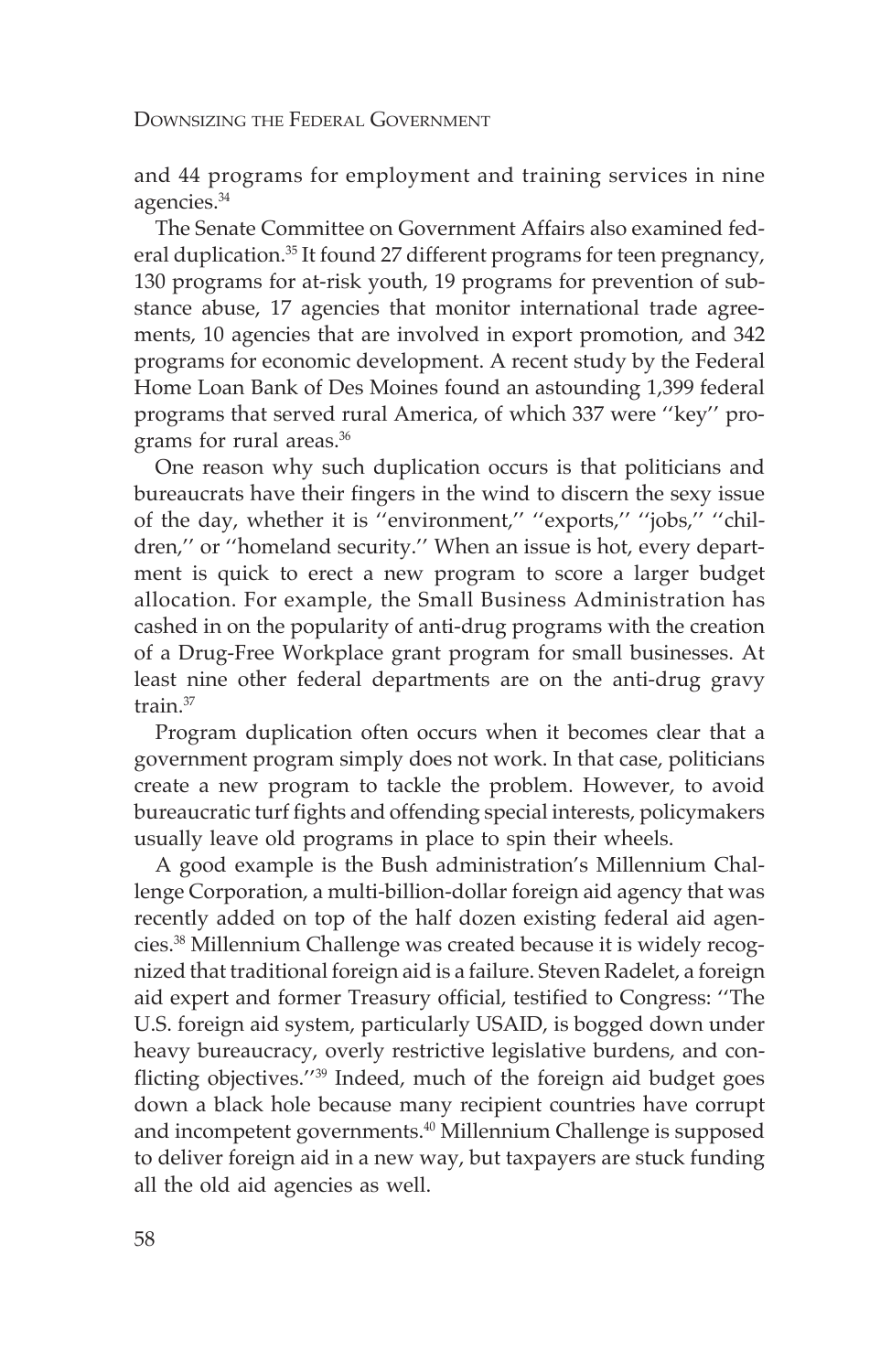Congress gets much of the blame for federal duplication. It resists consolidation of any program that might adversely impact an important member's district. A striking example involved the Navy's recent efforts to trim the number of U.S. aircraft carriers down from 12 to 11. Sensing that the aged USS *John F. Kennedy* based in Jacksonville might be the one cut, Florida's congressional leaders slipped language into a defense bill in 2005 that required that the Navy maintain its full fleet of 12 carriers.<sup>41</sup> That sort of parochial politics is not just wasteful; it also reduces military effectiveness when it misallocates resources within the Pentagon's budget.

### **Obsolete Programs**

Federal programs have an unfortunate tendency to linger decades after the problems they were designed to solve have disappeared. Economic growth, technological changes, and entrepreneurial innovations often mitigate the social ills that programs tried to solve. For example, the rise of cable television undercuts the traditional justification for subsidies to the Public Broadcasting System. PBS is supposed to be an educational alternative to the four main commercial TV networks. But today there are dozens of cable channels, including numerous educational ones.

Federal loan programs provide another example of obsolescence. The government has loan and loan guarantee programs for farmers, small businesses, housing developers, students, and other favored groups. But those programs make less sense all the time because of the increasing sophistication of financial markets. Better credit information, better management of risks, and financial deregulation have reduced the need for federal loan programs.<sup>42</sup> For example, federal loan programs for small businesses make no sense today if they ever did—after the explosion in private venture capital and angel financing in recent decades.<sup>43</sup>

Some government agencies start off with some energy and new ideas, but over time they stagnate and fossilize. Paul Light, an expert on the federal bureaucracy, noted of the three-year-old Transportation Security Agency: ''As memories of 9/11 have faded, TSA has begun to look like any other federal agency. It has lived an entire bureaucratic life in quick time, moving from urgency toward complacency in just three short years.''44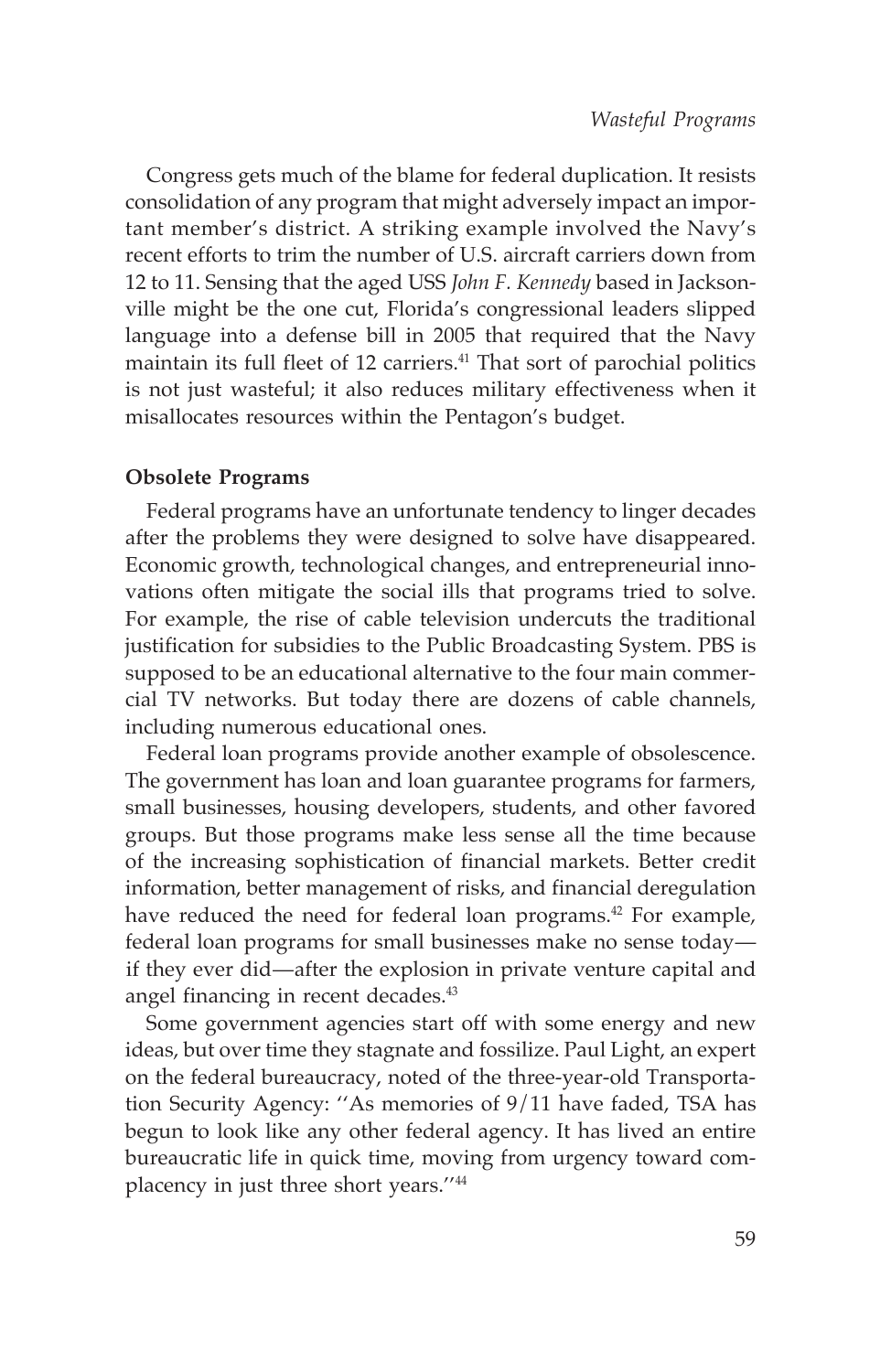John Stuart Mill noted this evolution of government bureaucracies in his 1861 book on representative government: ''The disease which afflicts bureaucratic governments . . . is routine . . . whatever becomes a routine loses its vital principle, and having no longer a mind acting within it, goes on revolving mechanically, though the work it is intended to do remains undone.''45

Mill's description fits many federal agencies. Consider NASA. The space agency began its life with high ambition and was initially able to attract the best and brightest. But over time, the entrepreneurial types left, routine took over, and the rot set in. In the 1960s NASA played a role in winning the Cold War by ensuring that the United States was the leader in space. But NASA is now obsolete. It has foundered with poor management, cost overruns, and unclear goals. Its manned space flight program, in particular, makes little sense.

In recent decades, private businesses, such as communications satellite firms, have gained a foothold in space. In 2004 Burt Rutan put the world's first privately financed astronaut into space with an innovative spaceship design and a small \$20 million budget. Entrepreneurs such as Virgin Group founder Richard Branson are planning for space tourism flights to begin later in the decade.

In the 1990s the government cut off funding for NASA's Search for Extraterrestrial Intelligence project, which uses radio telescopes to search for life on other planets. Private funders have stepped in to create a SETI Institute, and the project is now thriving. The *Washington Post* recently observed that Silicon Valley techies have infused the project

with money and unconventional technical ideas, bringing a new respect and energy to the organization. Some argue that being cast away by the federal government was the best thing that could have happened to SETI, that it has become stronger and more innovative in the private sector than it ever could have as part of a public bureaucracy.<sup>46</sup>

The rest of NASA ought to be terminated or privatized as well. Unfortunately, NASA funding is sustained by politics. As President Bush was beginning his reelection effort in 2004, the White House cast about for an uplifting initiative. They came up with a nutty scheme to send a manned space mission to Mars called ''Vision for Space Exploration.'' The public has not asked for a Mars mission, NASA would probably bungle it, and the costs of such a mission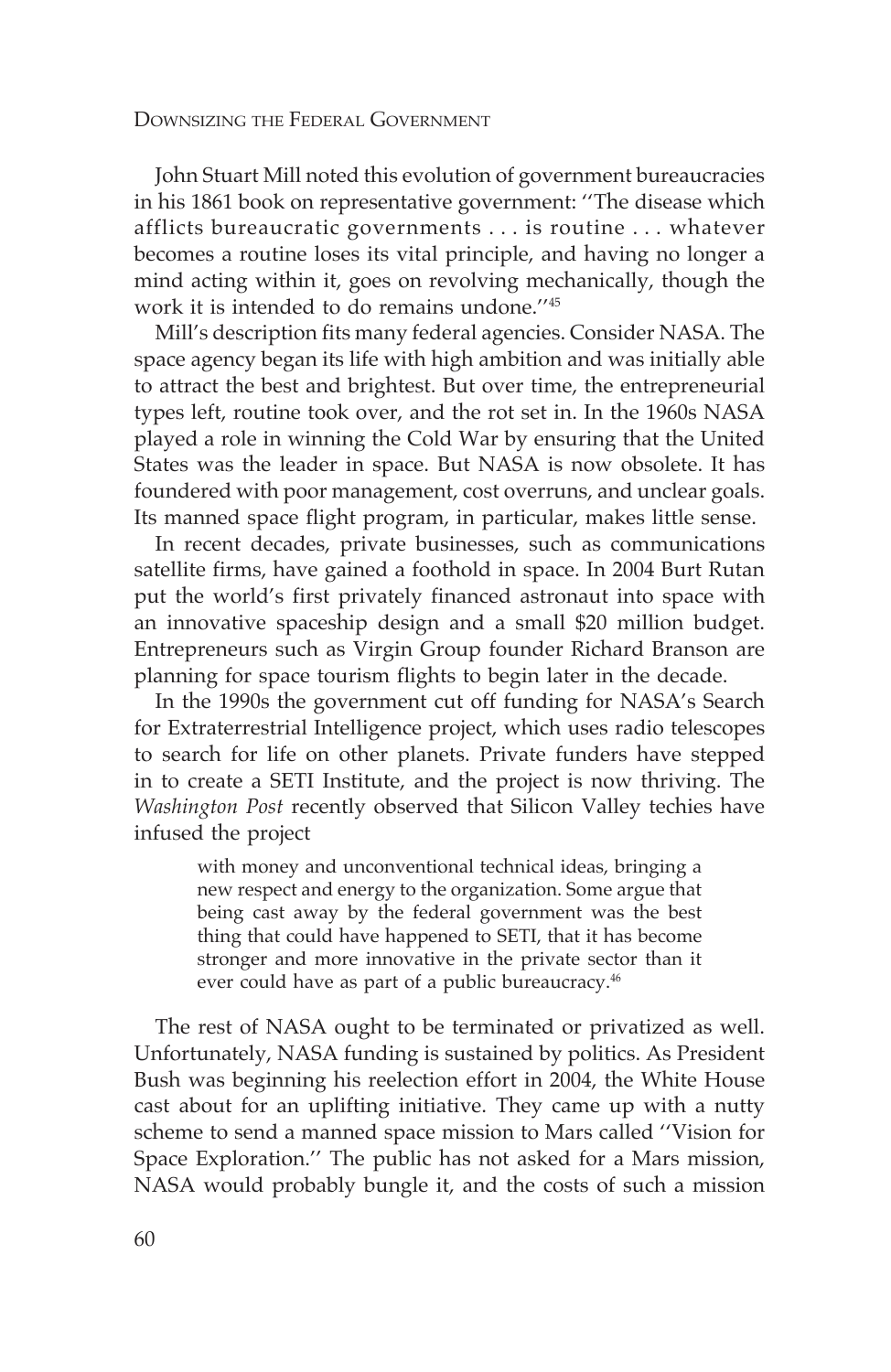would be astronomical over the next couple of decades—just as the costs of programs for the elderly are exploding. Unfortunately, politics won the day because House Majority Leader Tom Delay (R-TX) pushed the funding through Congress because his district home of the Johnson Space Center—would be a big winner.<sup>47</sup>

Defenders of federal programs often suggest that even if federal programs are old and decrepit there are no private alternatives available. But in many cases it is the existence of government programs and regulations that prevents entrepreneurs from providing an alternative. For example, NASA has discouraged private competition, and the threat of regulation has been a hurdle to the private space industry.<sup>48</sup>

Low-income housing provides another example of government hurdles. Developers are dissuaded from constructing low-income housing by rent controls, costly construction standards, and other regulations.49 In other cases, federal law simply bars competition with the government. It is illegal to compete against the U.S. Postal Service on first class mail, for example. In sum, entrepreneurs could provide many services that the government currently provides if the government would just get out of the way.

To end obsolete government activities and give entrepreneurs a chance, all federal programs and regulations should be ''sunsetted.''50 That means terminating them after a fixed period of time, perhaps 10 years, unless Congress affirmatively reauthorizes them. An expert commission could be set up to examine programs on a rotating basis and make recommendations to retain or kill each program prior to its sunset date. About 20 states have some sort of sunset process, and legislation for federal sunsetting has been introduced in Congress.

Sunset legislation is needed because Congress rarely prunes unnecessary programs. By contrast, private companies are routinely put out of business, or ''sunset,'' by new and better firms. For example, Montgomery Ward was sunset by consumers when more efficient retailers, such as Target, arrived on the scene. As noted, about 10 percent of U.S. firms go out of business each year because of mismanagement, obsolete products, and other reasons.<sup>51</sup> Other data show that more than half of new businesses disappear within four years of being established.52 The federal government needs some parallel method of eliminating programs when they fail or become obsolete.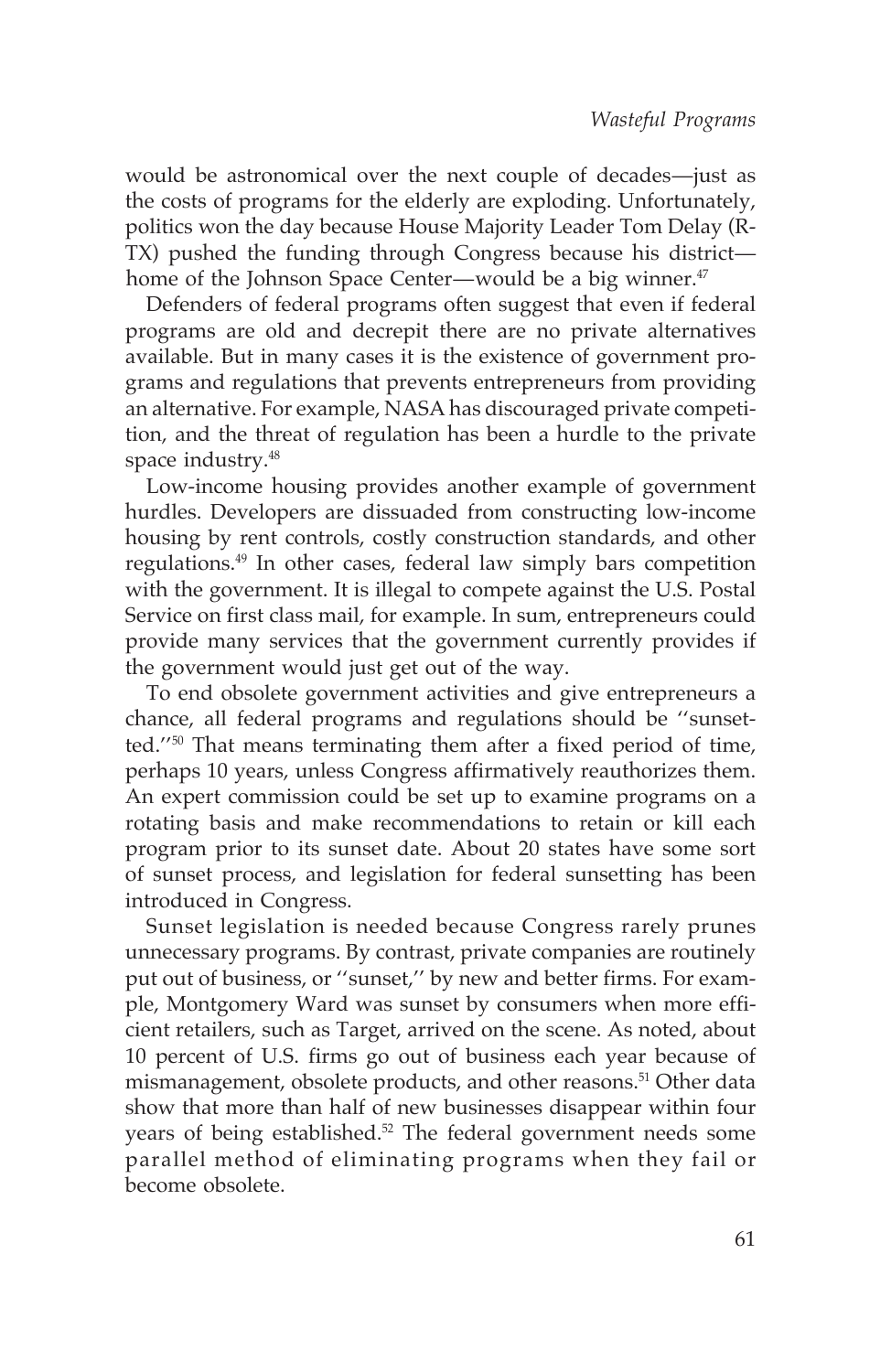#### **Mismanaged Programs**

Federal mismanagement runs wide and deep. Some common problems in federal agencies are poor financial controls and bungled technology projects. At many agencies, mismanagement continues year after year despite criticism by the GAO and other watchdogs. Mismanagement is not just a problem from the taxpayers' perspective; it also prevents the government from effectively performing its proper duties in areas such as defense and border security.

The following are some examples of serious management failures in recent years:

- **Department of Defense**. The GAO says that the Pentagon's financial management problems are ''pervasive, complex, longstanding, and deeply rooted in virtually all business operations throughout the department.''53 The Pentagon loses track of assets, wastes billions of dollars on poor management of its excessive inventory, keeps unreliable budget data, lowballs project costs, and makes billions of dollars in overpayments to contractors. A GAO investigation in 2005 found that the Pentagon spent at least \$400 million over two years on new boots, tents, and other items at the same time it was discarding identical products as excess.54 Of the \$33 billion of inventory that the Pentagon marked as excess over three years, \$4 billion was in excellent condition and often in unopened packages. Of 68,000 first-class plane tickets purchased by the DoD in one recent year, 73 percent were not justified.<sup>55</sup> The Pentagon promises to fix such problems, but such waste has been going on for years, and Congress has never bothered to really crack down.
- **Border Security**. In April 2005 the *Washington Post* reported that a \$239 million system that monitored U.S. borders ''has been hobbled for years by defective equipment that was poorly installed, and by lax oversight by government officials who failed to properly supervise the project's contractor.''56 One ex–Border Patrol chief said, ''The contractor sold us a bill of goods and no one in the Border Patrol and INS was watching ... all these failures placed Americans in danger."<sup>57</sup> After a 2005 hearing the *Post* reported that members of Congress denounced the system ''as a scandal and an embarrassment, citing defective equipment, rampant overcharging by contractors, and a failure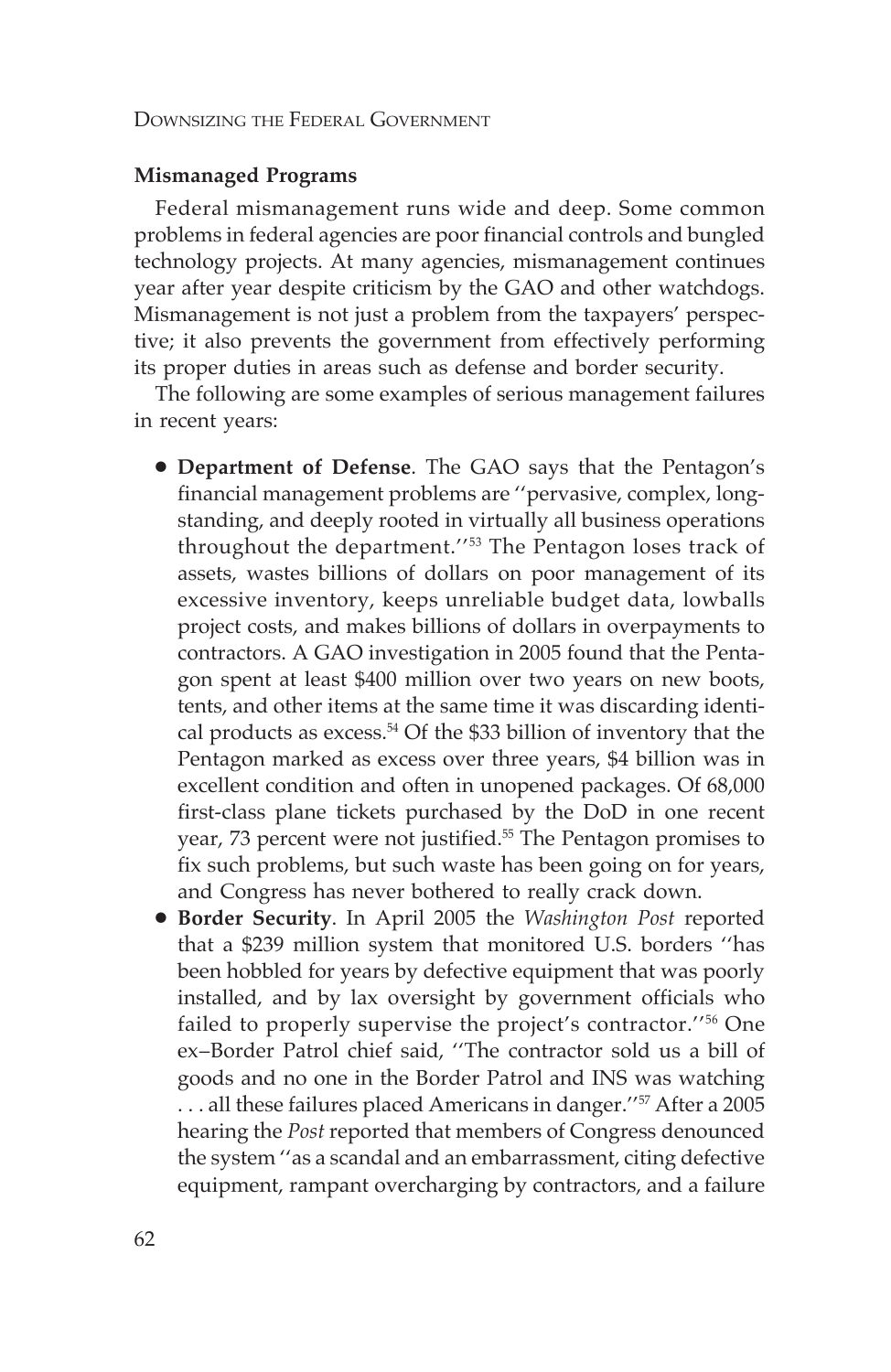. . . by government officials to properly oversee it.''58

In May 2005 the *New York Times* reported that much of the \$4.5 billion worth of new border security equipment purchased by the government since 9/11 will have to be replaced because it is ineffective and unreliable.<sup>59</sup> For example, despite \$3.2 billion spent on airport screening equipment, the *Times* reports that ''the likelihood of detecting a hidden weapon or bomb has not significantly changed since the government took over airport screening operations in 2003."<sup>60</sup> In another recent management failure, dozens of Border Patrol agents in Arizona participated in a kickback scheme under which local landlords paid off agents for their business.<sup>61</sup> Top officials ignored the abuse for years, yet in the end only low-level workers were disciplined in the case.

- **FBI**. The Federal Bureau of Investigation has been severely criticized for its poor management during the 1990s, which prevented it from possibly averting the 9/11 disaster. William Odom, a retired Army lieutenant general, argued in the *Washington Post* in 2005 that ''of all the failures that allowed Al Qaeda's attacks on Sept. 11, 2001, to succeed, those of the FBI are the most egregious.''62 Indeed, Odom argues that the FBI's history is ''saturated with disgraceful failures'' of its intelligence operatives.63 It seems that all the clues needed to prevent Al Qaeda's destructive activities were available to the FBI in the aftermath of the 1993 World Trade Center bombing, and that the agency could have prevented further attacks if it had pieced the clues together.<sup>64</sup> In a June 2005 report, the Justice Department's inspector general found that the FBI failed to detect the 9/11 plot because of ''widespread and longstanding deficiencies" in agency management.<sup>65</sup>
- **Department of Energy**. Laboratories overseen by DOE, including Los Alamos, Oak Ridge, Sandia, and Lawrence Livermore, were mismanaged for years with ongoing security lapses. The GAO began reporting on those problems at least 20 years ago, but few reforms were made. Then a major scandal erupted in the late 1990s when it was revealed that China may have been stealing design information on nuclear weapons from the labs.<sup>66</sup> A 1999 House of Representatives report concluded: ''Despite repeated PRC thefts of the most sophisticated U.S. nuclear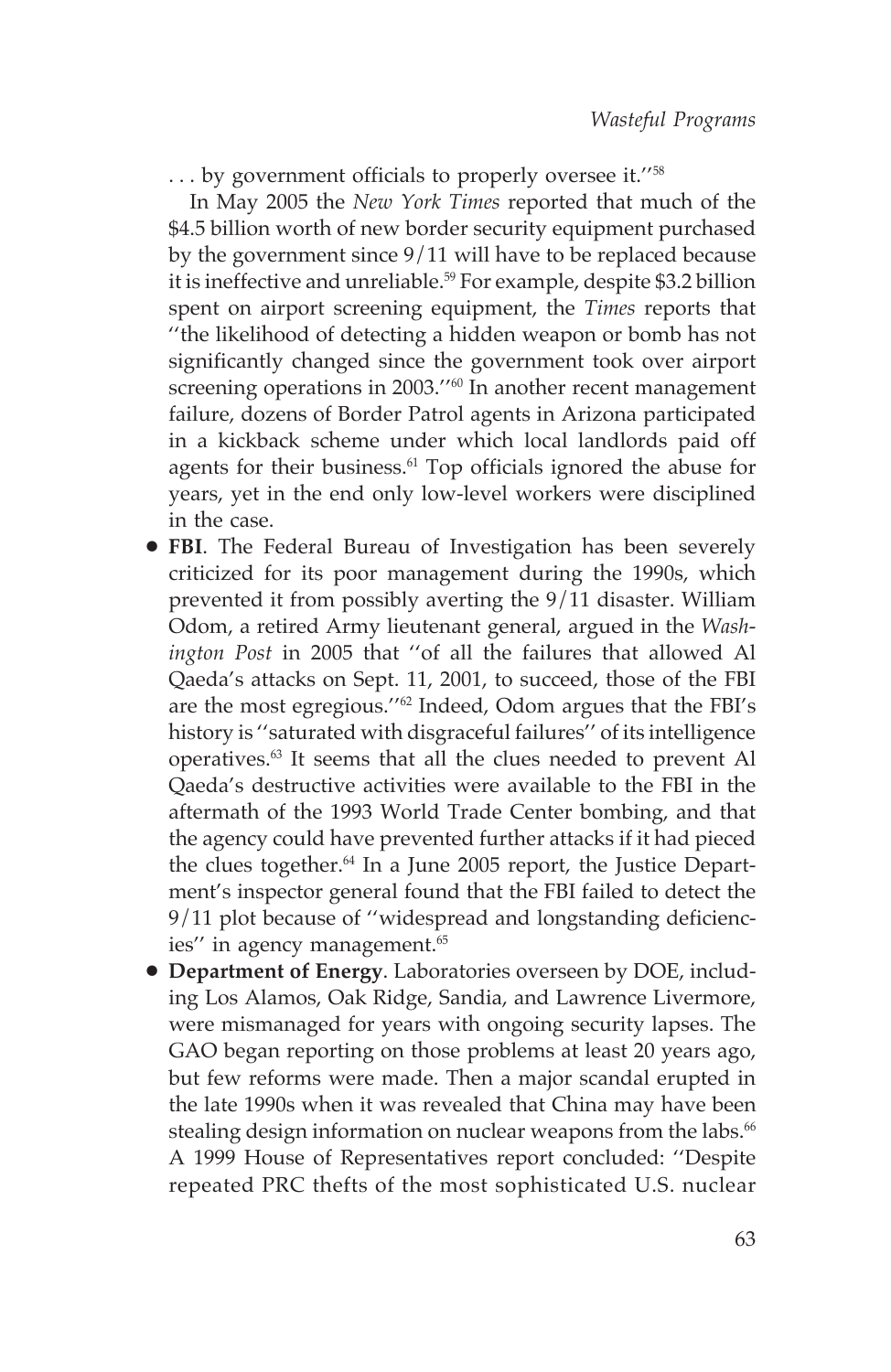weapons technology, security at our national nuclear weapons laboratories does not meet even minimal standards.''67 A highlevel administration panel investigating the scandals condemned the DOE as a ''dysfunctional bureaucracy'' where ''organizational disarray, managerial neglect, and a culture of arrogance . . . conspired to create an espionage scandal waiting to happen.''68

- **NASA**. The official report on the *Columbia* disaster in 2003 found that NASA suffers from ineffective leadership, flawed analyses, and a reactive and complacent approach to safety. It noted that the mistakes made on *Columbia* were ''not isolated failures, but are indicative of systematic flaws" in the agency. $69$  The 1986 *Challenger* disaster was also traced to flawed NASA management. NASA's poor management also manifests itself in the large cost overruns of the International Space Station. The project's estimated cost has skyrocketed from \$17 billion in 1995 to \$30 billion today, and the station is years behind schedule.<sup>70</sup> The GAO has repeatedly criticized NASA's financial management.<sup>71</sup>
- **Bureau of Indian Affairs**. In what has been called the ''Indian Enron,'' the BIA has mismanaged billions of dollars in Indian trust funds.72 Former special trustees of the BIA have given scathing congressional testimony about the agency's inability to clean up the mess. Trustee Thomas Slonaker testified that officials are unwilling to follow the law and do not ''hold people accountable for their actions.''73 Trustee Paul Homan testified that the ''vast majority of upper and middle management at the BIA were incompetent,'' yet no senior managers have been removed.74 In 2004 a court-appointed investigator charged the government with obstructing his probe into federal corruption related to the trust funds.75
- **Army Corps of Engineers**. This \$5 billion agency has long falsified its economic analyses to justify large white elephant construction projects.76 The agency has poured billions of dollars into unneeded and environmentally damaging projects in the districts of important members of Congress. In 2000 it was discovered that the agency's top managers manipulated studies to lend support to a wasteful \$1 billion Mississippi River project.<sup>77</sup> A similar scandal erupted over a \$311 million project to dredge the Delaware River.<sup>78</sup> In this case, local refineries were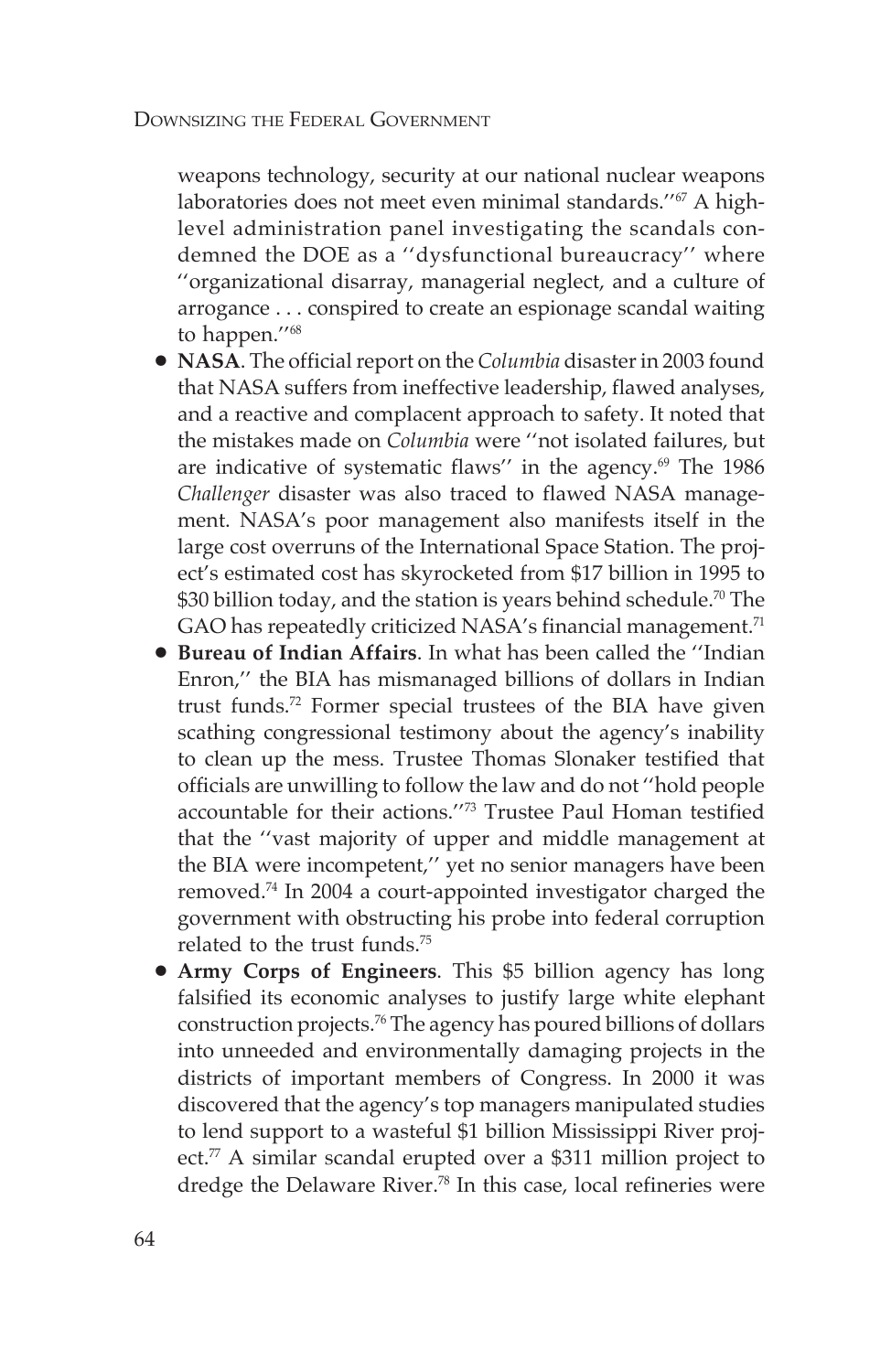the main beneficiaries of the project. The Army Corps has had these problems for decades. In his 1952 book, Sen. Paul Douglas observed that the Army Corps ''have never been restrained in estimating the benefits which will result from their projects and whose estimates in recent years have greatly underestimated the costs.''79 As discussed in Appendix 2, the solution is to privatize the Army Corps.

A management problem that plagues just about every federal department is cost overruns on construction projects and procurement.<sup>80</sup> Cost overruns occur on military weapons systems, energy projects, highway projects, and computer upgrades. Table 5.1 summarizes the cost overruns on a variety of federal projects in recent years. The table compares the original estimated cost when the projects got the go-ahead with the most recent comparable cost estimate. The data in the table come from the sources noted here.

- **Transportation**. Large, sometimes massive, cost overruns are commonplace in federally funded transportation projects.<sup>81</sup> In 1994 Virginia officials claimed that the Springfield interchange project would cost \$241 million. The estimated cost of the ongoing project has now soared to  $$676$  million.<sup>82</sup> The cost of New York's Penn Station redevelopment has more than doubled, and the project is years behind schedule.<sup>83</sup> The GAO found that half of the federal highway projects it examined in recent years had cost overruns of more than 25 percent.<sup>84</sup> Denver residents agreed to construction of a new \$1.7 billion international airport in a 1989 referendum. By the time the airport was opened in 1995 the cost had mushroomed to \$4.8 billion.<sup>85</sup>
- **Boston's Big Dig**. The most infamous transportation cost overrun is Boston's ''Big Dig,'' or Central Artery project. In 1985 government officials claimed that the Big Dig would cost \$2.6 billion and would be completed by 1998. The cost has ballooned to \$14.6 billion and the project is now expected to be finished in 2005.<sup>86</sup> (The federal share of the cost is \$8.5 billion.) The Big Dig has been grossly mismanaged, as revealed by a *Boston Globe* investigation.87 The state government bailed out bungling Big Dig contractors 3,200 times instead of demanding accountability. Contractors were essentially rewarded for delays and overruns with added cash and guaranteed profits. As a final insult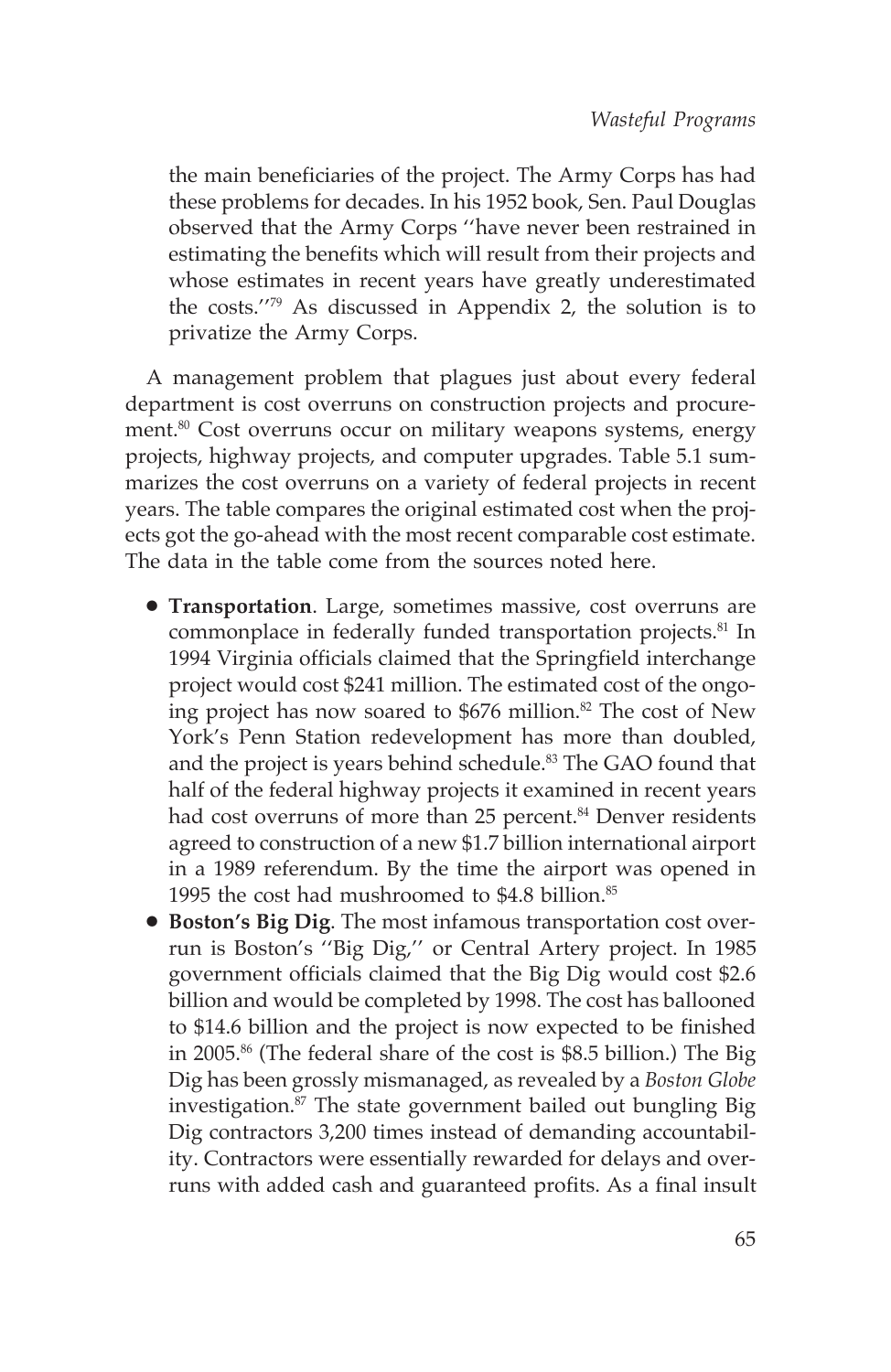## *Table 5.1* FEDERAL GOVERNMENT COST OVERRUNS (defense items in constant dollars; other figures in current dollars)

|                                      |                    | Estimated Cost and Date of Estimate |
|--------------------------------------|--------------------|-------------------------------------|
| Project                              | Original           | Latest or Actual                    |
| <b>Transportation</b>                |                    |                                     |
| Boston "Big Dig"                     | \$2.6b(1985)       | \$14.6b(2005)                       |
| Virginia Springfield interchange     | \$241m (1994)      | \$676m (2005)                       |
| Kennedy Center parking lot           | \$28m (1998)       | \$88m (2003)                        |
| Air traffic control modernization    | \$8.9b (1998-2004) | \$14.6b(2005)                       |
| Denver International Airport         | \$1.7b(1989)       | \$4.8b (1995)                       |
| Seattle light rail system            | \$1.7b(1996)       | \$2.6b(2000)                        |
| Energy                               |                    |                                     |
| Yucca mountain radioactive waste     | \$6.3b(1992)       | \$8.4b (2001)                       |
| Hanford nuclear fuels site           | \$715m (1995)      | \$1.6b(2001)                        |
| Idaho Falls nuclear fuels site       | \$124m (1998)      | \$273m (2001)                       |
| National ignition laser facility     | \$2.1b(1995)       | \$3.3b(2001)                        |
| Weldon Springs remedial action       | \$358m (1989)      | \$905m (2001)                       |
| Defense (per unit in 2003 dollars)   |                    |                                     |
| Global Hawk surveillance plane       | \$86m (2001)       | \$123m (2004)                       |
| F/A-22 Raptor fighter                | \$117m (1992)      | \$254m (2002)                       |
| V-22 Osprey aircraft                 | \$36m (1987)       | \$93m (2001)                        |
| RAH-66 Comanche helicopter           | \$33m (2000)       | \$53m (2002)                        |
| CH-47F cargo helicopter              | \$9m (1998)        | \$18m (2002)                        |
| SBIRS satellite system               | \$825m (1998)      | \$1.6b(2002)                        |
| Patriot advanced missile             | \$5m (1995)        | \$10m (2002)                        |
| EX-171 guided munition               | \$45,000b (1997)   | \$150,000b (2002)                   |
| <b>Entitlement Programs</b>          |                    |                                     |
| Medicare drug bill, first 10 years   | \$400b (2003)      | \$534b (2004)                       |
| Medicare Part A, cost in 1990        | \$9b (1965)        | \$67b (1990)                        |
| Medicare, home care, cost in 1993    | \$4b (1988)        | \$10b(1993)                         |
| Medicaid special hospital subsidy    | \$100m (1987)      | \$11b (1992)                        |
| 1996 farm subsidy law (over 7 years) | \$47b (1996)       | \$118b (2002)                       |
| Other                                |                    |                                     |
| Capitol Hill visitor center          | \$265m (2001)      | \$559m (2005)                       |
| Kennedy Center Opera House           | \$18.3m(1995)      | \$22.2m (2003)                      |
| Kennedy Center Concert Hall          | \$15.1m(1995)      | \$21.3m (1997)                      |
| Washington, DC, baseball stadium     | \$435m (2004)      | up to \$614m (2004)                 |
| International space station          | \$17b(1995)        | \$30b (2002)                        |
| FBI Trilogy computer system          | \$477m (2000)      | \$600m (2004)                       |
| Pentagon secret spy satellite        | \$5b (n/a)         | \$9.5b (2004)                       |
| Pentagon laser anti-missile system   | \$1b (1996)        | \$2b(2004)                          |

SOURCES: Compilation by author based mainly on GAO reports and *Washington Post* stories. See endnotes for detailed references. Figures in \$ million (m) or \$ billion (b).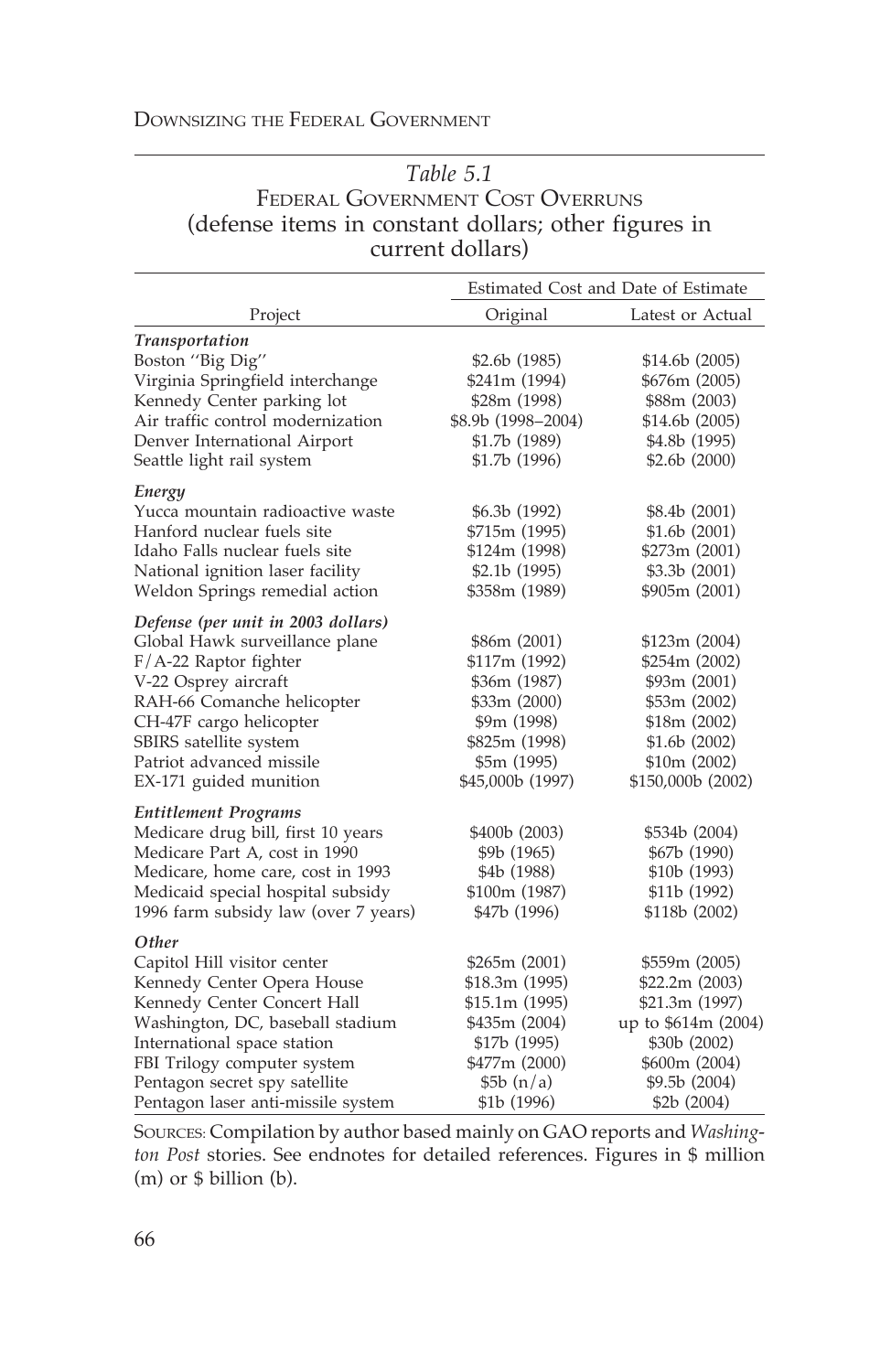to taxpayers, hundreds of leaks were found in the project in 2004, which are expected to cost taxpayers tens of millions of further dollars to fix.

- **Air Traffic Control**. A review in 2005 of Federal Aviation Administration projects designed to upgrade the nation's air traffic control found that the combined costs of 16 projects had risen from \$8.9 billion to \$14.6 billion.<sup>88</sup> For example, a computer system called STARS has jumped in cost from \$940 million to \$2.8 billion, and it is seven years behind schedule.<sup>89</sup> The Department of Transportation's inspector general notes that the expensive project is ''facing obsolescence'' even before it is completed.<sup>90</sup>
- **Energy**. The Department of Energy's performance on big contracting projects is abysmal. Table 5.1 includes a sample of projects examined by the GAO.<sup>91</sup> The agency tracked 80 major energy projects begun between the mid-1970s and mid-1990s.<sup>92</sup> It found that 31 were terminated prior to completion, causing billions of dollars in losses. Most of the rest were either overbudget or behind schedule. A GAO review in 2003 found that little had changed.<sup>93</sup> Energy Department contracting has been on GAO's watch list for waste, fraud, and abuse since 1990. Billions of dollars have been wasted on megaprojects, such as the \$2 billion spent on the canceled Superconducting Super Collider in Texas.
- **Defense**. Table 5.1 includes a sampling of cost overruns in weapons systems.94 When weapons systems are conceived, there is a tendency for the Pentagon and other project supporters to low-ball the costs and squeeze as many projects into the procurement pipeline as possible. Then, after projects are begun, they are very hard to kill because weapons contractors skillfully spread out the work across plants and subcontractors in many states and congressional districts.
- **Technology Projects**. Big cost overruns are routine on federal technology projects.<sup>95</sup> For example, the Department of Veterans Affairs scrapped a \$472 million computer upgrade project in  $2004$  as a total failure.<sup>96</sup> The agency had already spent \$265 million on the project, which is a complete loss to taxpayers. In 2005 the Treasury Department's inspector general found that \$43 million spent to install Treasury's new \$173 million personnel system was wasted.<sup>97</sup>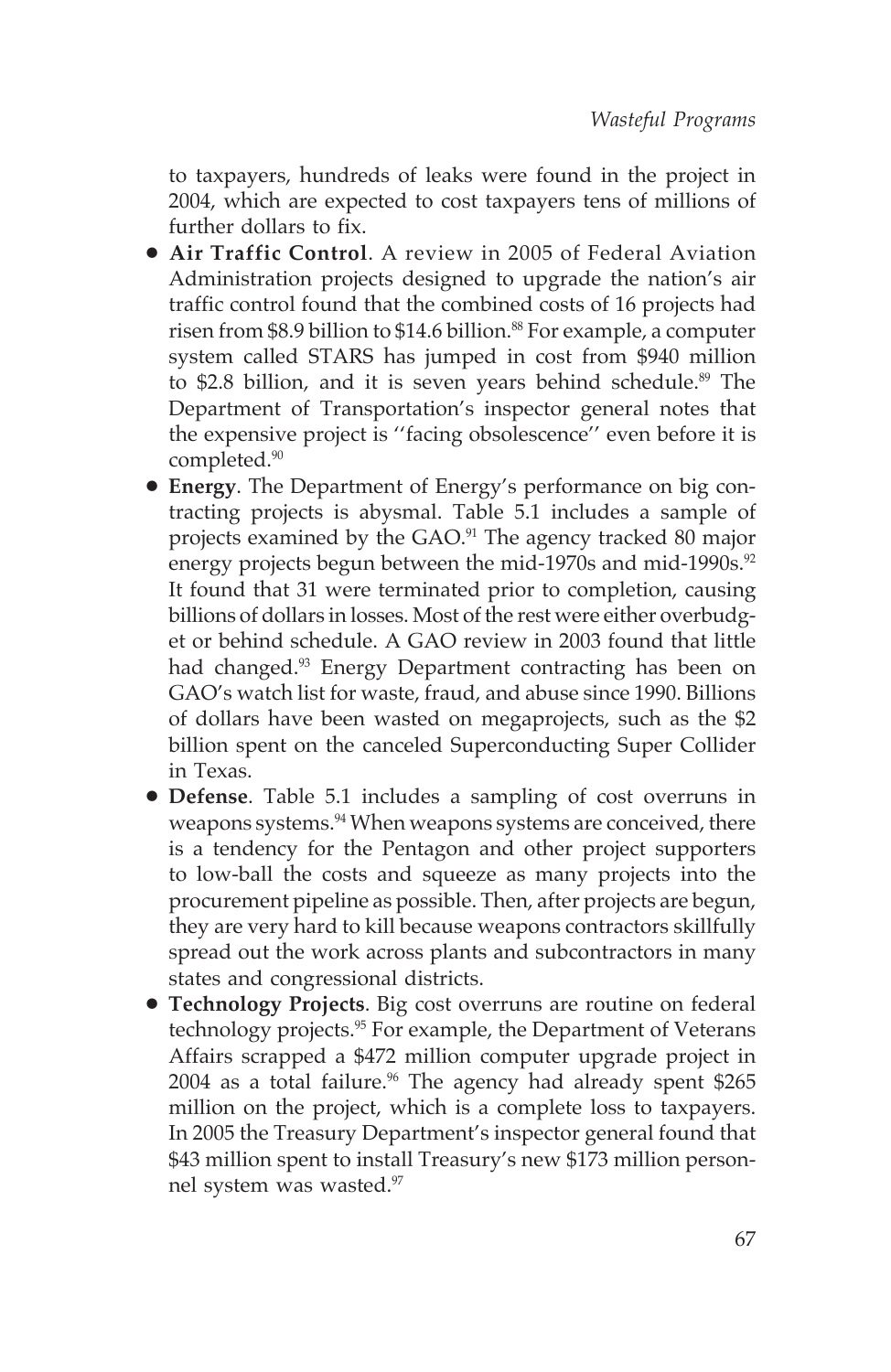The FBI has chronic failures in its technology projects. The \$600 million Trilogy project to update the FBI's computer systems was nearing completion in 2004, but it was \$123 million overbudget and 21 months late.<sup>98</sup> The FBI abandoned a part of the upgrade, a \$170 million system called Virtual Case File, after \$100 million had been spent.<sup>99</sup> VCF would have been used to help agents share terrorist threat data.

● **Around Washington**. It is hard for members of Congress not to be aware of the chronic problem of federal cost overruns, given the plethora of examples right under their noses in Washington. The cost of the new Capitol Hill Visitors Center has jumped from \$265 million to \$559 million, and the project is years behind schedule.100 The cost of a new Kennedy Center parking lot has jumped to \$88 million from the original estimate of \$28 million in 1998.101 And the GAO reported in 2005 that renovations to the Kennedy Center's Opera House were 21 percent overbudget, and its Concert Hall was 41 percent overbudget.102 The cost of the proposed new D.C. baseball stadium has jumped from the \$435 million that the mayor used to sell the project to as much as \$614 million.<sup>103</sup>

In a recent study for the National Bureau of Economic Research, two economists compared actual costs with originally estimated costs of a sample of large government projects dating back to the Erie Canal begun in 1817.104 They found a pattern of large cost overruns, with the problem getting worse in recent decades. Some of the cost overruns they calculated were the Erie Canal (46 percent overbudget), the Panama Canal (106 percent), Hoover Dam (12 percent), Louisiana Superdome (366 percent), and the 1970s renovation of Yankee Stadium (317 percent).

Cost overruns are the typical pattern on federal entitlement programs as well. The government usually low-balls its estimates of the costs of entitlements in order to get initial approval. Legislators put supposed benefit limits into bills to hold cost estimates down on paper. But such limits do not work, are evaded, or are later repealed. When costs soar and programs do not work, politicians hold hearings to cast blame elsewhere, such as on drug firms or hospitals. When Medicare Part A was enacted in 1965, costs were projected to rise to \$9 billion by 1990, but actual costs reached \$67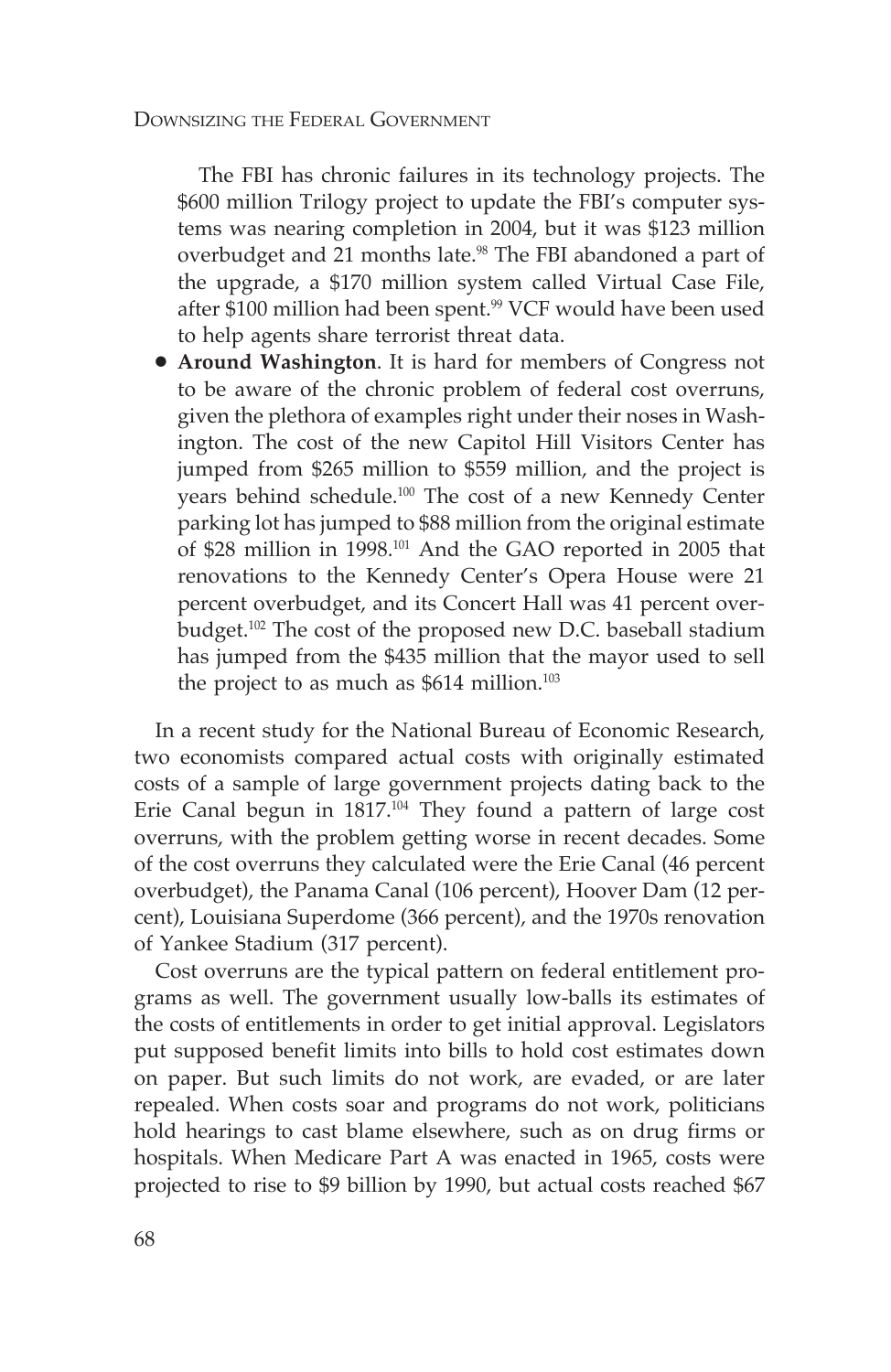billion.105 When the Medicaid special hospitals subsidy was added in 1987, the annual costs were projected at \$100 million. By 1992 costs had risen to \$11 billion annually.

Soon after the ink was dry on the 2003 Medicare prescription drug bill, the Bush administration informed the public that the cost would be \$534 billion, one-third more than the \$400 billion that had been promised. Subsequent investigations revealed that Medicare's chief cost analyst knew about the higher costs months before the legislation was enacted, but he was threatened with termination if he made that knowledge public.106

Clearly, there is a strong incentive for supporters of projects in Congress, the bureaucracy, and lobbying groups to low-ball initial cost estimates. Consider the recent scandal that saw Air Force officials trying to push through an inflated contract for Boeing tanker planes. A government report on the scandal notes an Air Force official saying that ''numbers were contorted a lot of different ways to sell the program.''107 This strategy of manipulating numbers has also been common, for example, in Army Corps of Engineers projects.

A 2002 study by Danish economists looked at 258 government transportation projects in the United States and abroad. They found that cost overruns are routine and that they stem from government deceit, not honest errors.108 Nine of 10 projects they examined had cost overruns, with an average overrun of 28 percent. The study concluded that lying, or intentional deception, by public officials was the source of the problem: ''Project promoters routinely ignore, hide, or otherwise leave out important project costs and risks in order to make total costs appear low.''109 This is called a ''salami'' strategy, whereby project costs are revealed to taxpayers one slice at a time in the hope that the project is too far along to turn back when the true costs are revealed.

An added problem with federal-state projects, such as highway construction, is that the states have few incentives to manage funds wisely knowing that federal taxpayers are footing much of the bill. When cost overruns occur, federal officials point fingers at state officials. State officials, in turn, point their fingers at poor contractor performance, as occurred with the Big Dig.

However, the ultimate culpability for cost overruns is with Congress. Members who secure projects for their districts have little,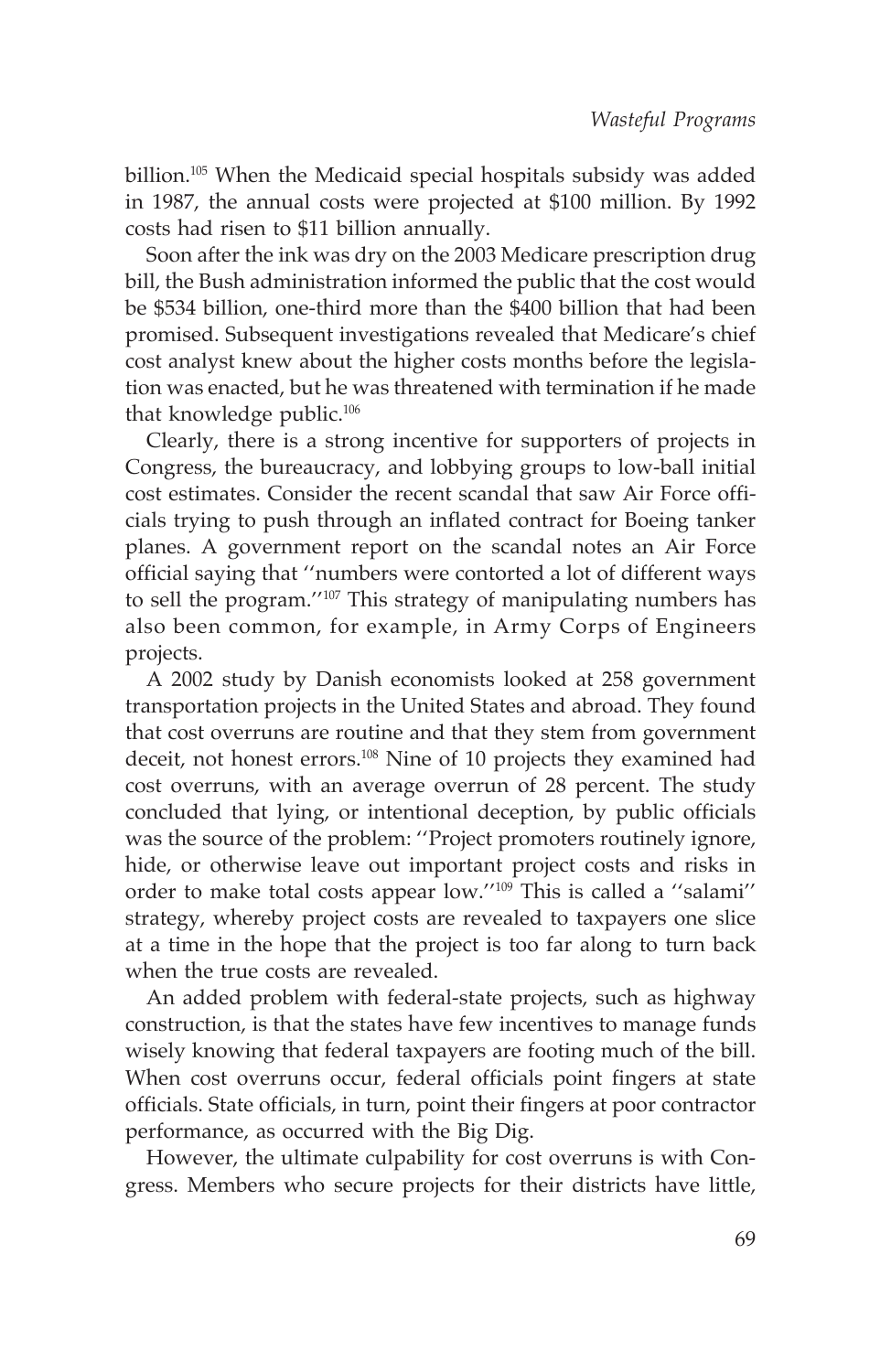if any, interest in cost efficiencies. As noted, costs are benefits to politicians. What counts to members of Congress are the amounts of federal cash and the number of government-funded jobs brought home to their state or district. If highway projects or space stations are overbudget, it simply means more federal jobs in the hometowns of legislators.

The only real and lasting solution to those problems is to move funding of highways, airports, space flight, and as many other activities as possible to the private sector, as discussed in Chapter 9.

## **Ineffective Programs**

Many federal programs do not solve the problems that they were set up to solve. That results from a combination of bureaucratic failings and the fact that many problems in society are simply not amenable to government ''solutions.'' Foreign aid for economic development is a good example. Much of the aid budget gets consumed by layers of management including federal workers, U.S. contractors, subcontractors, foreign bureaucrats, and their expenses such as hotels, office space, plane flights, meals, and report writing. Even the aid that actually reaches the ground in foreign countries has no positive effect when recipient countries do not have stability, the rule of law, or market economies. Indeed, spending can create perverse incentives that undermine program goals. For example, if foreign aid helps sustain corrupt foreign governments, it stalls economic reforms that would create lasting progress.

Another example of perverse incentives is Housing and Urban Development's Section 8 housing program, which provides rent vouchers to poor families. Vouchers are supposed to allow recipients to spread out widely and integrate into middle-class neighborhoods. But the program creates incentives that promote the concentration of poor families.110 Also, the program is supposed to subsidize poor tenants, but it ends up profiting the landlords who specialize in the bureaucratic complexities of owning Section 8 apartments.<sup>111</sup> Housing subsidies also create long-term dependence, as did the old welfare system that was replaced in 1996. HUD Secretary Alphonso Jackson testified to Congress in 2005, ''There is little incentive for families to seek housing outside of the voucher program; in fact, there is a disincentive to make positive life decisions.''112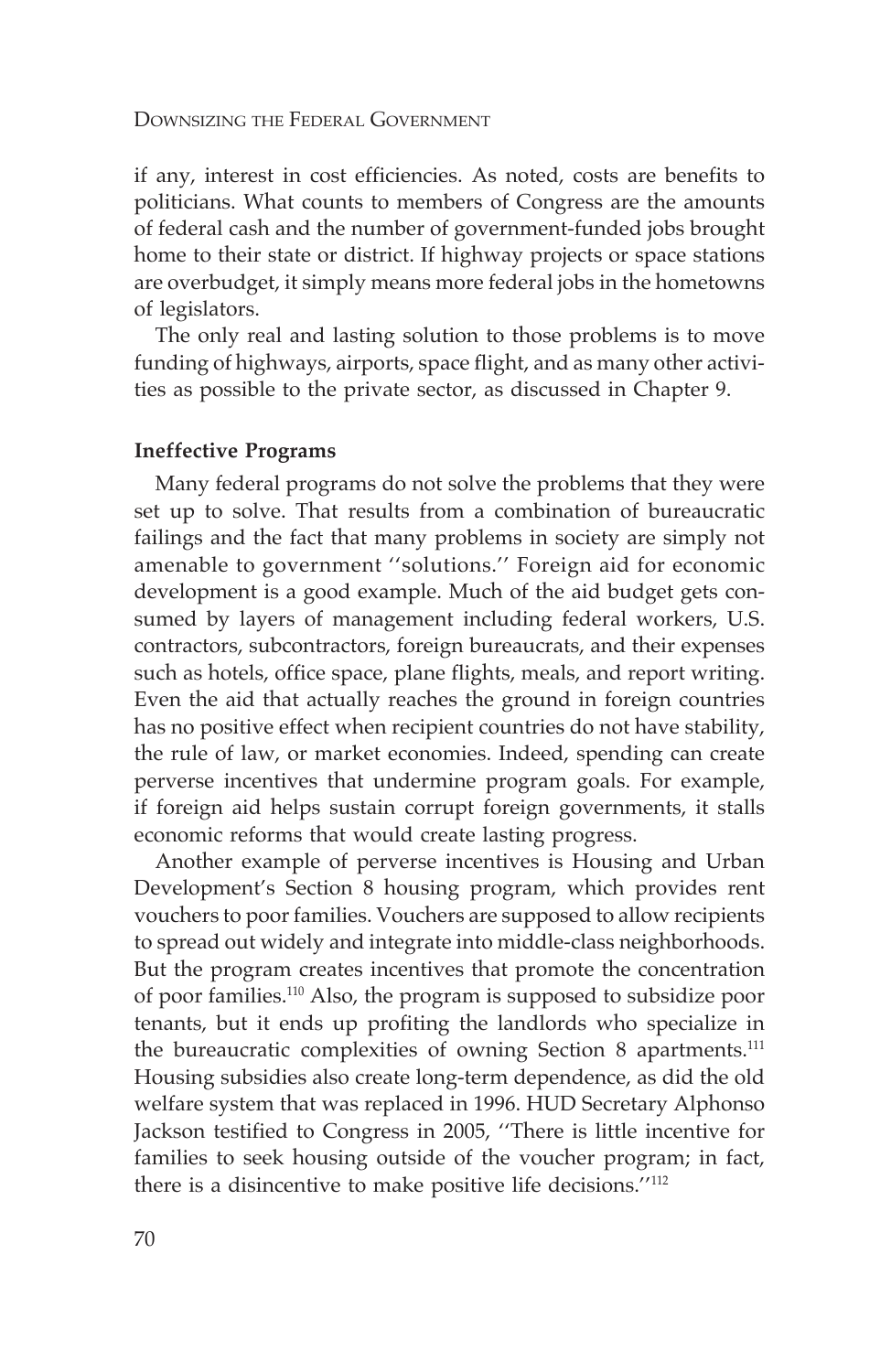Many federal programs accomplish little of value, and one suspects that the bureaucrats in charge know it. Their strategy is to obfuscate their program goals in order to cover up their ineffectiveness. Consider the opaque goals of one program discussed in the federal budget: ''The Rural Strategic Investment Program will provide rural communities with flexible resources to develop comprehensive, collaborative, and locally-based strategic planning processes; and will implement innovative community and economic development strategies that optimize regional competitive advantages.''113 If the bureaucrats in charge of this program write some memos, hold meetings, and file a few reports, who can say that these goals were not met?

One good strategy for bureaucrats in charge of useless programs is to describe their goals with fancy pie-in-the-sky language. Consider this mission statement of the Department of Agriculture's Economic and Community Systems program:

Research, education and extension can be redesigned and targeted to further enrich diverse human capacity to build prosperity for sustainable communities. ECS encourages a whole systems approach. From inner city to farmland crossroads, locally geared, ''people-focused'' programs will result in families, farms, businesses, and community-based organizations linking to one another and will ensure that people share tools and strategies for community discovery of issues, needs and resources. It will also result in effective delivery of place-based, community-led solutions that are needed to balance trends toward globalization of information and the economy.<sup>114</sup>

That statement contains no actual content. Other program descriptions reveal the underlying wastefulness of the bureaucracy. Consider this description from the federal budget:

The Hydrogen R&D Interagency Task Force, established by OSTP shortly after the President's announcement of the Hydrogen Fuel Initiative, serves as the mechanism for collaboration among the nine Federal agencies that fund hydrogenrelated R&D. In 2003, the task force gathered information and provided guidance for agency research directions. In 2004, the task force will complete an interagency 10-year plan that will improve coordination of agency efforts, accelerate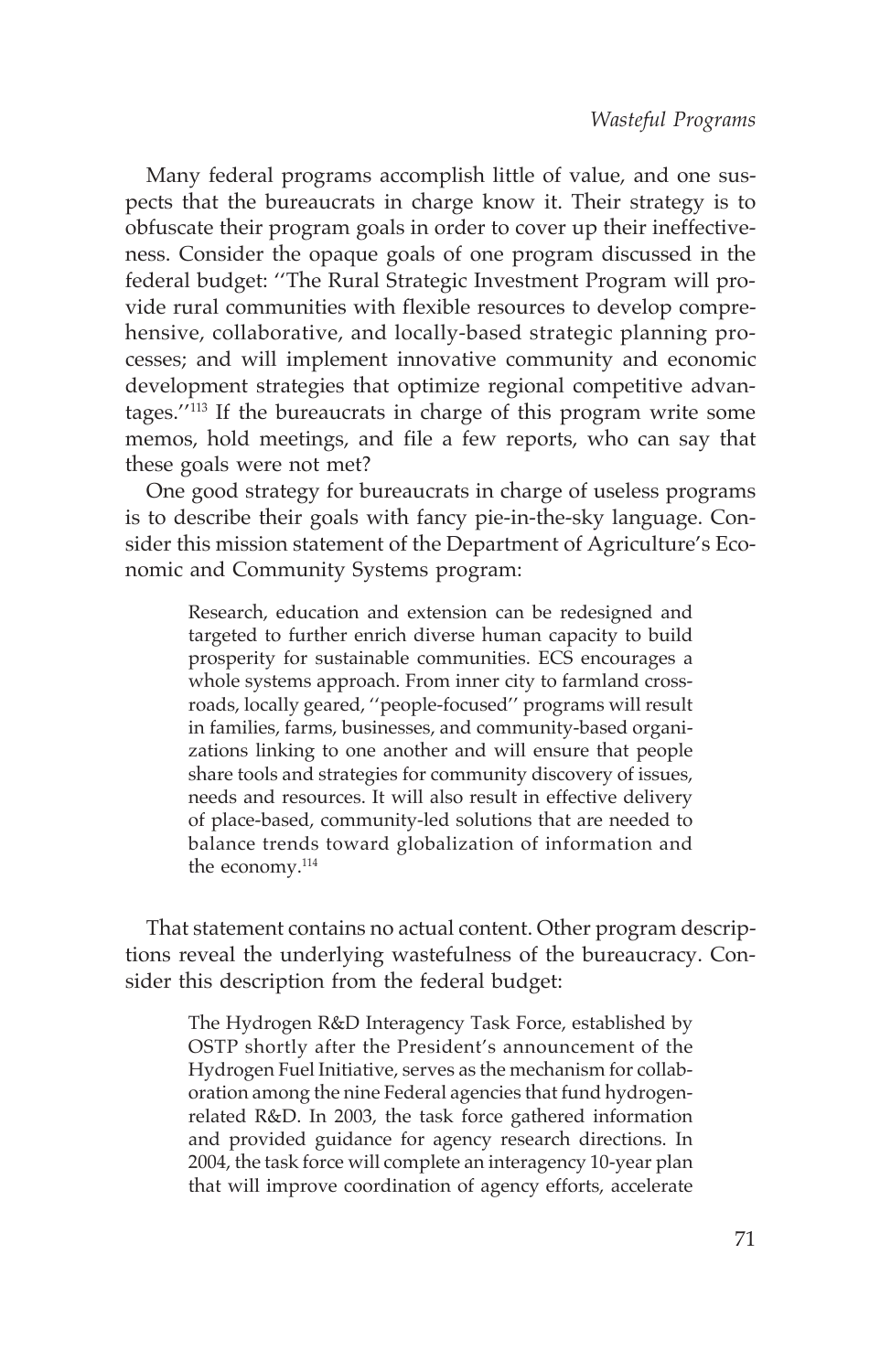progress toward the goals of the initiative, and foster collaboration between the Federal Government and the private sector, state agencies, and other stakeholders. The DOE-led International Partnership for the Hydrogen Economy coordinates hydrogen research between the U.S. and other participating governments.<sup>115</sup>

The paragraph exposes a number of classic bureaucratic crutches. Funding for hydrogen research is spread out across nine agencies, which guarantees that many taxpayer dollars will be spent simply to coordinate the different efforts. The paragraph uses the warm and fuzzy phrase ''foster collaboration'' but does not mention the inevitable turf wars that will break out between the various ''stakeholders." Phrases such as "task force" and "accelerate progress" sound good, but how accelerated can the work be when the government is giving itself 10 years to get results? Indeed, the government was off to a slow start: 2003 was spent ''gathering information,'' and 2004 was spent simply drafting a plan.

To the Bush administration's credit, it is attempting to sort through the federal budget in a structured way and score each program's effectiveness. The president's budget office has so far evaluated 607 separate programs. The results reveal that federal performance is mixed at best, even by the government's own standards. The budget office rated only 41 percent of federal programs as ''effective'' or ''moderately effective.''116 The administration has also created a ''management scorecard,'' which grades each department on various parameters. The scorecard has shown improvements over time, but by 2005 there were still only 41 of 130 items that were considered successfully achieved.<sup>117</sup>

Those Bush management reforms build on procedures established under the Government Performance and Results Act of 1993. That act required federal agencies to prepare strategic plans on a regular basis. Agencies now have to put down on paper what their goals are and whether they have reached them. That sounds like something that agencies should have always done, but in the past many agencies made no attempt to account for their performance. Despite those modest reforms, the GAO concludes that ''few agencies adequately show the results that they are getting with the taxpayer dollars they spend.''118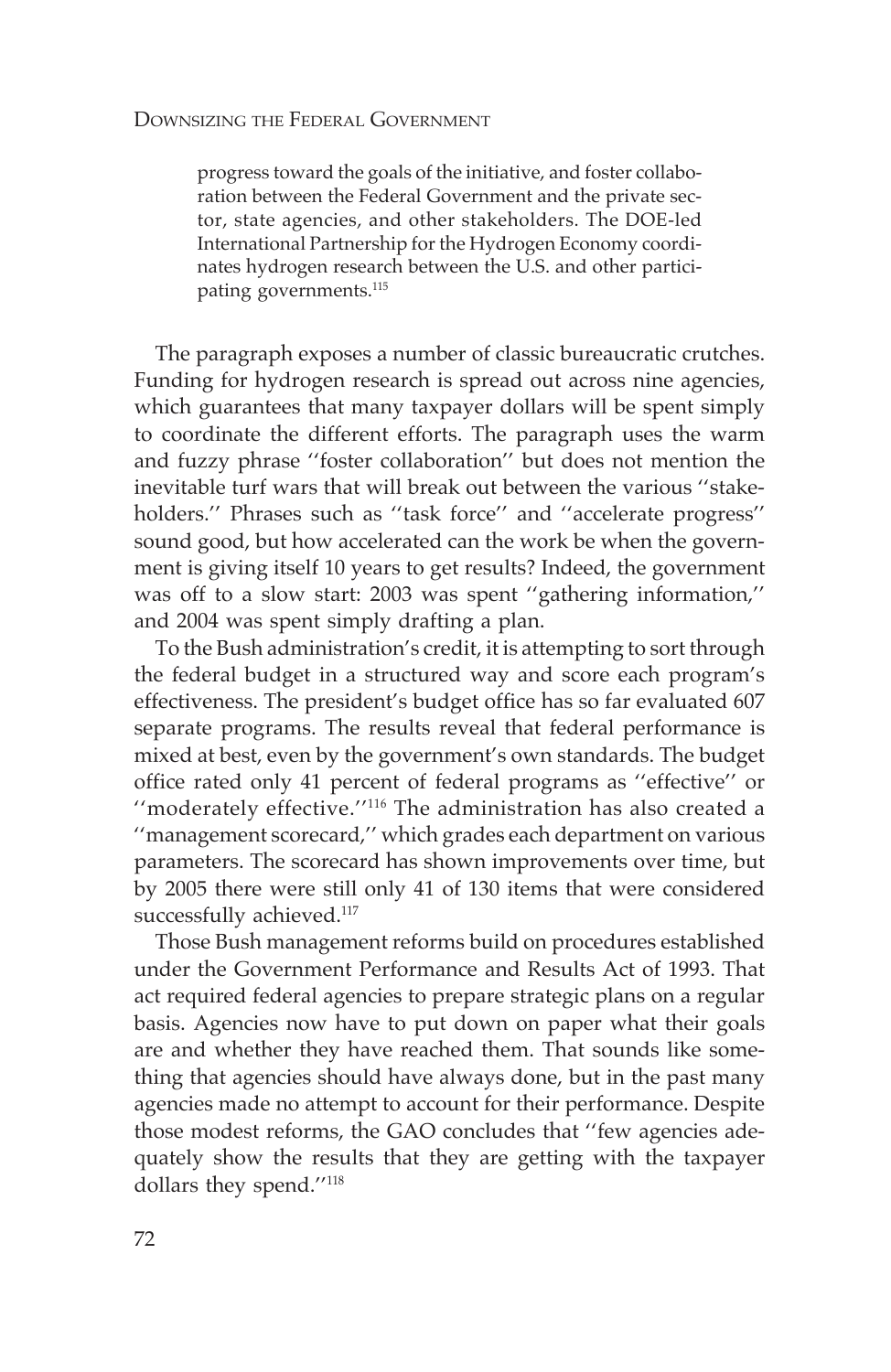#### **Reforming the Bureaucracy**

In addition to scoring the performance of federal programs, the Bush administration has pursued some structural changes to the bureaucracy. In the wake of 9/11, the national security and intelligence agencies were reorganized. A new Department of Homeland Security has been created. Workforce rules have been reformed for 110,000 DHS employees and are being reformed for the 750,000 person Pentagon. A new position of director of national intelligence (DNI) has been created.

There is debate about whether the new federal security and intelligence bureaucracies will work any better than the old ones. When created, it was not clear what the mission and structure of the DNI would be. Also, the DHS has been hobbled by bureaucratic infighting and a demoralized staff in its first few years of existence.<sup>119</sup> The *Washington Post* detailed the agency's hugely wasteful procurement spending in a series of articles in 2005.<sup>120</sup>

One key problem is that portions of DHS's massive structure are overseen by 79 separate congressional committees and subcommittees. The *Washington Post* called this fragmented congressional oversight ''sheer lunacy.''121 The official 9/11 commission report in 2004 called congressional oversight of intelligence ''dysfunctional.''122 Unfortunately, turf-protecting committee chairmen have refused to allow a consolidation of intelligence oversight.

Nonetheless, an area of clear progress by the Bush administration has been the creation of more flexible workforce rules in these agencies. New rules for the DHS and Pentagon limit union power, tie pay raises to good performance, streamline appeals of disciplinary actions, and allow managers more freedom to reassign people.<sup>123</sup>

Those sorts of reforms should be applied throughout the federal government. Under the rigid workforce rules that are in place for most federal agencies, workers get virtually automatic pay raises based on longevity, bad workers are rarely disciplined or fired, and morale in most agencies is low. One survey of 100,000 federal workers in 2002 found that only 43 percent held their agency's leaders "in high regard."<sup>124</sup>

Those sorts of views are common in surveys of federal workers by the government's Office of Personnel Management and Merit Systems Protection Board. An OPM survey of almost 150,000 federal workers in 2004 found that only 37 percent thought that their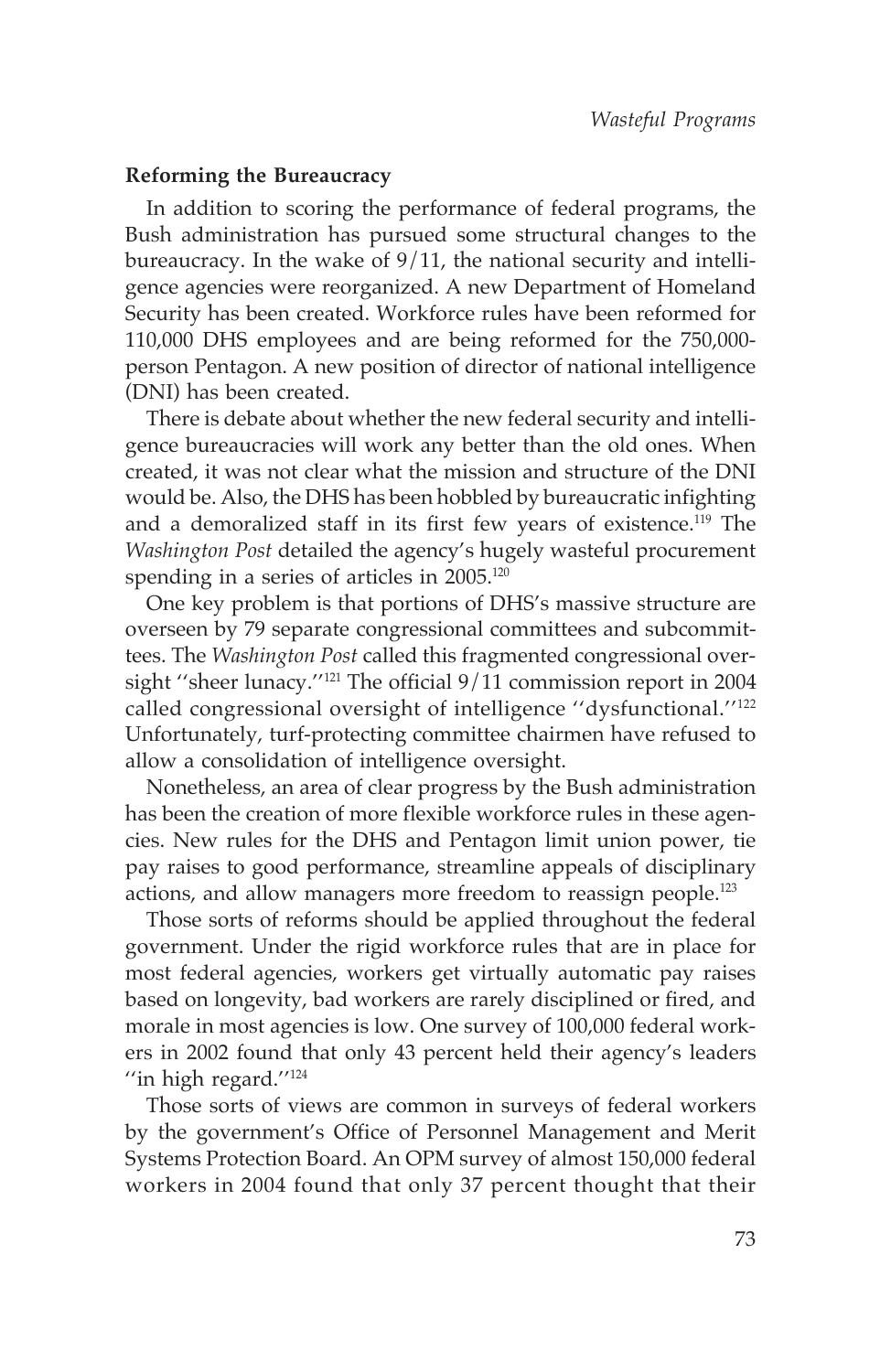|                |                |                       |       | FEDERAL WORKERS FIRED FOR POOR PERFORMANCE |
|----------------|----------------|-----------------------|-------|--------------------------------------------|
|                |                | Annual Average Number |       | Share of Workforce,                        |
| Department     | 1980s          | 1990 <sub>s</sub>     | 2000s | 2000 <sub>s</sub>                          |
| Agriculture    | 22             | 21                    | 24    | 0.02%                                      |
| Commerce       | 3              | 9                     | 14    | 0.04%                                      |
| Education      | 2              | 1                     | 1     | 0.03%                                      |
| Energy         | $\overline{2}$ | 3                     | 4     | 0.02%                                      |
| <b>HHS</b>     | 40             | 11                    | 13    | 0.02%                                      |
| <b>HUD</b>     | 4              | $\overline{2}$        | 1     | 0.01%                                      |
| Interior       | 12             | 18                    | 25    | 0.04%                                      |
| Justice        | 5              | 17                    | 33    | 0.03%                                      |
| Labor          | 4              | 4                     | 6     | 0.04%                                      |
| State          | 1              | $\Omega$              | 0     | 0.00%                                      |
| Transportation | 21             | 20                    | 6     | 0.01%                                      |
| Treasury       | 26             | 27                    | 25    | 0.02%                                      |
| Veterans       | 42             | 49                    | 48    | 0.02%                                      |
| Other          | 23             | 26                    | 51    | 0.02%                                      |
| Nondefense     | 205            | 206                   | 254   | 0.02%                                      |
| Defense        | 152            | 225                   | 290   | 0.04%                                      |
| Total          | 356            | 431                   | 544   | 0.03%                                      |

*Table 5.2*

DOWNSIZING THE FEDERAL GOVERNMENT

SOURCE: Author's calculations based on Office of Personnel Management data. The 1980s include 1984 to 1989. The 2000s include 2000–2004.

agency's leaders ''generate high levels of motivation and commitment,'' and only 34 percent thought that ''promotions in my work unit are based on merit.''125 The survey found that only slightly more than one-quarter thought that sufficient steps are taken to deal with poor employees.126 The OPM has concluded that ''the federal whitecollar pay system sends and reinforces the message that performance does not matter.''127

A key factor that impedes effective federal management is the inability to fire poorly performing workers. OPM data reveal that the firing rate for poor performers in the federal government is stunningly low at just  $0.03$  percent (about 1 in 3,000) per year.<sup>128</sup> Among nondefense workers, just 0.02 percent (1 in 5,000) is fired annually. Table 5.2 shows that fewer than 600 civilian federal workers are fired for poor performance in a typical year. Federal firing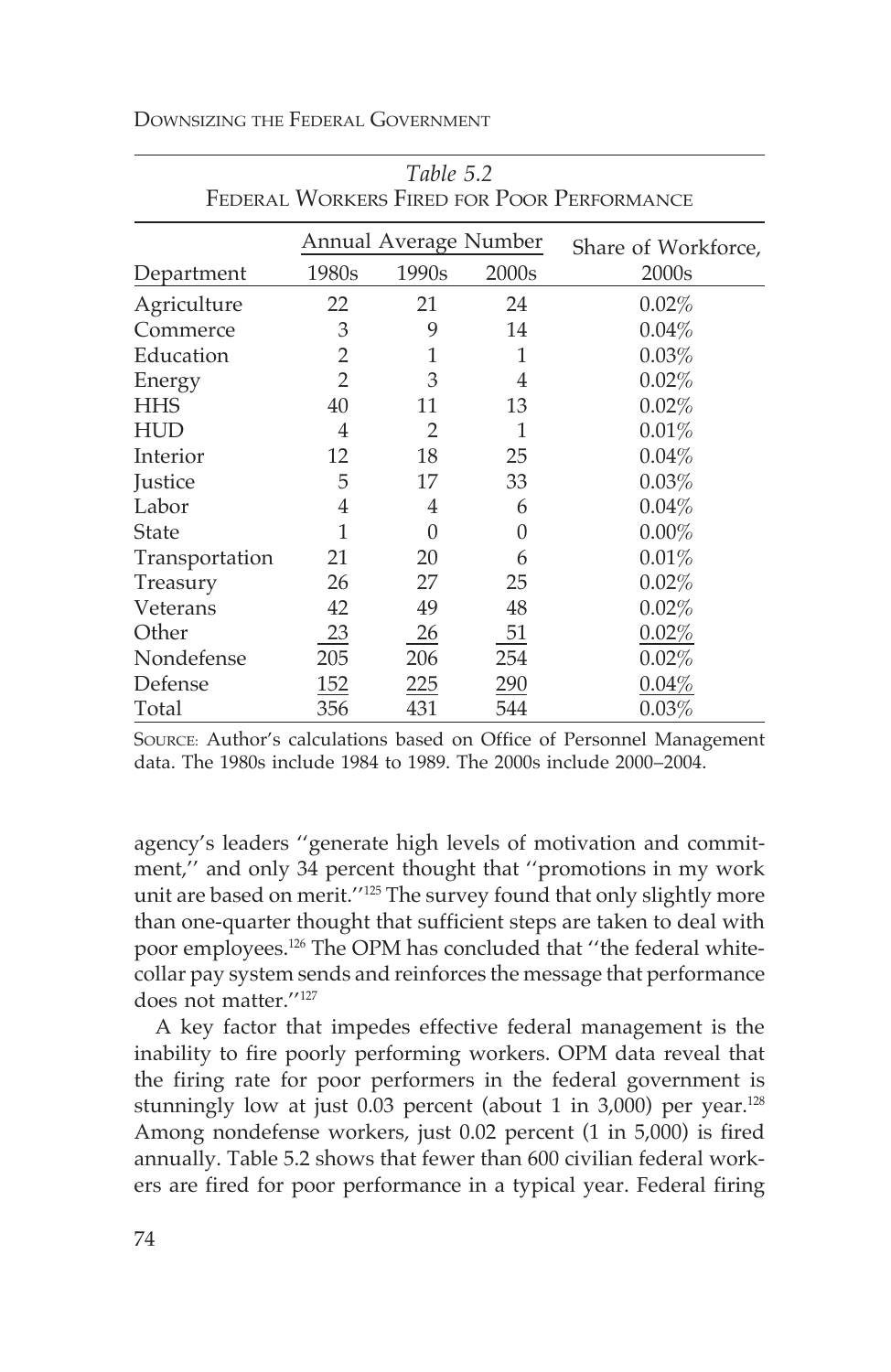rates have been low for decades, although they have risen somewhat in recent years.<sup>129</sup>

The lack of firing in many agencies is remarkable. Since 9/11, numerous commentators have observed that few if any employees in the intelligence agencies have been fired for mistakes leading up to that tragic day. The *Washington Post* noted:

Despite sharp critiques from the president's commission and the Senate intelligence committee, no major reprimand or penalty has been announced publicly in connection with the intelligence failures, though investigations are still underway at the CIA. George J. Tenet resigned as CIA director but was later awarded the Medal of Freedom by Bush.<sup>130</sup>

Consider that the 30,000-person State Department fired just seven employees for poor performance in two decades. Yet that agency has had numerous high-profile cases of mismanagement, including cases of mishandling secret documents, extreme sloppiness in handing out visitor visas before 9/11, and letting Russian spies bug a meeting room down the hall from the secretary's office during the Clinton administration.

The federal firing rate needs to be increased substantially. Available evidence indicates that firing rates in the private sector are much higher than in the federal government. No private-sector data exist to compare directly with federal data, but for the broader category of ''involuntary separations,'' the federal rate is just onefourth the private-sector rate.131 Certainly, top corporate executives frequently get fired if their performance falls short. One survey found that 37 percent of departing CEOs at the largest U.S. companies had been fired instead of leaving voluntarily.132

Private-sector firing is probably below the optimal as well because firms are under threat of wrongful discharge lawsuits. Laws vary across states, but only five adhere to ''employment at will,'' which allows broad freedom to dismiss workers.133 Since workers are free to ''fire'' their employers at any time, employment at will is a balanced approach that should be the rule in both the private and government sectors.

While some procedures are in place to fire poorly performing federal workers, most managers shy away from it because it involves a huge time commitment. The Bush administration has said that it takes 18 months or longer to fire a federal employee. The OPM notes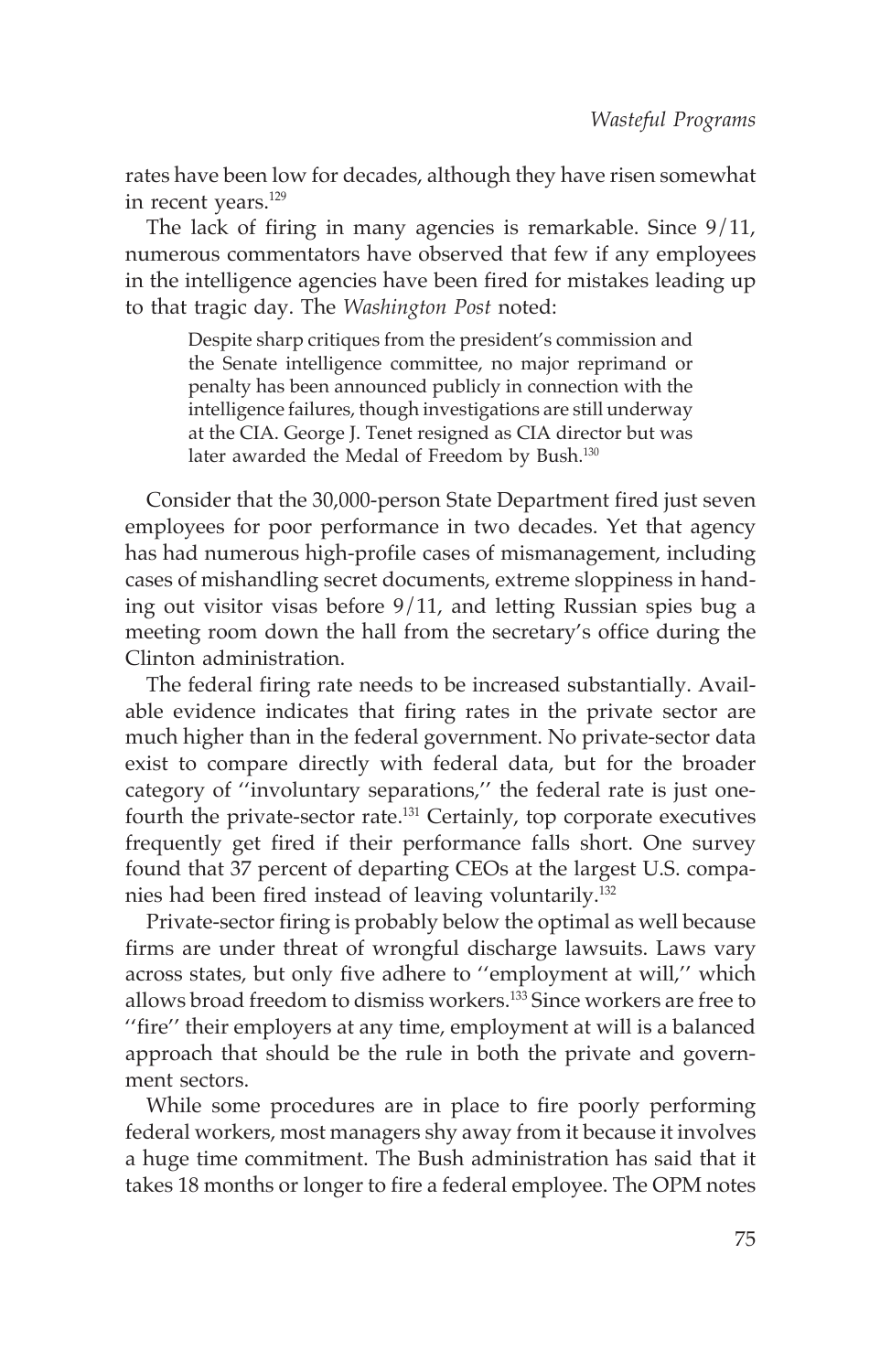that federal managers need to put in ''heroic'' efforts to overcome obstacles to removal of an employee.134 According to OPM, managers think that ''procedures dealing with poor performance are too complicated, time consuming, or onerous; they do not get higher management support; and they perceive their decisions will be reversed or that they will be falsely accused of discrimination in their actions.''135 Indeed, federal workers lodge discrimination complaints at 10 times the rate of nonfederal workers.136

Rather than discipline or fire bad workers, federal managers try to move them into other offices like hot potatoes. Managers who are stuck with bad workers often give them good reviews so as not to rock the boat. The Merit Systems Protection Board notes that there is an ingrained federal culture to score virtually all workers highly in annual reviews.137 A *Washington Post* analysis found that almost two-thirds of federal civilian employees receive annual merit bonuses.138 Excessive bonuses and false high performance scores create a hurdle for agencies that wish to terminate workers.139

Further protections for bad workers come from abuse of federal ''whistle-blower'' rules. For example, in 2002 the number-two official at the Bureau of Indian Affairs was fired after being put under two federal probes for influence peddling. But he fought his ouster by filing for whistle-blower protection. $140$ 

Increasing the firing rate would be an important reform because retention of bad employees damages an agency's morale. Bad employees waste the time and efforts of better workers. Good federal employees would welcome more firing because it would reduce the frustrations of dealing with coworkers who do little work. Most federal workers think that poor performers are not dealt with adequately.141 One survey of federal workers found that 23 percent thought that their coworkers were ''not up to par.''142

The poor performance of federal executives is also a big problem. Indeed, it is even more important to remove bad executives and managers because they can cause the most talented workers to quit. There is certainly a lack of executive accountability when scandals erupt. Usually, when investigators are finally able to box a federal executive in a corner with evidence of failures, the executive goes in front of the television cameras and says, ''I take full responsibility.'' But then he or she doesn't quit!

Consider the prisoner abuse scandals in Iraq. More than 100 lowlevel military personnel had charges brought against them or were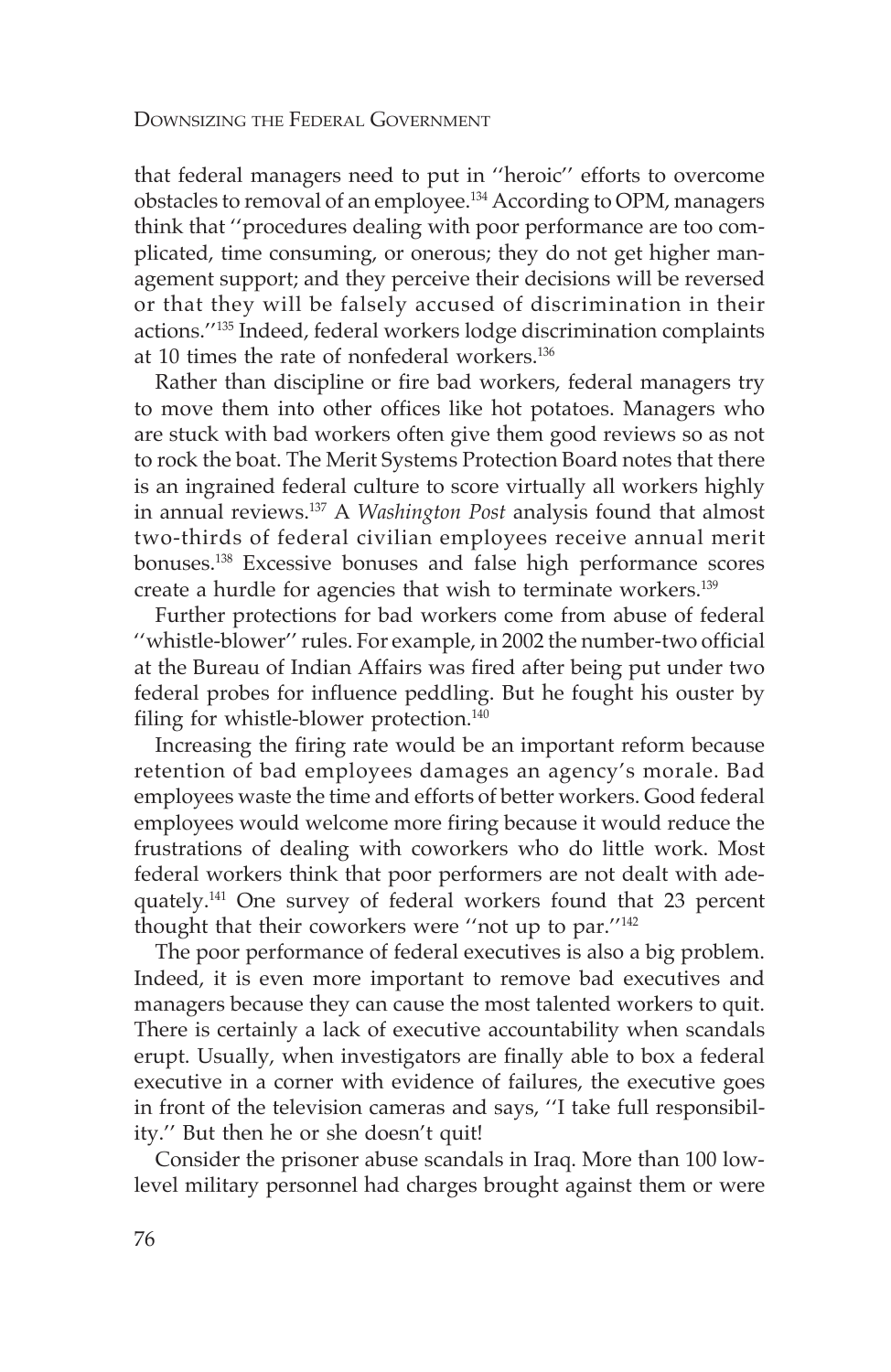court-martialed, but only one senior military leader was disciplined, and none fired.143 U.S. army commanders failed to properly supervise their subordinates, they handed down unclear and even illegal policies, and they ignored signs of abuse, but they got off the hook.144 The *Washington Post* called this lack of accountability ''disgraceful for the American political system.''145 Fairness and improved performance require that firing should be increased at all levels in the federal government.

Increased firing is just one of many needed reforms to the federal bureaucracy. Another idea is to make executive pay raises contingent on good agency performance, perhaps as defined by receiving a good grade on the administration's ''management scorecard.'' Executives in agencies that fail performance tests should have their salaries frozen. Ultimately, however, better management can improve government performance only so much. A more fundamental reform is to move as many federal activities as possible back to the states and the private sector.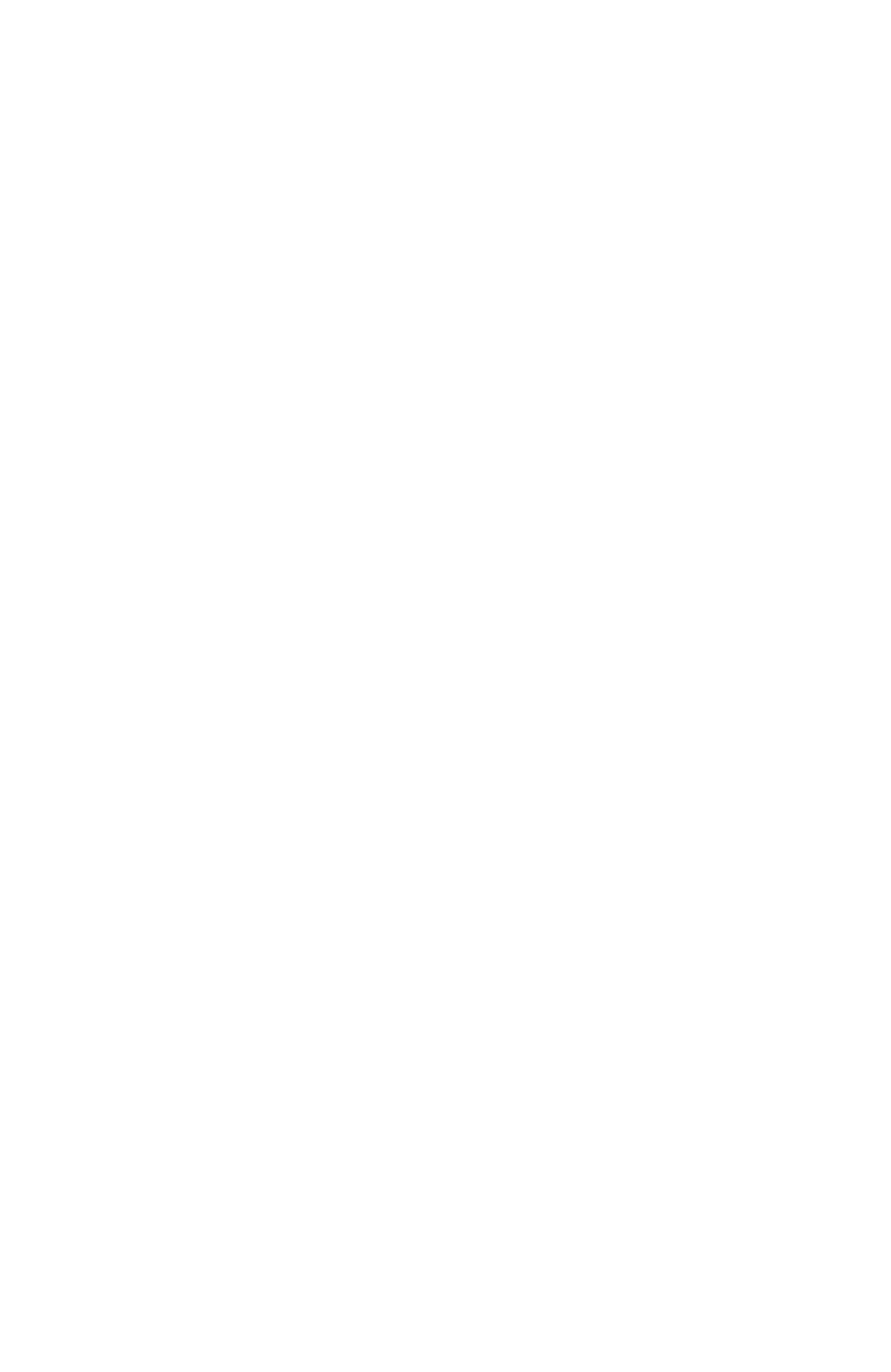# 6. Special Interest Spending

In theory, federal policymakers have the broad public interest in mind when they consider budget issues. But that is not how Washington works in practice. Many federal programs are sustained by special interests that convince legislators to take from the many and give to the few. Subsidies are often directed to small groups of individuals and businesses, but the costs are distributed broadly across the nation's 110 million households. The federal government is not so much an institution that helps the needy as one that helps organized groups at the expense of average working taxpayers.

## **Concentrated Benefits and Diffuse Costs**

Recipients of federal handouts are usually represented by organized groups that lobby for their cause. Those groups have a big incentive to keep the federal gravy train rolling. By contrast, average citizens do not have a strong motivation to try and block particular programs. People may think that a program is unjustified, but they will not pay much attention if it is only one of hundreds of federal activities that cost them tax dollars.

When average citizens do speak out against particular programs, they are usually outgunned. For one thing, they are at an informational disadvantage because of the specialized nature of most federal programs. Special interest groups are usually the top experts on programs and they are skilled at generating media support for them. To further strengthen their position, lobbying groups usually cloak their narrow private interests in public interest clothing.

Another problem is that program supporters in Congress, lobbying groups, and federal agencies rarely admit that a program is wasteful or ineffective. After all, their careers, pride, and reputations are on the line. It is very difficult for outsiders to challenge program supporters and prove that programs do not have the large benefits that the inside experts claim for them.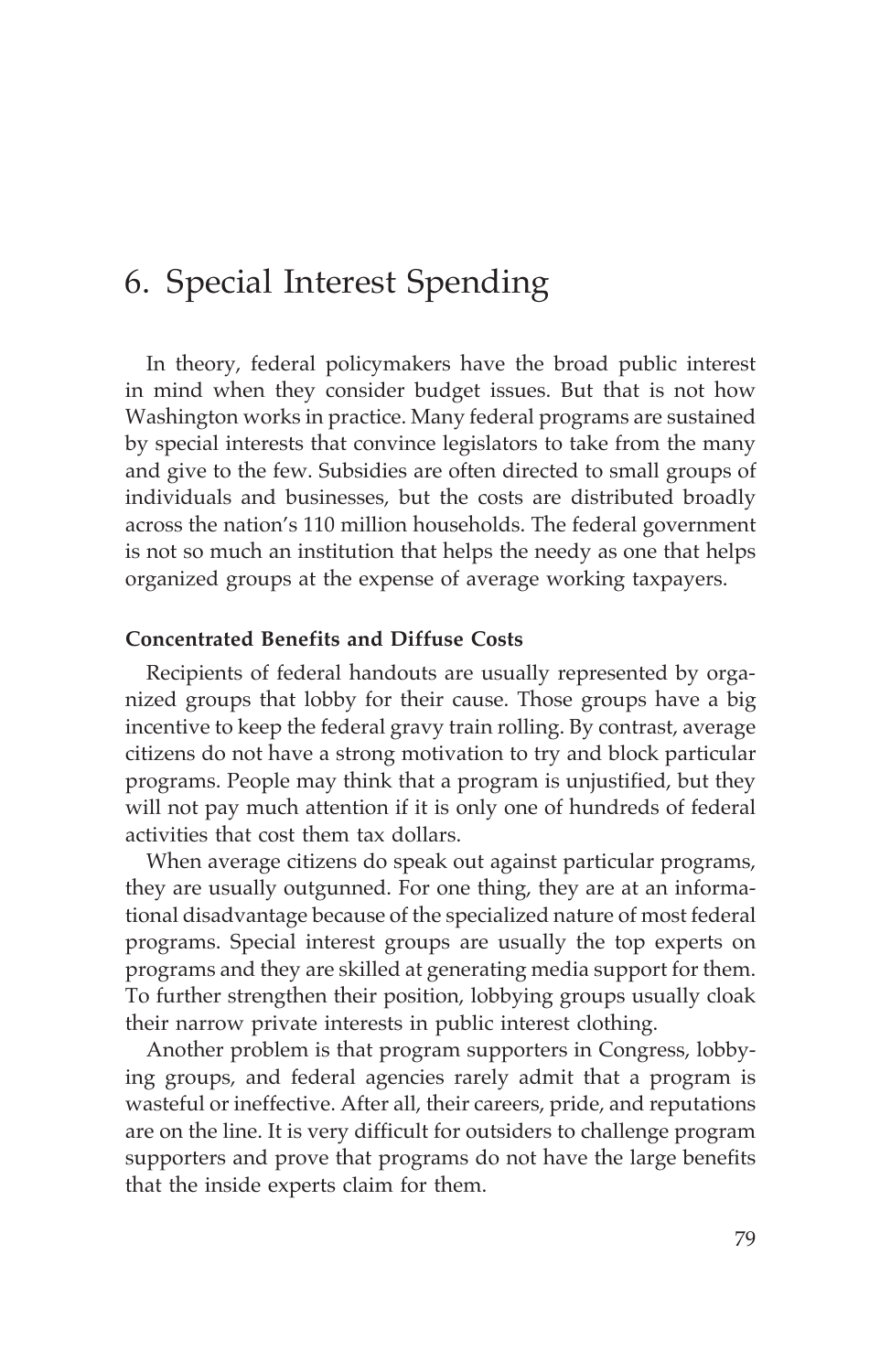| <b>DOWNSIZING THE FEDERAL GOVERNMENT</b> |
|------------------------------------------|
|------------------------------------------|

|                |      | Table 6.1<br>MAJORITY VOTING DOES NOT ENSURE THAT A PROJECT'S BENEFITS<br><b>OUTWEIGH COSTS</b> |                               |
|----------------|------|-------------------------------------------------------------------------------------------------|-------------------------------|
| Legislator     | Vote | <b>Benefits Received</b><br>by Constituents                                                     | Taxes Paid<br>by Constituents |
| Frist          | Yea  | \$12                                                                                            | \$10                          |
| <b>Stevens</b> | Yea  | \$12                                                                                            | \$10                          |
| Domenici       | Yea  | \$12                                                                                            | \$10                          |
| Rockefeller    | Nay  | \$2                                                                                             | \$10                          |
| Kennedy        | Nay  | $\frac{$2}{}$                                                                                   | \$10                          |
| Total          | Pass | \$40                                                                                            | \$50                          |

*Table 6.1*

The result is that Congress often passes special interest legislation in which the costs to society outweigh the benefits. Table 6.1 shows how this happens. The table assumes that legislators vote in the narrow interests of their districts. The hypothetical project shown creates benefits of \$40 and costs taxpayers \$50, and thus is a loser to the nation overall. Nonetheless, the project is able to gain a majority vote and it passes. The project's benefits are more concentrated than its costs, and that is the key to finding a political winner in Washington.

## **Logrolling**

Congress operates as a complex web of vote trading, or logrolling, which further strengthens the pro-spending bias of the institution. Table 6.2 shows that because of logrolling, projects that are net losers to society can pass even if they have only minority support. Because projects X and Y would fail with stand-alone votes, Frist, Stevens, and Domenici enter an agreement for mutual support of the two projects. That is, they logroll. The result is that the two projects get approved, even though each imposes net costs on society and each benefits only a minority of voters.

The existence of logrolling means that spending programs that make no economic sense and have only minimal support get enacted all the time. ''Pork'' spending is one conspicuous manifestation of the problem. It usually involves very narrowly targeted spending in just one state or congressional district, as discussed in Box 6.1.

Former representative Joe Scarborough of Florida has described the logrolling that led to the passage of the bloated 2002 farm bill,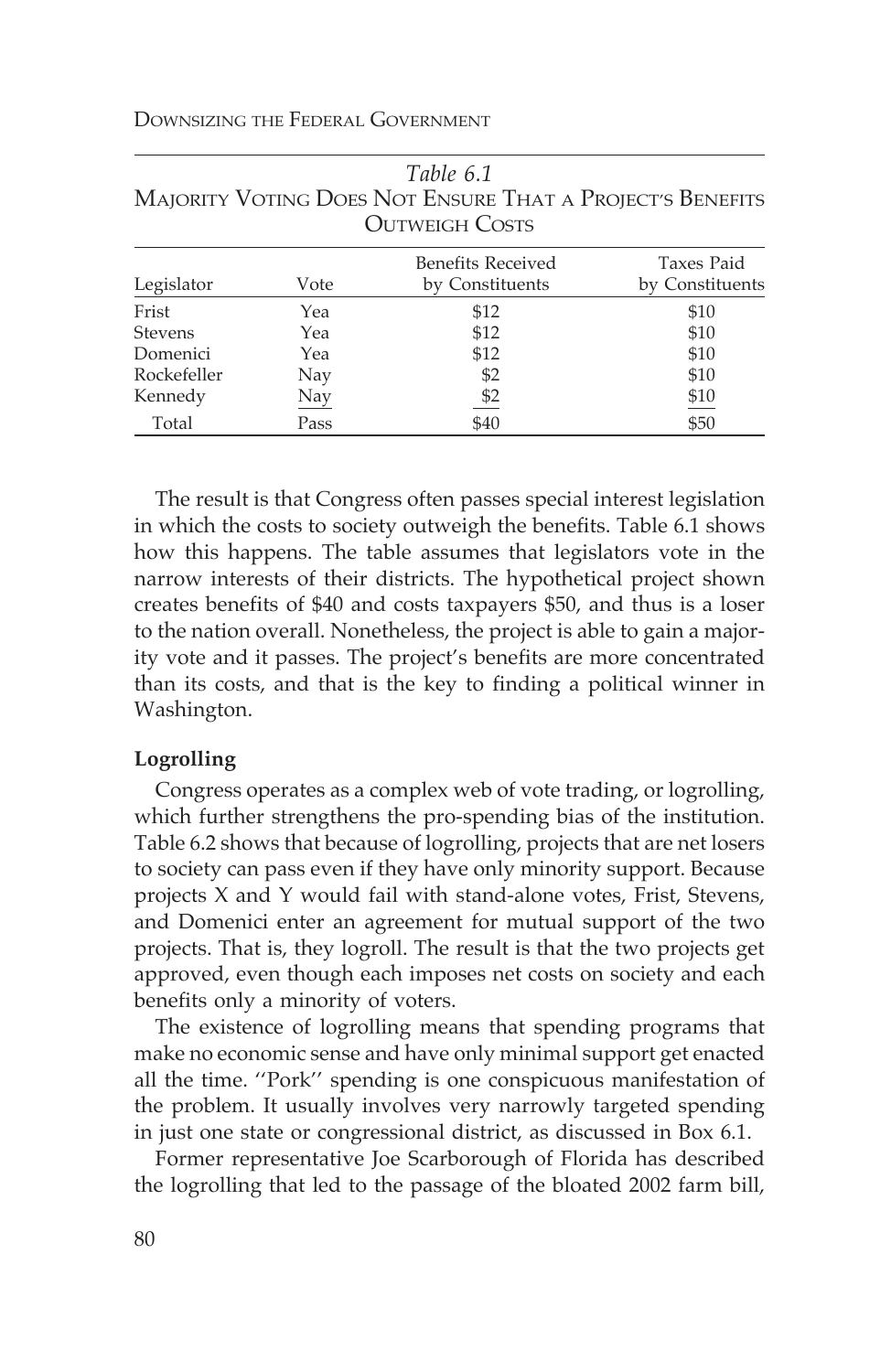|                |      |                                | <u>IVIIINUKITIES UP CUNSTITUEINTS</u> |      |                                                               |                   |
|----------------|------|--------------------------------|---------------------------------------|------|---------------------------------------------------------------|-------------------|
|                |      | Project A                      |                                       |      | Project B                                                     |                   |
|                |      | <b>Benefits</b><br>Received by | Taxes<br>Paid by                      |      | <b>Benefits</b><br>Received by                                | Taxes<br>Paid by  |
| Legislator     |      |                                |                                       |      | Vote Constituents Constituents Vote Constituents Constituents |                   |
| Frist          | Yea  | \$15                           | \$10                                  | Yea  | \$8                                                           | \$10              |
| <b>Stevens</b> | Yea  | \$15                           | \$10                                  | Yea  | \$8                                                           | \$10              |
| Domenici       | Yea  | \$4                            | \$10                                  | Yea  | \$20                                                          | \$10              |
| Rockefeller    | Nay  | \$3                            | \$10                                  | Nay  | \$2                                                           | \$10              |
| Kennedy        | Nay  | $\frac{$3}{}$                  | \$10                                  | Nay  | $\frac{$2}{2}$                                                | $\underline{$10}$ |
| Total          | Pass | \$40                           | \$50                                  | Pass | \$40                                                          | \$50              |

| Table 6.2                                           |
|-----------------------------------------------------|
| LOGROLLING ALLOWS PASSAGE OF SUBSIDIES THAT BENEFIT |
| <b>MINORITIES OF CONSTITUENTS</b>                   |

which he calls the ''largest corporate welfare scam in history.''1 Dairy subsidies had the support of members from Maine, Pennsylvania, and Vermont. Peanut subsidies had the support of members from Virginia, Alabama, and Georgia. Sugar subsidies had support from the Florida delegation. The logrolling continued for cotton, wheat, wool, mohair, and other products. Scarborough concludes, ''Standing alone, not one of these corporate welfare measures could survive the bright light of public scrutiny.''2

Unless congressional leaders use party discipline to impose restraint, logrolling exacerbates the overspending problem in Congress. In recent years, Republican leaders have allowed an ''every man for himself'' ethos to permeate Congress, giving members free rein to trade spending favors with each other and to grab all the money they can for their narrow causes. Members with safe seats often raise excess campaign money from special interests, which they can offer to other members in return for their support on bills.<sup>3</sup> Committee chairpersons routinely buy votes in support of fiscally irresponsible bills by handing out taxpayer dollars for earmarked projects in the districts of committee members.

Mavericks who raise objections to special interest projects favored by other members often get punished by committee chairpersons and party leadership. Most members give in to temptation, go along with the system, and grab as much spending for their states as they can. Members begin to view ''Christmas tree'' bills that are loaded with narrow giveaways as fruitful ''bipartisan cooperation.'' But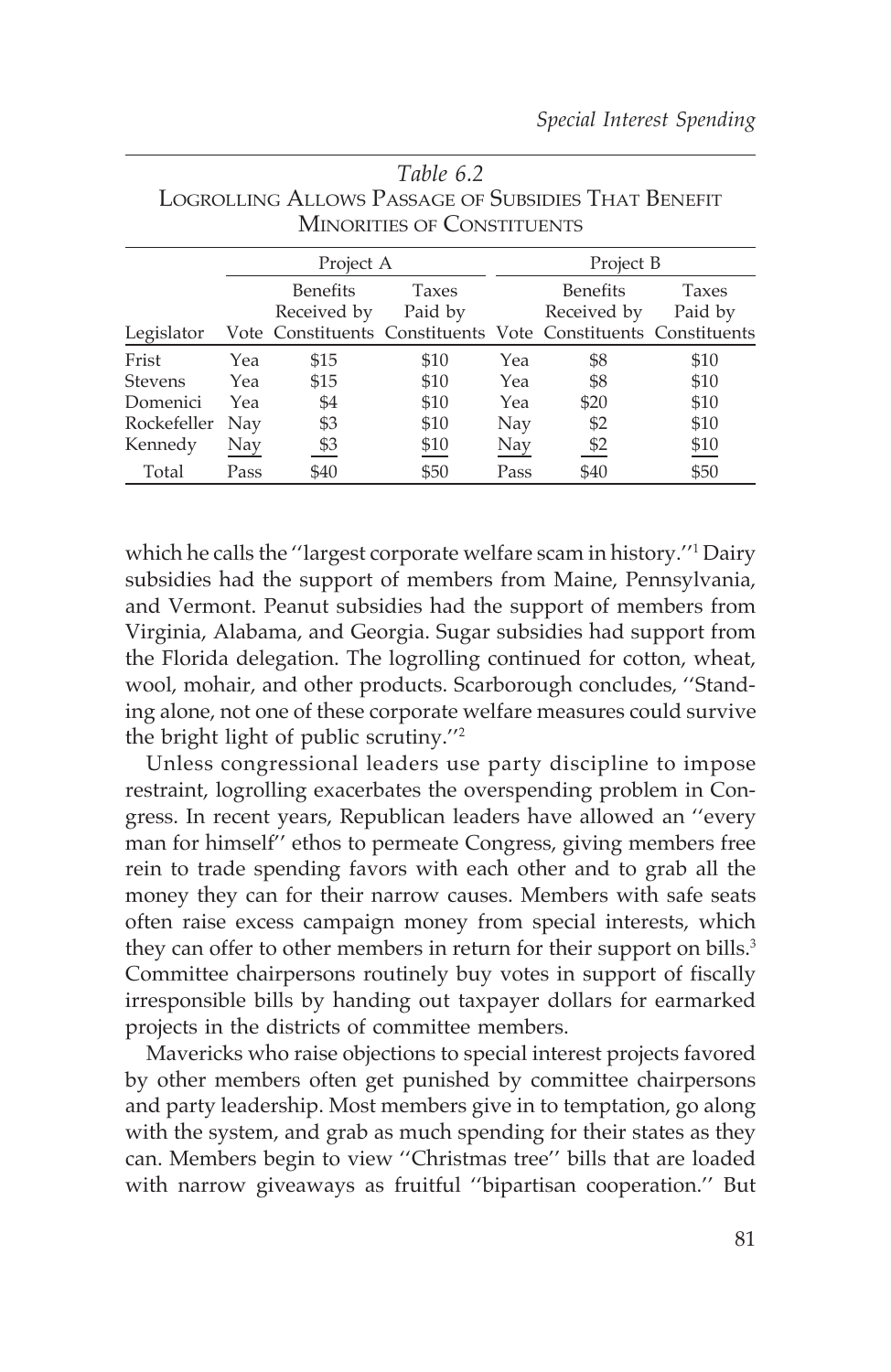## **Box 6.1**

## **Pork: A Microcosm of the Overspending Problem**

''Pork'' generally refers to wasteful government spending. More specifically, it means special interest projects that are slipped into bills by individual legislators for their state or district. Pork spending has increased dramatically during the past decade.

Pork is tracked by Citizens Against Government Waste, a watchdog group that grew out of Ronald Reagan's waste-cutting Grace Commission in the 1980s. CAGW estimates that the number of pork projects in federal spending bills increased from fewer than 2,000 annually in the mid-1990s to almost 14,000 in 2005, as shown in Figure  $6.1<sup>1</sup>$  Republicans, elected to the congressional majority in 1994, promised to cut wasteful spending, but pork has exploded under their control. In past decades, the ''Kings of Pork'' were mainly Democrats such as Sen. Robert Byrd of West Virginia and former representatives Tom Bevill of Alabama and Jamie Whitten of Mississippi.2 But in recent years, the leading pork spenders are Republicans such as Sen. Ted Stevens and Rep. Don Young of Alaska, and Sens. Trent Lott and Thad Cochran of Mississippi.

The rise in pork spending parallels the increase in budget ''earmarks.'' Earmarks and pork are similar concepts, and the phrases are often used interchangeably. Earmarked spending is money set aside by legislators for specific highways, museums, universities, and other projects in particular congressional districts. Earmarks can be inserted into spending bills, or they can be added quietly to committee reports and managers' statements that accompany spending bills. Either way, earmarks skirt normal rules for federal grants that require competitive bidding or expert review. Thus, if the government had \$100 million to spend on bioterrorism research, the money might go to laboratories in the districts of important politicians, not to labs chosen by federal scientists. One consequence of earmarks is that research labs, highways, and other installations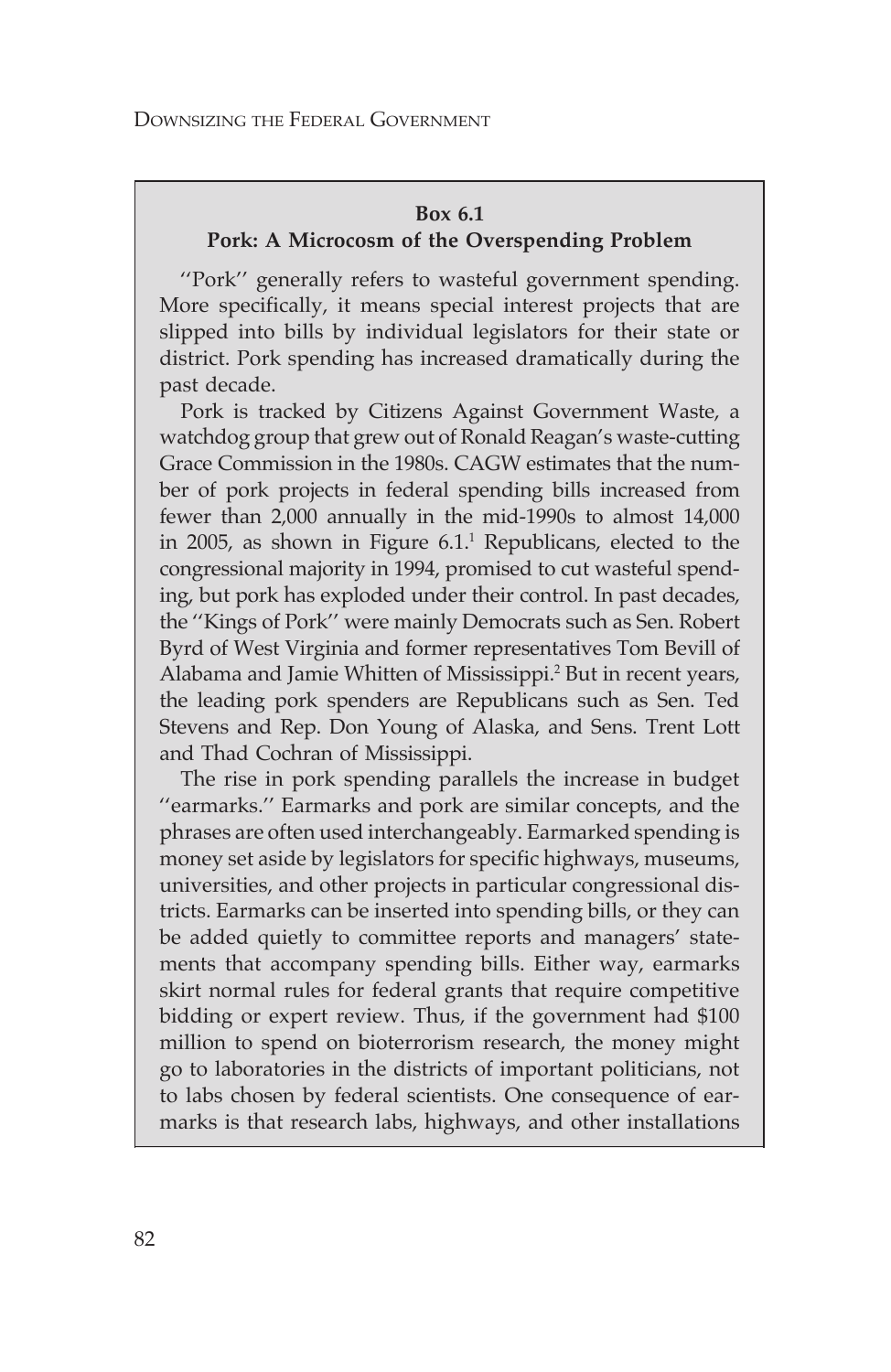across the country bear the names of the biggest wastrels who have sat in Congress, such as the Thad Cochran Research, Technology, and Economic Development Park in Starkville, Mississippi. As former representative Joe Scarborough noted, Americans get stuck paying the bills for the ''million-dollar vanity name plates" on earmarked projects.<sup>3</sup>

The Congressional Research Service found that the number of earmarks increased from 4,155 in 1994 to 10,631 by 2002, and the cost increased from \$29 billion to \$47 billion.<sup>4</sup> Earmarking has increased in nearly all areas of the budget, with rapid increases in defense, education, health and human services, housing, and transportation. Federal research money is also increasingly going to earmarked projects.<sup>5</sup> Rising defense earmarks are diverting money away from the priorities established by Pentagon experts.

Taxpayers for Common Sense, a watchdog group, reports that the number of earmarks reached a record 15,584 for fiscal 2005, including 11,772 in a November 2004 omnibus spending bill.<sup>6</sup> The group called the omnibus an "embarrassment" that Congress should be ''ashamed of.''7 They are right, but despite a near quadrupling of earmarks since 1994, members of Congress do not seem the least bit ashamed. Indeed, Majority Leader Tom DeLay (R-TX) and others defend earmarks.<sup>8</sup> Grabbing as many earmarks as possible has become a consuming occupation for many congressional offices, crowding out all other policy activities.<sup>9</sup>

Earmarking (or pork spending) is a corruption of the budget process and, as Sen. Tom Coburn (R-OK) notes, ''carries with it the hidden cost of perpetuating a culture of fiscal irresponsibility. When politicians fund pork projects they sacrifice the authority to seek cuts in any other programs.''10 Earmarks are a microcosm of problems in the overall budget. The vast majority of earmarks are projects that are properly the responsibility of state and local governments or the private sector. Consider

*(continued next page)*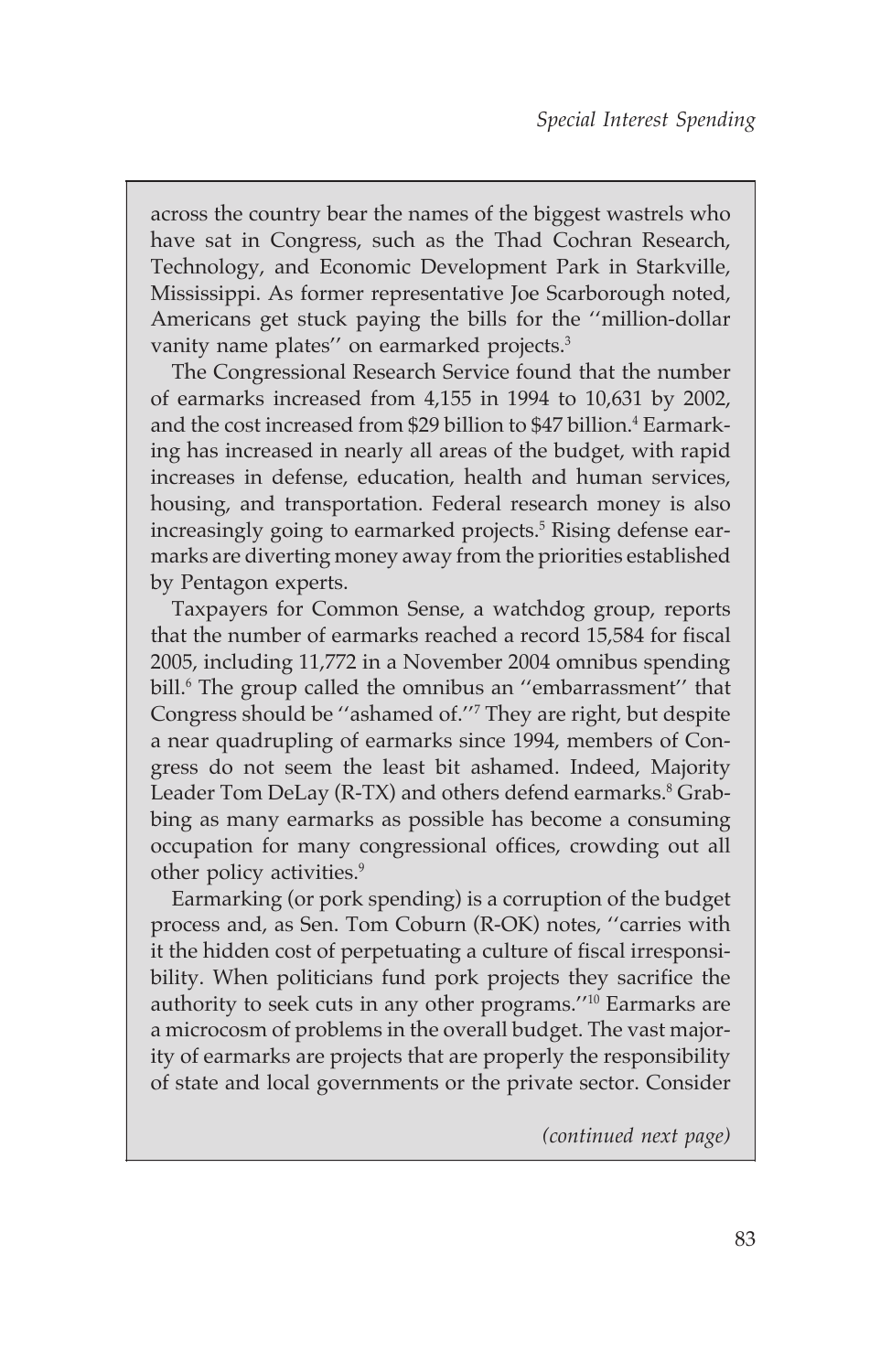## **Box 6.1** *continued*

the following sampling of earmarks from the 2005 omnibus  $bill:$ <sup>11</sup>

- 1. \$350,000 for the Rock and Roll Hall of Fame in Cleveland
- 2. \$250,000 for the Country Music Hall of Fame in Nashville
- 3. \$150,000 for the Grammy Foundation
- 4. \$250,000 for an Alaska statehood celebration
- 5. \$25,000 for a mariachi music course in a Nevada school district
- 6. \$250,000 for sidewalk repairs in Boca Raton, Florida
- 7. \$1.4 million for upgrades at Ted Stevens International Airport in Alaska
- 8. \$218,000 to the Port of Brookings Harbor, Oregon, for construction of a seafood processing plant
- 9. \$100,000 to the City of Rochester, New York, for a film festival

Projects 1 to 3 give taxpayer money to private groups that should be funding their own activities. The music industry is fat with multimillionaires who could support the shrines in their honor in Cleveland and Nashville. Rep. Jeff Flake (R-AZ), one of the few fiscal conservatives in Congress, noted, ''I love music and I've got nothing against music appreciation, but why should taxpayers fund an organization comprised of millionaire singers, producers, and executives?''12

Projects 4 to 6 are classic examples of items that state and local governments should be funding locally. Unfortunately, as earmarking has grown, state and local officials are spending more and more time in Washington asking for handouts. Lobbying firms now approach state and local governments, universities, and other groups to hire them to shake the money tree in Washington.

Projects 7 to 9 ought to be left to the private sector. I have no idea whether upgrades to an airport in Alaska are needed, but neither does the U.S. Congress. Only Alaska's airport users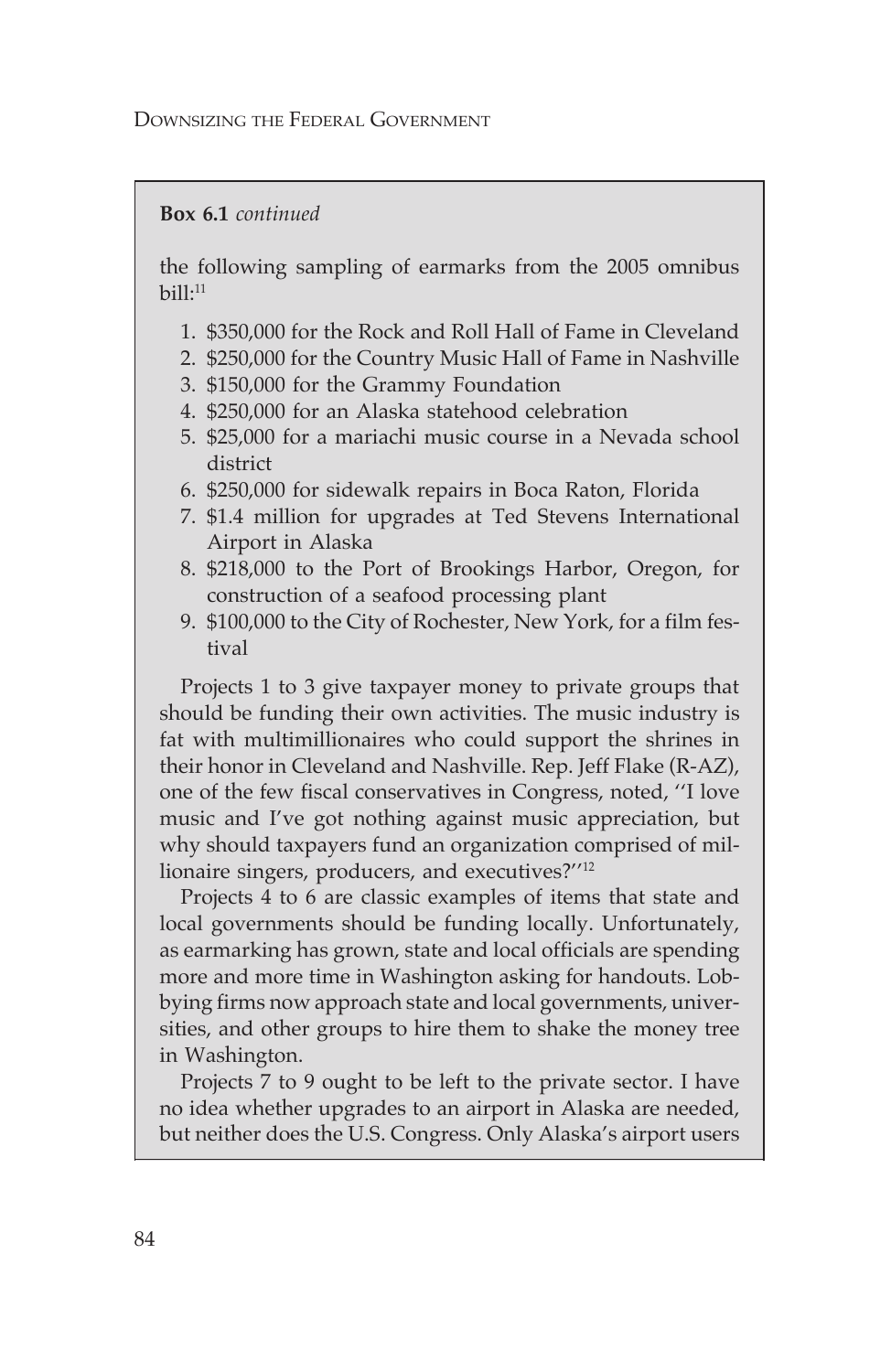can judge that. As discussed in Chapter 9, airports in America ought to be privatized as they have been in other countries. Seafood plants and film festivals are just about the last thing that federal taxpayers ought to be paying for.

What can be done about out-of-control pork spending and earmarks? A good first step would be to shine a brighter light on earmarks before legislation passes. The name of the requesting member of Congress ought to be listed beside each earmark in proposed legislation. Also, all letters sent by members of Congress to the appropriation committees requesting particular projects should be made available on the House and Senate websites.

More substantive budget process reforms are also needed. Omnibus spending bills should be dissuaded or banned. Congress is supposed to consider and pass each of the 13 annual appropriations bills separately. That allows for more scrutiny by members, watchdog groups, and the media, and it allows the president to veto individual bills. Currently, appropriators wait until the last minute, bundle a bunch of bills together as an omnibus bill, throw in hundreds of last-minute earmarks, and ram the package through Congress hoping that no one reads it before passage.

Of course, Congress will not give up its wasteful ways easily. Members enjoy spending money, especially on their own states and districts. Reforms will happen only if voters get angry that their tax money is being wasted and begin throwing the big spenders out of office. It is surprising that they are not doing so already, given that soaring pork is a neon sign advertising the corruption and irresponsibility of Congress.

*(continued next page)*

<sup>1.</sup> Citizens Against Government Waste has seven criteria for ''pork.'' Pork includes projects that are (1) requested by only one chamber of Congress, (2) not specifically authorized, (3) not competitively awarded, (4) not requested by the president, (5) not the subject of congressional hearings, (6) of benefit to only a narrow special interest, and (7) funded at levels greatly exceeding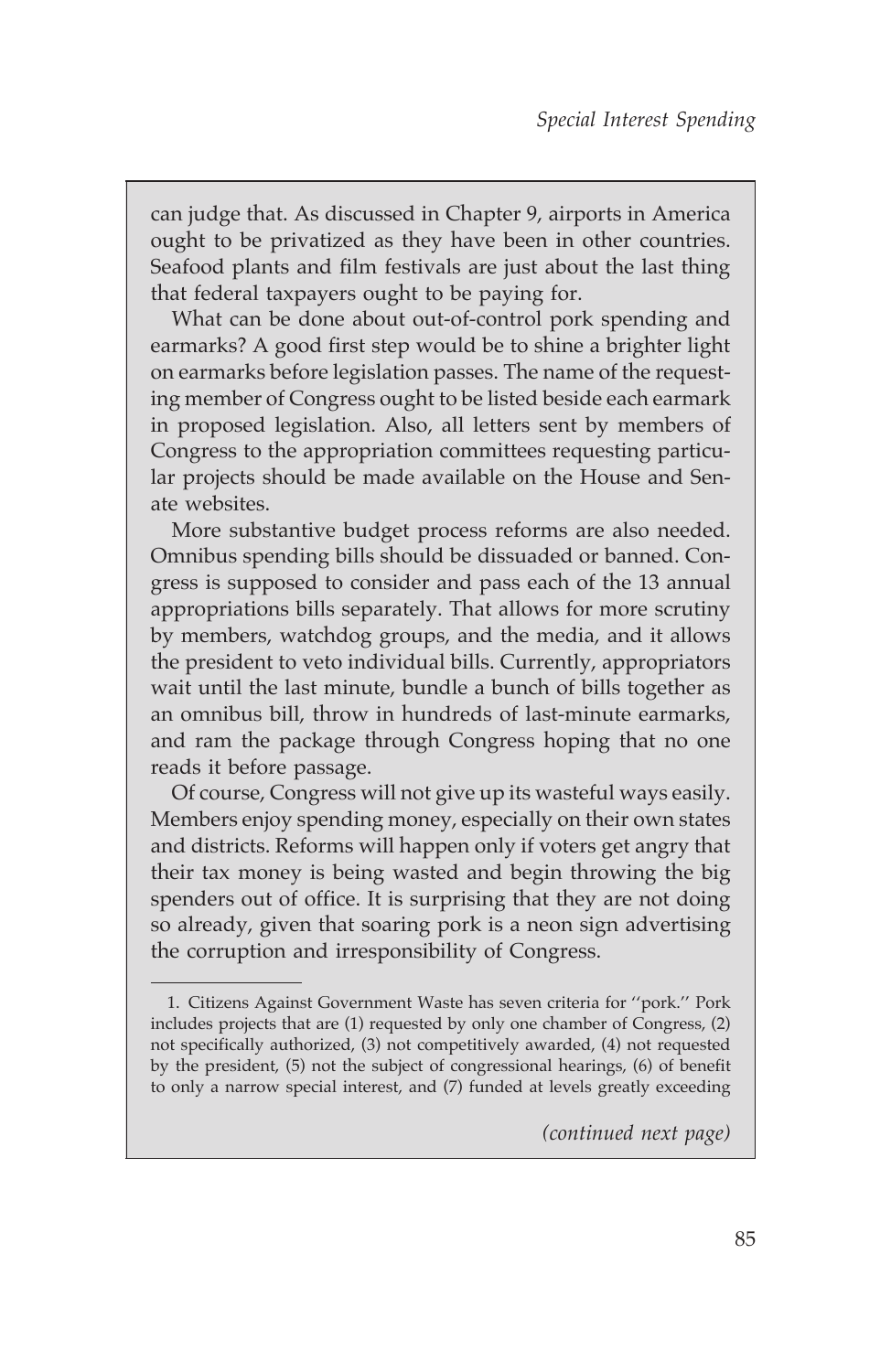#### **Box 6.1** *continued*

the president's request. Spending is pork if it meets at least one of those seven criteria, but most pork satisfies two or more. See www.cagw.org.

2. A recent obituary of Tom Bevill said that he was called ''King of Pork'' for his success in getting cash for his Alabama House district between 1967 and 1997. The district is littered with projects bearing his name including a chair at a law school, a technology center, and a science research building at a university. See Louie Estrada, ''Rep. Tom Bevill, 84; Alabama Democrat,'' *Washington Post*, March 31, 2005, p. B7.

3. Joe Scarborough, *Rome Wasn't Burnt in a Day* (New York: HarperCollins, 2004), p. 114.

4. The Congressional Research Service data were detailed in John Cochran and Andrew Taylor, ''Earmarks: The Booming Way to Bring Home the Bacon,'' *Congressional Quarterly*, February 7, 2004, p. 324.

5. American Association for the Advancement of Science, ''R&D Earmarks Top \$2 Billion in 2005,'' December 7, 2004, www.aaas.org/spp/rd/earm05c.htm.

6. Keith Ashdown, ''Omnibus Spending Bill Breaks the Bank,'' Taxpayers for Common Sense, news release, November 22, 2004, www.taxpayer.net. Also, e-mail from Austin Clemens of Taxpayers for Common Sense, May 13, 2005.

7. Keith Ashdown, ''A National Embarrassment,'' Taxpayers for Common Sense, December 6, 2004.

8. See Cochran and Taylor. Also, consider that the second-ranking House Democrat, Steny Hoyer of Maryland, was asked whether Congress would end pork barrel spending, and he said, ''I hope not . . . pork barrel is in the eye of the beholder.'' Easy for him to say because he has used his rank to become a champion pork barreller for his district at the expense of the rest of the country. Amit R. Paley, ''For Hoyer's Constituents, It's All about Saving Bases,'' *Washington Post*, October 28, 2004, p. B4. See also Brian Friel, ''Defending Pork,'' *National Journal*, May 8, 2004, p. 1404.

9. Cochran and Taylor.

10. Tom A. Coburn, *Breach of Trust: How Washington Turns Outsiders into Insiders* (Nashville: WND Books, 2003), p. 177.

11. See CAGW ''Pig Book'' at www.cagw.org.

12. U.S. Congress, Office of Jeff Flake, ''Congress Funded \$150,000 for Grammy Foundation,'' news release, February 14, 2005.

really, such bills just represent the results of selfish politicking and damage the overall economy.

## **Federal Spending and the Poor**

Some citizens and policymakers reflexively support bigger government because they think that it helps the poor. However, most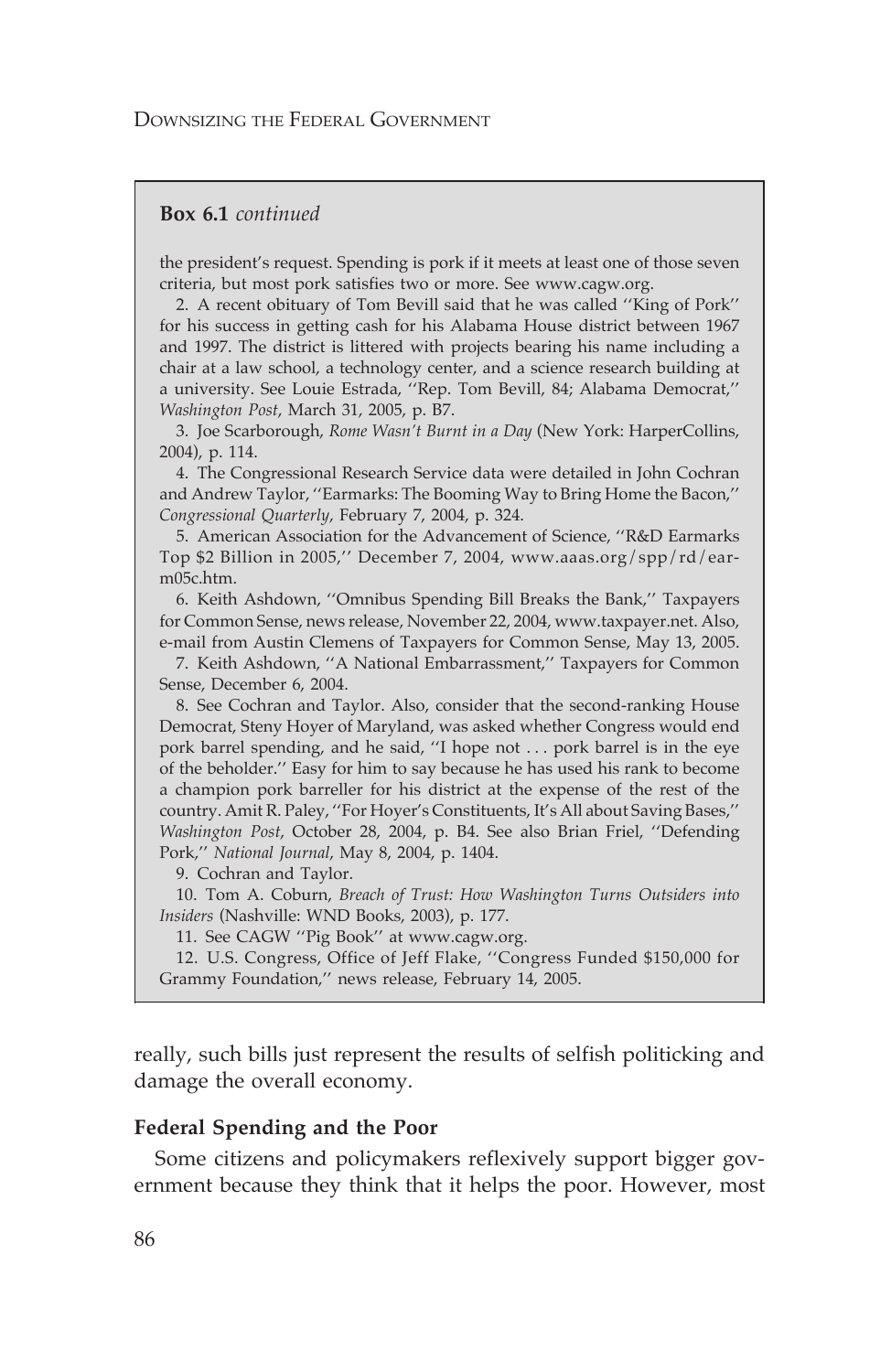

*Figure 6.1*

SOURCE: Citizens Against Government Waste, www.cagw.org. Fiscal years.

federal programs transfer resources from middle-class families to other middle-class families. Only a small share of spending is directed at those truly in need. Whether or not programs for the poor are a good idea, downsizing the federal government can proceed without substantially affecting them.

Vito Tanzi, formerly a top International Monetary Fund economist, has examined the distributional effects of the modern welfare state:

There is a great deal of evidence that much of public spending ''benefits'' the middle classes. At the same time much of the ''burden'' imposed by the government in the form of taxes falls also on the middle classes . . . the government taxes the middle classes with one hand and subsidizes them with the other. As a consequence of this ''fiscal churning'' the government creates disincentives on the side of taxation and on the side of spending. It is evident that this fiscal churning has no, or little, truly distributive role. It significantly reduces the economic freedom of the citizens affected and, probably, the rate of growth over the long run.<sup>4</sup>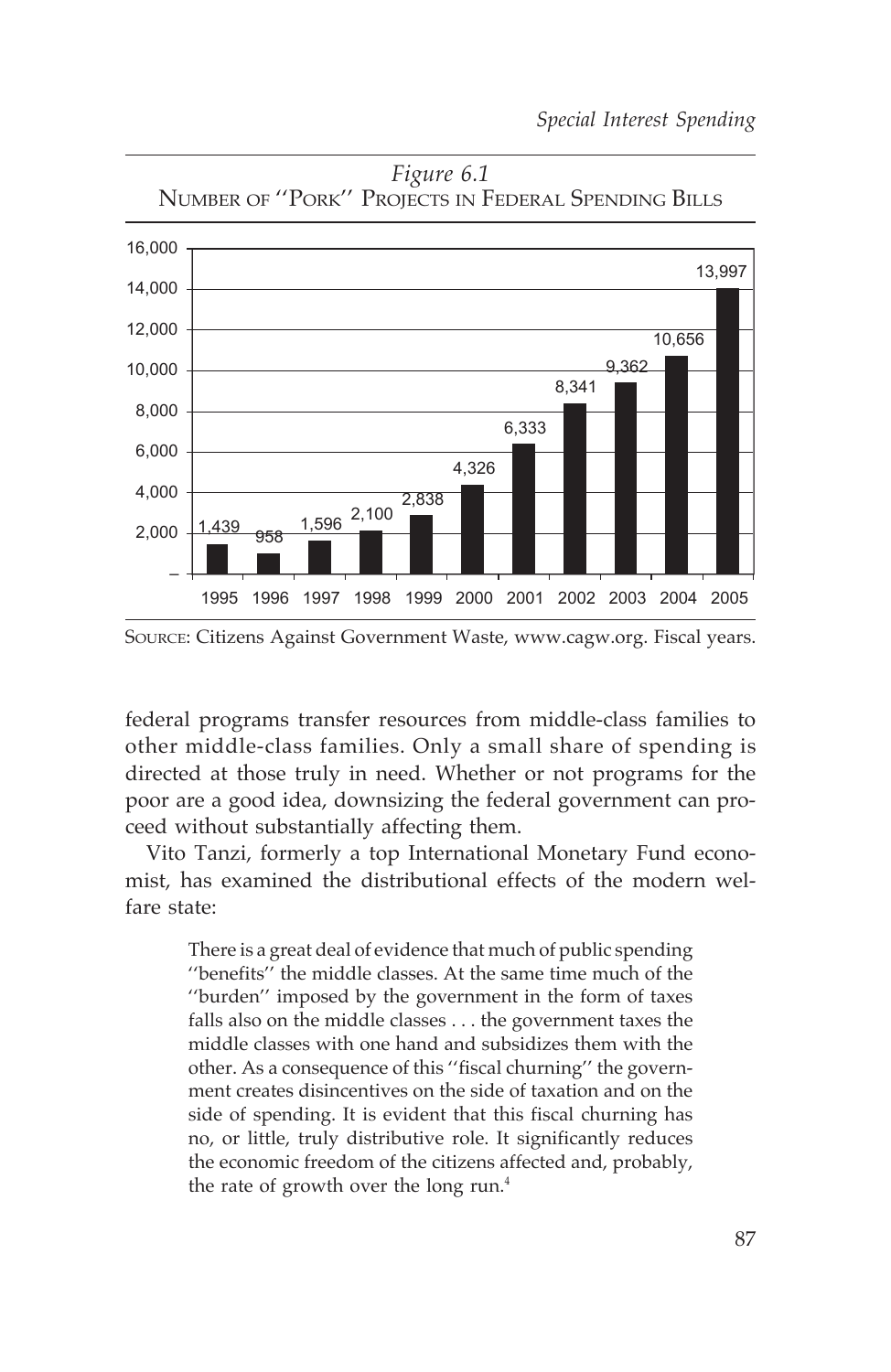Tanzi argues that ''all the theoretical reasons advanced by economists to justify the role of the state in the economy, including the need to assist the poor, could be satisfied with a much smaller share of spending of GDP than is now found in most industrial countries.''5 Looking at data for a large sample of countries, he finds no advantage of bigger governments in terms of improving ''human development,'' such as educational achievement, infant mortality, or life expectancy. In other words, bigger governments do not create smarter or healthier populations. *The Economist* has concluded essentially the same thing.<sup>6</sup>

When looking at who benefits from federal spending, there are two types of programs to consider. The first type subsidizes certain groups as a byproduct of the program's mission. Consider spending on NASA (\$16 billion in 2005), energy research subsidies (\$6 billion), the Army Corps of Engineers (\$5 billion), and the Pentagon's procurement (\$80 billion) and research and development (\$66 billion). Taxpayer money goes mainly to pay the salaries of well-off engineers and scientists in those agencies and related private contractors.

More generally, government bureaus are full of high-paid administrators, economists, lawyers, and others whose paper-pushing activities come at the expense of average taxpayers. Even in antipoverty programs, a substantial share of budget costs is the salaries of well-paid managers and consultants in the federal agencies and in the private aid groups that they fund. It is no coincidence that the suburbs of Washington, D.C., include some of the very wealthiest counties in the country.

The other type of federal spending is transfer programs, which take taxpayer money and give it to certain groups of beneficiaries. The two largest transfer programs, Social Security and Medicare, provide benefits to people aged 65 and older, a group that has higher average wealth and a lower poverty rate than other U.S. families. Features of these two programs are biased against the poor. For one thing, the poor tend to have shorter life spans than others, and thus receive fewer years of retirement and health care benefits. With regard to Medicare, another factor is that well-off beneficiaries of the program tend to incur higher annual expenses than poor beneficiaries.

Social Security and Medicare do not tilt in favor of the poor as much as many people think, and they may even have a slight regressive impact overall. One 1997 study by Mark McClellan and Jonathan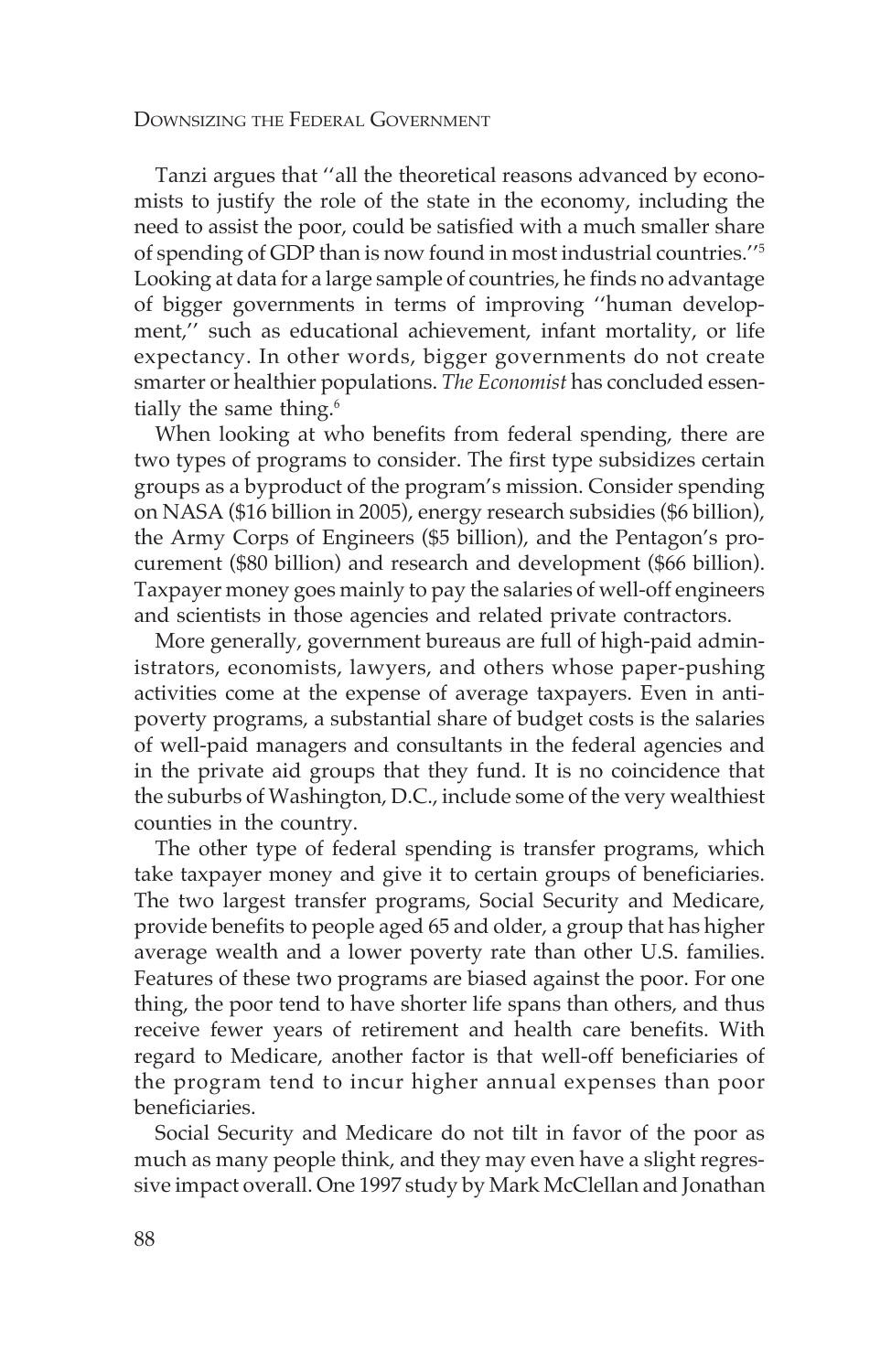Skinner for the National Bureau of Economic Research concluded that ''Medicare has led to net transfers from the poor to the wealthy.''7 A 2000 study by Julia Lynn Coronado, Don Fullerton, and Thomas Glass for NBER found that Social Security is not progressive and may even be regressive depending on the assumptions used in the analysis. $8$ 

Some federal transfer programs clearly tilt the benefits toward the well-off. Farm subsidies are a good example. Cash subsidies of \$26 billion will be paid out in 2005 to farmers producing rice, wheat, soybeans, and other crops. Government data show that farm households have higher-than-average incomes, and their incomes have risen strongly in recent years.<sup>9</sup> Much of the farm subsidy payout goes to wealthy individuals and agribusinesses. Farm subsidy recipients include Fortune 500 companies, members of Congress, and millionaires such as David Rockefeller and Ted Turner.10

College loan programs benefit people who will earn higher-thanaverage incomes during their careers. In part, college subsidy programs tax blue-collar workers to fund law students who will be earning six-figure salaries. Some policymakers support student loan programs because they think that college is a ''public good'' that would be underprovided in a free market. But that is probably not the case. People have a strong incentive to maximize their own education because education credentials lead to higher earnings. Studies show that people with college degrees will earn, on average, 75 percent more during their lifetimes than those with just high school diplomas.<sup>11</sup> That would seem to provide a big incentive for people to save or borrow in private markets to pay their own way through college.

What is the distributional impact of overall federal spending? That is a complex question, and there has been no definitive assessment.<sup>12</sup> An analysis by the CBO for 1990 looked at spending in 10 major transfer programs including Social Security, Medicare, Medicaid, farm subsidies, and six other programs that accounted for about half of all noninterest federal spending.13 The study found that spending across income groups was roughly proportional to the number of families in each group, but with a very slight skew toward families at the bottom. For example, those with incomes of less than \$10,000 accounted for 18 percent of all families and received 20 percent of federal spending. At the top end, those with incomes above \$75,000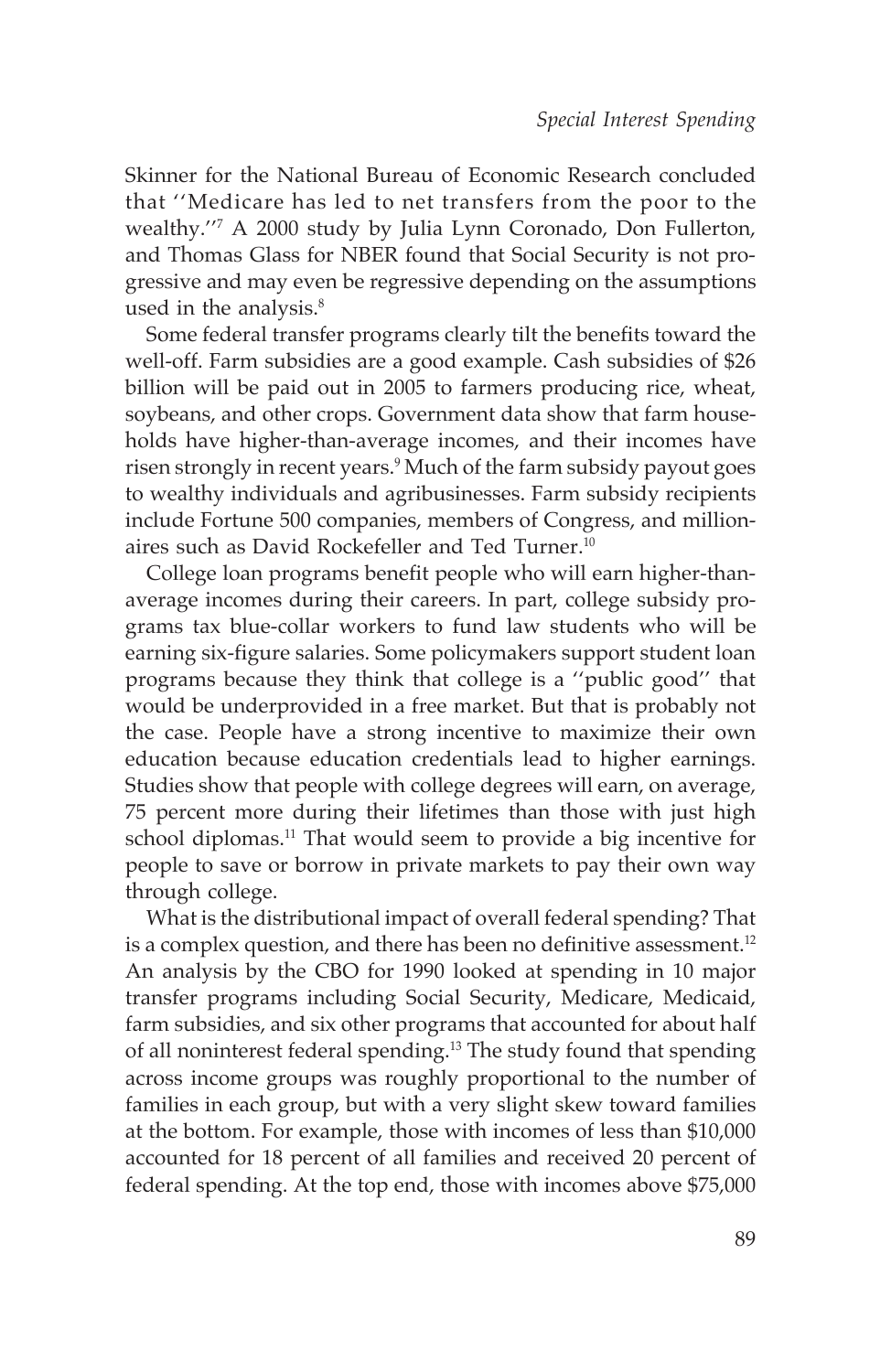accounted for 8 percent of families and received 7 percent of federal spending.

In sum, while federal politicians often profess to be working for the benefit of the poor and downtrodden, the reality is different. The primary beneficiaries of the bloated federal budget are insiders, organized groups, and the politically connected, at the expense of average working taxpayers.

## **Corporate Welfare**

One particularly egregious type of special interest spending is ''corporate welfare,'' or business subsidies. The federal government spends about \$90 billion annually on corporate welfare.<sup>14</sup> That includes cash payments to businesses and subsidized loans, insurance, research, and marketing support. The U.S. Departments of Agriculture, Commerce, Energy, Health and Human Services, and Transportation are big dispensers of corporate welfare.

Corporate welfare often props up businesses that are failing in the marketplace. But that makes no sense because companies with second-rate products and poor managers should be allowed to fail because they are a drag on the economy. Corporate welfare that supports companies that are profitable makes no sense either because such companies do not need taxpayer help.

Consider government subsidies for commercial services. The \$125 million Market Access Program gives taxpayer money to food producers in support of their foreign advertising campaigns.15 Surely the business interests getting subsidies from this program, shown in Table 6.3, could pay their own way. Wealthy wine producers can afford to market their own products; they don't need the \$4.1 million of taxpayer money going to the Wine Institute. To free funds for foreign advertising, the Wine Institute could cut its president's salary of \$595,000.16

Or consider the subsidies provided by the Department of Agriculture's Risk Management Agency. The RMA describes its mission as helping farmers ''manage their business risks through effective, market-based risk management solutions.''17 If the RMA's services really are ''market-based,'' then subsidies are not needed and the agency may as well be privatized. Wall Street offers a huge array of ''risk management solutions'' that businesses in other industries purchase without subsidy. Farm businesses should do the same.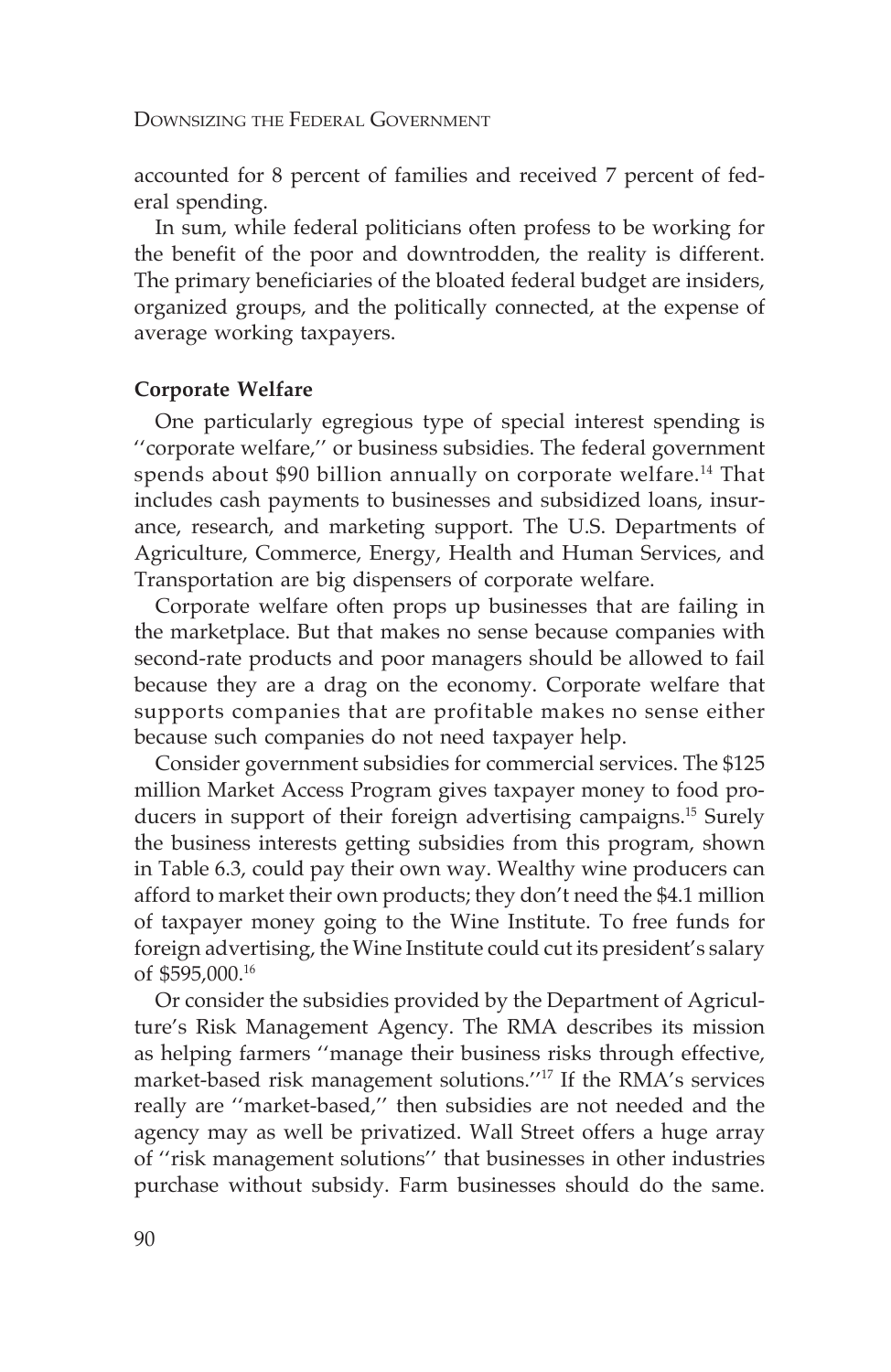| י<br>גי<br>$\frac{1}{2}$<br><b>Limento</b><br>א הבני הראה ולהראה ל<br>ſ<br>ļ<br>֧֧֧֚֚֚֚֚֚֚֚֚֚֚֚֚֚֚֚֝֘֝֓֡֓֡֓֡֓֡֓֡֓֡֓֡֓֡֓֡֓֡֡֬<br>John :<br>14 L T A T T C<br>I<br>$\sim$<br>I |   |
|------------------------------------------------------------------------------------------------------------------------------------------------------------------------------|---|
|                                                                                                                                                                              |   |
|                                                                                                                                                                              |   |
|                                                                                                                                                                              |   |
|                                                                                                                                                                              |   |
|                                                                                                                                                                              |   |
|                                                                                                                                                                              |   |
|                                                                                                                                                                              |   |
|                                                                                                                                                                              |   |
|                                                                                                                                                                              |   |
|                                                                                                                                                                              |   |
|                                                                                                                                                                              |   |
|                                                                                                                                                                              |   |
|                                                                                                                                                                              |   |
|                                                                                                                                                                              |   |
|                                                                                                                                                                              |   |
|                                                                                                                                                                              |   |
|                                                                                                                                                                              |   |
|                                                                                                                                                                              |   |
|                                                                                                                                                                              |   |
|                                                                                                                                                                              |   |
|                                                                                                                                                                              |   |
|                                                                                                                                                                              |   |
|                                                                                                                                                                              | l |

| Alaska Seafood Marketing Institute     | \$2,969,653 | Distilled Spirits Council                | \$62,276    |
|----------------------------------------|-------------|------------------------------------------|-------------|
| American Forest & Paper Association    | \$7,147,112 | Florida Department of Citrus             | \$4,776,799 |
| American Peanut Council                | \$1,265,673 | Food Export USA Northeast                | \$5,578,103 |
| American Seafood Institute             | \$94,354    | Ginseng Board of Wisconsin               | \$5,418     |
| American Sheep Industry Association    | \$285,358   | Hawaii Papaya Industry Association       | \$9,435     |
| American Soybean Association           | \$4,230,302 | Hop Growers of America                   | \$90,448    |
| Association of Brewers                 | \$101,607   | Intertribal Agriculture Council          | \$415,415   |
| Almond Board of California             | \$1,515,075 | Mid-America Int. Agri-Trade Council      | \$7,145,583 |
| California Agricultural Export Council | \$1,014,110 | Mohair Council of America                | \$67,114    |
| California Asparagus Commission        | \$237,383   | Nat. Assoc. of State Dep. of Agriculture | \$1,587,075 |
| California Cling Peach Advisory Board  | \$344,917   | National Confectioners Association       | \$1,205,523 |
| California Kiwifruit Commission        | \$125,814   | National Dry Bean Council                | \$519,638   |
| California Pistachio Commission        | \$892,327   | National Honey Board                     | \$116,285   |
| California Prune Board                 | \$2,162,873 | National Potato Promotion Board          | \$2,705,406 |
| California Strawberry Commission       | \$627,309   | National Renderers Association           | \$364,691   |
| California Table Grape Commission      | \$2,276,479 | National Sunflower Association           | \$867,957   |
| California/Florida Tomato Commissions  | \$548,825   | Nat. Watermelon Promotion Board          | \$133,952   |
| California Tree Fruit Agreement        | \$1,571,463 | New York Wine and Grape Fnd.             | \$181,007   |
| California Walnut Commission           | \$2,971,836 | North American Export Grain Assoc.       | \$95,022    |
| Cherry Marketing Institute             | \$135,420   | Northwest Wine Promotion Coalition       | \$465,848   |
| Cotton Council International           | \$9,899,373 | Organic Trade Association                | \$250,063   |
| Cranberry Marketing Committee          | \$745,726   | Pear Bureau Northwest                    | \$1,688,041 |
|                                        |             |                                          |             |

 $\left( {continued~next~page} \right)$ *(continued next page)*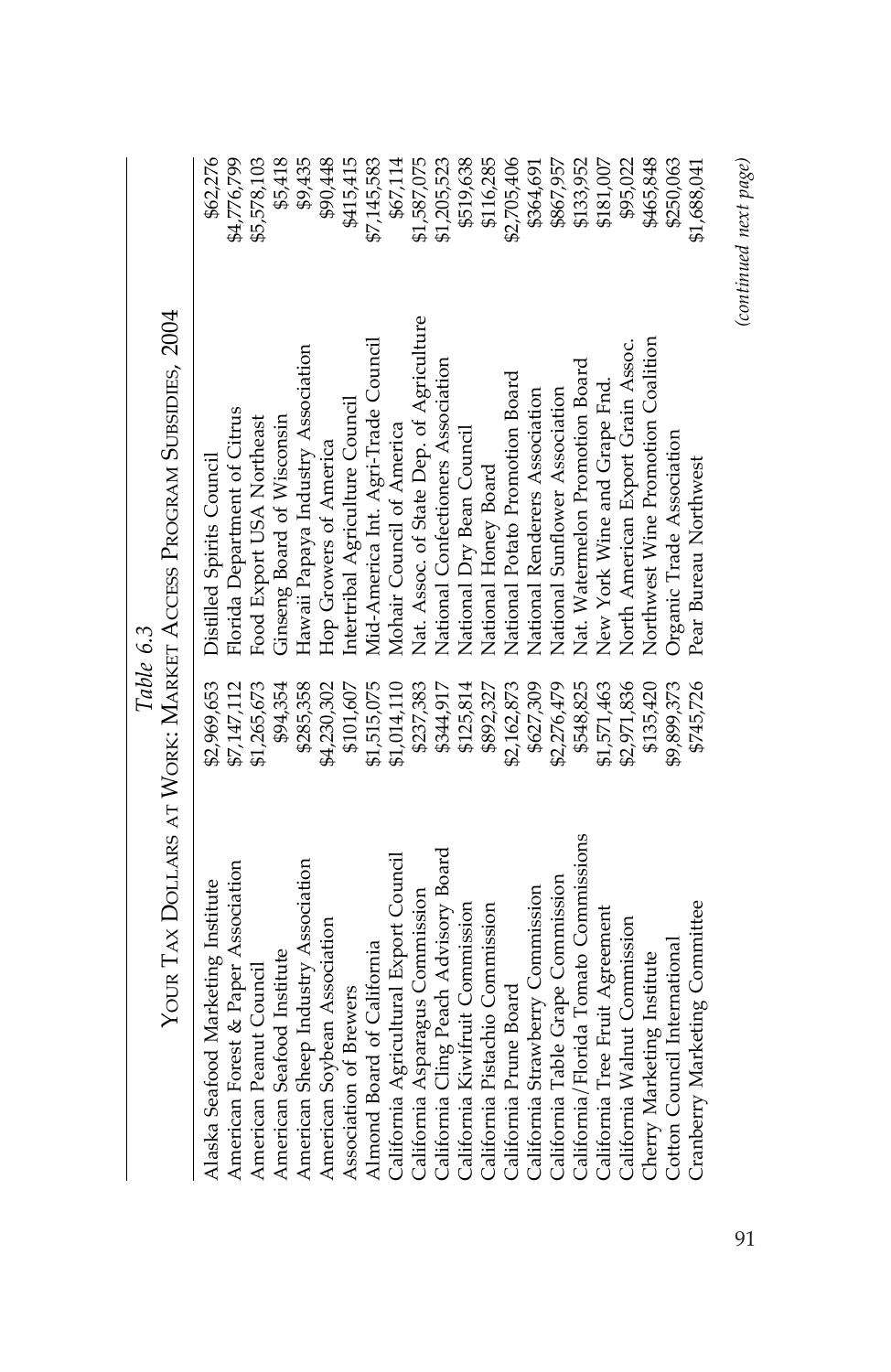| Raisin Administrative Committee<br>Pet Food Institute |             |                                                |               |
|-------------------------------------------------------|-------------|------------------------------------------------|---------------|
|                                                       |             | \$912,048 U.S. Livestock Genetics Export, Inc. | \$909,483     |
|                                                       | \$1,988,790 | U.S. Meat Export Federation                    | \$10,674,318  |
| Southern U.S. Trade Assoc.                            | \$4,951,225 | U.S. Wheat Associates                          | \$2,507,098   |
| Sunkist Growers, Inc.                                 | \$1,996,471 | USA Dry Pea and Lentil Council                 | \$461,235     |
| Texas Produce Export Association                      | \$73,239    | USA Poultry and Egg Export Council             | \$3,167,558   |
| The Catfish Institute                                 | \$305,895   | USA Rice Federation                            | \$2,972,700   |
| The Popcorn Board                                     | \$258,792   | WA State Fruit Commission                      | \$884,823     |
| U.S. Apple Association                                | \$376,931   | Washington Apple Commission                    | \$2,565,044   |
| U.S. Dairy Export Council                             | \$2,661,598 | Welch's Food                                   | \$590,557     |
| U.S. Grains Council                                   | \$5,036,065 | Western U.S. Agricultural Trade Assoc.         | \$7,063,750   |
| U.S. Highbush Blueberry Council                       | \$96,509    | Wine Institute                                 | \$4,101,783   |
|                                                       |             | Гоtal                                          | \$125,000,000 |

Source: U.S. Department of Agriculture, "USDA Announces Funds to Promote U.S. Food and Agricultural Products SOURCE: U.S. Department of Agriculture, ''USDA Announces Funds to Promote U.S. Food and Agricultural Products Overseas," news release, June 17, 2004. Overseas,'' news release, June 17, 2004.

*Table 6.3*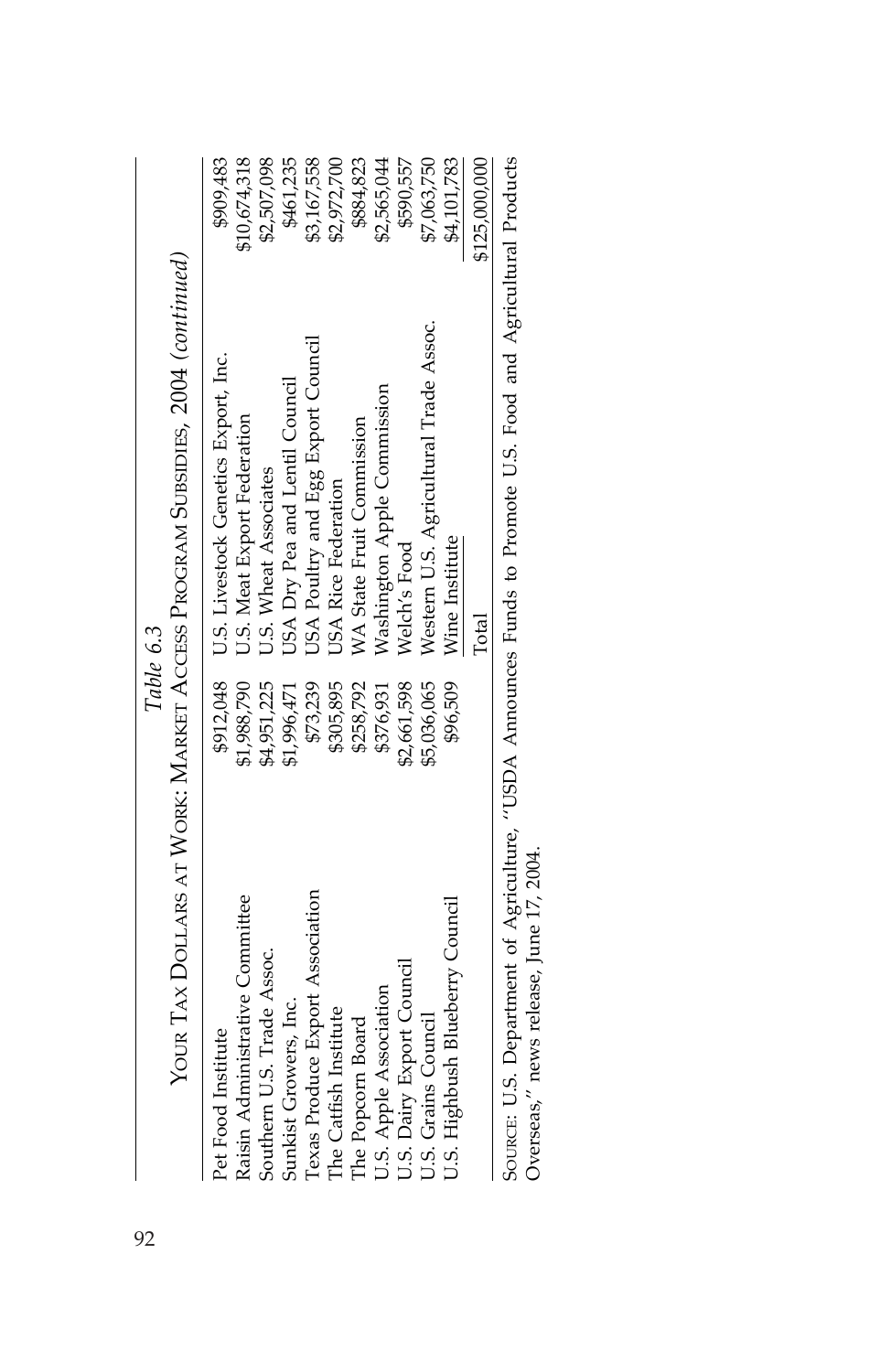There is no economic reason why taxpayers should foot the bill for RMA's \$3.4 billion budget and support its 530 employees.

Federal business subsidies often promote risky and wasteful projects. As one example, two federal agencies provided loans of more than \$1 billion to Enron Corporation for dubious overseas projects in the 1990s.<sup>18</sup> At the time, Enron was perfectly capable of gaining private financing for any projects it had that were sound. But many of Enron's foreign projects were losers, and the company might not have pursued them if it had not received subsidies. As it turned out, taxpayers lost their ''investment'' in Enron's foreign projects when the company collapsed in scandal.

Business subsidies often help some U.S. businesses at the expense of others. As one particular example, the federal Community Adjustment and Investment Program handed out \$500,000 to a manufacturer of metal storage lockers in 2003.<sup>19</sup> The purpose of the handout was to allow the company to relocate its Pennsylvania and Mississippi plants to North Carolina. Such handouts are a burden on taxpayers, and they are unfair to the states and businesses that do not receive them.

Similarly, U.S. trade barriers attempt to help some businesses and states, but they impose pain on others. Consider federal import quotas on sugar, which have resulted in U.S. sugar prices being more than two times higher than the world price. That damages both U.S. consumers and U.S. candy companies, which have been moving their production abroad in recent years to avoid the high prices.20 Chicago, the nation's candy manufacturing capital, has been hit hard, with companies moving to Mexico and elsewhere. In 2002, Kraft moved its 600-worker LifeSavers factory from Michigan to Canada, where there is sugar at half the price of U.S. sugar.<sup>21</sup>

Sugar quotas create benefits of about \$30,000 per grower, and growers have become wealthy because the import restrictions give them monopoly power. The controls cost about \$2 billion annually in higher prices, or about \$20 per U.S. household. The sugar subsidy is a classic example of the government conferring concentrated benefits on the favored few, while creating widely dispersed costs for average households.

Aside from making no economic sense, corporate welfare leads to favoritism and corruption in government. One scandal that came to light in 2002 involved the Maritime Administration's Title XI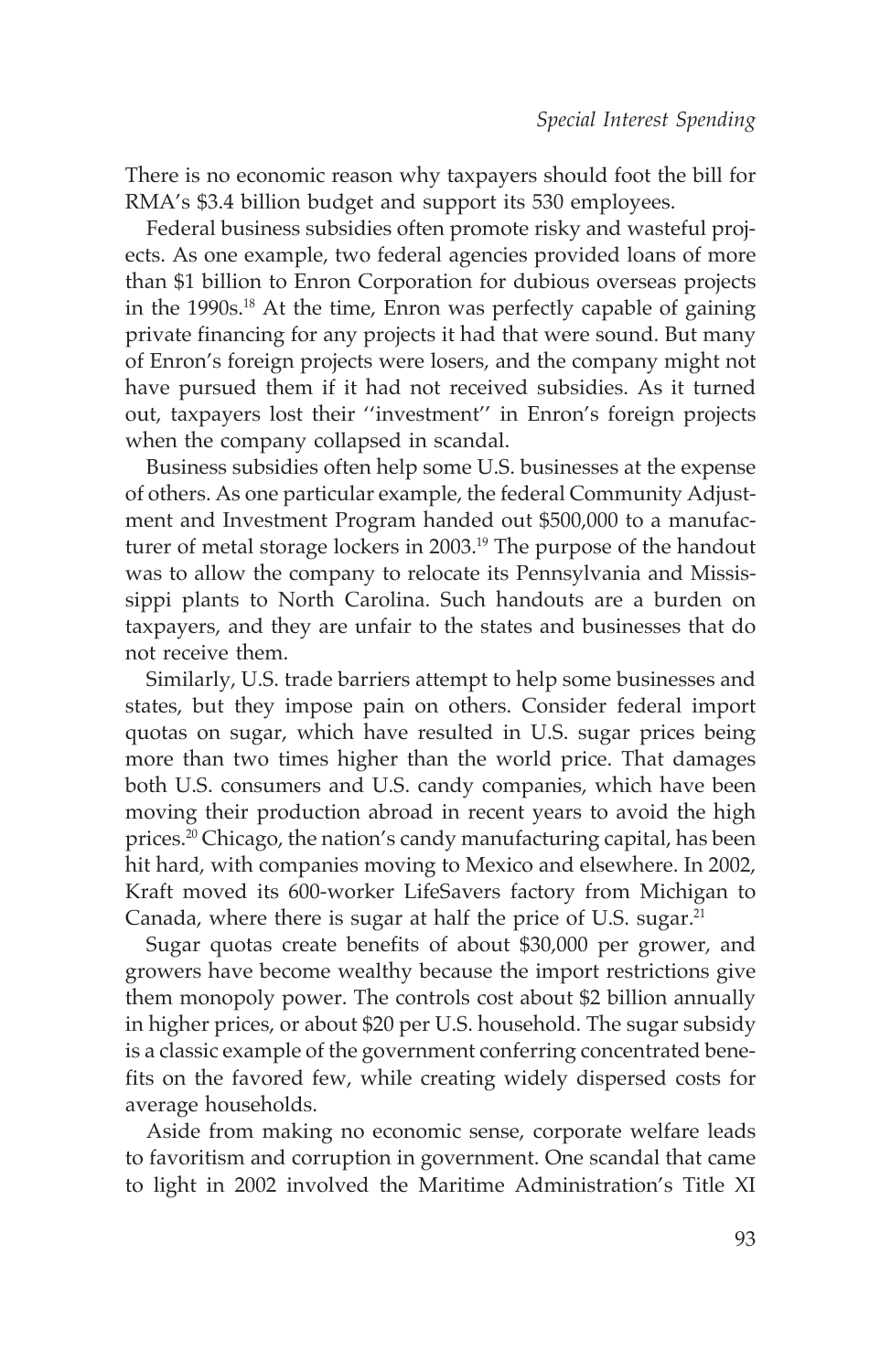loan guarantee program for U.S. shipbuilders. A company called American Classic Voyages received a \$1.1 billion loan guarantee from the program to buy two cruise ships to be built in Sen. Trent Lott's (R-MS) hometown.<sup>22</sup> Before the ships were completed, the company went bankrupt and left federal taxpayers with a \$200 million tab. Perhaps such programs are begun with the intent of neutrally ''helping'' the U.S. economy, but they usually end up descending into such wasteful cronyism.

The Bush administration's record on business subsidies has been mixed at best. It has sought cuts to some technology and export subsidies but has sought increases in other areas, such as energy subsidies. For example, the Bush administration is spending \$1.2 billion over five years on hydrogen car research. The administration should have learned a lesson from the Clinton administration, which dished out \$1.5 billion to U.S. automakers for hybrid cars with little success. Meanwhile unsubsidized Honda and Toyota were years ahead of the U.S. firms in bringing hybrids to market. The National Academy of Sciences thinks that hydrogen cars will not replace traditional cars for decades to come, so the Bush subsidies are like flushing taxpayer money down the drain.<sup>23</sup>

Can corporate welfare by cut? Occasionally, some politicians push for cuts to subsidies, as did the former chairman of the House Budget Committee John Kasich (R-OH) in the 1990s. Cutting corporate welfare is popular with budget experts on both the political left and right. An easy first reform step would be to increase budget transparency. Because corporate welfare is doled out by dozens of agencies, it is difficult for taxpayers to find out how much money each company is receiving. The federal budget should provide a detailed cross-agency listing of companies and the total they receive in federal handouts.

A second step would be to establish a corporate welfare cutting commission, akin to the successful military base closing commissions of the 1990s. The commission would draw up a list of cuts and present it to Congress, which would be required to vote on the cuts as a package without amendment. To make the vote a political winner, all budget savings from ending business subsidies could be directed to immediate tax cuts for American families.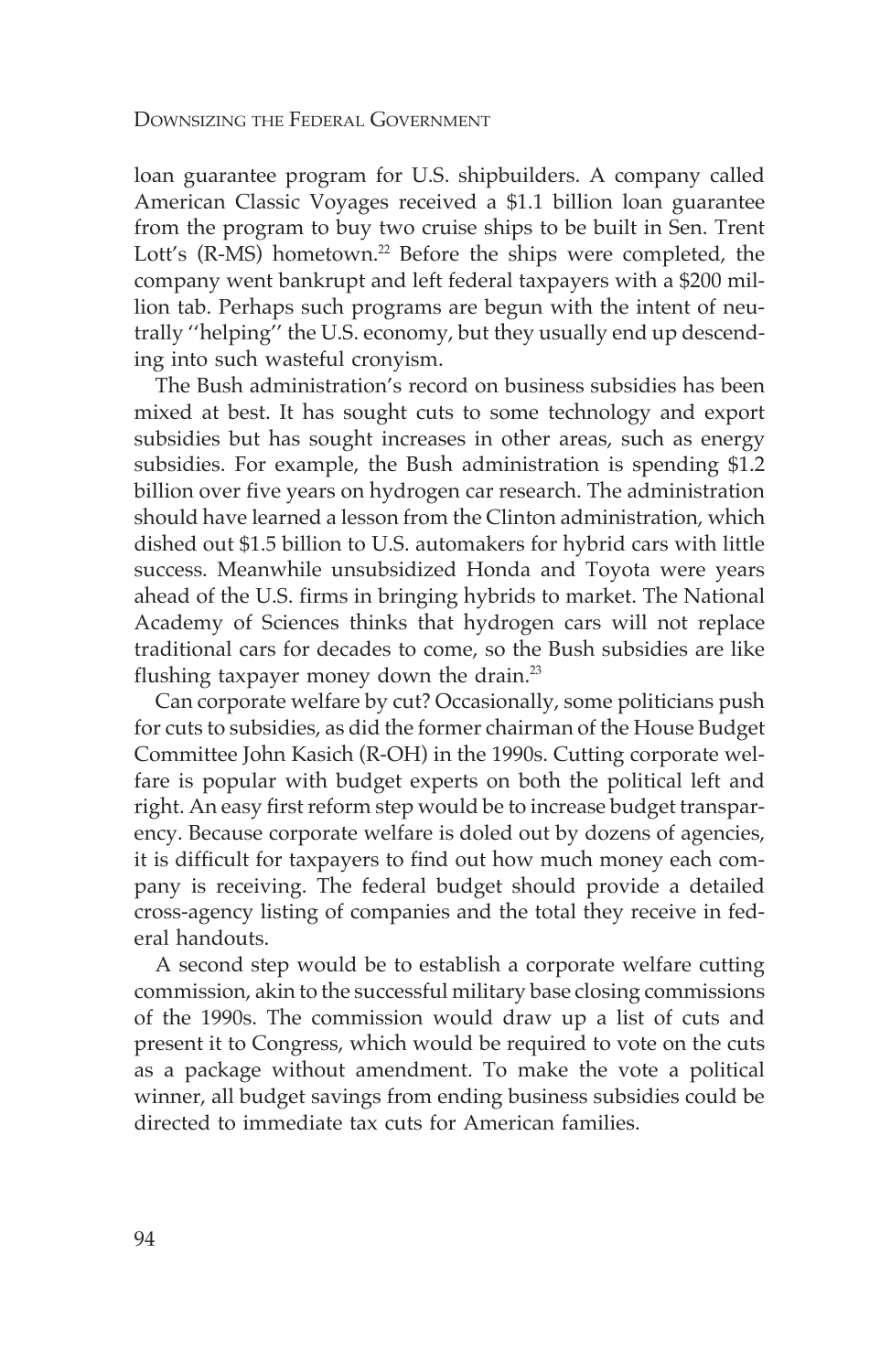# 7. Actively Damaging Programs

Prior chapters discussed federal programs that are wasteful or targeted to special interests. Such programs make Americans worse off because of the harm caused by the taxes needed to fund them. But many federal programs cause harm above and beyond the costs of funding them. This chapter looks at how programs and regulations can damage the economy, restrict individual freedom, create negative social effects, and harm the environment.

#### **Economic Damage**

Many federal agencies damage the economy beyond the cost of the taxes needed to fund them. Agencies impose regulations, trade restraints, price controls, and other restrictions on markets. The direct budget costs of federal regulatory agencies are \$39 billion annually.1 But the costs to the economy of imposing federal regulations have been estimated at \$877 billion annually.<sup>2</sup> Regulations are costly because they restrict consumer choices, make production more expensive, and stifle innovation.

Of course, governments need to impose some regulations, some basic rules of the game. Many regulations create benefits. But in many cases, the benefits fall far short of the costs. That is apparently the case, for example, in the health care industry. A two-year study by a team at Duke University found that regulations on the U.S. health care industry create annual costs of \$339 billion.<sup>3</sup> At the same time, health care regulations create benefits of \$170 billion. That leaves a net cost to society of \$169 billion, according to the study.

In theory, federal policymakers could use the best scientific and economic analyses available and impose only those regulations that created net benefits to society. But the government does not work in such a neutral and public interested fashion. Many decisions on regulations and interventions are driven by private interests, not by enlightened policymaking.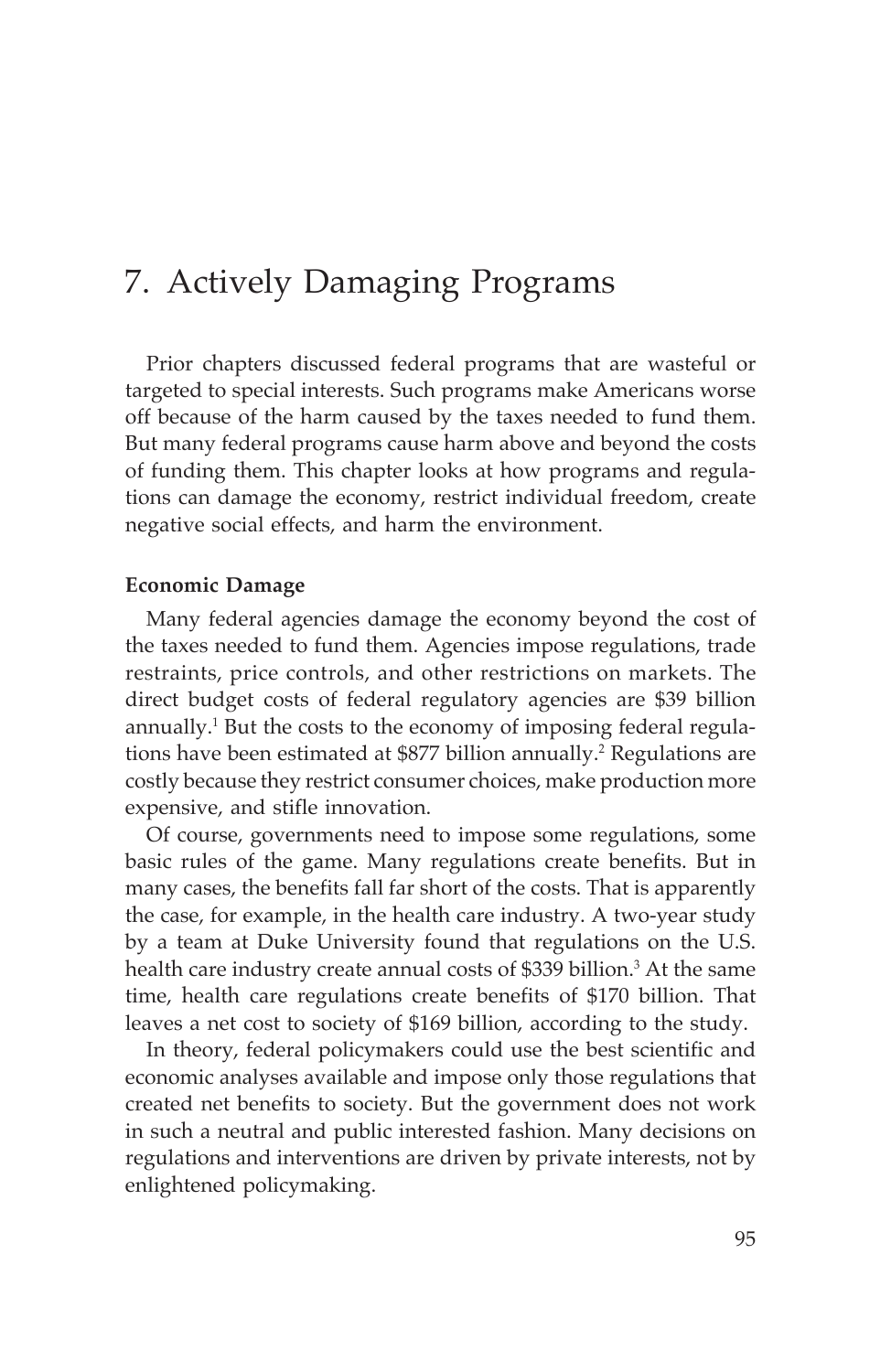The rules on international trade provide a good example. Economists have long noted that trade protections, such as tariffs and quotas, benefit particular industries but damage the U.S. economy as a whole. U.S. trade protections are estimated to cost American consumers more than \$100 billion annually.4 Some of those losses represent gains to protected businesses, but the overall economy loses out, on net.

U.S. ''antidumping'' laws illustrate how trade protection benefits the few at the expense of the many.<sup>5</sup> Those laws impose tariffs on imported goods that are sold in the United States at prices that are too low. It seems suspicious that our government is concerned about this, given that low prices benefit us all as consumers. Even more suspicious is that the tariffs collected on the ''dumped'' products are paid directly to the U.S. companies that file complaints against foreign goods. That results in U.S. firms having strong incentives to file complaints whenever foreign competitors offer American consumers better prices. The antidumping laws are ideally structured to reward narrow business interests while imposing costs on millions of average families.

However, suppose that such economic interventions made sense in theory and that policymakers acted in the broad public interest. There would still be the problem that the government does not have enough information to intervene in markets successfully. With the antidumping laws, enforcement is supposed to be based on a scientific analysis of foreign prices, production costs, profit margins, and other data to determine whether products are being dumped. But such information is often not available, and government bureaucrats essentially just make the data up. Indeed, the government's math in antidumping cases is remarkably convoluted, as it was for a shrimp-dumping case in 2004.<sup>6</sup>

The same themes are illustrated by federal antitrust policy. The costs of running the antitrust bureaucracies in the Department of Justice and the Federal Trade Commission are about \$200 million annually. But the economic harm caused by antitrust laws is likely much higher than that. As with the antidumping laws, enforcement of antitrust is mainly driven by businesses that are trying to attack their competitors through Washington. For example, the long-running Microsoft antitrust case was driven by other technology companies that resented Microsoft's success.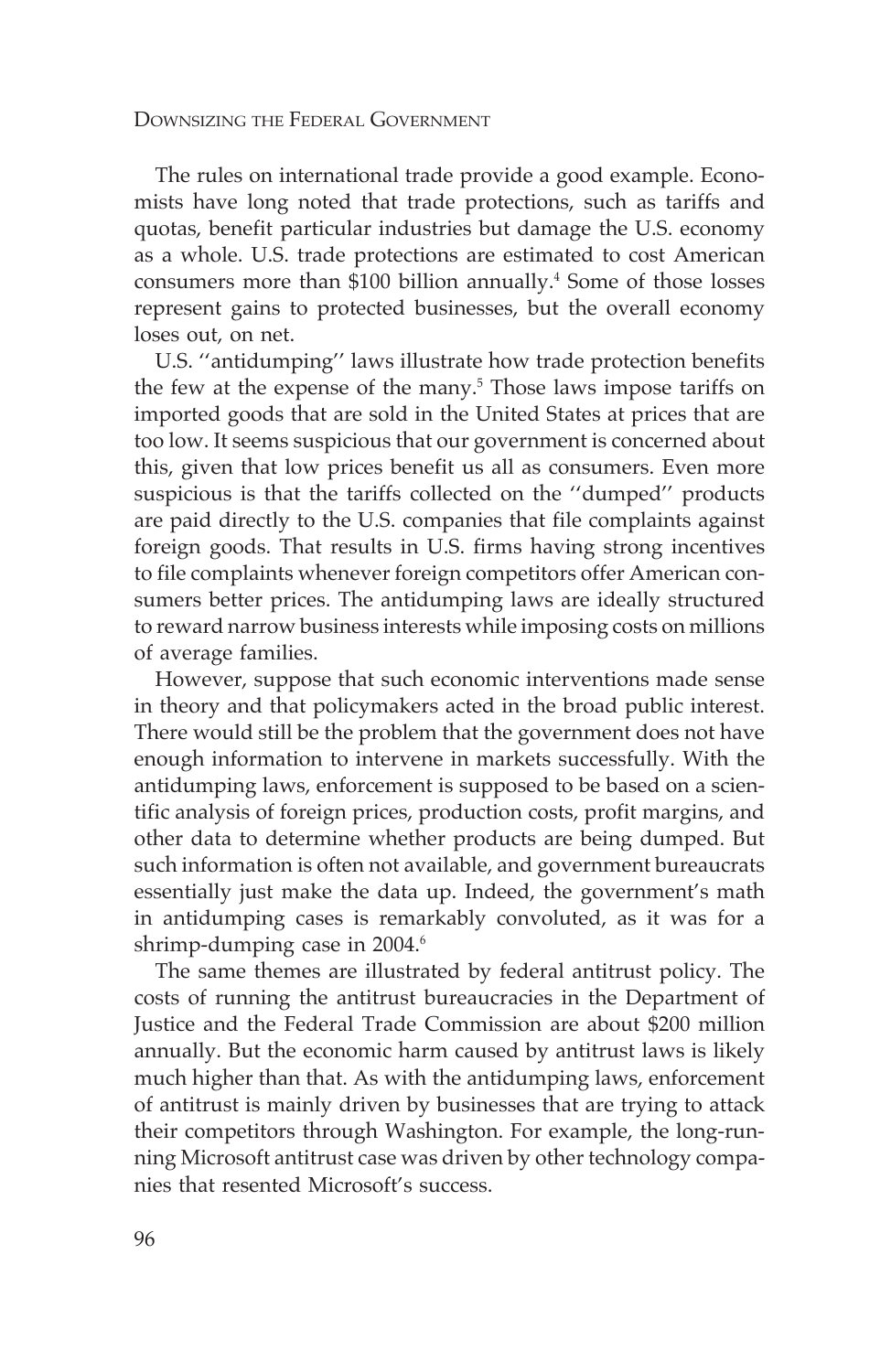As with the antidumping rules, the enforcement of antitrust law is not scientifically sound. Antitrust enforcers are supposed to intervene to prevent corporate mergers that are harmful. But antitrust bureaucrats cannot really know this, and their activities are little more than guesswork. Every industry is different and constantly changing, and experts are in frequent disagreement about particular cases. Antitrust interventions are hit-or-miss at best, and a century of experience shows that they are largely miss.

Two Brookings Institution scholars examined antitrust policy in the last century in detail. They found ''little empirical evidence that past interventions have provided much direct benefit to consumers or significantly deterred anticompetitive behavior.''7 Indeed, the authors discuss numerous big cases in which the government got it wrong and pursued actions that damaged the economy. Their analysis makes it clear that after a century of trying, antitrust enforcers still have no clear rules to determine when intervening in markets might be a good idea.

Monopolies are virtually unknown in today's competitive marketplace, except for government monopolies such as the post office. Yet the antitrust bureaucrats in the Department of Justice and the Federal Trade Commission keep dreaming up false monopoly problems to go after as "make-work" projects for themselves.<sup>8</sup> They do that by defining ''monopoly'' to their advantage. In one recent case the DOJ intervened to try and prevent software maker Oracle from buying rival PeopleSoft. But you can find a monopoly anywhere if you define the industry narrowly enough. DOJ defined the industry here to include just the particular type of software that those two companies make. Yet there are thousands of software makers in general, and the sector is very dynamic.

The American economy is so dynamic that government ''solutions'' are usually obsolete by the time they are imposed. Consider the antitrust case against Xerox Corporation in the 1970s.<sup>9</sup> After inventing the photocopier in 1960, Xerox led the industry that it created. It still held a large market share in the early 1970s, which prompted the FTC to charge the company with monopoly. Xerox had a two-year struggle with the FTC that cost millions of dollars and ended in a settlement. As it turned out, government intervention was wholly unneeded as IBM, Eastman-Kodak, Canon, Minolta, and Ricoh surged into the market in the mid-1970s with copiers that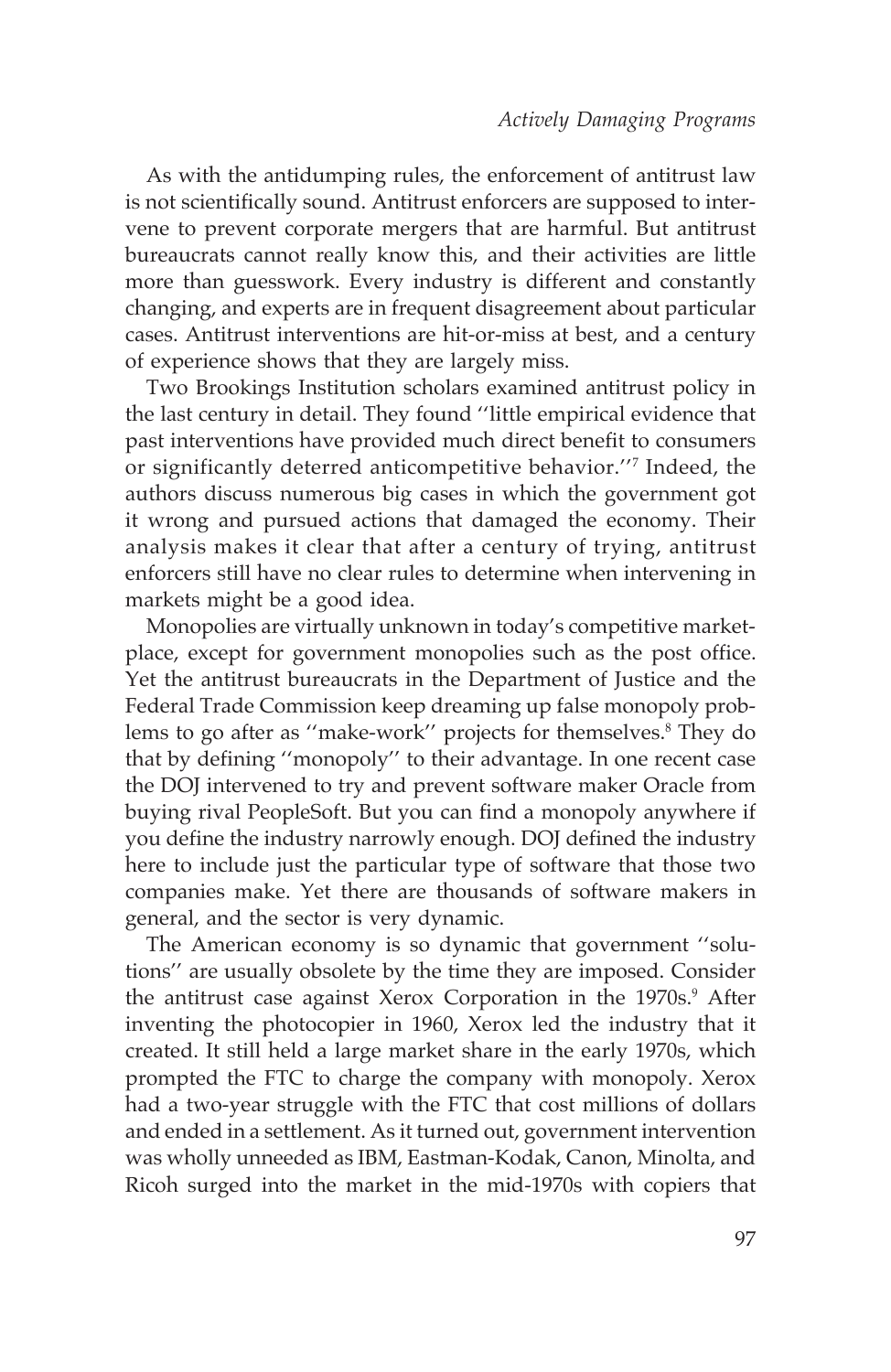were often superior to Xerox's. Xerox's market share eroded rapidly under the competition.

Government intervention was also a big waste of time and energy in the infamous IBM antitrust case that lasted from 1969 to 1982. IBM was charged with monopolizing the mainframe computer business. During the long legal battle, the industry evolved rapidly. In 1982 the government finally dropped its case and conceded that it was without merit. The case cost hundreds of millions of dollars in legal expenses, generated 66 million pages of evidence, and diverted IBM's time and energy from more productive business endeavors.<sup>10</sup> Business efforts to fend off the government antitrust wolves in Washington cost the whole economy billions of dollars a year in lawyers' fees.11

Despite decades of such failed interventions, the antitrust bureaucrats still do not understand the dynamic nature of modern markets. In one recent example, the FTC shot down a bid by the Blockbuster movie rental chain to acquire Hollywood Entertainment. These are the two biggest rental companies, but as the *Wall Street Journal* noted, brick-and-mortar rental chains are under serious financial pressure as online competitors such as Netflix grow.12 The most efficient result might be for the remaining brick-and-mortar chains to merge as online sales squeeze their business. There is no way for the FTC to know what the future of an industry such as video rentals will or should look like.

When one considers the antitrust and antidumping laws together, it is clear that the federal government follows no consistent economic policy. If prices are ''too low,'' businesses are charged with ''dumping'' or ''predatory pricing.'' If prices are too high, businesses are charged with monopoly price gouging. If businesses keep prices at the same level as others, they are charged with collusion. That confusion is a long-running folly. In the early New Deal, the Roosevelt administration imposed a host of new regulations that created industry cartels to keep prices high. But a few years later, the administration went on an antitrust enforcement binge against supposed monopolies for charging prices that they claimed were too high.<sup>13</sup>

The broader lesson from antitrust and antidumping laws is that federal policymakers need to be far more humble about their ability to successfully intervene in the economy. The data the government would need to outguess dynamic markets is simply not available.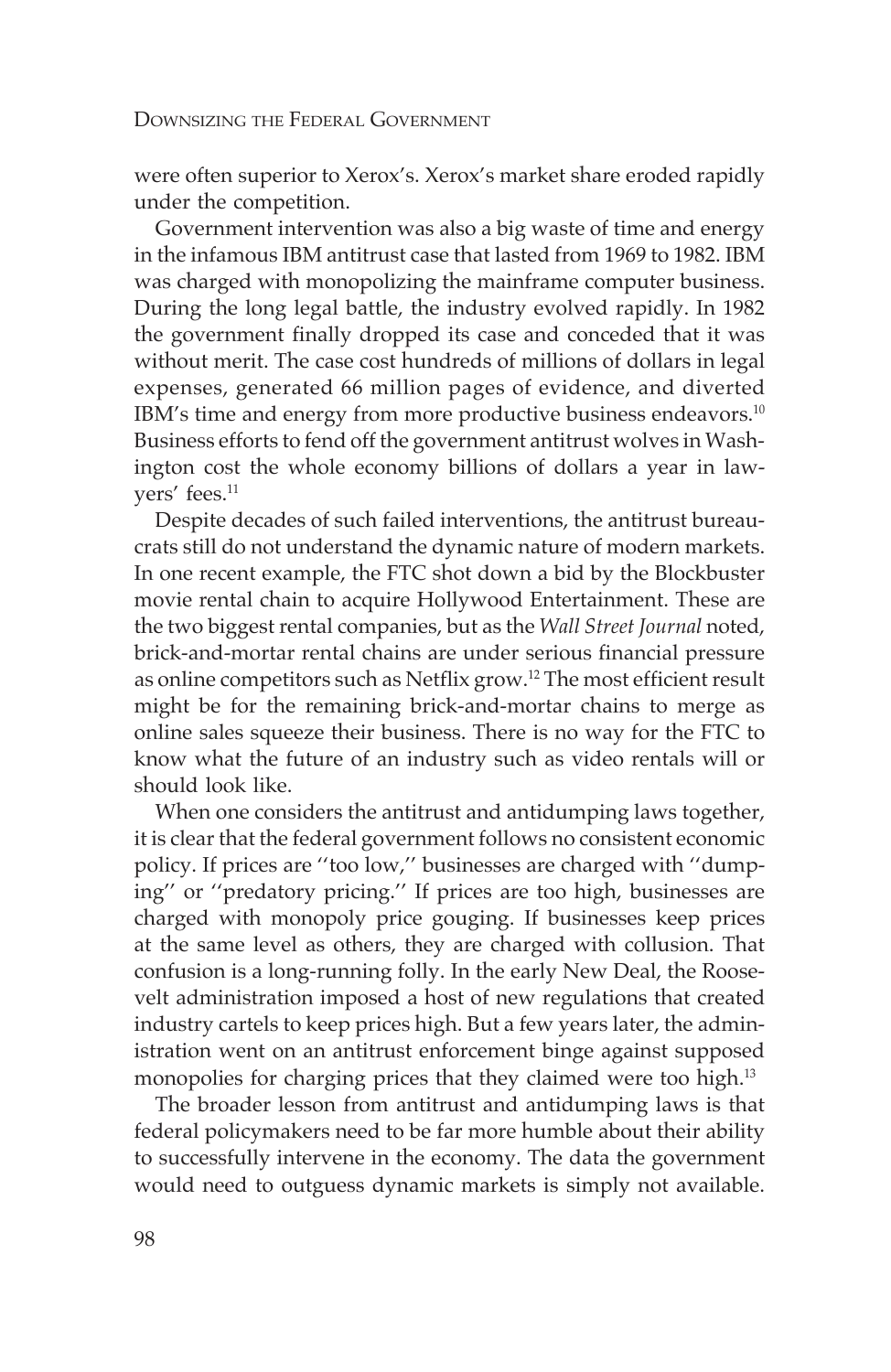Government policymakers are usually just stumbling around in the dark, and they typically do more harm than good. Besides, even if the government had all the information it needed, its economic machinery is often hijacked by private interests to the detriment of average families.

## **Loss of Freedom**

There are thousands of federal rules and regulations that restrict personal freedom. They range from limits on free speech in broadcasting to limits on the flush volume of toilets. About 75,000 pages of new federal regulations are published by the government each year.14 Some rules are enacted with the public interest in mind, but many are the result of special interest lobbying. Either way, the private and voluntary sphere of society shrinks as government control expands.

The continual stream of regulations coming out of Washington might be thought of as just affecting ''the economy.'' But regulations are restrictions on our individual freedom. Consider prescription drug approval by the Food and Drug Administration. The drug approval process has been widely criticized for being too lengthy and costly. The FDA has an institutional bias to be too risk averse, and its officials undervalue free choice by doctors and patients.

The result is that life-improving and life-saving drugs are kept off the market. Henry Miller, a senior fellow at the Hoover Institution and former FDA official, argues that ''Americans are literally dying for reform'' of FDA regulations.15 For example, an anti-cancer drug, Erbitux, was withheld from cancer patients for two years while the FDA procrastinated on approval. Some argue that the FDA's dithering on this drug may have cost thousands of lives.<sup>16</sup>

The slowness of drug approvals, and the huge costs that the FDA imposes on new drug development, may have cost the lives of hundreds of thousands of Americans over recent decades.<sup>17</sup> While FDA regulation has saved lives as well, the number of lives lost has apparently been many times higher.<sup>18</sup> The FDA's overzealous regulation of medical devices has also been criticized for increasing the costs of medical innovation, increasing patient suffering, and driving medical technology companies overseas or out of business.<sup>19</sup>

There are a number of reforms that could increase access to lifesaving drugs and reduce the costs of drug discovery and development. FDA's bungling on Erbitux led to the creation of a group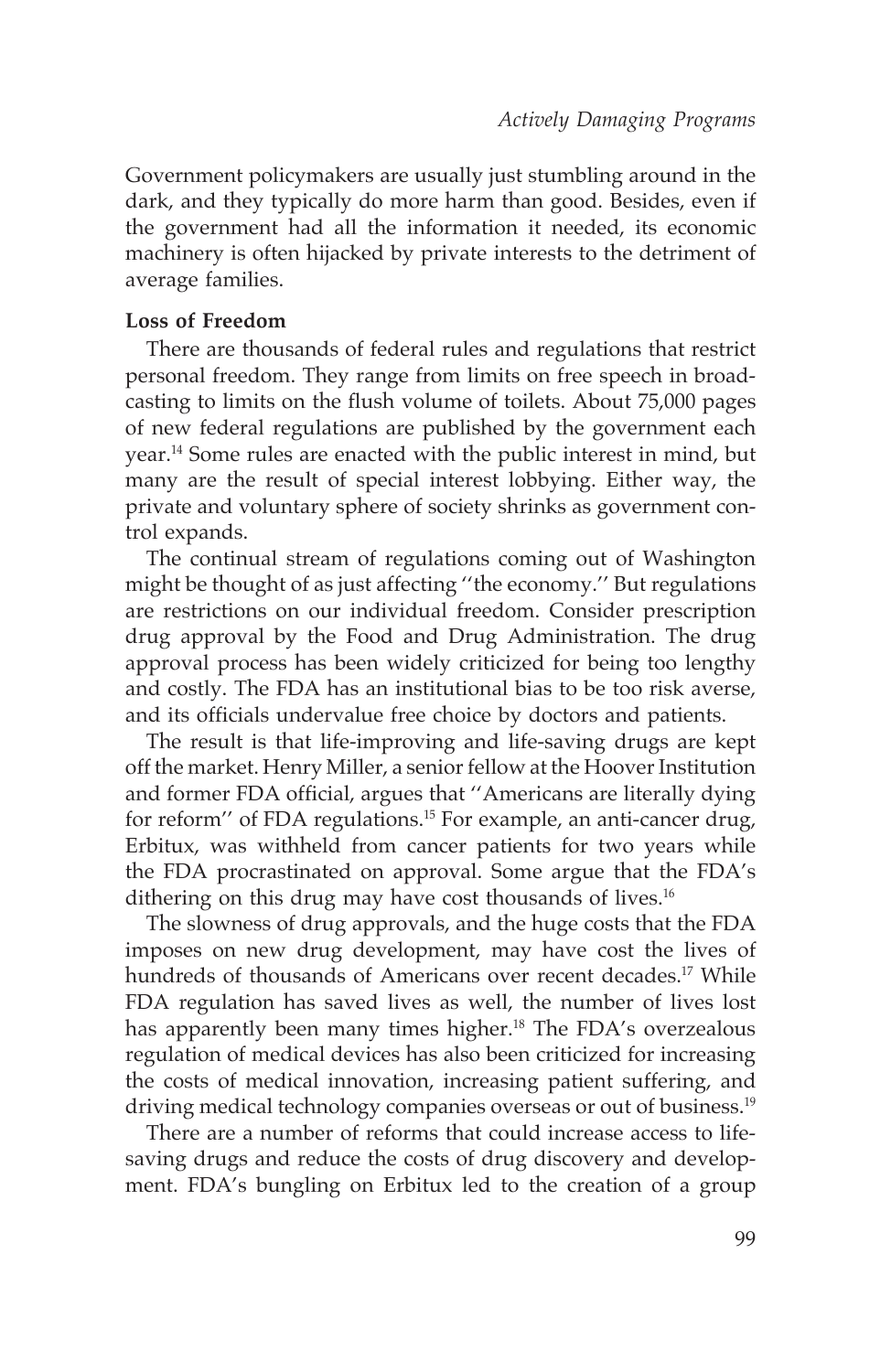called Abigail Alliance, which argues that there should be wider access to experimental drugs.20 This group and other reformers propose that there be greater access to drugs that have passed FDA Phase 1 safety tests during the period that Phase 2 and 3 trials for efficacy are ongoing.<sup>21</sup> A broader reform would be to fully repeal the FDA's requirement that new drugs and medical devices be approved for efficacy. Phase 2 and 3 trials are very costly and take years, and they are activities that markets and independent evaluating bodies could probably perform better than a monopoly government agency.

Another area of excessive federal controls is the restrictions on the usage of approved drugs. These restrictions undervalue free choice and they impose real costs on individuals. As an example, the Bush administration has tried to reduce the availability of prescription painkillers. Some analysts calculate that this policy will result in large economic costs, more Americans living in pain, and greater numbers of deaths from heart attacks and strokes.22 *USA Today* editorialized that tighter surveillance of doctors who prescribe painkillers would be damaging to the tens of millions of Americans who suffer from chronic pain.<sup>23</sup> No one favors prescription drug abuse, but in cases such as this where there is substantial doubt about the justice and efficacy of government controls, freedom and nonintervention should be the starting point of discussion.

A detailed analysis of the costs and benefits of federal regulations is beyond the scope of this book. But what seems to be missing is a presumption that individual freedom is the highest value. Federal bureaucrats, such as those at the FDA, supposedly balance the costs and benefits of government rules. But bureaucrats cannot realistically put values on the lives and goals of 300 million diverse citizens. Many costs and benefits are simply unknowable, and estimates from experts often differ sharply. Add to this the poor management record at most agencies, and the government's ability to improve on markets seems very doubtful. The onus should be on the government to prove that each program and regulation is truly necessary, not by a preponderance of the evidence, but beyond a reasonable doubt.

#### **Social Damage**

Despite what were sometimes the good intentions of policymakers, seven decades of growth in the welfare state have created damaging side effects. It is widely recognized today that traditional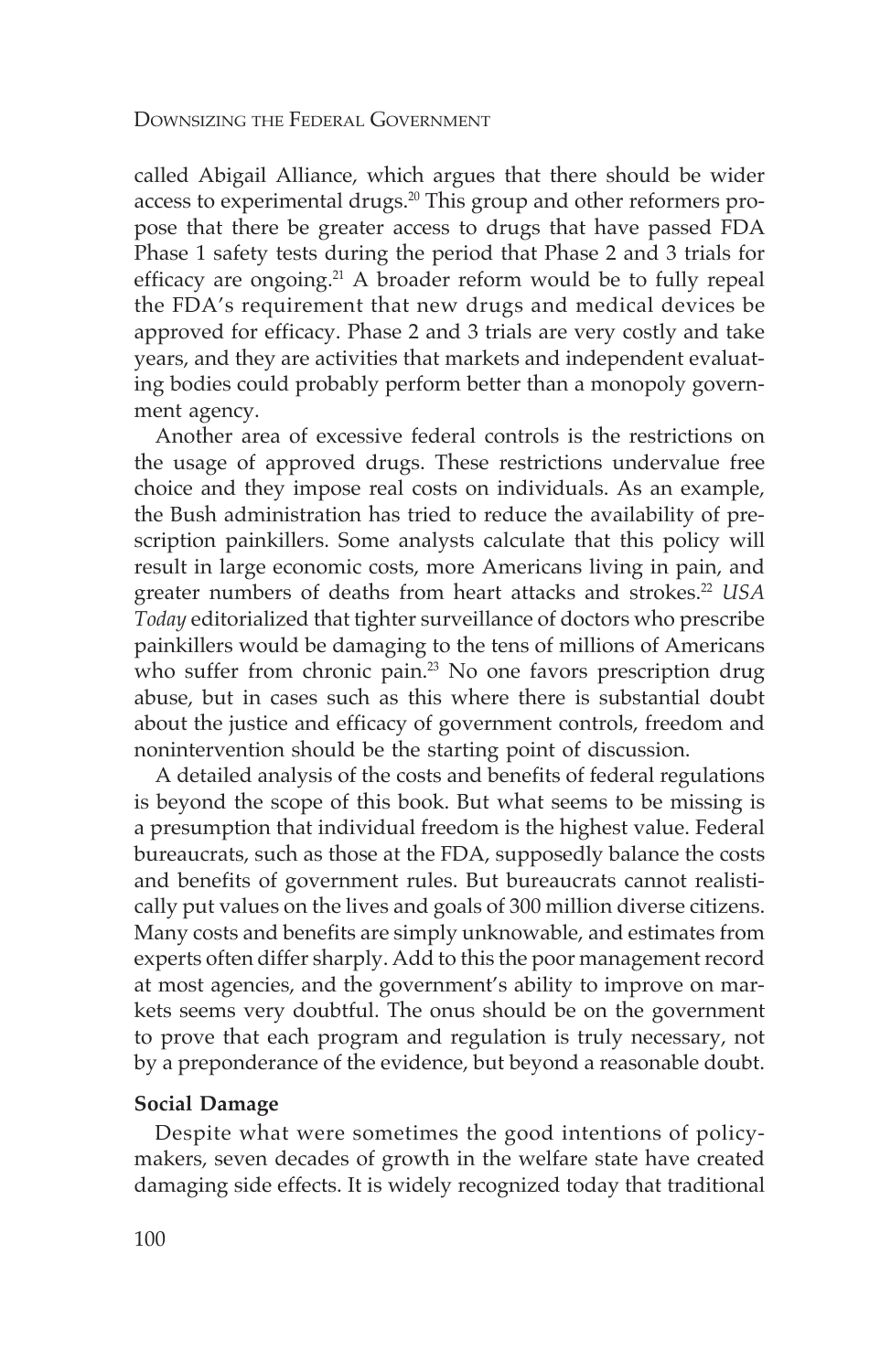unrestricted welfare for the poor creates numerous social pathologies, such as trapping people in dependence and reducing upward mobility. Box 7.1 summarizes the ways that government transfer programs have tended to weaken and undermine society.

Federal housing policy provides a good illustration of the social damage done by federal programs. The construction of high-rise public housing projects in the mid-20th century was perhaps the most infamous government failure in social policy. Those projects became warrens of drugs, crime, and despair for millions of families. The related policy of ''slum clearing'' or ''urban renewal'' by the federal government left many American cities with hideous zones of concrete and lifelessness.

Congress has begun to fix some of the worst welfare state policies of prior decades. For example, it enacted welfare reforms in 1996 that have cut the number of Americans on welfare by more than half. The 1996 law put greater emphasis on work and advancement by low-income Americans. Also, high-rise public housing was such a colossal failure that the government has been actively demolishing its apartment projects across the country in recent years.

Nonetheless, much of the welfare state remains unreformed. In housing, Congress began replacing public housing in the 1970s with Section 8 housing vouchers, which are now used by two million beneficiaries. Vouchers, which allow recipients to rent private apartments, were supposed to solve the problem of concentrated poverty that was the bane of public housing. But, in practice, Section 8 vouchers have created similar concentrations of poverty with negative effects that radiate outward to surrounding areas in cities. $24$ Vouchers also encourage long-term dependence and single-parent households, as did old-fashioned welfare benefits. The income caps on vouchers create disincentives to work or to seek higher earnings.

Prior to the federal government's large-scale intrusion into housing in the 1930s, private markets provided decent low-cost housing relative to standards of the day. When low-cost housing is private and unsubsidized, it gets transformed and improved over time. Tenants in private housing tend to be temporary, not permanent, because they have every incentive to earn more and move up the ladder to better housing. President Bush has proposed some modest reforms to Section 8, but the best reform would be to terminate federal housing programs altogether.25 The positive role the government can play is to remove regulatory, zoning, tax, and other hurdles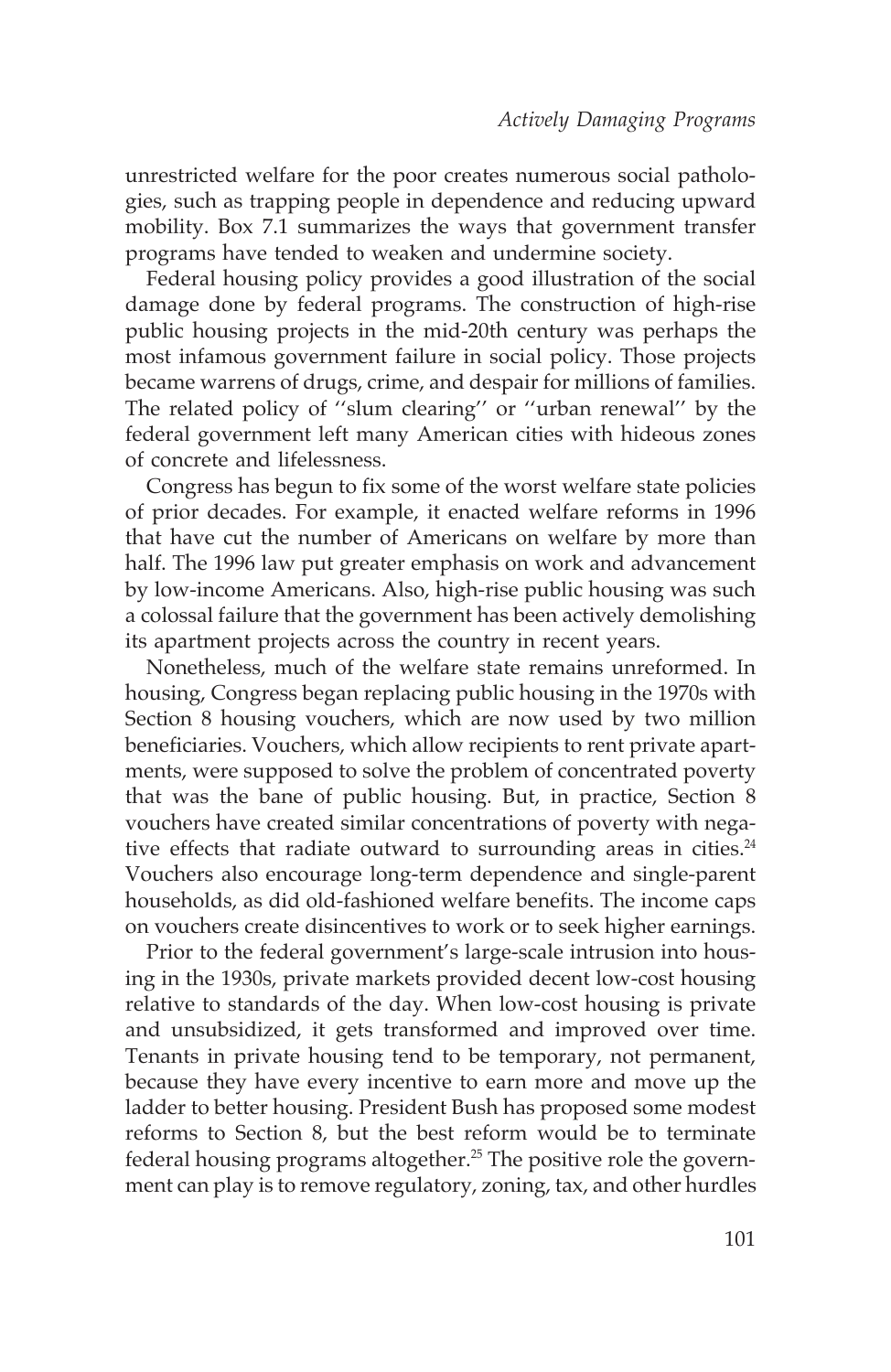# **Box 7.1 10 Harms of Handouts**

Government transfer programs, such as Social Security, welfare, and farm subsidies, create more harm than just the tax costs of financing them. Here are 10 additional problems caused by federal handouts.<sup>1</sup>

- 1. Recipients are dissuaded from working, saving, and other productive activities.
- 2. Recipients set a bad example for others, such as their children, friends, and neighbors. Whole communities of recipients, such as farmers, adopt a dependence mindset that prevents them from taking the steps they need to in order to become self-sufficient.
- 3. Transfer programs create demands for more transfer programs. Each new program reinforces the idea that people should look to the government to solve problems in society.
- 4. As a result of the government's expansion, self-help institutions, voluntary associations, and private charities are undercut and pushed aside.
- 5. Transfer programs create rivalries between organized groups in society. Society becomes balkanized as each group fights selfishly for its share of government largesse.
- 6. Transfers need large government bureaucracies to determine eligibility, set payment amounts, file paperwork, and handle complaints.
- 7. Transfers also create bureaucracies in private groups that feed off the federal largesse. Public and private transfer program bureaucracies add nothing to the nation's GDP.
- 8. Individuals and businesses dependent on handouts devote time and energy to filling out forms, visiting government offices, and changing their behavior to meet program requirements—all activities that take away from them solving their own problems.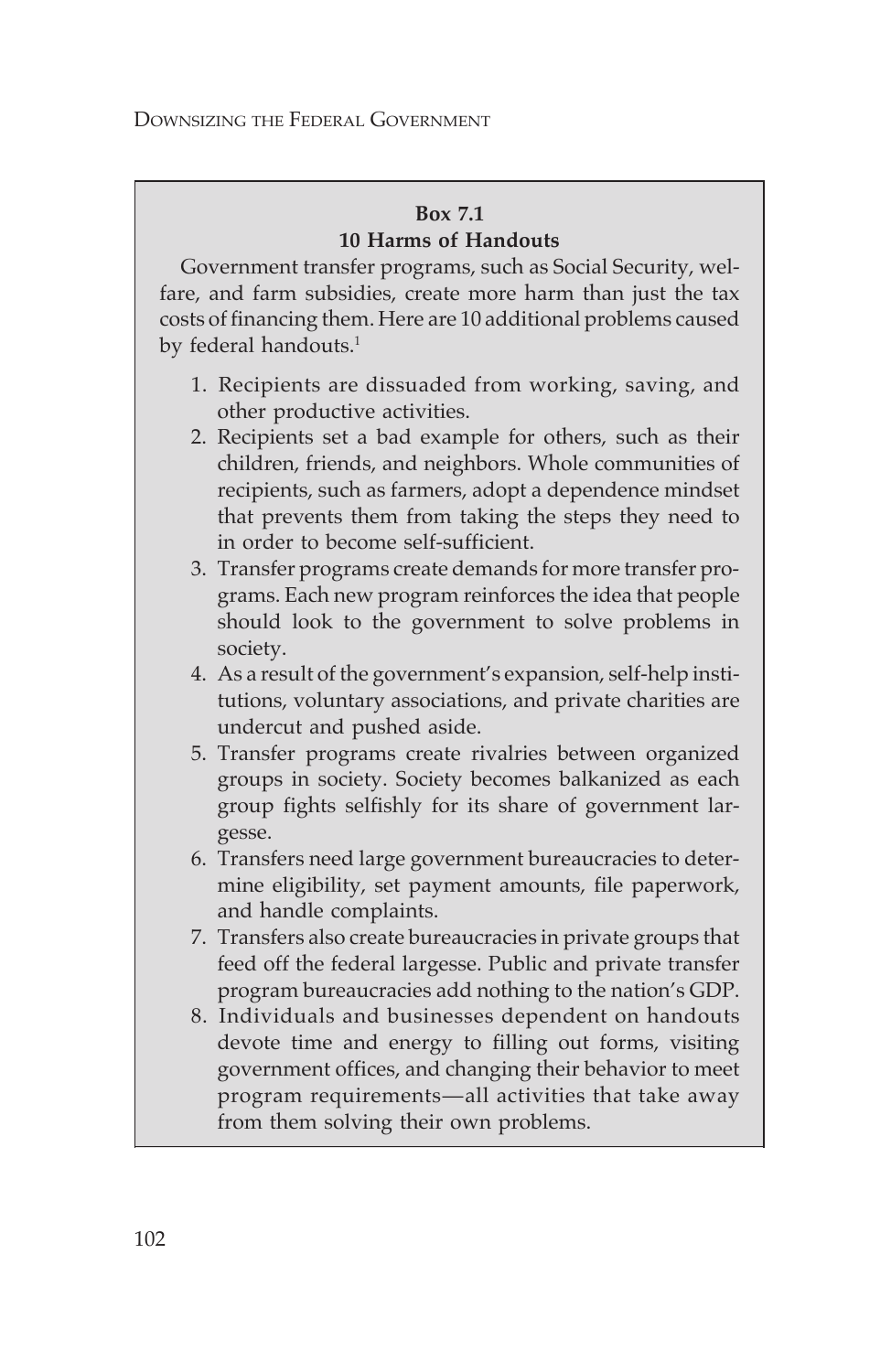- 9. Government agencies and private groups that depend on handout programs become institutions that support Big Government in general, and they usually oppose economic and budget reforms.
- 10. Transfer programs undermine civil liberties by giving the government access to huge databanks of personal information on recipients.

1. This list is based very loosely on Robert Higgs, *Against Leviathan: Government Power and a Free Society* (Oakland, CA: Independent Institute, 2004), chap. 3.

to the private construction of low-cost housing. The best housing policy, and best social policy in general, is laissez faire.

# **Environmental Damage**

Free-market reformers and environmentalists are in agreement in opposing federal activities that damage the environment. Both groups object when private interests use their political clout to steer subsidies to environmentally damaging activities. Here are some examples of programs that should be cut as being both wasteful and anti-environmental:

- The Department of Agriculture pays out more than \$20 billion annually in crop subsidies for wheat, corn, soybeans, rice, and cotton. These subsidies cause overproduction, the excessive use of fertilizers, and the overuse of marginal farmland that would otherwise be left as forests and wetlands.
- The Forest Service subsidizes the cutting of the nation's forests by undercharging timber companies in its timber harvest program and by the construction of 380,000 miles of logging roads.26 The *Washington Post* reported last year that a large area of the Tongass National Forest in Alaska was clear-cut and the trees left to rot because of inept planning by the Forest Service.<sup>27</sup> U.S. taxpayers have apparently lost millions of dollars in Tongass. One environmental group calculated that the agency's costs to aid timber companies in the forest exceeded federal fees collected by about \$30 million per year.<sup>28</sup> Critics argue that the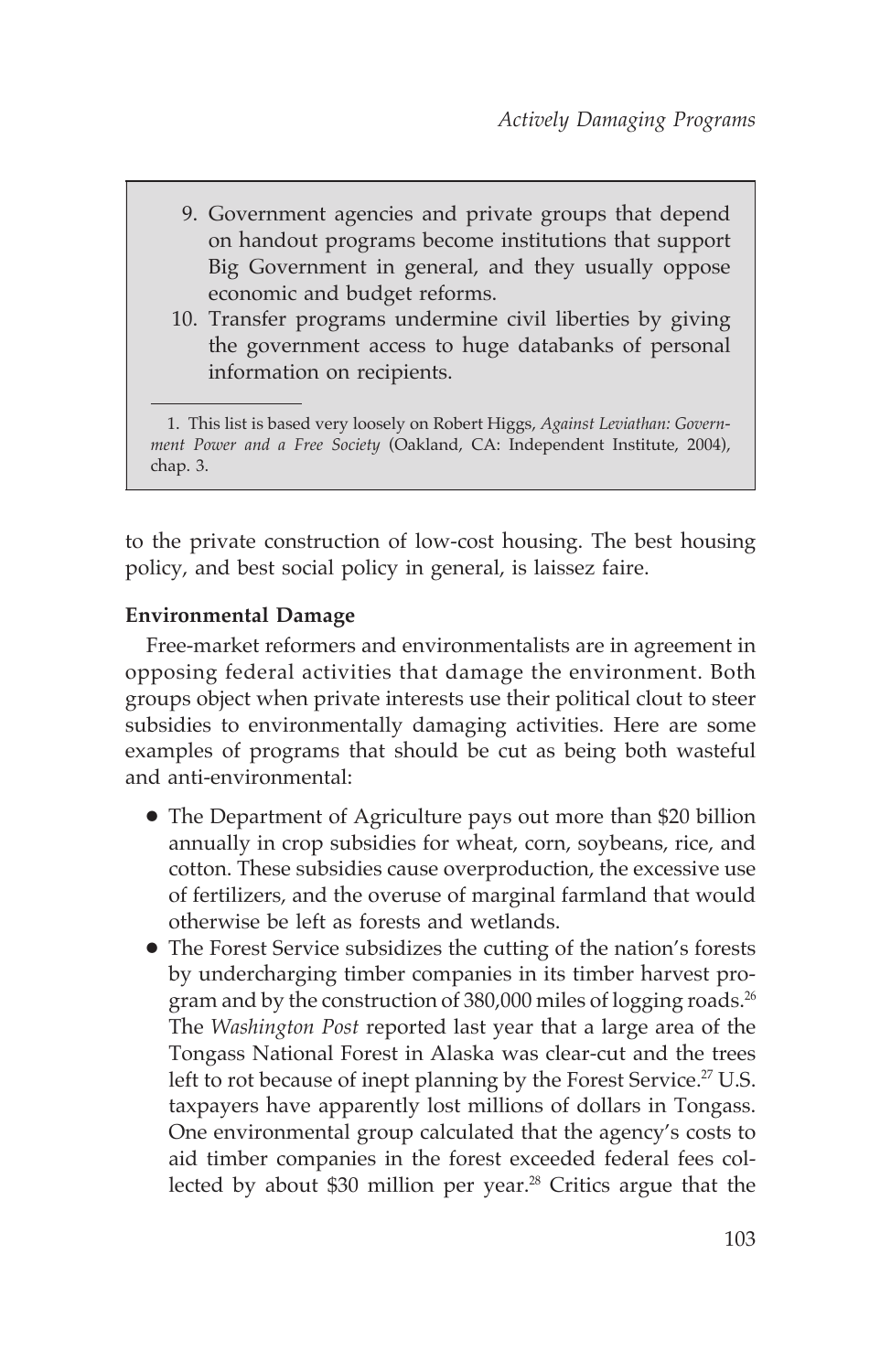Forest Service continues logging in Tongass only to justify the existence of its 500 employees in the area.

- The federal Power Marketing Administrations and Tennessee Valley Authority sell electricity at substantially below-market rates.29 This has encouraged overconsumption of energy by homes and the large industrial users of PMA and TVA power.
- The federal government's large engineering and construction projects often damage the environment. The Army Corps of Engineers builds and operates infrastructure, such as dams and harbors and for decades has pushed ahead with uneconomic megaprojects favored by powerful members of Congress. In recent years the Army Corps has been rocked with scandal as it was found to be falsifying data to justify large and unneeded projects.30
- Federal loans to exporters have supported environmentally damaging projects in less developed countries. For example, Enron Corporation received \$200 million in U.S. government financing to build a 390-mile pipeline from Bolivia to Brazil through a tropical forest area in 2001.31 The *Washington Post* reported that the Chiquitano Forest pipeline, financed by the federal Overseas Private Investment Corporation, was driven through one of the most valuable and unscathed regions of forest in South America.32
- The Bureau of Reclamation runs a vast water empire in the western United States that sells water to farmers and homes at a fraction of the market cost. The resulting overuse could lead to a water crisis as the West's population keeps rising. The solution is to move water into the free market and allow prices to rise to efficient and environmentally sound levels.<sup>33</sup> The bureau's huge water projects have a history of cost overruns and running afoul of good environmental policy. For example, the giant Animas–La Plata dam project in southwestern Colorado has environmental groups up in arms, and the official cost estimate jumped from \$338 million in 1999 to \$500 million by 2003.34

The mismanagement of agencies such as the Bureau of Reclamation and the Army Corps is discussed further in Appendix 2. Taxpayers and environmental groups clearly share some common ground. Pro-green budget cuts would be a great way to start downsizing the federal government.<sup>35</sup>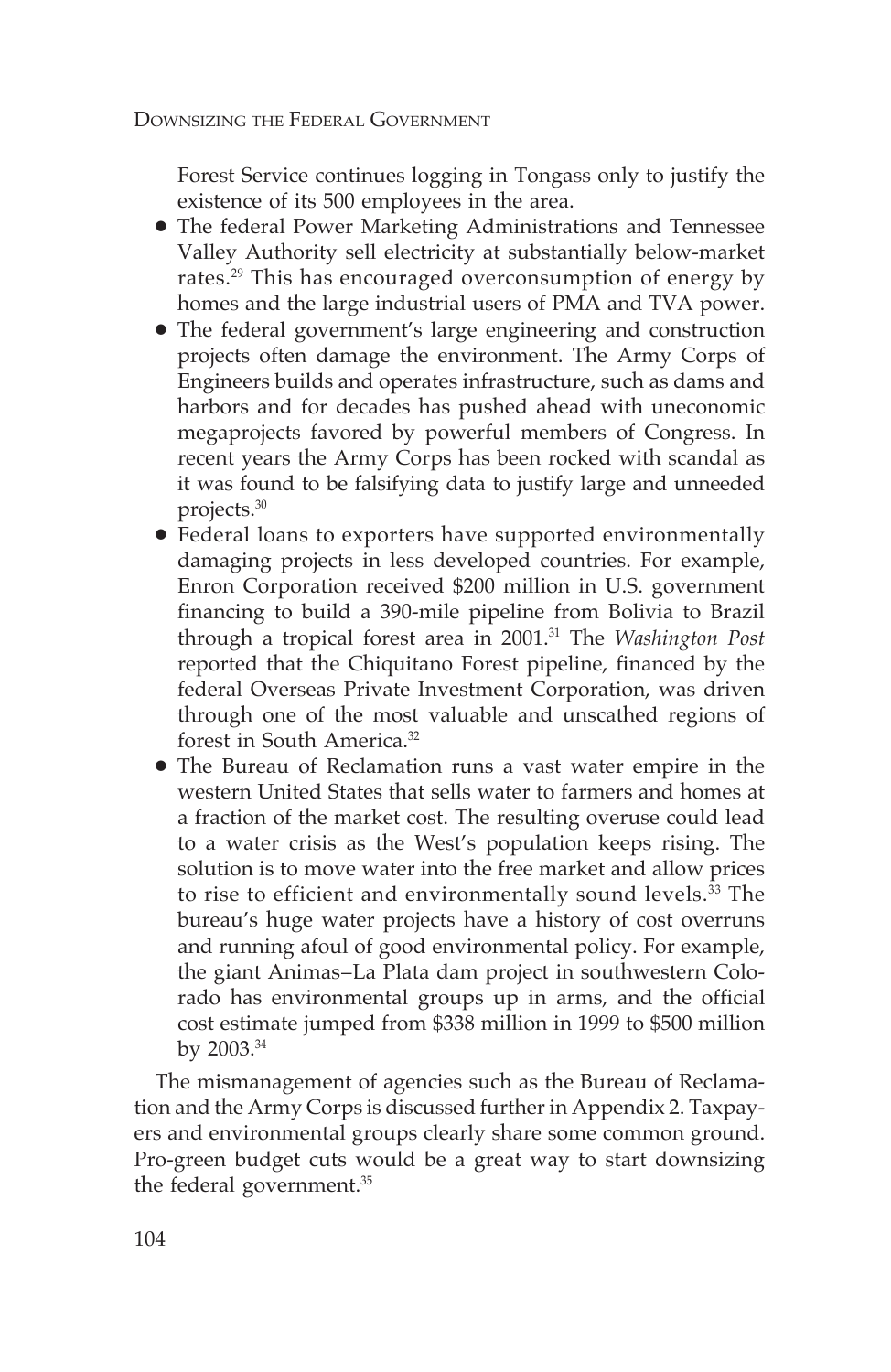# 8. Fiscal Federalism

The federal government was designed to have specific limited powers, with most basic governmental functions left to the states. The Tenth Amendment to the Constitution states this clearly: ''The powers not delegated to the United States by the Constitution, nor prohibited by it to the States, are reserved to the States respectively, or to the people.'' Unfortunately, the federal government largely ignored the Tenth Amendment during the 20th century and undertook a large number of activities that were traditionally and constitutionally reserved to the states.

The primary means that the federal government has used to extend its power are grants to state and local governments (''grants in aid''). Federal granting began during the 19th century, expanded during the 1930s, and ballooned during the 1960s. Some of the earliest federal grant schemes were for agriculture and highways.<sup>1</sup> The Federal Aid Road Act of 1916, for example, provided federal aid to the states for highways on a 50-50 funding basis.

In the last two decades, there have been efforts to revive federalism and devolve activities such education and highways back to the states. Under President Ronald Reagan in the 1980s and the Republican Congress of the mid-1990s, some federalism initiatives were pursued. But those initiatives were modest and short-lived, and the federal government has continued to grow, usurping ever more state and local activities.

#### **Size and Scope of Federal Grants**

In 2005 federal grants totaling \$426 billion will be paid to lower levels of government for a huge range of activities, including education, health care, highways, and housing.<sup>2</sup> Grants to state and local governments increased from 7.6 percent of total federal spending in 1960 to 17.2 percent in 2005.3

The federal grant structure is massive and complex, as detailed in the 1,967-page ''Catalog of Federal Domestic Assistance'' available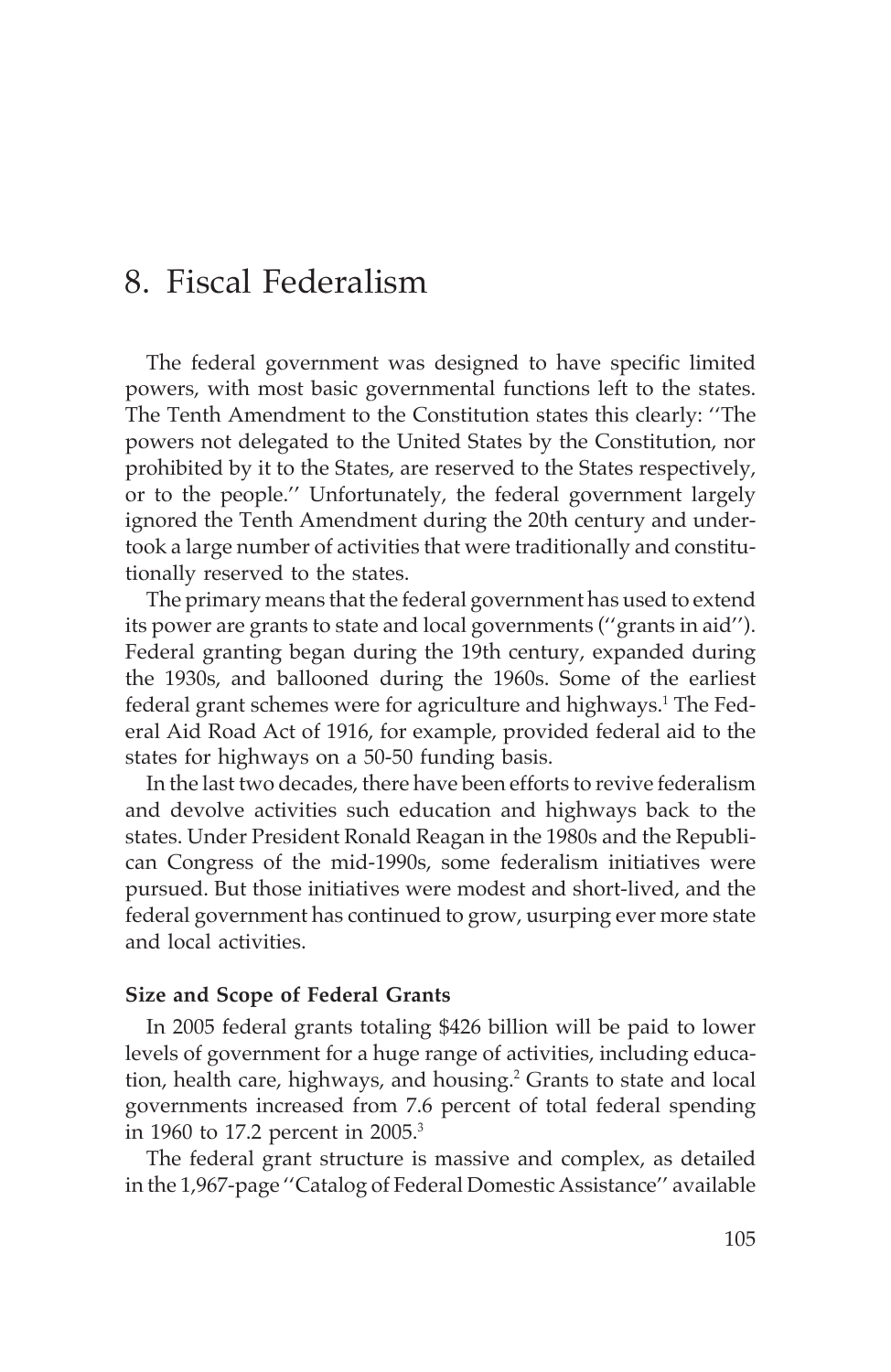at www.cfda.gov. This publication is a comprehensive summary of federal grant programs to lower levels of government and private organizations. The CFDA lists 770 different grant programs aimed at state and local governments.<sup>4</sup> Grant programs range from the giant \$186 billion Medicaid to hundreds of more obscure programs that most taxpayers have never heard of. The CFDA lists a \$16 million grant program for ''Nursing Workforce Diversity'' and a \$60 million program for ''Boating Safety Financial Assistance.'' One Environmental Protection Agency program hands out \$25,000 grants to local governments for projects that ''raise awareness'' about environmental issues.5

The huge size of federal granting activity has created an industry of consulting firms, computer software, and trade publications all geared to helping state and local governments win federal grants. But complexity, high administrative costs, and duplication have long been the bane of federal granting.<sup>6</sup> In recent years, for example, spending for ''first responders'' such as firefighters has been popular, and there are 16 overlapping federal grant programs that provide such funding.<sup>7</sup>

Federal grant programs not only overlap with each other, they overlap with the activities of state and local governments. The result, as political scientists have observed, is that the three layers of government in the United States resemble, not a tidy layer cake, but a jumbled marble cake. Federal expansion into state areas through grants has proven to be a wasteful way of governing the nation, and the federal grant empire should be radically scaled back.

Ronald Reagan tried to do just that. In his 1983 budget message, Reagan argued that ''during the past 20 years, what had been a classic division of functions between the federal government and the states and localities has become a confused mess.''8 Reagan tried to cut federal grants and to sort out the ''confused mess'' of federal and state activities. He had some success as shown in Figure 8.1, which illustrates trends in health and nonhealth grants in constant 2005 dollars. Between 1980 and 1985, Reagan cut overall grant spending by 15 percent in constant dollars and nonhealth grants by 21 percent. However, the cuts were short-lived, and grant spending increased rapidly during the 1990s.

Figure 8.2 shows the total number of federal grant programs for state and local governments. The effect of Reagan's cuts in the early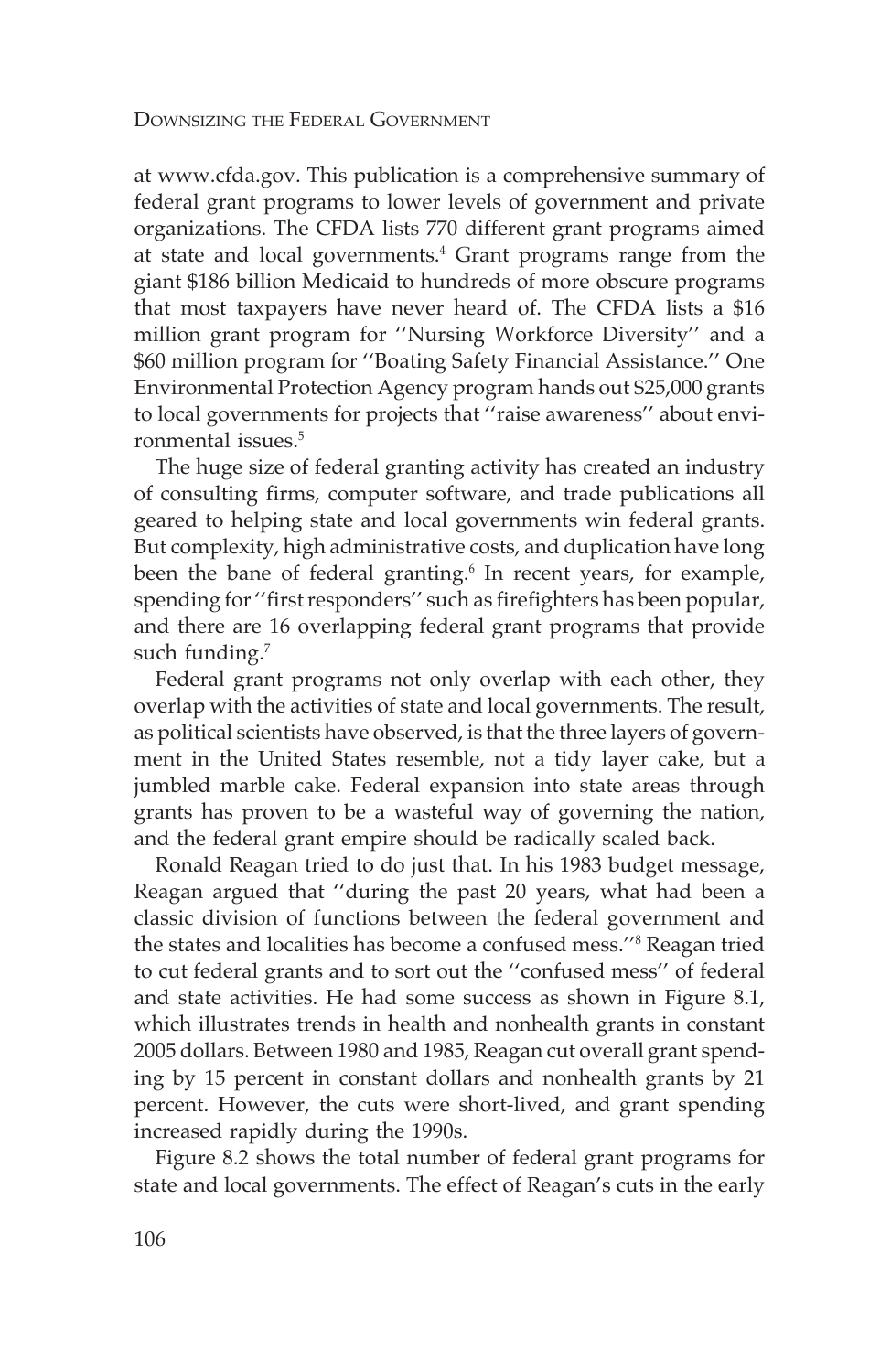

*Figure 8.1* REAL FEDERAL GRANTS TO STATE AND LOCAL GOVERNMENTS

SOURCE: Author's calculations based on *Budget of the United States Government: Fiscal Year 2006, Analytical Perspectives,* p. 131. Fiscal years.

1980s is evident. But since the mid-1980s the number of grant programs has soared, with only a brief retrenchment in the mid-1990s. The number of grant programs increased from 463 in 1990 to 770 in 2004.9

The increase in federal grants has occurred because of political logic, not economic logic. Federal grants allow Washington to sidestep concerns about expansion of its powers over traditional state activities. By using grants, federal politicians can become activists in areas such as education while overcoming states' concerns about encroachment on their activities by shoveling cash into state coffers. One observer in 1932 noticed that the federal government ''bribes the states by federal subsidies to acquiesce in greater federal powers, and the consequent surrender by the states of their reserved powers.''10 The losers are average Americans, who want quality government services at minimum cost but do not get them under the current federal-state structure.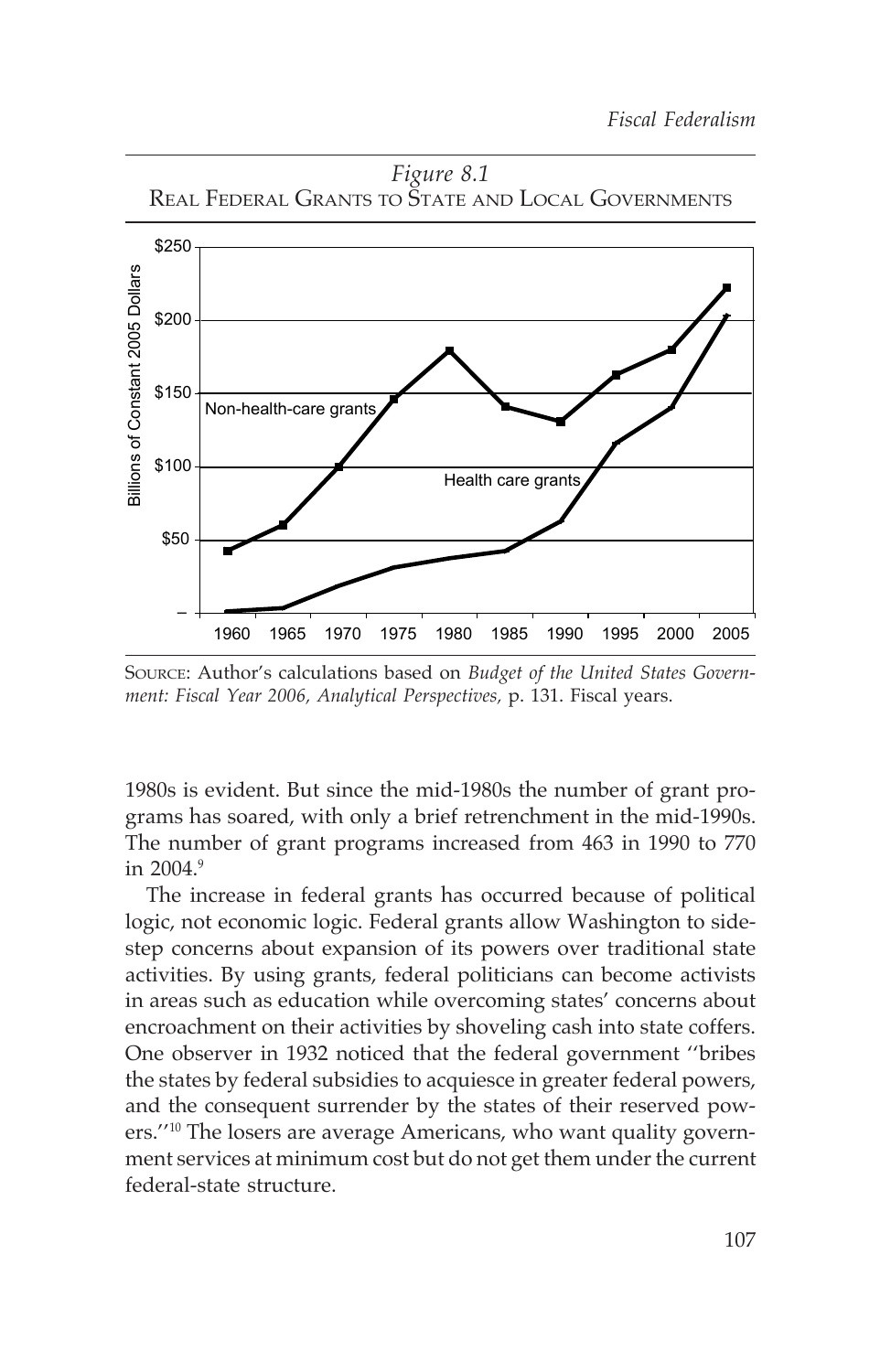



SOURCE: Office of Management and Budget based on the Catalog of Federal Domestic Assistance. The figure for 2002 is estimated. Also note that a revised OMB methodology has boosted the program count somewhat in recent years.

### **Do Grants Help the Poor?**

Much of the support for grants comes from policymakers who think that the federal government should redistribute income from prosperous areas of the country to poor areas. Yet even if that goal is appropriate, it has never been achieved. A major 1981 study on federalism by a government commission concluded, ''The record indicates that federal aid programs have never consistently transferred income to the poorest jurisdictions or individuals.''11

The problem is that politics has undermined such fiscal egalitarianism. The Urban Institute noted a number of years ago: ''Political pressures in the design of grant funding formulas considerably limit the design of grants to even out economic disparities among regions, thus undermining one of the major rationales for their use.''12 Even though the initial goal of grant programs might be to aid poor regions, every member of Congress ultimately wants a piece of the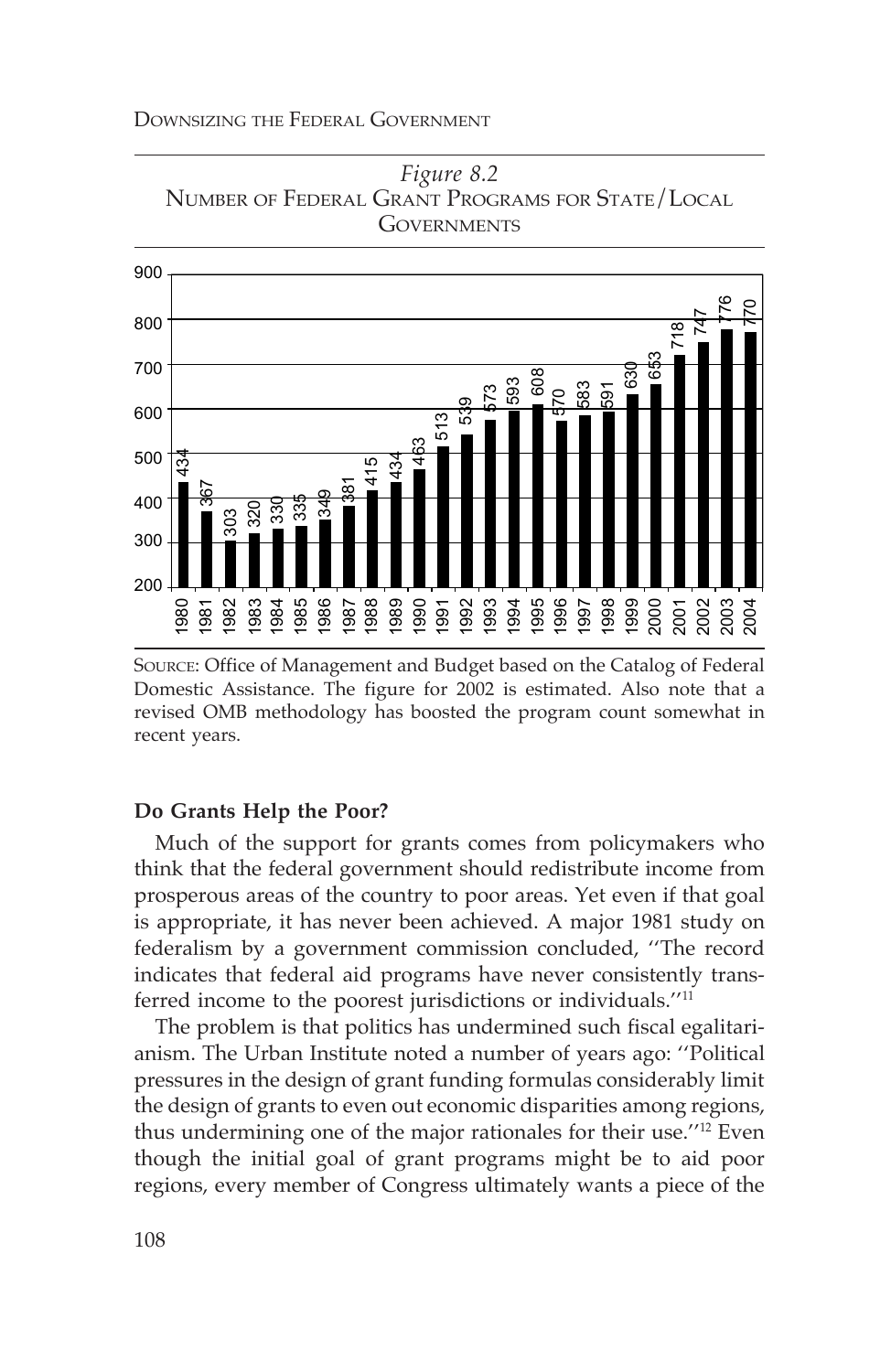action. Grant programs ''must sprinkle funds among all jurisdictions to gain acceptance" as each member tries to win votes back home.<sup>13</sup>

Grant money aimed at needy regions gets redirected by powerful members of Congress. A classic case was uncovered in 2005 by the *Washington Post*. A \$3 million federal grant that was supposed to help impoverished Indian tribal schools was redirected by Sen. Conrad Burns (R-MT) to the wealthy Saginaw tribe of Indians.<sup>14</sup> The Bureau of Indian Affairs opposed the move by Senator Burns, who oversees funding for the BIA in the Senate. The Saginaws operate a lucrative gambling resort, and each tribe member receives about \$70,000 per year in profits. What was in it for the senator? The *Post* revealed that he had important campaign finance ties to the Saginaws.

The \$5 billion Community Development Block Grant program also illustrates the political problem of trying to help poor areas with federal money. CDBGs were created in 1974 to channel federal money to low-income urban areas for key services such as fire and police. But today, the program spreads taxpayer largesse widely to some of the wealthiest areas of the country, often for dubious projects. All urban areas with 50,000 or more people are eligible for the program, not just the needy ones. The federal budget noted that the program pays for such projects as the installation of traffic lights in wealthy Newton, Massachusetts.<sup>15</sup>

Federal economic development grants have suffered from this political disease for decades. In the 1960s, the Area Redevelopment Agency was conceived to channel public works grants to about 50 distressed cities. But in order to attract enough support in Congress, the program was expanded to cover 1,000 counties, about one-third of all counties in the country.16 The ARA's successor agency, the Economic Development Administration, is still with us and has the same problems. After the EDA was founded, the number of jurisdictions qualifying for aid as ''depressed'' areas was expanded rapidly, with half of all U.S. counties eventually becoming eligible.<sup>17</sup>

The U.S. Department of Education's \$13 billion Title I program provides another example of the difficulty of targeting grants to aid poor Americans. A statistical analysis by Nora Gordon of the University of California, San Diego, found that while Title I is supposed to steer money to poor school districts, the actual effect is quite different.<sup>18</sup> She found that within a few years of a grant being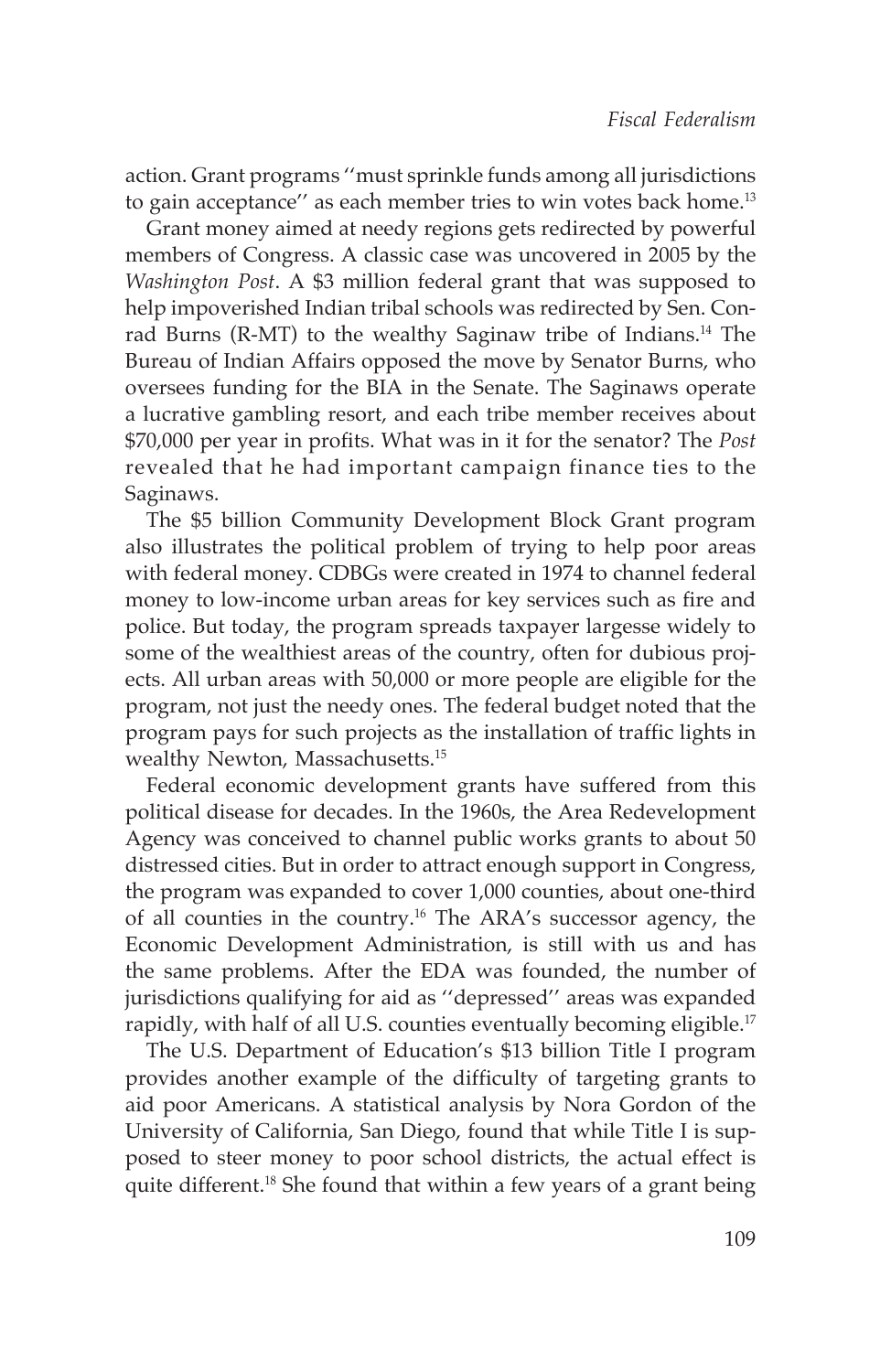given, state and local governments used the federal funds to displace their own funding of poor schools. Thus, poor schools may be no further ahead despite the federal grant money directed to them.

## **Five Pathologies of Grants**

A high-minded purpose may underlie federal grant programs, but grants are an inefficient method of governing America. The money to fund federal grants comes, of course, from taxpayers living in the 50 states. They send their tax money to Washington where it gets reallocated by Capitol Hill horse-trading and routed through layers of departmental bureaucracy. The depleted funds are sent down to state and local agencies, coupled with long lists of complex federal regulations to comply with.

The serious constitutional and practical problems of federal grants to the states have long been recognized. In 1924 Rep. Henry St. George of Virginia stood to oppose a proposed grant to the states for vocational rehabilitation programs. His statement about the irrationality of grants is still true today:

An examination of the Constitution will show no grant of power to the federal government to legislate on this subject, and therefore it is a question which belongs to the states . . . if it is a federal function, why should not the federal government do it all? If it is a state function, why does not the state do it all? Why should the two governments do the same thing at the same time, when only one can legally do it? . . . The double cost of such a course is not only evident in these respects, but how does the federal government get the money to pay its part? Only by taxation of the people of the states . . . the money collected from the people of the states, brought to Washington, and sent back to the states for purposes like this never gets there; it is eaten up [in bureaucracy].<sup>19</sup>

In 1925 President Calvin Coolidge argued in his message to Congress that grants should be cut because they were ''encumbering the National Government beyond its wisdom to comprehend, or its ability to administer'' its proper roles.20 In a 1932 book, *Congress as Santa Claus*, Charles Warren, a constitutional scholar and one-time U.S. assistant attorney general, argued that grants ''take money from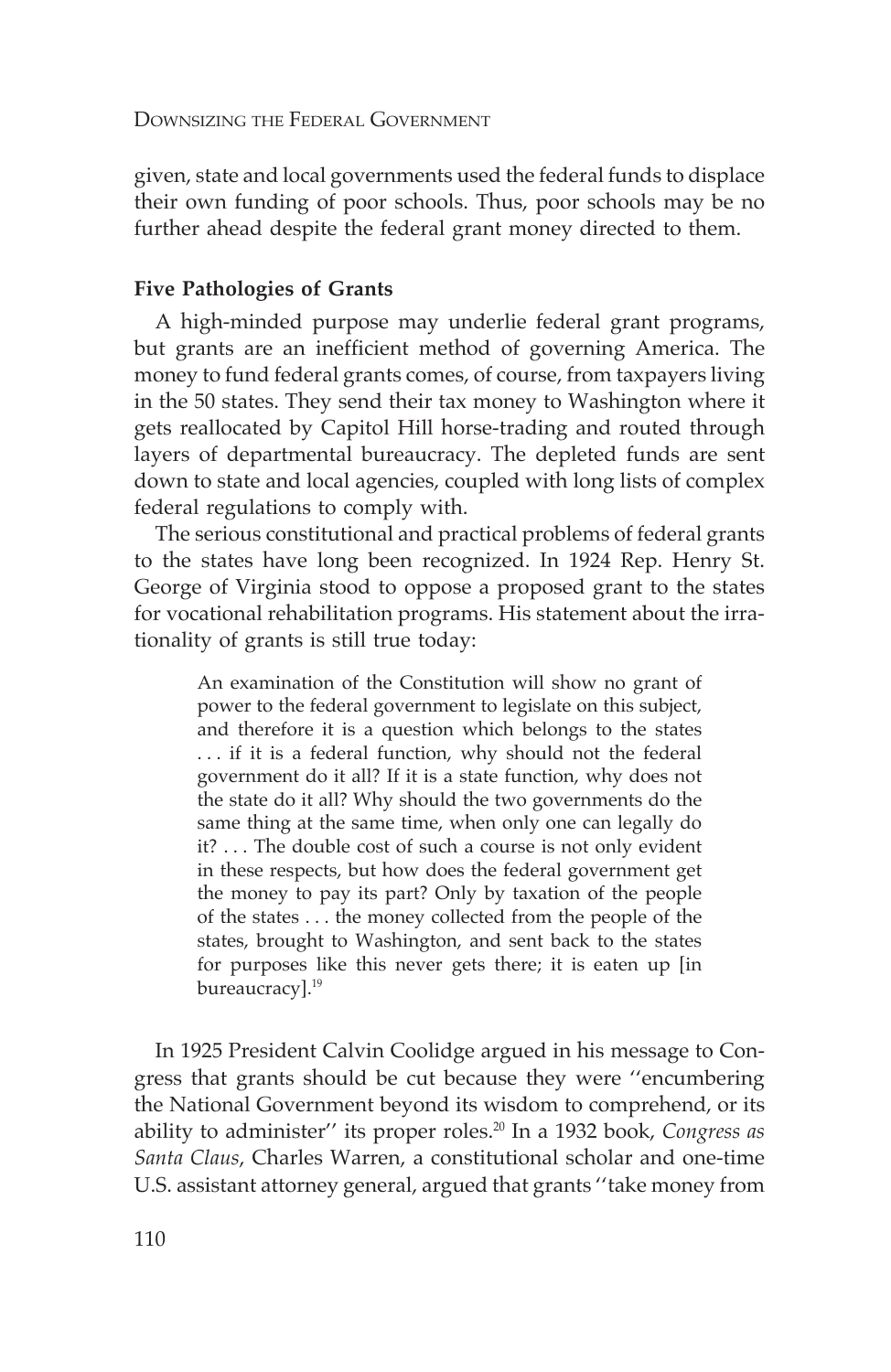the National Treasury and spread it among the States for an ostensible National purpose, but in reality for local purposes, often controlled by political reasons. They inevitably tend towards State extravagance."<sup>21</sup>

Expanding on these views, five key pathologies of grants are discussed in turn here. The first pathology of federal grants is that they set off a gold-rush response in state and local governments, producing extravagant overspending, as Warren noted. State and local politicians gold plate their programs and spend wastefully because someone else is paying part of the costs and democratic accountability is more distant. As one extreme example of waste, the head of Maryland's Office of Crime Control and Prevention was indicted in 2004 for diverting federal grant money into a political campaign.<sup>22</sup>

The gold-rush response is particularly acute with federal ''matching'' grants, under which state politicians can spend an added dollar while charging state taxpayers only a fraction of the cost. If a grant program has a matching rate of 50 percent, state politicians can expand a program by \$2 million and taxpayers in their state will pay just \$1 million more in taxes. Michael Greve of the American Enterprise Institute concludes that ''federal funding has been the principal reason for the stupendous growth of state and local government over the past decades.''23

Federal grants make program expansion by the states very attractive. With Medicaid, the states have expanded benefits and the number of eligible beneficiaries beyond reasonable levels because of a generous federal match. Indeed, states have abused the federal match by creating essentially fraudulent schemes to maximize federal Medicaid payments.<sup>24</sup> In one scam, some states imposed taxes on health care providers that were at the same time rebated back to the providers. The effect was to increase reported state Medicaid spending and boost federal matching funds. States have continued to operate such schemes despite years of criticism by federal officials.<sup>25</sup> State gamesmanship to maximize federal grants goes back to at least the 1960s.

The second pathology of grants is that they create unfair redistributions of taxpayer money between states. Federal highway grants, which total about \$33 billion annually, illustrate the problem. The 50 states receive varying amounts of highway grants for each dollar of gasoline taxes sent to Washington. Some states have been consistent winners, and others losers, for decades. For 2003 the ''return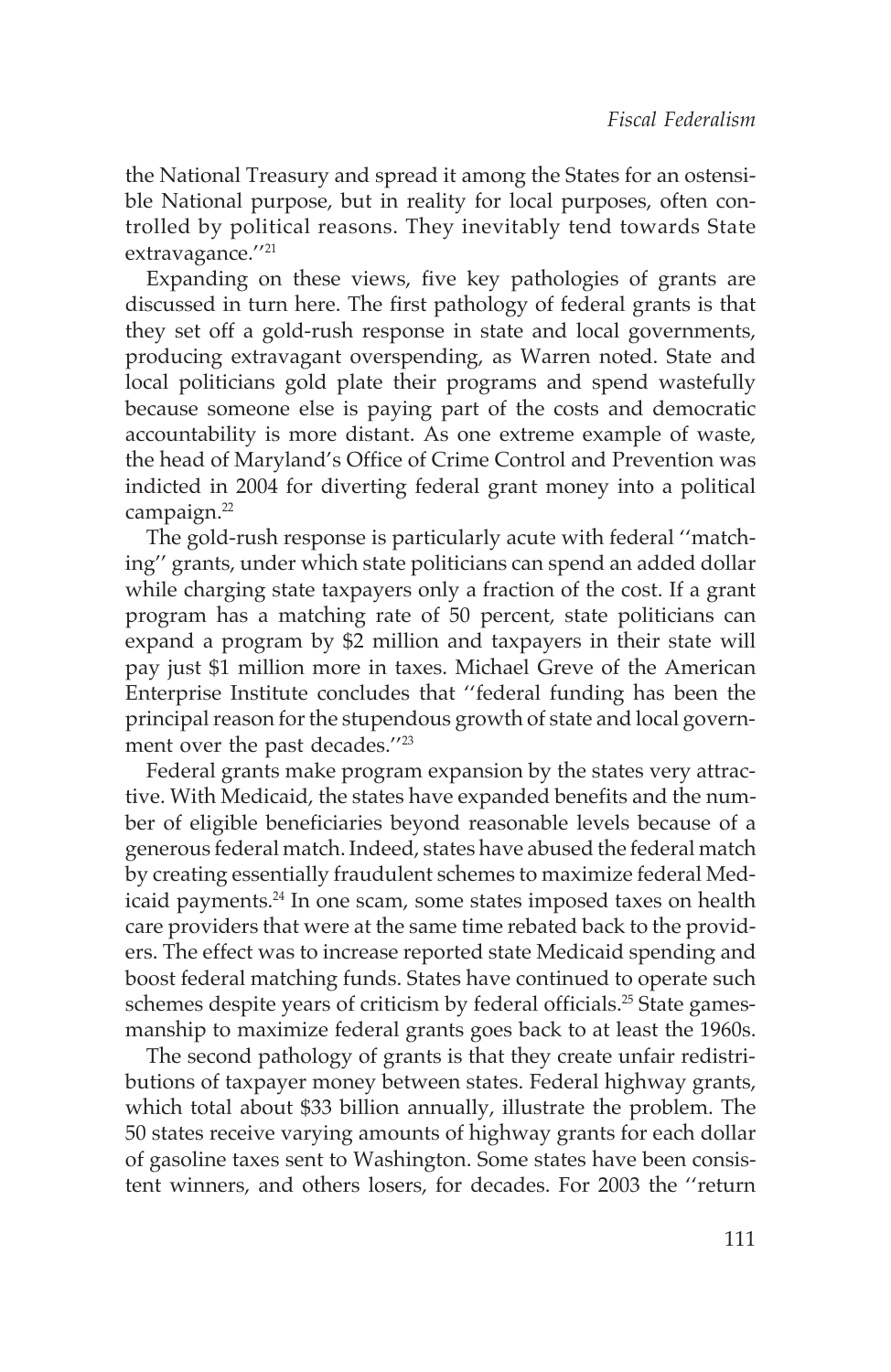

*Figure 8.3* NUMBER OF EARMARKS IN FEDERAL HIGHWAY BILLS

ratio'' of highway money received to gas tax money paid ranged from 5.2 for lucky Alaska to 0.8 for unlucky Indiana.<sup>26</sup> While some, mainly Southern, states lose out, other states get unneeded ''highways to nowhere,'' often named after champion pork-barrel spenders such as Sen. Robert Byrd (D-WV) and former representative Bud Shuster (R-PA). It is no coincidence that the most massive highway project of recent decades, Boston's ''Big Dig,'' was in the home of the former Democratic Speaker of the House, Tip O'Neill.

Federal highway grants have become increasingly ''earmarked,'' or allotted to important legislators' districts, in recent years. Figure 8.3 shows that the number of earmarks in highway bills has exploded under Republican control of Congress. In the House version of the 2005 highway bill, 4,128 earmarked or pork projects were inserted by legislators. Most members of the House transportation committee secured projects for their districts, such as museums and sideway upgrades, worth tens of millions of dollars.27 Committee chairman Don Young (R-AK) grabbed \$722 million for special projects in Alaska.28 A final highway bill passed in July with 6,371 earmarks.

SOURCE: For the 1982–2004 data, see Gabriel Roth, ''Liberating the Roads: Reforming U.S. Highway Policy,'' Cato Institute Policy Analysis no. 538, March 17, 2005, p. 12. The 2005 figure is from media reports.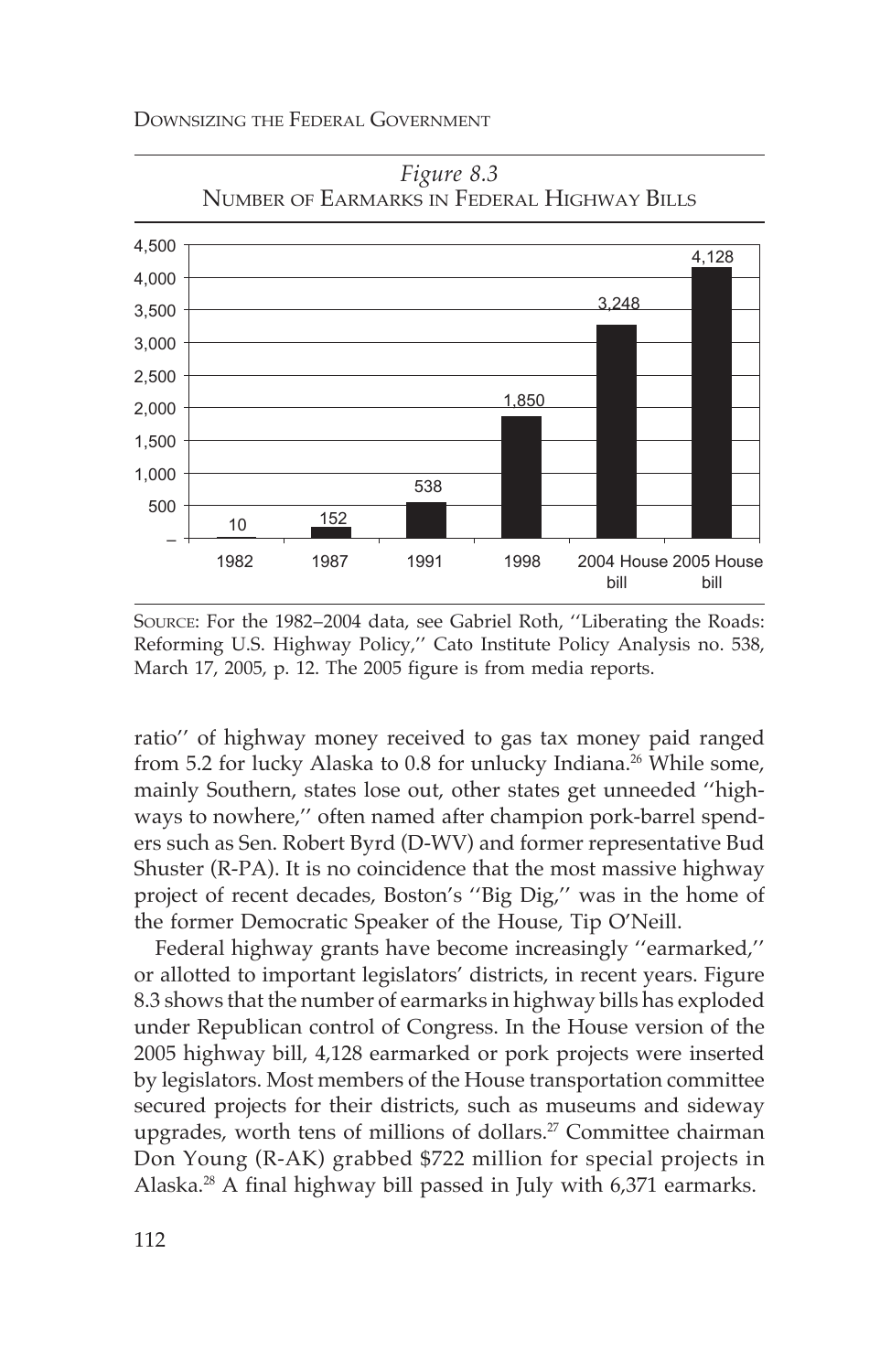Note that the executive branch also uses grants as a political tool to buy votes. Leading up to the 2004 election, there was a disgraceful display of Bush administration cabinet secretaries racing around the country to key states and congressional districts to hand out grant money.29 The energy secretary flew to swing states such as Florida and Pennsylvania handing out \$100 million for coal mining here and \$235 million for a power plant there. Other administration executives handed out grants for job training, education, and community development. None of those policy areas is a proper function of the federal government.

The third pathology of federal grants is that they reduce state government flexibility and innovation, while increasing state costs. For example, Davis-Bacon labor rules come as a package deal with federal highway dollars. These rules, which mandate the use of highcost labor, increase highway construction costs by up to 15 percent.<sup>30</sup> The most infamous federal highway regulation was the 55 mph national speed limit. It was enforced between 1974 and 1995 by federal threats of withdrawing state highway grant money.

Medicaid is burdened by perhaps the most inefficient federal regulations of any grant program. The Bush administration argues that the ''complex array of Medicaid laws, regulations, and administrative guidance is confusing, overly burdensome, and serves to stifle state innovation and flexibility.''31 But while the administration complains about Medicaid, its own No Child Left Behind education law of 2002 is the source of much state and local anger at top-down federal control. By 2005, 30 state legislatures had passed resolutions attacking NCLB for undermining states' rights.

A fourth pathology of federal grants is the costly federal, state, and local bureaucracies that they require. Complex rules for grant application and administration are needed to keep track of the \$426 billion that trickles down through the levels of government. To take one example, the \$64 million Weed and Seed anti-drug program for schools has a 74-page application kit that references 1,300 pages of regulations that grant recipients must follow. The Bush administration is right that the federal grant system is ''overwhelming,'' ''offputting," and "intimidating."<sup>32</sup> The administration has also concluded, not surprisingly, that grant programs are even less effective than other federal programs.<sup>33</sup>

Some grant programs involve three levels of bureaucracy—federal, state, and local—before funds are disbursed for a project. For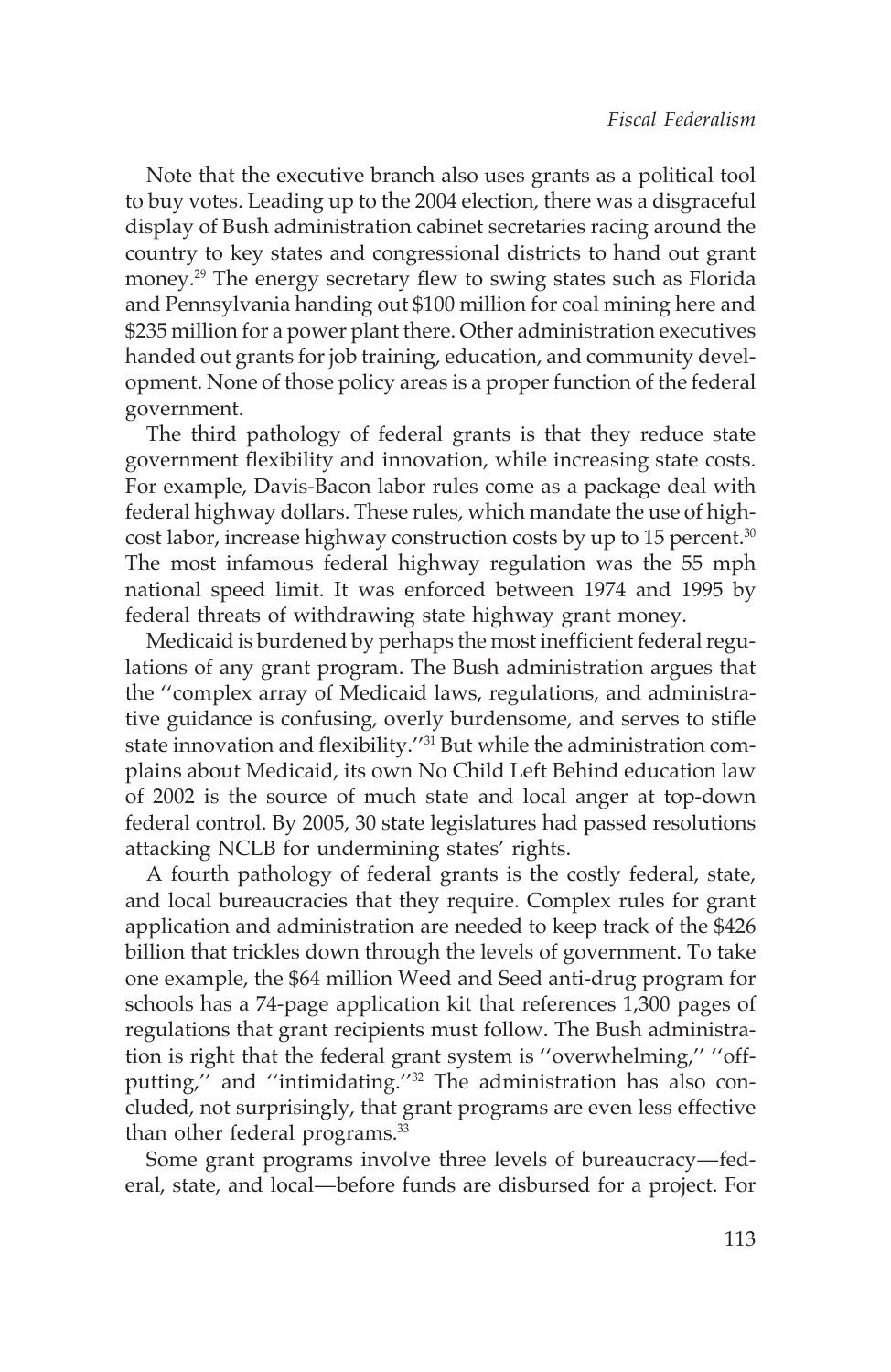example, the \$484 million Safe and Drug Free Schools program sends money to state education bureaucracies, which in turn use complex procedures to send funds down to local school boards. School boards need expert bureaucrats to complete lengthy application forms to get the funds. The Bush administration has concluded that the depleted flow of money from this program that reaches the schools it is often spent wastefully.

Similarly, Community Development Block Grants are handed out to state governments, which in turn hand money out to local governments. The program has terribly complex formulas to determine which areas get funding. The Bush administration finds that this grant program has ''an unclear mission, loose targeting requirements, and a lack of focus on results.''34

To get a sense of the inefficiency of grants, suppose the federal government had a \$100 million grant program for reading in disadvantaged schools. Suppose that 5,000 schools applied and received grants and that grant writing and administration at the three levels of government cost \$5,000 per school. Bureaucracy would eat up a quarter of the overall funding. You could set up the numbers for this hypothetical in a variety of ways, but this result might not be atypical.

The *Washington Post* recently ran a piece noting that the library system in Fairfax County, Virginia, received a \$100,000 federal grant for a literacy program.35 A substantial share of this relatively small amount of money likely will be consumed by Fairfax administrators because they will need to divide it up and spread it very thinly over the 20 library branches in this county of one million residents. Also note that Fairfax is one of the wealthiest jurisdictions in the country and does not need largesse from taxpayers in the rest of the country to fund its libraries.

A fifth pathology of grants is the time and information ''overload'' that they create for both citizens and federal politicians. Members of Congress fill their schedules with hearings, meetings, and press conferences on state and local issues. Members and their staff spend much of their time lobbying to steer pork projects from the 770 grant programs to their states and hometowns. House Speaker Dennis Hastert is a king at inserting earmarked projects into legislation for his home state of Illinois. But that results in his time being consumed by such activities as flying back to the state to attend dedication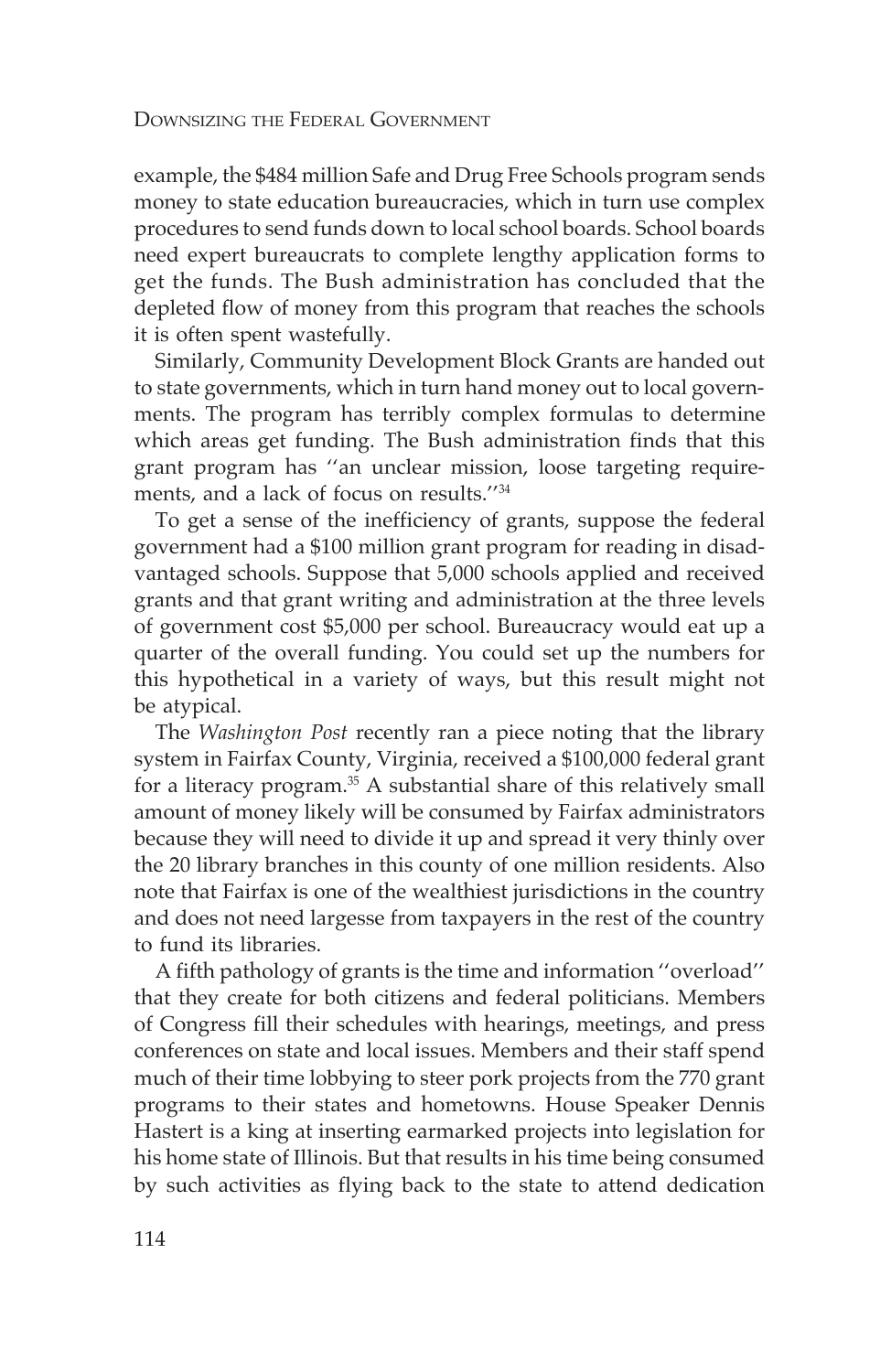ceremonies for the pork projects he has secured.36 Hastert's parochial concerns mean that he has less time to deal with national concerns such as fixing mismanagement in the intelligence agencies.

For citizens, the overlapping agendas of federal, state, and local governments make it difficult to understand which politicians are responsible for which issues and programs. All three levels of government play big roles in areas such as transportation and education. That makes political accountability impossible. When programs fail, politicians simply point their fingers at other levels of government. Federal grants are a blight on responsible and transparent democratic government.

# **Grant Pathologies in Homeland Security**

Federal grants for homeland security have been politically popular since 9/11. Tens of billions of dollars have been showered on state and local governments to buy such items as emergency radios. But by most accounts, the money has not been spent effectively, and the effort is bogged down in bureaucracy.<sup>37</sup> A House committee reported in 2004 that \$5.2 billion of \$6.3 billion in first responder grants since 9/11 remained ''stuck in the administrative pipeline at the state, county, and city levels.''38 Some of the grant money has flowed through four levels of bureaucracy—federal, state, county, and city—before being spent.

Much of the first responder money has gone to projects of dubious value. One-third has been allocated to projects without regard to terrorism risk.39 One rural county in Wyoming of 11,500 people with virtually zero risk of terrorism received \$546,000. One county in the state of Washington used a federal grant to buy a \$63,000 hazmat unit, but the county has no hazmat team to use it.<sup>40</sup> Some rural states such as Wyoming and South Dakota have received more than \$25 per capita in anti-terrorism funding in recent years, but New York has received just \$5 per capita.<sup>41</sup> That seems clearly wasteful, but small-state politicians such as Sen. Ted Stevens of Alaska and Sen. Susan Collins of Maine have put their parochial interests ahead of the national interest on homeland security spending. $42$ 

The waste in federal security grants abounds. In 2004 the inspector general of the Department of Homeland Security lambasted DHS for handing out port security grants to low-value projects.43 In 2005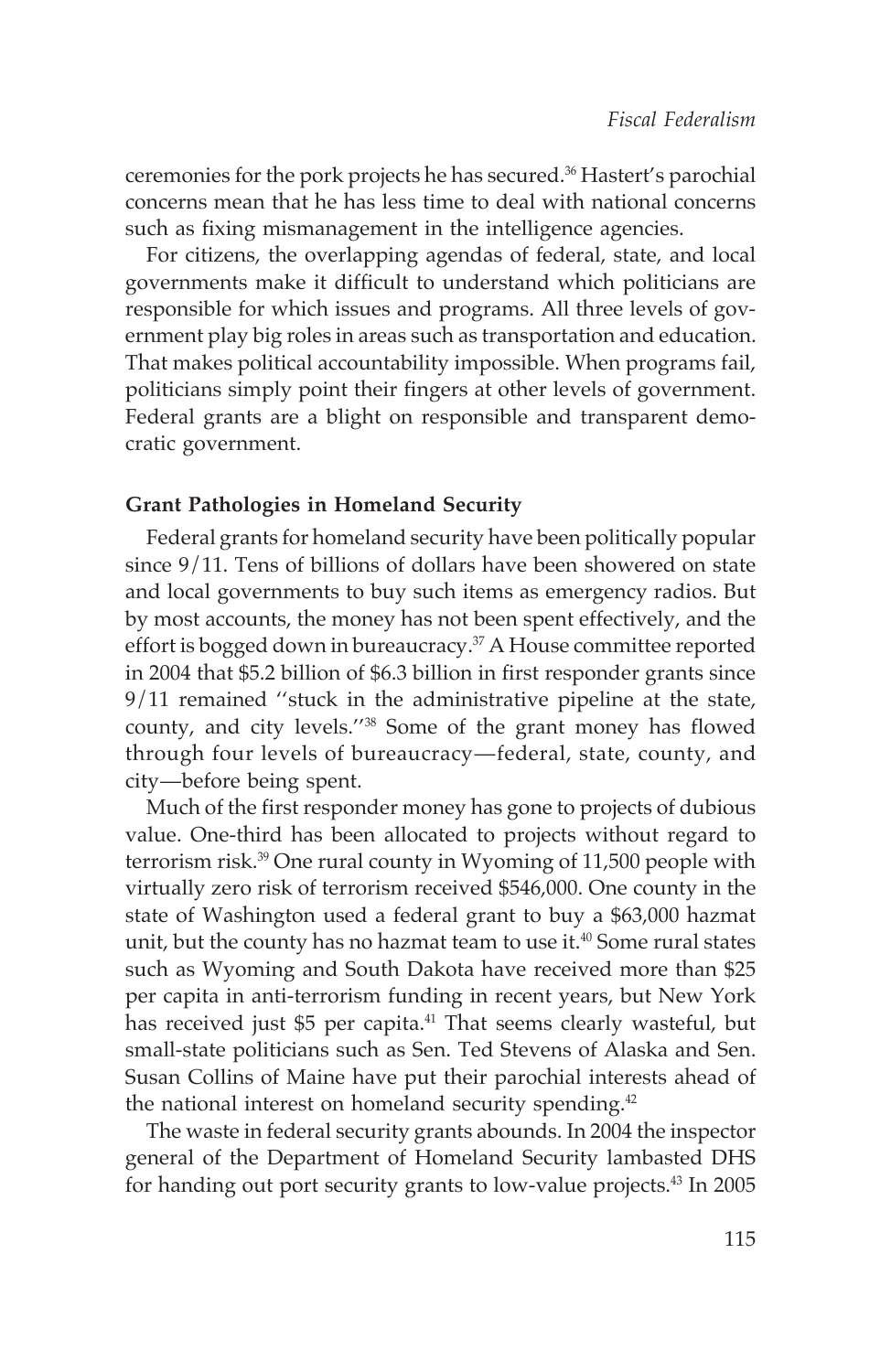a *Washington Post* analysis of \$324 million given to the D.C. government for security found spending on items such as leather jackets for police, summer jobs programs for teenagers, redundant purchases of emergency vehicles, and ''lucrative consulting contracts for political figures.''44

Security grants have also been subject to another pathology of federal granting—state and local officials spending their time lobbying in Washington rather than solving their own problems at home. A top priority of fire and police chiefs these days is to press their members of Congress to secure federal funding for any local project that is even vaguely related to national security. The large lobbying industry that has developed around federal grants adds nothing to the nation's economy or security.

# **New Federalism**

For higher-quality and lower-cost government, traditional state and local activities should be moved back to the states. That was the goal of the Reagan administration's ''New Federalism'' policies of the 1980s. Reagan wanted to re-sort federal and state priorities so that each level of government would have full responsibility for financing its own programs. For example, Reagan proposed that welfare and food stamps be fully financed and operated by the states.45

Reagan sought to cut grants and terminate spending in areas that were properly state activities. He tried to abolish the Department of Education as an unwarranted boondoggle.46 Reagan also proposed ''turnback'' legislation to end federal highway funding and the federal gasoline tax that supports it. $47$  Another dimension of Reagan's plan was for the federal government to end funding to local governments and to deal just with state governments.

Reagan's New Federalism was only partly successful. He did manage to cut grant spending and turn some grant programs into block grants. In the Omnibus Budget Reconciliation Act of 1981, 59 grant programs were eliminated, and 80 narrowly focused grants were consolidated into 9 block grants.48 This consolidation into block grants substantially reduced the regulatory burden for those programs.<sup>49</sup> As noted, real federal grants to the states were cut between 1980 and 1985<sup>50</sup>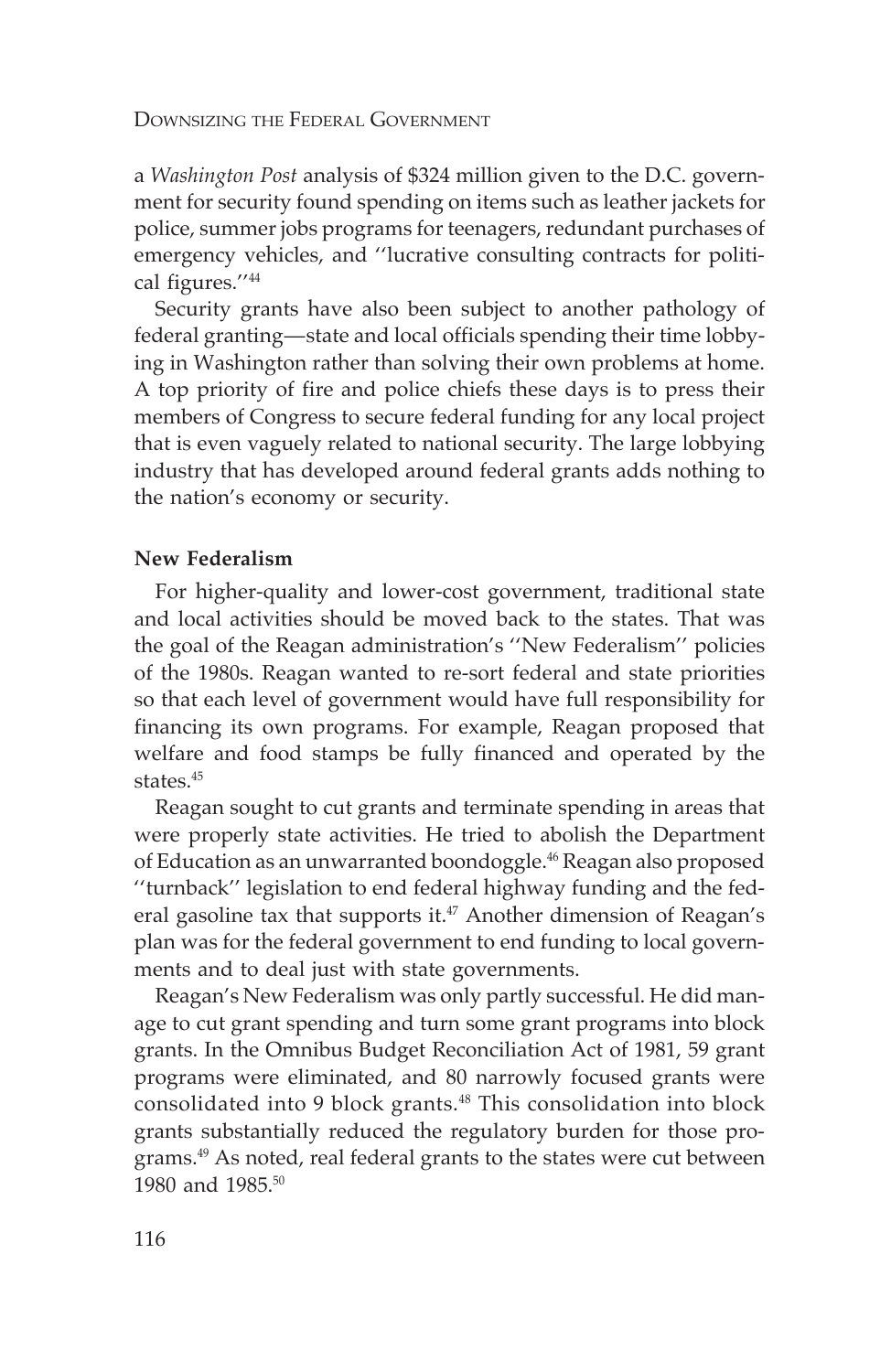The Republican Congress in the mid-1990s tried to revive Reagan federalism. It sought to abolish the Department of Education but was again unsuccessful. The Republicans did have some success in turning grant programs into block grants, most notably with welfare reform in 1996. However, President Clinton's veto pen was a barrier to many reforms, including the Republican budget plan for 1996 that would have turned Medicaid into a block grant and cut the program by \$187 billion over seven years.<sup>51</sup>

Grant spending has soared in recent years, rising from \$225 billion in 1995 to \$426 billion in 2005. Although Republicans used to seek abolition of the Department of Education, outlays on that department have almost doubled from \$36 billion in 2001 to \$71 billion in 2005 under the current Republican president.<sup>52</sup>

Under the Republican Congress, the number of ''earmarked'' local spending projects has exploded.53 The traditional ''public interest'' view of government assumed that grants would be allocated by experts to the local areas with the greatest needs. But increasingly, grants for education, university research, health care, highways, and other items are handed out as earmarked political pork to lowpriority and wasteful projects.

With the large federal deficit, and with coming cost pressures in programs for the elderly, there is little budget room for spending on state and local activities. State and local governments are in a better position to determine whether residents need more roads, schools, and other projects. Shifting programs down to the states would better allow the diverse preferences of citizens to be realized. When states and localities are free to fashion services such as education independently, it is easier for people to see whether they are receiving value for their money because they can compare their government with the governments of neighboring jurisdictions. Federal policymakers should revive federalism, free the states, and begin cutting and terminating federal grants.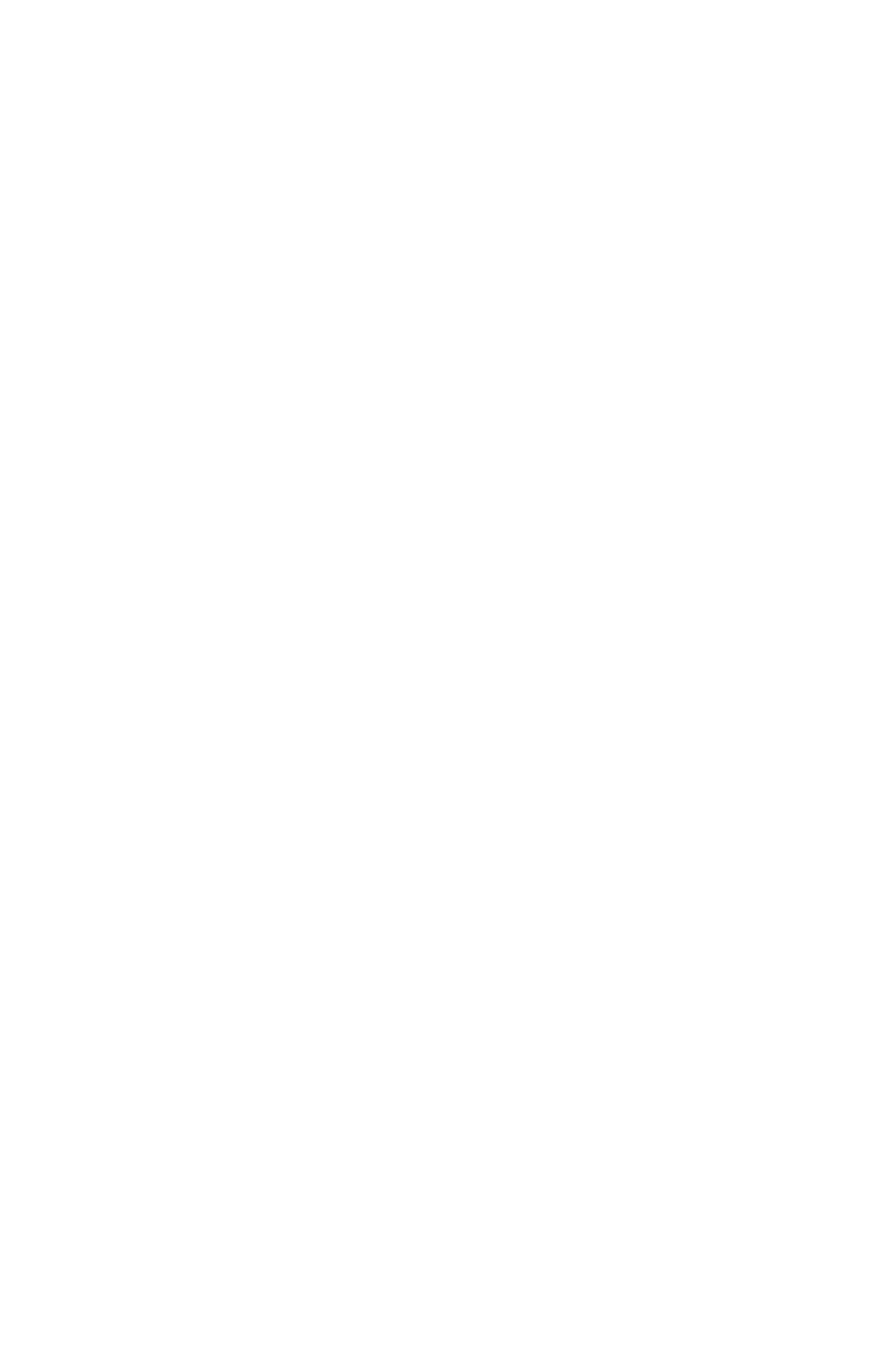# 9. Privatization

In recent decades governments on every continent have been busy selling off state-owned assets such as airports, railroads, and energy utilities. The privatization revolution has overthrown the belief widely held in the 20th century that governments should own the most important industries. Privatization has led to reduced production costs, higher service quality, and increased innovation in formerly moribund government industries.

In this country the federal government still owns many assets that could be moved to the private sector. The government should privatize its stand-alone businesses, such as Amtrak, and its infrastructure, such as the air traffic control system. It also has billions of dollars of loan assets and real estate that should be sold off. The budget benefits of privatization would be modest, but the economic benefits would be large as newly private industries such as postal services boosted productivity and improved performance to the benefit of American consumers.

## **Hurdles and Opportunities**

In some industries, the federal government runs a monopoly and has erected barriers that prevent competition. A good example is the U.S. Postal Service's legal monopoly over first class mail. Reforms in other countries make clear that there is no good reason for this restriction. Postal services have been privatized or opened to competition in Belgium, Britain, Denmark, Finland, Germany, the Netherlands, New Zealand, and Sweden.<sup>1</sup> Japan is moving ahead with postal service privatization, and the European Union is taking steps to open postal services to competition in its member countries.

In other industries, the federal government needlessly duplicates services that are already available in the private sector. For example, the USPS operates parcel delivery services that compete with private parcel services. Another example is the federal government's National Zoo in Washington. There is no need for the government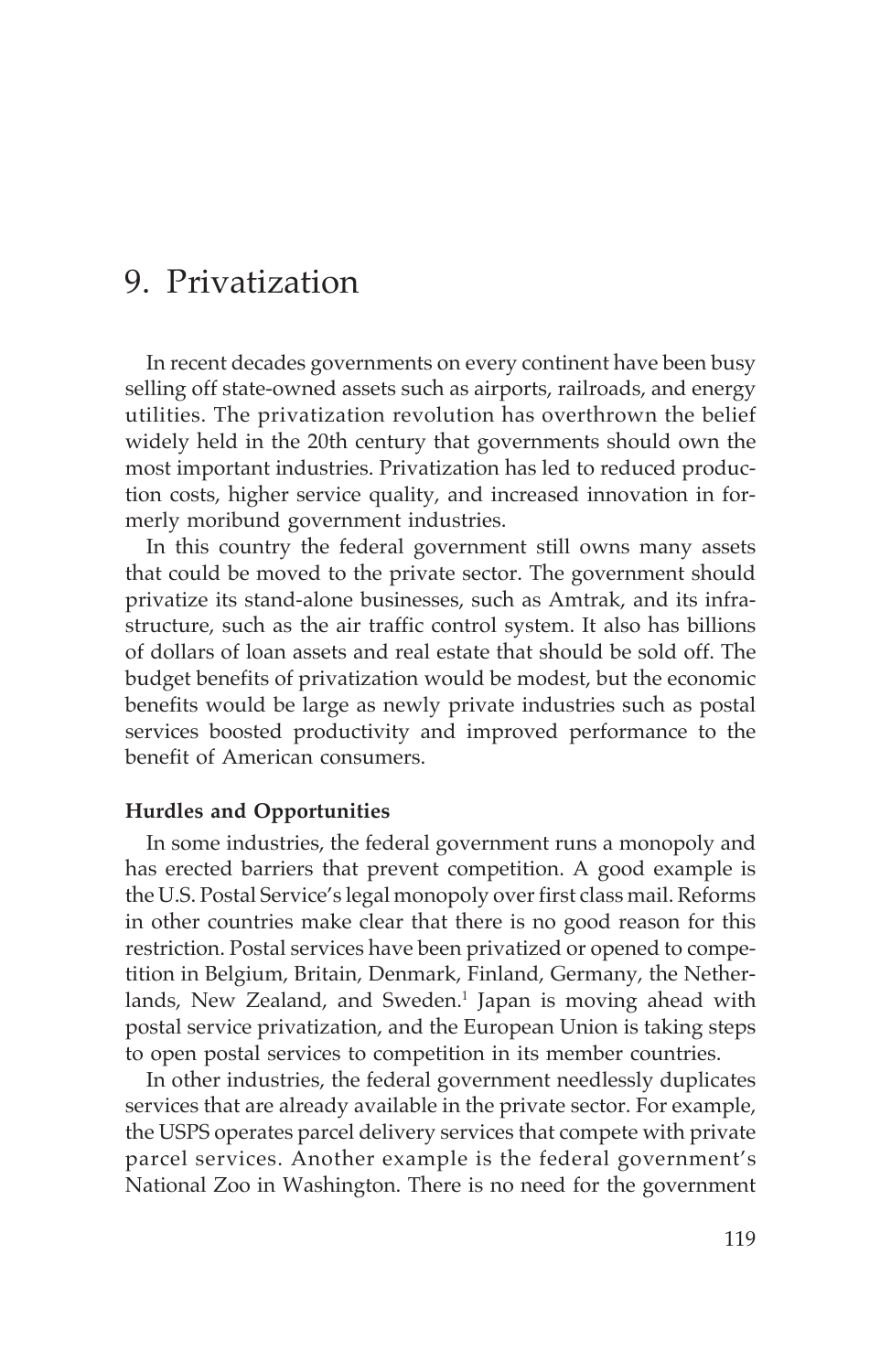to be in the zoo business. Indeed, while the National Zoo has been rocked by scandal in recent years, some of the best zoos in the country, such as the San Diego and Bronx zoos, are private. <sup>2</sup>

There are also industries that businesses are dissuaded from entering because of regulations and unequal competition from the government.3 For example, private toll highways show promise of helping to reduce congestion, but they face hurdles. One hurdle is that government regulations increase the costs of highway construction. Another is that private highways have to compete against government highways, which have free access and are funded by gas taxes that all drivers must pay.<sup>4</sup> Also, private companies have to pay income taxes, but government enterprises do not.

A former top International Monetary Fund economist, Vito Tanzi, described how difficult it has been for entrepreneurs to compete with governments:

When in the past the government entered a sector, it introduced laws and regulations that facilitated and justified its own intervention in that sector. It inevitably made it more difficult, or at times even impossible, for the private sector to develop in that sector . . . the only realistic option became, or appeared to be, the government's activity. Public monopolies in electricity, communications, transportation, the provision of pensions, health services, education and several other services prevented the private sector of many countries from developing efficient alternatives to the government.<sup>5</sup>

The presumption that government should have command over industry was challenged by Prime Minister Margaret Thatcher of Britain and other leaders in the 1980s. In this country, some privatization efforts were begun in the 1980s. Ronald Reagan established a President's Commission on Privatization that proposed some reforms, and a few federal entities have been privatized. Conrail, a freight railroad in the Northeast, was privatized in 1987 for \$1.7 billion. The Alaska Power Administration was privatized in 1995. The federal helium reserve was privatized in 1996, raising \$1.8 billion over a number of years. The Elk Hills Petroleum Reserve was sold in 1997 for \$3.7 billion. The U.S. Enrichment Corporation, which provides enriched uranium to the nuclear industry, was privatized in 1998 for \$3.1 billion.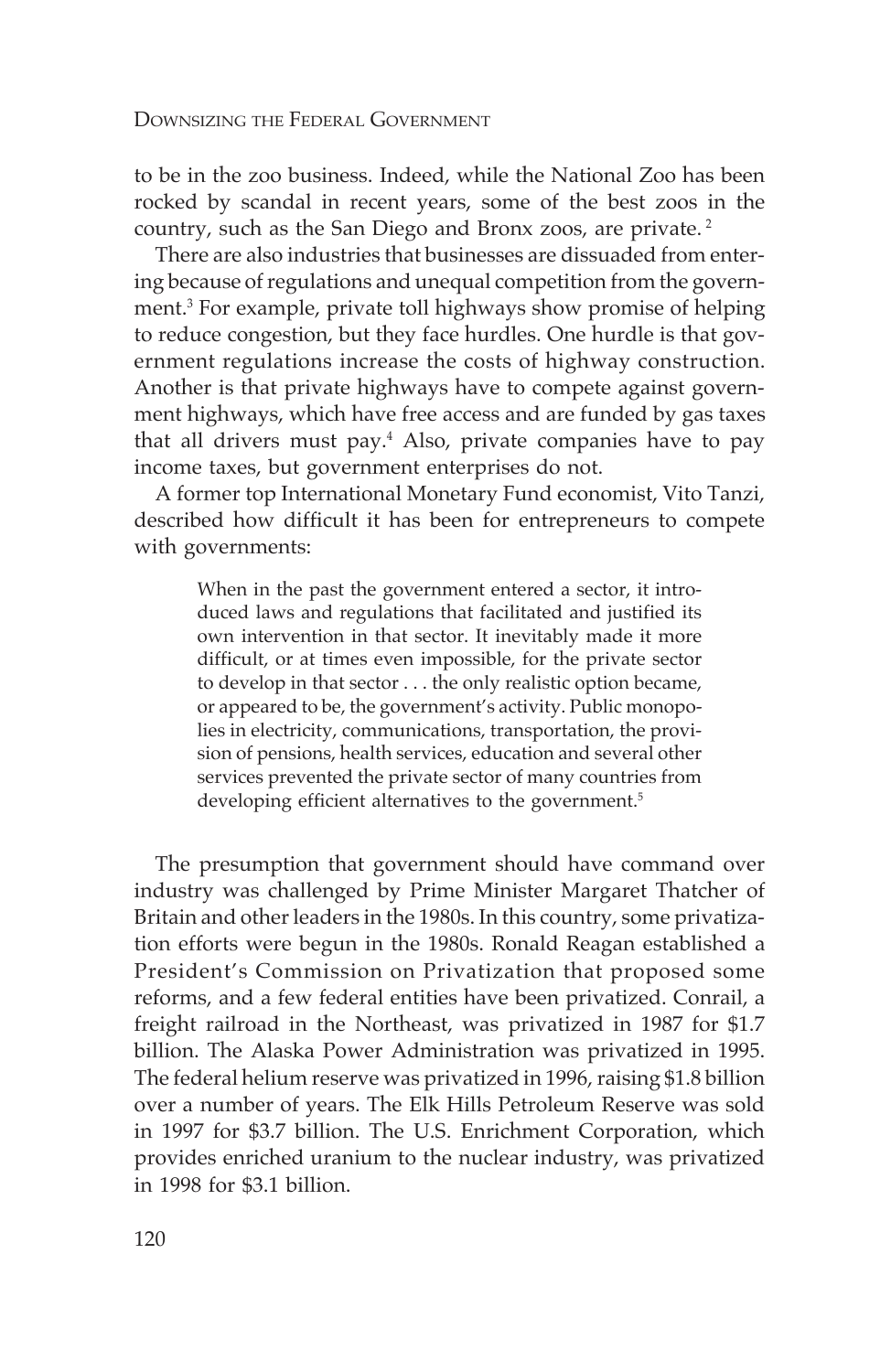Nonetheless, there remain many federal assets that should be privatized. The Bush administration has calculated that about half of all federal employees perform tasks that are also performed in the marketplace and thus are not ''inherently governmental.''6 The administration has begun contracting out some of those activities to private firms. The administration estimates that cost savings from such "competitive sourcing" average about 20 percent.<sup>7</sup>

However, competitive sourcing is not privatization. The administration goes astray when it supports competitive sourcing of programs that should instead be fully privatized or terminated. Privatization gets spending off the government's budget entirely, and it provides for greater dynamism, efficiency, and innovation than is possible through government contracting.

Privatization also avoids a serious pitfall of contracting: corruption. A scandal at the Pentagon in 2003 was a textbook example of contracting corruption. Two senior procurement officials were convicted of receiving sexual favors and \$1 million in cash for awarding minority set-aside contracts to particular firms.<sup>8</sup> One of the men convicted headed the Pentagon's Office of Small and Disadvantaged Business Utilization, which helps minority firms win contracts. In this case, the best reform is not competitive sourcing but termination of this Pentagon office. In a corruption case at the USPS in 2004, a manager took \$800,000 in bribes for handing out USPS printing contracts to favored businesses.9 Privatizing the USPS would create a profit incentive to minimize such employee theft.

Privatization of federal assets makes a great deal of sense today for a number of reasons. First, sales of federal assets would cut the budget deficit. Second, privatization would reduce the responsibilities of the government so that policymakers could focus on their core responsibilities such as national security. Third, there is vast foreign privatization experience that could be drawn on in pursuing U.S. reforms. Fourth, privatization would spur economic growth by opening new markets to entrepreneurs. For example, privatization of the USPS and repeal of its monopoly would bring major innovation to the mail industry, just as the 1980s breakup of AT&T brought innovation to the telecommunications industry.

Some policymakers think that certain activities, such as air traffic control, are ''too important'' to leave to the private sector. But the reality is just the opposite. The government has shown itself to be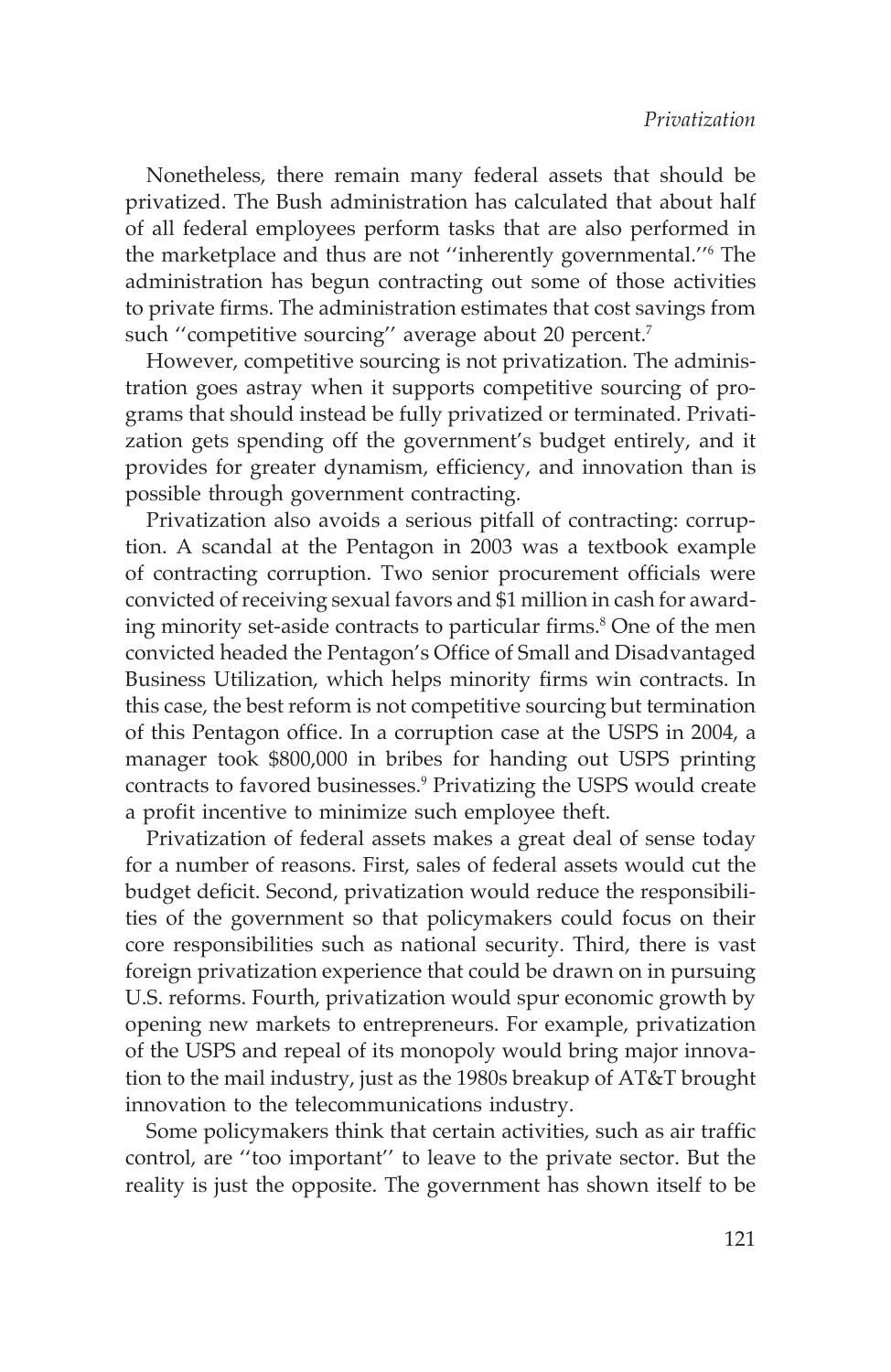a failure at providing efficient and high-quality air traffic control, passenger rail, and other services, as the following sections document. Those industries are too important to miss out on the innovations and greater safety that private entrepreneurs could bring to them.10 Even manned space flight is being privatized, as discussed in Box 9.1.

# **Stand-Alone Businesses**

The federal government operates numerous business enterprises that could be converted into publicly traded corporations, including USPS, Amtrak, and a number of electricity utilities.

- **Postal Services**. A report by a presidential commission in 2003 and other studies conclude that the outlook for the mammoth 768,000-person USPS is bleak.11 The postal service is faced with declining mail volume and rising costs. The way ahead is to privatize the USPS and repeal the mail monopoly that it holds.12 New Zealand and Germany have implemented bold reforms that Congress should examine. Since 1998 New Zealand's postal market has been open to private competition, with the result that postage rates have fallen and labor productivity at New Zealand Post has risen markedly.<sup>13</sup> Germany's Deutsche Post was partly privatized in 2000. Since then, the company has improved productivity and has expanded into new businesses.<sup>14</sup>
- **Passenger Rail**. Subsidies to Amtrak were supposed to be temporary when it was created in 1970. They haven't been, and Amtrak has provided second-rate rail service for 30 years while consuming about \$29 billion in federal subsidies.15 It has a poor on-time record and its infrastructure is in terrible shape. Reforms elsewhere show that private passenger rail can work. Full or partial rail privatization has occurred in Argentina, Australia, Britain, Germany, Japan, New Zealand, and other countries. Privatization would allow Amtrak greater flexibility in its finances, its capital budget, and the operation of its services free from costly meddling by Congress.
- **Electricity Utilities**. The U.S. electricity industry is dominated by publicly traded corporations. However, the federal government owns the huge Tennessee Valley Authority and four Power Marketing Administrations, which sell power in 33 states. Those government power companies have become an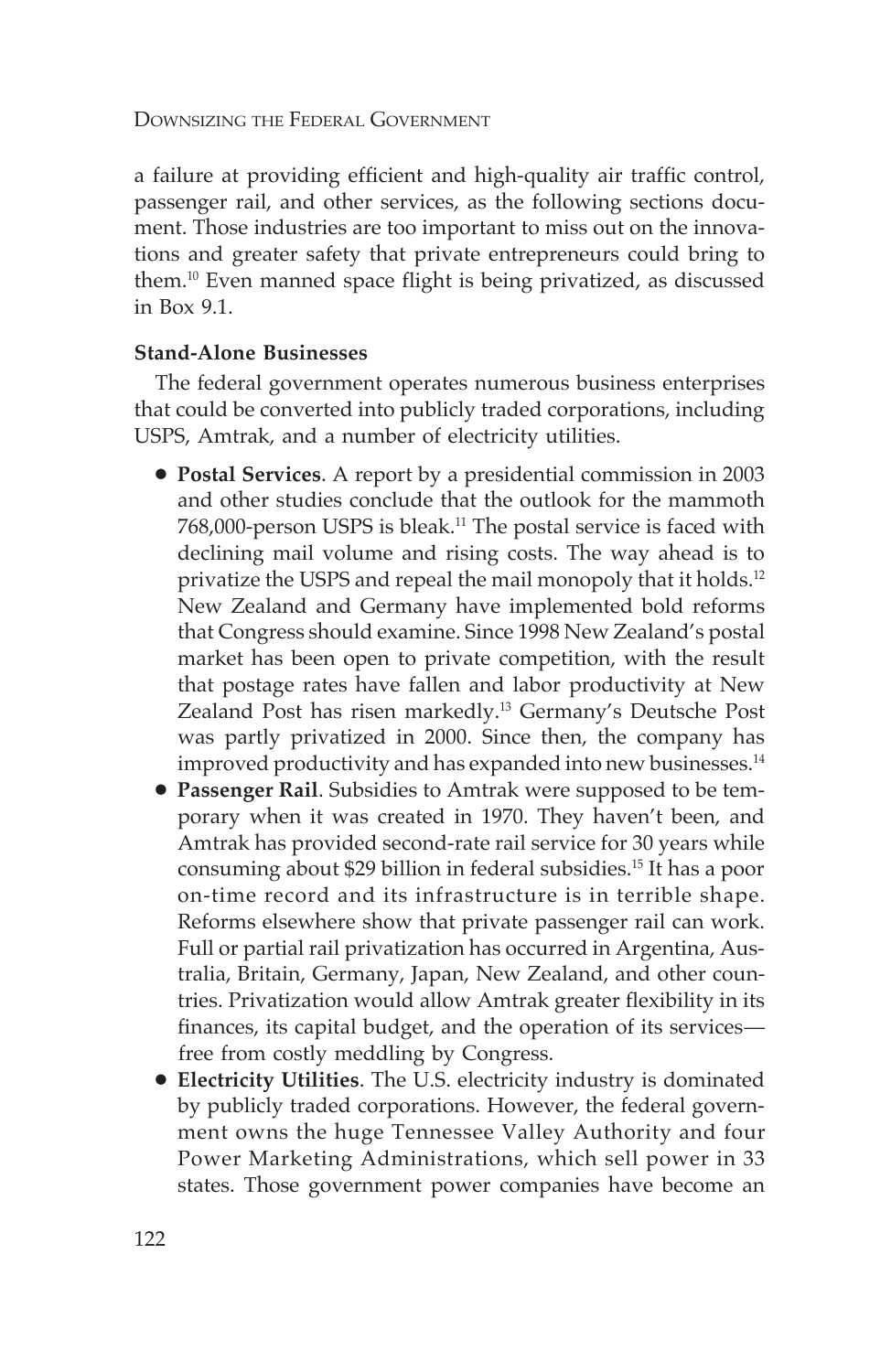# **Box 9.1 The Sky Is No Limit for Private Enterprise**

On June 21, 2004, a small group of engineers in California made history as their SpaceShipOne completed the world's first private manned space flight.<sup>1</sup> The project was the brainchild of Burt Rutan, perhaps the most remarkable inventor of our time, known for his years of innovation in the aircraft industry. Rutan's achievement, and his ambitious plans for the future, suggests that NASA has become obsolete and the dawn of private space travel has arrived.

SpaceShipOne was designed from scratch and financed on a shoestring \$20 million budget funded by Microsoft cofounder Paul Allen. By contrast, the cost of each NASA space shuttle flight has been variously estimated at between \$500 million and more than \$1 billion.<sup>2</sup> The shuttle is larger and does more than SpaceShipOne, but NASA's cost structure is infinitely greater than it ought to be. The shuttle's cost per flight is more than 10 times what NASA originally promised. NASA has failed to deliver on the original promise of a low-cost, reusable spaceship.

It will be up to entrepreneurs like Rutan to make low-cost space flight happen. Rutan's spaceship is based on simpler and more reliable systems than NASA uses. One innovation was ''care-free reentry'' under which SpaceShipOne automatically aligns to the correct angle upon returning to Earth. Rutan frequently chides NASA for its lack of innovation and its hugely expensive space vehicles.<sup>3</sup> He argues that NASA and its contractors do not focus on making space flight safer or cheaper. Instead, they just make complex, expensive, and bulky versions of past vehicles.

Rutan's critique of the Federal Aviation Administration, which regulates his activities, is also worth noting. He says that the FAA's ''license process for our program actually decreased safety and it involved an enormous amount of monitoring. It

*(continued next page)*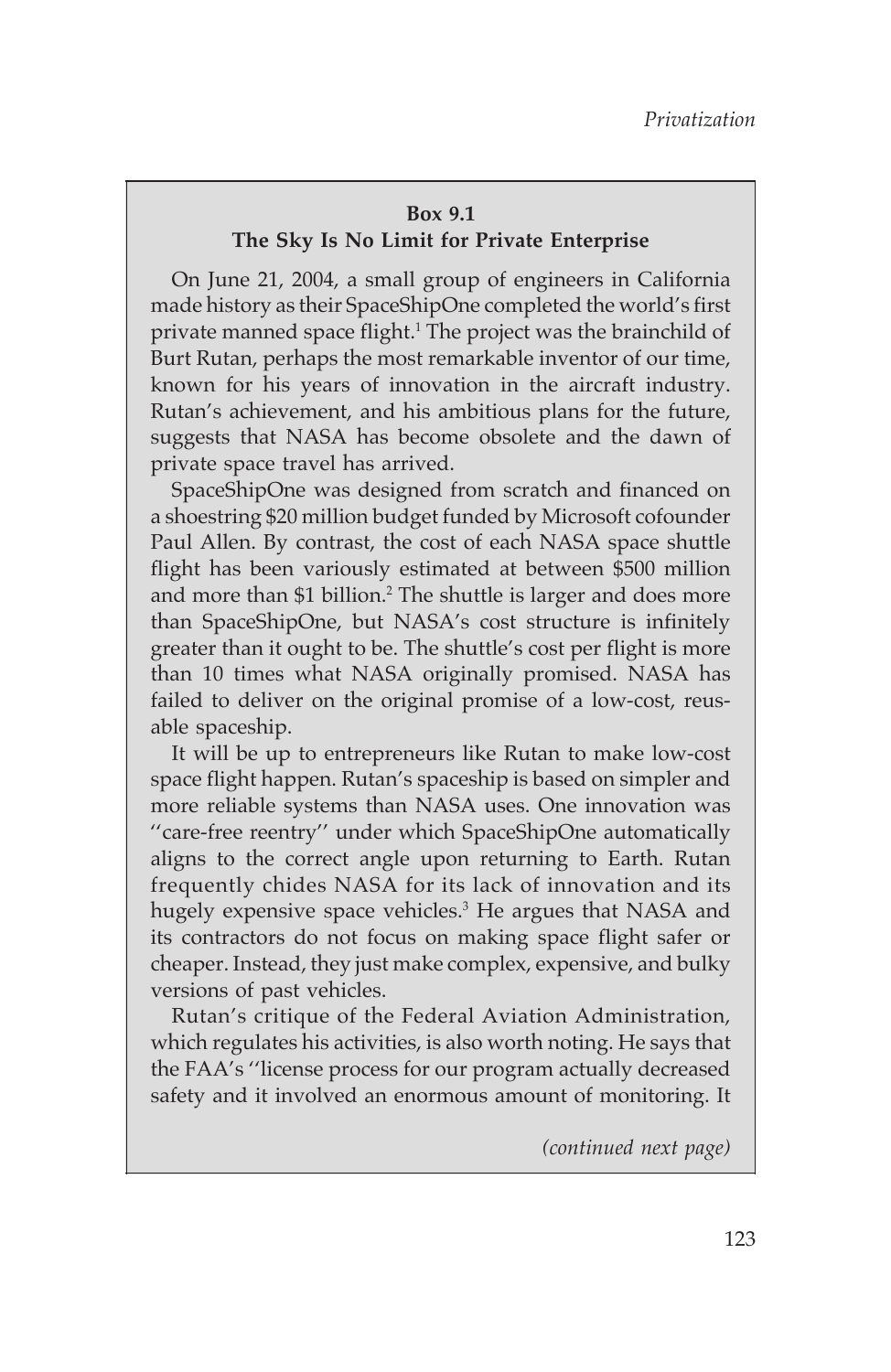## **Box 9.1** *continued*

forced our people to defend the product where our safety policy is never to defend it, but always question the safety.''4 When government intervenes to challenge the safety of new technologies, it changes the mindset of innovators. Innovators naturally want to improve their designs, which they do by trying to find flaws in their own work. But they won't do that if they have a government regulator looking over their shoulder. A related problem is that when the government starts imposing design standards on products, it tends to preclude safer approaches from developing. Regulatory intervention tends to slow or freeze progress on safety and other areas of innovation.

The FAA and Congress are trying to be friendly to the new space industry, and Rutan is offering them advice on sensible regulatory approaches. But policymakers need to understand that safety is something that only entrepreneurs can deliver. Rutan stresses that improved safety is the key to making the private space industry grow and become profitable. He is proud of his record in developing 39 different aircraft in 30 years with no major accidents. The government needs to realize that if it starts loading onerous rules on this infant industry, space entrepreneurs will simply move offshore to the many countries that would be eager to host them.

If Washington's regulatory zeal is held at bay, the future of private space travel looks bright. Numerous different teams of investors and entrepreneurs hope to launch private spaceships in coming years. Aside from Rutan, other space ventures are being pursued by PayPal's Elon Musk, Amazon's Jeff Bezos, and hotel developer Robert Bigelow.<sup>5</sup> Still other manned space ventures are California's SpaceDev, Oklahoma's Rocketplane Limited, New Mexico's AERA Corp., and Canada's Canadian Arrow.6 Perhaps the boldest effort is being pursued by Virgin Group's Richard Branson and his Virgin Galactic. He plans to license Rutan's technology and invest \$100 million in a venture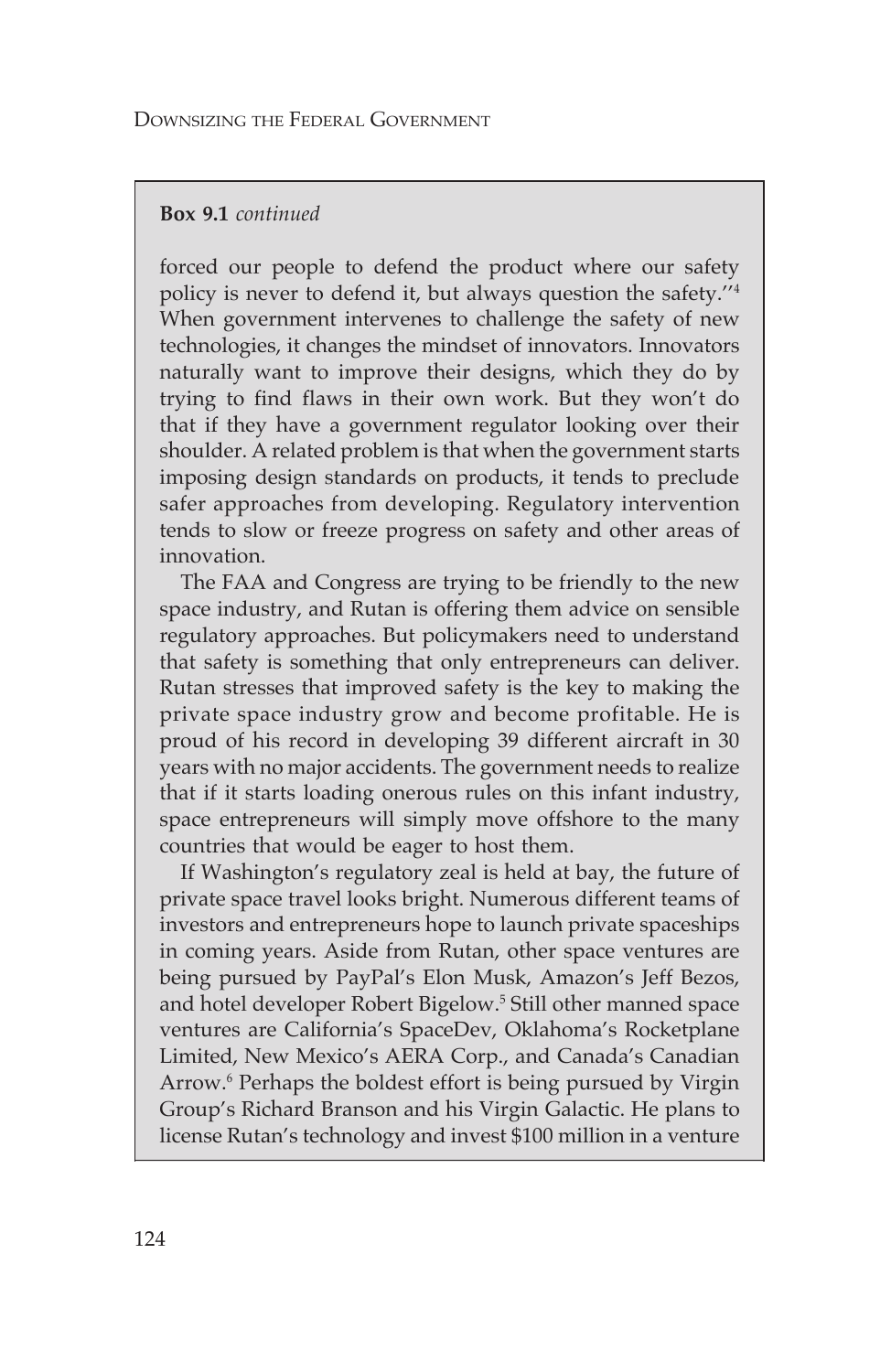to bring tourists to space for about \$200,000 each.<sup>7</sup> Further down the road, he wants to build a space hotel. Branson is known for his oversize ambitions, but there is nothing wrong with big dreams if the dreamers are paying the bills.

3. Ted Balaker, ''It's Mainly Just for Fun,'' Interview with Burt Rutan, *Reason*, March 31, 2005.

4. Ibid.

5. John Schwartz, ''Thrillionaires: The New Space Capitalists,'' *New York Times*, June 14, 2005, p. D1.

6. A good source of news on private space ventures is www.xprizenews.org. 7. William Booth, ''Civilian Craft Rises Above,'' *Washington Post*, October 5, 2004, p. A1.

anachronism as utility privatization has been pursued across the globe from Britain to Brazil and Argentina to Australia. Privatization of TVA and the PMAs would eliminate artificially low power rates that cause overconsumption and increase efficiency in utility operations and capital investment.16 President Clinton proposed selling off the four PMAs in his 1996 budget. It is time to dust off those plans and move ahead with reform.

### **Infrastructure**

Before the 20th century, transportation infrastructure was often financed and built by the private sector. For example, there were more than 2,000 companies that built and operated private toll roads in America in the 18th and 19th centuries.17 Most of those roads were put out of business by the spread of the railroads. Then, during the 20th century, roads and other infrastructure became thought of as a government function. By the 1980s that started to change, and governments around the world began selling off, or letting private firms build, airports, highways, bridges, and other facilities.

Any service that can be supported by consumer fees can be privatized. A big advantage of privatized airports, air traffic control, highways, and other items is that private companies can freely tap debt

<sup>1.</sup> William Booth, ''Starship Private Enterprise,'' *Washington Post*, June 22, 2004, p. A1.

<sup>2.</sup> For the \$1 billion estimate, see Leonard David, ''Total Tally of Shuttle Fleet Costs Exceeds Initial Estimates,'' *space.com news,* February 11, 2005, www.space.com/news/shuttle\_cost\_050211.html.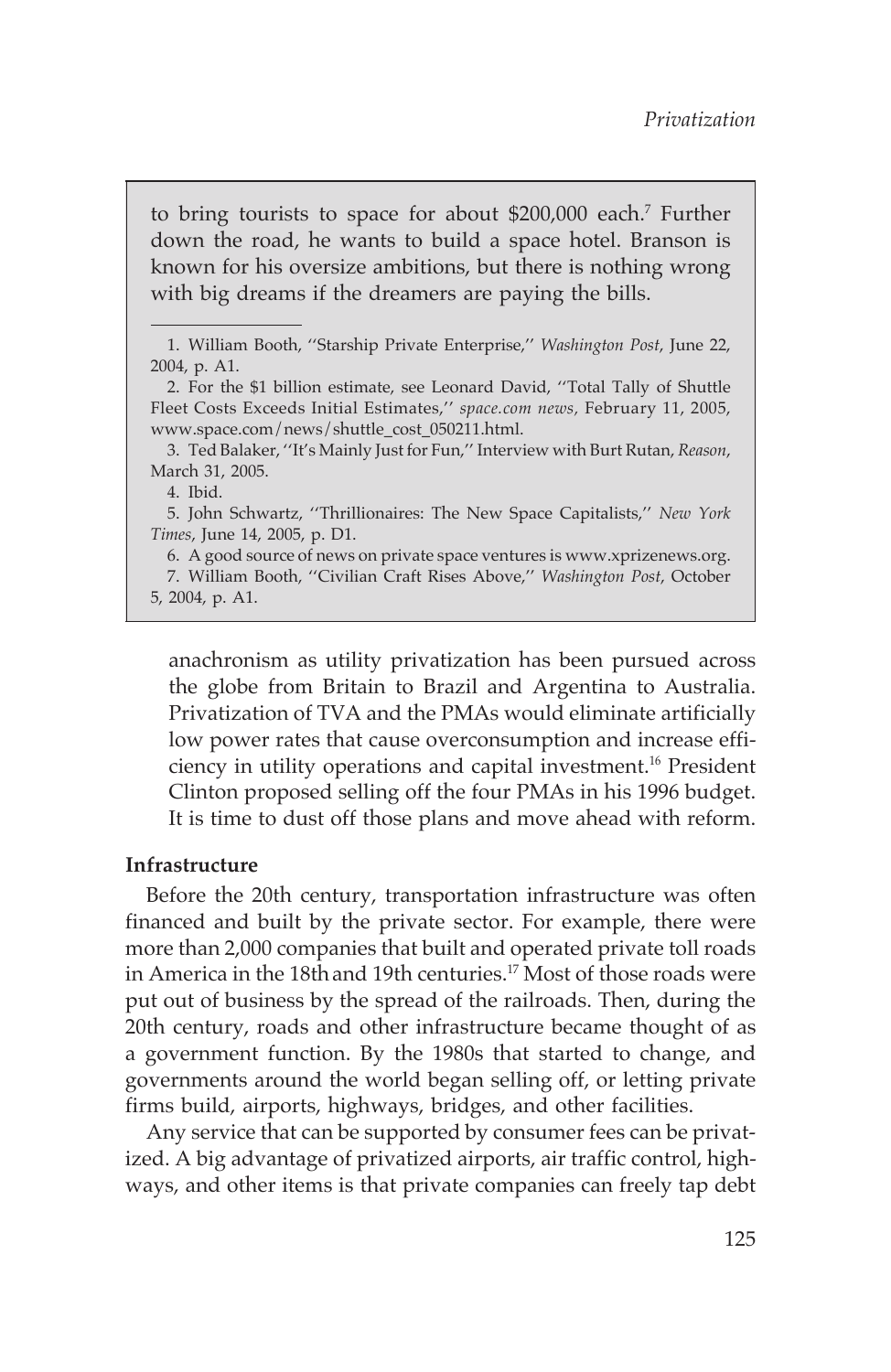and equity markets for capital expansion to meet rising demand and reduce congestion. By contrast, upgrades and modernization of government infrastructure are subject to the politics and uncertainties of the budgeting process. As a consequence, government infrastructure often uses old technology and is highly congested.

● **Air Traffic Control**. The Federal Aviation Administration has been mismanaged for decades and provides Americans with second-rate air traffic control (ATC). The FAA has struggled to modernize its technology to maintain safety and expand capacity, but those efforts have fallen behind schedule and gone overbudget. The GAO found that one FAA upgrade begun in 1983 was to be completed by 1996 for \$2.5 billion.18 But the completion date was pushed back to 2003 and the project ended up costing \$7.6 billion, with \$1.5 billion wasted on activities that were ultimately scrapped. The GAO has had the FAA on its watch list of wasteful agencies for years.<sup>19</sup> Air traffic control is far too important for such government mismanagement. As Holman Jenkins of the *Wall Street Journal* noted regarding our backward ATC, ''The cost in delays, inefficient routing and perpetual gridlock is huge.''20 Privatization is long overdue.

The good news is that a number of countries have partly or fully privatized their ATC and provide good models for U.S. reforms. Canada privatized its system in 1996. It set up a fully private, nonprofit ATC corporation, Nav Canada, which is selfsupporting from charges on aviation users. The Canadian system has received rave reviews for investing in the latest technology and reducing air congestion.<sup>21</sup>

● **Highways**. A number of states are experimenting with privately financed and operated highways. The Dulles Greenway in northern Virginia is a 14-mile private highway opened in 1995. It was financed through private bond and equity issues, and it uses an electronic toll system to maximize efficiency for drivers. In Richmond the 895 Connector project is being financed by private capital and will be operated by a nonprofit firm. Fluor, a leading engineering company, signed a deal with Virginia in 2005 to privately fund and build High Occupancy Toll lanes on a 14-mile stretch of the Capital Beltway.<sup>22</sup> Drivers will pay for using the lanes with electronic tolling, which will recoup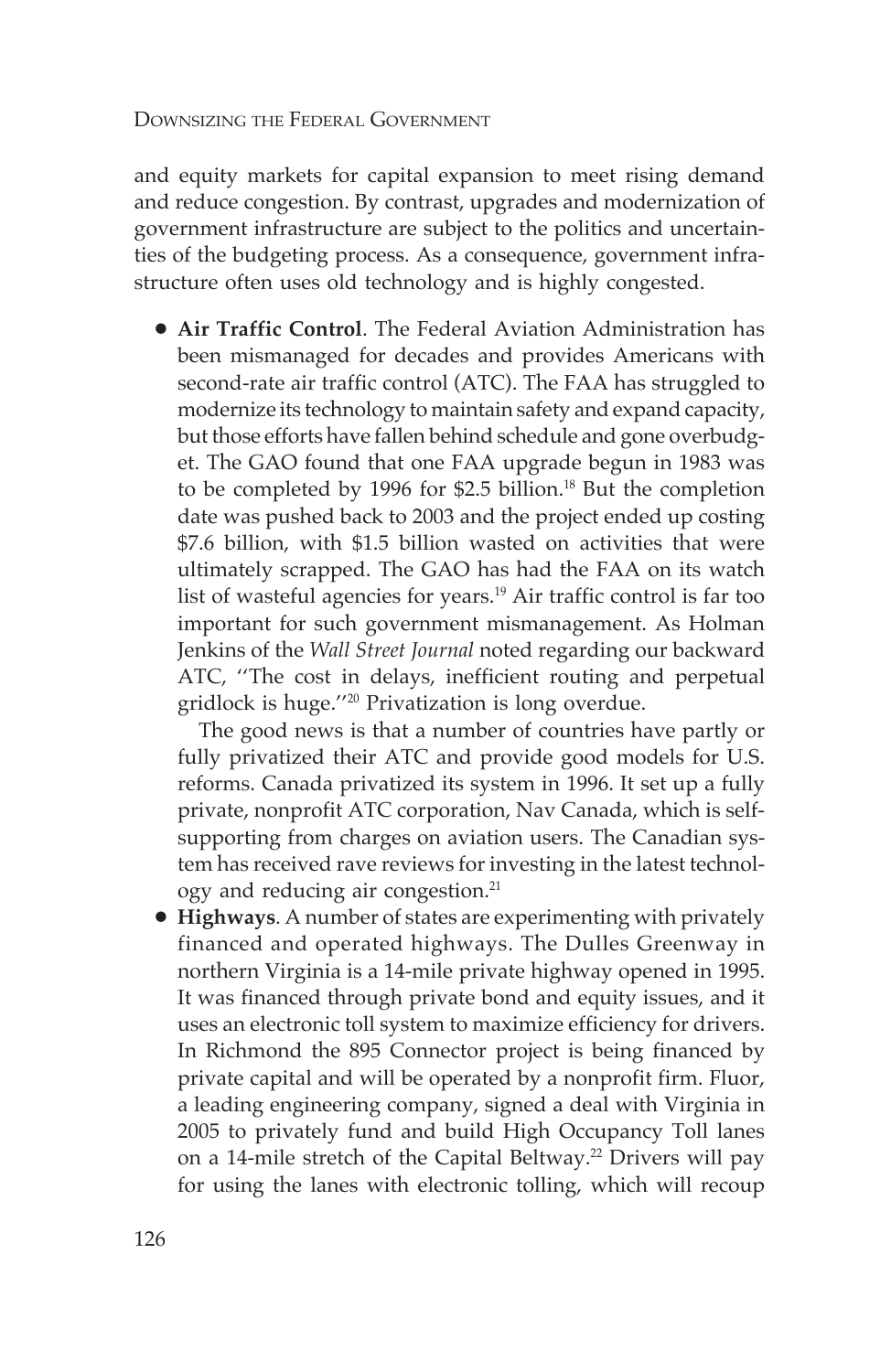Fluor's \$900 million investment in the project. The company also has a \$1 billion plan to build toll lanes running 56 miles south from Washington along an existing interstate.<sup>23</sup> Similar private highway projects are being pursued in California, Maryland, Texas, North Carolina, and South Carolina.<sup>24</sup> HOT lanes have recently opened in Minneapolis and are under construction in Denver and Houston. California's Route 91 HOT lanes have been open a decade, and there has been very high demand for them.<sup>25</sup> With a strong private-sector interest in funding and building highways, policymakers should pave the way for entrepreneurs to help reduce the nation's traffic congestion.

● **Airports**. Most major airports in the United States are owned by municipal governments, but the federal government helps fund airport renovation and expansion. The United States lags behind airport reforms that are taking place abroad. Airports have been fully or partially privatized in Athens, Auckland, Brussels, Copenhagen, Frankfurt, London, Melbourne, Naples, Rome, Sydney, Vienna, and other cities. The British led the way with the 1987 privatization of the British Airports Authority, which owns London's Heathrow and other airports. Congress needs to take the lead on U.S. airport privatization because there are numerous federal roadblocks that make cities hesitant to proceed.<sup>26</sup> For example, government-owned airports can issue tax-exempt debt, which gives them a financial advantage over private airports.

On a related note, virtually all seaports in the United States are owned by state and local government entities. Many operate below world standards because of inflexible union work rules and other factors. Meanwhile, dozens of countries around the world have privatized their seaports. One Hong Kong company, Hutchinson Whampoa, owns 30 ports in 15 countries. Because of the vital economic role played by seaports in international trade, this should be a high-priority reform area in the United States.

## **Loans and Other Financial Schemes**

The federal government runs a large array of loan and loan guarantee programs for farmers, students, small businesses, utilities, shipbuilders, weapons purchasers, exporters, fishermen, and other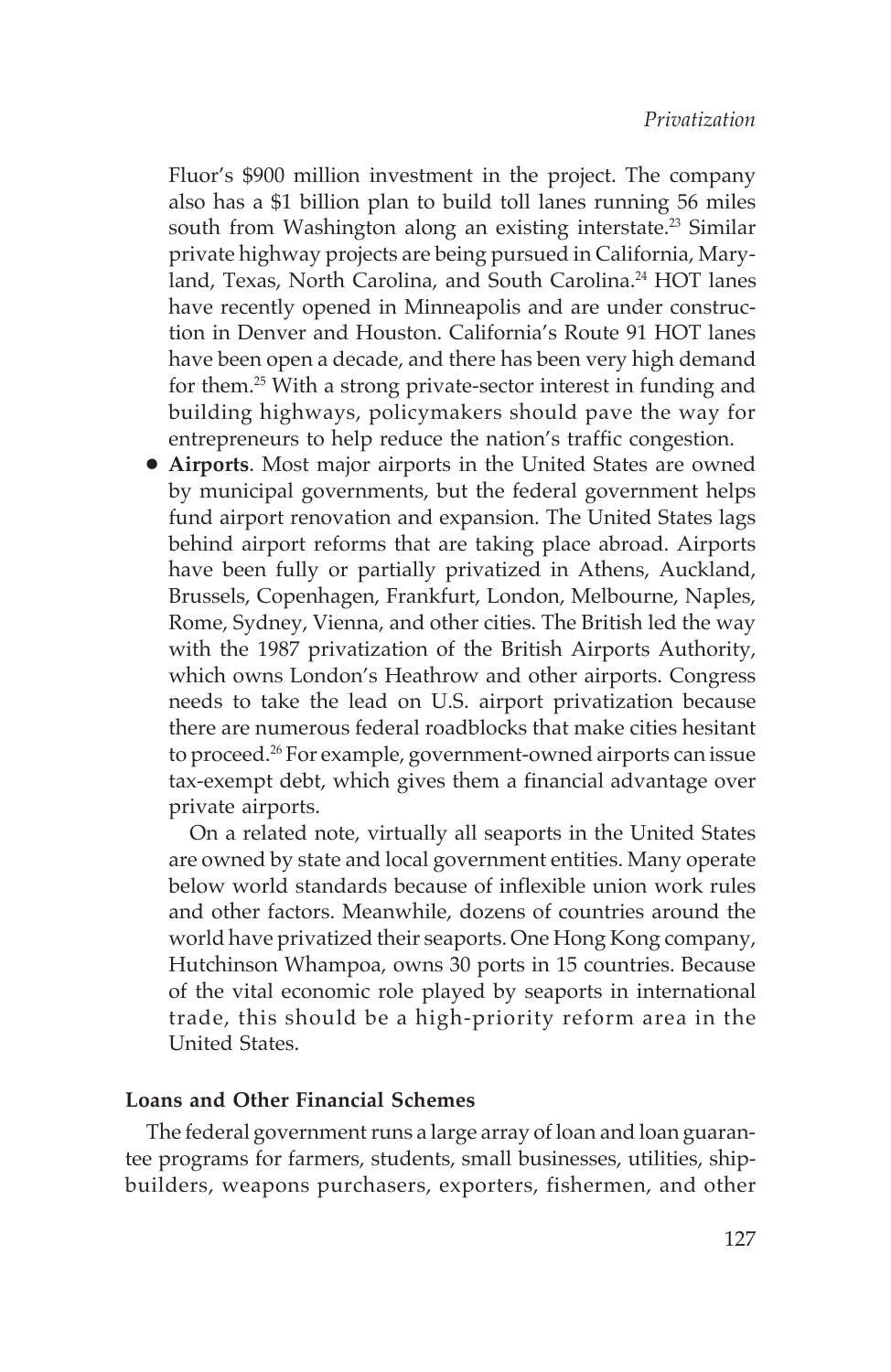groups. There are at least 59 federal loan programs and 70 loan guarantee programs.27 Loan guarantees are promises to private creditors, such as banks, that the government will cover borrower defaults. At the end of 2004, there was \$250 billion in outstanding federal loans and  $$1.2$  trillion in loan guarantees.<sup>28</sup>

In the 1970s federal loans grew rapidly as policymakers discovered that loans could be used to aid favored special interests and that the budget impact was less visible than regular spending. Reforms were passed in 1990 to treat loans more transparently in the budget, but taxpayers are still stuck with all the loan programs that were added in prior decades. Unfortunately, an ''iron triangle'' of interests stands against reducing loans. Groups that oppose cuts include loan beneficiaries, financial institutions, federal administrators, and the congressional committees that oversee loans. In the 1980s the Reagan administration tried to cut loan programs but did not have much success.

Two types of borrowers take advantage of federal loans. The first is borrowers who are creditworthy and eligible for private financing. In those cases, there is no need for government loans because they simply displace private loans. The second type is those who cannot secure private financing. In these cases, federal loans support debtors who are probably poor credit risks, and taxpayer money is likely to be wasted when loans go into default.

A *Washington Post* story provided an example of the first type of borrower.29 It profiled the chief executive of a construction consulting firm that is successfully winning projects. The company has good prospects and is owned by an experienced accountant who apparently would have no trouble obtaining regular bank loans. But the company received a Small Business Administration 7(a) loan guarantee from the government. In addition, because this owner is a minority, she is applying to the SBA 8(a) program for ''disadvantaged'' businesses to obtain subsidies and favored access to federal contracts. (Many federal programs have such ''disadvantaged'' provisions, which often confer benefits on well-off members of identifiable groups.)  $30$ 

The second type of borrower is those that cannot get private loans. As one example, Farm Service Agency loans go to farmers who are unable to obtain private credit at market interest rates. But such farmers are likely to be bad credit risks with poor prospects. Indeed,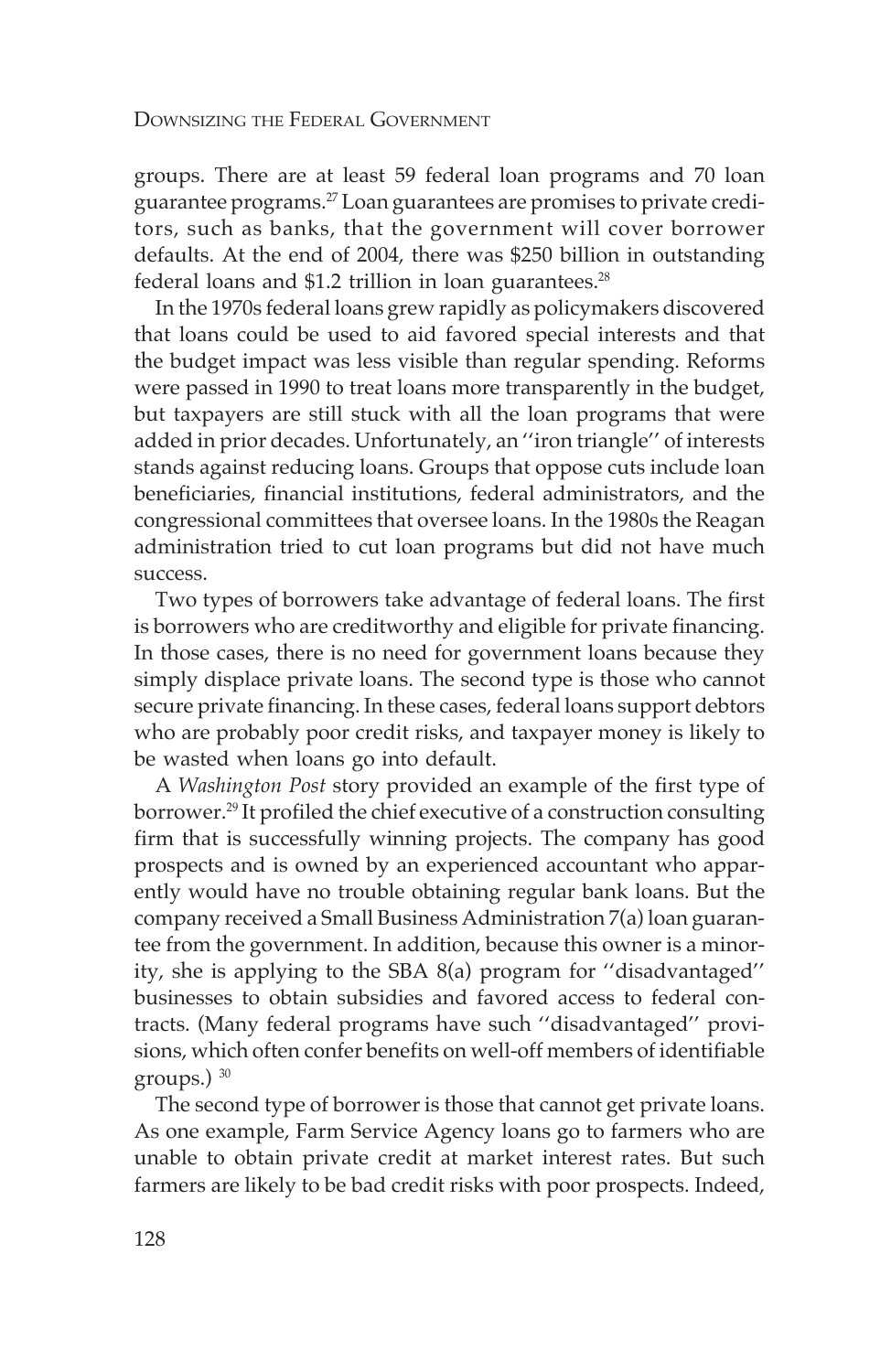default rates on Farm Service Agency loans are higher than on comparable private loans, although the loss rate has fallen in recent years.31 Taxpayers lose about half a billion dollars each year because of defaults on farm loans.32

The federal budget says that government loans are needed because markets suffer from ''imperfections,'' such as lenders' not having perfect information about borrowers.<sup>33</sup> For example, banks are more hesitant to lend to start-up businesses because they do not have long credit histories. But it is appropriate that start-ups face more credit scrutiny and pay higher interest rates because of their higher risk of failure. Failure creates economic waste; thus it is good that creditors are more hesitant to lend to risky businesses. There is no market failure here. Instead, it is government intervention that is a failure when it extends loans to borrowers with excessively risky and lowvalue projects.

Market allocation of credit is far from perfect, but markets have developed mechanisms for funding risky endeavors. For example, venture capital and angel investment pump tens of billions of dollars into new businesses every year. There is no need for the government to compete with such private finance mechanisms. Yet the federal government runs a failing Small Business Investment Company venture capital program. Taxpayers will be out \$2 billion this year because of recent investment losses in this program.34

Another failed loan program is the SBA's Participating Securities program. This program was launched in the 1990s to guarantee loans to venture capital companies. The SBA recently admitted that the program has lost \$2.7 billion and expects that more losses are on the way.35 Indeed, the program has been such a disaster that the SBA administrator in charge recommended in 2005 that it be killed altogether, which is a rare move for a turf-protecting bureaucrat.

The failure of the Los Angeles Community Development Bank in 2004 revealed all the typical failings of government loan schemes. The bank received \$435 million of federal grants and loan guarantees to spur urban renewal in Los Angeles following the 1992 riots.<sup>36</sup> The bank's mission was to direct loans to applicants who had been rejected by private lenders, a clear recipe for financial instability. To compound the problem, bank managers failed to adequately monitor their loans. But the biggest problems were classic government failings: the bank focused on lending to politically connected people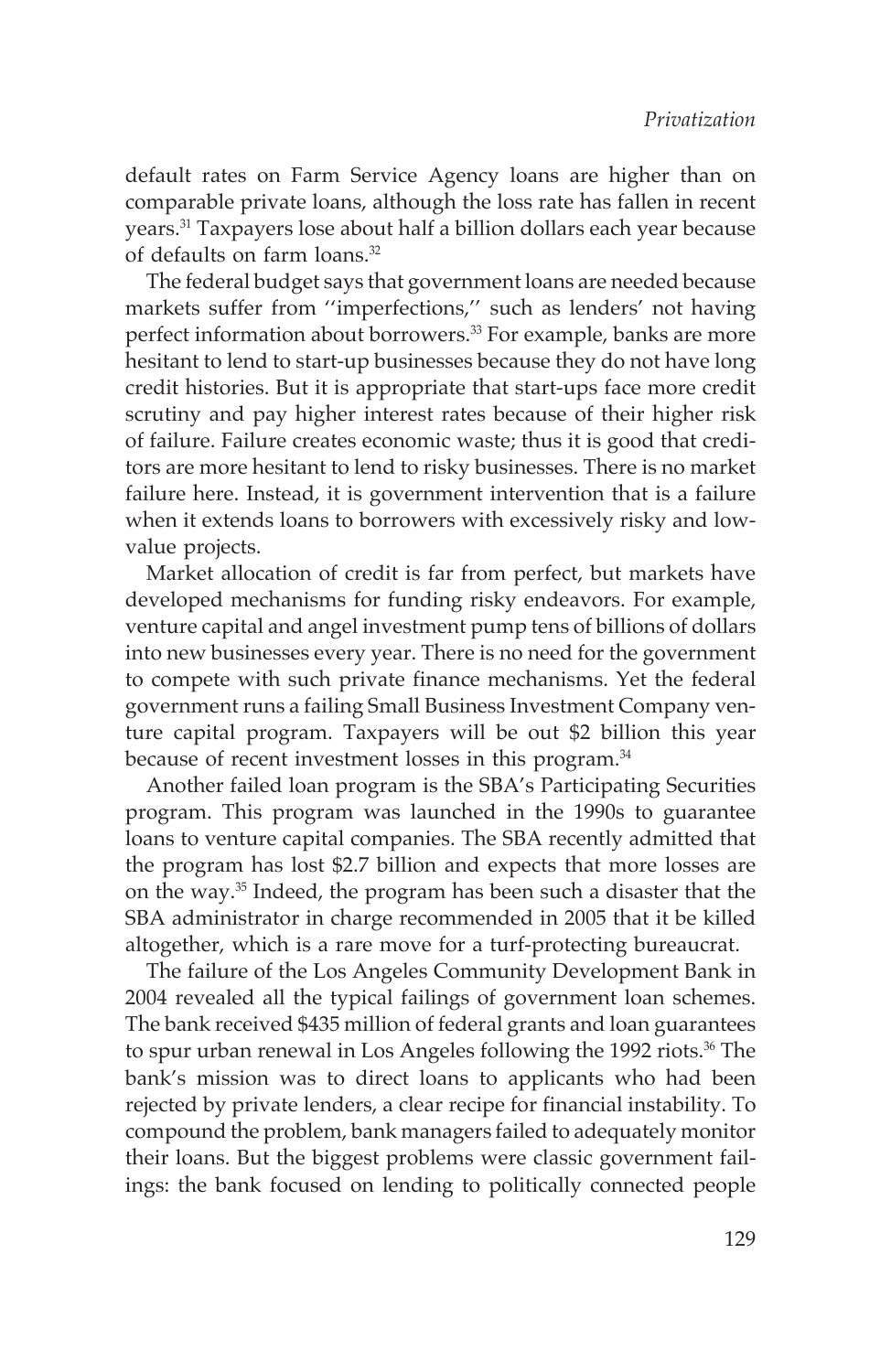and was pressured to lend to excessively risky and ill-conceived projects for political reasons.<sup>37</sup> With all this baggage, it is not surprising that the bank went bankrupt.

Education loans also illustrate the waste and abuse of federal loan programs. The Department of Education has \$7 billion in student loans that are delinquent.<sup>38</sup> Lax enforcement of student loan repayments has led to large losses from defaults, which cost taxpayers \$28 billion during the 1990s.<sup>39</sup> Individuals, financial institutions, and college administrators all face incentives to make false claims to maximize student loans.40 In 2004 it was discovered that financial institutions were swindling the taxpayer out of \$1 billion per year through a loophole in student loan rules.<sup>41</sup> Apparently, officials knew about the problem but had ignored it until reporters starting asking questions.

Federal taxpayers are also exposed to losses from a variety of government financial schemes other than loans. The Pension Benefit Guaranty Corporation is a federal entity designed to bail out workers in failed private pension plans. Currently, the PBGC is in financial distress, having reported the largest loss in its history.<sup>42</sup> Airlines, steel companies, and other businesses with traditional defined-benefit pension plans are failing, and they are pushing their pension costs onto the public through the PBGC. The solution is to move Americans away from company pensions and toward individual savings in expanded individual retirement accounts and other vehicles.<sup>43</sup>

Federal taxpayers also face financial exposure from the mortgage giants Fannie Mae and Freddie Mac. Those government-sponsored enterprises (GSEs) are private firms, but taxpayers might become responsible for their debts because of their close ties to the government. The value of those ties created an implicit federal subsidy of \$23 billion in 2003.<sup>44</sup> The large size of GSEs threatens to create a major financial crisis should they run into trouble. Balance sheet liabilities of the housing GSEs grew from \$374 billion in 1992 to \$2.5 trillion by 2003.45

A benefit of fully privatizing the GSEs would be to end the corrupting ties that those entities have with the federal establishment. Fannie Mae's expansive executive suites are filled with political cronies receiving excessive salaries. They spend their time handing out campaign contributions to protect the agency's subsidies. As the *Washington Post* noted, ''Fannie Mae . . . has become over the years a place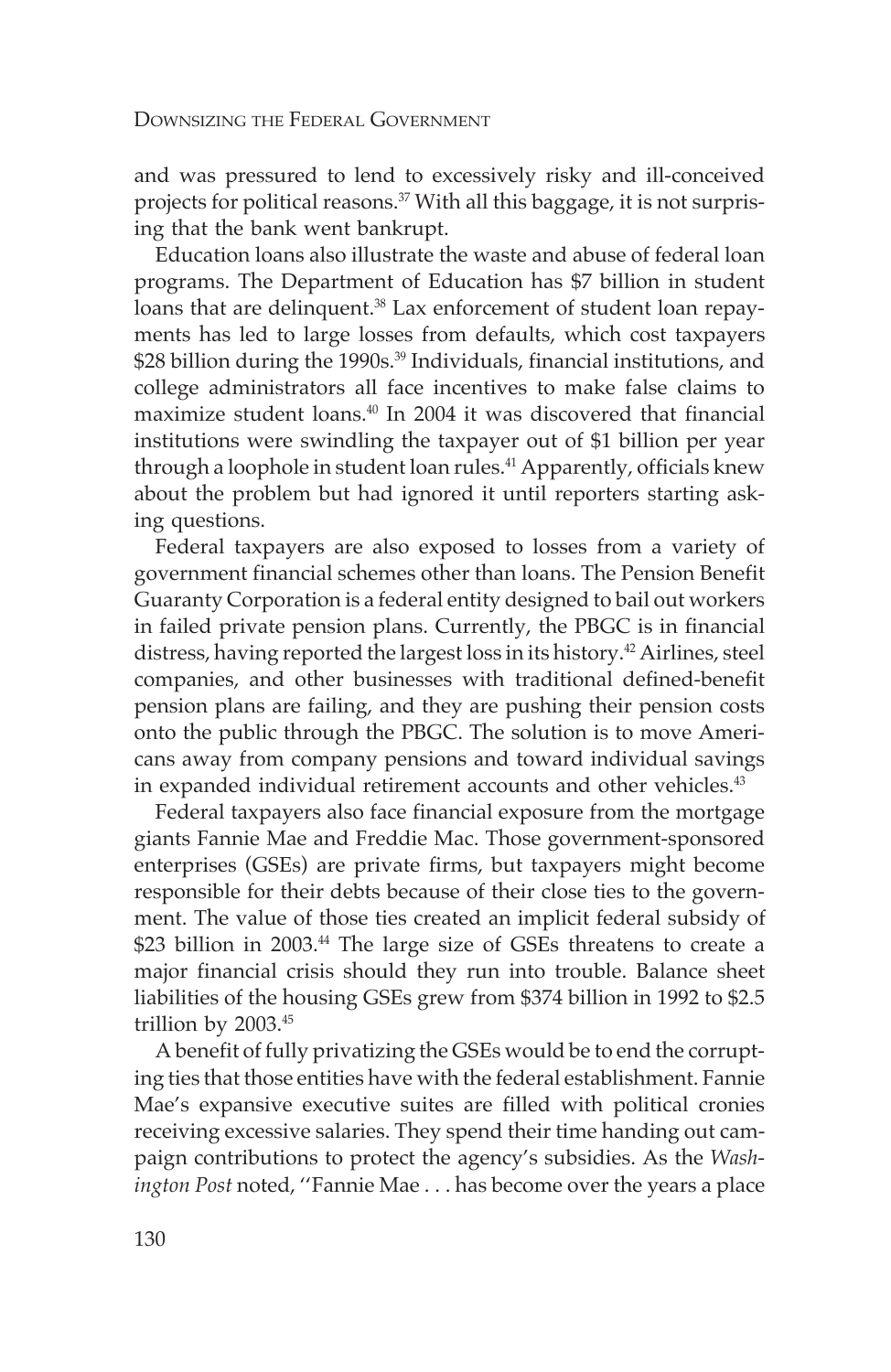where former government officials and others with good political connections can go to make millions of dollars.''46 House hearings in 2004 revealed that 21 Fannie Mae executives earned more than \$1 million per year.<sup>47</sup> Fannie Mae has also been in the headlines for a series of accounting scandals. In 2004 the Securities and Exchange Commission found that Fannie had overstated profits in recent years by \$9 billion.<sup>48</sup>

Federal Reserve chairman Alan Greenspan and others have argued that Fannie and Freddie need to be subject to more regulatory control because they pose a threat to financial market stability. But a better solution is to make those and other GSEs play by the same rules as other businesses and to end the distortions caused by federal subsidies. The federal government should completely sever its ties with Fannie, Freddie, and the other GSEs.<sup>49</sup>

# **Federal Assets**

At the end of fiscal 2004, the federal government held \$1.1 trillion in buildings and equipment, \$249 billion in inventory, \$601 billion in land, and \$801 billion in mineral rights.<sup>50</sup> The federal government owns about one-fourth of the land in the United States and continues to accumulate more holdings.<sup>51</sup> Much of this huge treasure trove of assets is neglected and abused; it would be better cared for in the private sector.

It is common to see government property that is in poor shape. Public housing is perhaps the most infamous federal eyesore. The GAO finds that ''many assets are in an alarming state of deterioration'' and has put federal property holdings on its high-risk waste list.<sup>52</sup> In a March 2005 performance assessment, the president's budget office gave flunking grades to 12 major departments on their real property management.<sup>53</sup>

The solution is to sell federal assets that are in excess of public needs and to better manage the smaller set of remaining holdings. For example, there are widely reported maintenance backlogs on lands controlled by the Forest Service, Park Service, and Fish and Wildlife Service. The solution is, not a larger maintenance budget, but trimming holdings to fit limited taxpayer resources. Another part of the solution is to scrap the Davis-Bacon rules, which require that excessively high wages be paid on federal contracts, such as maintenance contracts. As the CBO has noted, Davis-Bacon rules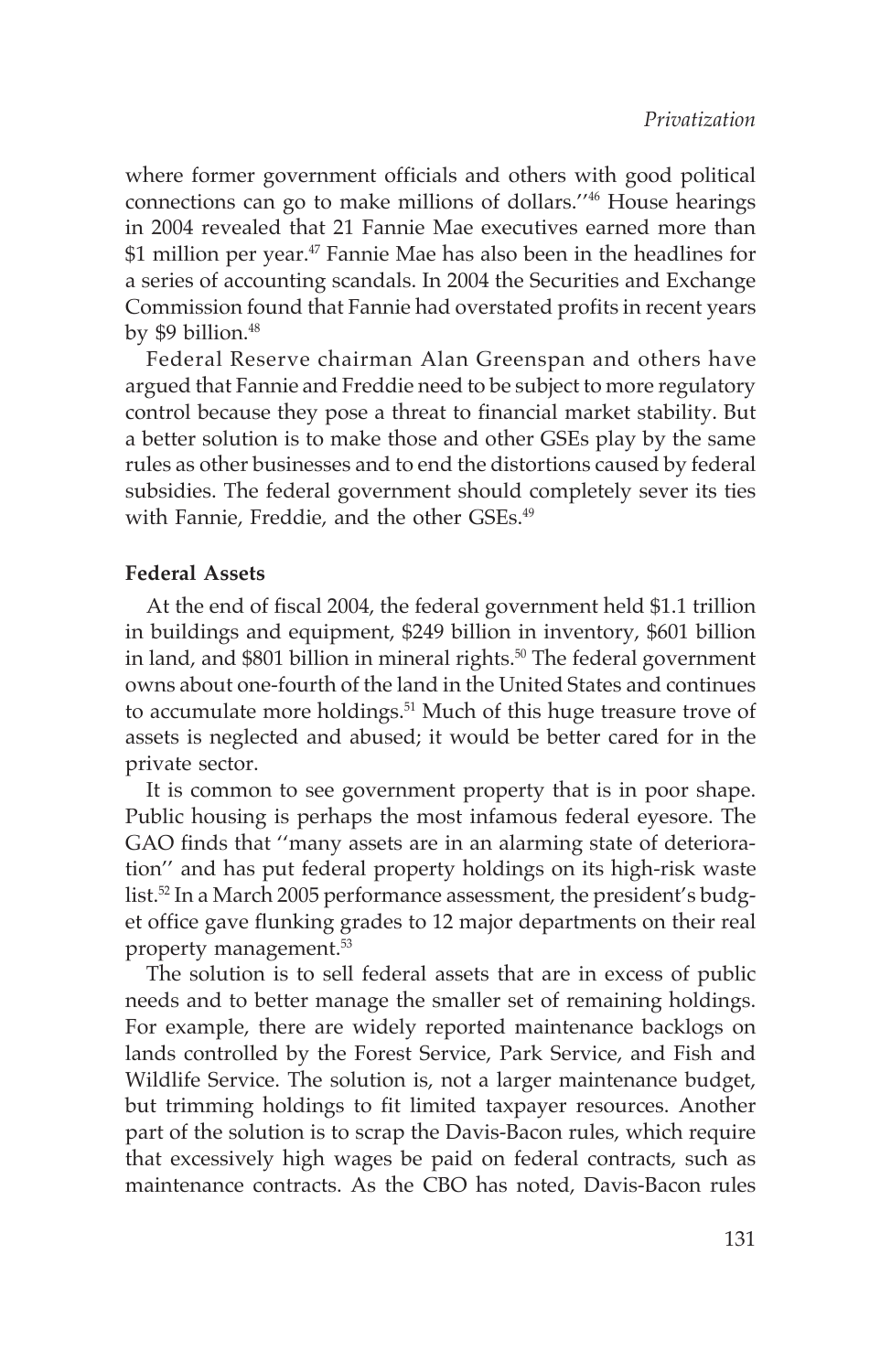push up maintenance costs, resulting in less maintenance being done.<sup>54</sup>

The ongoing process of federalizing the nation's land should be reversed and low-priority holdings sold back to the states and citizens. Unfortunately, bureaucrats do not like to give up their land holdings, even when they have no use for them. As one example, the *Washington Post* reported that the Bureau of Land Management owns 23 acres of land in southern Maryland that have sat idle since 1994 when a radio telescope installation was closed down.55 But BLM has been vainly trying to find other government uses for the land instead of transferring it back to the private sector.

The government also owns billions of dollars worth of excess buildings. The GAO finds that the government has ''many assets it does not need,'' including 30 vacant Veterans Affairs buildings and 1,200 excess Department of Energy facilities.<sup>56</sup> The Pentagon owns excess supply depots, training facilities, medical facilities, research labs, and other installations. The agency estimates that it spends up to \$4 billion each year maintaining its excess facilities.<sup>57</sup> Federal asset sales would help reduce the deficit, allow improved maintenance of remaining assets, and improve economic efficiency by putting assets into more productive private hands.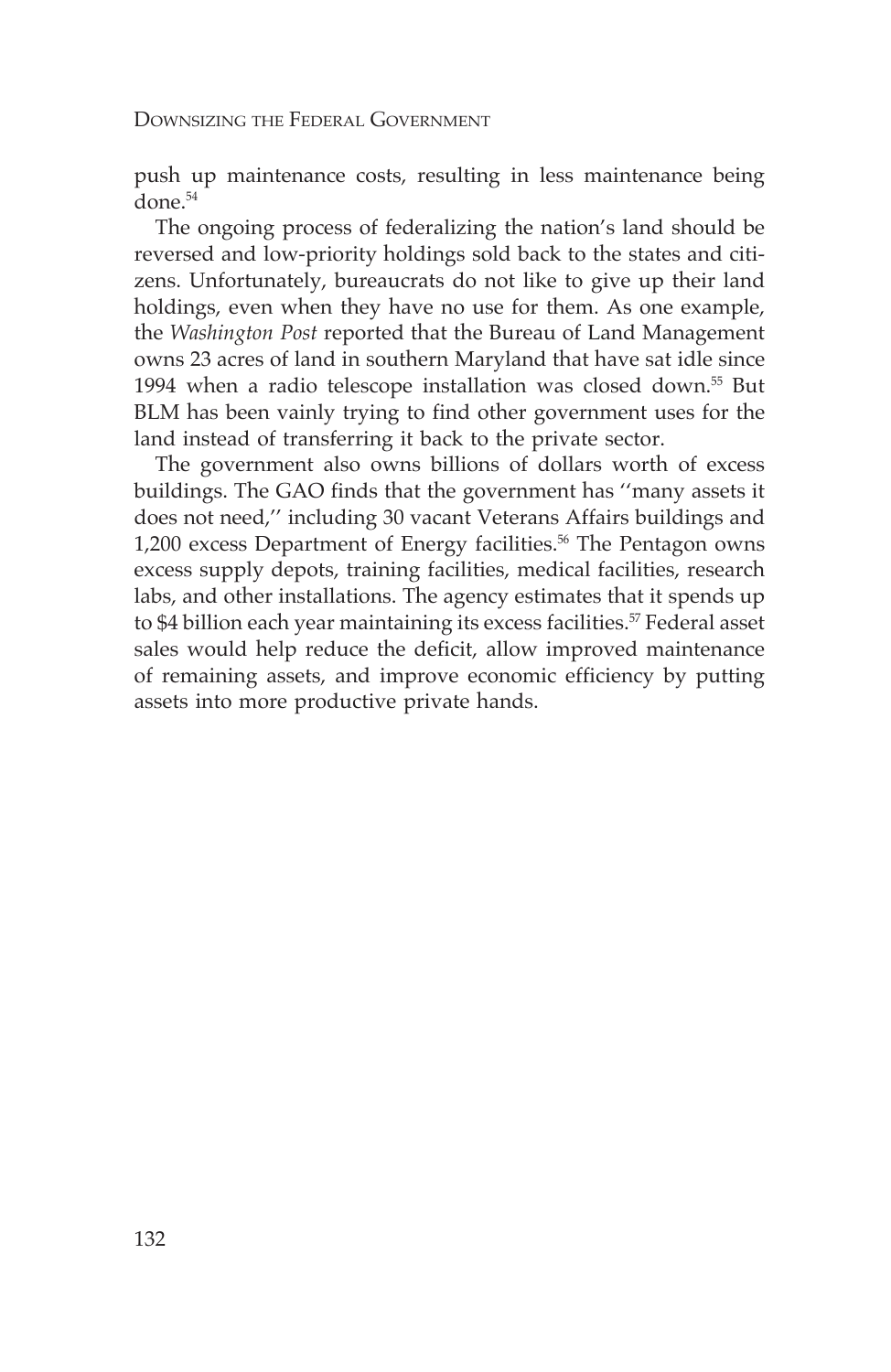# 10. Structural Reforms and Outlook

This book has examined federal programs that should be cut to balance the budget and avert a fiscal crisis. But how can the proposed cuts be achieved, given the political hurdles to reform? There are no simple solutions or silver bullets. But this chapter discusses ways that tax, budget, and electoral institutions could be changed to reduce Washington's pro-spending bias. It also suggests roles that Republican and Democratic politicians and the public can play in the needed reforms. The chapter concludes that there are reasons to be optimistic that budget downsizing can be achieved.

#### **Congressional Term Limits**

The Twenty-Second Amendment to the Constitution was added in 1951 to limit presidents to two terms in office. Prompted by uneasiness that Franklin Roosevelt had broken the two-term tradition of prior presidents, the amendment was quickly ratified by the states. Term limits are used for many elected positions across the nation. Governors in 36 states and state legislators in 15 states are subject to term limits.<sup>1</sup>

Term limits should be also applied to members of Congress. Many members stay in office far too long. They put personal power and prestige ahead of the nation's interests, and they deny other citizens a chance to serve. Some members treat Congress like an exclusive private club, and they secure their hold on power by use of the gerrymander and various advantages of incumbency.

In the early 1990s a reform drive swept the country that resulted in placing term limits on congressional delegations from 23 states. Most of those states limited representatives to 6 years in Congress, and all limited their senators to 12 years.<sup>2</sup> Americans in those states voted in favor of term limits by large margins. Now as then, polls show that about two-thirds of the public support term limits. Unfortunately, the Supreme Court undercut these popular reforms. In a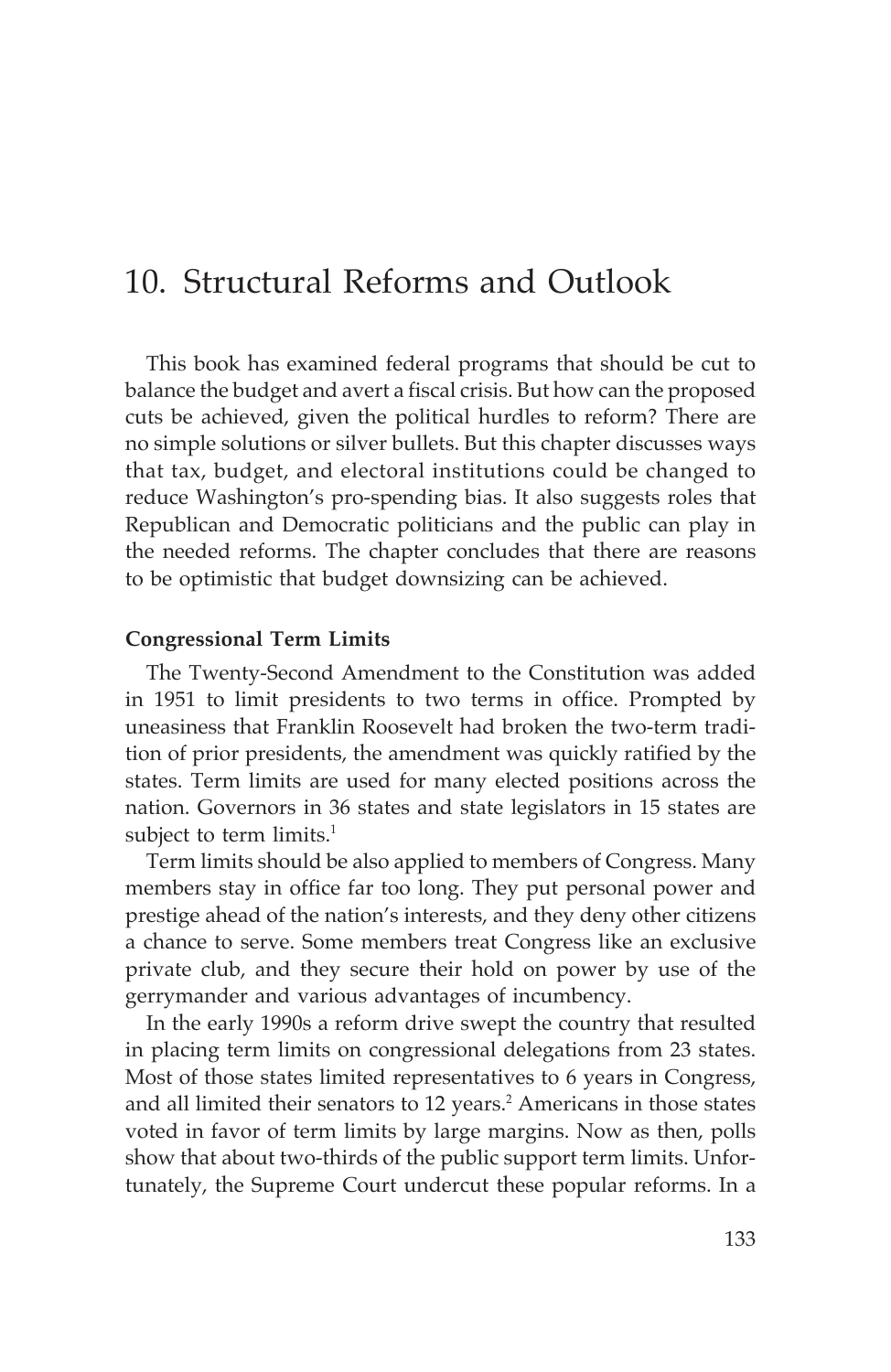1995 ruling, the Court determined that states could not limit the terms of their representatives in Congress.3

Yet the problem of entrenched incumbency seems to have grown even worse in the past decade. In recent elections, the House reelection rate has been about 98 percent and the Senate reelection rate about 80 to 90 percent. Those high rates are not the result of strong public approval. A May 2005 Gallup poll found that ''only 35 percent of Americans approve of the way Congress is handling its job, the lowest such rating in eight years. Almost 4 in 10 Americans say most Republicans and, separately, most Democrats in Congress are unethical. Overall, the public's low esteem of congressional members appears to hold about equally for both Republicans and Democrats.''4 High reelection rates occur because incumbents have rigged the system in their favor. Only about 40 House districts have been even competitive in recent elections.

The Supreme Court barred states from enacting congressional term limits, but voters themselves can start asking candidates to self-limit their terms. A number of House members limited their own terms in the 1990s, and they had more fiscally conservative records than others.<sup>5</sup> Voters should consider that candidates who are willing to limit their terms are more likely to resist pressures from party leaders and special interests to spend money wastefully.

A permanent solution is a constitutional amendment to set maximum terms for the House and Senate. The House voted on various versions of a constitutional amendment in 1995, but the Republican and Democratic leaderships were not supportive, and these efforts fell short of the votes needed for passage.<sup>6</sup> To their credit, the Republicans have stuck with their 1995 reform that limits House committee chairs to three terms.

Americans should pressure Congress to take another crack at a term limits amendment. Term limits would help solve the federal overspending problem. When elected officials stay in Washington too long they come to view government as the solution for every problem in society. They come to see themselves as philanthropists. With term limits, legislators would be closer to the realities of average people who pay taxes to support all that involuntary federal philanthropy.

Former representative Joe Scarborough (R-FL) argues that, in the 1990s, term-limited members had the independence to stand up to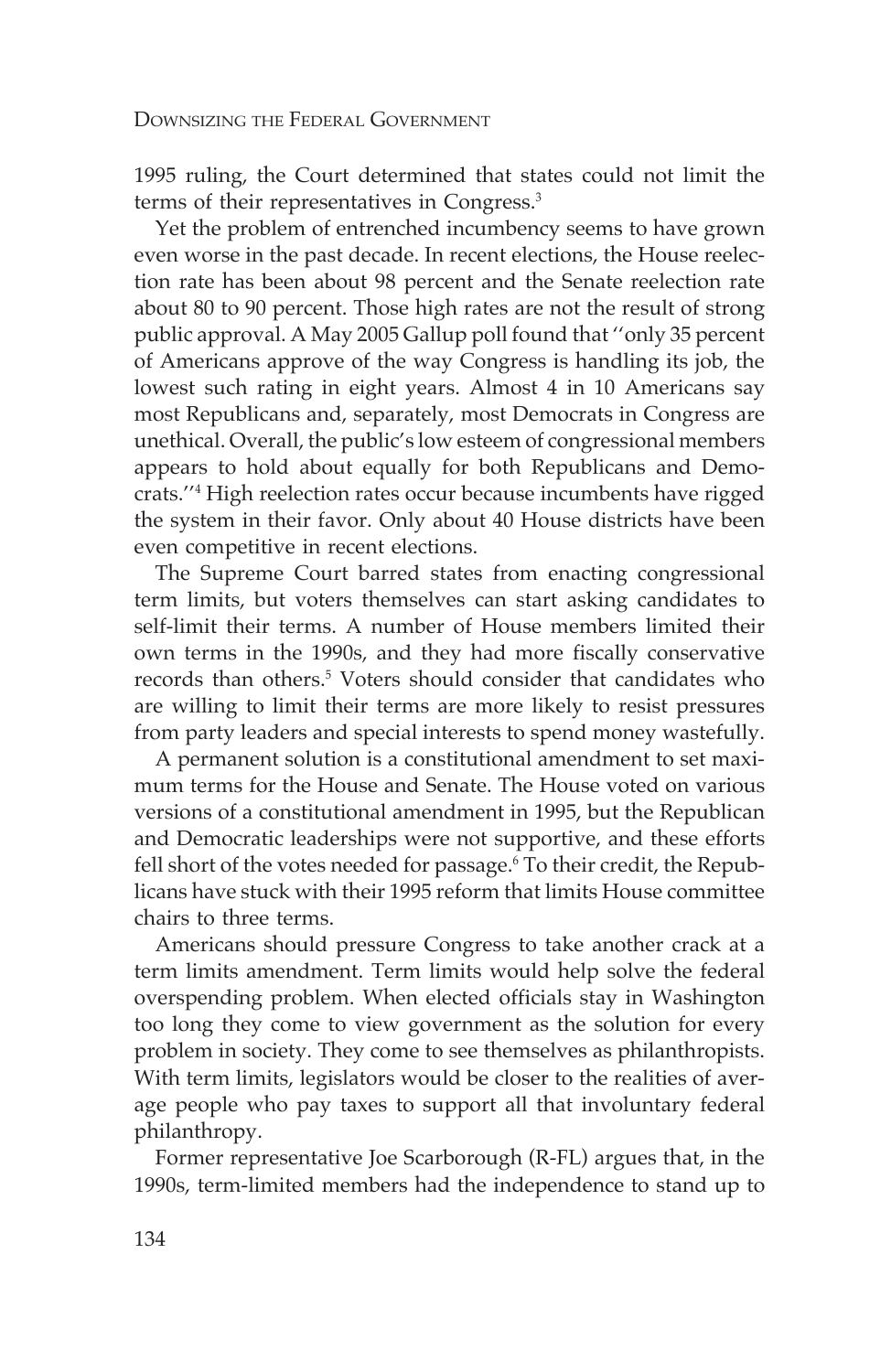Newt Gingrich and other GOP leaders who pushed wasteful spending proposals.7 Without term limits, it is very difficult for a member to take a reform position in opposition to party leaders. And leaders themselves, who have spent years climbing party hierarchies, have little incentive to reform the system that gives them power.

Reform-minded newcomers to Congress face deeply entrenched opposition from the old-timers. They must ''play or pay,'' that is, go along with the system or suffer.8 To get good committee assignments, to get floor time in debates, or to get cash to campaign for reelection, members have to curry favor with party leaders and power brokers. Members are pressured to overspend on programs that their leaders are pushing.<sup>9</sup> Appropriations committee pork spending is a key tool that incumbents of both parties use to get reelected.10

Term limits help solve these problems. If term limited, a member does not need to fill a war chest with cash for reelection, is less interested in climbing party hierarchies, is freer from party discipline, and can easily oppose special interests. For people concerned about money in politics, term limits would help reduce campaign contributions because it would make less sense for lobbying groups to ''invest'' in politicians if they were only in office for a short time.

Sen. Tom Coburn's (R-OK) book about his experience in the House in the 1990s identified ''careerism'' as the central corrupting force that causes Congress to overspend.<sup>11</sup> He concludes that term limits would be the most important reform that could be made in Washington. It is not the only needed reform, but it would remove a key systematic bias that promotes continual government growth.

# **Tax Reforms**

The structure of the tax system plays an important role in determining the size of the government. Different tax structures lead to different fiscal outcomes. For example, the introduction of income tax withholding in 1943 made paying taxes less visible and less painful, which helped to fuel government growth in subsequent decades. Reforms are needed to create a tax code that gives citizens a better appreciation of the full cost of government.

Federal taxation should be made simple and transparent. Consumers at the grocery store or gas station like to see prices clearly displayed before making a purchase. The government should be just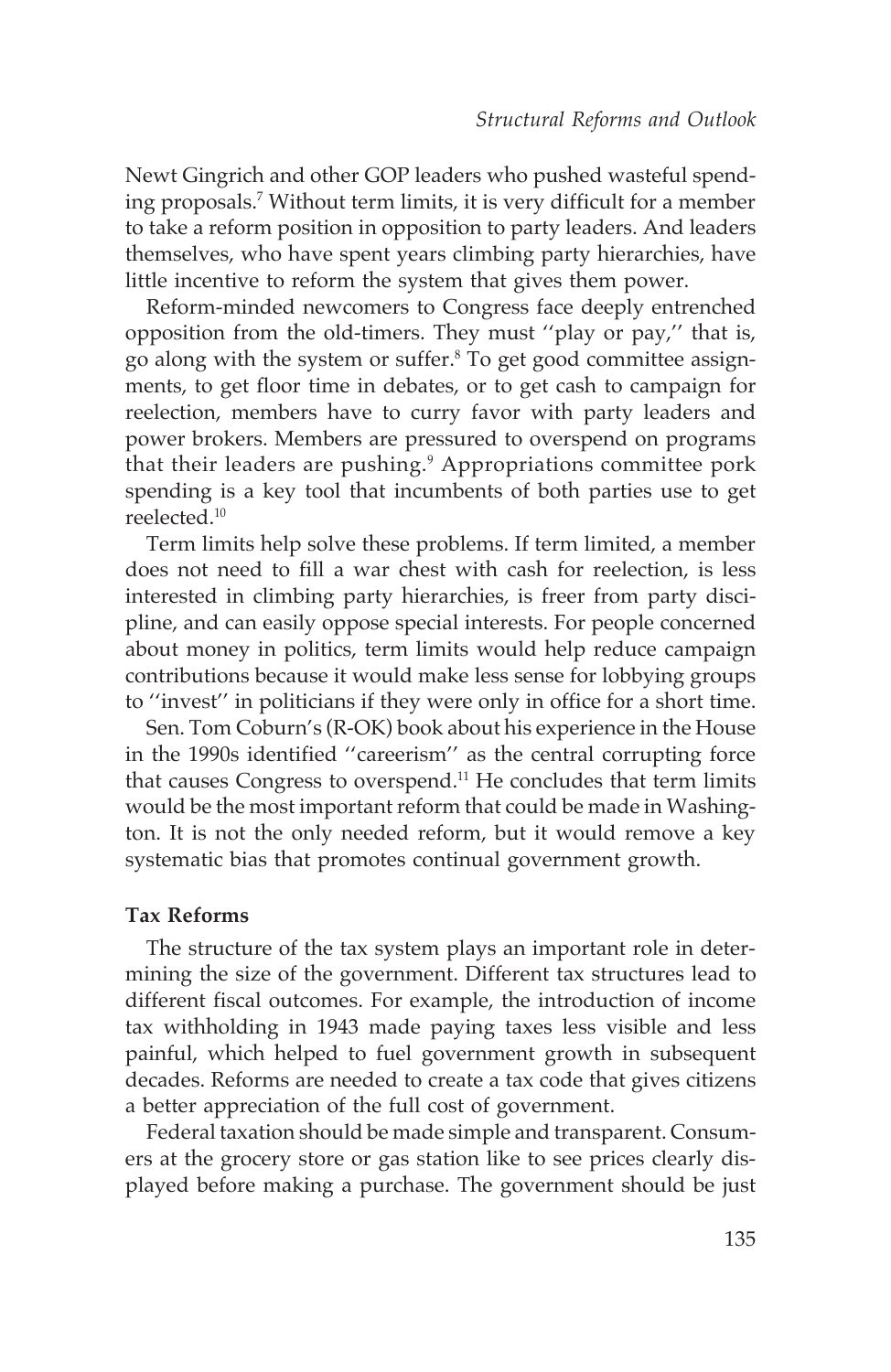as transparent about its costs. Unfortunately, the current tax system does not allow an easy way for citizens to gauge the cost of government. The income tax has many different rates, deductions, and credits, making it difficult for people to perceive what share of their earnings is being taxed.

Another problem is that multiple tax bases obscure the overall cost of the government. In the 19th century the federal government had just two main tax sources—excise taxes and customs duties and it remained small.<sup>12</sup> In the 20th century the individual income tax, corporate income tax, and payroll tax were added, which fueled a rapid growth in federal spending.

Perhaps the most important tax code feature that promotes government growth is the invisibility of a large part of the burden to voters. The employer half of the payroll tax that funds Social Security and Medicare is not reported on paystubs, but the \$372 billion annual burden from it ultimately falls on workers. The cost of the \$230 billion corporate income tax is ultimately passed through to individuals in the form of higher prices, lower wages, or reduced investment returns. Other hidden federal taxes include tariffs and excise taxes. All in all, 37 percent of federal taxes are hidden.<sup>13</sup> As a consequence, voters perceive the ''price'' of government to be artificially low, causing the ''demand'' for government services to be too high.

To help restrain the government's size, the tax burden should be made more transparent. The payroll tax should be made fully visible on paystubs, and the corporate income tax should be repealed. The individual income tax should be converted to a low, flat-rate system on a consumption base.14 Burdens should be proportional in order to create greater ''solidarity'' among taxpayers.

H. L. Mencken said, ''Democracy is the theory that the common people know what they want, and deserve to get it good and hard.''15 Many people demand government spending to meet their real and perceived needs, but that must be balanced by a tax system under which the people feel the cost of spending ''good and hard.''

## **Budget Process Reforms**

Just as different tax structures create different fiscal outcomes, so do different federal budgeting structures. There are many prospending biases built into the current budget system, as discussed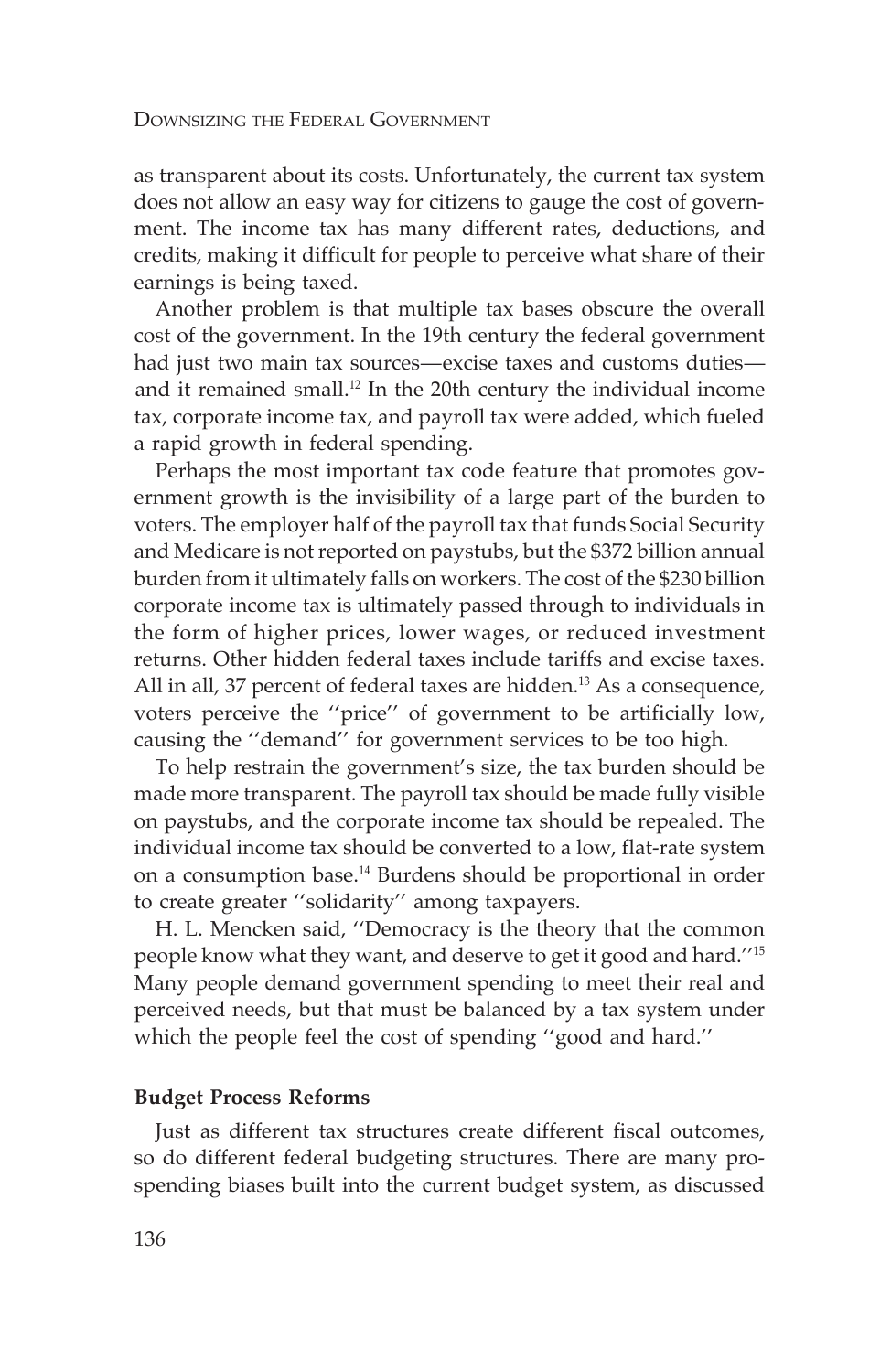in prior chapters. Congress has a bias to spend on narrow constituencies and hide the costs in the form of deficits. Congress inserts pork projects into large omnibus bills to avoid more visible stand-alone votes. Official budget ''baselines'' build routine spending increases into projections. ''Entitlement'' programs grow automatically unless Congress takes steps to limit them.

The large deficits and uncontrolled spending growth of recent years indicate that the current budget process is broken. The Budget Act of 1974 empowered House and Senate budget committees to create an annual blueprint for overall tax and spending levels. But deficits continued, and further temporary mechanisms were created in the 1980s and 1990s to reduce deficits and control discretionary and entitlement spending. Those mechanisms contributed only modestly to fiscal restraint, and they have now expired.

To restrain the budget in the years ahead, two types of approaches should be tried. The first is to create stricter budget rules. To this end, policymakers can look to the states for ideas because they generally have tighter budget rules than the federal government.16 All the states except Vermont have statutory or constitutional requirements to balance their budgets. Most state governors have line-item vetos to cut special interest giveaways. More than 20 states have some form of overall tax or expenditure limitation.17 For example, Colorado caps annual state revenue growth at the growth in state population plus inflation. Colorado law also requires voter approval of all tax increases. A number of such caps and controls could be enacted federally. A toolbox of reforms has been proposed by fiscal conservatives in the House, as summarized in Box 10.1.<sup>18</sup>

In recent decades, effort has gone into passing a constitutional amendment to require a balanced budget and create a supermajority requirement for tax increases. In 1995 such an amendment passed the House by a 300-to-132 margin but fell one vote short of passage in the Senate.19 After the budget went into surplus in 1998, momentum for a balanced budget amendment dissipated. But with the return of high deficits and record spending in recent years, the public should urge Congress to reconsider such an amendment.

With or without a balanced budget requirement, a constitutional amendment to require a supermajority for tax increases makes sense. With the unprecedented cost increases that are projected for entitlement programs for the elderly, taxpayers need new protections. A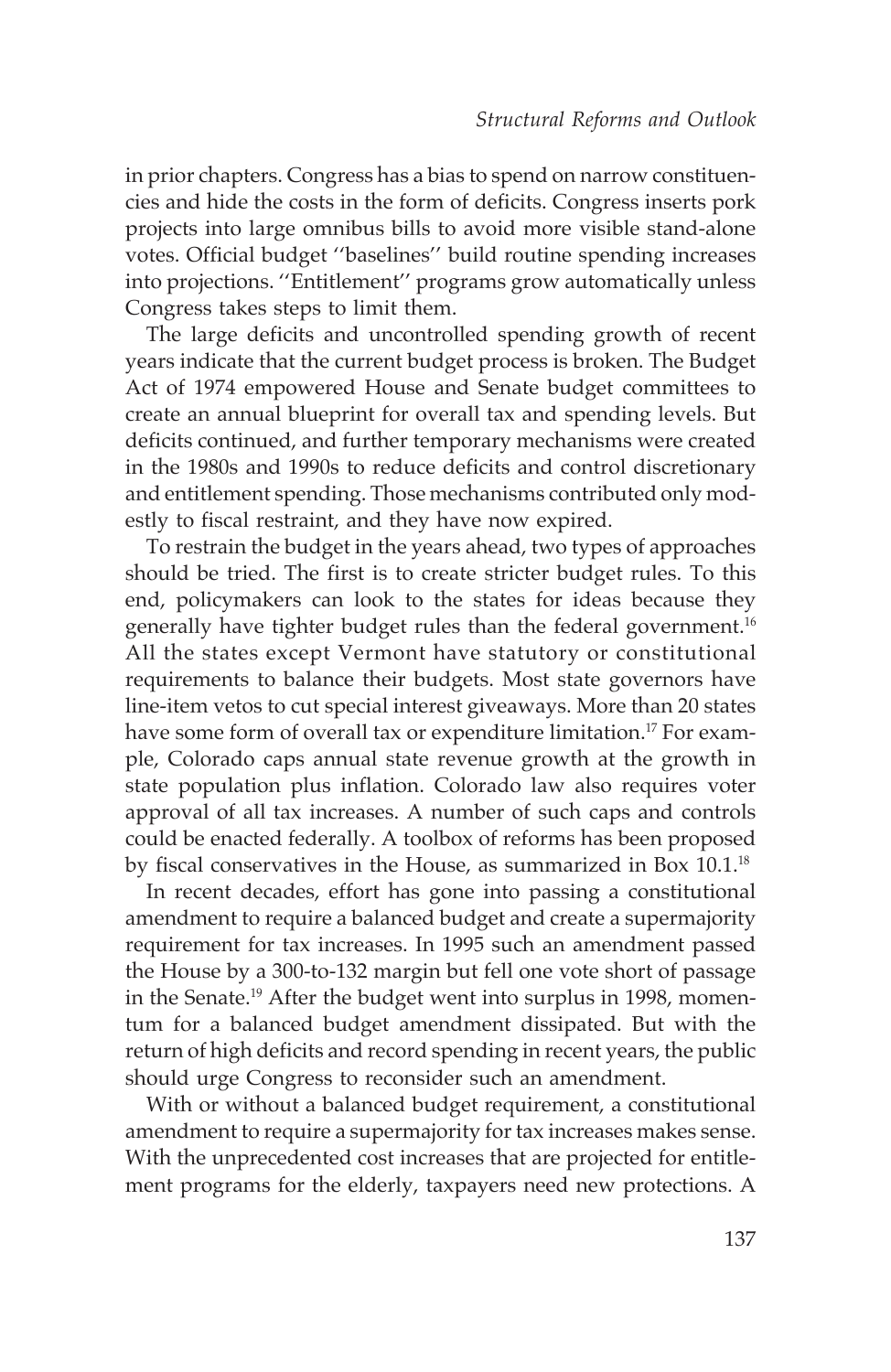## **Box 10.1 Reforming the Federal Budget Process**

Some members of Congress are able to resist the culture of overspending and make serious efforts to reduce the budget. Unfortunately, they are stymied by congressional rules that stack the deck in favor of spending growth. Thus, a reform priority is to change the underlying budget rules to give more weight to taxpayers' interests and spending restraint. Some budget process reform ideas have been packaged in the Family Budget Protection Act introduced in the 109th Congress by Reps. Jeb Hensarling (R-TX), Paul Ryan (R-WI), and Chris Chocola  $(R-IN)^1$ . The following is a summary of their reform ideas.

## **Cap Federal Spending**

- Limit growth in entitlement spending to inflation plus population growth.
- Limit growth in discretionary spending to inflation.
- Create special budget accounts for tax relief that particular spending cuts would fund.
- Expand the list of programs that are eligible for a sequester or forced reduction.
- Freeze ''advance appropriations,'' which allow Congress to shift spending into the future to avoid restraint.

## **Cut Wasteful Programs**

- ''Sunset'' virtually all federal programs (except Social Security, Medicare, and a few others) every 10 years to allow for a thorough analysis to see whether they merit further funding.
- Freeze funding for programs for which the authorization has lapsed.
- Initiate ''enhanced rescission'' to give the president a tool to eliminate wasteful spending.
- Set up a commission to root out waste, fraud, and abuse in the budget. The commission would provide recommen-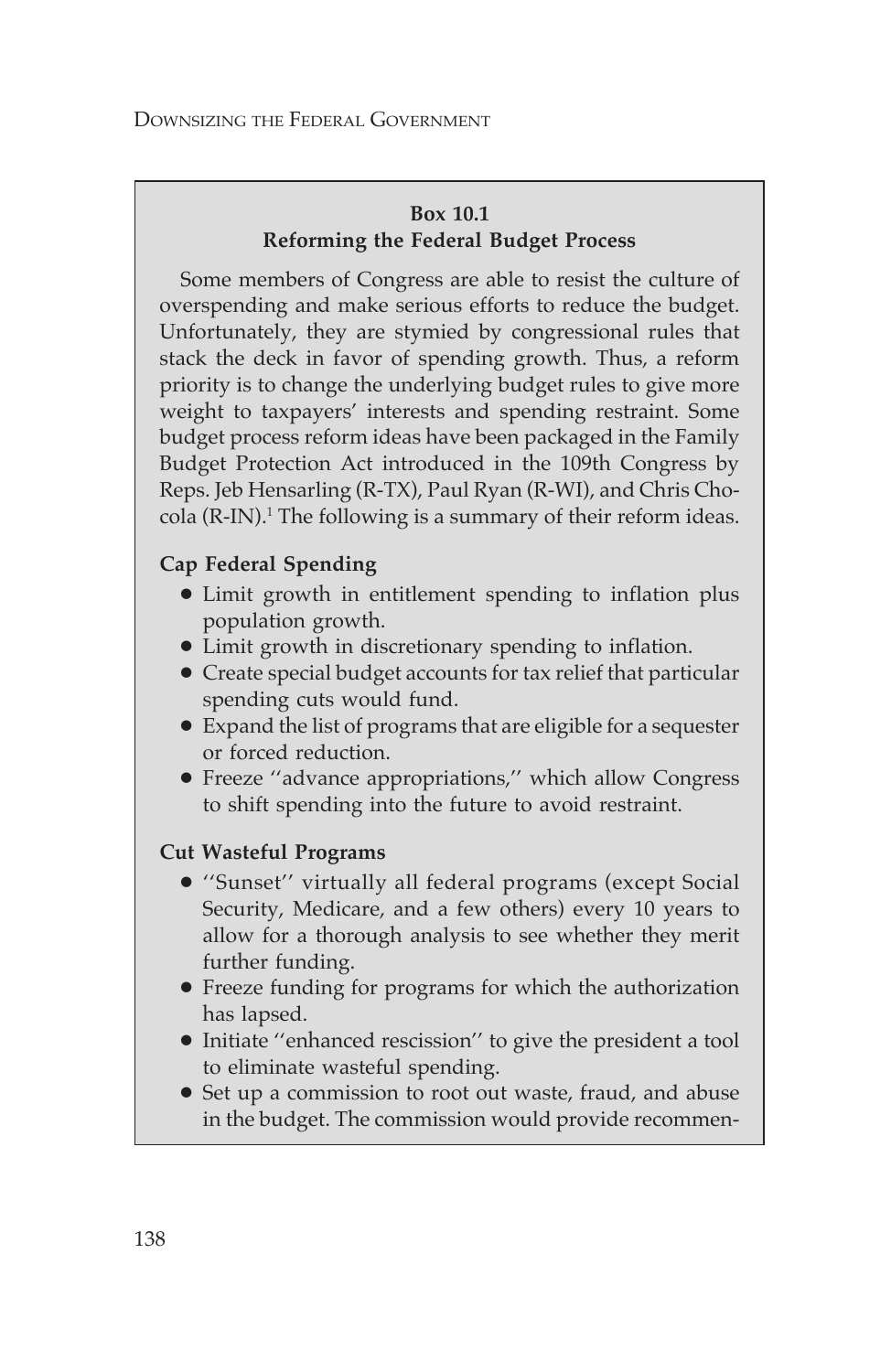dations to Congress, which would have to approve or reject them as a single package without amendments.

## **Create Transparency in Federal Accounting**

- Eliminate ''baseline budgeting,'' by which automatic spending increases are assumed for all programs every year.
- Require the costs of federal pensions and health benefits to be funded up-front as the benefits are accruing.
- Budget for the long-term liabilities of business-related federal insurance programs through risk-assumed budgeting.

# **Make the Budget Blueprint Simple and Binding**

- Convert the annual budget blueprint (''budget resolution'') into a legally binding agreement between the president and Congress.
- Simplify the budget blueprint by replacing the 20 budget functions with a one-page budget with just four broad spending categories.
- Abolish the practice of designating spending as "emergency'' to get around spending safeguards. True emergencies should be covered by a rainy day fund.
- Allow for a two-year budget cycle rather than the current annual cycle.
- Provide an automatic ''continuing resolution'' for spending if the budget is not finished by the legal deadline. That would reduce the pressure to pass massive pork-loaded bills at the end of the year under threat of a government shutdown.
- Require a two-thirds supermajority vote, in both the House and the Senate, to sanction spending that is overbudget and in violation of budget caps.

<sup>1.</sup> Available at http://johnshadegg.house.gov/rsc/word/Hensarling— FBPA.doc.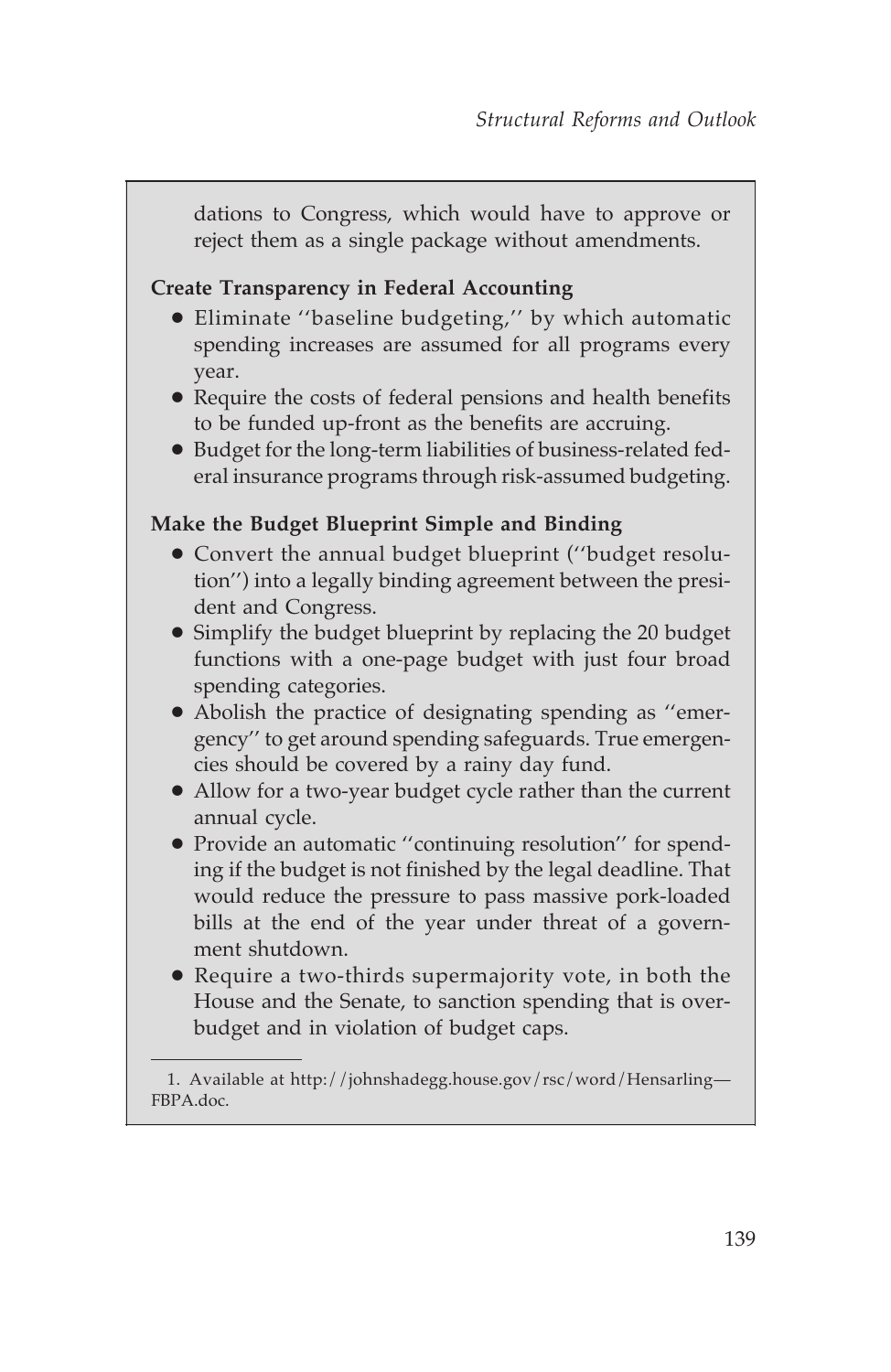higher voting hurdle for tax increases would help prevent Congress from trying to ''solve'' its mistake of promising the elderly excessive benefits by crushing young workers with rising tax burdens.

A second approach to restraining the budget is to create countervailing pressures to the pro-spending influences that dominate Washington. One idea is to establish a ''sunset commission'' and to terminate, or sunset, all programs every 10 years. Such a commission would critically examine each program before termination, and Congress would need to take a stand-alone vote if it wanted to renew funding.20

Reformers in the executive branch should put more effort into drawing attention to failed programs, rather than allow agencies to just churn out one-sided propaganda. Offices should be created within every department that would be tasked with identifying lowvalue programs that could be terminated.

Reformers in Congress should try to rebalance hearings and other public interactions to make sure that policymakers engage with experts who think that programs should be canceled. Members of Congress need to do more ''due diligence'' of programs, rather than wait for failures to happen and then point their fingers at administration officials after taxpayer money has already been wasted.

Outside Congress, advocates of spending need to be countered by challenging the justice and efficacy of each wasteful program. Reformers often just focus on broad-brush ways to restrain the overall budget. Yet on the other side, advocates of spending promote the merits of each of hundreds of particular programs individually. To counterbalance that narrow focus, reformers have to undermine each program separately. Program failures need to be highlighted, and the morality of taking the public's money for private purposes needs to be questioned. Not only is government too large in general, but many of its programs are unjust in particular.

#### **The Republicans Need Reform Leadership**

Fiscally conservative Republicans can make progress on spending reform, but they need more consistent and principled party leadership. President Ronald Reagan called for spending cuts, but many of his cabinet secretaries and top advisers pushed for increases on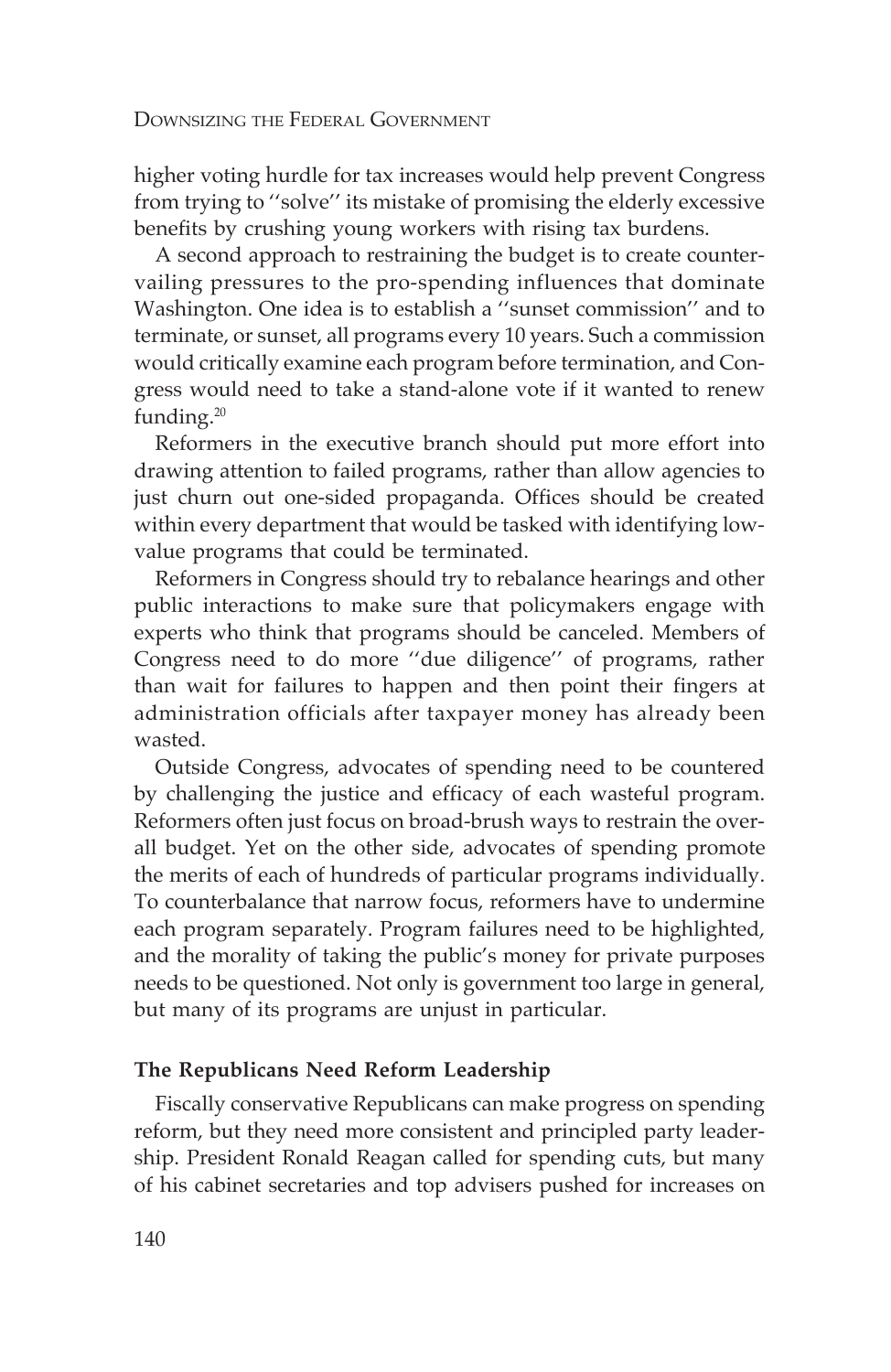programs that they personally favored. It was the same under President George H. W. Bush. His budget director, Richard Darman, recounts, ''Well-known deficit hawks from both parties pleaded for seriousness about deficit reduction in public, and privately pleaded even more to fund their special interests.''21 Darman says that ''the most adamant of the big spenders were the supposed conservatives'' such as cabinet members Jack Kemp and Bill Bennett.<sup>22</sup>

After the 1994 election the new Republican majority in Congress seemed set to make some serious budget cuts. But they were blocked by ''old bulls'' of their own party in the Senate, such as Bob Dole and Pete Domenici, who had little interest in reform. Joe Scarborough notes that ''for Dole, the entire Republican Revolution was a noisy distraction from his upcoming 1996 presidential campaign.''23

Supposed conservatives, such as House Speaker Newt Gingrich (R-GA), regularly undercut budget restraint. Gingrich and other GOP leaders loudly denounced deficits and wasteful Democratic spending but quietly pushed for spending on home-town pork and their favored interests. Gingrich was a backer of expensive highway bills, science funding, and unneeded defense and agriculture spending in Georgia.24 Trent Lott (R-MS), Senate Majority Leader in the late 1990s, was also a big-time pork spender.

Unfortunately, little has changed. Current Republican leaders, such as Speaker Dennis Hastert (R-IL), are some of the biggest spenders on parochial pork projects. The lack of principled leadership has a corrosive effect on rank-and-file members who might be willing to support cuts but will not put their necks on the line unless there is sacrifice at the top. As Tom Coburn noted on the 1990s, ''When our own generals called a halt to the revolution, many of our troops defected to the ranks of the career politicians.''25 Spending cuts will not happen unless leaders lead.

Republicans interested in reform should insist that party leaders not use their powerful positions for personal or parochial gain. Grassroots Republicans ought to stop supporting leaders who call themselves conservatives just because they favor tax cuts. Tax cuts are easy. The real litmus test for fiscal conservatism is a willingness to cut spending even for programs that affect your interests and your state.

Leadership on budget restraint needs to be principled and forthright. Budget cuts should be defended with candor, not evasive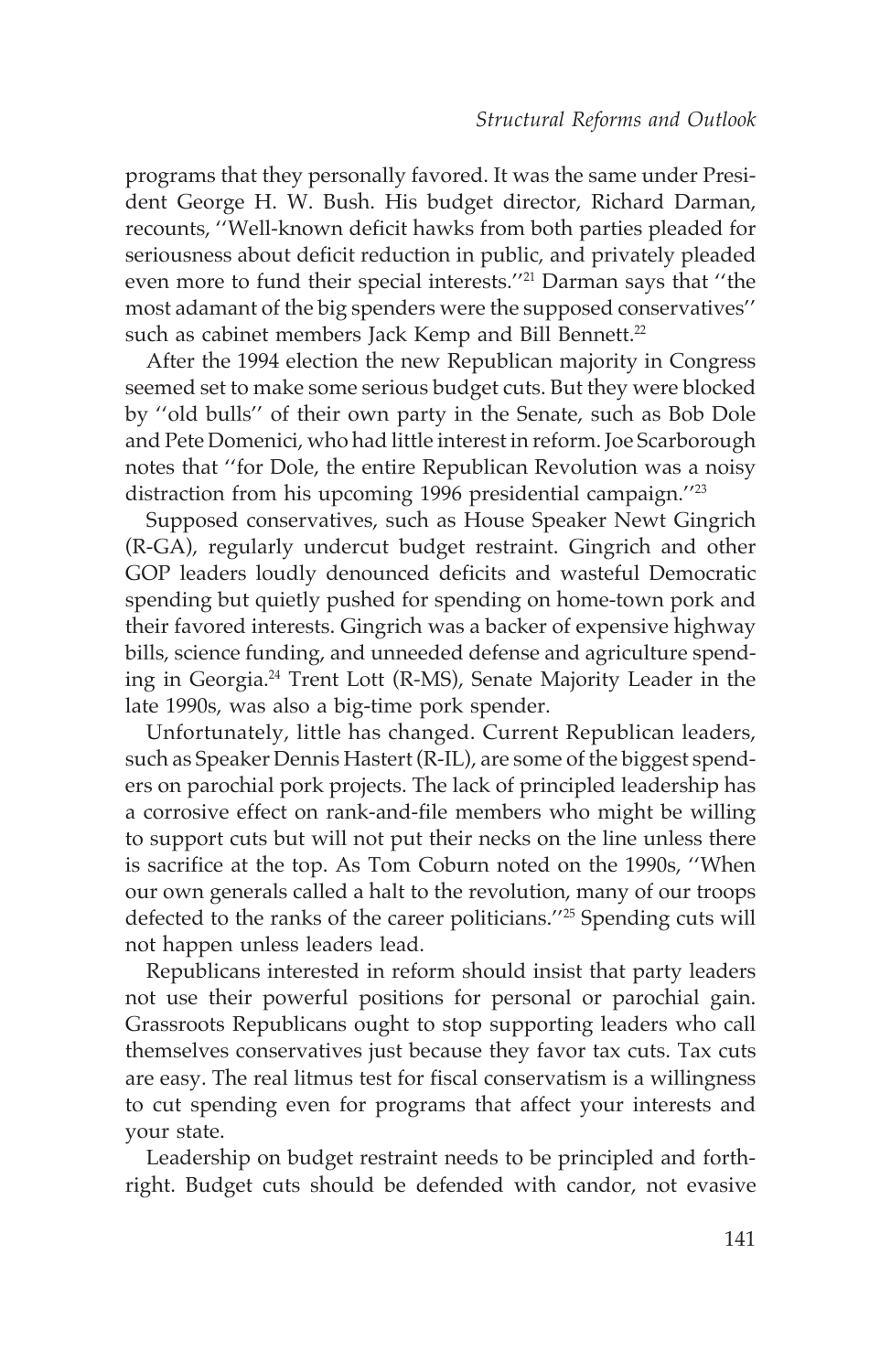justifications. Republican restraint proposals are often put forward timidly, and a retreat is begun as soon as program supporters start complaining. Quick retreats make reformers look guilty of something, and they embolden the special interests. This timidly in restraint efforts is one of the sad fiscal legacies of the current Bush administration. A typical example occurred in early 2005 when the administration proposed some very limited reforms to farm subsidies. Almost as soon as the farm lobby started carping, the administration backed down and farm reform was dead for another year.

Budget cuts also need to be fair-minded. The top priorities for cuts should include items such as business subsidies, Pentagon waste, and welfare for wealthy retirees. If Republicans target welfare for the wealthy before welfare for the poor, they have a better chance of building a broad coalition for reform.

## **A Reform Role for Democrats**

Democrats and liberals have traditionally supported expansive programs for the poor. That is unlikely to change, but there is an opportunity for liberals to lead on reforms to cut welfare for the well-to-do. As discussed, most federal spending does not go to the poor. There are plenty of budget areas that liberals should be prepared to cut, such as spending on Amtrak, NASA, energy subsidies, farm subsidies, unneeded weapons systems, and all sorts of corporate giveaways.

There used to be Democrats who fought to cut wasteful spending. Consider Paul Douglas, a senator from Illinois between 1949 and 1967. He was a self-proclaimed liberal and champion of civil rights. But he was also a critic of government waste who often said, ''A liberal need not be a wastrel.'' His 1952 book, *Economy in the National Government*, is chock full of wisdom that today's liberals should consider. He noted that ''waste in the government benefits no one. It is a frittering-away of resources which could be used to improve the lives of people.''26 He also concluded that ''federal expenditures are swollen not merely by waste and less necessary outlays, but also by open or hidden subsidies to the wealthy.''27 That is still true.

Another anti-waste liberal was William Proxmire, a Democratic senator from Wisconsin from 1957 to 1989. He became famous for his ''golden fleece'' awards, which highlighted taxpayer rip-offs. Proxmire sent out a monthly report examining areas of federal waste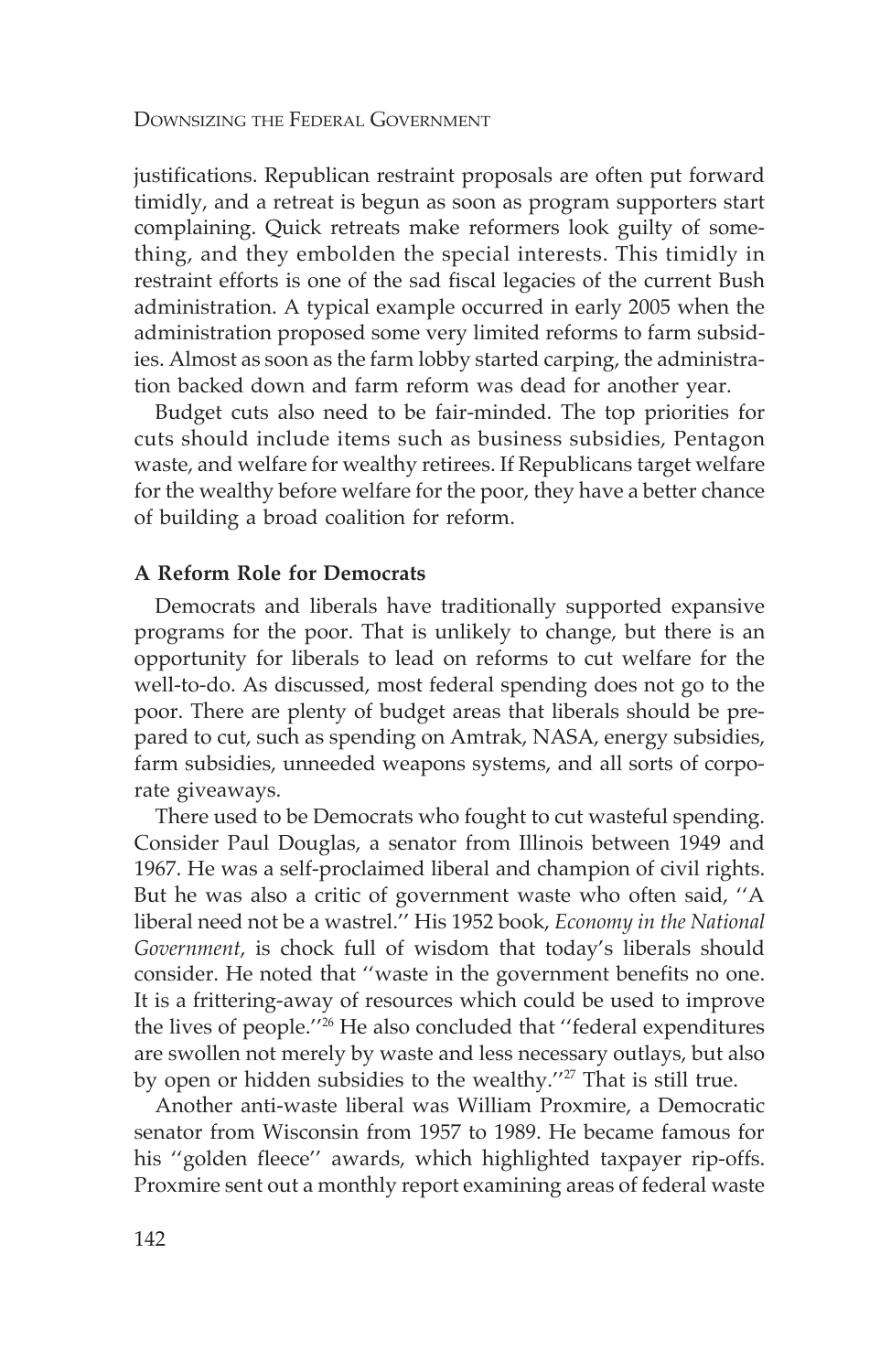that he thought the media ought to investigate. His 1972 book was titled *Uncle Sam: The Last of the Big Time Spenders*. When was the last time a Democrat wrote a book with a title like that?

The country needs reform-minded Democrats to step up to the plate and push for cuts. Some liberal and centrist think tanks, such as the Brookings Institution, do call for cuts to some programs, but they do not get much support from Democrats in Congress.<sup>28</sup> Because of rising entitlement costs, Democrats should recognize that, if they want to preserve budget room for anti-poverty programs, they must get out in front and support cuts to low-priority programs and middle-class subsidies. Senator Coburn is right when he says, ''Too many politicians in the Democratic party today believe their survival depends on fear mongering about the risks of reform to the poor and elderly, even though maintaining the status quo . . . is the surest recipe for disaster for the very groups they purport to defend.''29

## **Voters Need to Be Skeptical**

In chronicling some of the failures of federal programs, this book adds to numerous such investigations over the years.<sup>30</sup> Indeed, there are stories in the media every week that highlight failures in federal agencies. One would think that there would be greater public skepticism about the value of much of the \$2.5 trillion federal government.

Unfortunately, most people put more effort into researching their consumer purchases than researching what their taxes buy in Washington. Economist Gordon Tullock notes that ''politicians know this, and hence they attempt to design policies that will attract illinformed voters.''31 Politicians dream up ways to expand government programs that are appealing in sound bites but have serious flaws. Because people have little information about federal activities, ''deception is much more likely to be a worthwhile tactic'' than in private markets.32 The phony Social Security ''trust fund'' is a prominent example of such a deception. Structural reforms can make government more transparent, and deception more difficult. Thus, Social Security can be reformed to replace the trust fund with real privately funded accounts.

The best antidote for political deception, however, is voter research and skepticism. People should ask political candidates tough questions about the budget: Why is Washington spending \$40 billion on schools when I already pay for schools in local property taxes? Why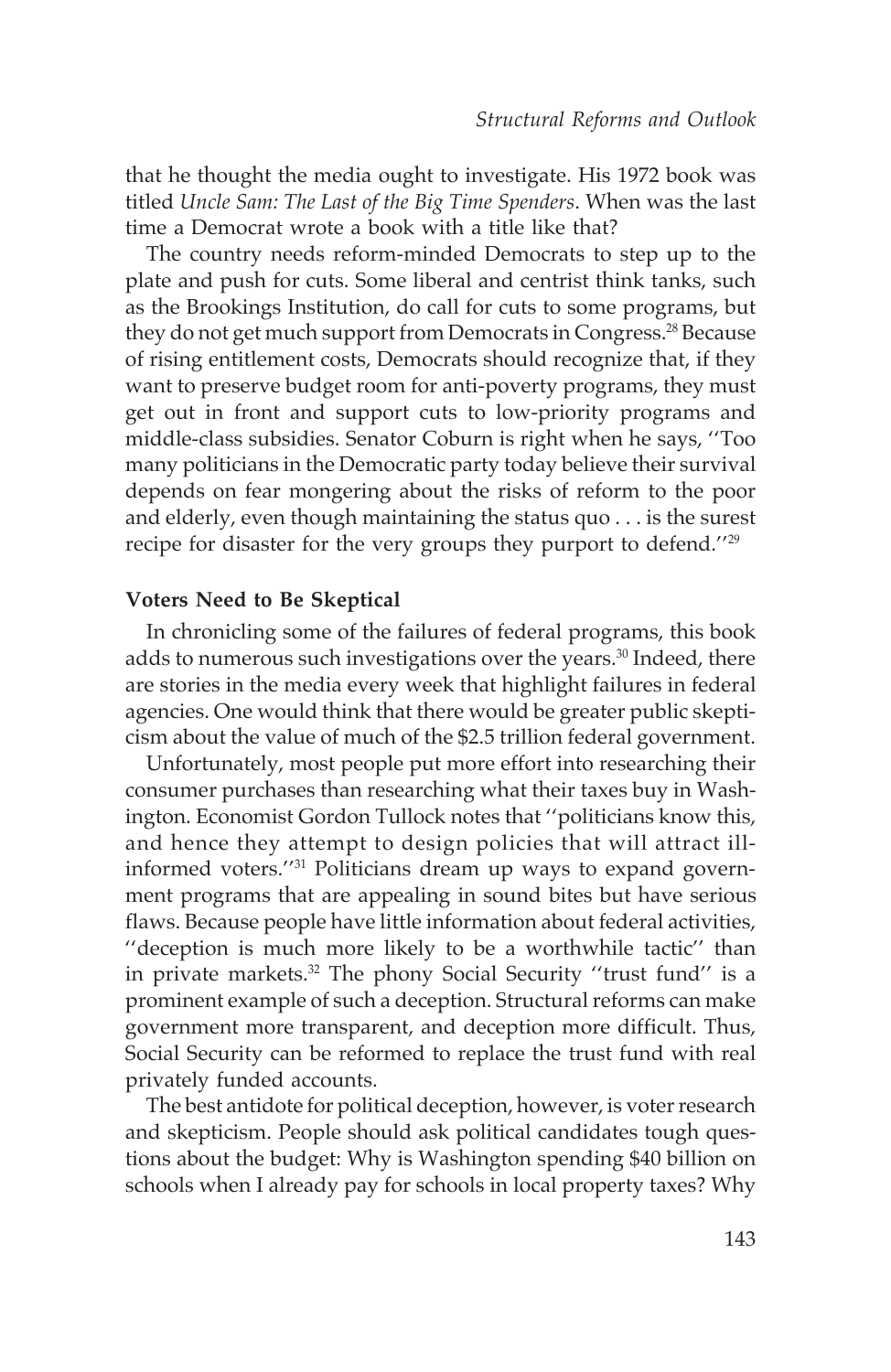is Congress taking my hard-earned money and giving it to wealthy farmers? Shouldn't wealthy music stars, not federal taxpayers, be funding Cleveland's Rock and Roll Hall of Fame?

## **Reform Can Happen**

It is easy to despair about the entrenched pro-spending environment in Washington. Thomas Jefferson famously stated that ''the natural progress of things is for liberty to yield and government to gain ground.''33 But perhaps Jefferson was too pessimistic. Political resistance to reforms can be overcome, and the culture of overspending can be changed.

The federal government remained quite small through the nation's first 150 years or so. Average people and their representatives in Washington generally believed in a frugal, limited, and constitutional government. Beliefs changed during the 20th century. For example, while lawmakers on the appropriations committees today promote higher spending, until the early 20th century they viewed their role as defending taxpayers against bigger budgets. $34$  How policymakers perceive their job, and what the public expects from them, does change over time. A culture of restraint can be reestablished in Washington, but it will take some time.

Congress has occasionally cut spending. At the end of the Cold War, defense spending was downsized. Defense spending peaked at \$320 billion in 1991 and then was cut to \$266 billion by 1996.35 As a share of gross domestic product, defense spending was cut from more than 6 percent in the mid-1980s to just 3 percent by the late-1990s. Weapons procurement fell from \$82 billion in 1991 to \$52 billion in 1997.<sup>36</sup>

Those reductions occurred despite the lobbying power of the ''military industrial complex.'' They occurred despite the parochial interests of the members of Congress who have defense contractors and military bases in their districts. Lobbying power and narrow interests do not always determine legislative outcomes. In the 1990s enough members of both parties became convinced that the large defense budget of the 1980s was no longer needed, and they supported dramatic cuts.37

The trick now is to convince Congress that many nondefense programs are as unnecessary as Cold War defense spending. One hurdle is that policymakers are legitimately concerned about the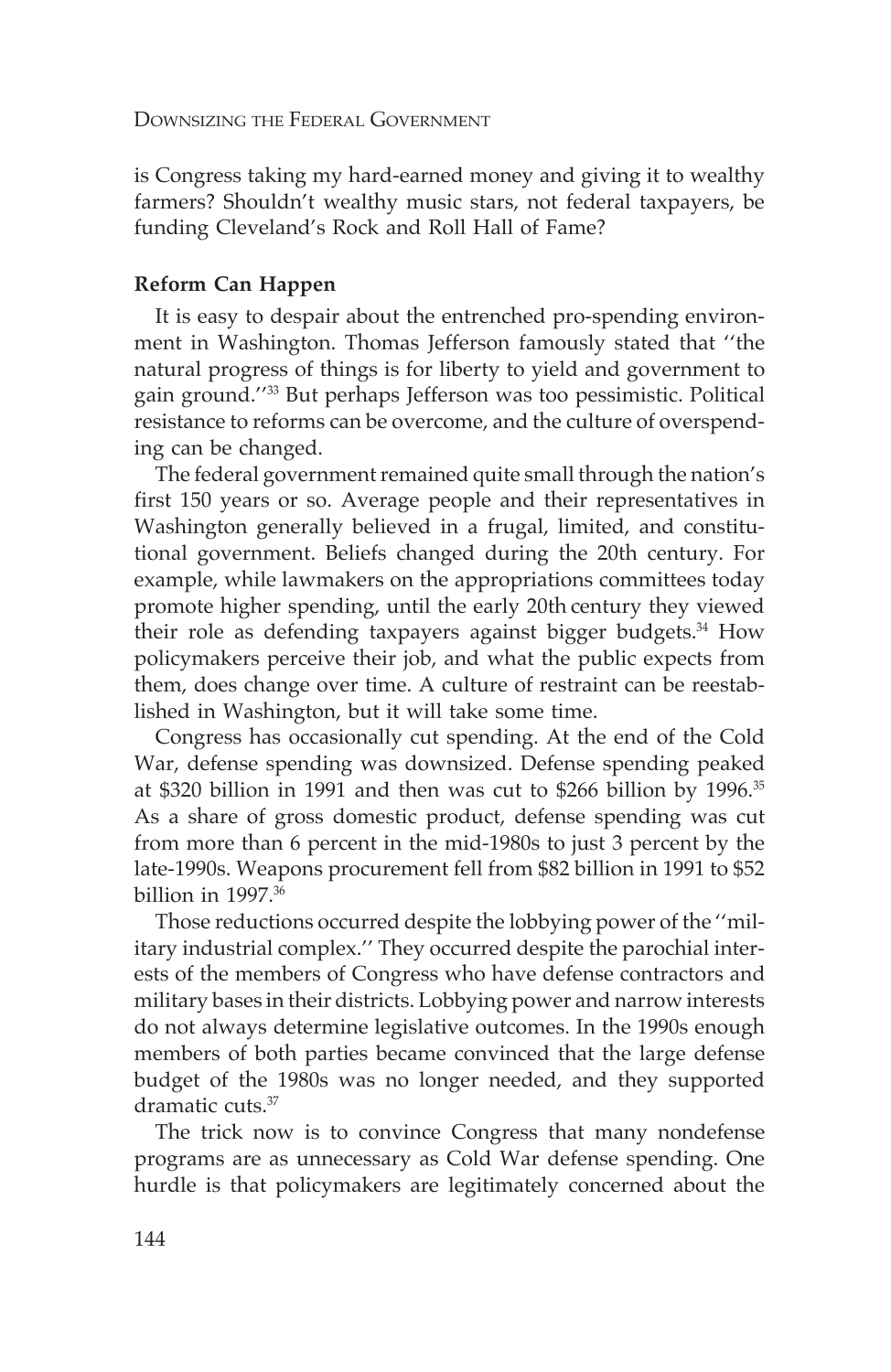dislocations that are caused by government cuts. However, past reforms suggest that people adjust quickly to the withdrawal of government spending. For example, most communities were able to convert former military bases to civilian uses quite quickly after the base closings of the early 1990s.<sup>38</sup> Or consider that after welfare reforms in 1996 the number on welfare fell by more than half, yet poverty did not rise as some predicted; it fell.<sup>39</sup> Or consider that when Congress zeros out programs, those activities may subsequently thrive on private funding, as did NASA's Search for Extraterrestrial Intelligence project.<sup>40</sup>

One interesting story of survival without subsidy is New Zealand farming.41 In 1984 New Zealand ended its farm subsidies, which was a bold stroke because the country is four times more dependent on farming than is the United States. The changes were initially met with fierce political resistance, but New Zealand farm productivity, profitability, and output have soared since the reforms. The *International Herald Tribune* reported in 2005 that ''shorn of subsidies, New Zealand farmers thrive.''42 New Zealand farmers have cut costs, diversified land use, sought nonfarm income, and developed niche products such as kiwi fruit. The country's main farm organization argues that the experience ''thoroughly debunked the myth that the farming sector cannot prosper without government subsidies.''43 That myth needs to be debunked in this country as well.

Another myth is that policymakers cannot make budget cuts without a backlash from voters. Yet reform efforts in the 1990s did not lead to a voter rebuke. In 1996 the Republicans were denounced viciously when they were reforming welfare. But they stuck together and succeeded, and today the achievement is widely hailed. Also in the 1990s, the Republicans proposed reductions to many sensitive programs including Medicare, Medicaid, education, housing, and farm subsidies. In their budget plan for 1996, House Republicans voted to abolish more than 200 programs including whole departments and agencies.

The Republicans who led those reforms were not thrown out of office, despite many of them being specifically targeted for defeat in 1996. <sup>44</sup> The most hard-core budget cutters in the 104th Congress were freshmen who were reelected by larger margins than they had received in 1994. They included John Shadegg and Matt Salmon of Arizona, Joe Scarborough of Florida, David McIntosh and Mark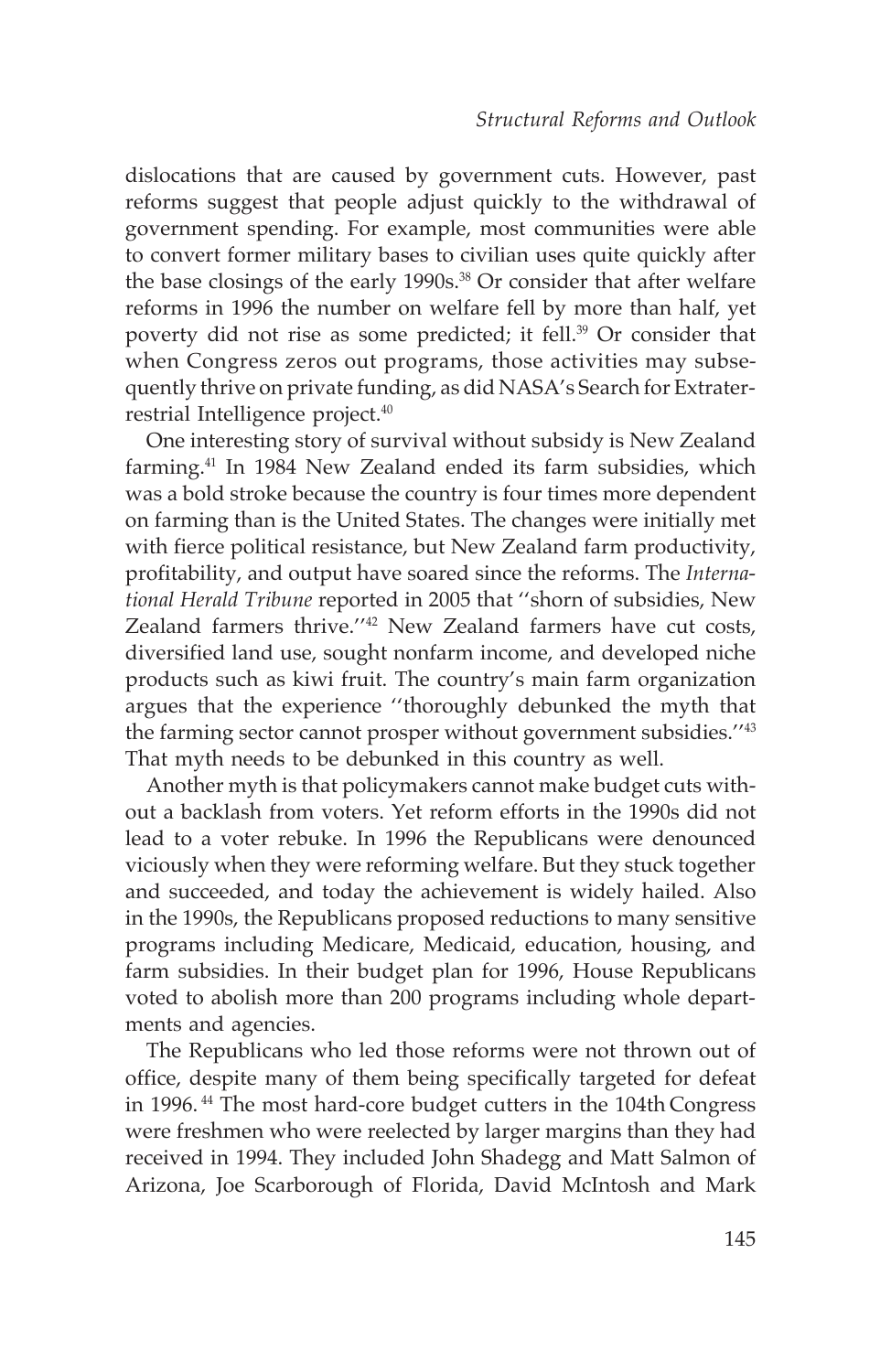Souder of Indiana, Steve Largent and Tom Coburn of Oklahoma, Mark Sanford of South Carolina, Van Hilleary of Tennessee, and Mark Neumann of Wisconsin.45 Indeed, many budget-cutting Republican freshmen got reelected in districts that went for Bill Clinton on the presidential ticket in 1996.46 The high-profile leader of the House budget cutters, John Kasich (R-OH), consistently won reelection throughout the 1990s with two-to-one margins. In sum, cutting the budget can be good politics when done in a serious and upfront manner.

## **Downsizing and Our Dynamic Society**

Surveying government growth in the 20th century, *The Economist* found that ''big government is producing ever more disappointing results.'' <sup>47</sup> But we have yet to cut big government very much because of biases in the political system that create ''a kind of democratic failure, akin to the market failures that government intervention is supposed to remedy.''48 The 21st century may be different, however, as globalization, technology, and other forces help to tame the overbearing state.

Globalization is reducing the power of governments to control businesses and the economy. National borders are dissolving because of rising trade, investment, and knowledge flows. As globalization advances, individuals and businesses gain greater freedom to take advantage of foreign opportunities. That increases pressure on countries to cut taxes and make governments more efficient, or capital and labor will flee abroad. Reform ideas such as privatization have spread as countries have adopted ''best practices'' from elsewhere to avoid falling behind. Some governments have resisted these forces, but as globalization intensifies, the economic risks of not reforming rise.

Another positive trend is that technological and entrepreneurial innovations are allowing markets to work better and solve more problems in society. Vito Tanzi notes: ''As markets develop and become more efficient in performing various tasks, and in allowing individuals to satisfy directly various needs, the theoretical justification for government intervention decreases. This should lead to a fall in public spending.''49 For example, as financial markets have grown more sophisticated and savings options have expanded, there is less need for government-run retirement programs.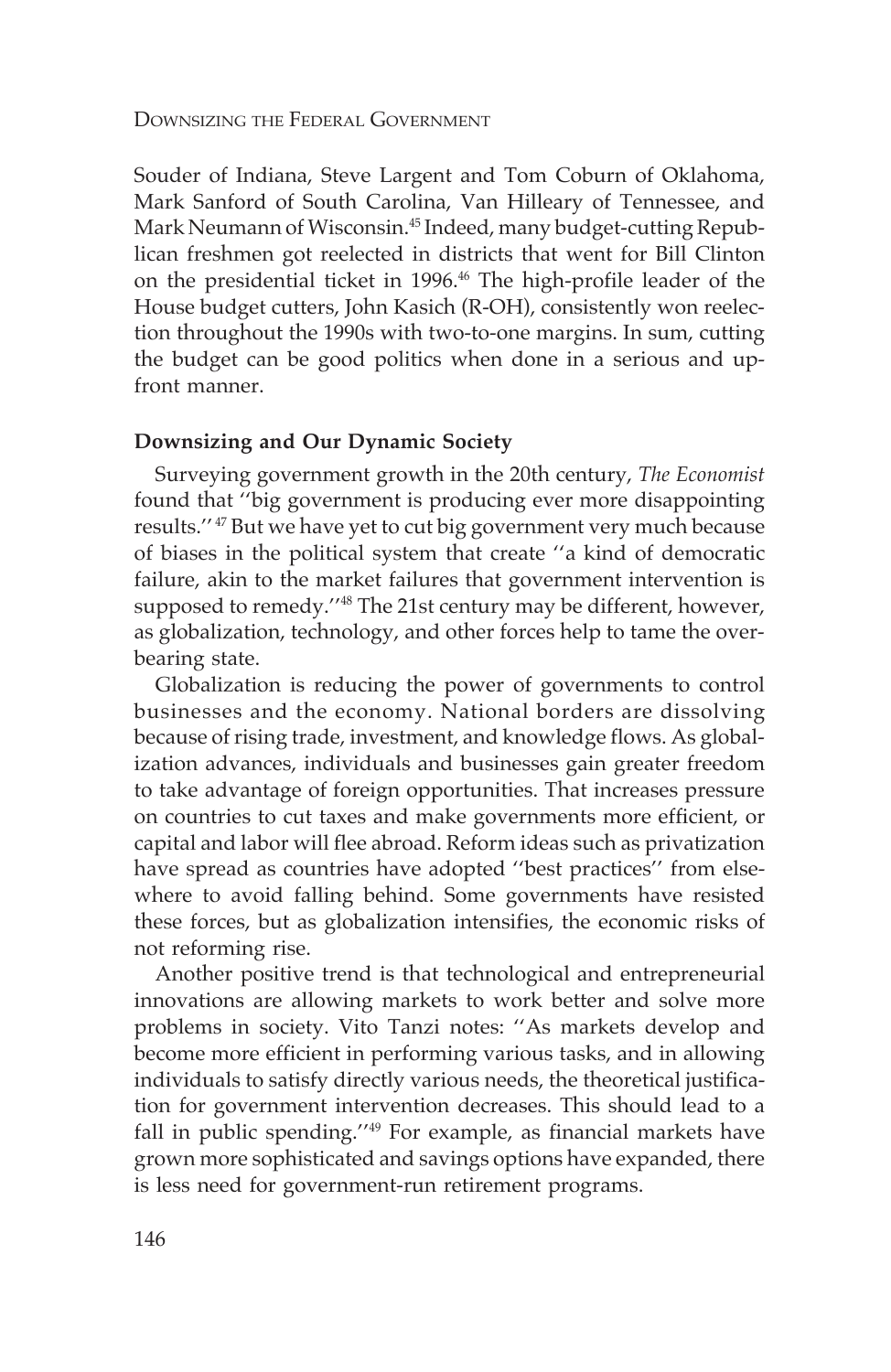The continual rise in American living standards also reduces the need for government programs and safety nets. Even modest real economic growth of 2 percent annually would result in U.S. living standards doubling in the next 35 years. As Americans become wealthier, it should be easier to wean them from government handouts for retirement, health care, education, and other items.

A final positive trend is the increasing heterogeneity of American society. Society is becoming not only more demographically diverse but also more diverse in working patterns, business activities, and cultural tastes and values. A national government that tries to impose one-size-fits-all solutions on 300 million people with very different ways of pursuing happiness makes little sense.

So let the federal downsizing begin! The proposals in this study would balance the budget and help defuse the entitlement cost time bomb that is set to explode on young taxpayers. I am hopeful that as entitlement costs rise, budget cuts that now seem radical to some policymakers will become a policy imperative. *New York Times* columnist David Brooks agrees: ''As the situation gets worse, the prospects of change get better, because Americans will not slide noiselessly into oblivion.''50

Making the needed budget cuts will be a challenge. But policymakers should not view budget cutting as taking bad-tasting medicine. Well-crafted cuts would be positive from many perspectives. Downsizing the federal government would expand the economy, enlarge personal freedom, and leave a positive fiscal legacy to the next generation.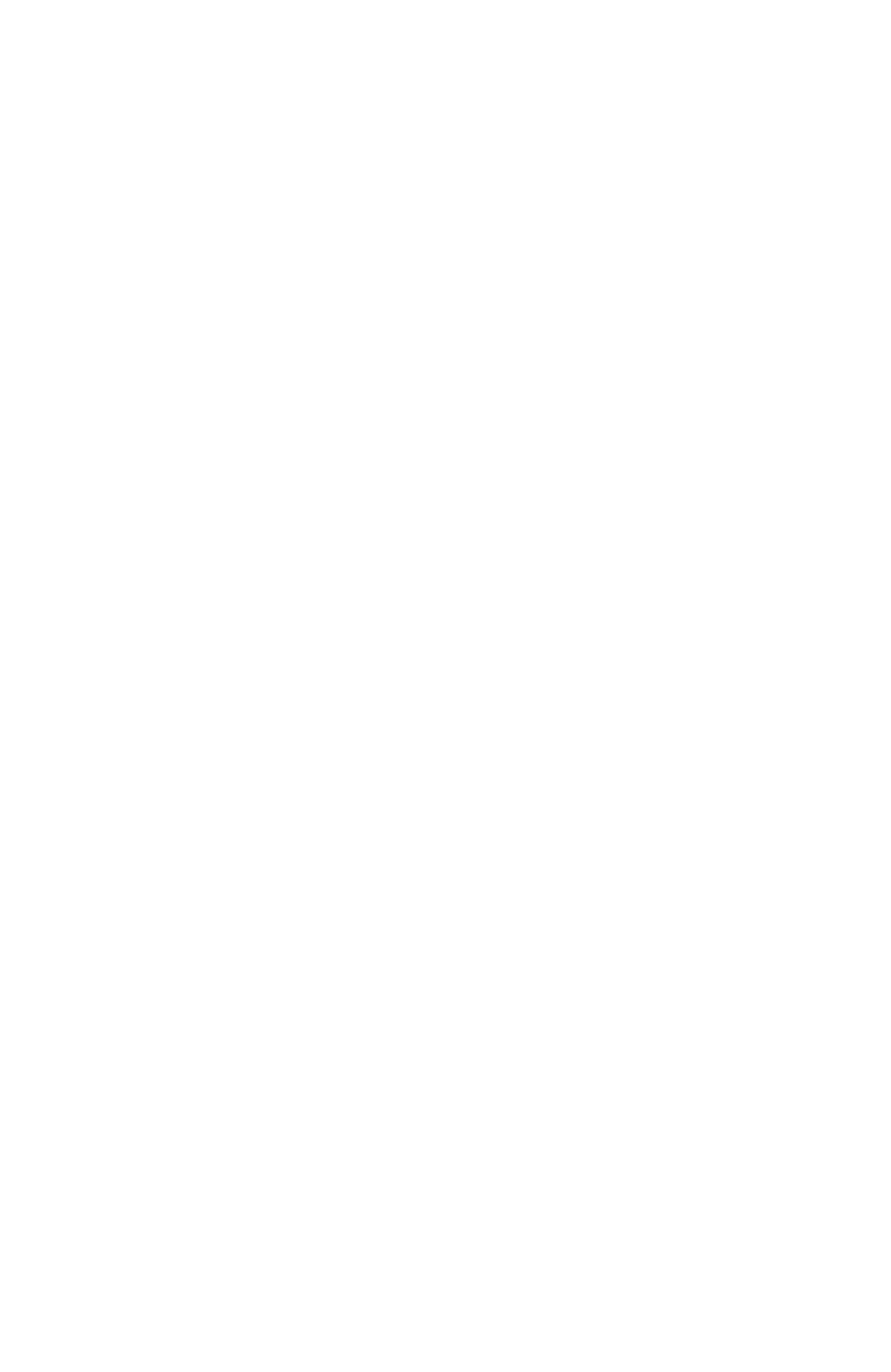# Appendix 1: The Government and the Great Depression

A myth that has promoted federal government growth is that capitalism caused the Great Depression of the 1930s. Another myth is that President Franklin Roosevelt's New Deal subsequently helped to revive the economy. The reality is that government policies caused the sharp contraction in the U.S. economy that began in 1929, and government policies prevented the economy from fully recovering for a decade. Monetary blunders by the Federal Reserve system precipitated the crisis. Then the policies of President Herbert Hoover, Roosevelt, and Congress battered the economy on many fronts. The policy schemes of the 1930s were economically arrogant, and they trampled on civil liberties and the Constitution. Much poverty and despair caused by the Depression could have been avoided if policymakers had been more humble about their ability to successfully intervene in markets.

Understanding the policies of the 1930s is important to appreciating why we have such a big federal government today. For one thing, numerous damaging federal programs that are still with us were begun in the 1930s. Another legacy of the 1930s is that many people believe that America needs a big government in order to prevent, or to soften, economic downturns. But the experience of the Depression and the New Deal shows the opposite—that activist governments increase, not decrease, economic instability. Activist policies and regulations reduce the flexibility that market economies need in order to adjust to shocks and return to growth.

There had been sharp recessions before, but the Depression was unique in how long it took the economy to recover to its initial employment and output levels. Real gross domestic product plunged for four years in the early 1930s, before beginning to recover.<sup>1</sup> Real GDP finally reached its 1929 level by 1936, but then the economy contracted again in 1938, before finally recovering during World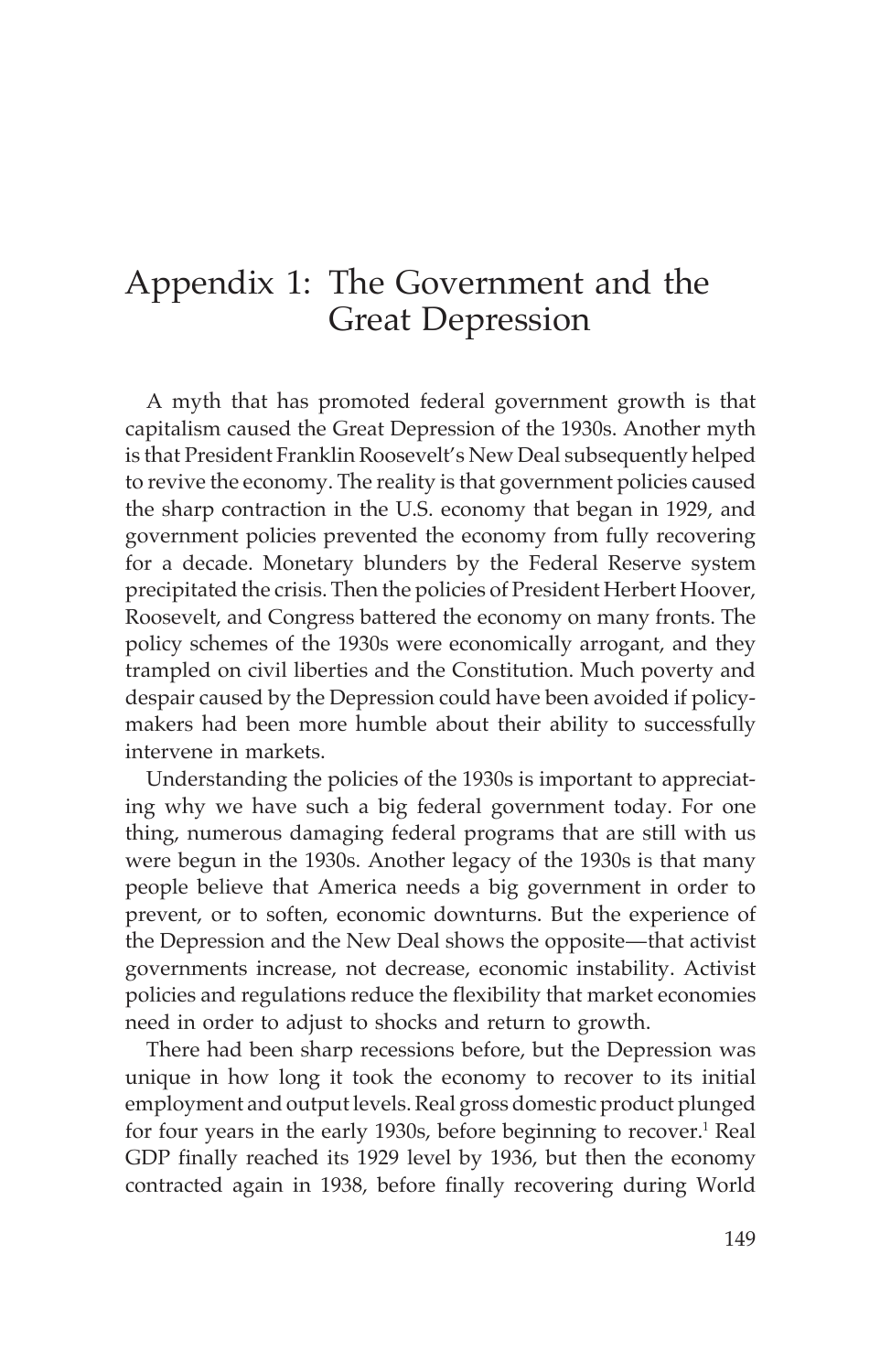

*Figure A1.1* U.S. UNEMPLOYMENT RATE, 1920s AND 1930s

SOURCE: U.S. Bureau of the Census, *Historical Statistics of the United States* (Washington: Government Printing Office, 1975), Part 1, p. 135.

War II.<sup>2</sup> The unemployment rate stayed persistently high throughout the 1930s, as shown in Figure A1.1.<sup>3</sup>

In contrast to the 1930s, the economy recovered rapidly after a sharp contraction in 1921. In that year, real output fell by 9 percent and unemployment rose to 11.7 percent.<sup>4</sup> But the economy bounced back in 1922 and U.S. output recovered all the ground it had lost. The unemployment rate plunged to 6.7 percent in 1922 and 2.4 percent in 1923. The secret to the strong recovery was that the government under President Warren Harding generally stood aside and let the market recover by itself. If market economies are left alone, wages and prices adjust, resources are shifted to promising areas of growth, profits recover, business optimism returns, and investment rises.

Government policies in the 1930s prevented the U.S. economy from making those natural adjustments. The government's multiple failures in economic policy are detailed in historian Jim Powell's book *FDR's Folly*, which is the source of the following information, unless otherwise noted.5 The following points summarize some of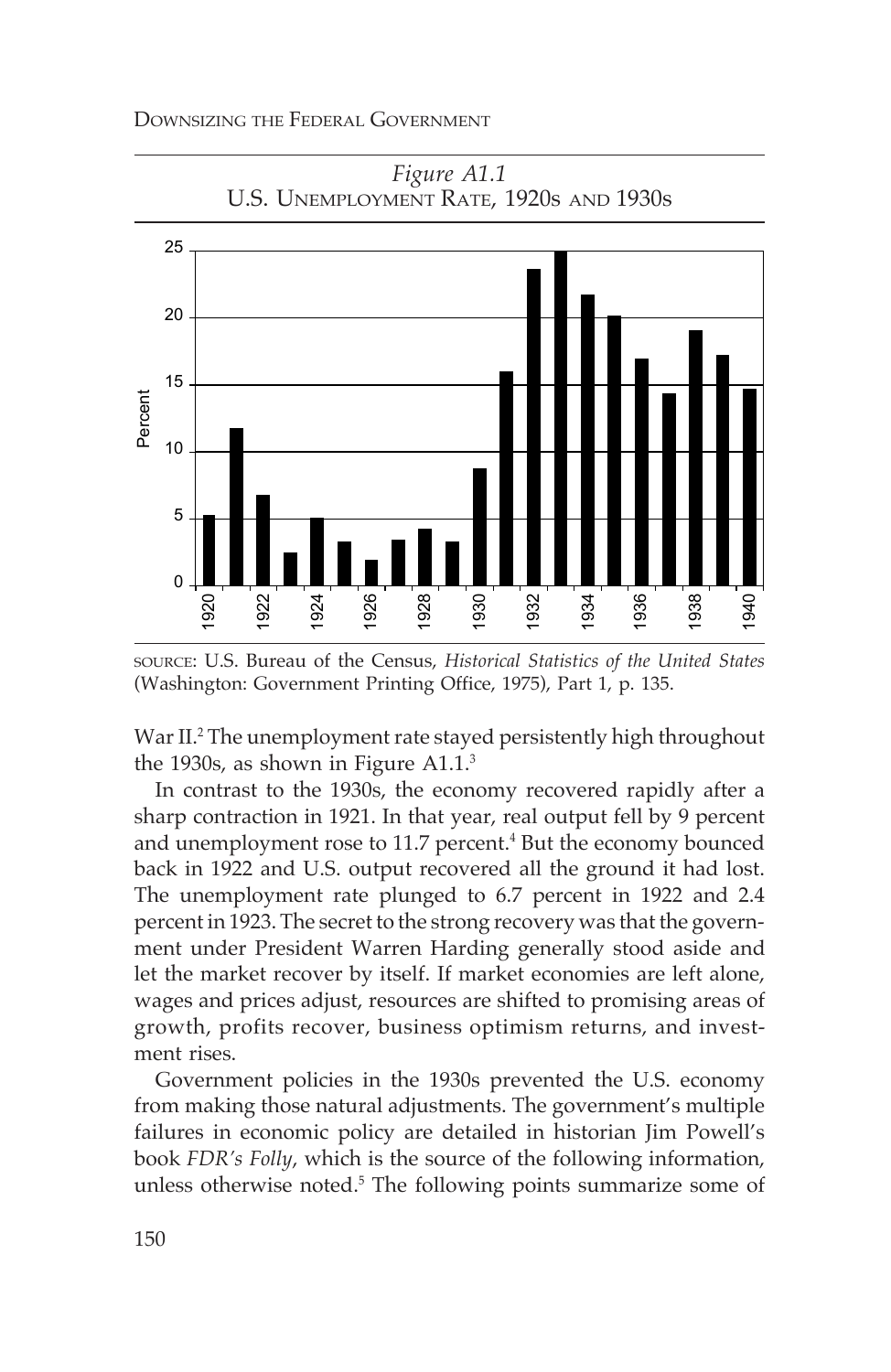the policy mistakes that put the economy in depression and kept it there:

● **Monetary Contraction**. The initial cause of the Depression was a one-third contraction in the nation's money supply between 1929 and 1933. The contraction was mainly the fault of the Federal Reserve system, the nation's central bank since 1913. The Fed was created partly to bring about greater financial stability, yet its policy errors in the late 1920s and 1930s triggered the greatest economic calamity in U.S. history. After the initial monetary contraction, the Fed made a further error in 1936 and 1937 by hiking bank reserve requirements, a contractionary action that helped shove the economy back into recession in 1938.

In the years following the stock market crash of 1929, a large number of bank failures occurred, which compounded the shrinkage in the money supply and heightened economic fears. The bank failures were mainly caused by state laws that restricted banks from opening multiple locations, or branches. These laws prevented banks from diversifying their portfolios across jurisdictions. Ninety percent of the banks that failed during the Depression were small one-office banks. By contrast, Canada allowed nationwide branch banking, and as a result did not suffer a single bank failure during the Depression. Policymakers proceeded to further weaken the nation's financial institutions with the Glass-Steagall Act of 1933, which forced the separation of commercial banking from investment banking, thus further reducing diversification possibilities.

● **Tax Hikes**. In the early 1920s Treasury Secretary Andrew Mellon championed a series of income tax cuts that reduced the top individual rate from 73 percent to 25 percent.<sup>6</sup> These tax cuts helped the economy boom during the 1920s. Unfortunately, the lessons of Mellon's successful tax cuts were forgotten as the economy headed downward after 1929. President Hoover signed into law the Revenue Act of 1932, which increased excise taxes, corporate taxes, and individual taxes at all income levels. It was the largest peacetime tax increase in U.S. history. The top income tax rate was increased from 25 percent to 63 percent. After his election in 1932, Roosevelt imposed a series of further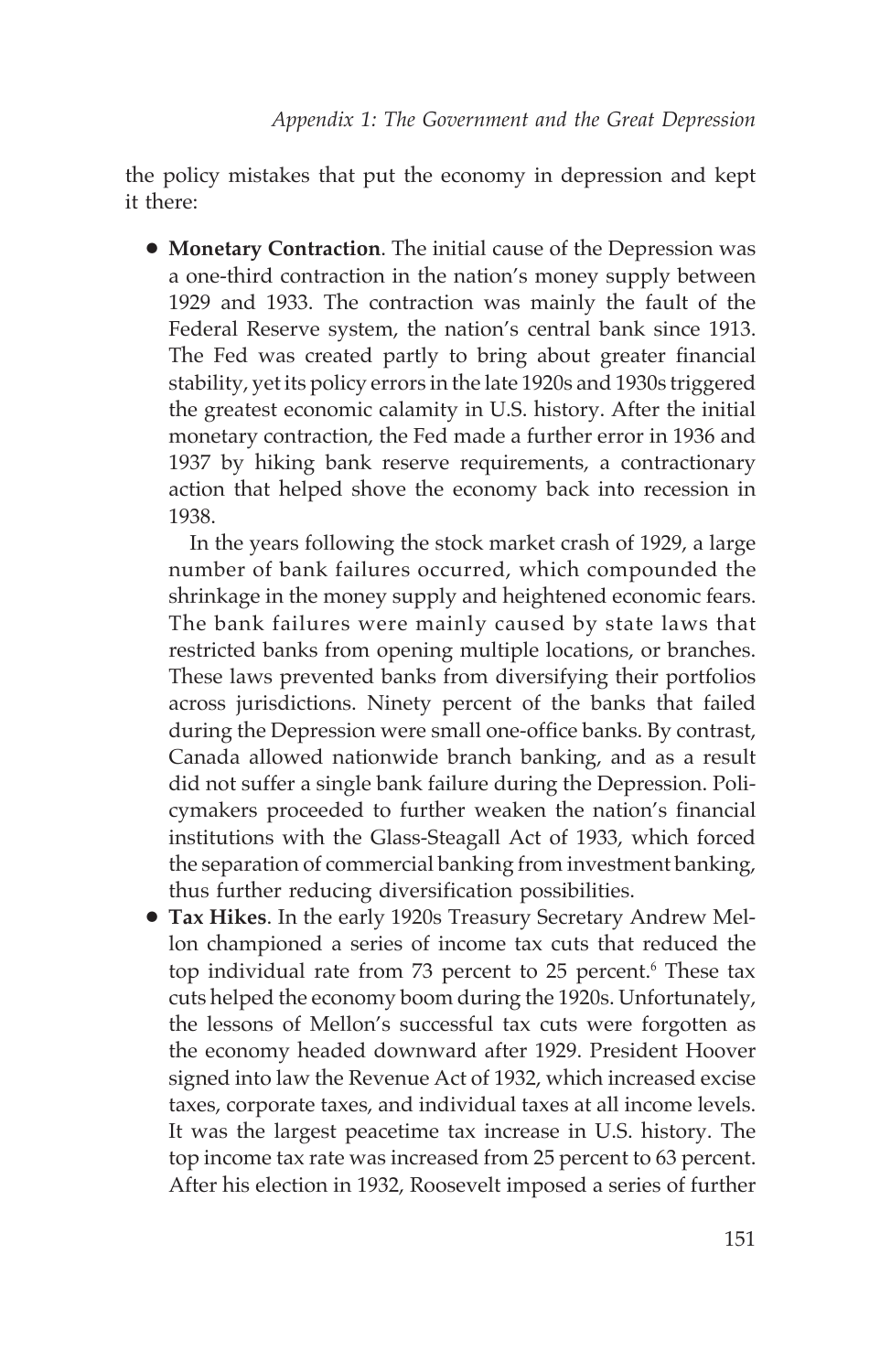tax increases. Under the income tax, personal exemptions were reduced, an earned income credit was eliminated, and the highest marginal tax rate was increased to 79 percent. The corporate income tax rate was greatly increased, and an ''undistributed profits tax'' was imposed, which penalized firms for retaining earnings for investment. In addition, Roosevelt increased liquor taxes and estate taxes, and he added a new capital stock tax. The new Social Security payroll tax was enacted at a 2 percent rate on wages. State and local governments were also increasing their taxes, with many imposing individual income taxes for the first time during the 1930s. All these tax hikes killed incentives for work, investment, and entrepreneurship that were sorely needed during the Depression. The tax hikes of the 1930s did not even fulfill the stated purpose of balancing the federal budget. Although the budget was balanced throughout the lowtax 1920s, the huge tax increases of the 1930s coincided with higher spending and large federal deficits.<sup>7</sup>

- **International Trade Restrictions**. In 1930 President Hoover signed into law the infamous Smoot-Hawley trade act, which raised import tariffs to an average of 59 percent on more than 25,000 products. More than 60 countries retaliated by slapping new restrictions on imports of U.S. products. As new trade restrictions were imposed around the world, trade plummeted. By 1933 world trade was down to just one-third of the 1929 level. Rising trade protection created economic damage and nationalist anger that helped to sow the seeds of dictatorship in Europe. Although Congress did begin to reverse course with the Reciprocal Trade Agreements Act of 1934, that law resulted in only a 4 percent cut in U.S. tariffs by the end of the decade.
- **Keeping Prices High**. The early centerpiece of the New Deal was the National Industrial Recovery Act of 1933. NIRA created government-directed cartels, which restricted output and kept prices artificially high in hundreds of industries. FDR and his administration thought that government planning of prices, wages, and output should replace ''chaotic'' market competition. Under NIRA, 550 industrial ''codes,'' or central plans, were instituted by presidential executive order. Businesses were required to cut output and maintain high prices. Price discounters were cajoled by the government, fined, and sometimes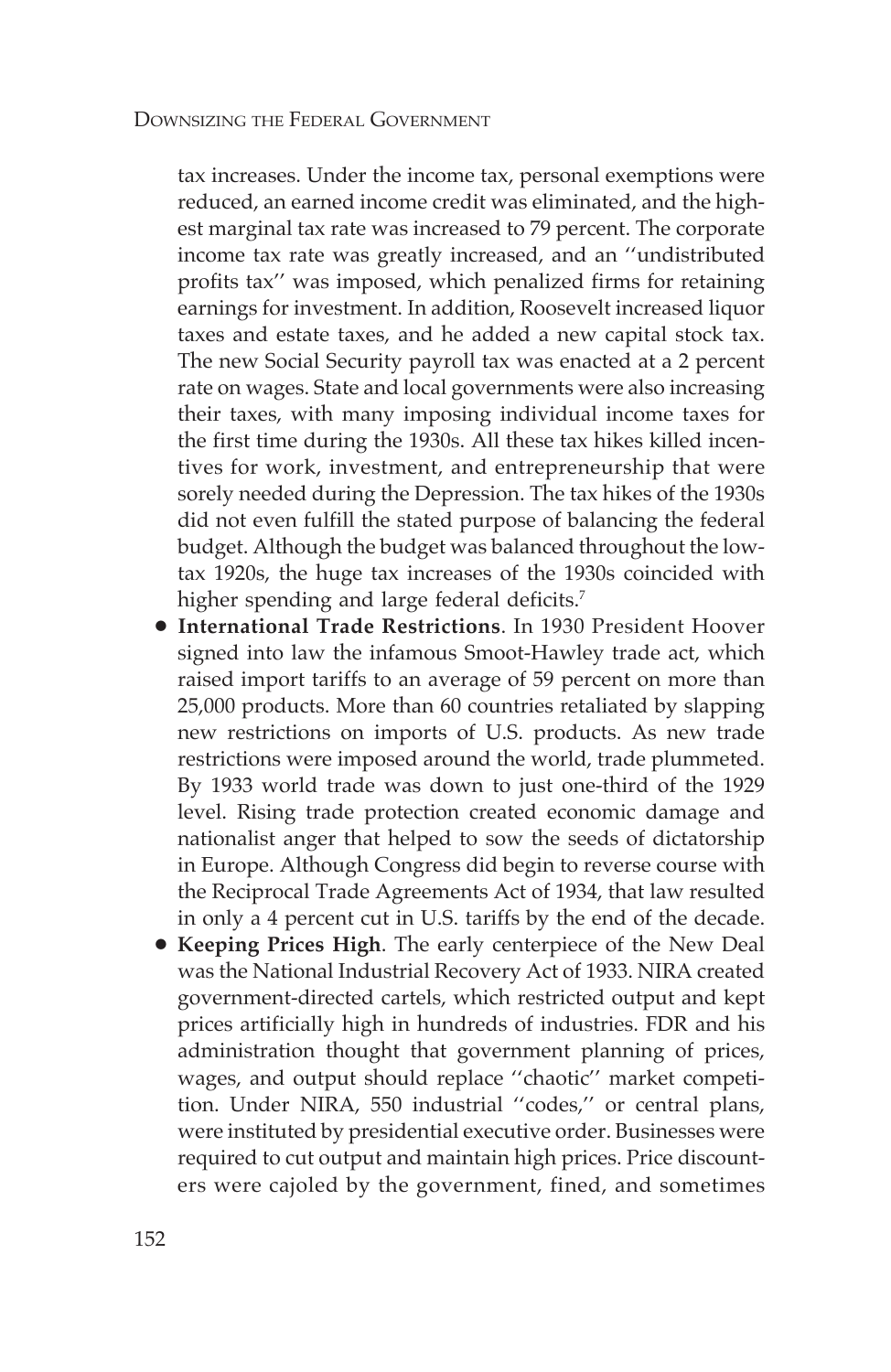arrested. Fortunately, NIRA was struck down by the Supreme Court in 1935.

The Agricultural Adjustment Act of 1933 did to the farm economy what NIRA did to the industrial economy; it restricted production and kept prices high. ''Excess'' agricultural production was destroyed or dumped abroad by the federal government. It is hard to believe, but while millions of Americans were out of work and going hungry, the federal government plowed under 10 million acres of crops, slaughtered 6 million pigs, and left fruit to rot. In 1937 federal ''marketing orders'' were begun for a wide variety of products to limit production and raise prices. As production was cut, employment in affected industries was reduced, and families were burdened with higher prices.

At a May 31, 1935, press conference, Roosevelt read letter after letter that he said were from businessmen congratulating him on his policies of industry controls and high prices.<sup>8</sup> With millions out of work and short of money, Roosevelt apparently thought that his job should be to protect high-cost producers from discounters offering cheaper goods to hard-pressed families. The economic ignorance of Roosevelt and his team was a central feature of the New Deal.

● **Raising the Costs of Employment**. Unemployment remained extraordinarily high during the 1930s. The main cause was New Deal policies that raised the costs to employers of hiring workers. NIRA industry codes required artificially high wages. New Social Security taxes increased compensation costs. Minimum wage rules under NIRA in the early 1930s and the Fair Labor Standards Act of 1938 made it uneconomic to hire low-skilled workers. Southern blacks and other vulnerable groups were priced out of the labor market. The National Labor Relations Act of 1935 also kept wages high. The Davis-Bacon Act of 1931 required the payment of high union wages on all federal contracts. These laws and various executive orders encouraged compulsory unionism, which increased hiring costs and convinced businesses to substitute machines for workers. Unions raised wages for the lucky few workers, but that had the effect of reducing employment and output in affected industries. New Deal labor laws also prompted the rise of militant union tactics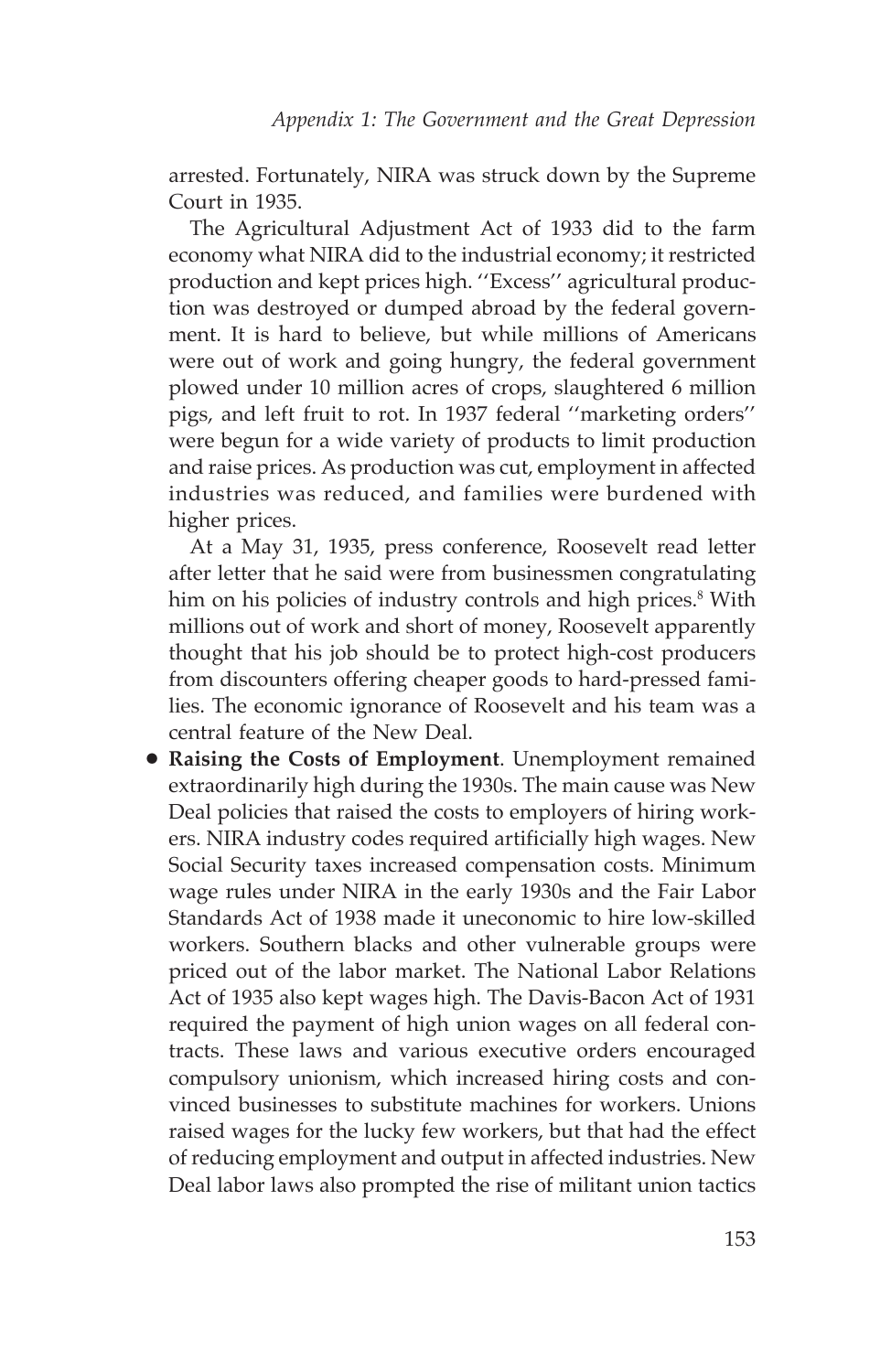such as targeting and shutting down plants by force and intimidation. Between 1922 and 1932 there was an average of 980 work stoppages per year in the United States. But during the mid-1930s work stoppages soared, reaching a peak of 4,740 by 1937.

Government was one of the few growth industries in the 1930s. Federal government employment increased from 1 million in 1929 to 5 million in 1936 before leveling off.<sup>9</sup> Meanwhile, private-sector employment fell from 34 million in 1929 to 25 million in 1933. By 1939 private employment had rebounded to 32 million, but that was still short of the peak reached a decade earlier.

- **Raising the Costs of New Investment**. FDR and his administration viewed Wall Street as a key enemy, and they were determined to tie it up in new regulations. The Federal Securities Act of 1933 and the Securities Exchange Act of 1934 created burdensome new rules for the issuance of securities. The new regulations increased the costs of raising new capital and probably reduced new security issues at a time when business expansion was needed more than ever.
- **Demonizing Businesses**. Investment stagnated in the 1930s as a result of falling demand, huge uncertainties in the economy, and the large political risks that business people faced from adverse legislation out of Washington.10 Roosevelt and others in his administration harassed and demonized American business leaders, investors, and entrepreneurs in speech after speech. FDR called business people ''economic royalists'' and ''privileged princes'' who were responsible for a ''new despotism'' and an ''industrial dictatorship.'' American businesses were hit hard by federal policies during the 1930s. They were taxed to the hilt and buried in piles of new regulations that raised the costs of production. The anti-business drumbeat coming from Washington for years on end made them very pessimistic that expansion would ever arrive.
- **Legal Harassment of Business**. Laws and regulations poured forth from Washington in the 1930s like never before in American history. In his efforts to control the economy from top to bottom, FDR issued more executive orders than all presidents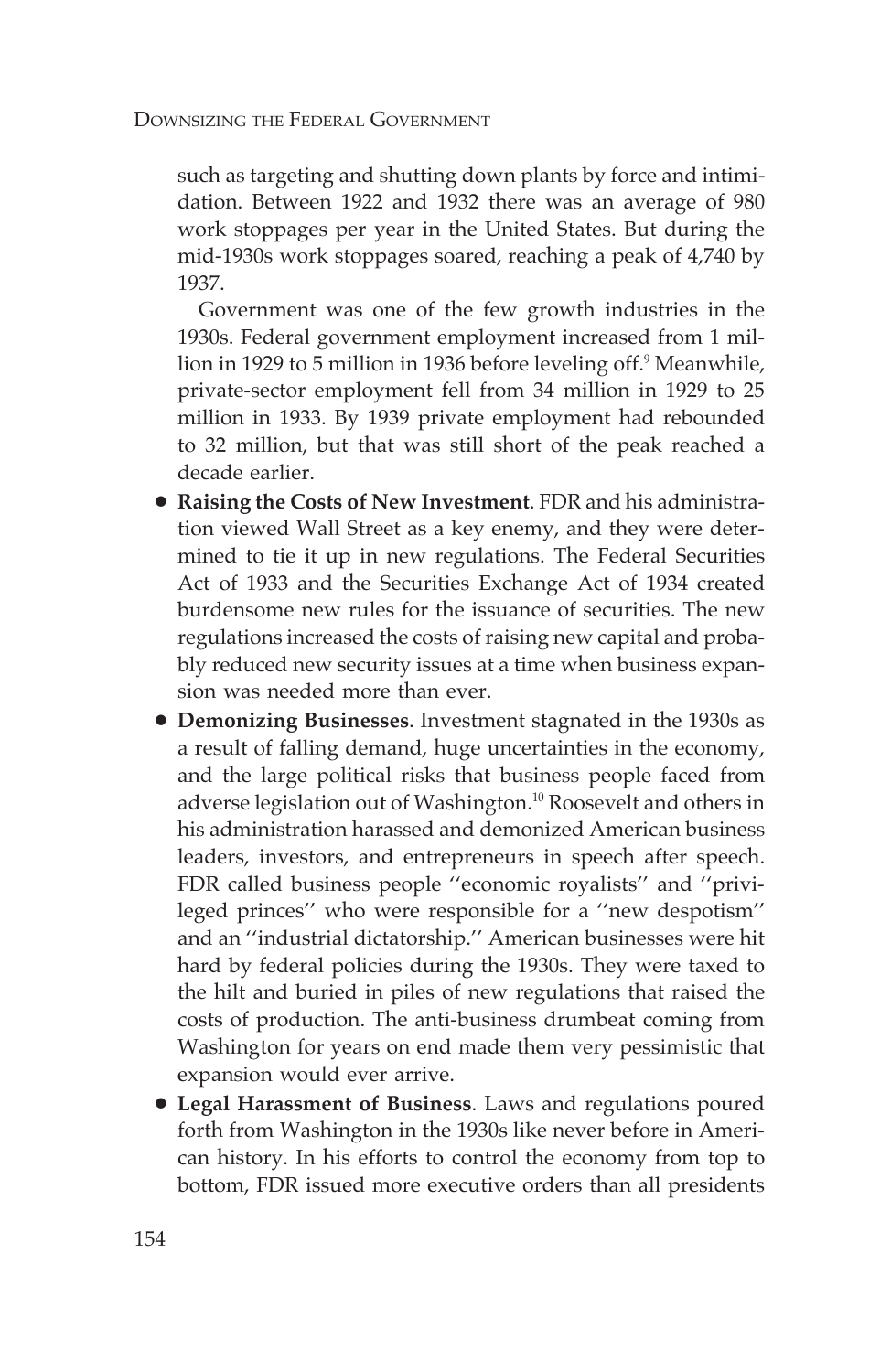from Harry Truman through Bill Clinton combined. Since Roosevelt, presidents have typically issued just a few hundred executive orders; Roosevelt issued 3,723.11 His orders ranged from seizing private businesses during strikes to seizing 112,000 U.S. citizens and residents of Japanese descent and putting them into relocation camps.12

Roosevelt's antitrust crusade against business was emblematic of his economic policy approach with its accusatory rhetoric that was unhinged from economic reality. Under the Justice Department's Thurman Arnold, hundreds of new lawyers were hired, and a blitzkrieg was begun in 1938 that brought lawsuits against dozens of industries for conspiring to keep prices high. Congress jumped on board with highly publicized hearings over 18 months on the supposed monopoly problem in the U.S. economy.

The irony in the antitrust crusade was that Roosevelt had spent his first term creating industrial cartels, encouraging monopoly unionism, and trying to push up prices of farm products, air travel, oil, manufactured goods, and other items. In the late 1930s, the oil industry was to find itself the target of an antitrust suit for supposedly raising prices during 1935 and 1936—the exact policy that the government had been pushing on the industry at the time.

New Deal interventions were not just bad for workers and the economy; they favored fat cats over average Americans. Farm subsidies went mainly to people who owned lots of land, not to smalltime farmers or sharecroppers. The reduction of farm acreage under the New Deal devastated poor sharecroppers. Efforts to keep farm prices high led to the government's destruction of huge stockpiles of food while millions of families went hungry. The New Deal's encouragement of compulsory unionism led to discrimination against blacks because it gave monopoly power to union bosses who often did not want them hired. Union violence was tolerated and encouraged by federal policies. Big business cartels organized by the government prevented entrepreneurs from entering markets and cutting prices for consumers.

Perhaps the most arrogant affront to American liberty in the 1930s was FDR's bullying of the Supreme Court in 1937 with his Courtpacking scheme. To knock the remaining believers in economic freedom off the Court, FDR proposed requiring that judges retire at age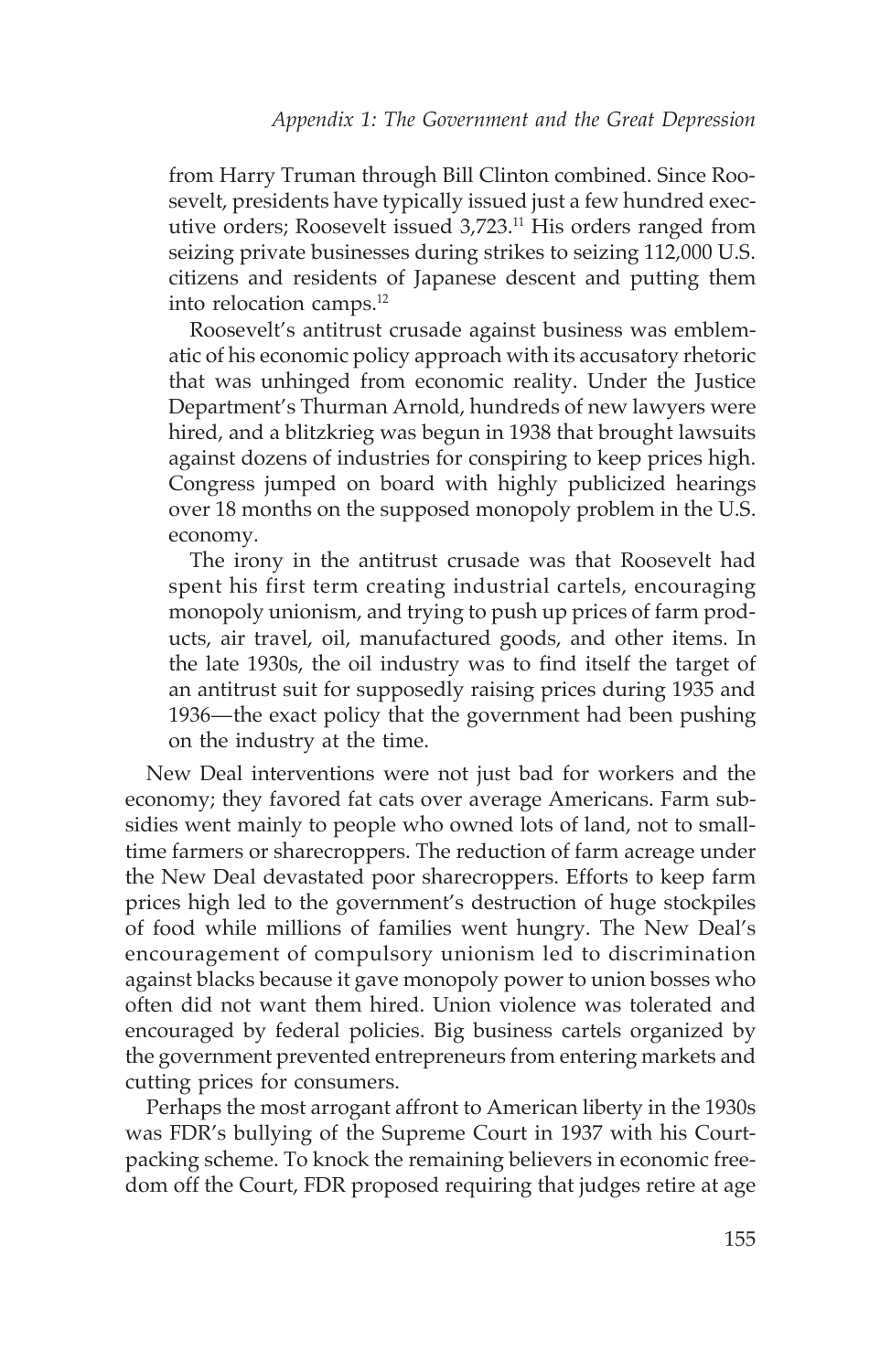70. If they did not, FDR would appoint new judges to serve beside them in an expanded court. Roosevelt claimed that his plan would protect the Constitution.13 Of course, he was really trying to subvert it, and both his political friends and foes denounced the plan as a power grab by the president.

Politically, FDR's strategies of welfare handouts, government jobs, subsidized loans, and public works projects in politically important states worked well. Similarly, FDR's demonizing of the Supreme Court and American businesses succeeded in polarizing the country and winning him reelection. But economically, Roosevelt and his ''brains trust'' had no idea what they were doing. Intervention after intervention failed to revive the economy.

The Great Depression was a disaster, and sadly an avoidable disaster. Bad federal policies caused it and sustained it. Since the 1930s, some important policy lessons have been learned by federal lawmakers. Today's policymakers would be unlikely to make monetary and trade policy errors as large as those of the 1930s. There is also a better understanding today of the harm caused by high marginal tax rates. Some damaging interventions put in place in the 1930s have been repealed, such as the Glass-Steagall banking rules. In other areas, however, policymakers have learned little, and they are still too eager to blame economic problems on markets rather than to look to their own counterproductive programs and regulations.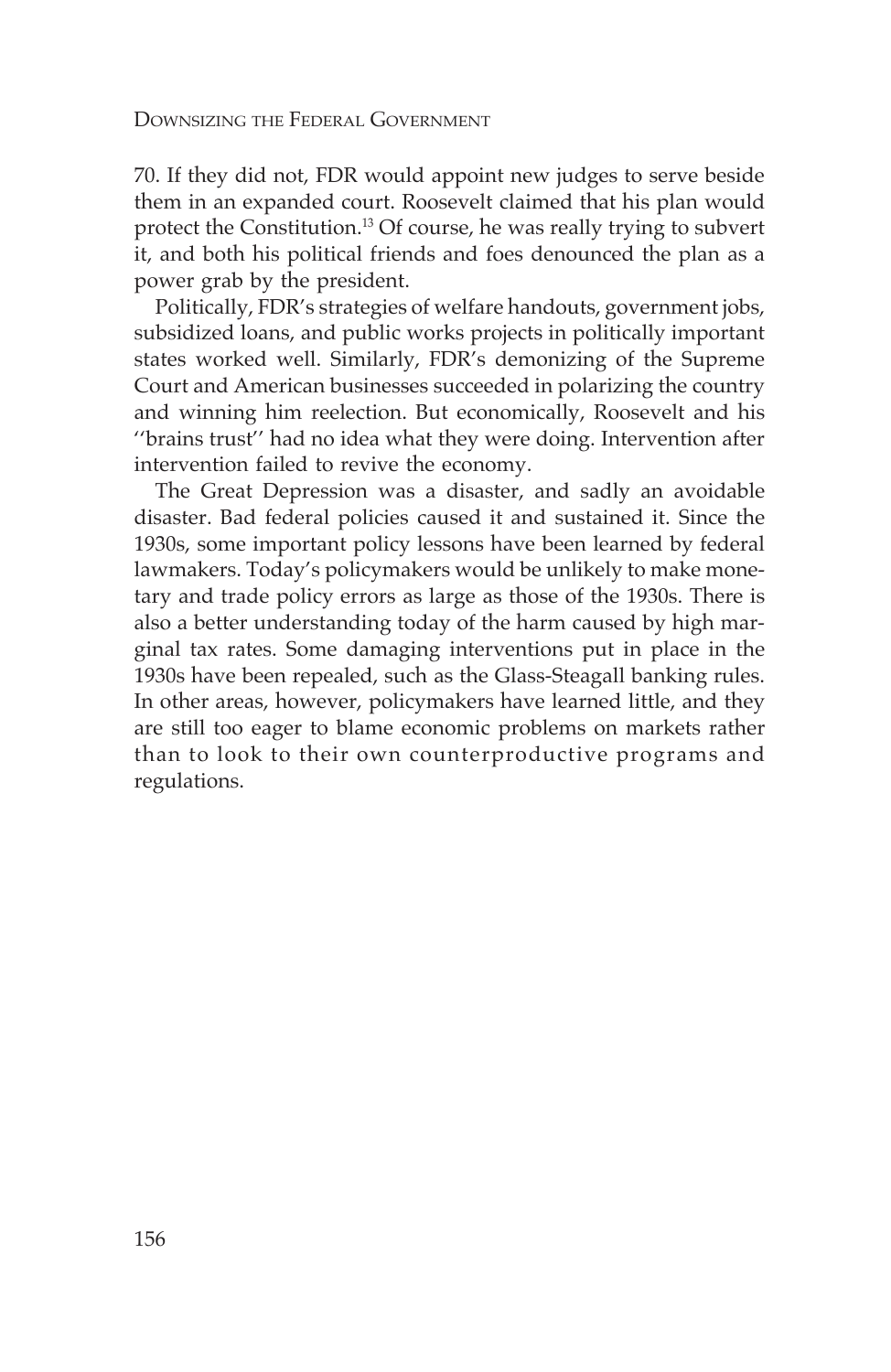# Appendix 2: Discussion of Selected Budget Cuts

This section provides a discussion of selected budget cuts that were itemized in Chapter 4. The text is organized by department. Unless otherwise noted, all spending figures are fiscal year outlays for 2005 from the *Budget of the United States Government: Fiscal Year 2006*. <sup>1</sup> The proposed cuts are not a comprehensive list of possible reforms. Instead, they provide a menu of high-priority targets to help policymakers begin the task of downsizing the federal government.

## **Department of Agriculture**

The U.S. Department of Agriculture has 110,000 employees and 7,400 offices scattered across the country.<sup>2</sup> It provides direct cash subsidies to farmers, as well as indirect subsidies such as marketing support. It imposes an array of legal restrictions on agricultural production and distribution. The USDA also dispenses a variety of general rural subsidies.

Farm programs damage the economy and unfairly redistribute wealth from taxpayers and consumers to farm businesses. For example, sugar prices are more than twice as high in the United States as in the rest of the world because of federal controls. The effect is to burden consumers and damage U.S. food companies that rely on sugar. Agriculture subsidies and controls are also an impediment to world trade negotiations, which are designed to bring greater prosperity to all countries. All farm and rural subsidy programs should be abolished, which would save taxpayers \$38 billion annually.

#### *Crop Subsidies*

Direct crop subsidies distributed by USDA's Farm Service Agency will cost taxpayers \$26 billion in 2005. More than 90 percent of these subsidies go to farmers of just five crops—wheat, corn, soybeans, rice, and cotton.<sup>3</sup> Commodities that are eligible for federal payments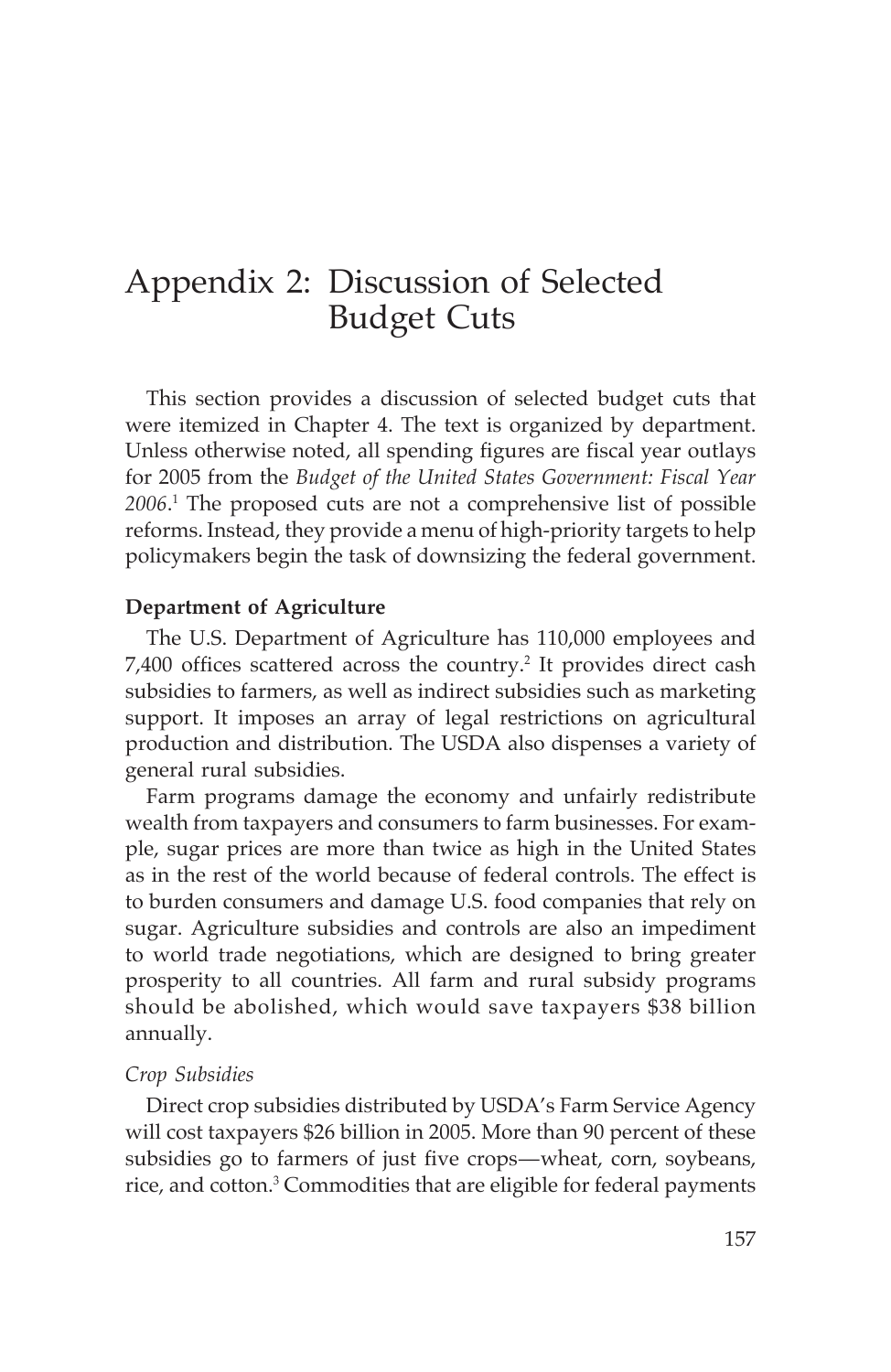account for 36 percent of U.S. farm production, while commodities that survive without federal subsidies, such as fruits and vegetables, account for 64 percent of U.S. production.

It has long been recognized that agriculture controls and subsidies cause distortions such as overproduction of crops and inflated land prices. In 1932 one policymaker noted that the Agriculture Department spent ''hundreds of millions a year to stimulate the production of farm products by every method, from irrigating waste lands to loaning and even giving money to the farmers, and simultaneously advising them that there is no adequate market for their crops, and that they should restrict production.''4 The folly is the same seven decades later, except that the dollars handed out have increased from ''hundreds of millions'' to tens of billions.

Farm subsidies were greatly expanded during the 1930s and subsequent decades until Congress enacted cuts under the Freedom to Farm law of 1996. However, the cuts did not last long as Congress passed a series of large supplemental subsidy bills in the late 1990s. In 2002 Congress passed new farm legislation with the support of the Bush administration that reversed many of the 1996 reforms and increased projected subsidy payments by 74 percent.<sup>5</sup>

Aside from damaging the economy, farm subsidies unfairly redistribute wealth. Although politicians love to discuss the plight of the family farm, the bulk of farm subsidies goes to the largest farms. For example, the largest 7 percent of farms receive about 45 percent of all direct farm subsidy payments.<sup>6</sup> USDA figures show that the average income of farm households is consistently higher than the national average.7

In 2005 the Bush administration tried to impose very modest limits on subsidies. The plan would have capped annual payments to farmers at \$250,000, down from \$360,000 under current law. New rules would have also prevented farmers from skirting the current limits, as some do to collect more than \$1 million per year. The administration did not push its proposal very hard, and it was dropped by Congress.

## *Commercial Services for Farmers*

In addition to direct crop subsidies, the USDA provides an array of commercial services to farmers, including loans, marketing services, and research. Those programs should be ended and farmers should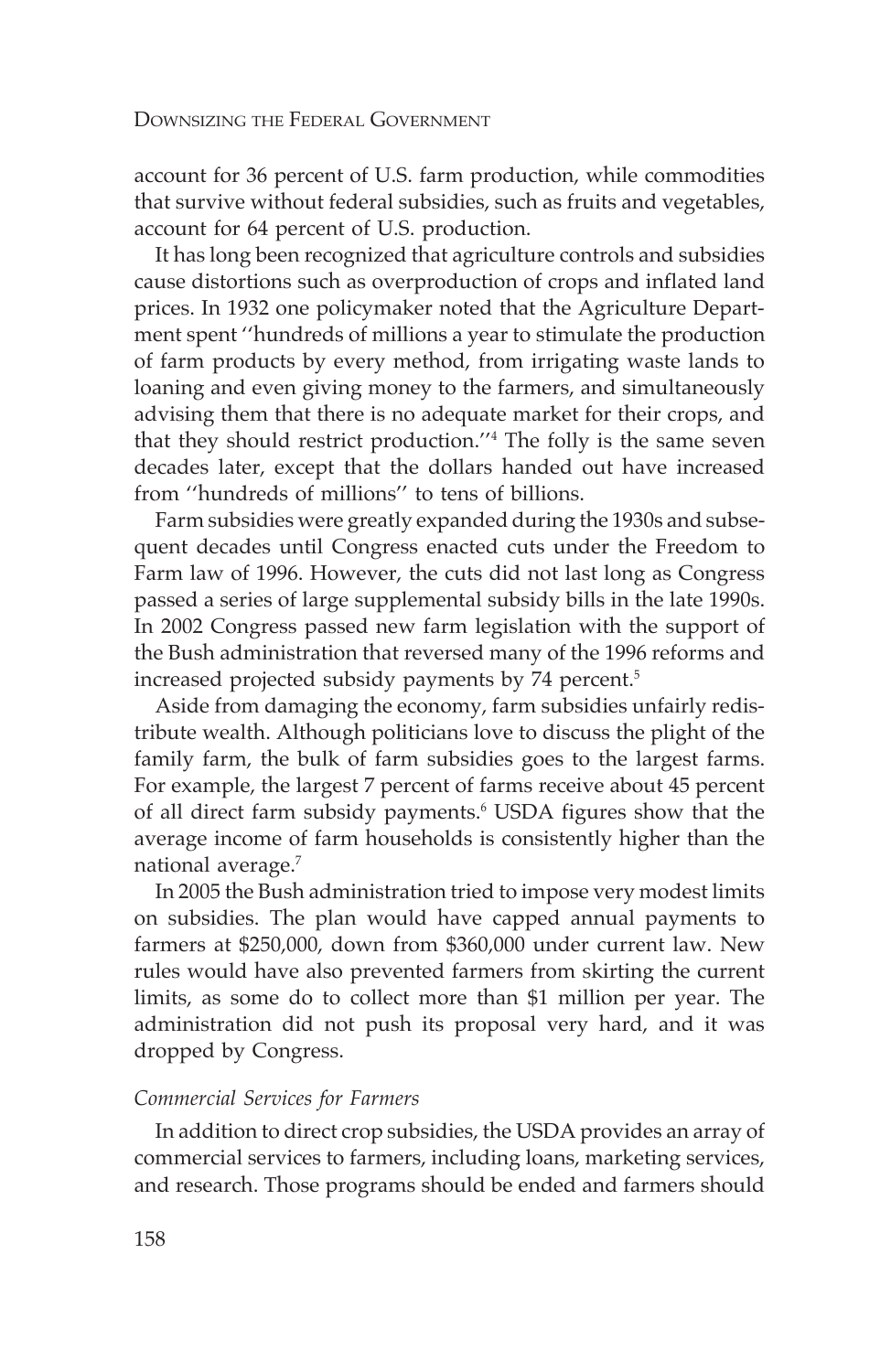purchase such services in the marketplace, as do businesses in other industries. USDA commercial services are generally poorly run. For example, the General Accounting Office found that more than \$2 billion in Farm Service Agency loans was delinquent.<sup>8</sup>

One particularly egregious subsidy is the \$125 million Market Access Program, which was discussed in Chapter 6. This program received a doubling of funds under the farm subsidy law of 2002. A similar program is the Foreign Market Development Cooperator program, which hands out \$35 million annually to groups such as the American Peanut Council, the Cotton Council International, and the Mohair Council of America.<sup>9</sup>

## *Rural Subsidy Programs*

In addition to giving aid to farmers, the USDA operates a range of rural subsidy programs out of more than 800 offices across the country.10 For example, the Rural Community Advancement program funds everything from fire protection to waste disposal services under a complex grant scheme. The Rural Business-Cooperative Service provides grants and loans for projects such as the National Sheep Industry Improvement Center.11 The Rural Utilities Service provides subsidized loans to electricity, telephone, and water utilities in rural areas. The RUS has about \$28 billion in outstanding loans.

These agencies are sustained by intense lobbying efforts, not by economic logic. The forerunner agency to RUS was founded in the 1930s to electrify rural America. But that job was complete by 1990, and today the RUS subsidizes services such as broadband telecommunications. The RUS is supported by a lobbying group called the Rural Electric Cooperative Association headed by a savvy former congressman.12 It gives about \$1.2 million annually in political contributions that are split evenly between Democrats and Republicans.<sup>13</sup> The lobbying group scored big in 2004 when President Bush announced \$3 billion of new loan money for a RUS-connected rural bank just three days before the November election.<sup>14</sup>

Many studies have found that USDA rural subsidy programs are inefficient and mismanaged.15 More important, these subsidies are unjust redistributions of wealth, especially given that rural dwellers are better off than other Americans in many ways. For example, the home ownership rate in rural America is 10 percent higher than the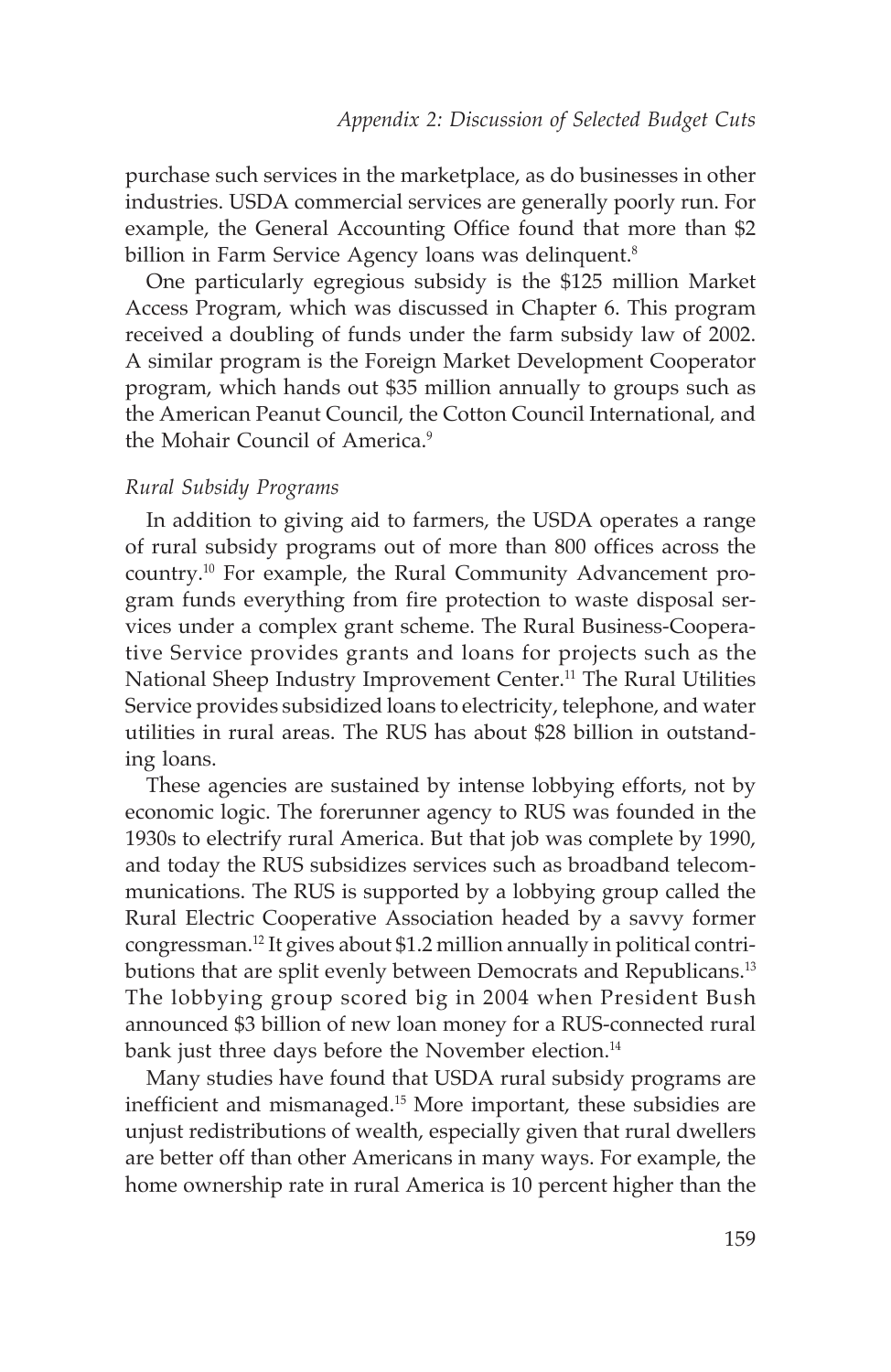national average, yet the USDA continues to subsidize rural home loans.16 Americans who live in rural areas should not be a privileged class deemed more important than other Americans. USDA rural subsidies should be ended.

#### **Department of Commerce**

This \$6.3 billion department operates numerous ''corporate welfare'' programs that reformers have long targeted for termination. In the mid-1990s House Republicans proposed that the entire department be closed, although their plan would have moved some Commerce functions to other departments. Given the large federal deficit today, this is a good time for policymakers to reconsider downsizing Commerce, starting with the \$1.6 billion in cuts itemized in Table 4.2.

## *Economic Development Administration*

This \$392 million agency provides grants and loans to state and local governments, nonprofit groups, and private businesses in regions with high unemployment. The GAO has found that EDA grants do not significantly affect private-sector employment, despite claims by EDA that it creates jobs.<sup>17</sup> Government handouts are not a solution for underperforming regions of the country. Instead, any area can become more prosperous by unleashing entrepreneurs by cutting taxes, reducing regulations, reforming tort laws, enacting right-to-work laws, and reducing burdens on businesses in other ways.

## *International Trade Administration*

This \$370 million agency is supposed to promote exports and work with companies to develop strategies to sell abroad. But the GAO has reported that the ITA has been unable to show success in helping businesses enter foreign markets.<sup>18</sup> It makes little sense that career bureaucrats—who may have never worked in private industry—could provide essential help to exporters. Besides, the vast majority of U.S. exporters are successful without government help. All producers should foot the bill for their own trade activities. After all, if they are successful in foreign markets, the profits reaped will be theirs to keep.

#### *Federal Technology and Industry Programs*

A number of subsidy programs try to create technological advances in U.S. industry. The \$144 million Advanced Technology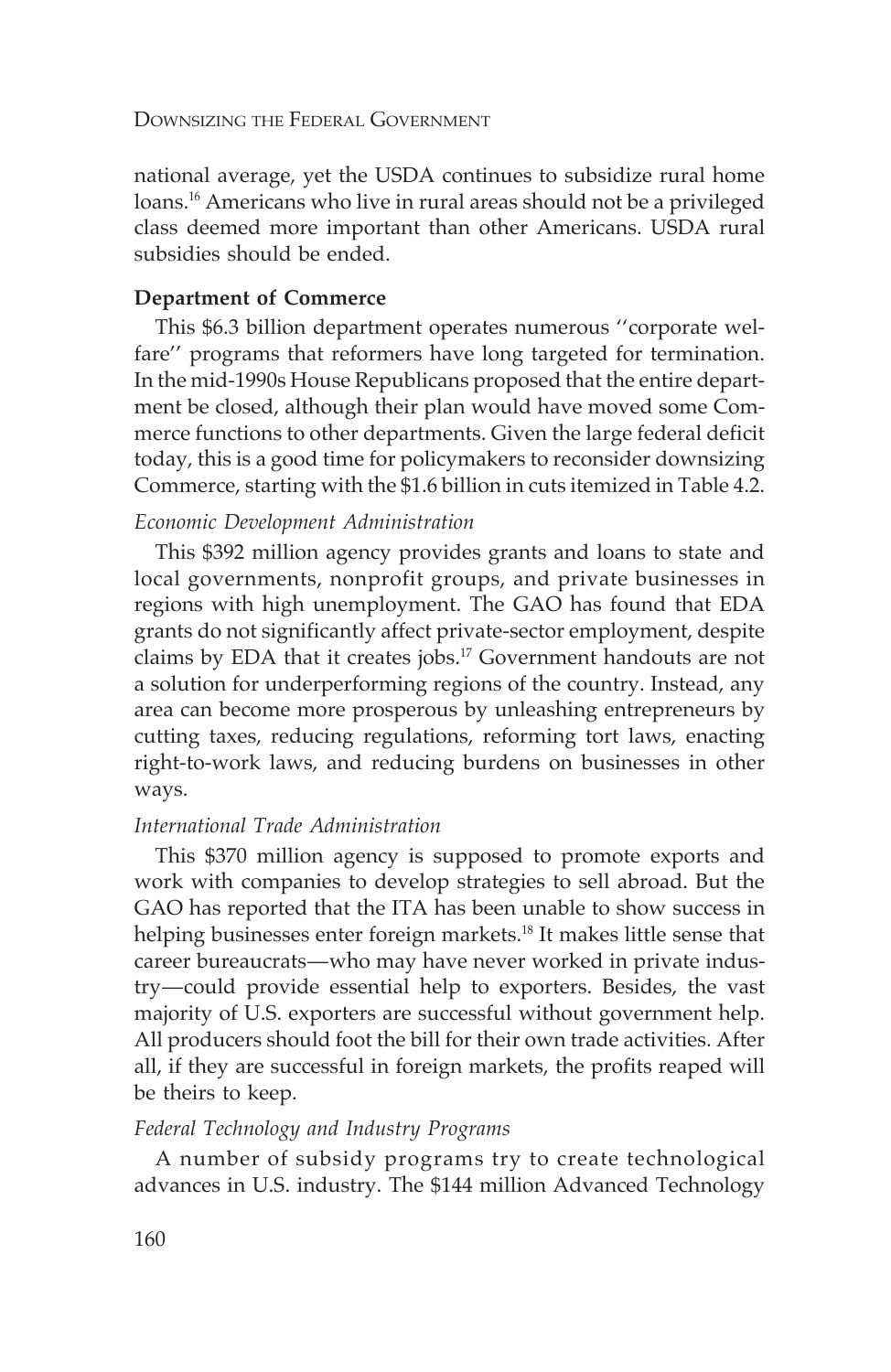Program is supposed to give grants to companies that could not find private funding. However, a study by the GAO found that most companies that applied for ATP grants never even looked for private capital.19 The ATP is obsolete today because of the large amounts of private financing available for technology firms, including ''angel'' investment and venture capital. Those two sources of private financing pump roughly \$100 billion into small and growing businesses each year.<sup>20</sup>

The Small Business Innovative Research program is also supposed to ''stimulate technological innovation'' by handing out grants to businesses.21 But this federal program simply displaces private research money that firms would have spent anyway. One study found that for every dollar of SBIR money received, firms reduce their own research funding by a dollar.<sup>22</sup>

The \$117 million Manufacturing Extension Partnership provides grants to extension centers that are supposed to assist small and medium-sized firms in making use of new production technologies. However, the regular workings of the market help disseminate new production knowledge. For example, skilled engineers often move back and forth between firms, which spreads knowledge of the latest techniques. Federal subsidies for this normal market activity are not needed.

Experience in the United States, Japan, and Europe has shown that government subsidization of technology does not work.<sup>23</sup> In the 1980s many naïve pundits thought that the wave of the future was central planning of technology through agencies such as Japan's MITI. But MITI turned out to be a big failure. Its computer ventures were a flop, and it infamously provided bad business advice to Honda and Sony.<sup>24</sup> Japan's industrial success until the 1980s was explained by high levels of domestic competition, not government planning. The most successful Japanese industries, including automobiles, motorcycles, steel, robotics, and consumer electronics, have high numbers of firms that compete intensely.

A number of U.S. states have tried to create technology planning agencies with similarly little success. For example, Virginia has spent more than \$100 million on a Center for Innovative Technology, which has a fancy office tower near Dulles airport.<sup>25</sup> But there is an effort to cut off subsidies to CIT because it has accomplished little.<sup>26</sup> Similarly, federal technology subsidies have accomplished little and should be ended.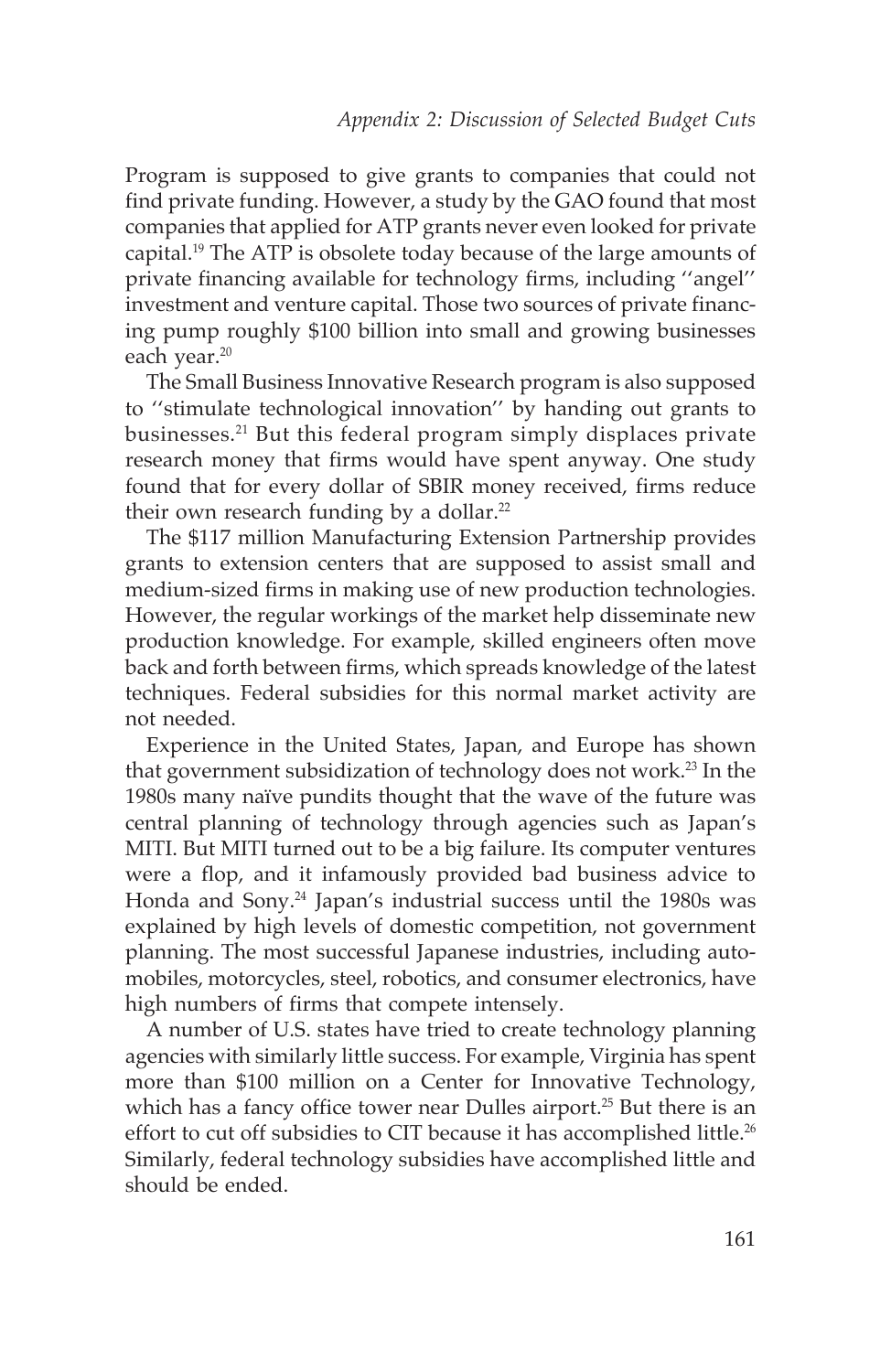#### *Fisheries Subsidies*

The National Oceanic and Atmospheric Administration funds a variety of subsidies for the fishing industry. NOAA's National Marine Fisheries Service provides industry data, promotes exports, and gives operating assistance. Those activities should be paid for by the industry itself, not the taxpayer.

#### **Department of Defense**

The \$444 billion Department of Defense has some of the most wasteful spending practices in the government.<sup>27</sup> Eight of 25 federal activities labeled ''high-risk'' for waste by GAO are in this department.28 The head of GAO, David Walker, says that Pentagon waste is ''unacceptable and should not be tolerated.''29 The secretary of defense estimates that about \$22 billion could be saved annually just by improving the department's management of finances and contracting.30

Another problem is that the U.S. military is still partly trapped inside a Cold War structure. It has too many troops stationed in Europe and Asia, and it funds unneeded weapons systems that were designed to fight yesterday's wars. Some analysts suggest that the defense budget could be cut by up to half with a major reorganization of U.S. security policy.<sup>31</sup> However, the proposals here take incremental steps that have been widely recommended, including reducing foreign troop strength, cutting the procurement budget, and proceeding with domestic base closings. Those steps would save taxpayers an estimated \$41 billion annually.

## *Reduce Foreign Troop Strength*

The United States should make large cuts to the number of troops stationed in Europe and Asia. While U.S. foreign troop levels have been reduced since the 1980s, the large contingents still abroad are a holdover from the Cold War.

At the end of 2004 there were 1.4 million active duty military personnel, of whom 258,000 were ashore in foreign countries (not including the 220,000 deployed in Iraq and Afghanistan at the time). $32$ Of those, 110,000 were in Germany, Britain, Italy, and other countries in Europe; 36,000 were in Japan; 36,000 were in Korea; and 76,000 were elsewhere. Germany, Britain, Italy, Japan, and Korea are wealthy countries with substantial military budgets. They have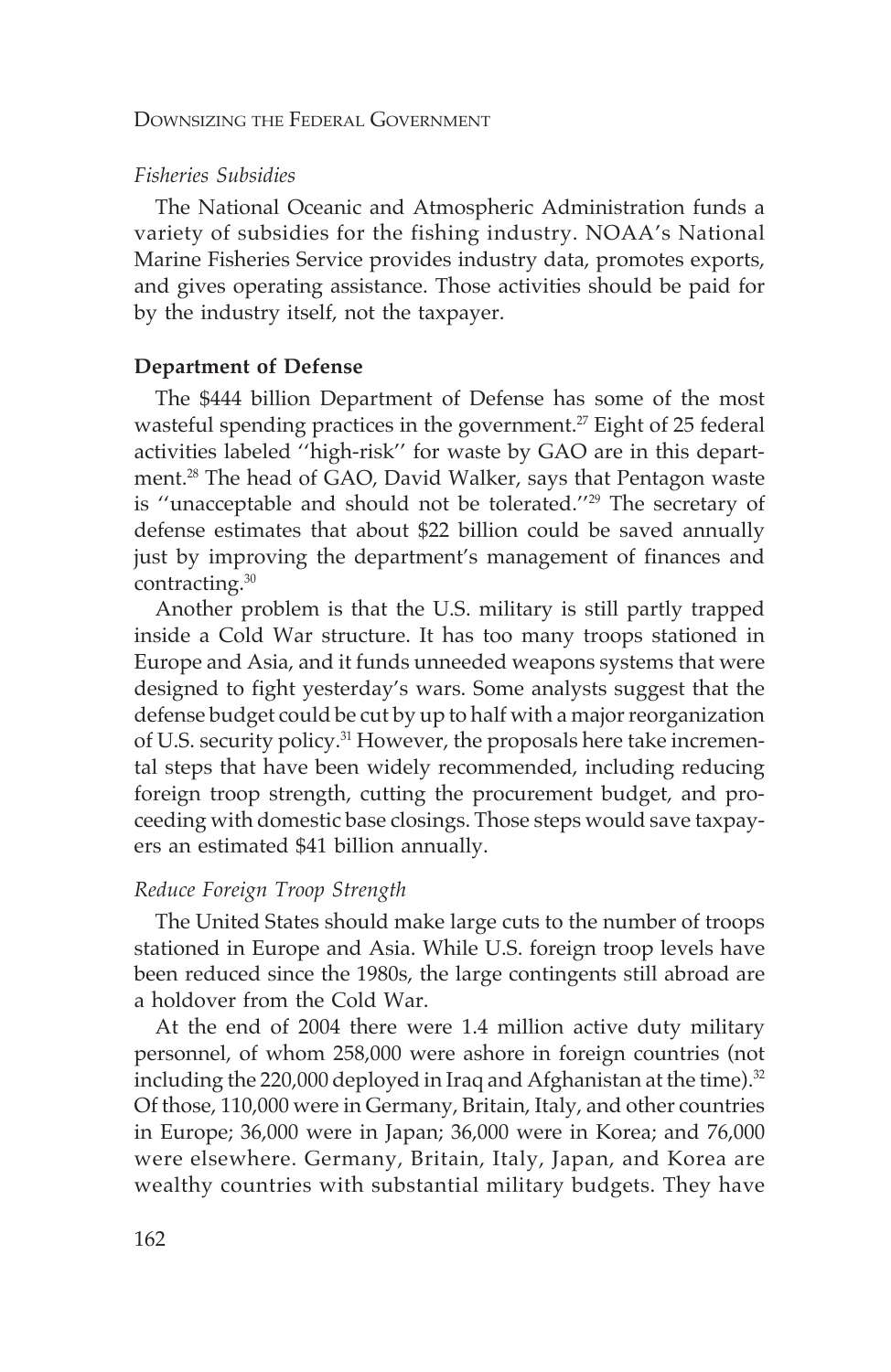every ability and incentive to defend themselves against possible foreign aggressors. Rather than subsidize the defense of those countries, the United States should simply retain enough of an operational shell abroad to contribute to its own defensive capabilities.

The Bush administration has proposed recalling 70,000 to 100,000 troops from Europe and Asia to be redeployed in the United States. Extending that basic strategy further, the proposal here would cut foreign troop strength in half and reduce the overall number of active duty troops by the same amount. That would mean downsizing active duty troops by 129,000 (about 9 percent) to create annual savings of roughly \$20 billion. That figure is calculated as a 9 percent cut in the Pentagon's 2005 personnel budget (\$93 billion) and operation and maintenance budget (\$133 billion) for active duty troops.<sup>33</sup>

## *Cut Weapons Purchases*

To find savings in the Pentagon budget, defense experts often point to a dozen or so low-priority weapons programs that could be reduced or terminated. The weapons are in various stages of development and production. Many were conceived during the Cold War for different sorts of missions and wars than the nation is now likely to face.

Savings from aircraft procurement could come from reducing purchases of the V-22 helicopter, the C-130J cargo plane, the  $F/A-22$ fighter, the F-35 Joint Strike Fighter, and the F/A-18 fighter. The Bush administration proposed reducing purchases of the C-130J and the  $F/A-22.^{34}$ 

Savings from ship procurement could come from reducing purchases of Virginia Class submarines and DD(X) destroyers. Savings could also come from reducing the number of aircraft carriers in the U.S. fleet. All three options have been proposed by the Bush administration.

Table 4.2 includes savings of \$10 billion annually from reduced weapons purchases. This estimate is based on data in CBO's ''Budget Options" report, which lists various defense reform alternatives.<sup>35</sup> The following reforms would together create annual savings of about \$10 billion: reduce the number of Virginia Class submarines (CBO option no. 050-07), cancel the  $DD(X)$  (no. 050-08), cut the number of aircraft carriers from 12 to 11 (no. 050-10), cancel the V-22 (no. 050- 14), reduce the number of F-35s (no. 050-16), terminate the airborne laser program (no. 050-18), and cancel the C-130J cargo plane.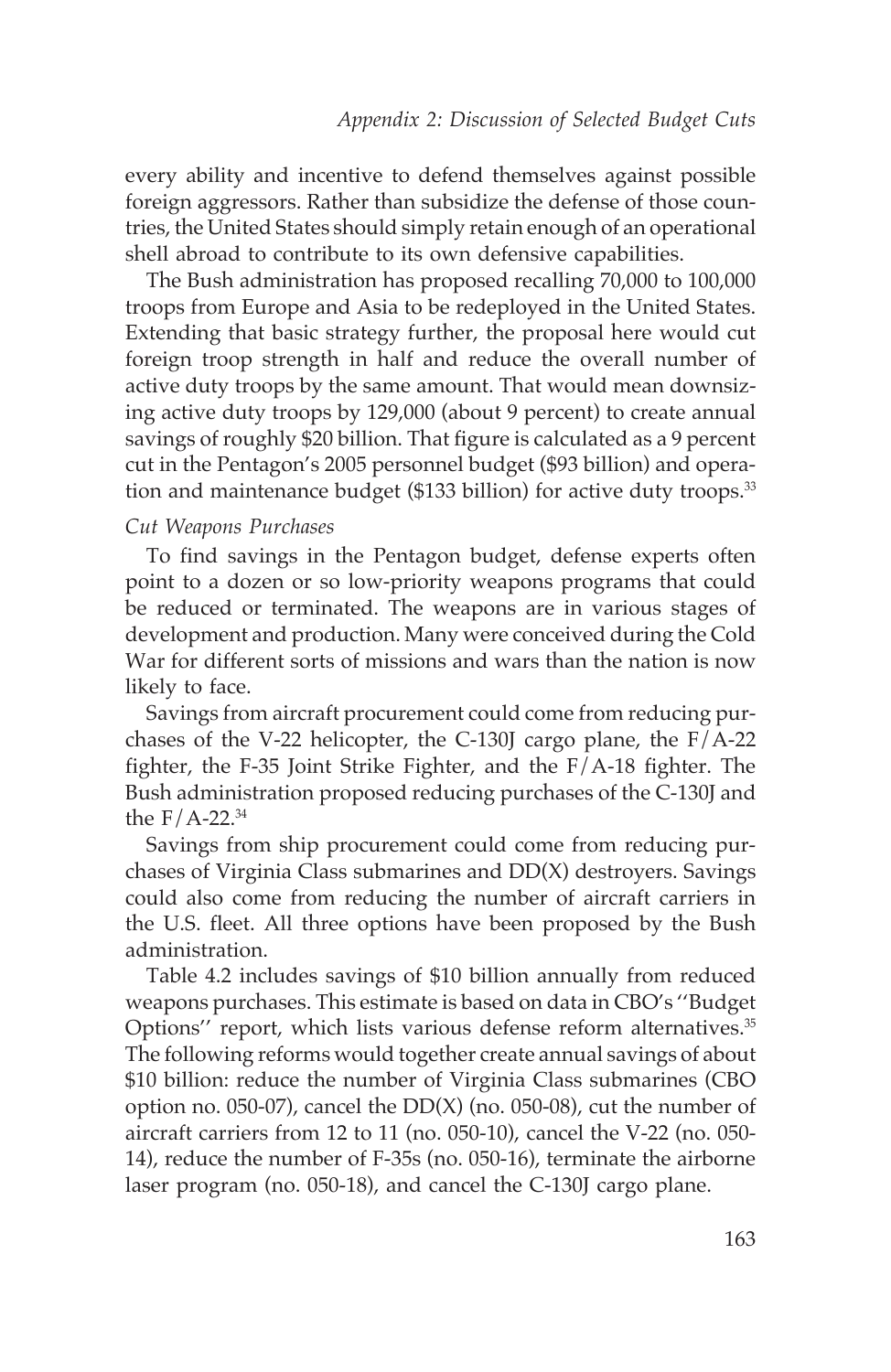While experts often agree as to which programs ought to be cut, every program has congressional defenders who work against savings plans initiated by the administration. Defense bills are usually stuffed with billions of dollars of spending that Pentagon experts do not want. Recognizing the problem, a recent memo by the acting deputy secretary of defense, Gordon England, said that there is ''growing and deep concern within Congress and the Pentagon about how weapons systems are purchased."<sup>36</sup> Ultimately, there needs to be an institutional change to end political micromanaging of the defense budget. Something akin to a military base closing commission should be considered for cutting the defense procurement budget so that taxpayers pay for just the weapons that are really needed.

## *Base Closings*

Even before the end of the Cold War, it was apparent that the nation had a large excess of military bases. Many members of Congress thought that closing excess bases was a good idea, but they were not willing to vote for bills that would close just the base in their district. The solution was the Base Realignment and Closure Commission, which undertook four rounds of base closings between 1988 and 1995. Under BRAC, an expert commission draws up a list of excess bases, and Congress votes up-or-down on the overall list. The result is that the political pain is spread broadly to many congressional districts. As it has turned out, the sites of former bases have been redeveloped for uses such as industrial parks more successfully than people initially thought they would be.

The nation still has about 20 percent too many bases, and another BRAC round is currently under way. The Pentagon supports BRAC, but states across the country are lobbying against it. $37$  Virginia has spent \$1.7 million lobbying to defend its 31 bases. In California, Gov. Arnold Schwarzenegger spent \$500,000 to advise communities on how to prevent possible cuts to the state's 62 bases.<sup>38</sup> Members of Congress have been trying to insert language into various bills to protect bases in their states. Nonetheless, BRAC is moving forward, and, if successful, the current round of base closings will save taxpayers about \$6 billion annually.

## *Foreign Military Financing and Sales*

The Foreign Military Financing program spends about \$5 billion annually to fund weapons purchases by foreign governments. That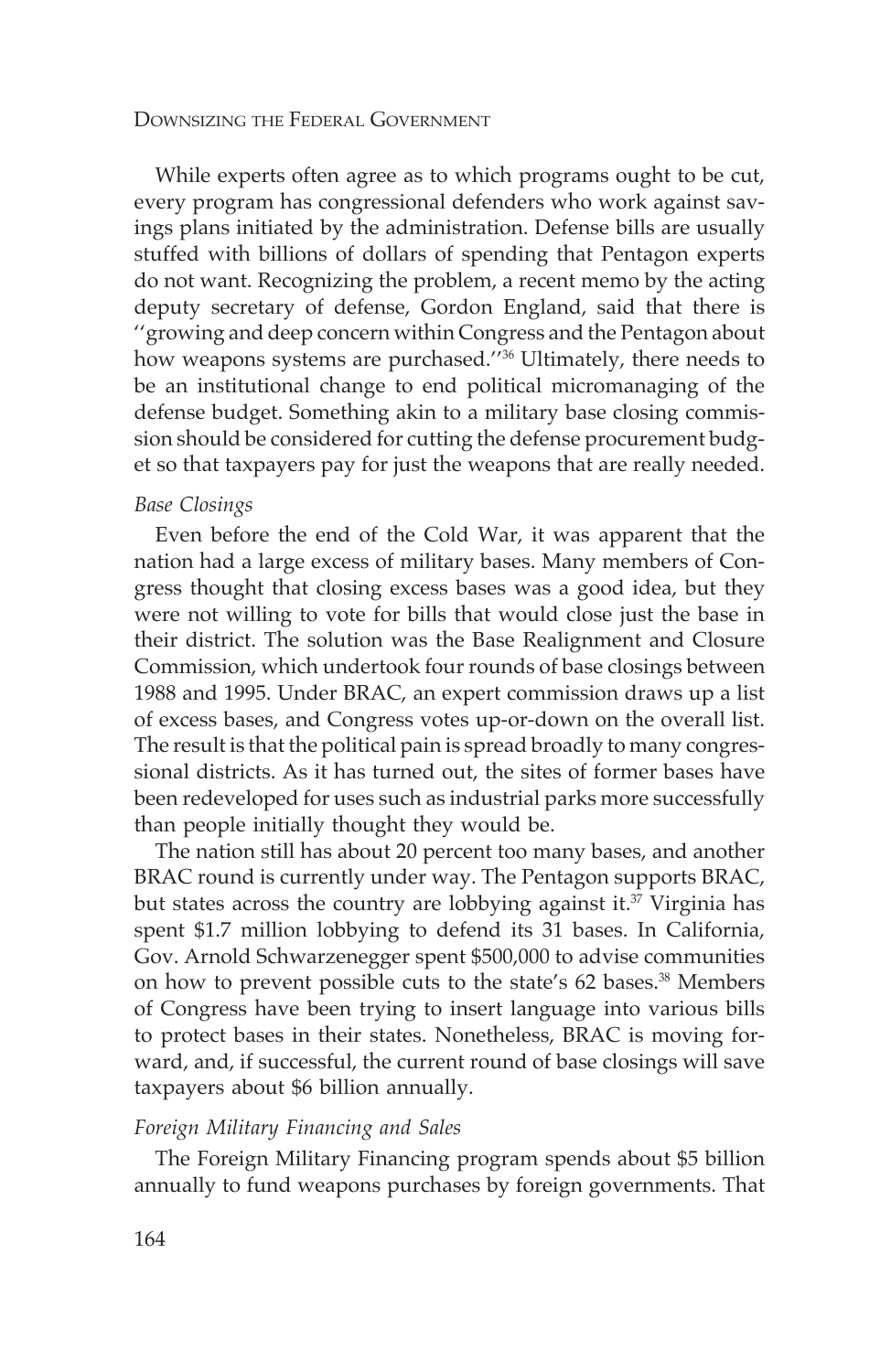seems contrary to weapons nonproliferation policy and runs a risk if weapon buyers are not U.S. allies in the future. The program supports grants and loans to more than two dozen countries. The Foreign Military Sales program supports government-to-government sales of arms with the Pentagon acting as a broker, negotiating deals and collecting payments for arms contractors. As a result of these two programs, more than half of U.S. arms sales are facilitated by U.S. taxpayers.<sup>39</sup> Private lenders and defense producers should handle foreign military sales on their own. The U.S. government should get out of the arms exporting business.

## *Contracting Out*

One way to save taxpayer money while improving Pentagon effectiveness is to contract out to private firms support functions that were traditionally done in-house. The Bush administration has moved ahead with contracting out for such activities as military housing. This has worked well because much government-owned military housing was in poor shape and needed to be upgraded. $40$ Some lessons might be learned from Britain, which has contracted out all or part of its military airfields, dockyards, bases, recruitment, financial accounting, transport, research, and other functions.

#### **Department of Education**

While campaigning for president in 1980, Ronald Reagan called the Department of Education ''President Carter's new bureaucratic boondoggle'' and proposed eliminating it.<sup>41</sup> The Republican House budget for 1996 also proposed eliminating the department. But instead of being cut, the department has grown by leaps and bounds in the past two decades. By 2005 the department had become President Bush's \$71 billion boondoggle after he doubled spending on it in his first term.

The Department of Education is essentially a complex agglomeration of 118 different federal grant programs for state and local governments. It has grant programs for just about everything including distributing television programs to schools, teaching ''character education,'' funding native Hawaiian community centers, funding literacy programs in libraries, funding physical education classes, helping seasonal farm workers to go to college, and helping schools integrate technology into the classroom. $42$  The federal government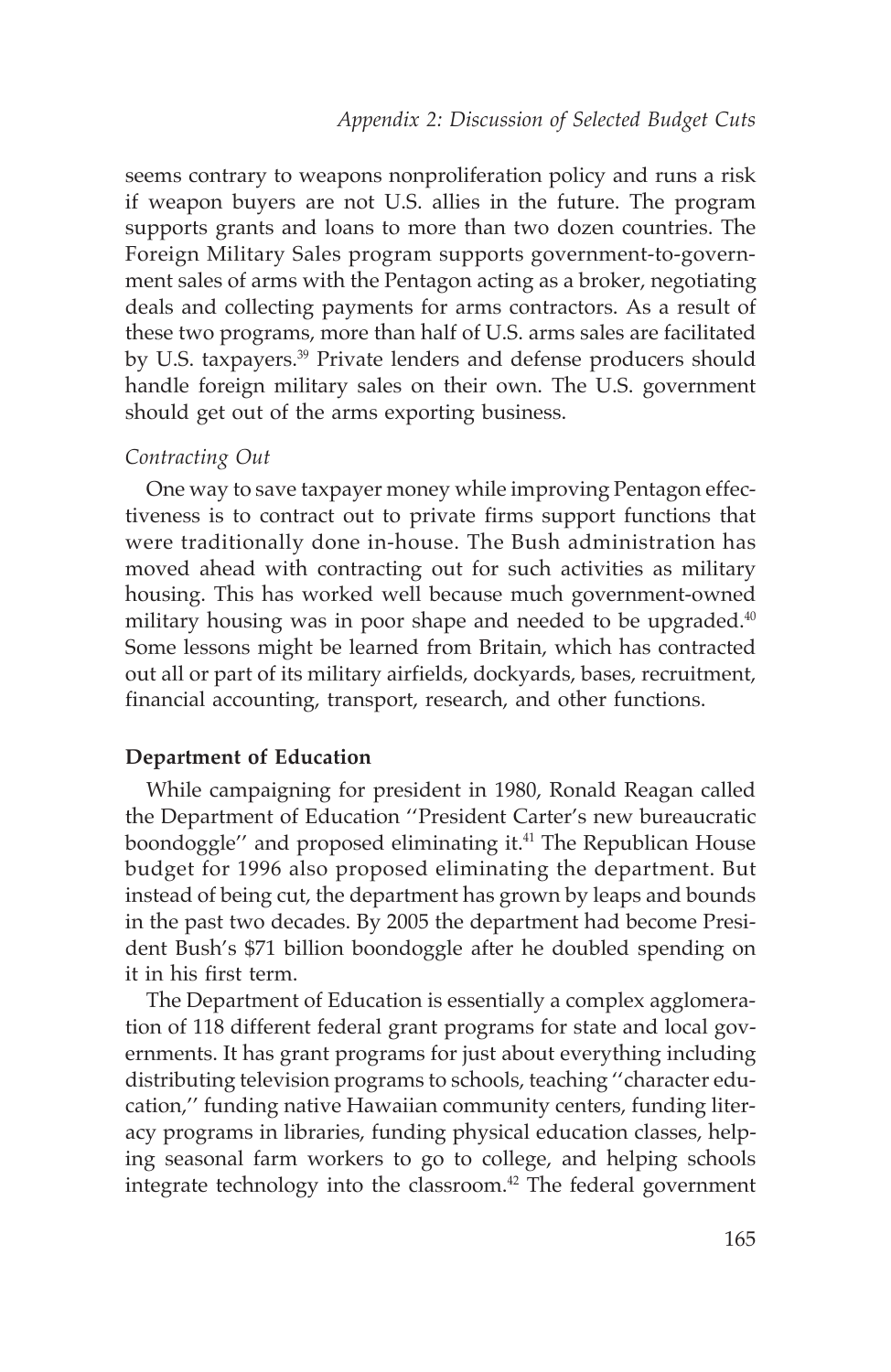should end its meddling in these properly local and private activities and start cutting this department.

## *Elementary and Secondary Education*

The federal government spends about \$40 billion annually on grants for K-12 education.<sup>43</sup> There are grants for "reading first," "arts in education," "improving teacher quality," and many other things. The aims of many grant programs are laudable, but there is no reason that local governments could not handle these activities by themselves.

Chapter 8 discussed the general pathologies of federal grants, and these certainly apply to education grants. The Safe and Drug-Free Schools and Communities program funds grants to reduce substance abuse by youth. That sounds beneficial, but the president's Office of Management and Budget has concluded that the program is ''fundamentally flawed.''44 The TRIO program is supposed to increase college enrollment rates of low-income students, but the OMB concludes that the program ''has not been effective in increasing college preparation and enrollment.''45 The Even Start program funds educational services for low-income families. The OMB rates the program ''ineffective'' because it has no measurable impact on the children it is supposed to help.46

In such programs, federal money supports expensive bureaucracies at the federal, state, and local levels, with only a depleted flow of funds making it to individual schools. Michigan's former governor John Engler has noted that state administration of federal grant programs required so much staff that only 48 cents of every federal education dollar actually reached the classroom in Michigan.<sup>47</sup>

Federal grants also discourage innovation and diversity in educational approaches because funds are usually tied to restrictive regulations. Governor Engler has said that federal programs ''cause schools to set false priorities and waste time going after grants, and they encourage faddish and short-lived reforms . . . federal categorical education programs do worse than nothing. They divert and distract schools from their ultimate mission: educating children.''48 Other state officials have noted that grants foster a mindset of complying with rules rather than improving instructional quality.<sup>49</sup>

From a broad perspective, it is clear that the large increases in spending on education of recent decades at all levels of government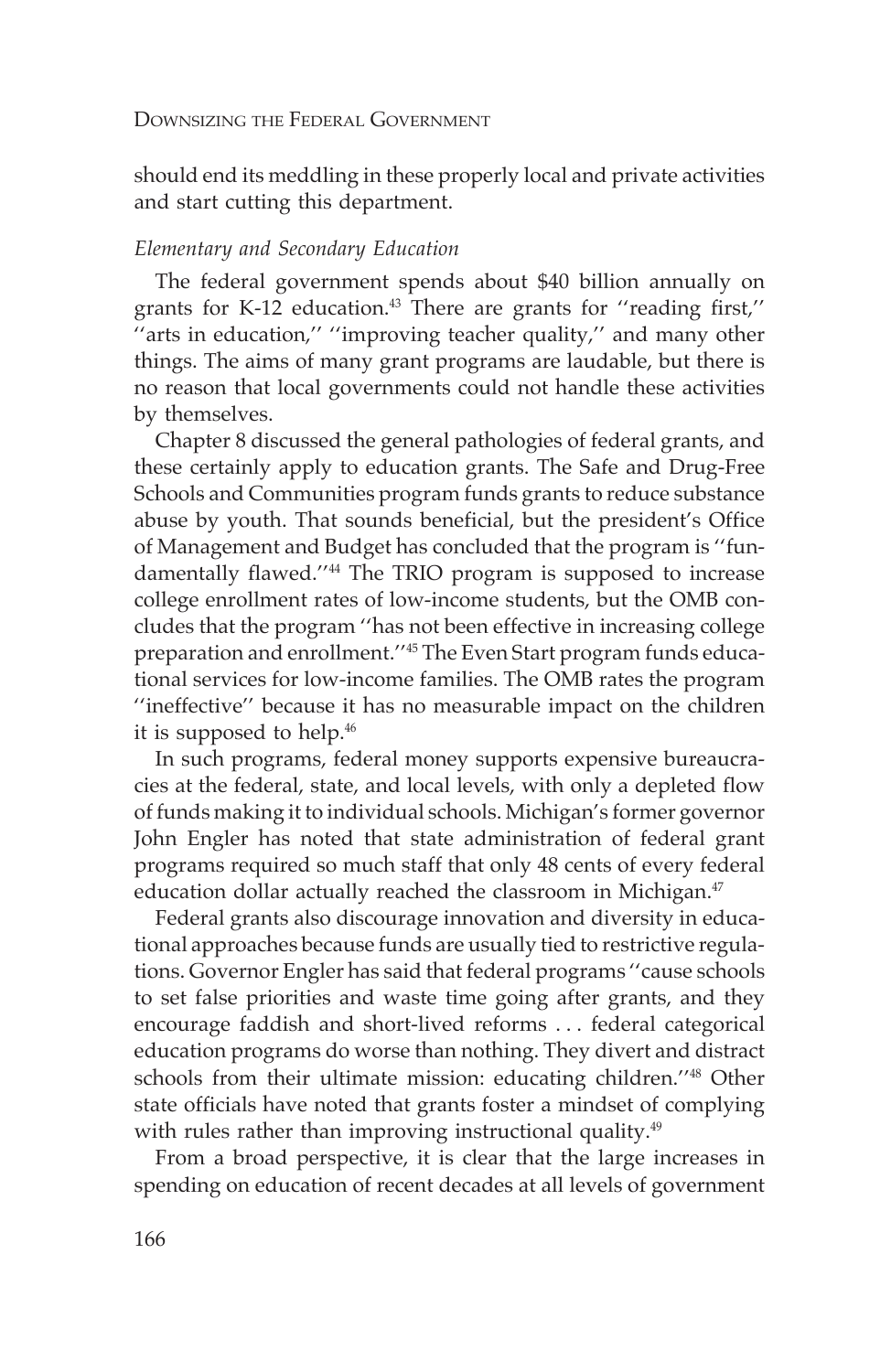have not purchased better results. In constant 2002 dollars, total U.S. K-12 spending increased from \$4,505 per pupil in 1970 to \$9,553 in 2002.50 Despite that increase, student performance has not improved. The average SAT score fell from  $1049$  in  $1970$  to  $1026$  in  $2003$ .<sup>51</sup> National Assessment of Education Progress scores are also unimpressive. In national studies for 2001 and 2002, the share of 12th graders scoring ''below basic'' on writing, history, and geography was 26 percent, 57 percent, and 29 percent, respectively.<sup>52</sup>

Cross-sectional data also do not support the view that greater spending improves performance. Statistical studies have not found a relationship between public school spending levels across the states and educational achievement.<sup>53</sup> The experiment of federal control over the nation's schools and large spending increases has failed. K-12 education should be left to local governments and the private sector.<sup>54</sup>

## *Student Grants and Loans*

Federal student aid for postsecondary education costs taxpayers \$26 billion annually. Student aid programs have long been rife with waste, fraud, and abuse. About \$22 billion of student loans is in default.55 Individuals, financial institutions, and administrators at shady institutions have pocketed billions of dollars from false claims for federal aid.56 Another problem with federal student loans is that they tend to make college more expensive because they fuel tuition inflation.<sup>57</sup>

College students should rely on the private sector to finance their higher education. After all, the students themselves are the ones who gain from the higher salaries and better jobs that follow from a college degree. Indeed, those with a college education will earn, on average, 75 percent more during their lifetimes than those with just high school diplomas.<sup>58</sup>

## **Department of Energy**

To the detriment of taxpayers and the economy, the energy industry has been both coddled and overregulated by this \$22 billion department for decades. DoE is a large source of federal business subsidies, and it performs billions of dollars worth of research that should be left to the private sector. Eliminating energy research and business subsidies would save taxpayers more than \$6 billion annually.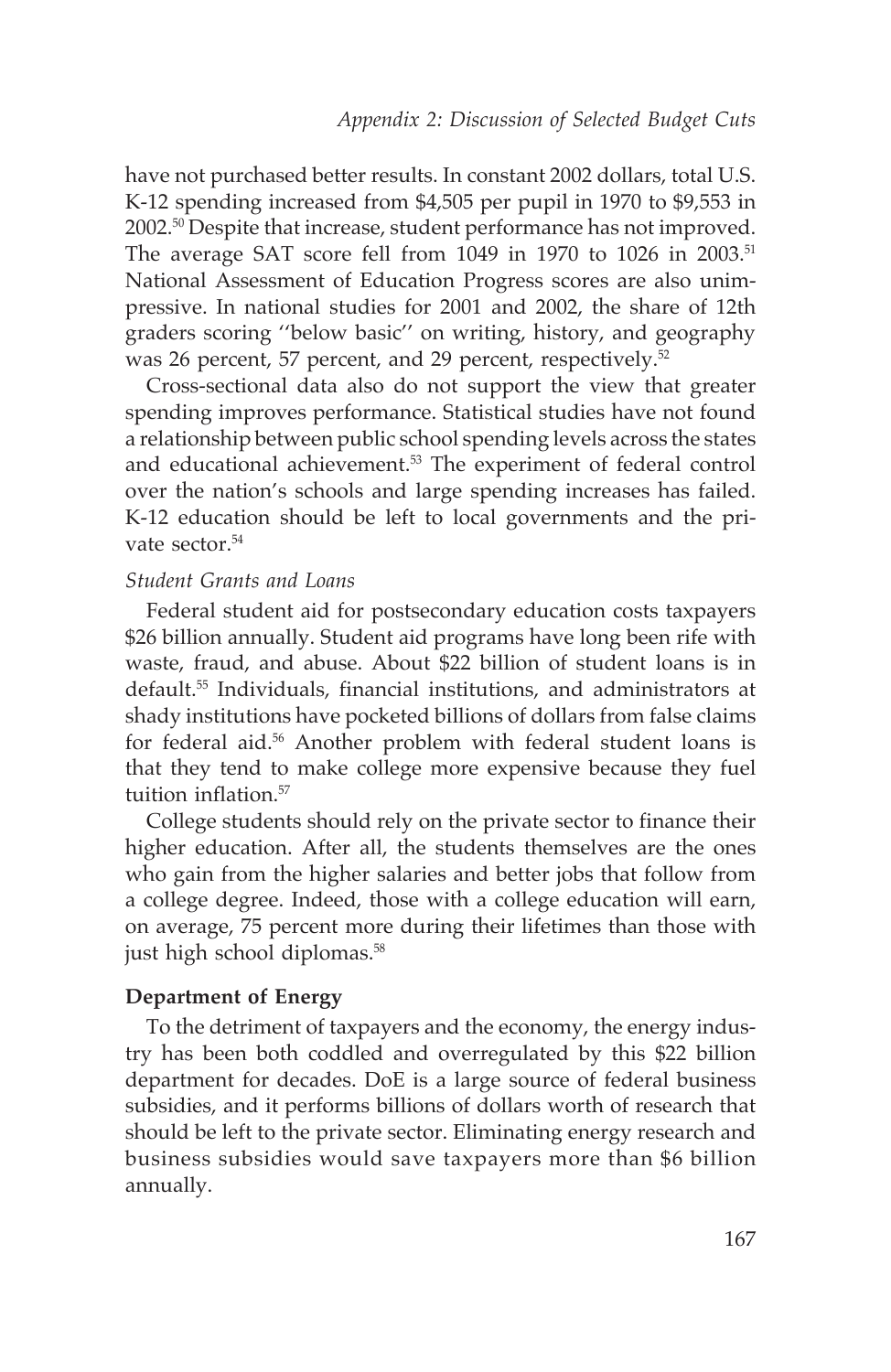The DoE has a history of poor management. One problem is that energy projects are often subject to large cost overruns, as documented by the GAO.59 Another problem has been the poor security at the DoE's energy laboratories, which has led to numerous scandals. Classified nuclear weapons information from Los Alamos National Laboratory may have been acquired by the People's Republic of China.60 A recent string of security breaches involving missing computers and disks containing nuclear secrets also occurred at Los Alamos. A congressional report a few years ago concluded, ''Despite repeated PRC thefts of the most sophisticated U.S. nuclear weapons technology, security at our national nuclear weapons laboratories does not meet even minimal standards.''61 One government report condemned the department as a ''dysfunctional bureaucracy'' where ''organizational disarray, managerial neglect, and a culture of arrogance . . . conspired to create an espionage scandal waiting to happen.''62

Congress and the Bush administration have taken some steps to fix management problems in the department, such as putting the operation of the national laboratories out for competitive bid. But policymakers cannot seem to quench their thirst for wasteful energy subsidies. The energy bill working its way through Congress in 2005 is stuffed with tens of billions of dollars of subsidies for producers of coal, ethanol, and other products.<sup>63</sup>

## *Energy Supply*

This \$820 million program aims to improve energy technologies by funding research by universities, the national laboratories, and private industry. Research areas include solar, wind, and nuclear energy, plus the administration's hydrogen fuel initiative, which will cost taxpayers \$94 million in 2005. The hydrogen initiative promises to be a long-term drain on taxpayer wallets, given that the National Academy of Sciences found that hydrogen vehicles may not replace traditional ones until 2050.<sup>64</sup> Hydrogen might become like wind and solar power and receive taxpayer subsidies for decades. It is time that alternative fuels survived on their own in the marketplace. The private sector is wholly capable of funding new technologies when there is a reasonable chance of commercial success.

#### *Fossil Energy Research and Clean Coal*

This \$615 million program similarly aims to develop energy technologies by funding research in universities, the national laboratories, and private industry. Research is conducted on coal, oil, and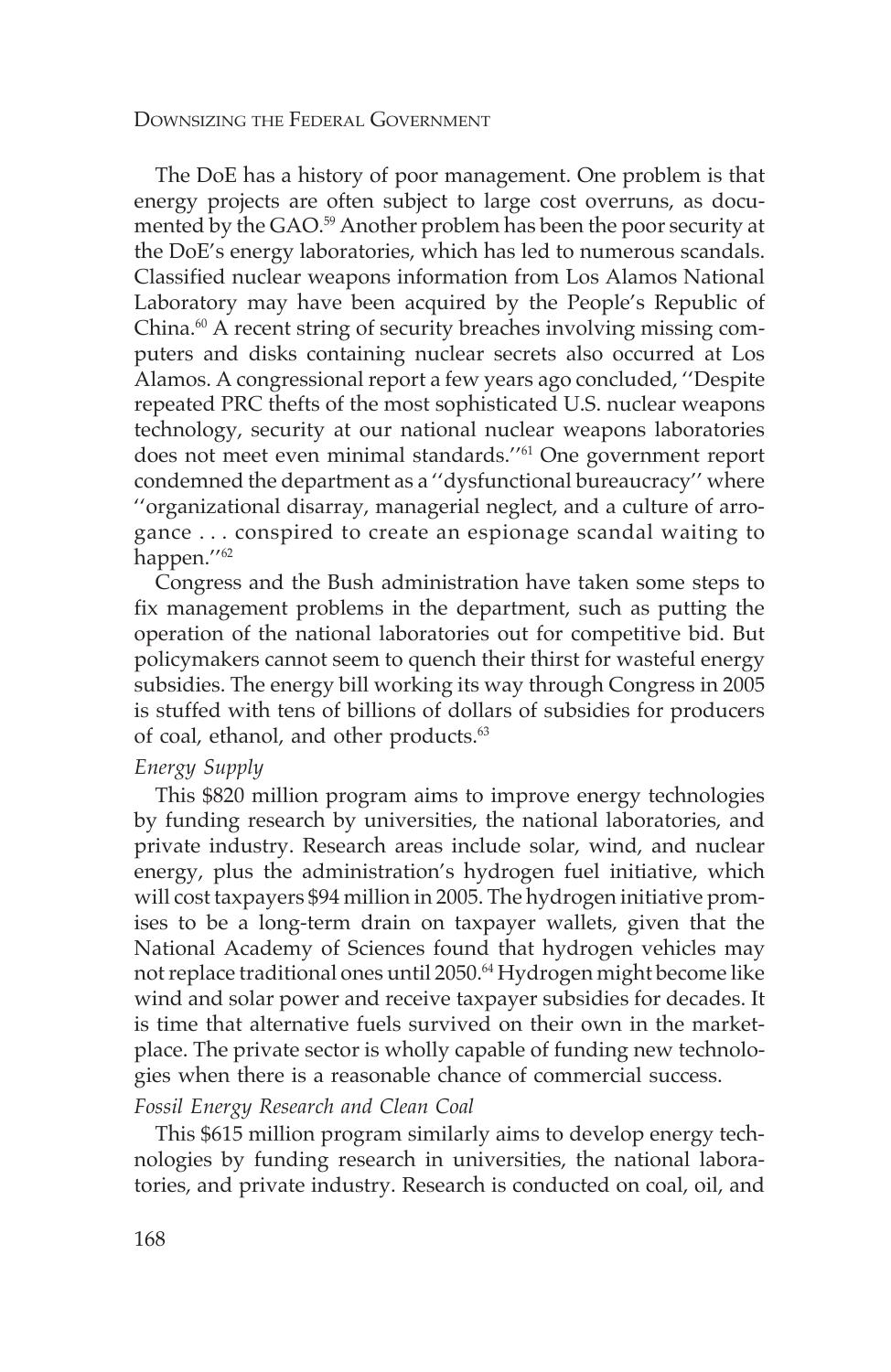natural gas technologies. Federal fossil energy research has a poor record. The CBO concluded: ''Federal programs have had a long history of funding fossil-fuel technologies that, although interesting technically, had little chance of commercial implementation. As a result, much of the federal spending has not been productive.''65 That is a polite way of saying that these programs have been a waste of taxpayer money.

The ''clean coal'' program funds projects that burn coal in an environmentally friendly way. But this program is not taxpayer friendly, and environmental groups do not like it either.<sup>66</sup> The GAO found that many clean coal projects have ''experienced delays, cost overruns, bankruptcies, and performance problems.''67 The GAO examined 13 projects and found that ''8 had serious delays or financial problems, 6 were behind their original schedules by 2 to 7 years, and 2 projects were bankrupt.''68

One clean coal project in Alaska gobbled up \$117 million of federal taxpayer money during the 1990s.<sup>69</sup> But the project never worked as planned; it cost too much to operate, and it was finally closed down as a failure. But project failure is not a problem in Washington because, as noted, costs are benefits to politicians. The *Washington Post* reported in 2005 that Republican legislators inserted \$125 million of taxpayer money into an energy bill to revive the failed Alaska project.<sup>70</sup>

## *Energy Conservation*

Numerous special interest handouts and state grant programs are funded in the \$874 million energy conservation budget. One large consumer of taxpayer dollars is the Bush administration's Freedom-Car and fuel cell subsidy program, which will cost \$243 million in 2005. Those schemes replaced the Clinton administration's Partnership for a New Generation of Vehicles subsidy program. The PNGV handed out \$1.5 billion over eight years to U.S. automakers for development of hybrid cars.<sup>71</sup> Despite the subsidies, U.S. automakers were years behind unsubsidized Honda and Toyota, which introduced the Insight and Prius hybrids, respectively. The Bush administration promises that its new program will work better. The president's 2003 budget said that while PNGV had a ''misguided focus,'' FreedomCar will have ''clear goals'' and an ''accountable manager."<sup>72</sup> That is doubtful. Neither federal managers nor supporters in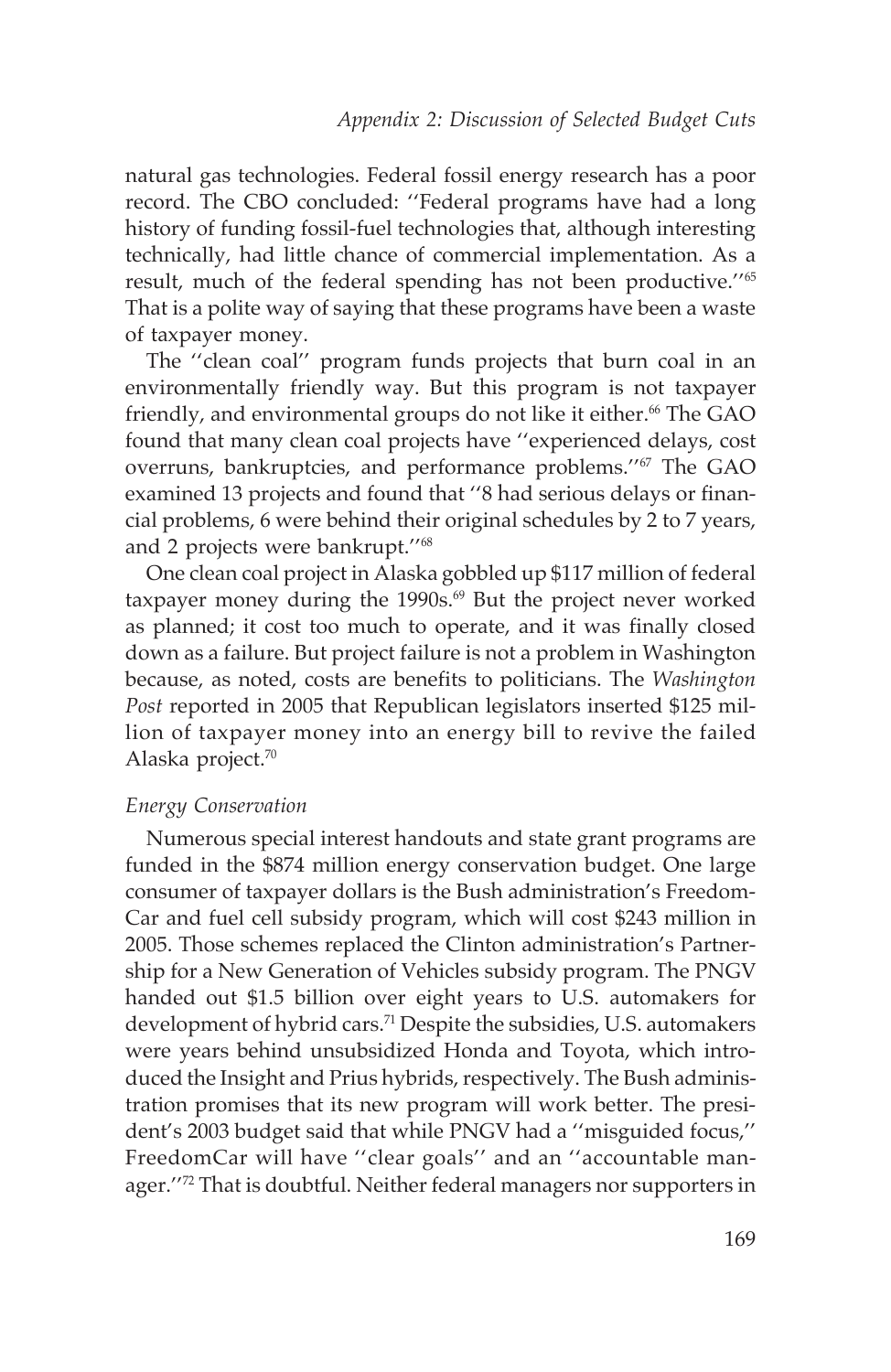Congress were held accountable for wasting \$1.5 billion of taxpayer money on PNGV.

## *Energy Information Administration*

The EIA collects data on energy sources, prices, supply and demand, and related items. With an \$83 million budget, the EIA is really just a bloated ''jobs program'' for economists. The agency should be terminated. To the extent that EIA information is valuable to users, private firms should be able to collect it and charge fees for its distribution in private markets.

## *Power Marketing Administrations*

The four PMAs—Bonneville, Southeastern, Southwestern, and Western—market power that is generated by more than 120 federal hydroelectric dams. The dams are owned and operated by the Bureau of Reclamation and the Army Corps of Engineers. The PMAs sell their power to utilities and cooperatives in 33 states, generally at far below market prices.73 Those low prices distort the economy and encourage overconsumption by consumers and industry. A government analysis found that the artificially low prices had the effect of subsidizing PMA power customers by more than \$1 billion annually.74

President Clinton proposed selling off Southeastern, Southwestern, and Western in his 1996 budget. Those plans should be revived. CBO estimates that the sale of the Southeastern Power Administration alone would raise about \$1.5 billion.<sup>75</sup> Privatization would eliminate artificially low power rates and increase efficiency in utility capital investment.76 A fifth PMA, the Alaska Power Administration, was privatized in 1995.

## **Department of Health and Human Services**

HHS is the largest federal department and operates Medicare, Medicaid, and hundreds of smaller programs. The department's budget almost doubled during the last decade from \$303 billion in 1995 to \$586 billion in 2005. HHS is expected to grow explosively in coming years unless major health care reforms are pursued.

## *Medicare*

With a 2005 budget of \$325 billion, Medicare is the third largest federal program after Social Security and national defense.<sup>77</sup> But its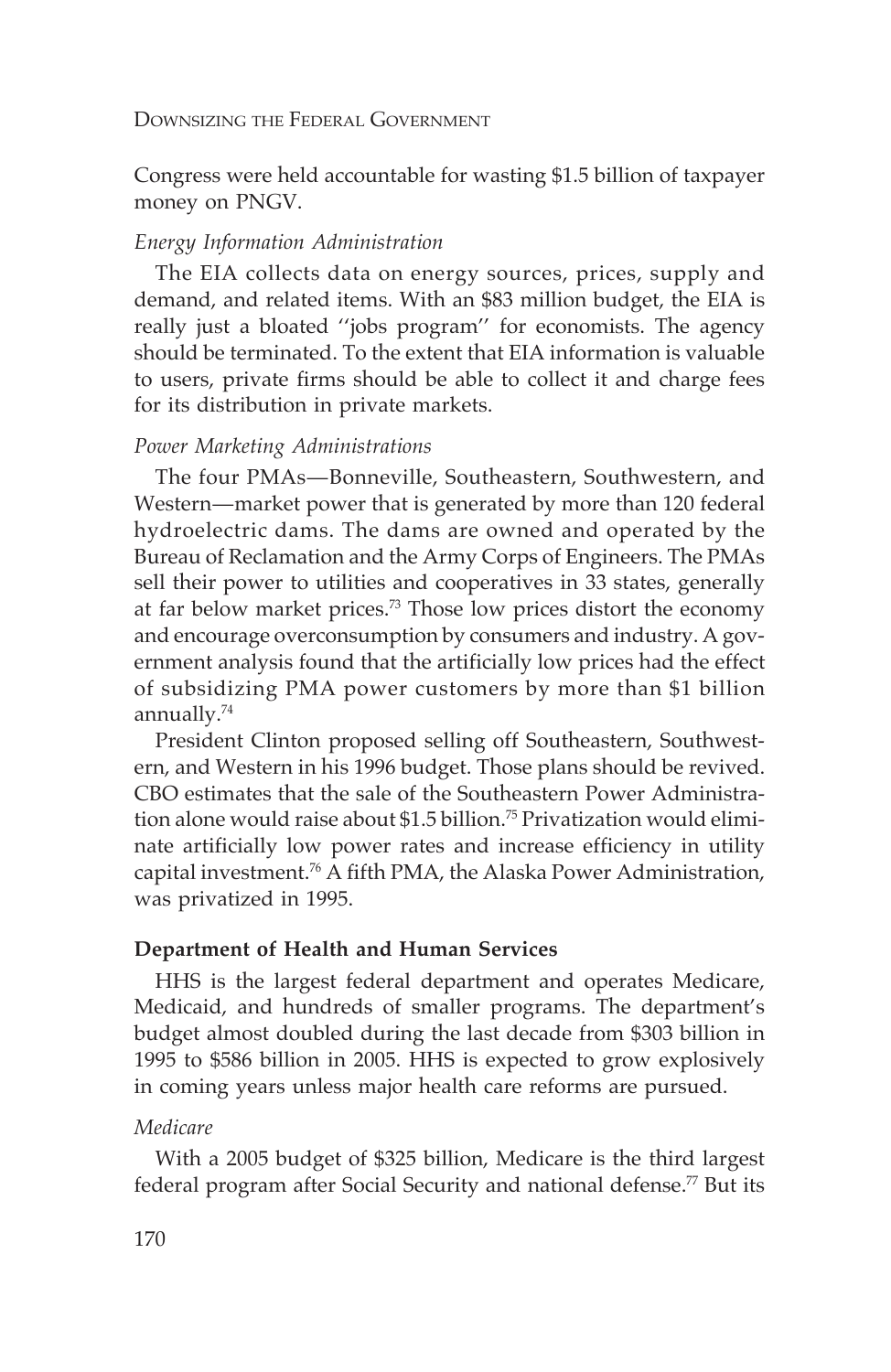financial troubles loom even larger than Social Security's. Medicare spending is expected to increase at 9 percent annually during the next decade, compared to 6 percent for Social Security.78 Medicare's 75-year imbalance in present value terms is \$28 trillion, including \$8 trillion for the prescription drug benefit added in 2003.79 By contrast, Social Security's 75-year imbalance is \$4 trillion. These imbalances indicate that young Americans face huge tax increases unless those programs are reformed and benefits are cut.

Like Social Security, Medicare costs are expected to rise quickly because of the growing numbers of elderly beneficiaries. But Medicare costs are also growing as a result of rapid health care inflation and the addition of new benefits. Health care inflation is driven by expensive medical technologies and by unconstrained demand for health care services. The low deductibles for Medicare services are one factor that drives high demand.

Another factor pushing up Medicare costs is the huge amount of waste, fraud, and abuse in the program. Medicare pays out erroneous or fraudulent claims of at least \$20 billion a year.<sup>80</sup> The GAO has noted that ''the sheer size and complexity of the Medicare program make it highly vulnerable to fraud, waste, and abuse.''81 Indeed, the system deals with about 900 million claims each year within a complex structure that has 110,000 pages of regulations and imposes price controls on 7,000 services.<sup>82</sup>

Medicare Part A (Hospital Insurance) is financed by a payroll tax of 2.9 percent on all wages. Part A costs are expected to rise from 3.1 percent of wages in 2005 to 7.1 percent by 2040.83 The combined costs of Part A and Social Security are expected to rise from 14.2 percent of wages today to 24.6 percent by 2040.<sup>84</sup>

Medicare Part B (Supplemental Medical Insurance) is financed 25 percent by user premiums and 75 percent by general federal revenues. Medicare Part D is the prescription drug benefit added in 2003. By 2015 the shares of total Medicare spending represented by Parts A, B, and D will be 41 percent, 36 percent, and 23 percent, respectively.<sup>85</sup> Thus, the 2003 drug benefit law increased Medicare costs by almost one-third and is one of the most fiscally irresponsible laws ever passed by Congress.

Medicare is financed on a pay-as-you-go basis, as is Social Security, which creates large transfers of resources from the young to the old. Reforms should move both programs away from pay-as-you-go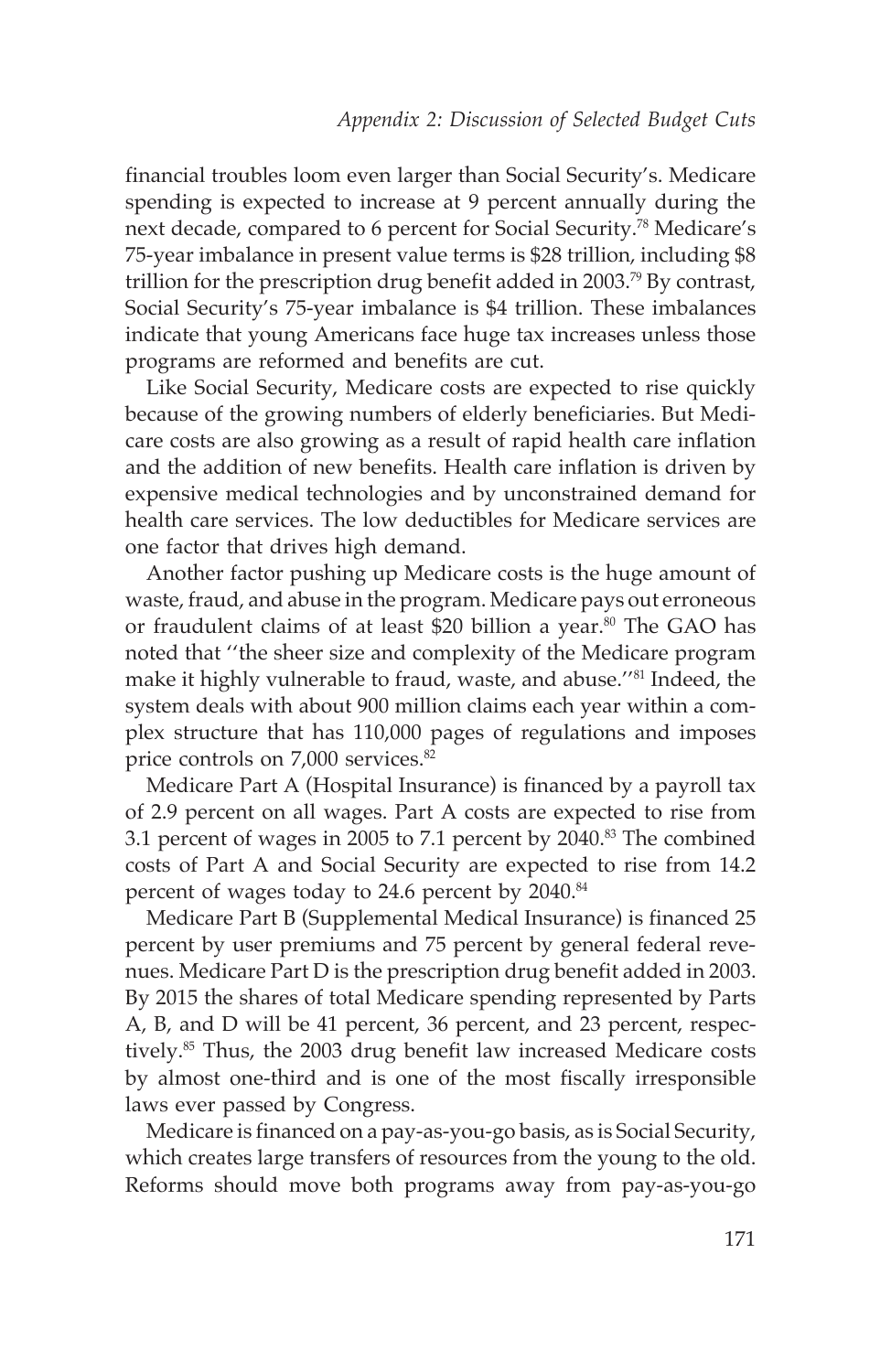structures to prefunded benefits based on personal savings. Individuals should build up savings during their working years to pay for their own expenses during retirement. Medicare is currently based on unfunded defined benefits that expose taxpayers to whatever uncontrolled cost explosion occurs in the program. By switching to a defined-contribution savings system, taxpayer exposure would be limited.

Under a prefunded Medicare system, a portion of worker payroll taxes would be deposited into savings accounts invested in financial securities. Upon retirement, balances in such Medicare savings accounts would be used to purchase health care insurance. Seniors would choose between competing insurance providers with various coverage options, including options with high deductibles. Any leftover balances in Medicare savings accounts would go toward outof-pocket health expenses.

Harvard University's Martin Feldstein has calculated that Medicare savings accounts financed by worker deposits averaging 1.4 percent of wages would be enough to make up the future funding shortfall in the program.<sup>86</sup> (However, his estimates were made before Part D was added.) Feldstein concludes that such savings accounts ''would eliminate the need for massive taxes that would otherwise reduce the disposable income of low and middle income workers.''87 Savings accounts could be funded by diverting a portion of Medicare payroll taxes, with the resulting budget losses offset by spending cuts in Medicare and other parts of the budget. However, financing the transition to a savings-based Medicare system at the same time as moving to a savings-based Social Security system does present a big fiscal challenge.

Congress took steps toward a savings-based health care system with the creation of health savings accounts (HSAs) in 2003. HSAs provide a model for possible Medicare savings accounts. HSAs combine tax-free savings with high-deductible health insurance plans. HSA funds may be withdrawn for medical expenses, and unused balances can grow indefinitely. This structure will make individuals more cost-conscious users of health care because money not spent is accumulated tax-free.

HSAs should be liberalized to make them larger and more flexible, and individuals should be encouraged to build them up for medical expenses during retirement. Annual contribution limits should be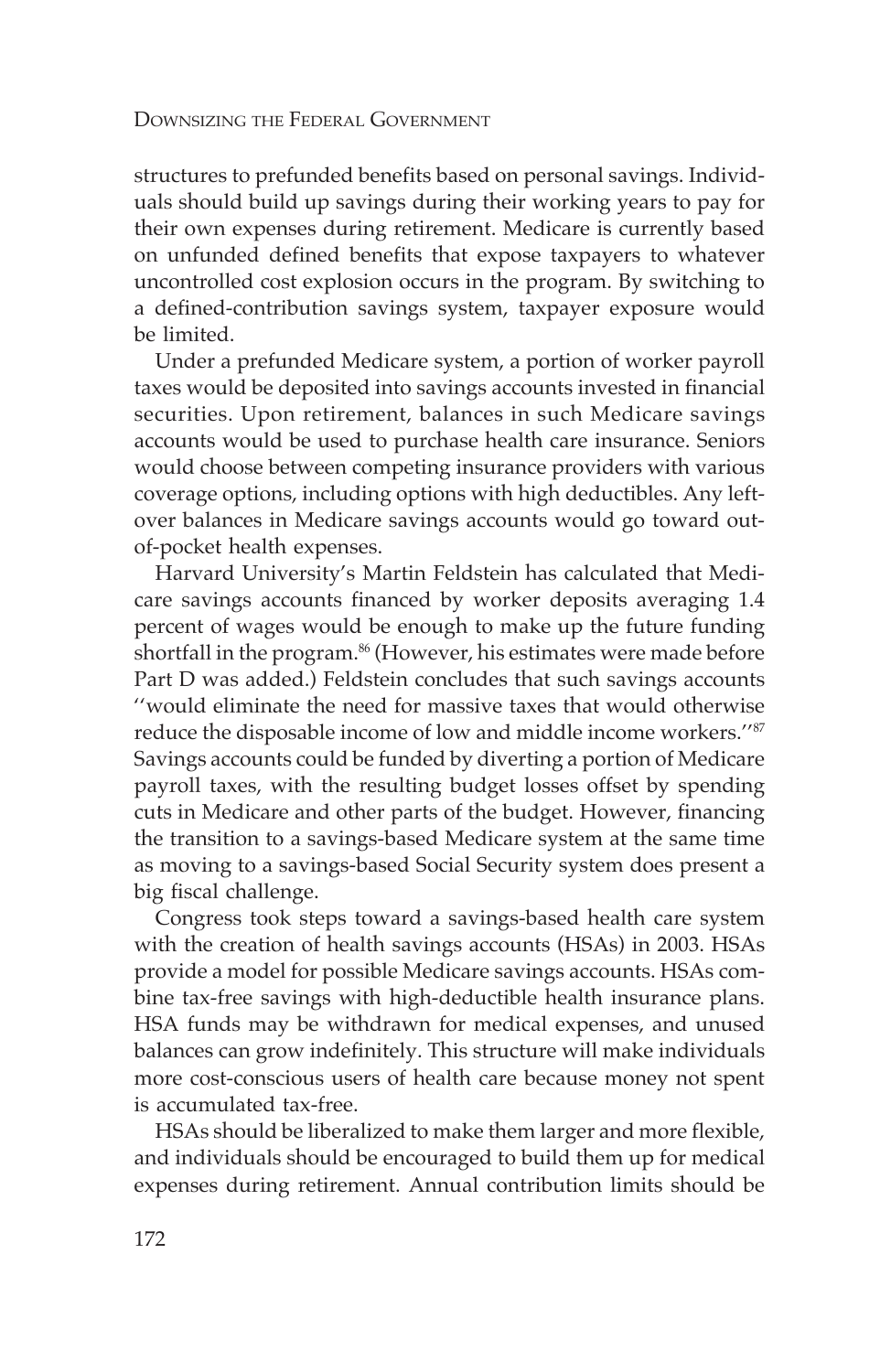increased, the requirement that HSA holders obtain health insurance should be eliminated, and HSA withdrawals should be allowed for both health insurance premiums and out-of-pocket health expenses.<sup>88</sup>

Liberalized HSAs, and possible Medicare savings accounts, can move health care away from a system dominated by the government and insurance companies. A system based on personal savings, outof-pocket spending, and high-deductible insurance would reduce health care costs. Competition between providers would be increased and health consumers would be more cost conscious. Administrative costs would be reduced because many payments would be made upon treatment rather than through third-party billing. In Medicare, price controls and top-down planning would give way to choice and competition.

These ideas are long-term reform directions, but there are many Medicare cost savings that could be enacted right away. Numerous cost-cutting ideas are presented in CBO's ''Budget Options'' report.89 In the Chapter 4 budget plan, I included two Medicare reforms that were based on CBO options. Both reforms would require the elderly to pay more of their own health care costs, which is reasonable, given that they currently pay only a fraction of costs. One estimate found that transfers from the young finance 75 percent of the health care consumption of the elderly.<sup>90</sup>

The first short-term reform is to increase Medicare Part B premiums. In 2005 Medicare Part B enrollees paid a fairly modest monthly premium of \$78.91 Premiums were originally supposed to cover 50 percent of Part B costs, but they cover just 25 percent today, with taxpayers covering the other  $75$  percent.<sup>92</sup> Raising Part B premiums to cover 50 percent of costs would create growing savings to federal taxpayers, reaching about \$59 billion annually by 2015.<sup>93</sup> Note that this reform would not create an added burden on the poor because their Part B premiums are paid by Medicaid.

The second short-term reform is to increase and conform deductibles and cost sharing for Medicare services and for supplemental medigap policies. CBO notes that the deductibles for Medicare Part B are typically very low, leading to overconsumption of services.<sup>94</sup> Similarly, medigap policies cause overconsumption by often providing first-dollar coverage of expenses not covered by Medicare. Indeed, medigap policyholders consume 25 percent more services than those without this extra coverage.<sup>95</sup>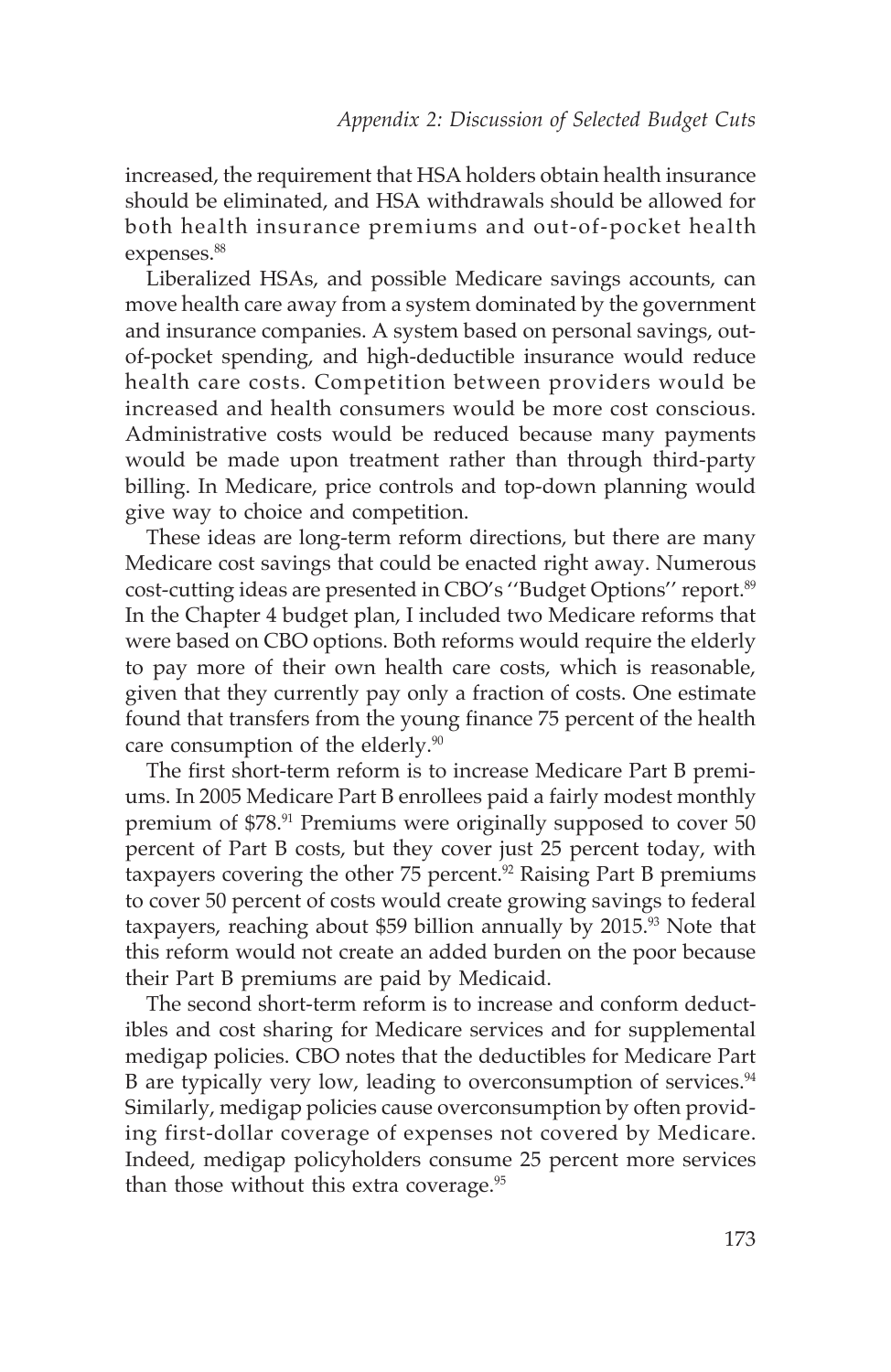CBO provides an estimate of the taxpayer savings of an option to increase and conform deductibles for Medicare Part A and B and medigap policies.<sup>96</sup> This option would save taxpayers growing amounts reaching \$18 billion annually by 2015. This reform would help reduce overconsumption of health care services. Beneficiaries would pay higher out-of-pocket costs, but CBO believes that that expense would be partly offset by reductions in medigap premiums.

In sum, Medicare reform involves enacting both short-term taxpayer savings and long-term structural changes to reduce health care system costs. Increasing out-of-pocket expenses for retirees, moving younger generations to a savings-based system with HSAs and Medicare savings accounts, and greater use of high-deductible insurance plans are all good directions for health care reform.

# *Medicaid*

Medicaid spending is out of control—federal outlays on the program increased from \$118 billion in 2000 to \$186 billion in 2005, a 58 percent jump in just five years.<sup>97</sup> The program is expected to more than double in cost to \$392 billion by 2015.98 Medicaid enrollment has increased 40 percent in just the past five years.<sup>99</sup>

Like Medicare, Medicaid is rife with waste, fraud, and abuse. The GAO has warned that ''Medicaid is at risk for billions of dollars in improper payments."<sup>100</sup> An investigation found that there is \$1 billion of fraud in California's portion of Medicaid alone.101 The *New York Times* reported in 2005 that from 10 to 40 percent of New York State's annual Medicaid budget of \$45 billion may be lost to fraud and abuse.102 Medicaid is in a financial crisis and major cost-cutting reforms are needed.

One basic cause of Medicaid's overspending is the federal-state structure of the program. The federal government matches state Medicaid spending by between 50 and 83 percent.<sup>103</sup> The federal match provides states a big incentive to expand their programs beyond reasonable levels because only part of the cost falls on state taxpayers. States have even concocted abusive schemes to inappropriately boost their federal match by billions of dollars a year.104 For example, some states instituted ''taxes'' on health care providers that were rebated back to the providers. The effect was to increase reported state Medicaid spending and boost federal matching funds.105 States continue to operate such schemes despite a decade of criticism by the federal government.<sup>106</sup>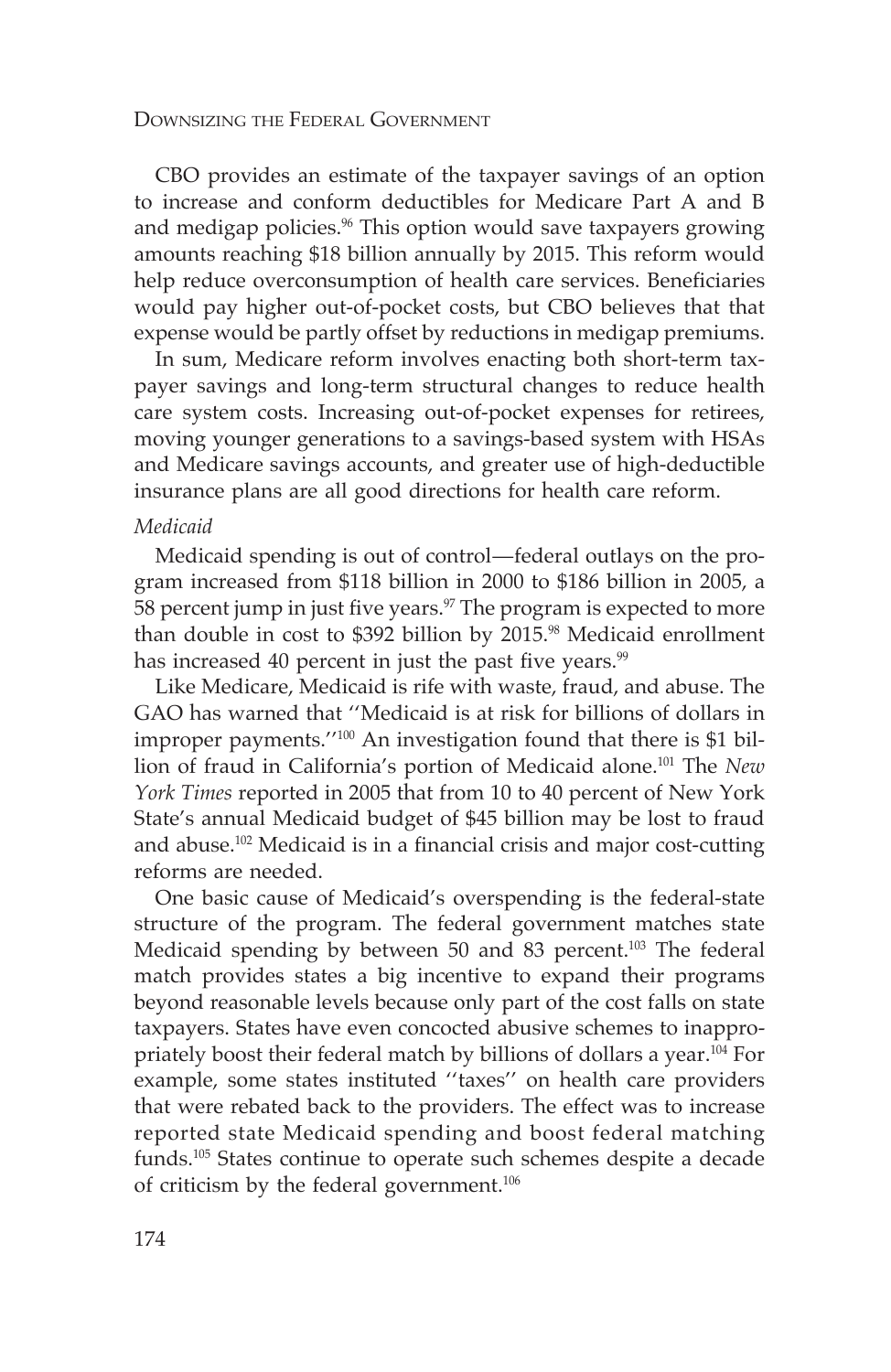Another problem with Medicaid, which is common to all federal handout programs, is that people find ways to game the system to gain unjustified benefits. For example, millions of higher-income retirees use Medicaid to pay for their long-term care, a benefit that is supposed to be for lower-income seniors only. A cottage industry of lawyers has sprung up to help seniors get around Medicaid income limits in order to receive improper benefits.<sup>107</sup> As a consequence, Medicare pays for 43 percent of long-term care costs in the nation, of which the federal taxpayer share in 2005 was \$51 billion.<sup>108</sup>

A good first reform step is to turn Medicaid into a block grant and close off the uncontrolled growth in federal costs. Block grants were successfully implemented with welfare reforms in 1996. The idea is to give states federal funding in a lump sum and allow them greater flexibility to enact cost-cutting reforms.

The downsizing plan in Chapter 4 includes a proposal to convert Medicaid to a block grant and limit annual growth to inflation, as measured by the consumer price index. That would limit growth in federal Medicaid spending to about 2.2 percent annually over the next decade. By comparison, Medicaid spending is expected to grow at 7.7 percent annually under current law. Under the proposed reform, federal taxpayer savings would accumulate over time compared with current projections. By 2015 federal taxpayers would be saving \$160 billion per year from this reform.<sup>109</sup>

Turning Medicaid into a block grant program was proposed in 1981 by the Reagan administration. That plan would have put 25 different health care grants into one big block grant and capped growth at 5 percent annually.110 House Republicans proposed similar reforms in their 1996 budget plan. That proposal would have turned Medicaid into a block grant and capped annual growth at 4 percent to cut costs by \$182 billion over seven years.<sup>111</sup>

More recently, President Bush has proposed some limited Medicaid block grant reforms. Also, the CBO examined turning Medicaid acute care into a block grant.112 Acute care includes hospital care, doctor visits, and drug costs, which together account for about twothirds of Medicaid spending. This option would save federal taxpayers \$68 billion annually by 2015 and \$292 billion over 10 years.<sup>113</sup>

If Medicaid were block granted, states would have an incentive to control program costs. The states should focus on creating more consumer-driven health coverage. As with Medicare, Medicaid's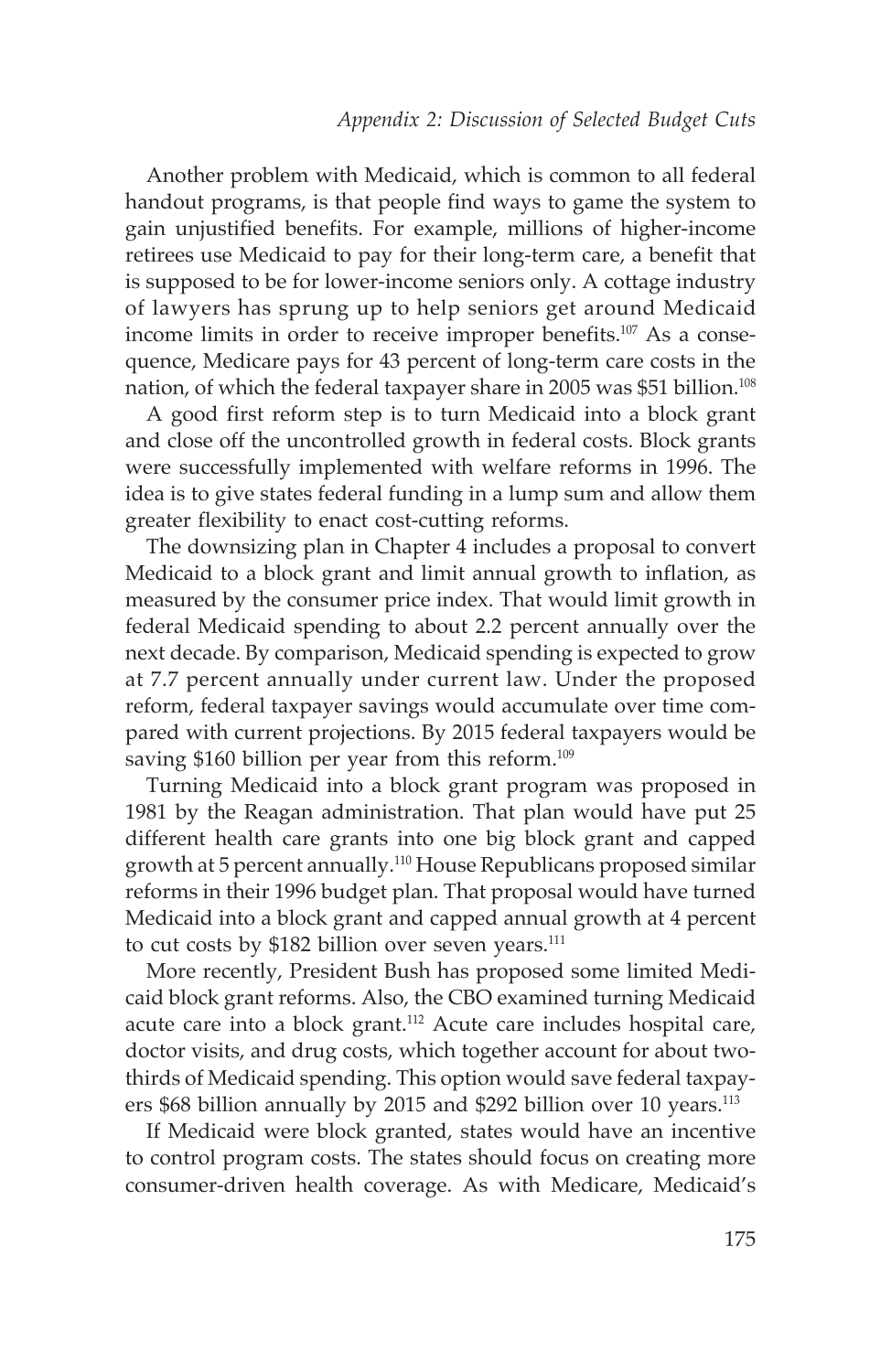defined-benefit structure could be replaced by a defined-contribution structure. Funding would flow to individuals in the form of tax credits or vouchers, which would be used to pay for health insurance in private markets. Under such a structure, federal costs would be controlled and much of Medicaid's huge regulatory apparatus could be eliminated.

## *National Institutes for Health*

NIH's budget doubled from \$13 billion in 1998 to \$26 billion in 2005.114 NIH funds both basic and applied medical research. Private industry also performs basic and applied research, but it is the former that is considered to have the better argument for taxpayer support. Funding for NIH's applied research should be ended, which would generate taxpayer savings of \$12.7 billion annually.115 Applied research creates direct benefits to businesses such as pharmaceutical firms; thus companies should fund this research themselves without taxpayer help.

# **Department of Homeland Security**

After the terrorist attacks in 2001, legislation was passed to let the federal government take over screening of passengers and baggage at nearly all U.S. commercial airports. That policy, which created 45,000 new federal bureaucrats in the Transportation Security Administration, was a big mistake. Analyses by the GAO and the DHS inspector general (IG) have found that TSA is excessively bureaucratic and unresponsive.116 The *Washington Post* reported in 2005 that ''TSA has been plagued by operational missteps, public relations blunders, and criticism of its performance from both the public and legislators.''117 In 2004 the DHS IG assailed the agency for handing out excessive employee bonuses, throwing a fancy employee awards ceremony that cost \$500,000, and other wasteful spending.<sup>118</sup> A report by the IG in 2005 found that excessive TSA spending continued, and it raised concerns about ''unethical and illegal activities" at the agency.<sup>119</sup> A government audit in 2005 found that \$303 million of the \$741 million TSA spent to hire government screeners after  $9/11$  went for dubious or wasteful expenditures.<sup>120</sup>

More important, government-run airport screening has been no better, and perhaps worse, than private screening. In April 2004 the IG found that U.S. airports with federal screeners and the five U.S. airports that still have private screeners do an equally poor job.<sup>121</sup>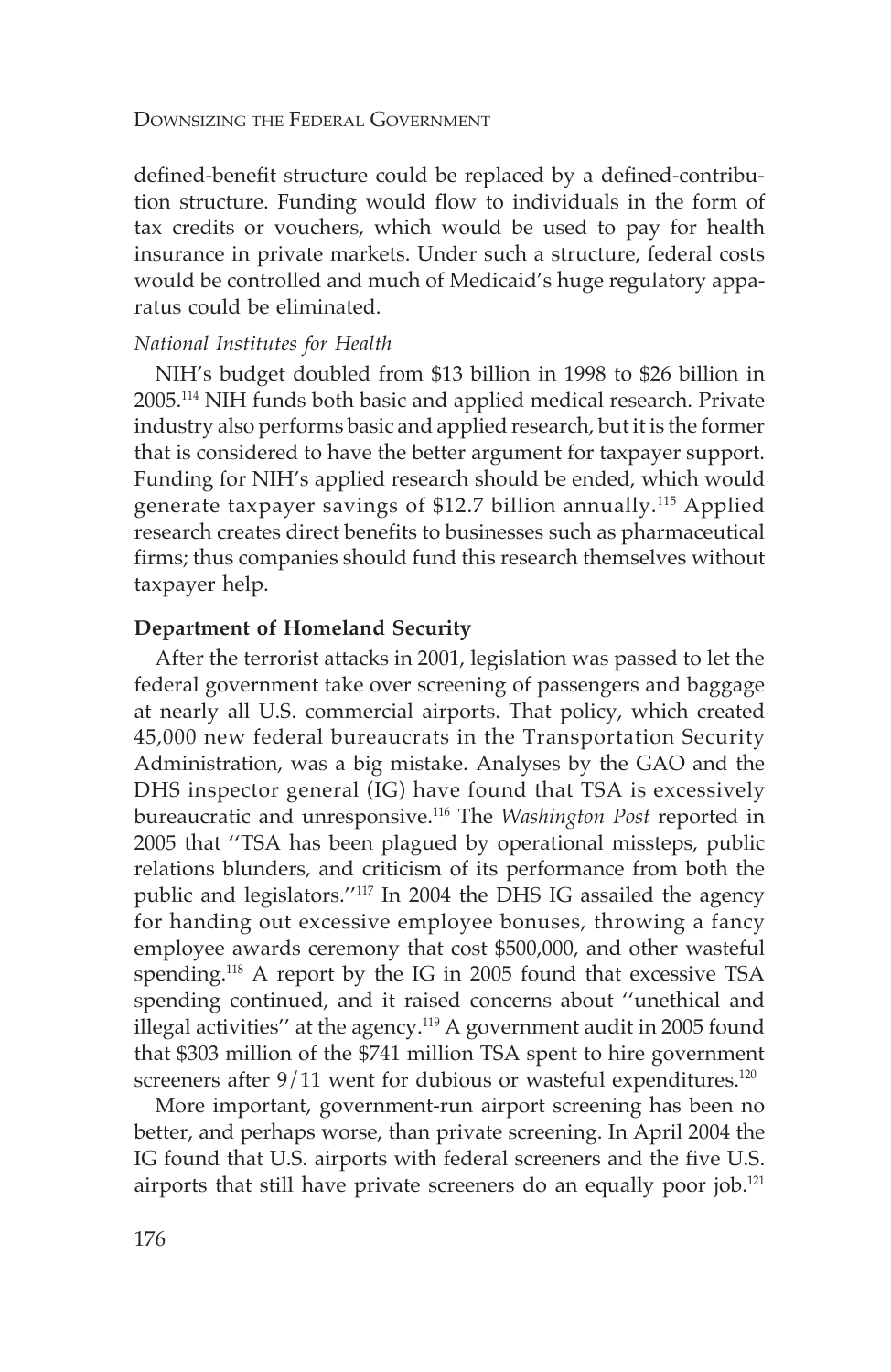In 2005 the GAO found that the five airports with private screeners did a better job than airports with TSA screeners.<sup>122</sup>

An important advantage of private airport security firms is that, if they do a poor job, they can be fired. By contrast, individual airports are not allowed to ''fire'' the TSA. Yet the TSA's performance has been poor, and it is already showing classic signs of bureaucratic inflexibility. As one example, the *Washington Post*reported that when airports need to fill open screener slots, local TSA managers cannot make hiring decisions locally. They must get clearance from Washington, which can often take weeks.<sup>123</sup> For reasons such as this, many airports are lobbying to bring back private screening companies.

The United States nationalized its airport screening, but other countries have moved in the opposite direction. Nearly all large airports in Europe use private security firms for some or all aspects of their baggage screening and airport security. The United States should not be a laggard in commercial aviation. It should privatize its airports, air traffic control, and airport security so that businesses can compete to provide the safest and best-quality services to air travelers.

# **Department of Housing and Urban Development**

A central problem of the dozens of programs in the \$43 billion HUD budget is that they deal with properly local and private concerns. There is little evidence that hundreds of billions of dollars of HUD subsidies over the years and related federal regulations have helped urban America on net. Indeed, many federal programs have been destructive to cities, neighborhoods, and private housing markets. HUD programs should be variously terminated, privatized, or devolved to state and local governments.

# *Housing Programs*

Decades of government interference in housing markets through rent controls, zoning regulations, public housing, urban renewal, import barriers on lumber, and other interventions have distorted markets and pushed up housing costs. Federal, state, and local governments have created many of the housing problems that HUD tries to fix.

Federal housing policy is a history of blunders that have been ''profoundly destructive,'' according to Howard Husock, a housing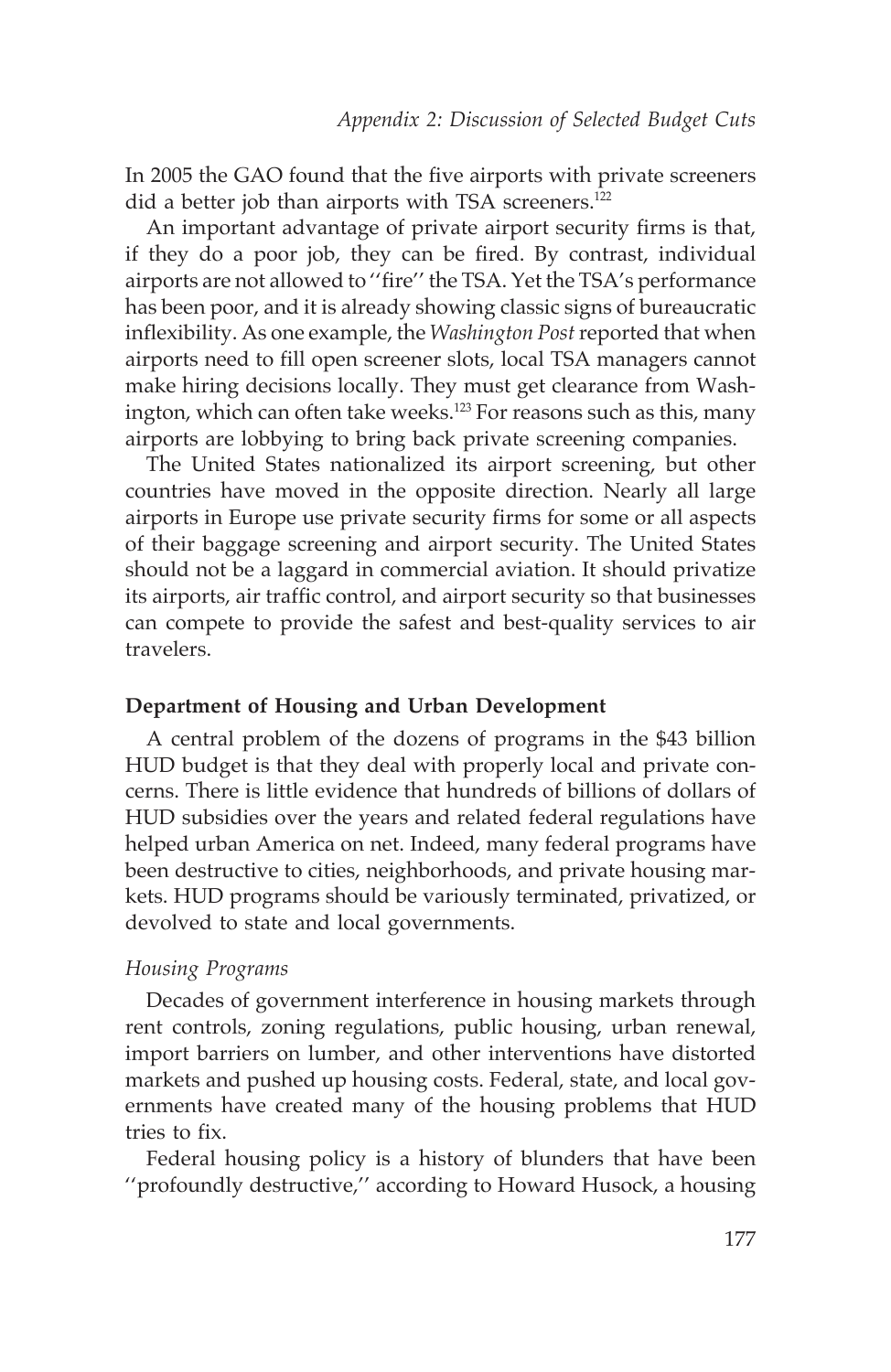expert at Harvard's Kennedy School of Government.<sup>124</sup> Most infamously, the mass construction of high-rise public housing in the mid-20th century and related ''urban renewal'' programs were disastrous. Public housing was poorly built and maintained, and it created concentrated and sustained pockets of poverty and hopelessness in America's cities.

HUD programs continue to create social problems. The department spends \$23 billion annually for low-income housing assistance. This means-tested assistance has no time limits and thus has encouraged long-term dependence and discouraged participants from improving their positions in life.125 The system has also promoted the neighborhood concentration of low-income families.

Aside from pursuing damaging policies, HUD has a history of mismanagement. In the 1980s HUD was rocked by scandals caused by influence peddling, pay-offs, and fraud involving billions of dollars.126 But the scandals go back further. In 1971 *Time* magazine discussed a scandal at the Federal Housing Administration in which ''real estate speculators used the program to make huge profits at the expense of the poor through what amounts to sheer fraud.''127 The fraud was apparently widespread in 10 cities that a congressional panel examined.

The *Time* article discussed a scandal from even further back, from the 1950s, in which ''builders pocketed millions of dollars of unearned profit from mortgage loans that exceeded the cost of construction" under a HUD program.<sup>128</sup> The magazine concluded, ''Whenever the government writes a blank check to the housing industry, some sort of scandal is likely to result.''129

Mismanagement and fraud still plague HUD. Some HUD programs have been on the GAO high-risk list for waste, fraud, and abuse since 1994.130 In 2003 the GAO found that HUD makes overpayments of \$2 billion every year on its rental subsidies due to error and fraud.131 The 2006 federal budget boasts that errors and fraud on rental subsidies have been cut to *only* \$1.6 billion per year.132 One scandal erupted at the Newark Housing Authority in 2005. The agency was caught misusing millions of dollars of federal rental subsidies for items such as a \$3.9 million land purchase for a New Jersey Devils hockey arena.<sup>133</sup>

With freer housing markets, HUD's programs, including its programs for the poor, would be redundant. Husock argues that it is a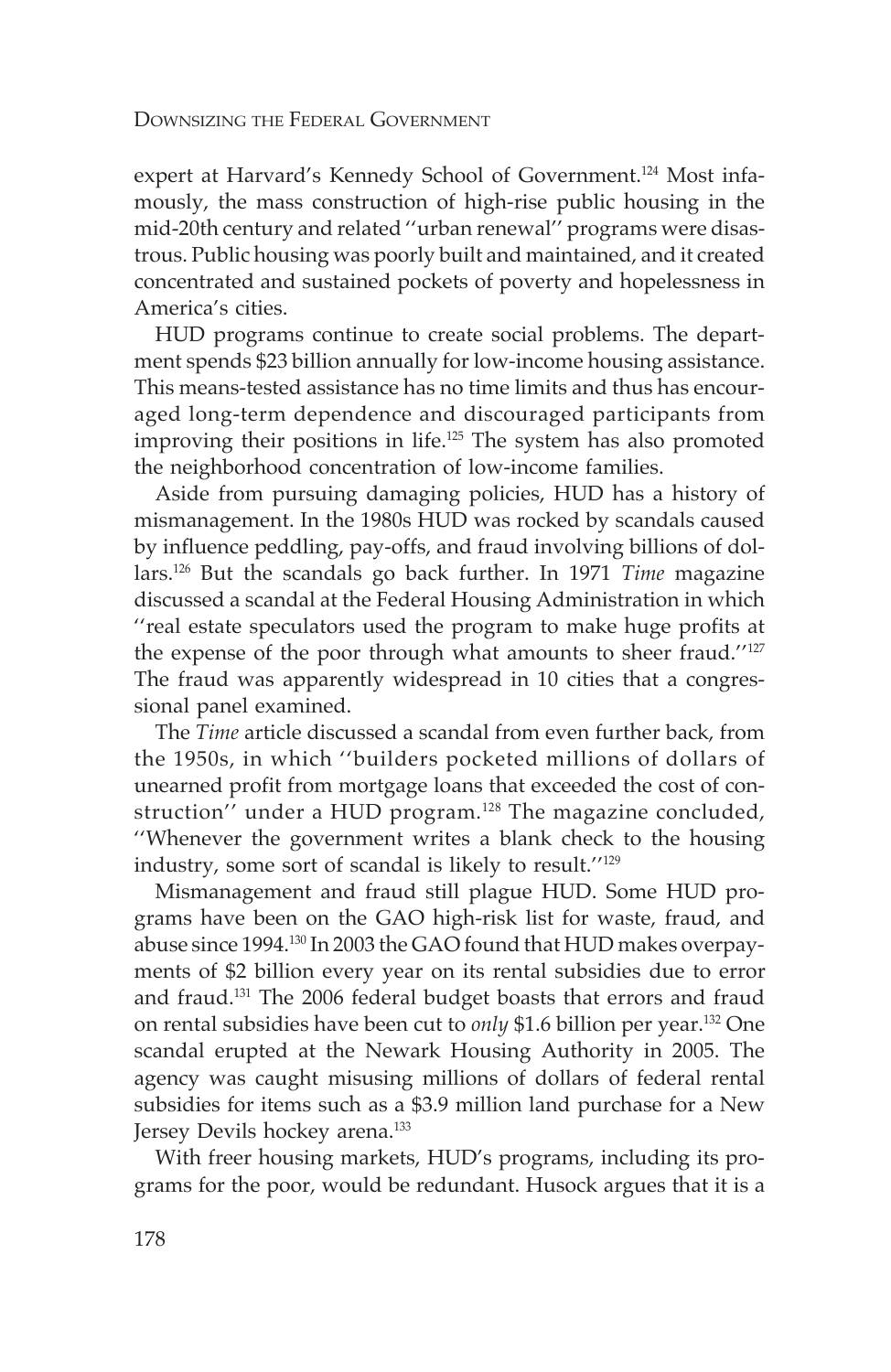myth started by a Lyndon Johnson housing commission that private markets cannot provide decent housing for the poor.134 The surest way to meet the housing needs of Americans is to deregulate housing markets and to allow entrepreneurs to provide housing for people of all income levels. After all, private businesses provide food, clothing, and thousands of other products for people of all incomes and tastes. Housing programs should be terminated and the public housing stock privatized.

## *Community Development Block Grants*

The \$5 billion CDBG program would be perhaps the single best cut to make in the budget. The activities it supports are purely local and private concerns. Some grants go directly to local governments, while others trickle down through the states to local governments. CDBG spending subsidizes private businesses and pays for niceties that ought to be paid for locally, such as shopping malls, parking lots, art museums, colleges, theaters, swimming pools, civic celebrations, and memorials.

The CDBG program was instituted to aid low-income areas, but today a substantial share of its money goes to wealthy jurisdictions. In one year, Greenwich, Connecticut, received five times more funding per low-income resident than Camden, New Jersey.<sup>135</sup> Yet Greenwich has a per capita income six times higher than Camden's. CDBG spending has been shifted from poorer to wealthier communities in recent years.<sup>136</sup> The CDBG program has been rated "ineffective" by the president's budget office due to its ''lack of clarity'' and ''weak targeting of funds.''137 The president's 2006 budget proposed to shift CDBG funding to the Department of Commerce. Instead, the program should be zeroed out.

## **Department of the Interior**

This \$9 billion department carries out a wide range of activities, including managing millions of acres of land, building dams, and overseeing programs for Native Americans. Many activities are poorly managed, and many could be privatized or devolved to the states. The president's budget office has generally given the department poor grades on management performance.<sup>138</sup>

# *Bureau of Reclamation*

This \$1.2 billion agency constructs and operates water projects to provide power, irrigation, and flood control in 17 western states.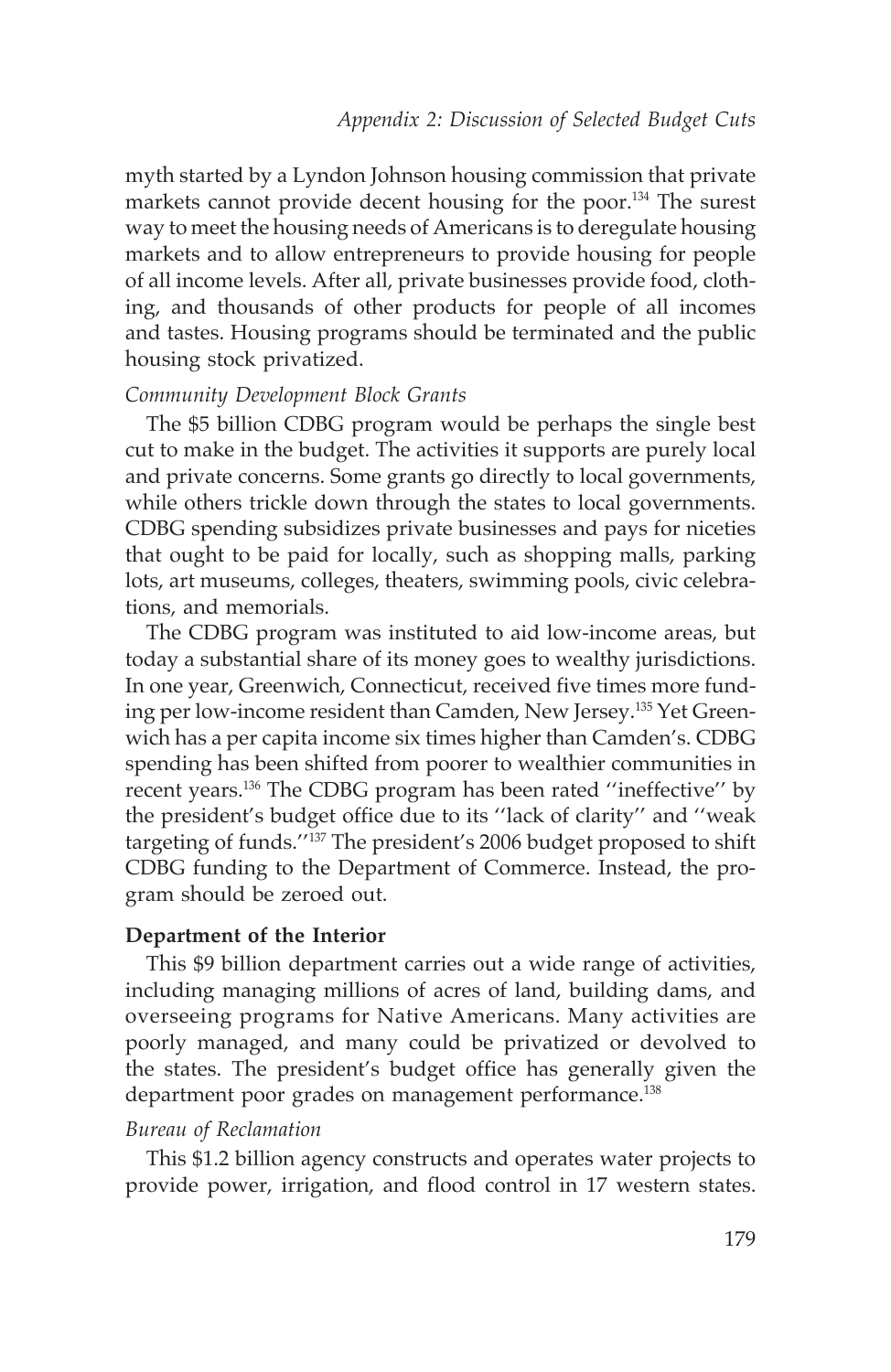The agency is the largest wholesale seller of water in the country. Its water sales to cities and to one-fifth of all western farmers for irrigation are subsidized in numerous ways, which has encouraged wasteful overconsumption.<sup>139</sup> The bureau is also the second largest producer of hydroelectric power in the country and owns 58 generation plants.

There have been complaints for decades that many of its taxpayersubsidized power and water projects make little economic or environmental sense. For example, environmentalists have complained about the giant Animas–La Plata project in southwestern Colorado, which redirects the flow of the Animas River to irrigate low-value crops.140 The project is a budget buster as well: the official cost estimate jumped from \$338 million in 1999 to \$500 million by 2003.141

The bureau's dams, water pipelines, and other infrastructure should be privatized. Water and power should not be subsidized. They should be treated like other commodities and priced by supply and demand to ensure efficient and environmentally friendly usage.

### *Bureau of Indian Affairs*

The \$2.4 billion BIA is responsible for the management of land held for Native Americans, which totals about 56 million acres. The BIA operates a wide variety of social, economic, and educational programs, such as running schools for about 48,000 children. But the BIA is one of the worst run agencies in the government. With regard to education, for example, the GAO has concluded that ''the academic achievement of many BIA students as measured by their performance on standardized tests and other measures is far below the performance of students in public schools.''142

The BIA's poor management has been condemned in the ongoing ''Indian Enron'' scandal, in which the agency mishandled billions of dollars in Indian trust fund money.143 The government-run trust funds were set up to receive royalty and lease payments for the use of Indian lands. In the 1980s people began noticing that BIA's accounting for the trust funds had been in shambles for decades. In 1996 a class action lawsuit was filed against government officials with U.S. District Court Judge Royce Lamberth overseeing the case. Lamberth concluded that BIA management was ''fiscal and governmental irresponsibility in its purest form.''144 He said that the BIA ''has served as a gold standard for mismanagement by the federal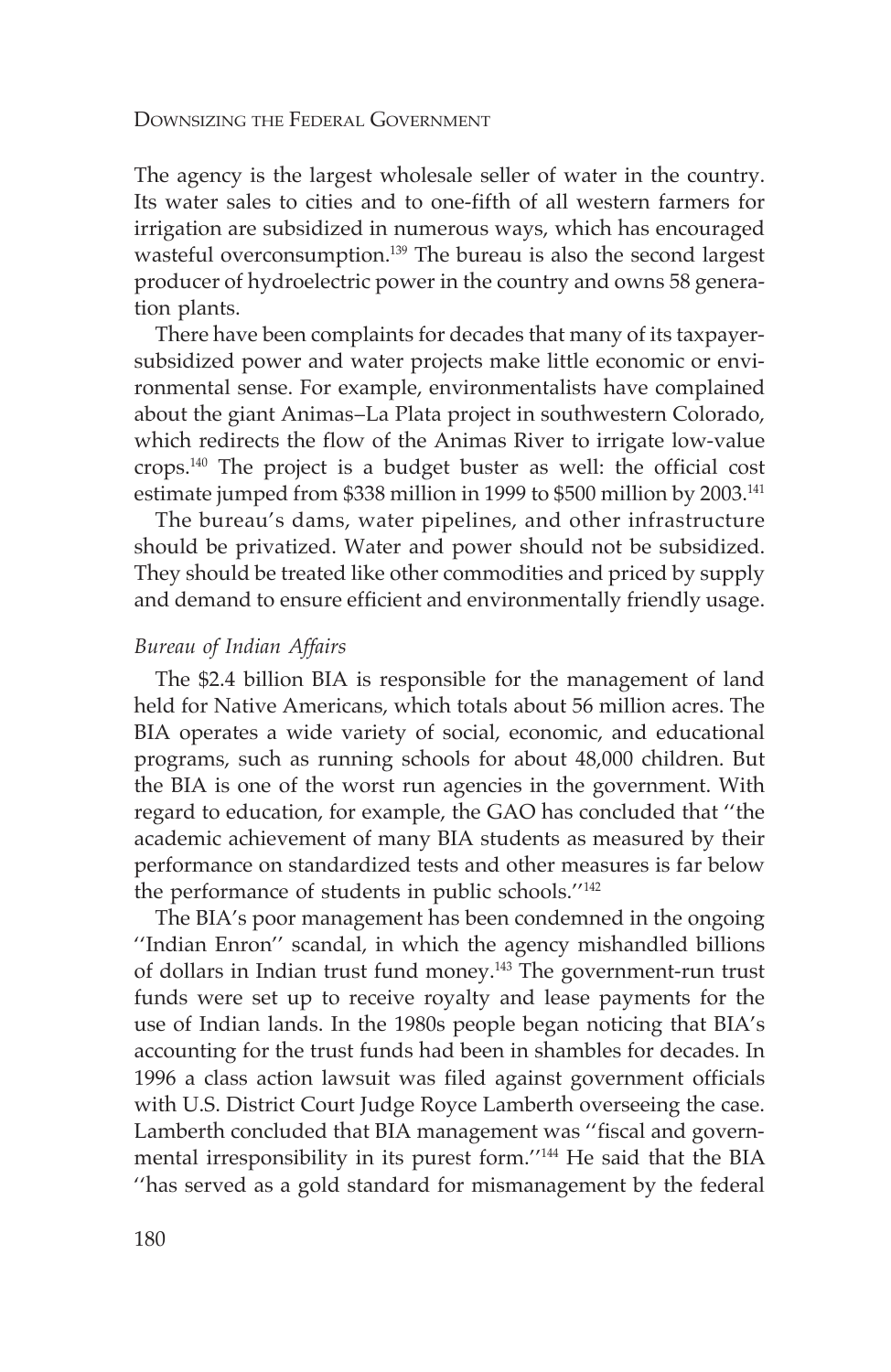government for more than a century.''145 Former BIA special trustee Thomas Slonaker testified to Congress that BIA is incapable of reform, unwilling to follow the law, and does not hold managers accountable.146 Special trustee Paul Homan testified that the ''vast majority of upper and middle management at the BIA are incompetent.''147

The BIA should be terminated and the Indian Enron affair settled. Government subsidies to the tribes should be ended. These days, Native Americans in 30 states earn \$19 billion annually in gambling revenues at tribal casinos.148 That indicates that there should be plenty of private donors within the Indian community willing to support the education and charitable activities that BIA is supposed to perform.

# **Department of Justice**

Like many parts of the federal government, the \$21 billion Justice Department has expanded its power over traditionally state and local activities in recent decades. The government has federalized more and more crimes that are properly the responsibility of the states. Between 1994 and 2004, the number of federal criminal laws increased by one-third, from about 3,000 to 4,000.<sup>149</sup>

As in other departments, grants to the states handed out by Justice have been put to low-value uses or squandered. For example, a financial scandal has played out in California recently after auditors discovered widespread abuse in the state office that handles federal justice grants.<sup>150</sup> Hundreds of millions of federal grant dollars were wasted.

To save money in Justice, grants should be terminated, activities that encroach on state law enforcement should be ended, and unneeded statutes such as antitrust laws should be repealed.

# *Community Oriented Policing Services*

The \$575 million COPS program funds grants to local governments to put police officers into community patrols. There is no solid evidence that this program has helped reduce crime.<sup>151</sup> Also, grants to local governments make little fiscal sense because the federal government is swimming in red ink while local governments are flush with cash due to rising property taxes. More important, policing is a classic local government responsibility and should remain so. Top-down Washington solutions for policing make no sense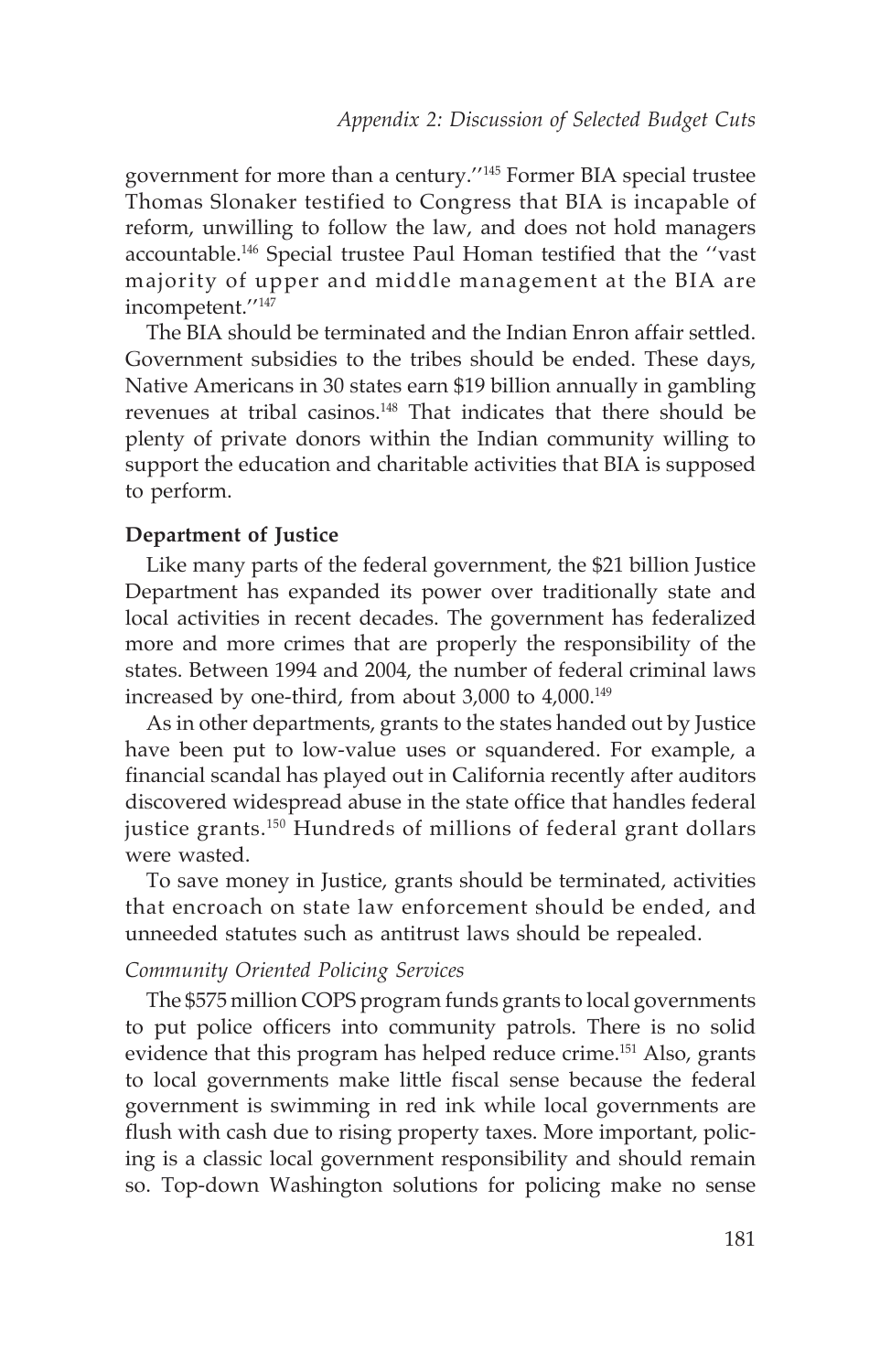because police priorities and tactics vary from city to city. Indeed, top-down control of policing threatens to reduce the local innovation that is needed to fight crime effectively.

#### *Juvenile Justice Grants*

These grants are supposed to help states improve juvenile justice systems. But the programs funded by these grants have not led to any measurable reduction in juvenile crime. The OMB has rated this program ''ineffective'' and asked that its funding be eliminated.152 Again, this is an area in the justice system that is properly a state and local activity.

#### *Antitrust Enforcement*

The Justice Department and the Federal Trade Commission spend more than \$200 million per year on antitrust enforcement. But antitrust laws, which are supposed to ensure competitive markets, are a solution in search of a problem. With today's huge flows of international trade and investment, competition is not something that the U.S. economy is short of.

One problem with antitrust, as discussed in Chapter 7, is that the government simply does not know how particular industries should be organized to maximize consumer welfare. It is usually not clear, for example, whether particular business mergers are good or bad for the economy. Yet the antitrust cops pretend to try and make such determinations in our complex and dynamic economy. A study by Brookings Institution scholars found that antitrust enforcement over the decades has had a mixed record at best and the government has often prevented mergers that might have increased consumer welfare.<sup>153</sup> Antitrust laws should be repealed and the antitrust lawyers should find alternative employment that adds to the nation's output, not reduces it.

#### **Department of Labor**

Many programs in this \$50 billion department are ineffective, actively damaging to the economy, or designed to solve problems that the market solves by itself. Minimum wage laws increase unemployment. Unemployment benefits induce people not to work.154 Government job training programs are generally ineffective, and they duplicate activities that workers and companies do themselves.155 The Davis-Bacon Act mandates that high wages be paid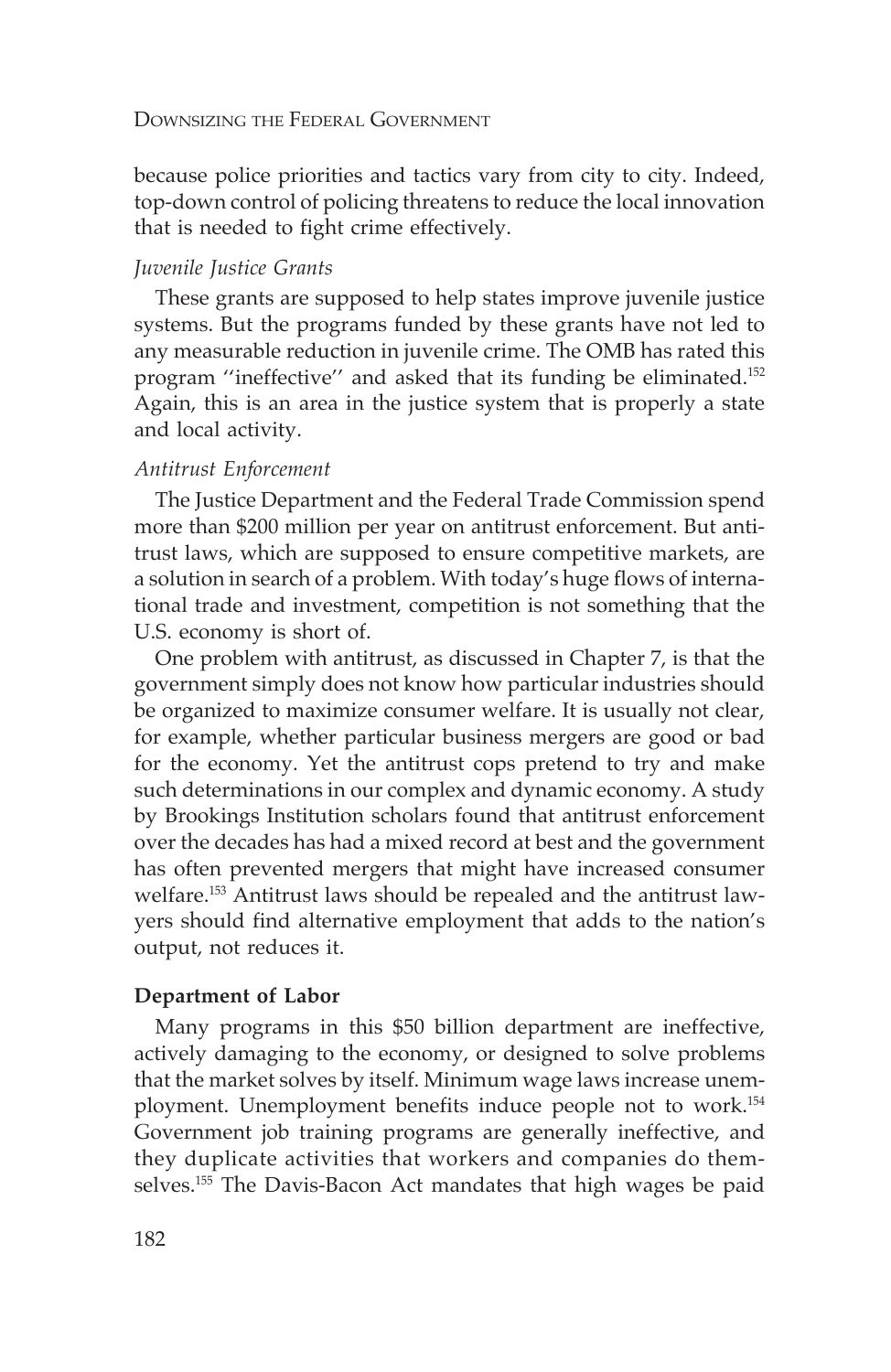on federal construction projects, which wastes taxpayer money and excludes less-skilled workers from federal work. The Service Contract Act imposes various regulations on federal contractors that also push up taxpayer costs.<sup>156</sup>

# *Employment and Training Administration*

The Labor Department's numerous training programs in this \$5.2 billion agency have proven to be ineffective.157 There are no fewer than 44 federal programs run by nine federal agencies for employment and training services, creating much overlap and waste.<sup>158</sup> Federal training programs are unnecessary because workers and companies have incentives to spend their own resources on training. One study found that U.S. businesses spent \$373 billion annually of their own money on employee training, including payments for training courses, wages for training time, and other expenses.159 The government's attempts to train workers have worked poorly, are not needed, and should be ended.

# *Trade Adjustment Assistance*

This \$1.1 billion program hands out taxpayer money to workers who have lost their jobs as a result of trade liberalization. The handouts are in the form of extra unemployment insurance, job search and relocation allowances, and subsidized education and training. But it makes no sense that people who lose their jobs to foreign competition should receive special benefits that are not given to those who lose their jobs to domestic competition.

Further, the program does not solve the problem of making American workers and businesses more competitive in the global economy.160 It would be better to use budget resources to cut corporate tax rates to make sure that businesses are able to create domestic jobs in the first place.

The OMB has labeled this program ''ineffective'' because it favors a small group of workers who are already eligible for other benefits.161 But leading up to the 2004 election, the administration put aside its negative critique and supported a costly expansion of trade adjustment assistance.162

#### *Community Service for Seniors*

This \$436 million grant program enrolls older Americans in community service activities. The OMB has rated this program ''ineffective'' because of it poor accountability, design, and delivery.163 The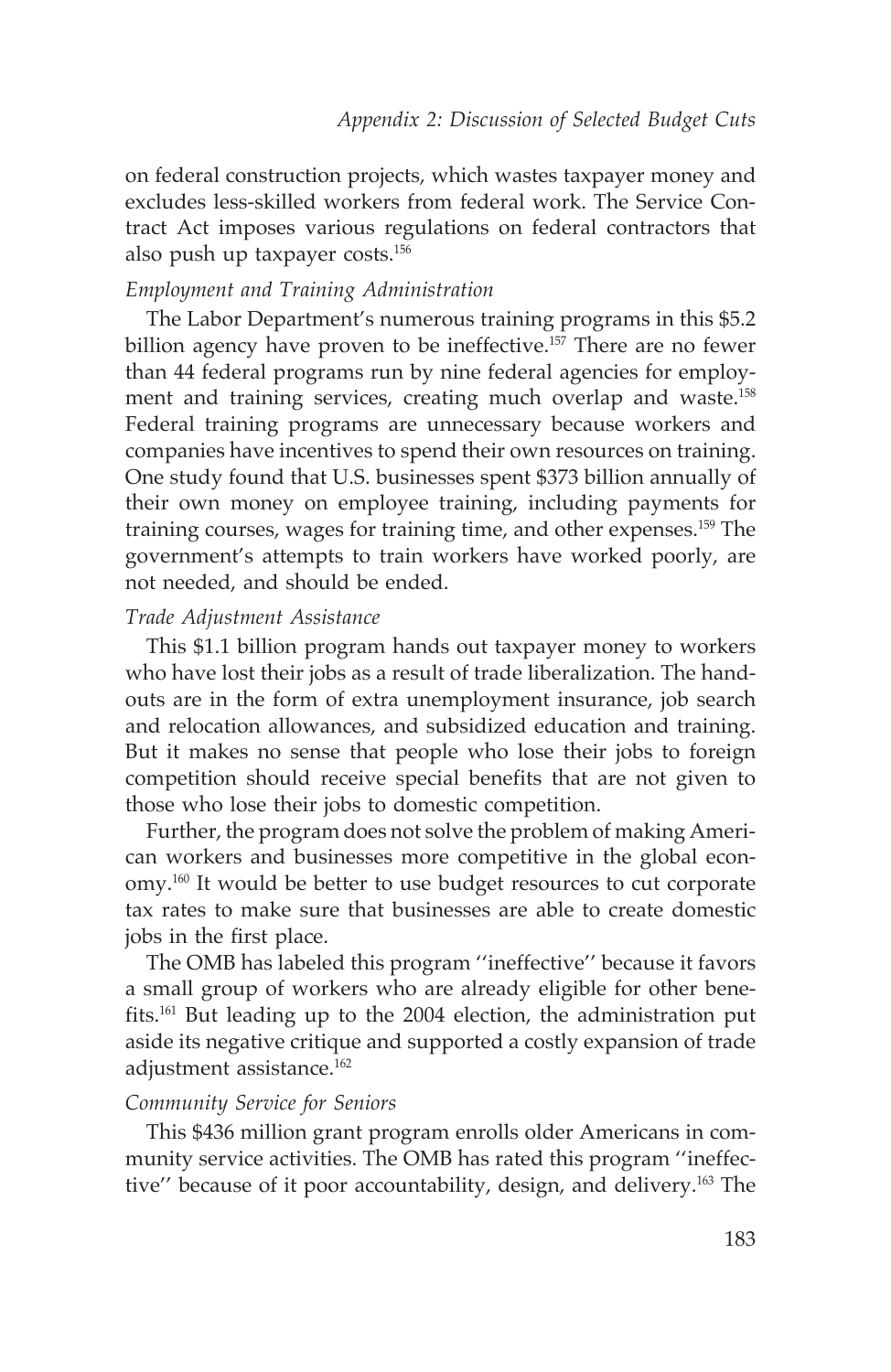basic premise of federal programs for community service makes no sense. If seniors want to volunteer in the community, they can do so without the federal government's help. If seniors add market value to the jobs they are performing, then employers should be able to pay them market wages.

# *Davis-Bacon Act*

This 1931 law requires that companies pay ''prevailing wages'' for work on federally funded contracts and construction projects, such as highways and transit projects.<sup>164</sup> That generally means higher, union-level wages, which create an added burden on federal taxpayers. The law also unfairly excludes less-skilled workers from a fair chance at gaining employment on federal projects. The Davis-Bacon and the Service Contract Acts should be repealed.

# **Social Security**

Social Security is the largest federal program, accounting for 21 percent of the budget in 2005. The main funding mechanism for Social Security is a 12.4 percent tax on covered wages. Under its pay-as-you-go structure, the program will raise \$596 billion in tax revenues this year and pay out benefits of \$527 billion.165 The revenues collected in excess of benefits paid will be spent on other federal programs. As spending rises rapidly in coming years, the excess revenues will disappear and the program will fall deep into deficit unless reformed.166

The key to understanding Social Security is to focus on the system's cash flows, not its ''trust fund.'' The existence of the Social Security Trust Fund does not affect the fact that promised benefits are much higher than the taxes that will be available to pay them. By 2040 promised benefits will be 32 percent higher than available taxes.167 Thus, without cuts in benefits, future workers will be crushed by huge tax increases that will reduce their net earnings and damage the economy.

Looking at Social Security's cash flows, spending will begin exceeding revenues in 2017.<sup>168</sup> But the problem begins before 2017. In 2008 the large baby-boom generation will begin retiring, causing Social Security costs to start increasing quickly. Rising life expectancies will add to the cost pressures. Without reforms, Social Security costs are expected to increase from 11.1 percent of taxable wages today to 17.5 percent by  $2040.^{169}$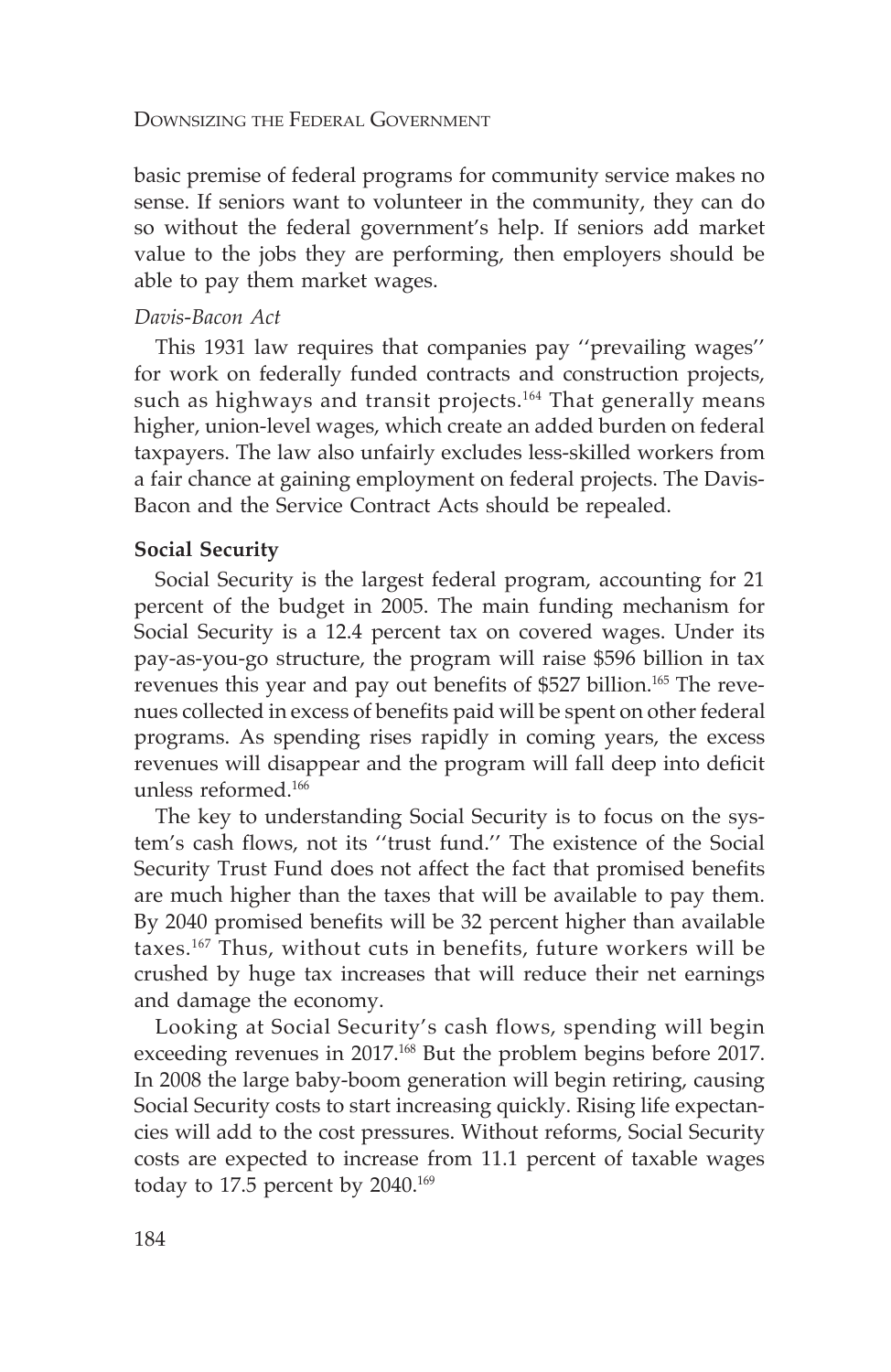To defuse this fiscal time bomb, traditional Social Security benefits should be cut. In Chapter 4, I proposed indexing the increases in initial year benefits to prices rather than wages as under current law. Prices are expected to increase at 2.8 percent annually in coming decades, while wages are expected to increase at 3.9 percent, according to the Social Security Trustees.<sup>170</sup> Thus switching to price indexing would slow the growth in initial benefits for future retirees. If implemented now, CBO estimates that price indexing would be saving taxpayers \$33 billion annually by 2015.171

The effects of price indexing would grow slowly over time, thus allowing future retirees to adjust their plans and increase their private savings. Price indexing is a straightforward reform that could be implemented right away, and it would create permanent longterm solvency in the Social Security system. A more modest reform would be ''progressive price indexing,'' under which future benefits would be reduced for those with middle and higher incomes, but benefits for low-income workers would be unchanged.

Aside from cutting traditional benefits, the other key element of Social Security reform is to allow young workers to fund their own retirement with personal savings accounts. A funded Social Security system would allow each generation to pay for its retirement with accumulated savings. Such a reform would create large pools of private capital in the economy, helping to foster business investment and growth.

There are two good ways of funding the proposed Social Security personal accounts. The first is to ''carve out'' a portion of the 12.4 percent payroll tax and divert that amount into workers' accounts. That would have the effect of increasing short-term federal budget deficits. However, those deficits could be offset by the budget cuts proposed in this book. Also note that proposed cuts to traditional benefits (through price indexing) would reduce the government's long-term liabilities by an even greater amount.

A second source of funding for private accounts would be additional voluntary savings. Social Security personal accounts could be designed to allow workers to make added voluntary contributions on top of the payroll tax deposits into their accounts. In addition, income tax reforms, such as liberalizing Roth individual retirement accounts (IRAs), could encourage greater savings outside of Social Security.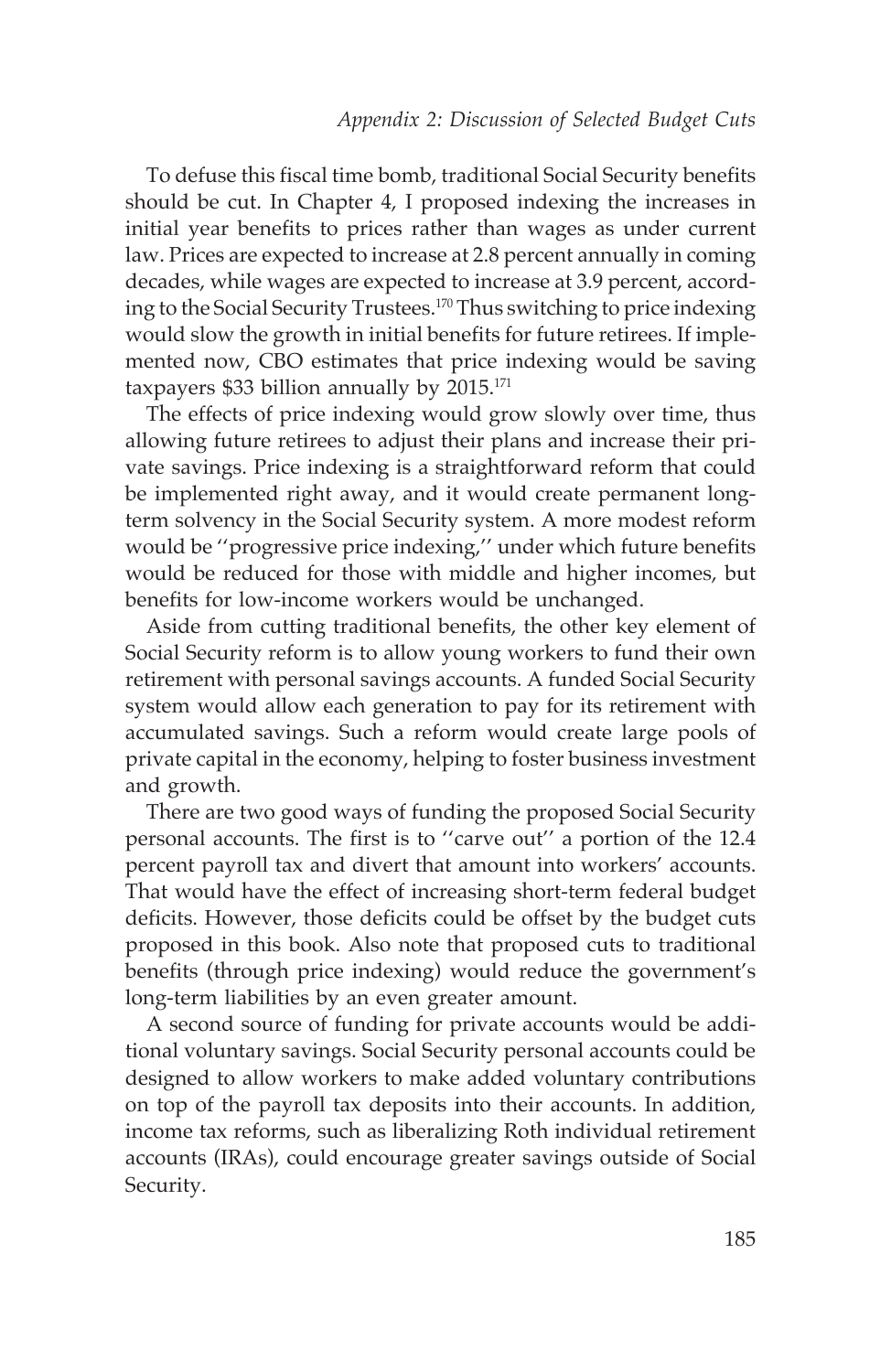A Social Security system based on personal accounts has numerous advantages over the current system. A personal account system would provide higher rates of return, create protection against unexpected benefit cuts, encourage the habit of saving, allow bequests to children, and give Americans legal ownership of their retirement funds. Another advantage of personal accounts would be to reduce the economic ''deadweight losses'' caused by payroll taxes. If payroll taxes were diverted into personal accounts, it would be like a tax cut, which would strengthen work incentives and boost growth.

Numerous plans have been proposed to convert Social Security into a funded system based on personal accounts. The 1997 Social Security Advisory Council report supported moving toward a funded system.172 The 2001 bipartisan commission appointed by President Bush proposed three options for reform based on personal accounts.173

In 2005 the Bush administration proposed personal accounts based on a carve-out of 4 percentage points of the 12.4 percent payroll tax. President Bush's leadership on Social Security has been laudatory, but his proposal for 4 percent accounts is too timid. A number of plans introduced in Congress during the past decade have called for larger carve-outs in the range of 6 to 10 percentage points. $174$ 

The Cato Institute has proposed a Social Security reform plan based on 6.2 percent personal accounts.175 A modified version of the Cato plan was introduced in the 109th Congress by Reps. Sam Johnson (R-TX) and Jeff Flake (R-AZ) as H. R. 530. The following is a summary of the Cato plan:

- **Account Funding.** Half of the 12.4 percent Social Security payroll tax would be diverted into the personal retirement accounts of participating workers. Like current Roth IRAs, the accounts would be funded with after-tax dollars, but there would be no taxes on earnings or withdrawals. Individuals could voluntarily deposit added contributions of up to 10 percent of wages in the accounts.
- **Older Workers.** Those aged 55 and older would not be affected by the reforms and would not have their benefits cut.
- **Voluntary Choice.** Workers could stay in the old Social Security system if they chose. They would receive benefits that were less than those currently promised but at a level that is sustainable under projected tax revenues. To effect that change, initial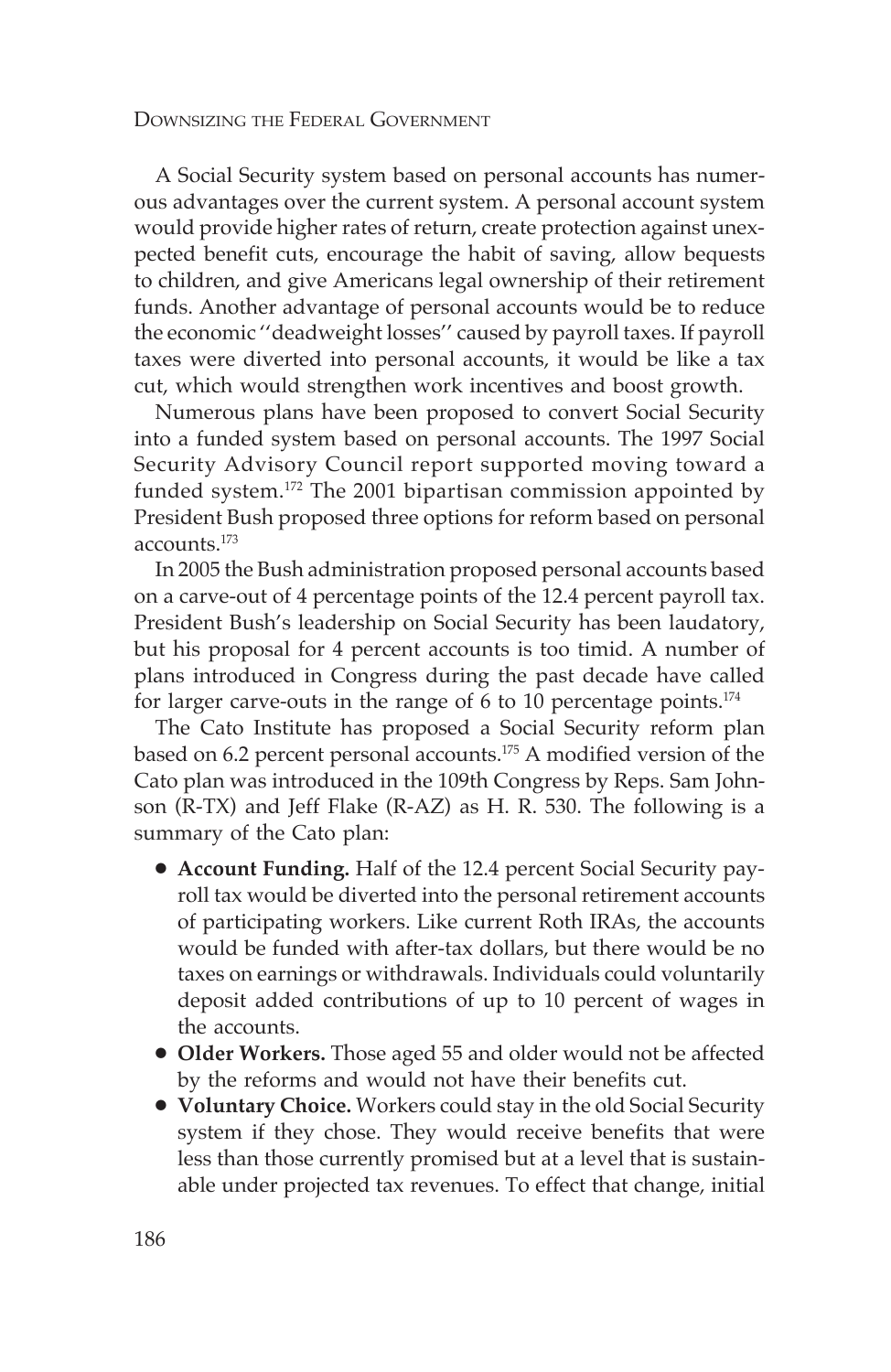benefits for future retirees would grow each year on the basis of price indexing rather than wage indexing. Young people would be enrolled in the new personal account system when they started working.

- **Recognition Bonds.** Workers opting for the new system would have 6.2 percent of their wages deposited into personal accounts. They would also receive a ''recognition bond'' that reflected the accrued value of their past Social Security contributions. The bonds would be redeemable at age 67 to fund a portion of retirement benefits.
- **Investment Options.** Deposits in personal accounts would initially fund a default portfolio of 60 percent equities and 40 percent bonds. Once account assets rose above \$10,000, broader investment options would be available.
- **Retirement Benefits.** Upon retirement, individuals would take an annuity or programmed withdrawal of their account assets. Assets in excess of those needed to provide a minimum annuity could be withdrawn. For average workers, retirement benefits (from recognition bonds and personal accounts) would be higher than the benefits that the current system can afford to pay but less than the benefits that are currently promised. The plan would guarantee that no worker's retirement income fell below 120 percent of the poverty level.
- **Solvency.** The Social Security Administration has confirmed that the Johnson-Flake bill (essentially the Cato plan) would create long-run solvency in the system.176

The Cato plan would end the looming fiscal crisis in Social Security that threatens young Americans. Transition to the new system would have a budget cost of about \$6.5 trillion, but the plan would eliminate the \$12.8 trillion unfunded liability of the current system, as measured on a permanent present-value basis.<sup>177</sup> Thus, moving to the new system would essentially save future taxpayers about \$6.3 trillion.

The Cato plan would help to create a culture of savings and financial responsibility among younger Americans. It would create an ''ownership society,'' as President Bush has described it. Individuals would enjoy seeing their accounts grow during their working years, and some people who do not currently save would be encouraged to save additional amounts in the new tax-favored retirement accounts.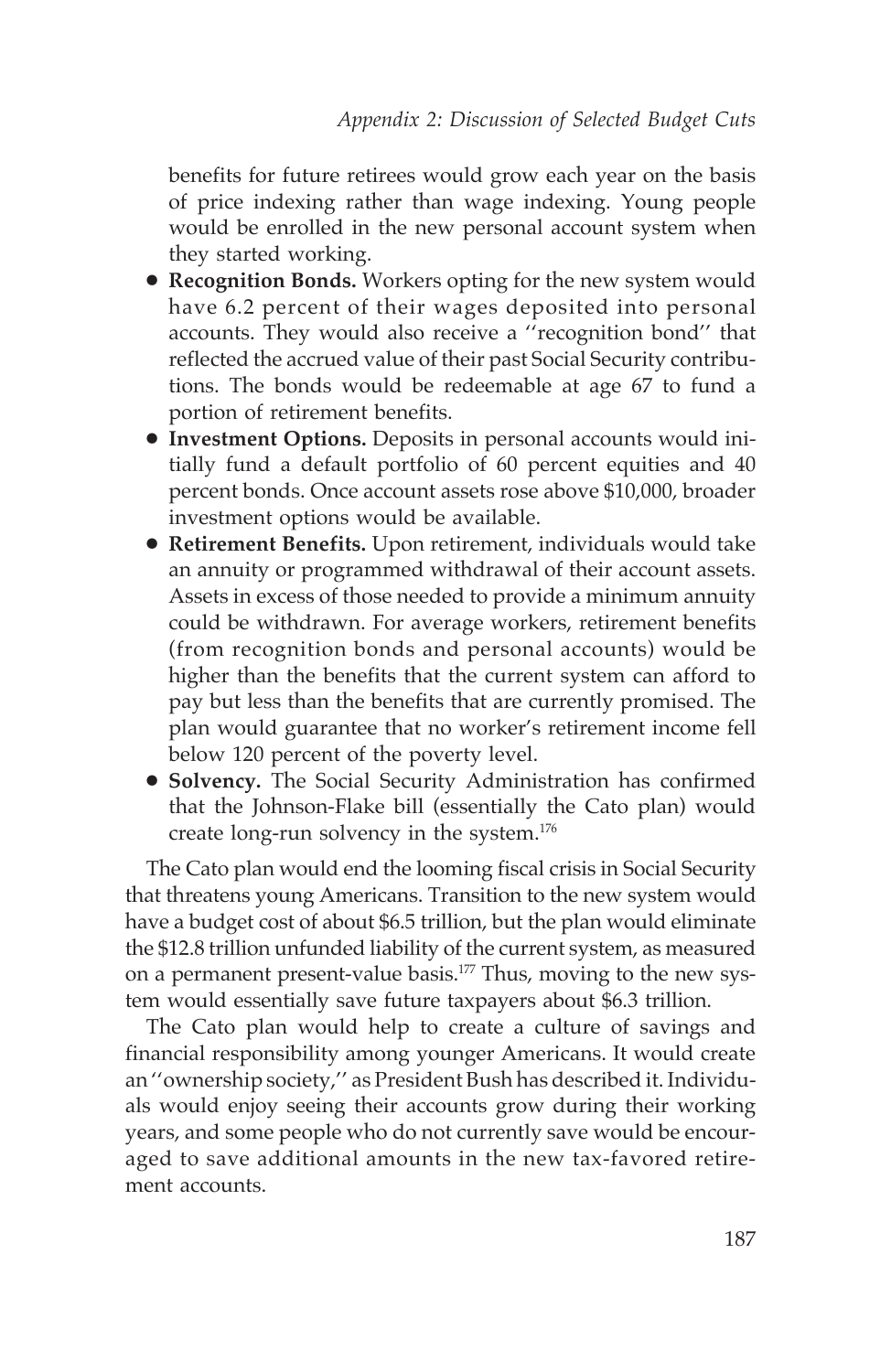Americans are more ready than ever for the responsibility of personal Social Security accounts. Consider that when President Franklin Roosevelt introduced the current system in the 1930s, only 10 percent of Americans held stocks.<sup>178</sup> Today, the popularity of mutual funds and other savings vehicles has resulted in half of U.S. households owning stocks.<sup>179</sup> It would be an exciting project to introduce the other half of Americans to the growth potential and security of investment accounts. More than 20 other countries have reformed their social security systems and embraced personal accounts.180 The time is ripe for America to join the worldwide retirement savings revolution.

## **Department of Transportation**

The Department of Transportation employs 59,000 workers and has a budget of \$58 billion. The department's main function is to send federal taxpayer dollars to the states for highways, transit systems, airports, and other facilities. The department should be radically downsized with most activities either moved back to the states or privatized.

The federal government is an unneeded middleman in transportation that misallocates resources as a result of political pressures and inefficient top-down planning. Americans do not need ''highways to nowhere'' in the districts of important members of Congress, and they do not need the large cost overruns common in federal transportation projects. Instead, Americans need a more efficient transportation system based on state, local, and private financing and control.

# *Air Traffic Control*

The Federal Aviation Administration runs a second-rate and mismanaged air traffic control (ATC) system. Operational safety under the current system has worsened in recent years.181 The FAA has struggled to modernize its technology to maintain safety, but these efforts have fallen behind schedule and gone overbudget. A GAO review of FAA projects to upgrade ATC found that the combined costs of 16 projects had risen from \$8.9 billion to \$14.6 billion.182 For example, a computer system called STARS has jumped in cost from \$940 million to \$2.8 billion and is seven years behind schedule.<sup>183</sup>

The FAA also faces a looming shortage of available controllers, a problem that a more flexible private system could help solve.184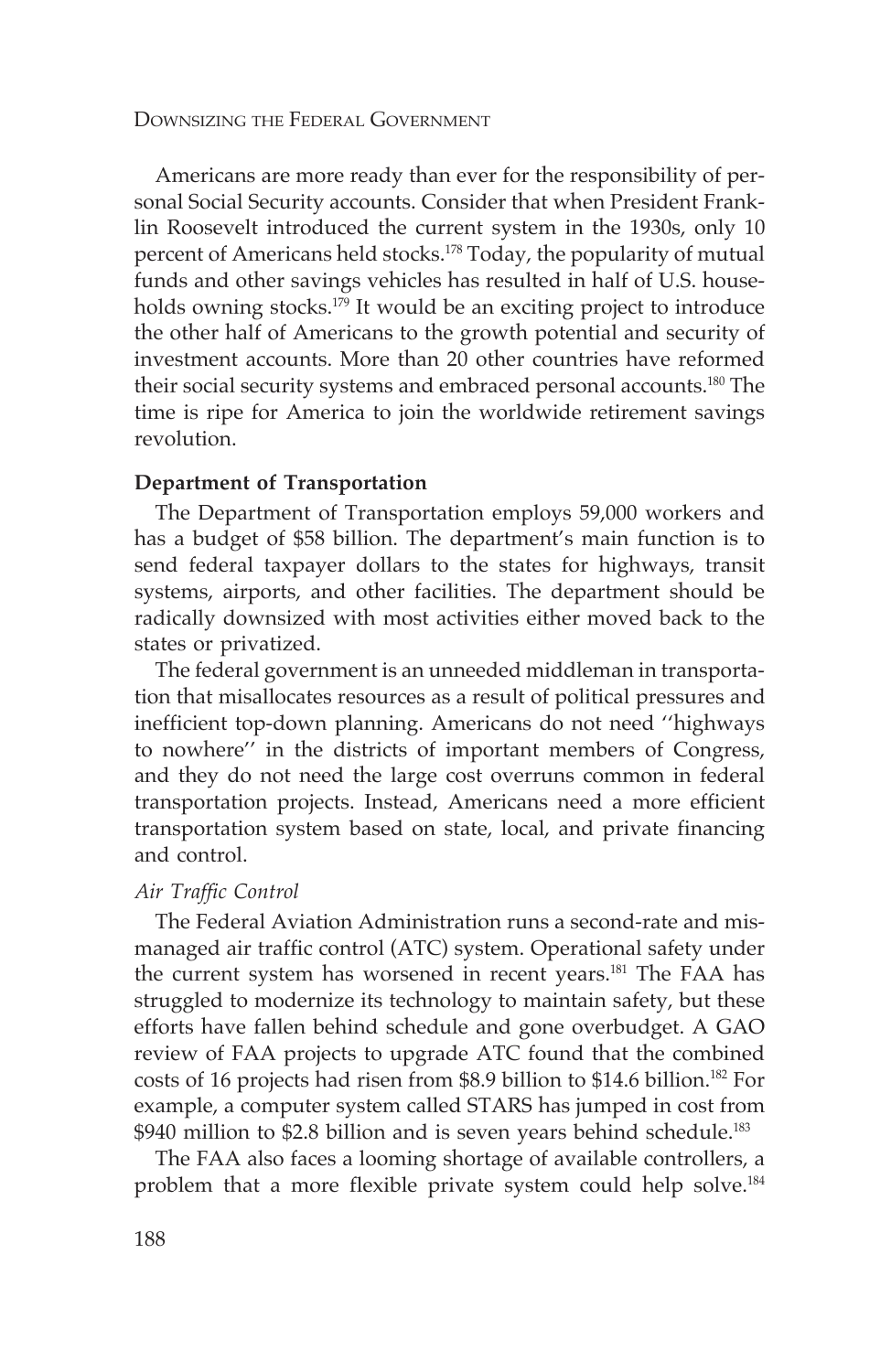Powerful controller unions and lax FAA oversight have led to scandals. In one recent incident in New York, it was discovered that ATC employees work only a few hours a day, and then they abuse the FAA's sick and overtime pay systems to take home excessive salaries.185

The Bush administration has proposed making the ATC system more business oriented. But the system should be fully privatized. The United States lags behind other major nations on ATC reform. During the past 15 years, more than a dozen countries have partly or fully privatized their ATC.

Canada has created a private nonprofit corporation for its ATC, which could be a good model for U.S. reforms. Nav Canada was set up in 1996 and is self-supporting from charges paid by aviation users. The Canadian system has received rave reviews for investing in technology and reducing air congestion.<sup>186</sup> The system has one of the best safety records in the world and it has cut Canadian airspace congestion in half.187

In Britain, air traffic control has been moved to the National Air Traffic Services company. NATS has a public-private corporate structure with shares owned by airlines, the government, and employees. Like Canada's system, NATS is self-supporting from fees and charges. Germany has created a self-supporting government corporation for ATC.

The United States should be a leader rather than a laggard in air traffic control, especially given the nation's history of aviation innovation. A privatized system would allow for access to private capital for upgrading ATC infrastructure. It would also improve ATC safety and reduce air congestion by speeding the adoption of advanced technologies.

# *Essential Air Service*

EAS was created in 1978 as a ''temporary'' program to ensure that air service was continued in rural communities after airline deregulation. The program provides \$74 million in annual subsidies to air carriers that serve certain rural markets, meaning those rural areas represented by powerful members of Congress. Today, the air travel market is more advanced than it was in the 1970s, with airlines providing service to many more markets. The GAO has found that EAS ''program costs have tripled since 1995, and fewer passengers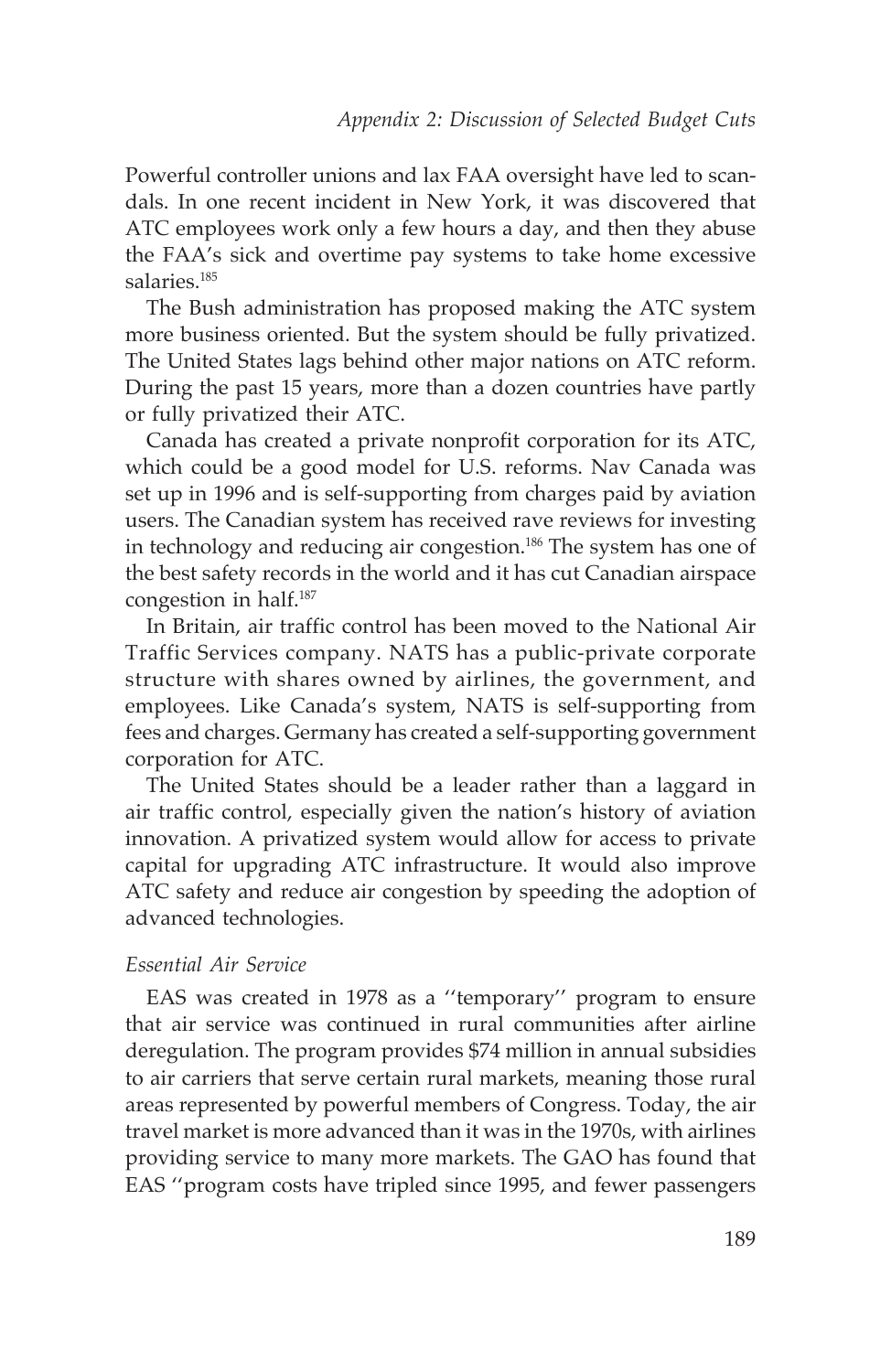use the subsidized local service. Most choose to drive to their destination or to fly to and from another nearby airport with more service or lower fares.''188 The EAS should be abolished.

## *Grants in Aid for Airports*

This \$3 billion program provides grants to airports to fund terminal expansions, improvements, and noise mitigation. This program should be ended and the nation's airports, which are generally owned by state and local governments, should be privatized. As in other areas, the United States lags behind reforms taking place abroad. Airports have been fully or partially privatized in Athens, Auckland, Brussels, Copenhagen, Frankfurt, London, Melbourne, Naples, Rome, Sydney, Vienna, and other cities. Privatized airports can raise revenues from charges on airport users, and they can access funding for expansion in debt and equity markets. Foreign reforms prove that putting the burden of airport costs on taxpayers is both inefficient and unnecessary.

#### *Federal Highway and Transit Administrations*

Congress should devolve the government's \$33 billion of highway spending and \$8 billion of transit spending to the states. The federal gasoline tax that supports this spending should be repealed. The states can balance the costs and benefits of transportation facilities better than politicians and bureaucrats in Washington can. Federal intervention makes some states winners and others losers. The GAO notes that the formula used for highways ''allocates funds among the states based on their historic share of funding. This approach reflects antiquated indicators of highway needs, such as postal road miles and the land area of the state.''189 The result is that tax dollars are not efficiently directed to the states with the largest congestion problems.

Another problem is politics. Highway spending is one of the biggest pork-barrel machines in Washington. When gasoline tax dollars go through Congress, powerful politicians steer them to highway projects in their own states rather than the states most in need. For example, former Senate Appropriations Committee chairman Ted Stevens has ensured that his state of Alaska receives five times more in highway money than Alaska residents pay in gas taxes.<sup>190</sup> The number of earmarked ''high-priority'' projects for particular congressional districts has soared from 152 in the 1987 highway bill to 4,128 in the House version of the 2005 highway bill, as shown in Figure 8.3.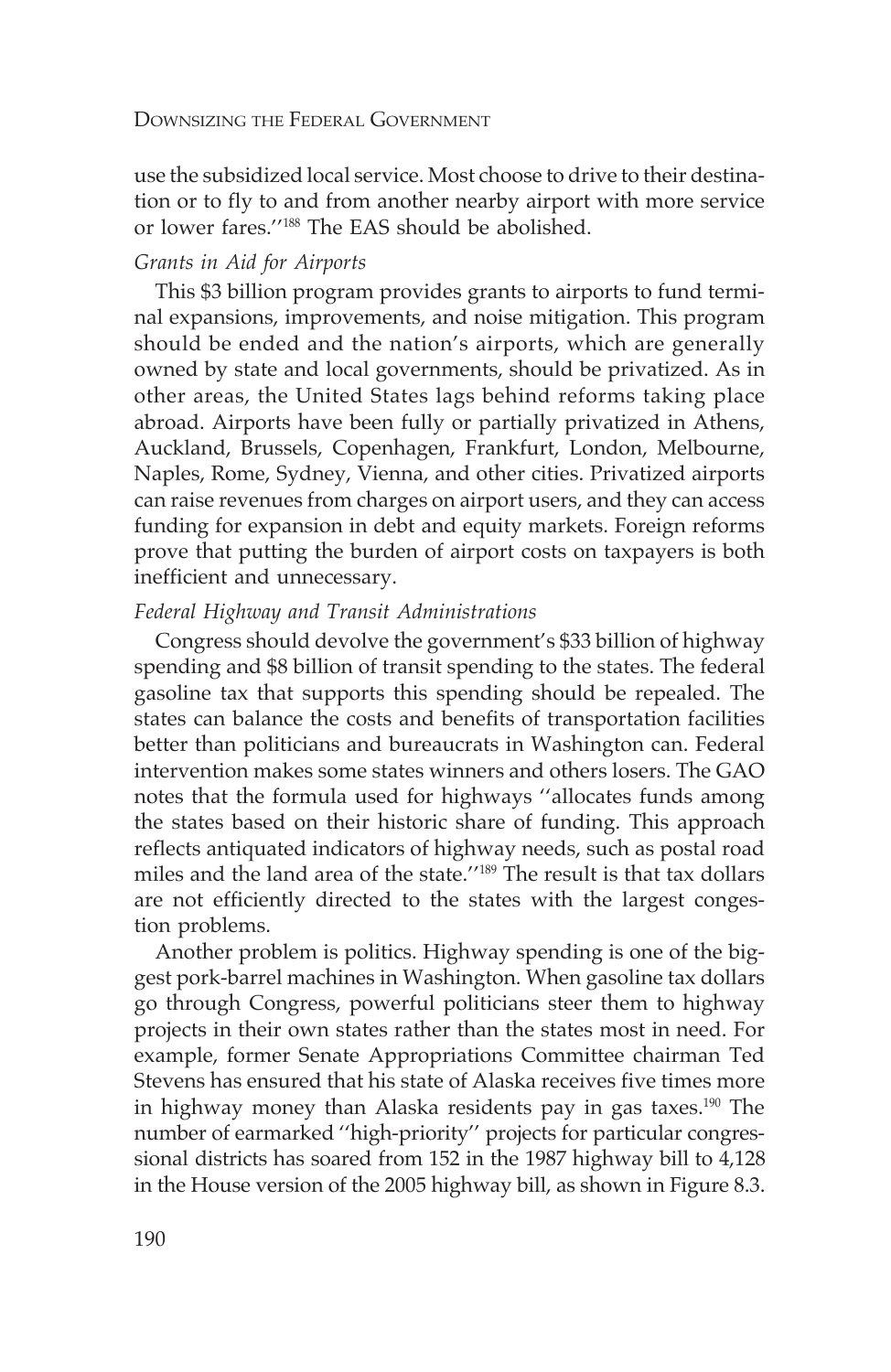The *Washington Post* ran a series of stories in 1998 that revealed the corrupt manner in which highway spending is doled out.<sup>191</sup> Then–House Transportation Committee chairman Bud Shuster (R-PA) dished out funding for highway projects in exchange for millions of dollars in campaign donations. Shuster did not soberly analyze the nation's highway needs, ponder the views of experts, and steer resources to the areas with the highest needs. Rather, Shuster lived a jet-setting lifestyle, frequently winging around the country to hand out highway projects in exchange for campaign cash based on raw political calculations.

When such scandals hit the newspapers, there are usually calls for campaign finance reform. But a better reform would be to repeal the federal gasoline tax and terminate federal highway and transit spending. That would end the money flow to corrupt federal politicians. States could fund transportation according to their own local demands, and they would be free to experiment with new alternatives such as privately financed highways.

#### *Maritime Administration*

MARAD funds a number of subsidy programs designed to prop up the shipping industry. Like other corporate welfare programs, MARAD's programs create unsavory ties between the government and industry. The GAO has found that MARAD's loan programs are not operated in a businesslike fashion and are vulnerable to fraud, abuse, and mismanagement.<sup>192</sup> As one example, the Title XI loan guarantee program for U.S. shipbuilders has been subject to scandal. American Classic Voyages received a \$1.1 billion loan guarantee to buy two cruise ships to be built in Sen. Trent Lott's hometown in Mississippi.193 But before the ships were completed, the company went bankrupt and left taxpayers with a \$200 million tab. Such episodes are apparently not uncommon. In a 2004 report, government auditors found that 25 percent of loans in the Title XI portfolio were at risk of default.194

Another subsidy program is MARAD's operating differential program, which was established to sustain a private U.S. merchant fleet. The problem is that, by shielding U.S. shippers from foreign competition, the subsidies allow them to run higher-cost, less-efficient operations. Taxpayers should not have to pick up the tab for this industry's inefficiency. All maritime and shipbuilding subsidies should be ended.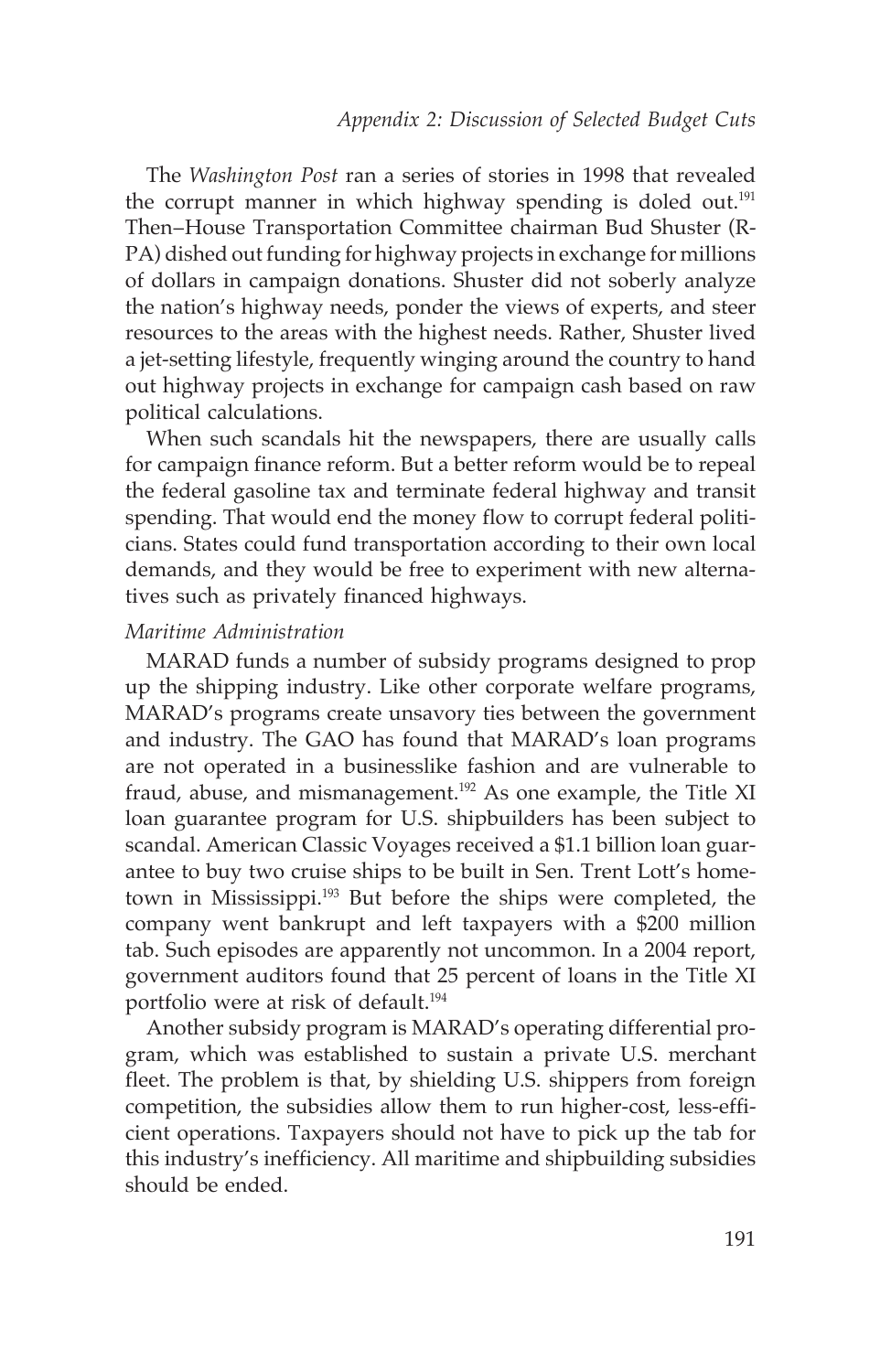#### *Amtrak*

Amtrak was created in 1970 to be a self-supporting business with temporary subsidies to be phased out over time. That has not occurred. Amtrak has consumed \$29 billion in subsidies over the years, while providing low-quality rail service to Americans.<sup>195</sup> In recent years, Amtrak's debt has been rising, its on-time performance has been falling, and its poorly maintained equipment is putting passenger safety at risk.196

Privatization is the way ahead for U.S. passenger rail, as it has been in other countries. Australia and its states privatized much of that nation's freight and passenger rail infrastructure. Japan National Railways was broken up into seven companies in a 1997 privatization, with the government holding a small and declining block of ownership shares. The German government is preparing to privatize Deutsche Bahn in 2005 or 2006. The head of Deutsche Bahn said that he is eager to get rid of the ''civil service mentality'' in the German rail company.197 Argentina, Britain, New Zealand, and other countries have also privatized their rail systems.

In this country, Congress created the Amtrak Reform Council in 1997 to study major reform options. The group proposed a plan that would end Amtrak's monopoly on passenger service, spin off its Northeast Corridor infrastructure, and permit states and private entities to bid for Amtrak routes. Congress has not implemented this plan or the reforms proposed by the Bush administration.

Congress needs to update its thinking about passenger rail and study the reforms taking place abroad. Amtrak should probably be privatized as a single unit including operations, stations, rails, and trains. A key advantage of privatization would be to give Amtrak the flexibility to issue debt and equity for capital investment as needed. Today, Amtrak executives have a difficult time planning for the future because of annual budget battles and the need to satisfy the various special interests in Congress.

Private ownership would allow Amtrak to cut unprofitable routes and to restructure its operations to maximize quality and profitability. Currently, a handful of routes with few riders create large losses for the system.198 The culprits are members of Congress who put their selfish interests ahead of the national interest and fight efforts to cut little-used rail lines in their states. But Amtrak will not be a success until it has the flexibility to drop unneeded routes, cut costs,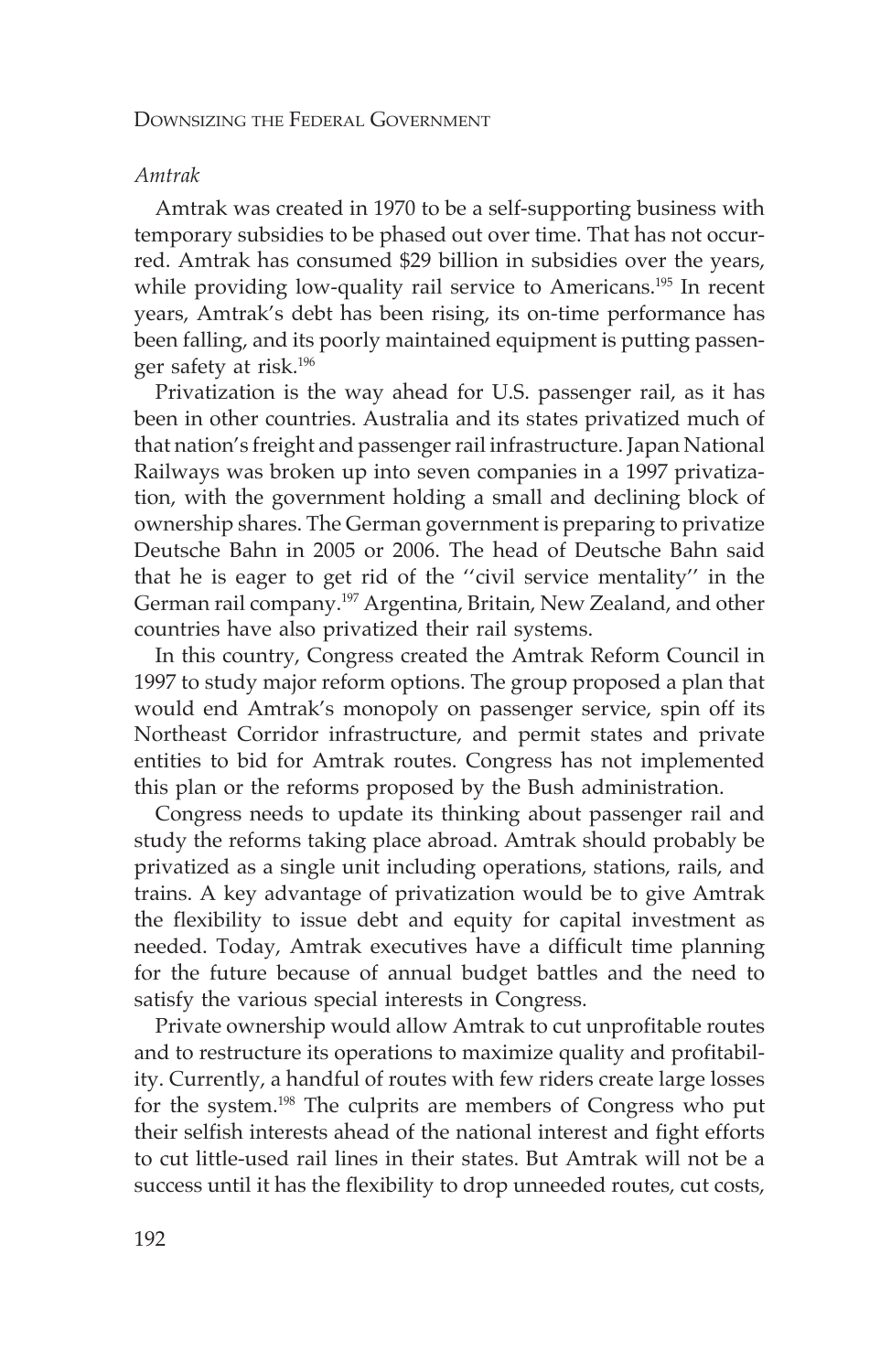and maximize profits. The extent of U.S. passenger rail service should be up to consumers and entrepreneurs, not to Congress.

## **Other Agencies and Programs**

# *Agency for International Development*

USAID is the main U.S. foreign aid agency with a 2005 budget of \$3.7 billion. In recent years, there has been a growing realization that traditional foreign aid does not work. Much aid from Western countries has simply propped up corrupt regimes and acted to delay economic reforms that are needed for sustained growth. Aid to countries that do not have secure property rights, market economies, or political stability goes into a black hole and does not increase living standards. Another problem with government aid is that much of it gets swallowed up by high-paid consultants and their expenses, including plane flights, hotels, office space, meals, meetings, and reports.

The realization that traditional aid is ineffective led the Bush administration to create the Millennium Challenge Corporation.<sup>199</sup> This new agency is supposed to avoid USAID's ineffective bureaucracy and its conflicting objectives.200 Unfortunately, the MCC program will be costing taxpayers \$2 billion annually by 2006, on top of the costs of existing aid through USAID.201

Instead, U.S. foreign aid should be left to private charitable groups. Private charity is large and has a better track record of achieving results. American private aid after the Indian Ocean tsunami of 2004 topped \$700 million.<sup>202</sup> More important than charity, however, is private investment capital. Private capital will flow to those countries that follow sensible economic policies, and it is more likely to be invested in productive projects. With internal reforms, every country has the capability of reducing its poverty and achieving growth without government aid from abroad.

## *Appalachian Regional Commission*

This \$76 million agency was established in 1965 to encourage economic development in the rural areas of 13 Appalachian states. Congress has more recently created the similar Denali Commission and Delta Regional Authority to hand out subsidies to Alaska and areas along the Mississippi River, respectively.203 Those programs represent unjust transfers of wealth from some Americans to others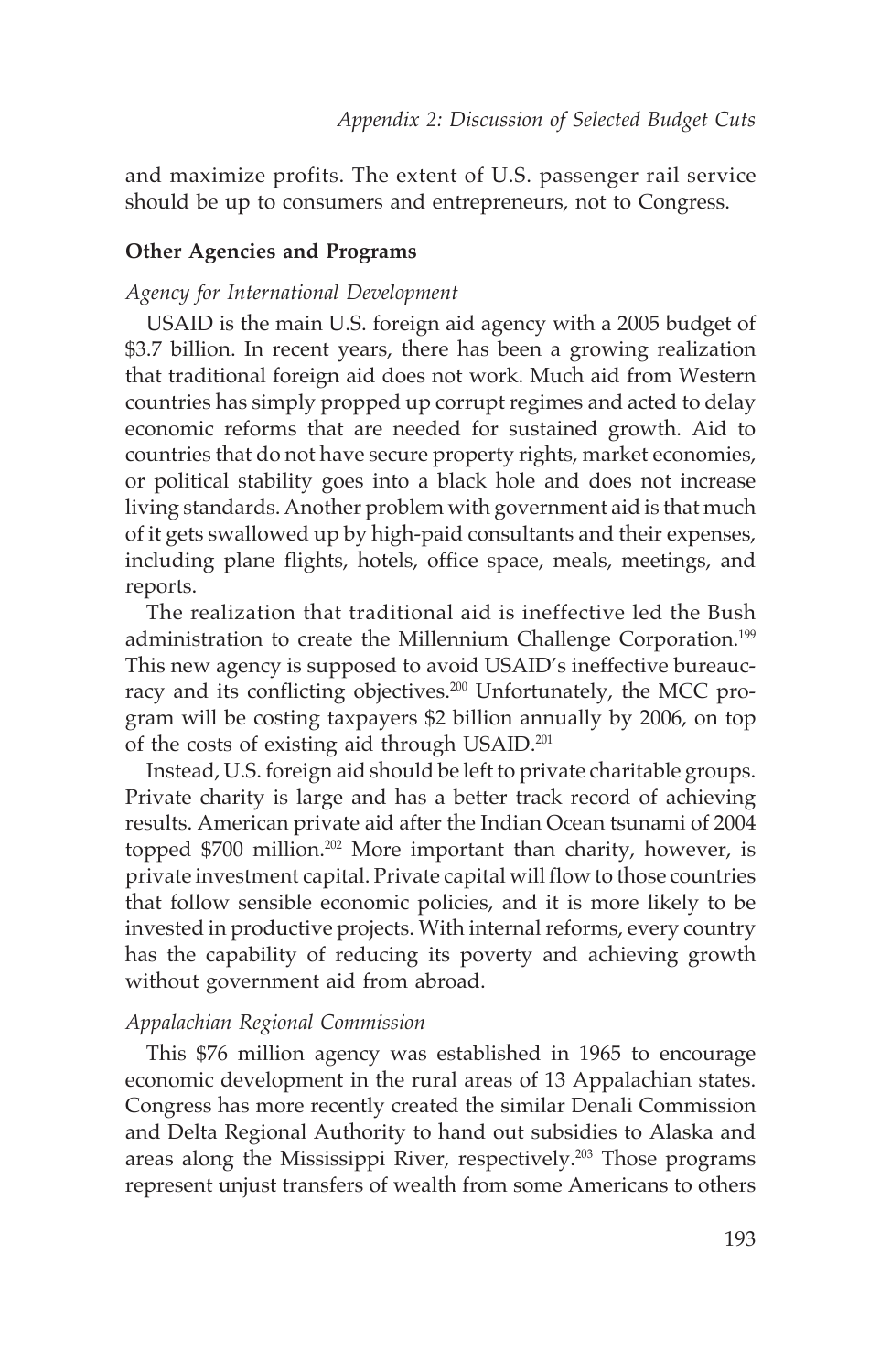who live in politically favored regions. Even if one accepts the dubious claim that these programs create jobs in the targeted regions, jobs are certainly destroyed in the rest of the country from which the tax money is extracted.

# *Army Corps of Engineers*

The Army Corps of Engineers, which has an annual budget of \$4.9 billion, builds and operates infrastructure such as dams and harbors. The Army Corps is the largest owner of hydroelectric power plants in the United States, with 75 plants valued at \$18 billion.204 The agency spends about \$1 billion annually on construction and maintenance of commercial harbors.205 Other activities include spending \$100 million annually on beach replenishment.<sup>206</sup>

Most Army Corps activities could be easily privatized. Government electricity generation is an outdated idea that has proven to be inefficient and environmentally unfriendly. Army Corps power plants should be sold to investor-owned utilities. Other Army Corps activities, such as beach replenishment, should be left to state and local governments. The rest of the Army Corps could be turned into a private engineering and construction company that charges fees to customers such as ports and harbors and their users.

Under government ownership, the Army Corps has for decades been used as a political tool for powerful politicians. In recent years, it has been rocked by scandal for falsifying data to justify large and unneeded projects.207 In 2000 it was discovered that the agency's top managers manipulated economic studies to provide support for a wasteful \$1 billion Mississippi River project.208 A similar scandal erupted over a \$311 million project to dredge the Delaware River, and a project analysis for the Chesapeake and Delaware Canal was also rigged.209 The agency pours billions of dollars into the districts of powerful members of Congress for often environmentally damaging projects.

The Army Corps has a strong pro-spending bias because it does the economic analyses of proposed projects that it later constructs itself. To make matters worse, the *Washington Post* notes that ''powerful members of Congress dictate the selection, pace, and price tag for major projects'' of the Army Corps.210 Even after the National Academy of Sciences found that Army Corps studies for projects on the Mississippi River were bogus, ''Senator Christopher S. Bond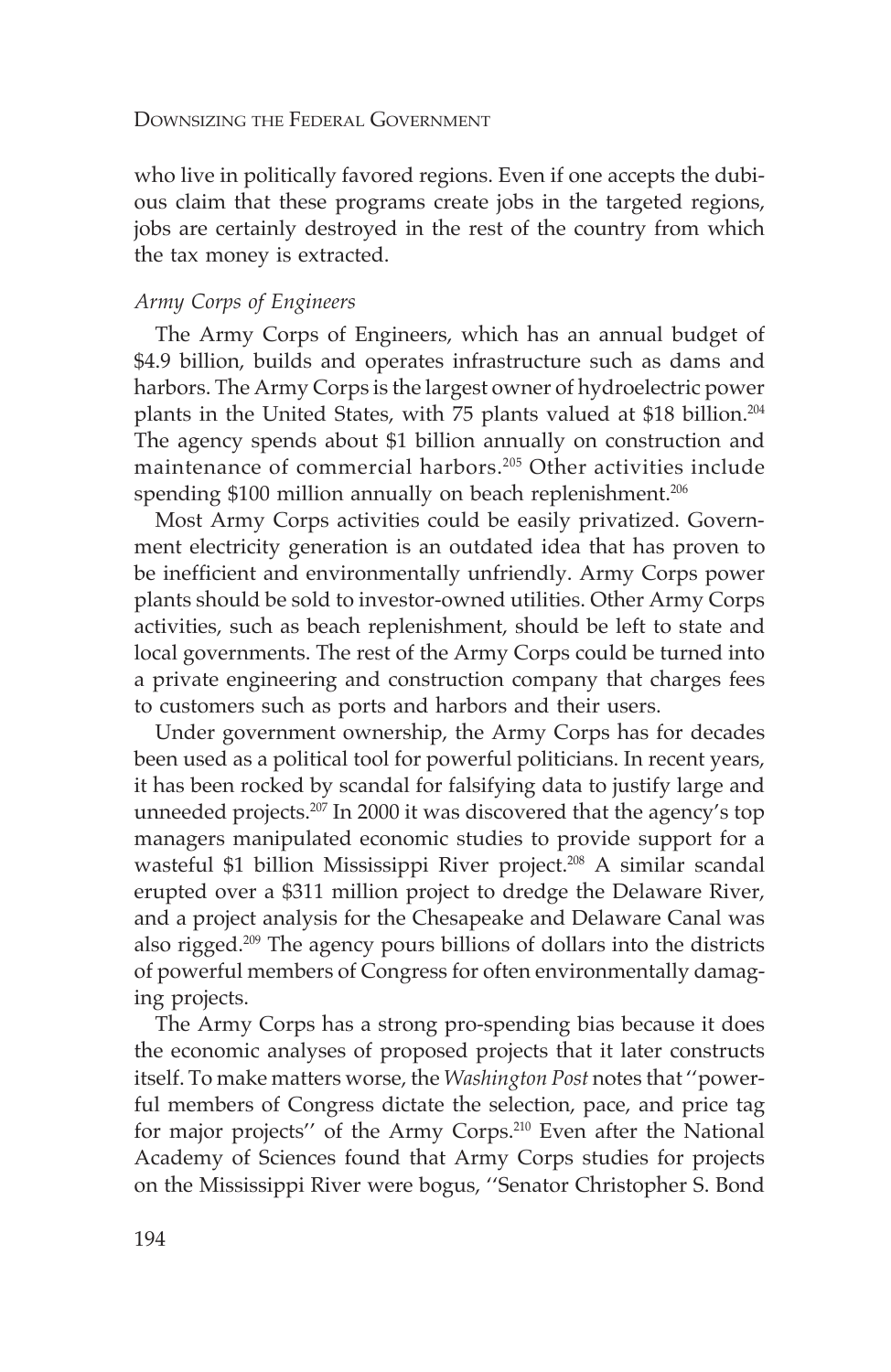(R-Mo.) vowed to make sure the projects are funded no matter what the economic studies ultimately conclude,'' according to the *Post*. 211 To end this sort of corruption and inefficiency, the Army Corps should be privatized.

# *Cargo Preference Program*

The Cargo Preference Act of 1904 requires that certain government-owned or government-financed cargo be shipped only by vessels registered in the United States. The law pushes up shipping costs because it is more expensive to register a ship in the United States than in most foreign countries. The CBO estimates that about \$563 million would be saved annually if Congress repealed this wasteful law and the government shipped cargo at market rates.<sup>212</sup>

# *Corporation for Public Broadcasting*

The CPB gives grants to public television and radio stations across the country, which use the funding to pay fees to PBS and National Public Radio. Government-owned broadcasting is a hallmark of unfree societies with controlled media. There is an unavoidable problem with government broadcasting, such as PBS and NPR: that political bias will treat certain parties or policy viewpoints unfairly. Conservatives have long criticized CPB, PBS, and NPR for liberal bias. More recently, liberals are crying foul that conservatives are gaining influence at CPB.

The solution is privatization. Taxpayer support represents just 15 percent of public broadcasting's revenues, with most funding coming from individuals, foundations, corporations, and royalties. PBS and NPR would likely survive and even thrive as private entities without subsidies. After all, a number of public TV programs, such as *Sesame Street*, generate millions of dollars in merchandise sales and foreign broadcasting revenue. Broadcasting is a business, and PBS and NPR should be set free from government to innovate and grow.

## *Export Subsidies*

A number of federal agencies provide subsidies to supposedly boost U.S. exports. The Export-Import Bank makes loans to foreign buyers of U.S. goods, guarantees the loans of financial institutions, and provides export credit insurance. But the amount of trade activity underwritten by Ex-Im Bank is very small—only about 1 percent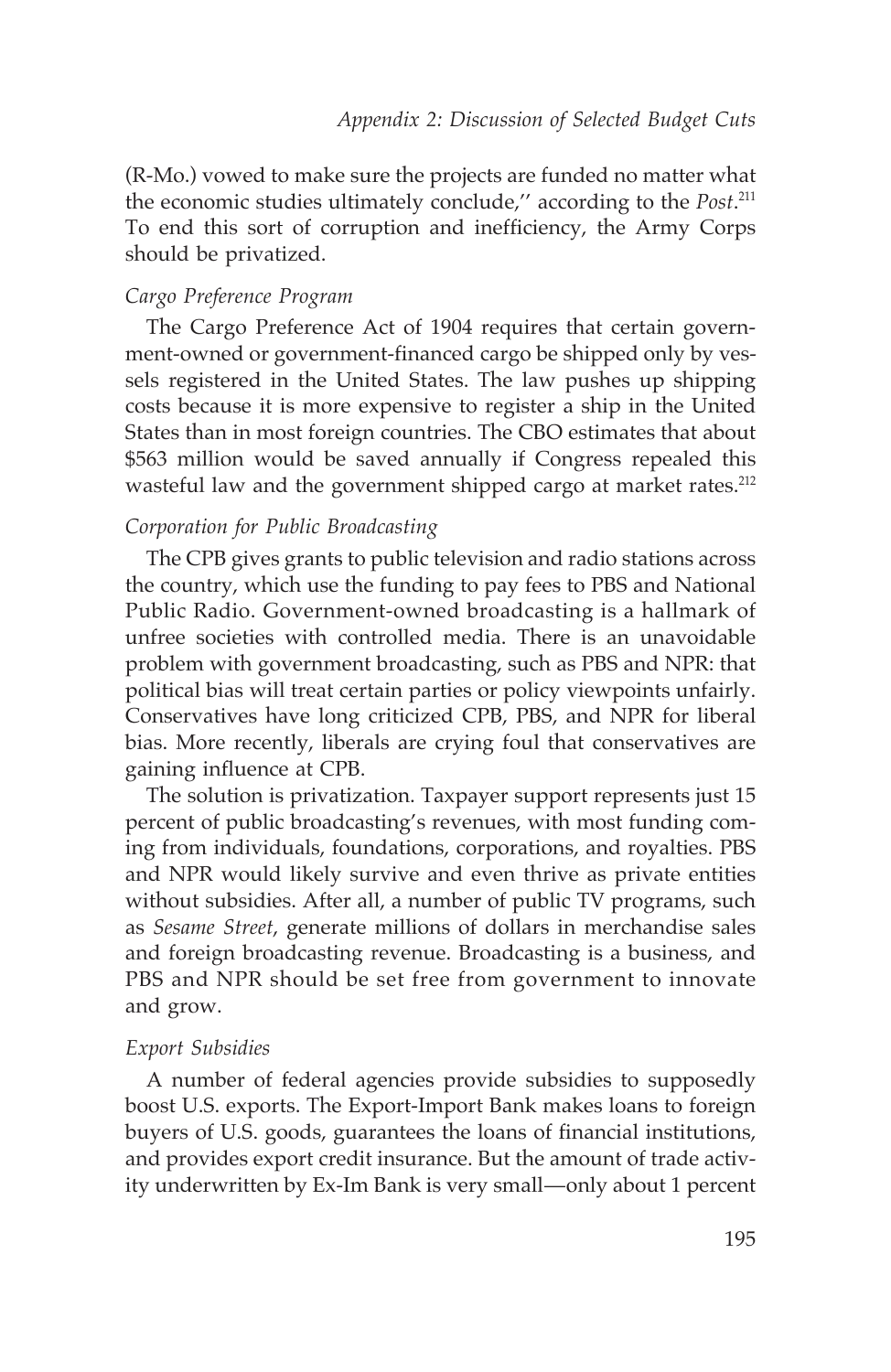of exports—so it is unlikely that the agency affects the magnitude of U.S. exports.213 Ex-Im activities duplicate services that private markets already perform. The agency's subsidies go to some of the biggest Fortune 500 companies, who are capable of finding private financing for their exports. When those companies successfully export, they earn profits. There is no reason for taxpayers to fund private, profit-making activities.

The federal Overseas Private Investment Corporation provides direct loans, guaranteed loans, and insurance to U.S. firms that invest in developing countries. During the 1990s, OPIC loaned Enron \$750 million and the Ex-Im Bank loaned Enron \$650 million for risky and sometimes environmentally damaging projects.<sup>214</sup> For example, the Chiquitano Forest pipeline, financed by OPIC, was driven through one of the most valuable and unscathed regions of forest in South America.<sup>215</sup> This is a glaring example of corporate welfare waste.

The Trade and Development Agency subsidizes exporting businesses in a variety of ways, such as funding export feasibility studies. TDA subsidies go to big companies such as General Electric, foreign governments, and private investors who engage in commerce with American businesses. The TDA, Ex-Im Bank, OPIC, and other similar agencies should be terminated.

#### *National Aeronautics and Space Administration*

NASA is a poorly managed and obsolete agency that will burn through \$16 billion in taxpayer money in 2005. The good news is that Americans do not need NASA in order to advance the space age. Space is being opened up by private entrepreneurs, who are planning all kinds of manned spaceflight ventures, as discussed in Box 9.1. NASA's time has passed, and the agency should be closed down.

The official report on the *Columbia* disaster in 2003 found that NASA management had ineffective leadership, flawed analysis, and a safety culture that was reactive and complacent.216 It noted that the mistakes on *Columbia* were ''not isolated failures, but are indicative of systematic flaws'' in the agency.217 The 1986 *Challenger* disaster was also traced to failed NASA management. The Mars Polar Lander failure was caused by one NASA project team using metric and another NASA team using English measurements.<sup>218</sup>

One manifestation of NASA's poor management is that its large projects go far overbudget and fall far behind schedule. The GAO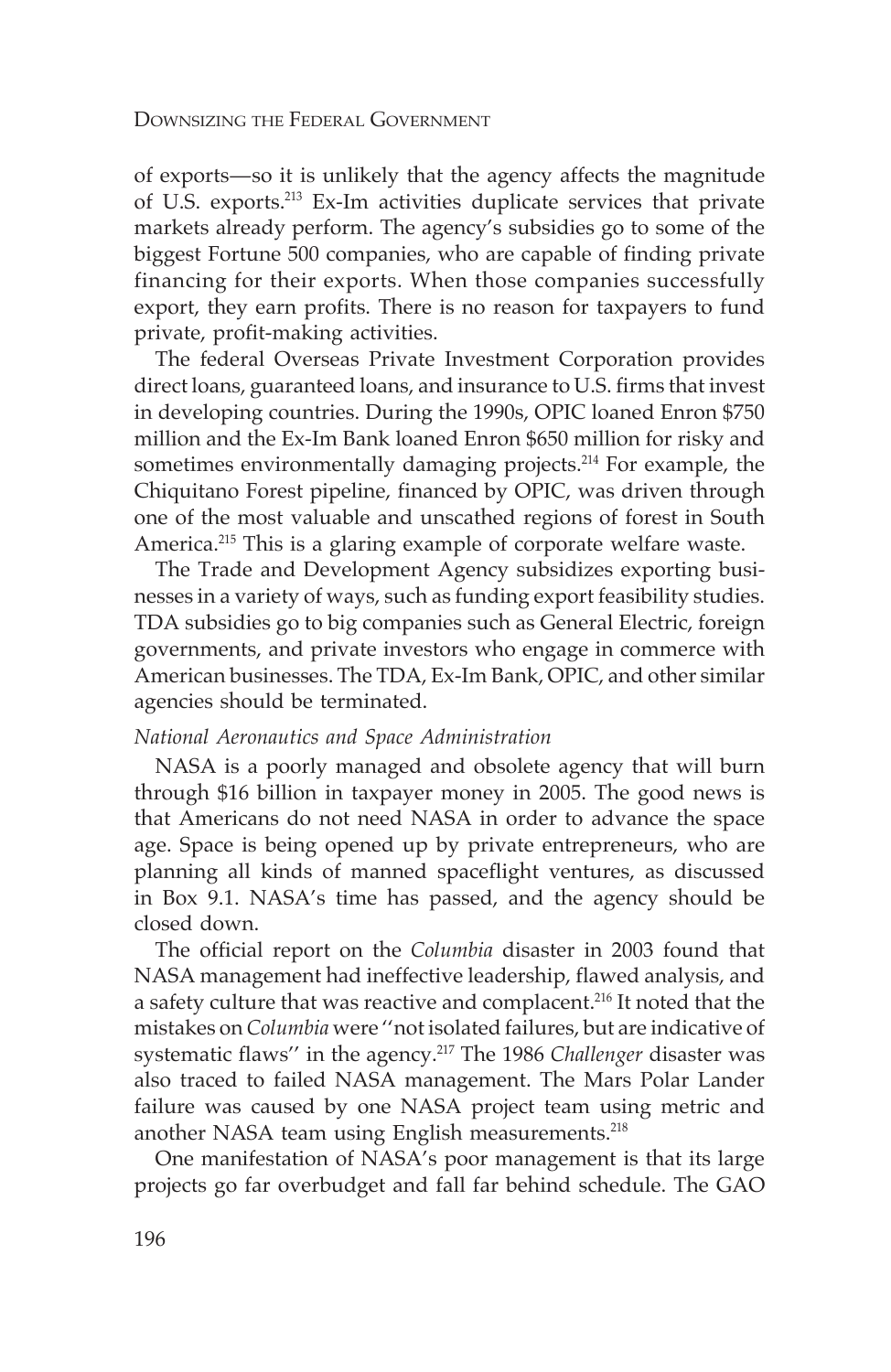has concluded that NASA has ''debilitating weaknesses'' in management of large projects.219 For example, the construction costs of the International Space Station have skyrocketed from \$17 billion in 1995 to \$30 billion today and it is years behind schedule.<sup>220</sup> Scrapping this project and the space shuttle would save taxpayers \$55 billion over the next decade.<sup>221</sup>

Congress shares the blame for NASA's waste because it appropriates the money to fund NASA's white elephant projects such as the space station. Unfortunately, NASA is in the early stages of another white elephant—the Bush administration's plan to send a manned spacecraft to Mars. Former representative Joe Scarborough (R-FL) calls Bush's plan to fund a manned mission to Mars ''loopy.''222 He is right. Such a project would take tens or hundreds of billions of dollars in coming decades when the government will be facing massive deficits in entitlement programs for the elderly. Unfortunately, NASA costs are benefits to politicians who have space facilities in their districts. Supporters of this scheme, such as Majority Leader Tom DeLay (R-TX), probably do not care if it is loopy; they just want the money spent on their constituents.

#### *Small Business Administration*

The \$3 billion SBA provides loans and other services to small businesses. But such loans and subsidies make little economic sense. If a small business has a sound business plan with good prospects, it should be able to raise private debt and equity and pay for its own business services. If a small business has shaky finances and poor prospects, it will be denied private capital, which would be a good result. As it turns out, SBA has a history of high delinquency rates on its loans, suggesting that companies with shaky finances are the ones lining up for aid. The default rate on 7(a) preferred lender loans has averaged about 14 percent in recent years.<sup>223</sup>

Aside from the dubious economics of SBA programs, the agency is poorly managed. The GAO noted that ''ineffective lines of communication; confusion over the mission of district offices; complicated, overlapping organizational relationships; and a field structure not consistently matched with mission requirements combine to impede the effective delivery of services.''224

Most of the nation's 25 million small businesses are funded and grown without government subsidies. Entrepreneurship is definitely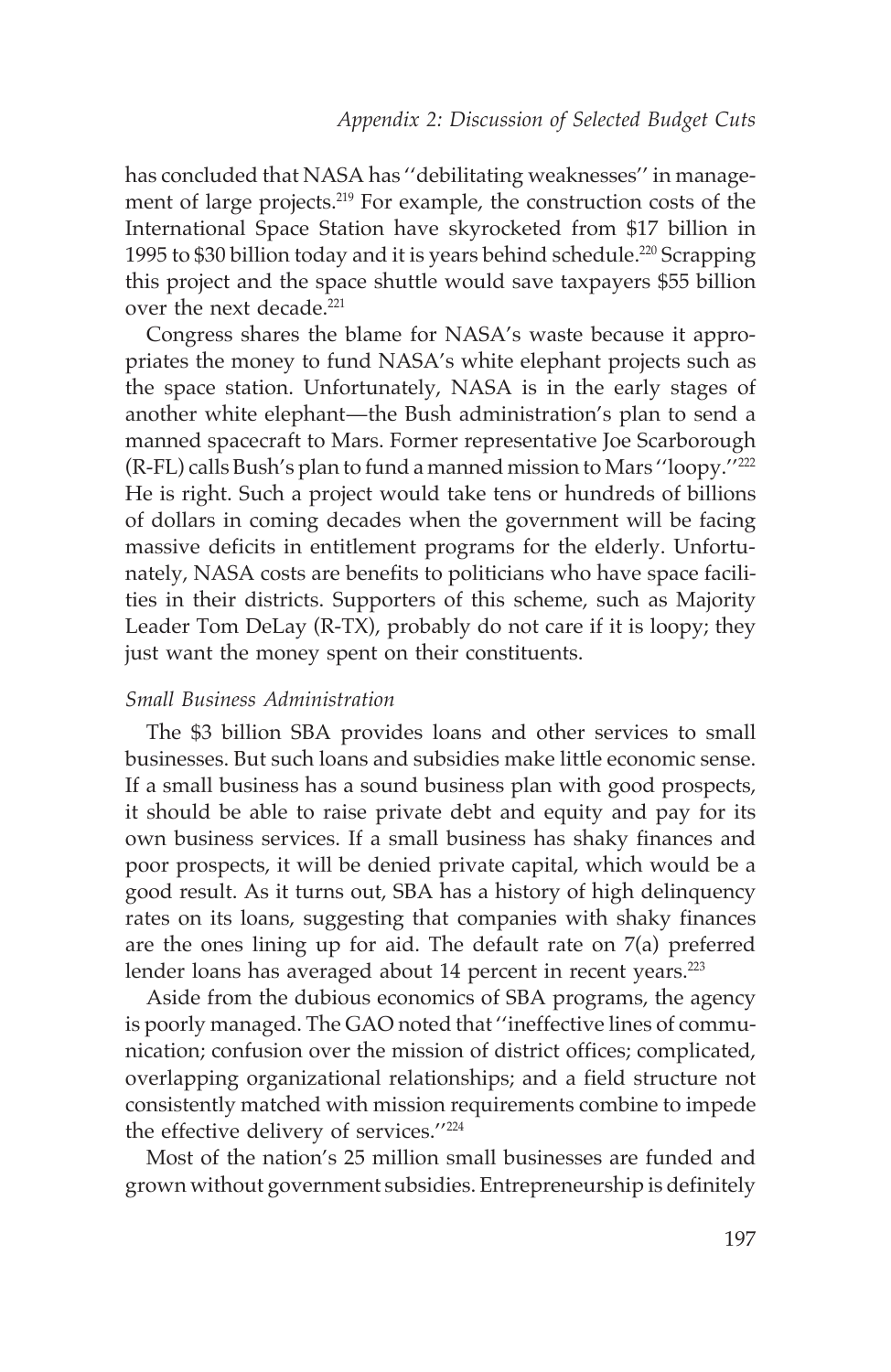one thing that Americans know how to do without government help. The SBA should be terminated.

# *Tennessee Valley Authority*

The federally owned TVA is the largest electricity producer in the United States. It is mismanaged, has made poor investment choices, and has built up a gigantic load of debt. Like other bloated monopolies, TVA overspends on luxuries such as lavish employee parties.225 TVA's policies have resulted in economic distortions similar to those in the four Power Marketing Administrations, including pricing power too low and encouraging overconsumption.

In the 20th century it was thought that government utilities such as TVA were needed because private companies would not find it profitable to electrify rural America. That is irrelevant today because rural areas have been thoroughly electrified. Indeed, 60 percent of rural America is serviced by investor-owned utilities.

TVA should be moved into the 21st century and privatized. Many other countries including Australia, Britain, Canada, and Germany have privatized their electric utilities. TVA privatization would likely improve utility efficiency, and it would reduce overconsumption by allowing prices to be set by supply and demand.

# *U.S. Postal Service*

Fast, reliable, and cost-efficient communication is vital to the business world and today's lifestyles. The government postal service does not provide such communications, nor is it ever likely to. In fact, service at the \$69 billion, 768,000-worker USPS has been deteriorating. The average delivery time today for a first-class letter is 1.9 days, up from 1.6 days in 1981, despite all the new technology that is available to the USPS.<sup>226</sup> The GAO has concluded that USPS ''has an outdated and inflexible business model amid a rapidly changing postal landscape.''227 The watchdog has put USPS on its high-risk list because of its growing financial and operational difficulties.

Americans have turned to e-mail and private package carriers for their important communications. However, the USPS still holds a legal monopoly on first-class letters, which is an economically damaging restriction and completely unnecessary. Other countries, including Finland, Germany, the Netherlands, New Zealand, and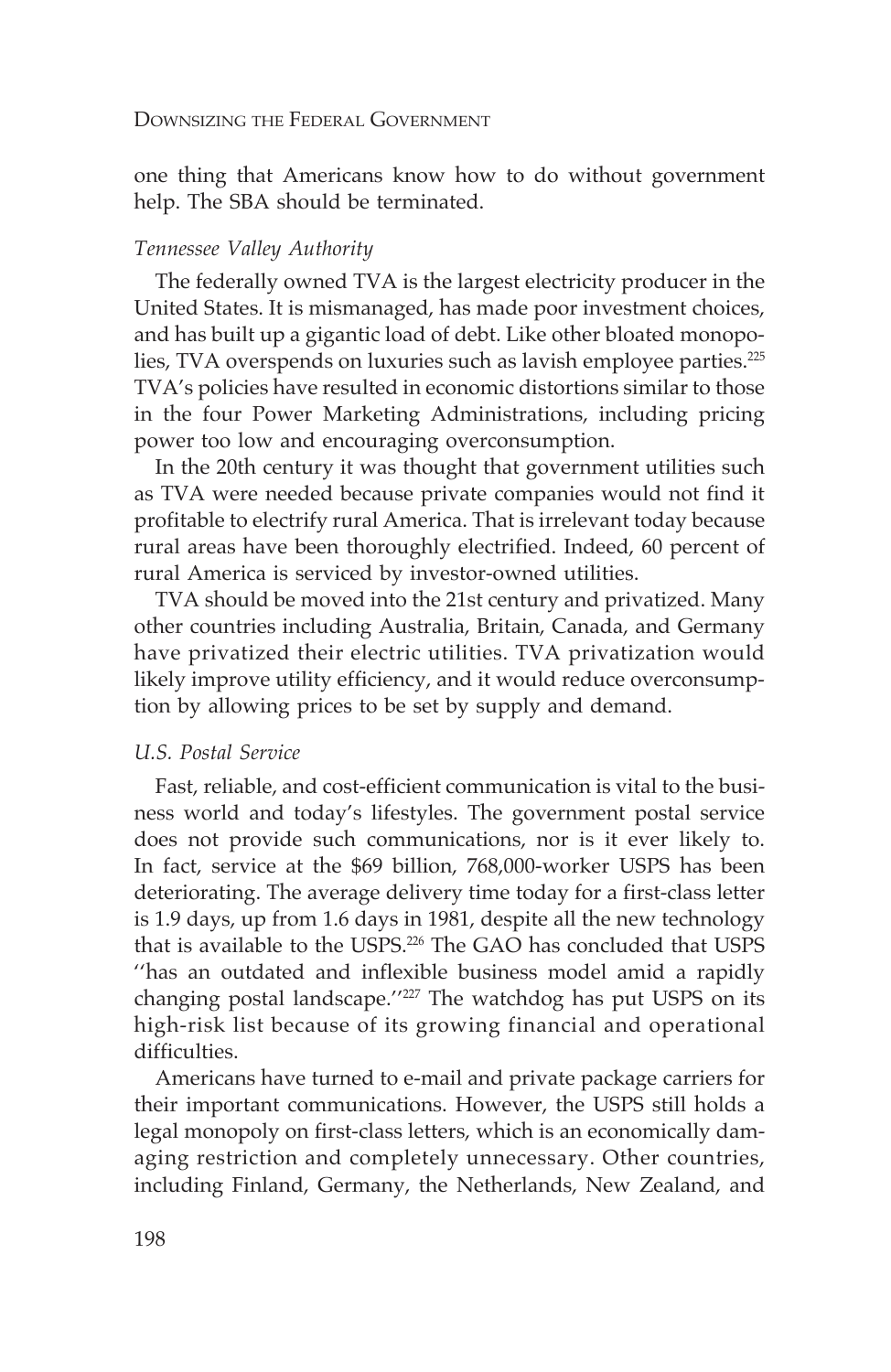Sweden, have opened their postal services to competition or privatized their national mail companies.<sup>228</sup> America should be a leader in postal reform, not a laggard. It is time to privatize the USPS and repeal the government monopoly on mail.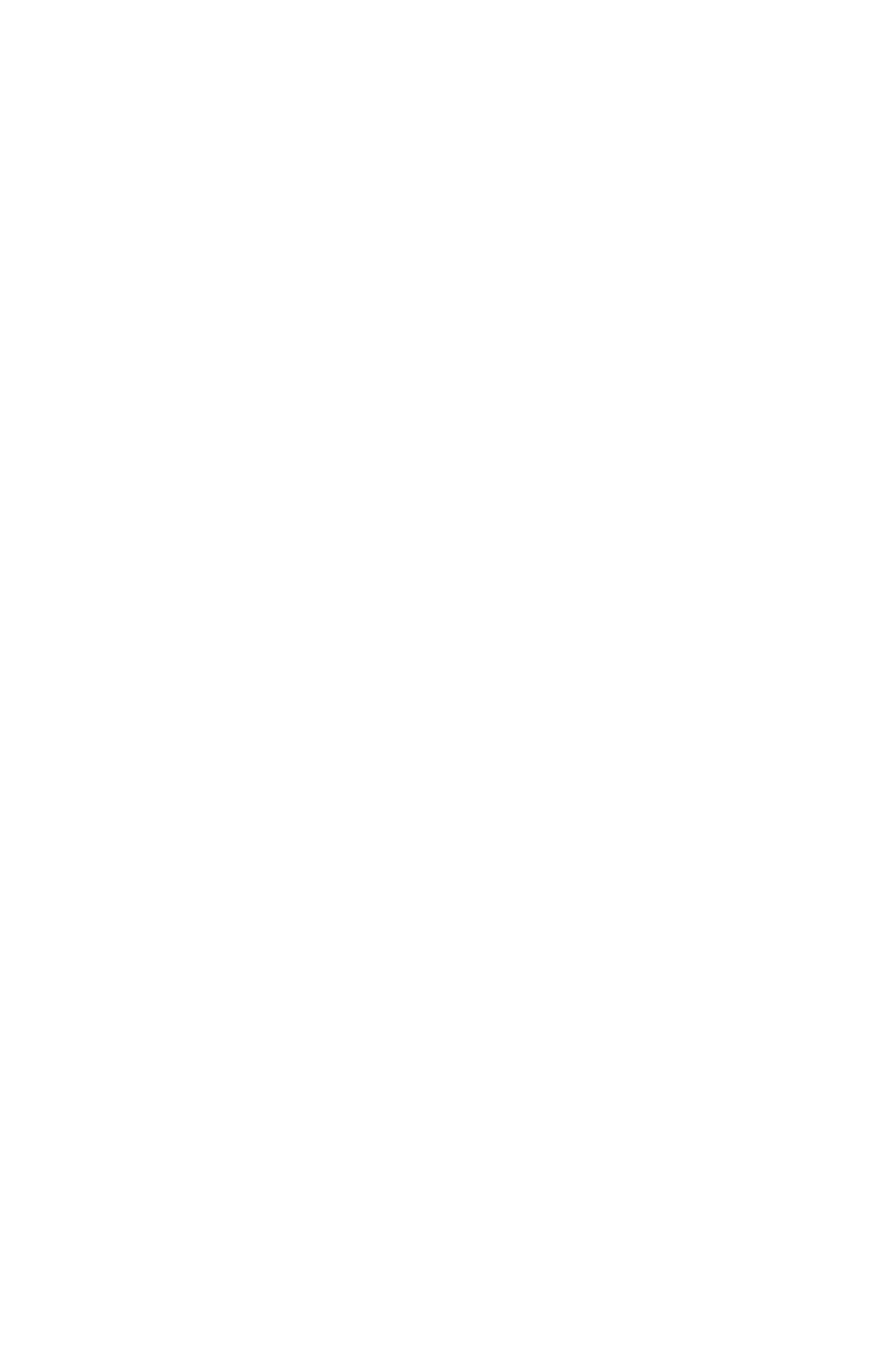# **Notes**

#### **Chapter 1**

1. *Budget of the United States Government: Fiscal Year 2006, Historical Tables*(Washington: Government Printing Office, February 2005), p. 76.

2. Congressional Budget Office, ''The Budget and Economic Outlook: Fiscal Years 2006 to 2015,'' January 2005, p. 3.

3. Total federal outlays and nondefense discretionary outlays both increased 16 percent between fiscal years 1989 and 1991. See *Budget of the United States Government: Fiscal Year 2006, Historical Tables*, p. 125.

4. This is my take on Richard Darman's history of the period in Richard Darman, *Who's in Control? Polar Politics and the Sensible Center* (New York: Simon & Schuster, 1996), pp. 200–205, 233–35, 259. Darman expresses concern about deficits and rising entitlement costs, but he seems very uninterested in cutting any particular programs. Leading up to the budget summit, he thought that cuts would be politically unfeasible, so he put little effort into exploring the option.

5. Ibid.

6. For a discussion of budget summits prior to 1990, see Paul Merski, ''A Decade of Budget Summitry,'' Tax Foundation, June 1990.

7. Darman, p. 272.

8. The discretionary budget savings from the summit came mainly from reduced defense spending, but it was phantom savings because the baseline was artificially inflated. That is, everyone expected that defense spending would be cut because of the end of the Cold War regardless of the outcome of the 1990 budget deal. See Allan Schick, ''Deficit Budgeting in the Age of Divided Government,'' in *Fiscal Politics and the Budget Enforcement Act,* ed. Marvin Kosters (Washington: American Enterprise Institute, 1992), p. 25.

9. Nondefense discretionary outlays rose from \$214 billion in FY91 to \$247 billion in FY93. Spending measured by budget authority rose at the same rate as outlays. See *Budget of the United States Government: Fiscal Year 2006, Historical Tables*, pp. 104, 125. The 1990 budget deal scheduled most of its reductions from baseline in the last two years of the five-year agreement. Defense and nondefense spending were actually boosted in the first year in order to get summit support from big spenders such as Sen. Robert Byrd (D-WV). That said, the discretionary caps, entitlement pay-go rules, and federal credit reforms were useful innovations of the 1990 budget law. For background, see Marvin Kosters, ed., *Fiscal Politics and the Budget Enforcement Act* (Washington: American Enterprise Institute, 1992), pp. xii, 1, 8, 25, 26, 27, 51. See also Martin Feldstein, ''Bush's Budget Deal Made the Deficit Bigger,'' *Wall Street Journal*, November 29, 1990, p. A12.

10. Alice Rivlin and Isabel Sawhill, eds., *Restoring Fiscal Sanity: How to Balance the Budget* (Washington: Brookings Institution, January 2004), p. 7. Brookings updated this study in 2005.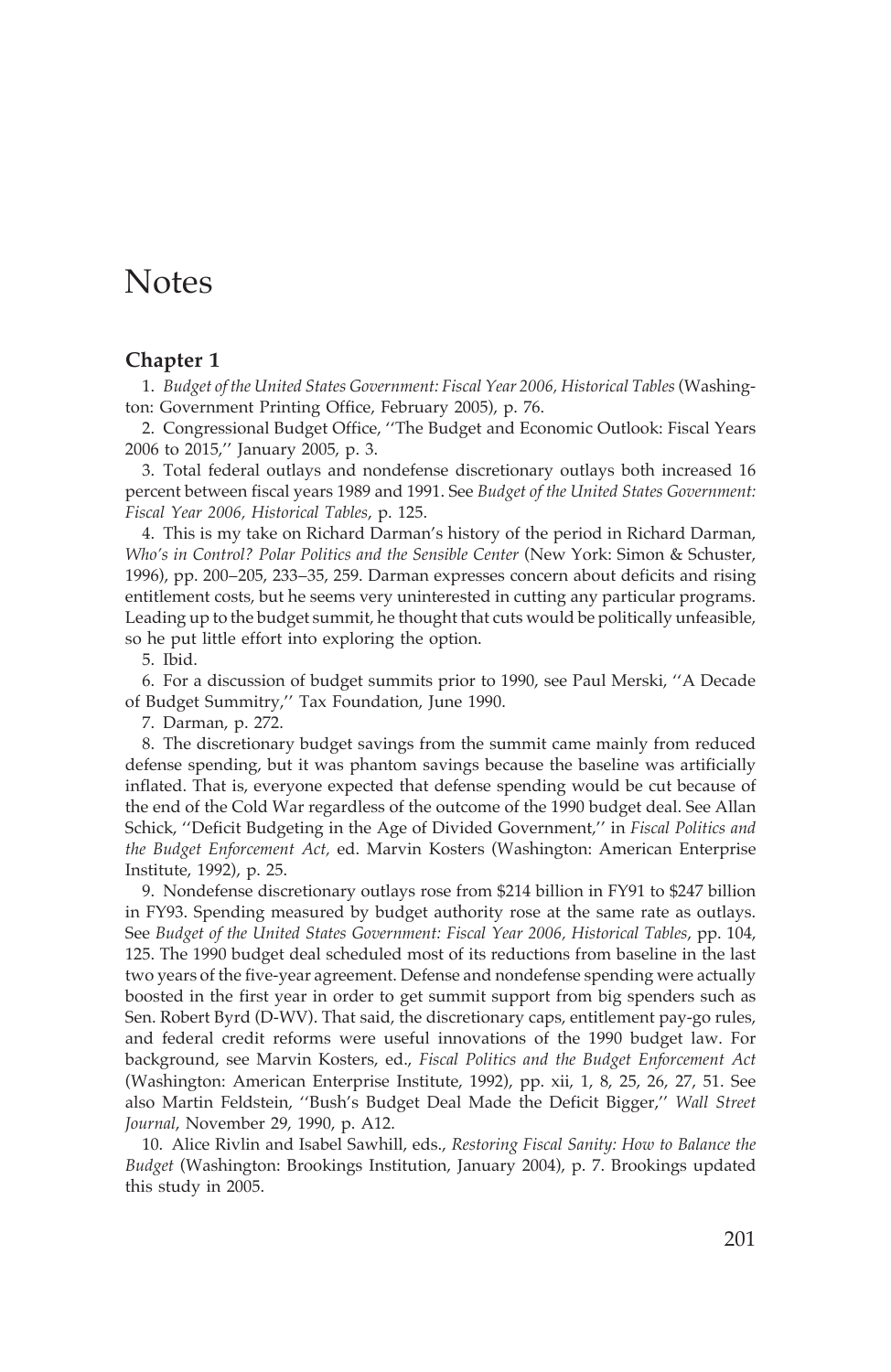#### NOTES TO PAGES 3–11

11. This is the value in 2005. The value of the cuts would be \$450 billion annually by 2015, based on the growth rate of CBO's baseline discretionary spending.

12. The National Academy of Sciences released a report in February 2004 that found failures ''at all levels'' in National Zoo management leading to animal deaths, crumbling facilities, and other problems. See Karlyn Barker and James V. Grimaldi, ''National Zoo Director Quits over Lapses,'' *Washington Post*, February 26, 2004, p. A1.

13. Fred Thompson, Preface to ''Government at the Brink,'' by Senate Committee on Government Affairs, vol. 1, p. 1, June 2001, www.senate.gov/ $\sim$ gov affairs/vol1.pdf.

14. For an introduction to public choice, see Gordon Tullock, Arthur Seldon, and Gordon Brady, *Government Failure: A Primer in Public Choice* (Washington: Cato Institute, 2002).

15. For a brief summary of the issue, see Jonathan Yardley, ''Razed in the City,'' *Washington Post*, June 10, 2004, p. C3.

16. James M. Beck, *Our Wonderland of Bureaucracy* (New York: Macmillan, 1932), p. xiv.

#### **Chapter 2**

1. Author's calculations based on data from the *Budget of the United States Government: Fiscal Year 2006, Historical Tables* (Washington: Government Printing Office, February 2005); and U.S. Bureau of the Census, *Historical Statistics of the United States* (Washington: Government Printing Office, 1975). I have used the average of 1949–1951 to represent federal and state/local spending for 1950 because the annual data were quite volatile during that time period.

2. James M. Beck, *Our Wonderland of Bureaucracy* (New York: Macmillan, 1932), pp. 136–46.

3. Sara Kehaulani Goo, ''Air Security Agency Faces Reduced Role,'' *Washington Post*, April 8, 2005, p. A1.

4. Scott Higham and Robert O'Harrow Jr., ''The High Cost of a Rush to Security,'' *Washington Post*, June 20, 2005, p. A1.

5. Associated Press, ''Report: Private Airport Screeners Better,'' April 20, 2005. The story summarizes a GAO report that found that the five airports that use private screeners did a better job of detecting dangerous objects than TSA screeners.

6. *Budget of the United States Government: Fiscal Year 2006, Historical Tables,* p. 76.

7. Data from Congressional Budget Office (CBO), ''An Analysis of the President's Budgetary Proposals for Fiscal Year 2006,'' March 2005. See also CBO, ''The Budget and Economic Outlook: Fiscal Years 2006 to 2015,'' January 2005, www.cbo.gov. Note that all 2005 budget data in this report are estimated, not final.

8. Government Accountability Office, ''Fiscal Year 2004 U.S. Government Financial Statements,'' GAO-05-284T, February 9, 2005.

9. In Figure 2.3, the data for ''Transfer Payments and Subsidies'' and ''Government Purchases'' are FY2005 figures from the National Income and Product Accounts. See Bureau of Economic Analysis, *Survey of Current Business* (Washington: Government Printing Office, March 2005), p. 14. The data for regulations are from Clyde Wayne Crews Jr., ''Ten Thousand Commandments: An Annual Snapshot of the Federal Regulatory State, 2005 Edition,'' Competitive Enterprise Institute, July 2005, p. 1. The number of pages of tax rules is the length of the CCH Inc. *Standard Federal Tax Reporter*. All other data in Figure 2.3 are from the *Budget of the United States Government: Fiscal Year 2006*.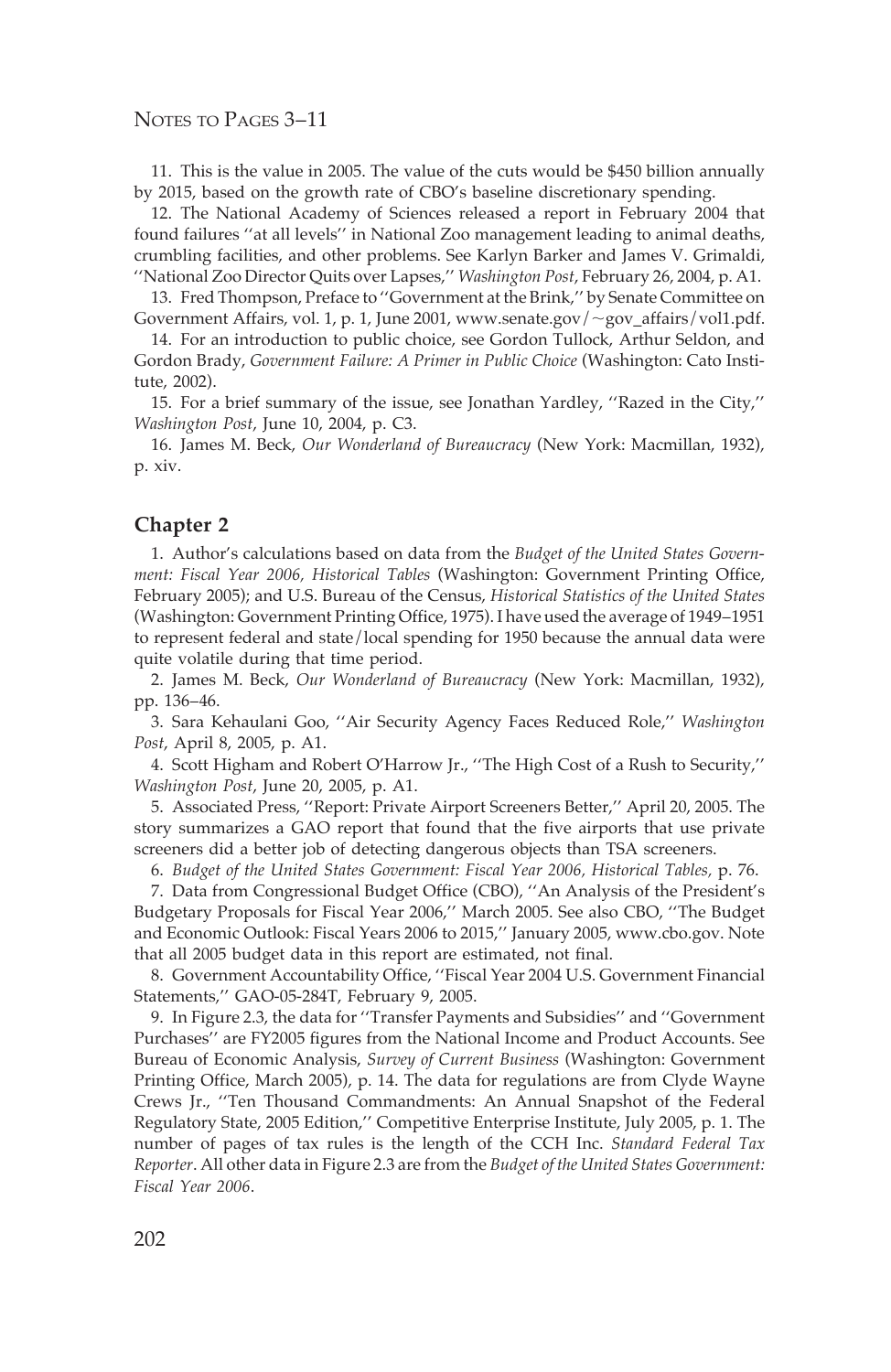10. What I call tentacles, the Urban Institute has called government ''tools.'' See Lester M. Salamon, ed., *Beyond Privatization: The Tools of Government Action* (Washington: Urban Institute Press, 1989). Other tools not discussed here include vouchers, franchises, licenses, control of real estate, publicity, threats of action, and the Federal Reserve Board. Each tool can have subtools. For example, regulation can include price controls, trade restrictions, and other restraints.

11. Based on the page count of the CCH Inc. *Standard Federal Tax Reporter*, which includes the tax code, regulations, and IRS rulings. The page count has risen from 19,500 in 1974 to 61,224 in 2005.

12. Susan Dudley and Melinda Warren, ''Upward Trend in Regulation Continues: An Analysis of the U.S. Budget for Fiscal Years 2005 and 2006,'' Mercatus Center and Weidenbaum Center, June 2005.

13. Lester M. Salamon, ''The Changing Tools of Government Action: An Overview,'' in *Beyond Privatization: The Tools of Government Action,* ed. Lester M. Salamon (Washington: Urban Institute Press, 1989), p. 17.

14. Paul C. Light, ''Fact Sheet on the New True Size of Government,'' Brookings Institution, September 5, 2003, www.brook.edu/gs/cps/light20030905.htm. See also Paul C. Light, *The True Size of Government* (Washington: Brookings Institution Press, 1999).

15. *Budget of the United States Government: Fiscal Year 2006, Analytical Perspectives*, p. 383.

16. For a detailed discussion, see Chris Edwards and John Samples, eds., *The Republican Revolution 10 Years Later: Smaller Government or Business as Usual?* (Washington: Cato Institute, 2005).

17. Tom A. Coburn, M.D., *Breach of Trust: How Washington Turns Outsiders into Insiders* (Nashville: WND Books, 2003).

18. *Budget of the United States Government: Fiscal Year 2006, Historical Tables*, p. 125. 19. Ibid., p. 76.

20. Demian Brady, ''The 108th Congress: Rising Floodwaters or a Change in the Tide?'' National Taxpayers Union Policy Paper no. 155, May 5, 2005.

21. National Taxpayers Union analysis summarized in ''About Face of the Gingrich Brigade,'' Week in Review, *New York Times*, February 13, 2005.

22. Hearing testimony available at http://agriculture.senate.gov/Hearings/ hearings.cfm?hearingId $=1413$ .

23. Paul H. Douglas, *Economy in the National Government* (Chicago: University of Chicago Press, 1952), p. 59.

24. Note that a simple solution to this problem would be random assignment of members to committees. Thus, for example, House and Senate agriculture committees would end up with a mix of members from both urban and rural regions, which would bring balance to the deliberations.

25. Quoted in Robert Novak, ''A Bill Full of Pork,'' April 5, 2004, www.town hall.com/columnists/robertnovak/rn20040405.shtml.

26. Jeffrey Birnbaum, ''Boeing Has a Powerful Ally with Hastert,'' *Washington Post*, July 18, 2004, p. A10.

27. Ibid.

28. Robert Novak, ''The Speaker Makes a Call,'' *Washington Post*, June 21, 2004, p. A19.

29. Dan Morgan, ''Hastert Directs Millions to Birthplace,'' *Washington Post*, May 29, 2005, p. A1.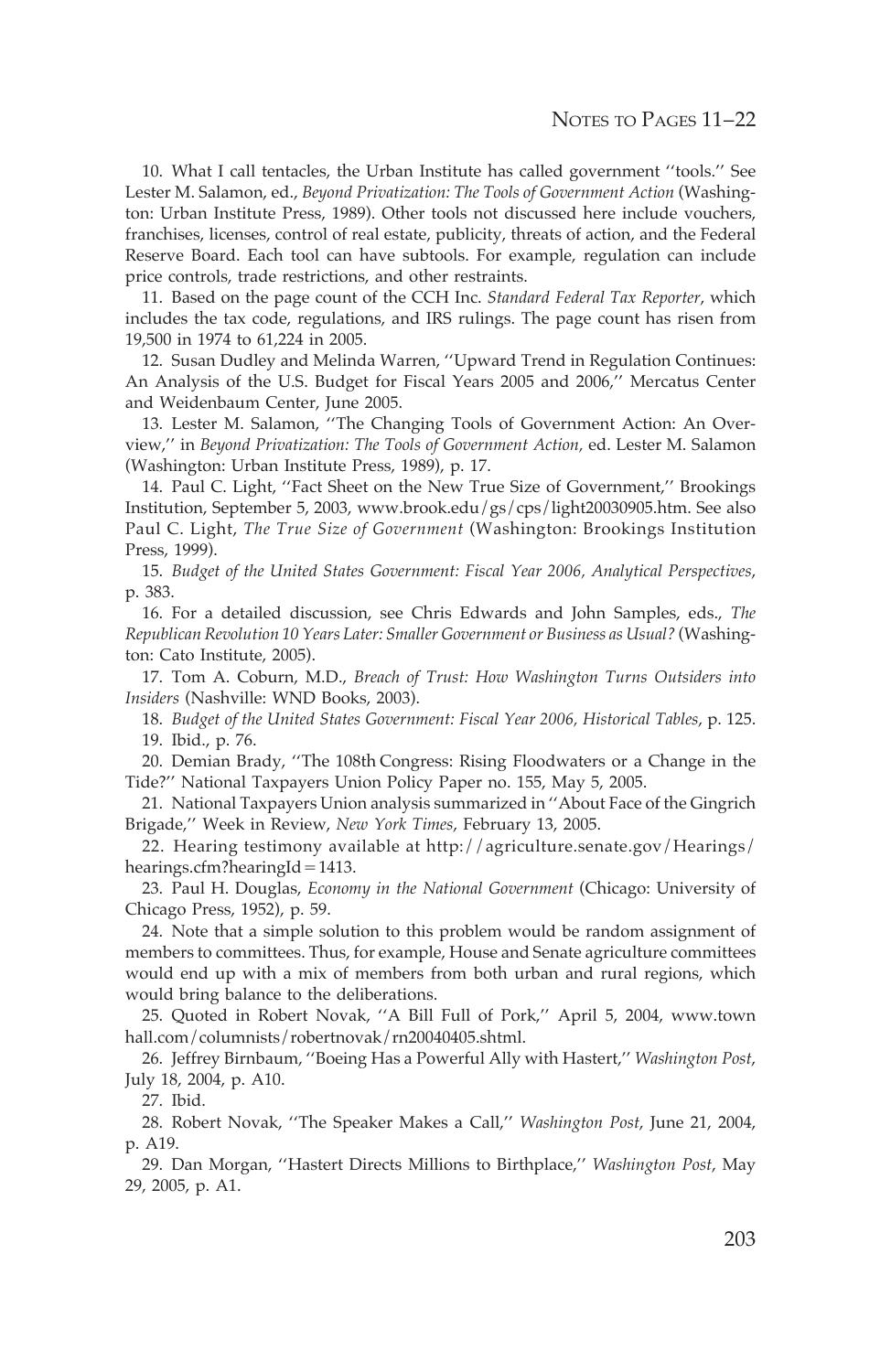NOTES TO PAGES 22–28

30. One example was the exaggeration in a 2005 report by the head of the Centers for Disease Control regarding the number of obesity-related deaths in the United States, a problem she compared with the plague in the Middle Ages. Subsequent analysis by the CDC found that the number given was four times too high. See Dan Seligman, ''Flabby Math,'' *Forbes*, June 20, 2005, p. 140.

31. Christopher Lee, ''Prepackaged News Gets GAO Rebuke,'' *Washington Post*, February 21, 2005, p. A25.

#### **Chapter 3**

1. In *United States v. Lopez,* 514 U.S. 549 (1995), Chief Justice William Rehnquist stated: ''We start with first principles. The Constitution establishes a government of enumerated powers.''

2. Roger Pilon, ''Congress, the Courts, and the Constitution,'' C*ato Handbook on Policy,* 6th ed. (Washington: Cato Institute, 2005), p. 27.

3. *Lopez*.

4. *Gonzales v. Raich,* 545 U.S. \_\_\_\_ (2005).

5. Pilon, ''Congress, the Courts, and the Constitution,'' p. 26.

6. *Schechter Poultry Corp. v. United States*, 295 U.S. 495 (1935). The case involved the New Deal's National Industrial Recovery Act.

7. *United States v. Butler*, 297 U.S. 1 (1936).

8. Roger Pilon, *The Purpose and Limits of Government*, Cato's Letter no. 13 (Washington: Cato Institute, 1999).

9. Bob Drogin and Greg Miller, ''Panel Faults CIA's Spying,'' *Los Angeles Times*, June 24, 2004, p. 1.

10. Jon Kyl, Republican senator from Arizona, ''Visa Reform: For More Controls,'' *Washington Post*, June 20, 2004, p. A21.

11. Eric Lichtblau, ''9/11 Report Cites Many Warnings about Hijackings,'' *New York Times*, February 10, 2005, p. A1.

12. Dan Eggen, ''Computer Woes Hinder FBI's Work, Report Says,'' *Washington Post*, February 4, 2005, p. A15.

13. This was the report of the bipartisan Advisory Commission on Intergovernmental Relations, cited in Michael Greve, ''Big Government Federalism,'' American Enterprise Institute Federalism Outlook, March 1, 2001.

14. Dana Milbank and Paul Blustein, ''White House Aided Enron in Dispute,'' *Washington Post*, January 19, 2002, p. A1.

15. Ibid. The two federal agencies providing loans were the Export-Import Bank and the Overseas Private Investment Corporation.

16. Dan Eggen, ''GAO Criticizes System for Tracking Terrorists,'' *Washington Post*, April 30, 2003, p. A21.

17. John Mintz, ''DHS Blamed for Failure to Combine Watch Lists,'' *Washington Post*, October 2, 2004, p. A2.

18. See Christopher Lee, ''GAO Report Points to Pentagon Waste,'' *Washington Post*, January 26, 2005, p. A19. See also ''Post-9/11 Reforms Haven't Fixed Intelligence Failings,'' editorial, *USA Today*, April 16, 2004.

19. Dana Priest, ''Congressional Oversight of Intelligence Criticized,'' *Washington Post*, April 27, 2004, p. A1.

20. Victoria Toensing, ''Oversee? More Like Overlook,'' op-ed, *Washington Post*, June 13, 2004.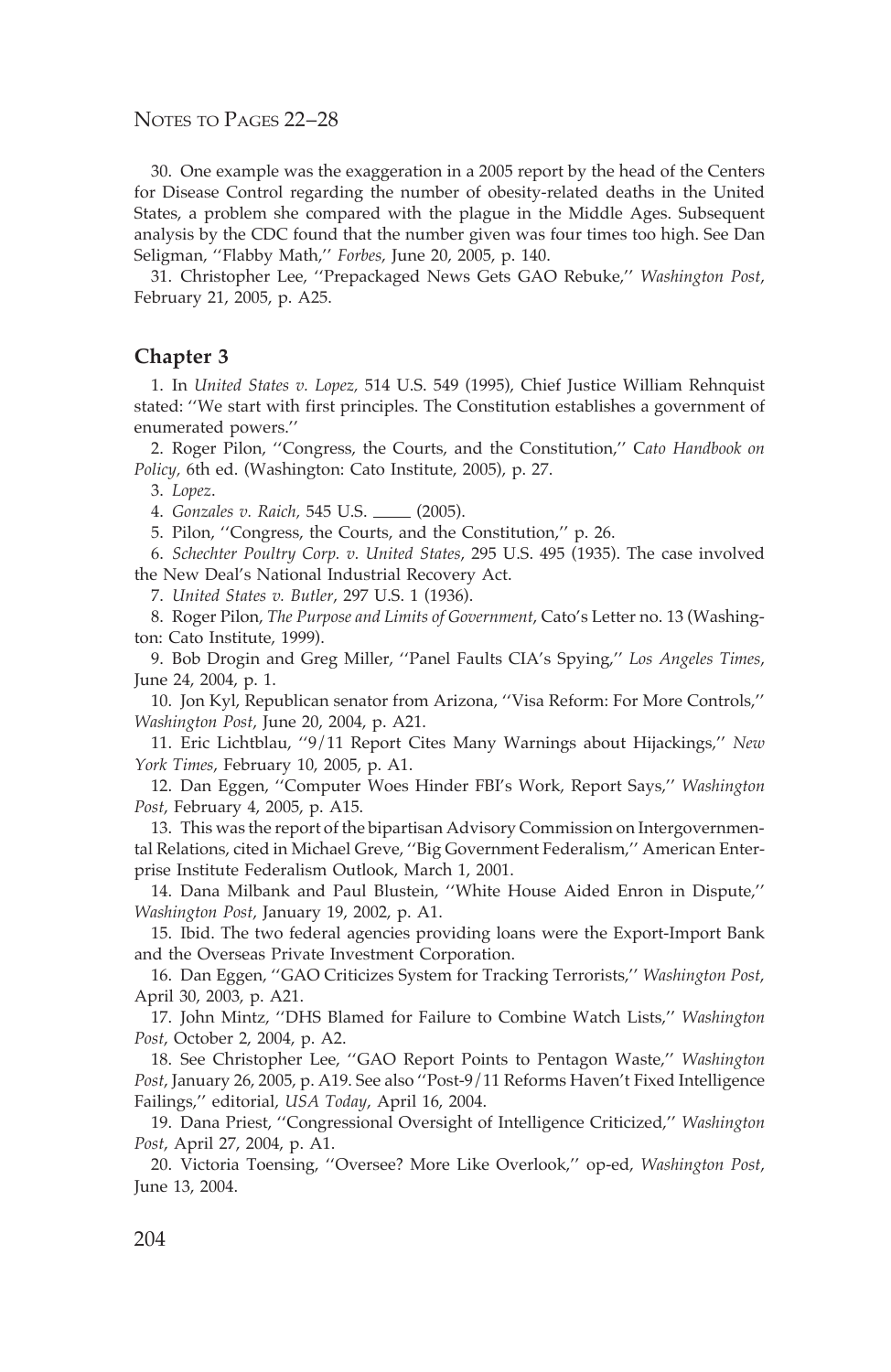21. Ibid.

22. Robert J. Samuelson, ''Economic Death Spiral,'' *Washington Post*, April 6, 2005, p. A19.

23. *2005 Annual Report of the Board of Trustees of the Federal Old-Age and Survivors Insurance and Disability Insurance Trust Funds* (Washington: Government Printing Office, April 5, 2005), p. 77. These are the intermediate assumptions.

24. Congressional Budget Office (CBO), ''The Budget and Economic Outlook: Fiscal Years 2006 to 2015,'' January 2005, p. 52.

25. *2005 Annual Report of the Board of Trustees of the Federal Old-Age and Survivors Insurance and Disability Insurance Trust Funds*, p. 166. These are the intermediate assumptions.

26. Martin Feldstein, ''Prefunding Medicare,'' National Bureau of Economic Research (NBER) Working Paper no. 6917, January 1999, p. 4.

27. Government Accountability Office (GAO), ''21st Century Challenges: Reexamining the Base of the Federal Government,'' GAO-05-325SP, February 2005, Figure 2, p. 8.

28. GAO, ''Fiscal Year 2004 U.S. Government Financial Statements,'' GAO-05-284T, February 9, 2005, p. 6.

29. Ibid.

30. For a general discussion, see Chris Edwards, ''Economic Benefits of Personal Income Tax Rate Reductions,'' U.S. Congress, Joint Economic Committee, April 2001. For particular estimates, see Edgar Browning, ''On the Marginal Welfare Cost of Taxation,'' *American Economic Review* 77 (March 1987): 11–23; and Martin Feldstein, ''Tax Avoidance and the Deadweight Loss of the Income Tax,'' NBER Working Paper no. 5055, March 1995.

31. CBO, ''Budget Options,'' February 2001, p. 381. For substantially higher estimates, see William Niskanen, ''The Economic Burden of Taxation,'' paper presented at a conference at the Federal Reserve Bank of Dallas, Dallas, Texas, October 22–23, 2003.

32. Martin Feldstein, ''How Big Should Government Be?'' *National Tax Journal* 50, no. 2 (June 1997): 197–213.

33. Michael Boskin, ''A Framework for the Tax Reform Debate,'' in *Frontiers of Tax Reform,* ed. Michael Boskin (Stanford: Hoover Institution, 1996), p. 14.

34. For an overview of public goods theory, see Harvey Rosen*, Public Finance,* 6th ed. (New York: McGraw-Hill Irwin, 2002), p. 55.

35. A recent illustration of how politicians like to intervene on sexy issues regards Wi-Fi Internet services. Governments in more than 50 cities, including Philadelphia and Minneapolis, are setting up free-access Wi-Fi. But there is no evidence that any market failure has occurred. Indeed, free Wi-Fi has popped up at private businesses, such as coffee shops, across the country.

36. This quote is from *Compania General de Tabacos de Filipinas v. Collector of Internal Revenue*, 275 U.S. 87 (1927).

#### **Chapter 4**

1. For ease of presentation, I've included a few entitlement programs in this total and in Table 4.2. In particular, direct farm subsidies and some housing and education programs are considered entitlement spending.

2. The dollar figures in Table 4.2 are the estimated 2005 outlays from the *Budget of the United States Government: Fiscal Year 2006* (Washington: Government Printing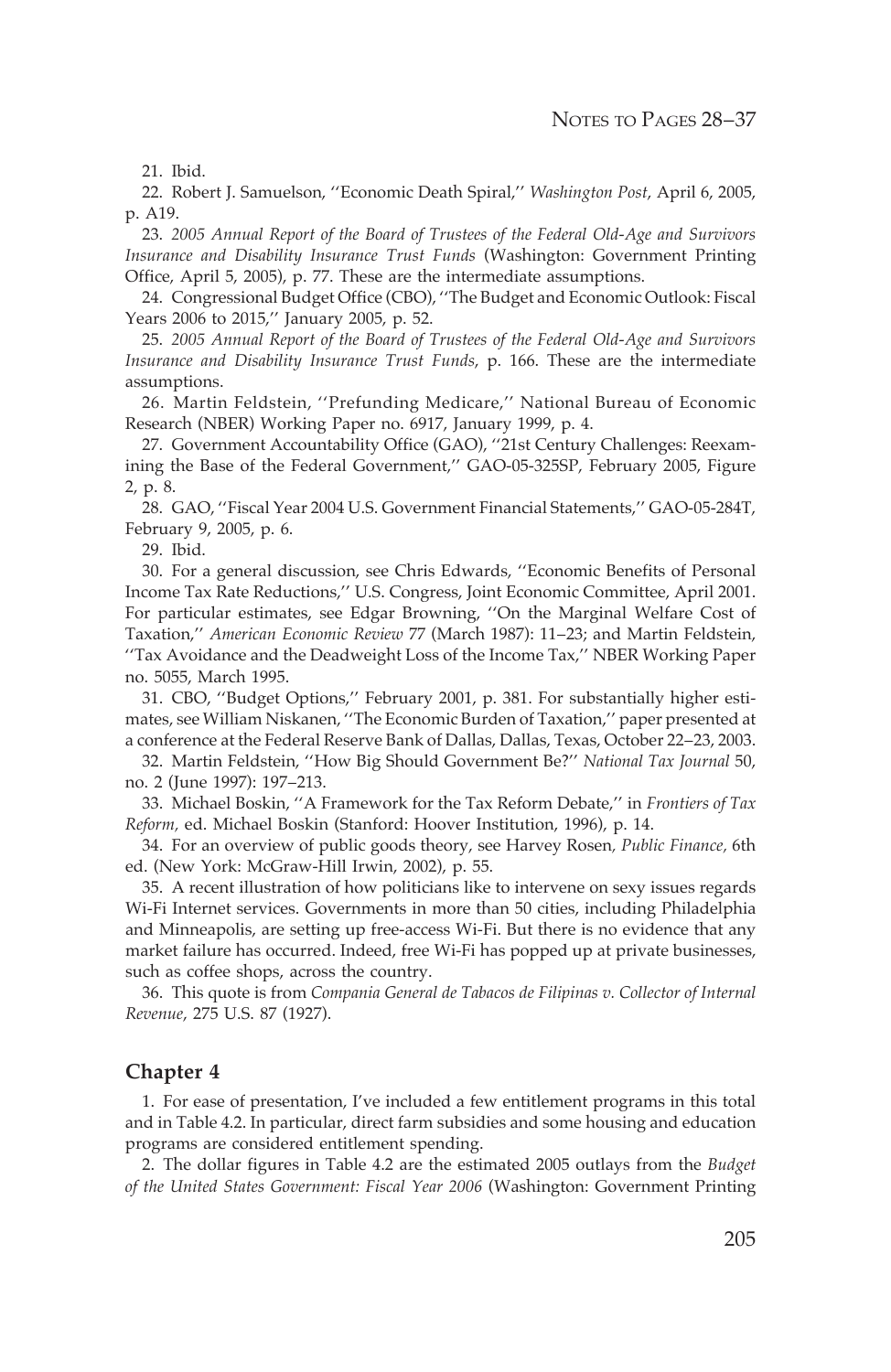#### NOTES TO PAGES 37–52

Office, 2005). However, the figures for defense troop level cuts and cuts to weapons systems are the author's estimates (see Appendix 2). The figure for closing military bases is from various media reports. As explained in the previous endnote, Table 4.2 includes not only discretionary programs but also a few entitlement programs.

3. Stephen Moore and Stephen Slivinski, ''The Return of the Living Dead: Federal Programs That Survived the Republican Revolution,'' Cato Institute Policy Analysis no. 375, July 24, 2000.

4. The budget plan targets Social Security, Medicare, and Medicaid, but there are numerous smaller entitlement programs that should also be reformed.

5. Cost figures for the first three options in Table 4.3 are based on data in Congressional Budget Office (CBO), ''Budget Options,'' February 2005. See options 650-06, 570-13, and 570-17. The fourth option is an estimate by the author.

6. CBO, ''The Budget and Economic Outlook: Fiscal Years 2006 to 2015,'' January 2005, p. 52.

7. Ibid., p. 131.

8. Calculations for the figure incorporate standard adjustments for changed federal interest costs as a result of changes in the budget deficit and debt. Those adjustments are estimated by the author on the basis of federal debt and interest rate data in CBO, ''An Analysis of the President's Budgetary Proposals for Fiscal Year 2006,'' March 2005.

9. Note that the dollar value of these cuts is measured against CBO's baseline, not the business-as-usual projection. The cut value would be larger if measured against the business-as-usual scenario. I have adjusted the CBO baseline to include their January 2005 estimate of continued operations in Iraq.

10. The value of \$380 billion in 2005 would grow to \$450 billion by 2015, based on the growth rate in CBO's baseline for all discretionary programs. I have phased in the cuts one-tenth, or \$45 billion, per year. Thus, spending under the reform plan in 2015 would be the CBO baseline spending of that year, adjusted for Iraq and interest costs, less \$450 billion from Table 4.2 cuts, less \$270 billion in Table 4.3 cuts, and less interest savings.

11. CBO, ''An Analysis of the President's Budgetary Proposals for Fiscal Year 2006.'' The revenue projection includes extension of current tax cuts, AMT reform, and repeal of the gasoline tax.

12. The projections for ''spending: business as usual'' and ''spending: with proposed cuts'' are also adjusted to include CBO's estimates of a phase-down of Iraq war costs that are not included in the baseline. See CBO, ''The Budget and Economic Outlook: Fiscal Years 2006 to 2015,'' p. 8.

13. Again adjusted for Iraq war costs.

#### **Chapter 5**

1. Steven Davis and John Haltiwanger, ''Gross Job Flows,'' in *Handbook of Labor Economics,* ed. Orley Ashenfelter and David Card (Amsterdam: Elsevier Science, 1999), vol. 3. See also Chris Edwards, ''Sunsetting to Reform and Abolish Federal Agencies,'' Cato Institute Tax & Budget Bulletin no. 6, May 2003.

2. See, for example, William Spangar Peirce, *Bureaucratic Failure and Public Expenditure* (New York: Academic Press, 1981), chap. 5.

3. Paul H. Douglas, *Economy in the National Government* (Chicago: University of Chicago Press, 1952), p. 74.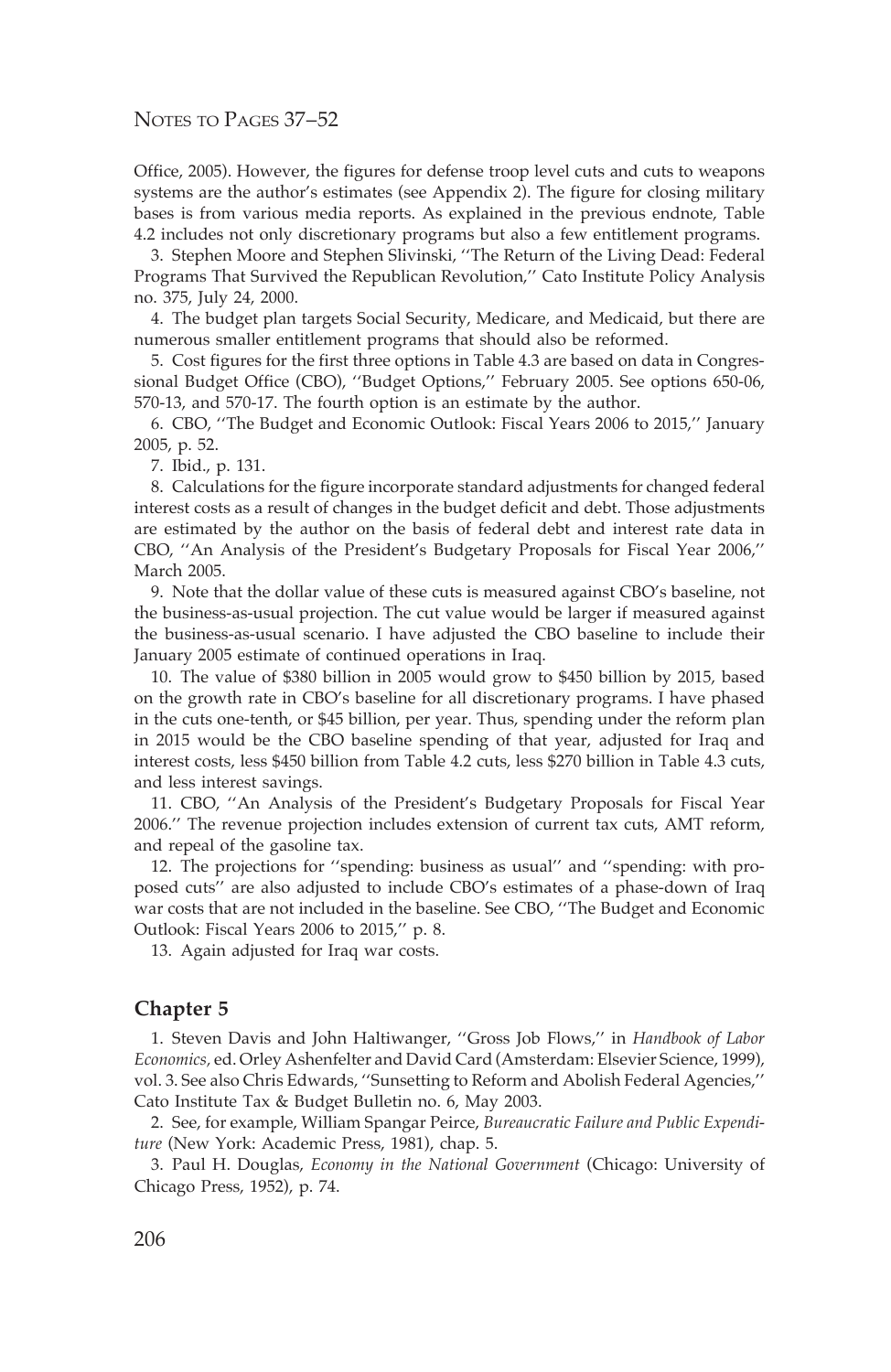4. James M. Beck, *Our Wonderland of Bureaucracy* (New York: Macmillan, 1932), p. 260.

5. Ibid., p. 228.

6. Government Accountability Office (GAO), ''High-Risk Series: An Update,'' GAO-05-207, January 2005.

7. Christopher Lee, ''Agencies Getting Heavier on Top,'' *Washington Post*, July 23, 2004, p. A27.

8. Sean Mussenden, ''NASA Pork Feeds Hometown Projects,'' *Orlando Sentinel*, March 3, 2003.

9. Renae Merle, ''Military Jet Faces a Fight to Fit In,'' *Washington Post*, April 19, 2005, p. E1. Note that it is not true that defense contracts are ''economic engines'' of the U.S. economy. As discussed in Chapter 3, federal spending simply displaces private spending that would otherwise take place.

10. Shailagh Murray, ''\$82 Billion Bill Advances with War Funds, Add-Ons,'' *Washington Post*, May 4, 2005, p. A4.

11. CBS News, ''Medicare Claims Errors Cost \$20B,'' December 14, 2004, www.cbsnews.com.

12. Nathan Vardi, ''Rx for Fraud,'' *Forbes*, June 20, 2005, p. 124.

13. GAO, ''Federal Budget: Opportunities for Oversight and Improved Use of Taxpayer Funds,'' GAO-03-922T, June 18, 2003, p. 9.

14. Clifford J. Levy and Michael Luo, ''New York Medical Fraud May Reach into Billions,'' *New York Times,* July 18, 2005, p. A1.

15. Michelle Higgins, ''Getting Poor on Purpose,'' *Wall Street Journal*, February 25, 2003, p. D1. The story noted that up to 22 percent of Medicaid's \$47 billion in annual benefits goes illegally to well-heeled seniors.

16. Michael Powell and Michelle Garcia, ''Ground Zero Funds Often Drifted Uptown,'' *Washington Post*, May 22, 2004, p. A1.

17. ''FEMA Blamed for Abuse in Air Conditioner Fund,'' Washington in Brief, *Washington Post*, November 2, 2004, p. A5.

18. GAO, ''Federal Budget,'' p. 22.

19. Cheryl Wetzstein, ''Cities Seek Head Start Oversight,'' *Washington Times*, April 6, 2005, p. A4.

20. ''GAO Cites Overpayments on Disability Benefits,'' Washington in Brief, *Washington Post*, October 19, 2004, p. A2.

21. Brian Faler, ''Farm Subsidy Rules Called Too Vague; Money Going to Undeserving, GAO Says,'' *Washington Post*, July 1, 2004, p. A21.

22. GAO, ''Federal Budget,'' p. 17.

23. Mimi Hall, ''Report Faults FEMA on Aid,'' *USA Today*, May 18, 2005, p. 1A.

24. GAO, ''Federal Budget,'' p. 13.

25. For further examples, see Fred Thompson, Preface to ''Government at the Brink,'' by Senate Committee on Government Affairs, vol. 1, June 2001, pp. 4, 31, www.senate.gov/ $\sim$ gov\_affairs/vol1.pdf.

26. Senate Committee on Government Affairs, ''Government at the Brink,'' vol. 2, p. 59.

27. ''Living Well off the Poor,'' editorial, *Washington Post*, April 25, 2004. Onethird of United Planning Organization's budget is funded by the federal Community Service Block Grant.

28. *Budget of the United States Government: Fiscal Year 2005, Appendix* (Washington: Government Printing Office, February 2004), p. 858.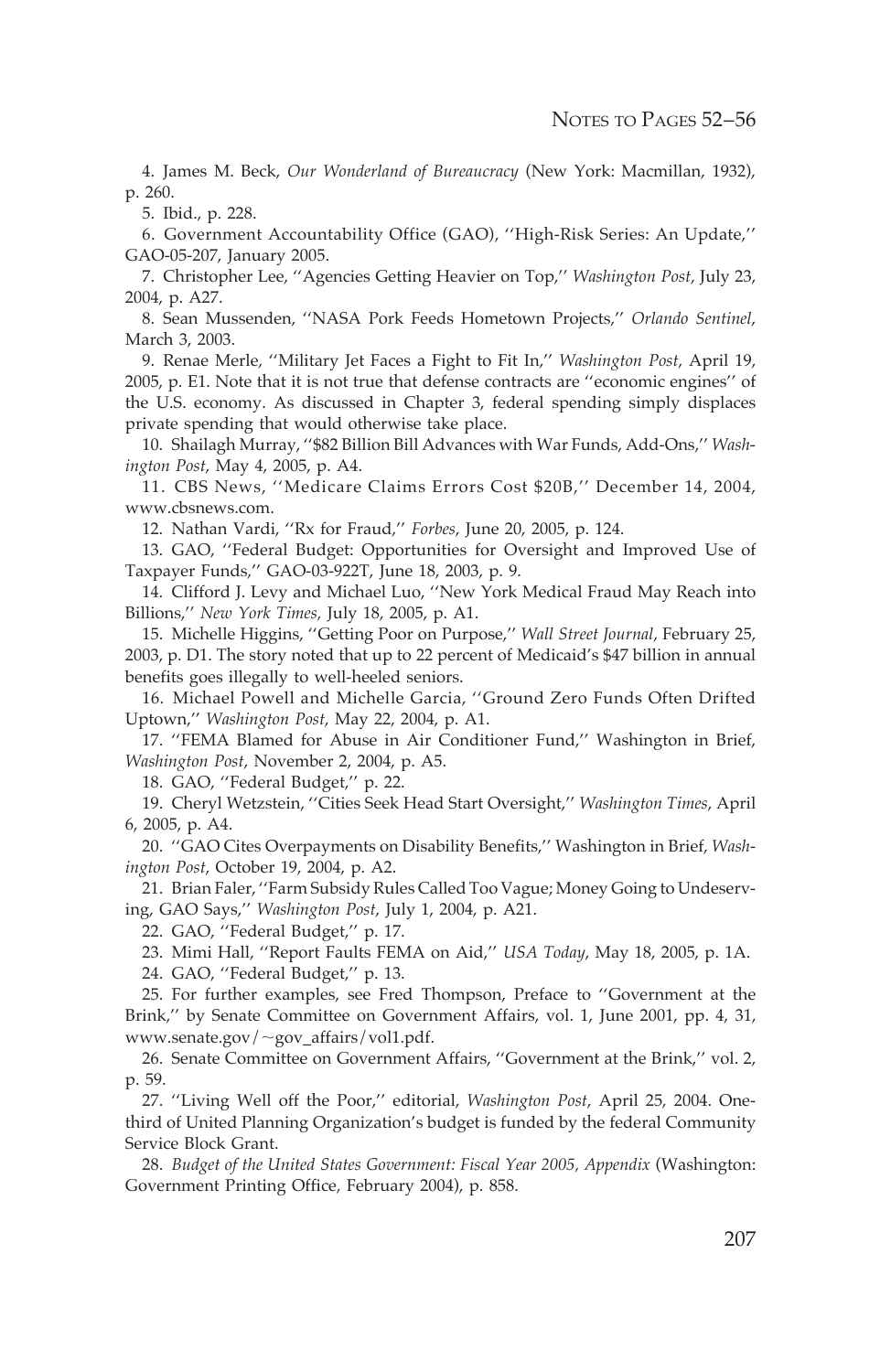29. R. Jeffrey Smith, ''E-Mails Detail Air Force Push for Boeing Deal,'' *Washington Post*, June 7, 2005, p. A1.

30. R. Jeffrey Smith, ''U.S. Deal to Lease Tankers Criticized,'' *Washington Post*, April 1, 2004, p. B1.

31. Chuck Neubauer and Richard T. Cooper, ''As Alaska Business Ventures Benefited, So Did Stevens,'' *Washington Post*, December 19, 2003, p. A35 (originally appeared in the *Los Angeles Times*).

32. Ibid.

33. Robert O'Harrow Jr. and Scott Higham, ''Alaska Native Corporations Cash In on Contracting Edge,'' *Washington Post*, November 25, 2004, p. A1.

34. GAO, ''Federal Assistance: Grant System Continues to Be Highly Fragmented,'' GAO-03-718T, April 29, 2003, pp. 6, 7. See also GAO, ''Multiple Employment and Training Programs,'' GAO-03-589, April 2003, p. 2.

35. Senate Committee on Government Affairs, vol. 1, pp. 54–67.

36. SRI International for the Federal Home Loan Bank of Des Moines, ''Capitalizing on Rural America,'' April 2005, www.fhlbdm.com/Docs/About\_Us/PF/SRIReport\_ FINAL.pdf. The report did a count of programs listed by the Rural Information Center at http://grande.nal.usda.gov/ric/funding.php.

37. *Budget of the United States Government: Fiscal Year 2006, Analytical Perspectives*, p. 181.

38. Steven Radelet, ''The Millennium Challenge Account,'' Testimony to the Senate Foreign Relations Committee, March 4, 2003, p. 5.

39. Ibid.

40. A nice summary of the past failures of foreign aid is found in Fredrik Erixon, "Aid and Development: Will It Work This Time?" International Policy Network, London, June 2005, www.policynetwork.net.

41. Murray, p. A4.

42. *Budget of the United States Government: Fiscal Yeac 2006, Analytical Perspectives,* p. 86.

43. Venture capital barely existed 30 years ago, but the industry blossomed as a result of two key policy changes. First, the rules for pension funds were loosened in 1978 to allow higher-risk investments. Second, the capital gains tax rate was cut from 49 percent to 28 percent in 1978 and to 20 percent in 1981. See Chris Edwards, ''Entrepreneurial Dynamism and the Success of U.S. High-Tech,'' U.S. Congress, Joint Economic Committee, October 1999.

44. Paul Light, ''Still Searching for Airport Security,'' *Washington Post*, April 24, 2005, p. B2.

45. John Stuart Mill, *Representative Government,* 1861, http://books.mirror.org/ gb.mill.html.

46. Ariana Eunjung Cha, ''Finding Support in the Search for E.T.,'' *Washington Post*, May 30, 2005, p. A1.

47. Guy Gugliotta, ''DeLay's Push Helps Deliver NASA Funds,'' *Washington Post*, December 6, 2004, p. A1.

48. Ronald Bailey, ''The Monopoly That Blocks the Way to Mars,'' *Wall Street Journal*, January 20, 2004, p. D7.

49. Howard Husock, ''Let's End Housing Vouchers,'' *City Journal*, Autumn 2000, www.city-journal.org.

50. Chris Edwards, ''Sunsetting to Reform and Abolish Federal Agencies,'' Cato Institute Tax & Budget Bulletin no. 6, May 2003.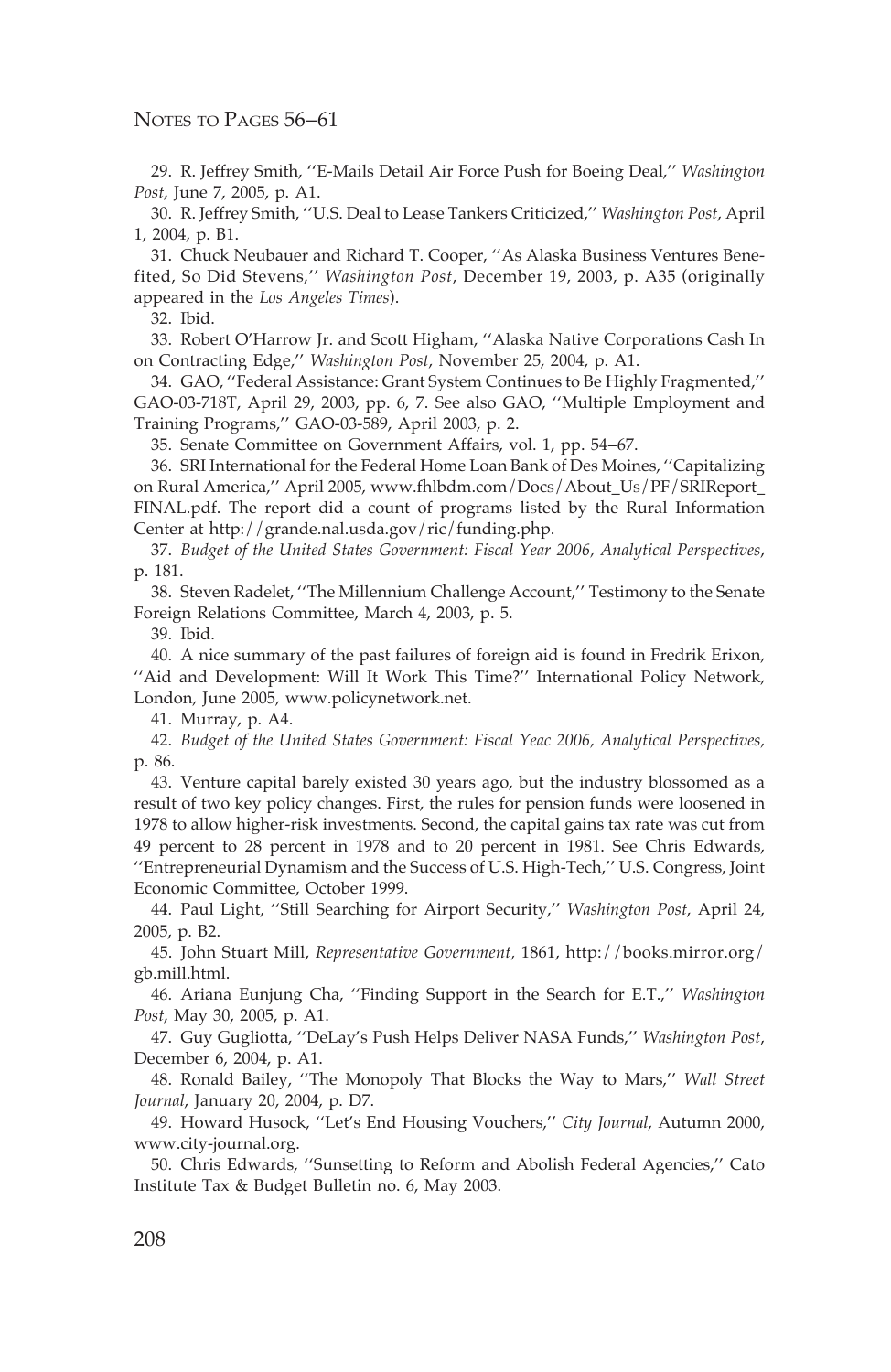51. Davis and Haltiwanger.

52. Amy E. Knaup, ''Survival and Longevity in the Business Employment Dynamics Data,'' *Monthly Labor Review* (Bureau of Labor Statistics), May 2005, p. 50.

53. GAO, ''Major Management Challenges and Program Risks: Department of Defense,'' GAO-01-244, January 2001. For a more recent assessment, see GAO, ''High-Risk Series: An Update,'' January 2005.

54. Griff Witte, ''Pentagon Wasted Supplies, GAO Finds,'' *Washington Post*, June 8, 2005, p. D1.

55. GAO, ''High-Risk Series: An Update,'' January 2005. See highlights for ''Department of Defense Financial Management.''

56. John Mintz, ''Probe Faults System for Monitoring U.S. Borders,'' *Washington Post*, April 11, 2005, p. A1.

57. Ibid.

58. John Mintz ''Border Camera System Is Assailed,'' *Washington Post*, June 17, 2005, p. A29.

59. Eric Lipton, ''U.S. to Spend Billions More to Alter Security Systems,'' *New York Times*, May 8, 2005, p. 1.

60. Ibid. The *Times* cites the Department of Homeland Security's inspector general on this point.

61. John Mintz, ''Border Patrol Cited for Inaction on Kickbacks,'' *Washington Post*, June 1, 2005, p. A2.

62. William E. Odom, ''Why the FBI Can't Be Reformed,'' op-ed, *Washington Post*, June 29, 2005, p. A21.

63. Ibid.

64. See Peter Lance, *1000 Years for Revenge: International Terrorism and the FBI— The Untold Story* (New York: Harper Collins-Regan Books, 2003).

65. Quoted in Dan Eggen, ''Pre-9/11 Missteps by FBI Detailed,'' *Washington Post*, June 10, 2005, p. A1.

66. House Select Committee on U.S. National Security and Military/Commercial Concerns with the People's Republic of China, House Report 105-851, May 25, 1999, p. v.

67. Ibid., p. x.

68. Cited in Senate Committee on Government Reform, vol. 2, pp. 30, 31.

69. NASA, *Columbia Accident Investigation Board* (Washington: NASA, August 2003), vol. 1, pp. 170, 180, 185, www.caib.us.

70. GAO, ''Space Station: Actions Underway to Manage Costs but Significant Challenges Remain,'' GAO-02-735, July 17, 2002, p. 1.

71. GAO, ''NASA: Compliance with Cost Limits,'' GAO-04-648R, April 2, 2004.

72. The issue regards the *Cobell v. Babbitt* case filed in 1996, which is currently on appeal. For background and documents, see www.indiantrust.com.

73. Thomas Slonaker, Testimony before the Senate Committee on Indian Affairs, September 24, 2002.

74. Paul Homan, Testimony before the Senate Committee on Indian Affairs, September 24, 2002.

75. Carol Leonnig, ''Interior Dept. Is Denounced,'' *Washington Post*, April 7, 2004, p. A7.

76. Eric Pianin and Christopher Lee, ''Corps of Engineers Chief Drafts Plan to Reorganize Agency,'' *Washington Post*, September 24, 2003, p. A27. See also Michael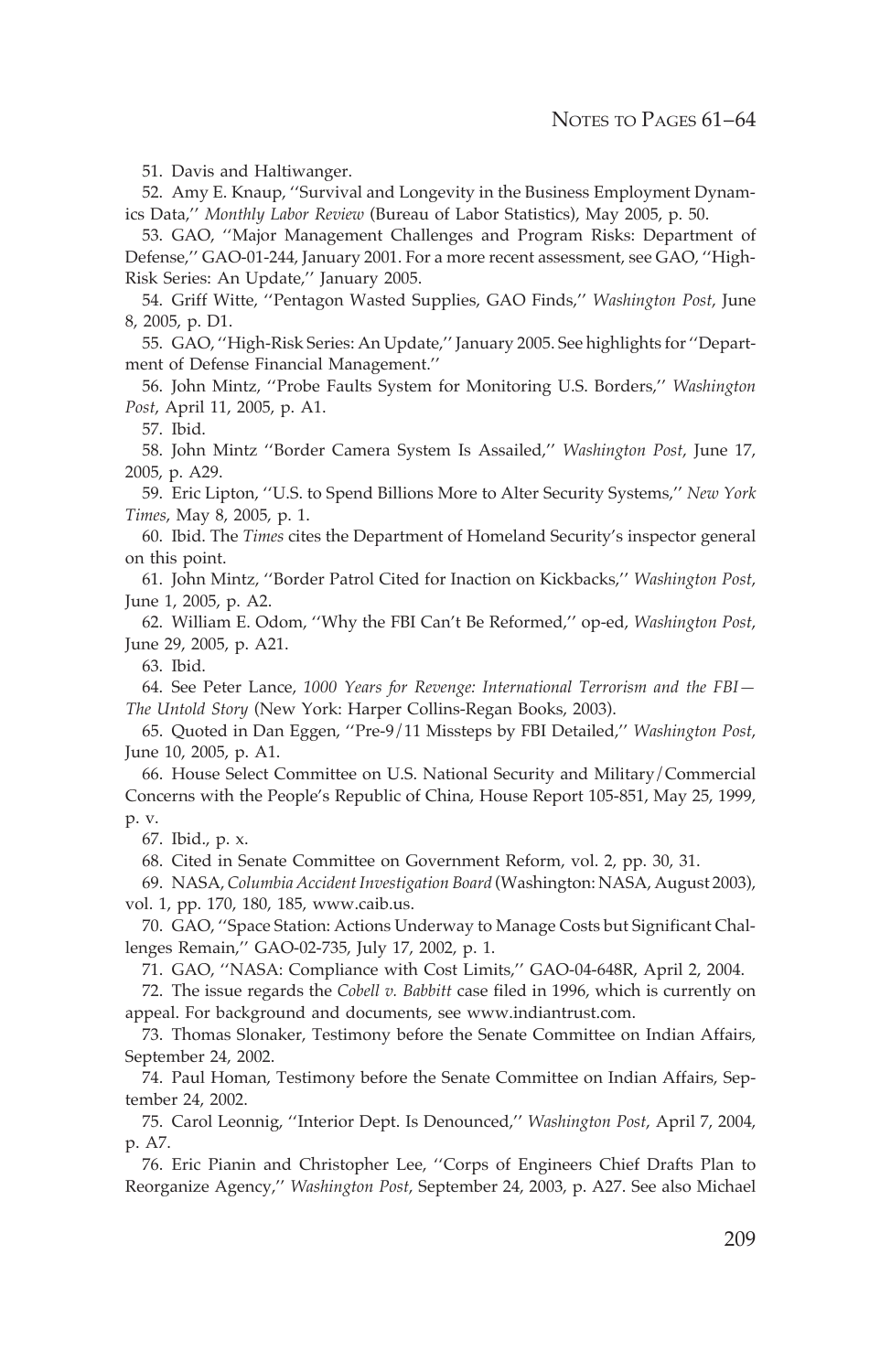# NOTES TO PAGES 64–68

Grunwald and Mike Allen, ''Corps of Engineers' Civilian Chief Ousted,'' *Washington Post*, March 7, 2002, p. A1.

77. Michael Grunwald, ''Army Corps Delays Study over Flawed Forecasts,'' *Washington Post*, October 5, 2000, p. A33.

78. Michael Grunwald, ''Army Corps Suspends Del. River Project,'' *Washington Post*, April 24, 2002, p. A27.

79. Douglas, p. 105.

80. Chris Edwards, ''Government Schemes Cost More Than Promised,'' Cato Institute Tax & Budget Bulletin no. 17, September 2003.

81. For background, see Alan Altshuler and David Luberoff, *Megaprojects* (Washington: Brookings Institution Press, 2003).

82. Michael Shear, ''Springfield Interchange Project Is Defended,'' *Washington Post*, November 26, 2002, p. B1.

83. Senate Committee on Government Affairs, vol. 2, p. 108.

84. GAO, ''Cost and Oversight of Major Highway and Bridge Projects: Issues and Options,'' GAO-03-764T, May 8, 2003, p. 6.

85. Altshuler and Luberoff, p. 167.

86. See the *Boston Globe*'s ''Easy Pass'' series of reports by Raphael Lewis and Sean Murphy, www.boston.com/globe/metro/packages/bechtel.

87. Ibid.

88. Reuters, ''Cost Increases, Delays Cited in FAA Programs,'' *Washington Post*, June 1, 2005, p. A17.

89. Ibid.

90. Sara Kehaulani Goo, ''DOT Says Air Traffic Overhaul Is Flawed,'' *Washington Post*, November 20, 2004, p. E5.

91. GAO, ''Department of Energy: Status of Contract and Project Management Reforms,'' GAO-03-570T, March 20, 2003.

92. Cited in Senate Committee on Government Affairs, vol. 2, p. 31.

93. GAO, ''Department of Energy.''

94. Defense items in the cost overrun table based on author calculations and GAO, ''Defense Acquisitions: Assessments of Major Weapon Programs,'' GAO-03-476, May 15, 2003. For the spy satellite, see Dana Priest, ''New Spy Satellite Debated on Hill,'' *Washington Post*, December 11, 2004, p. A1. For the laser anti-missile system, see Bradley Graham, ''Pentagon Laser Project Exceeds Cost Estimates, GAO Says,'' *Washington Post*, May 19, 2004, p. A9.

95. Senate Committee on Government Affairs, vol. 1, pp. 37–47.

96. Paul de la Garza and Stephen Nohlgren, ''VA Yanks Troubled Computer System,'' *St. Petersburg Times*, July 27, 2004.

97. Stephen Barr, ''Federal Diary,'' *Washington Post*, March 10, 2005, p. B2.

98. Curt Anderson, ''FBI Nears Completion of Computer Upgrade,'' Associated Press, March 26, 2004.

99. Jonathan Krin, ''FBI Rejects Its New Case File Software,'' *Washington Post*, January 14, 2005, p. A5. See also Griff Witte, ''FBI Outlines Plans for Computer System,'' *Washington Post*, June 9, 2005, p. A19.

100. Christopher Lee and Spencer Hsu, ''GAO Cites Capitol Facility's Costs, Delays,'' *Washington Post*, November 30, 2004, p. A1.

101. GAO, ''Capitol Visitor Center: Current Status of Schedule and Estimated Cost,'' GAO-03-1014T, July 15, 2003.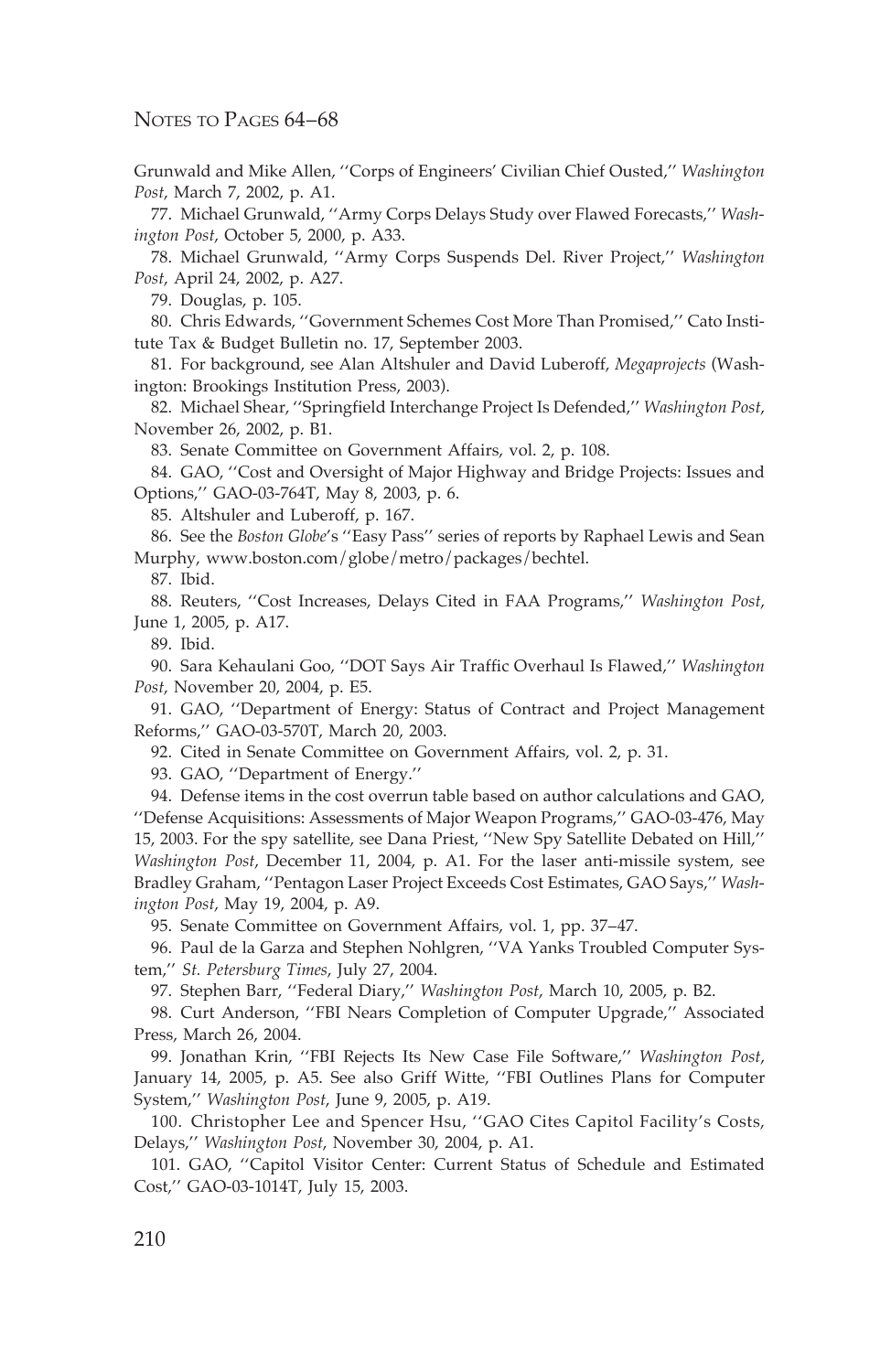102. Jacqueline Trescott, ''GAO Cites Cost Overruns at Kennedy Center,'' *Washington Post*, April 6, 2005, p. C1.

103. The \$614 million is a *Washington Post* estimate. David Nakamura, ''New Baseball Cost Study Could Take 5 Months,'' *Washington Post*, December 5, 2004, p. C1.

104. Stanley Engerman and Kenneth Sokoloff, ''Digging the Dirt at Public Expense: Governance in the Building of the Erie Canal and Other Public Works,'' NBER Working Paper no. 10965, December 2004.

105. Edwards, ''Government Schemes Cost More Than Promised.''

106. Amy Goldstein, ''Official Says He Was Told to Withhold Medicare Data,'' *Washington Post*, March 13, 2004, p. A1.

107. R. Jeffrey Smith, ''E-Mails Detail Air Force Push for Boeing Deal,'' *Washington Post*, June 7, 2005, p. A1.

108. Bent Flyvbjerg, Mette Skamris Holm, and Søren Buhl, ''Underestimating Cost in Public Works Projects: Error or Lie?'' *Journal of the American Planning Association* 68, no. 3 (Summer 2002).

109. Ibid., p. 281.

110. Howard Husock, ''Let's End Housing Vouchers,'' *City Journal*, Autumn 2000, www.city-journal.org.

111. Ibid.

112. Quoted in Michael A. Fletcher, ''Worry over Public Housing,'' *Washington Post*, June 26, 2005, p. A3.

113. *Budget of the United States Government: Fiscal Year 2005, Appendix*, p. 147.

114. ''Message from the Deputy Administrator,'' USDA's Economic and Community Systems program, www.reeusda.gov/ecs/ecs.htm.

115. *Budget of the United States Government: Fiscal Year 2005, Analytical Perspectives*, p. 54.

116. *Budget of the United States Government: Fiscal Year 2006, Analytical Perspectives*, p. 12.

117. See ''The President's Management Agenda,'' www.whitehouse.gov/results/ agenda/scorecard.html.

118. GAO, ''Fiscal Year 2003 U.S. Government Financial Statements,'' GAO-04- 477T, March 3, 2004, p. 13.

119. John Mintz, ''Infighting Cited at Homeland Security,'' *Washington Post*, February 2, 2005, p. A1.

120. Scott Higham and Robert O'Harrow Jr., ''Contracting Rush for Security Led to Waste, Abuse,'' *Washington Post*, May 22, 2005, p. A1.

121. ''Homeland Security Oversight,'' editorial, *Washington Post*, December 28, 2004, p. A18.

122. Quoted in Christopher Shays and Carolyn Maloney, ''Congress, Reorganize Yourself,'' *Washington Post*, December 22, 2004.

123. Christopher Lee and Stephen Barr, ''Pentagon to Retool Personnel System,'' *Washington Post*, February 10, 2005, p. A1.

124. Stephen Barr, ''Those Pesky People Issues Just Won't Go Away,'' *Washington Post*, October 3, 2004, p. C2.

125. Cited in Stephen Barr, ''Doubts about Leadership Find an Outlet in Survey,'' *Washington Post*, May 22, 2005, p. C2.

126. Cited in Christopher Lee, ''In Survey, Most Workers Are Critical of Management,'' *Washington Post*, May 20, 2005, p. A19.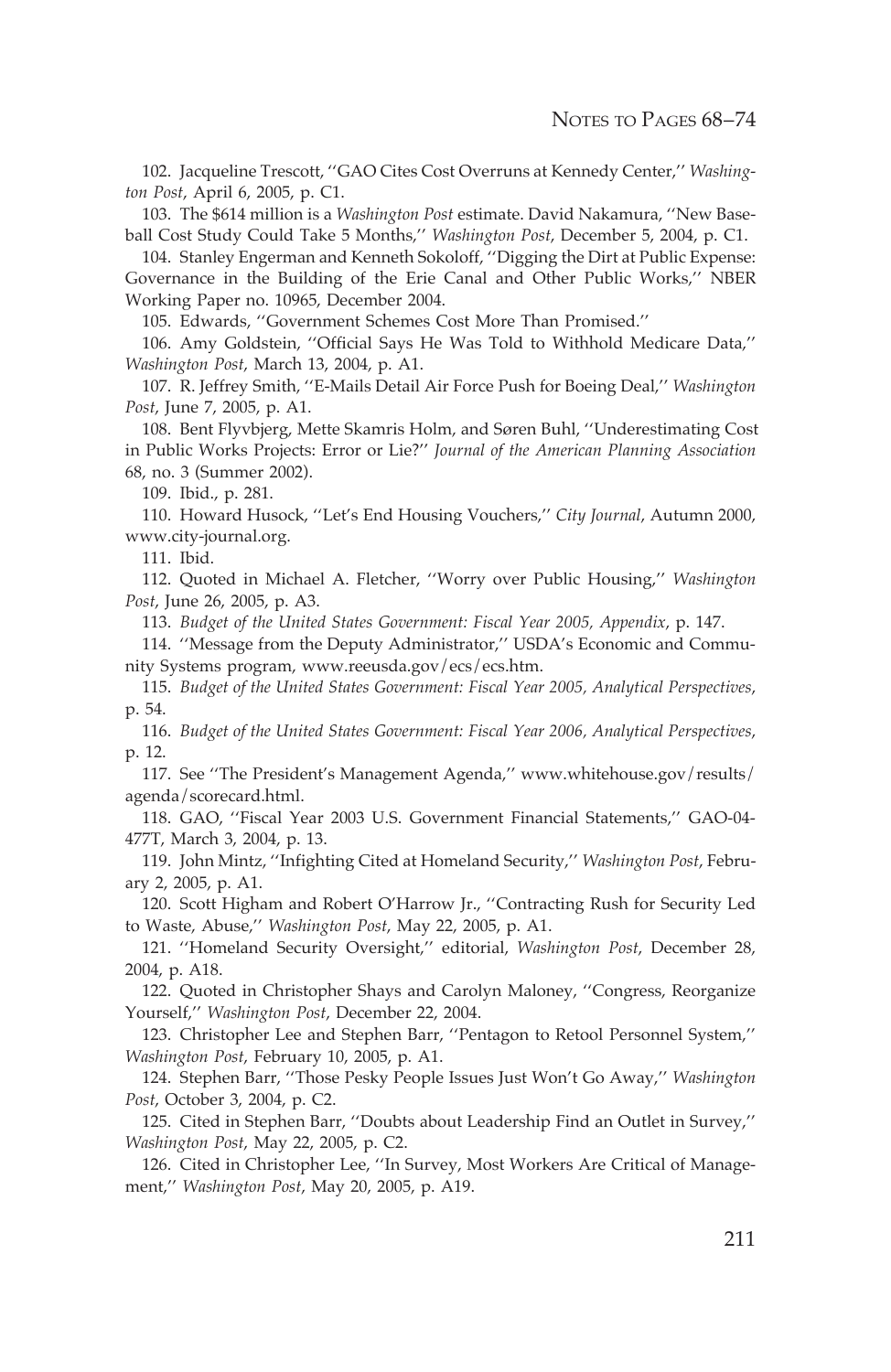127. Office of Personnel Management, ''A Fresh Start for Federal Pay: The Case for Modernization,'' April 2002, p. 17.

128. Chris Edwards and Tad DeHaven, ''Federal Government Should Increase Firing Rate,'' Cato Institute Tax & Budget Bulletin no. 10, November 2002. Data updated from OPM e-mail to author, July 22, 2005. These firing data come from the Office of Personnel Management's central personnel data file, which includes employee removals for poor performance under Title 5, Code of Federal Regulations, Parts 432 and 752. Reforms in 1978 added Part 432 to make firing easier, but removals continue to be rare.

129. In the early 1950s, Sen. Paul Douglas complained that the federal firing rate was just 0.6 percent. See Douglas, p. 77.

130. Walter Pincus, ''Analysts behind Iraq Intelligence Were Rewarded,'' *Washington Post*, May 28, 2005, p. A1.

131. Edwards and DeHaven. Involuntary separations include firing and layoffs.

132. Richard Morin, ''The Spillover Effect,'' *Washington Post,* August 18, 2002, p. B5.

133. Office of Personnel Management, ''Poor Performers in Government: A Quest for a True Story,'' January 1999, p. 28.

134. Ibid., p. 1.

135. Ibid., pp. 3, 11.

136. K. C. Swanson, ''No Way Out,'' *GovExec.com,* November 1, 1996.

137. Merit Systems Protection Board, ''Federal Supervisors and Poor Performers,'' July 1999, p. 12.

138. Christopher Lee and Hal Straus, ''Two-Thirds of Federal Workers Get a Bonus,'' *Washington Post*, May 17, 2004, p. A1.

139. Office of Personnel Management, p. 10.

140. Ellen Nakashimu, ''BIA Official Fired Amid Probes of Influence Peddling,'' *Washington Post*, May 25, 2002, p. A5.

141. Merit Systems Protection Board, p. 8.

142. Brookings Institution survey of federal workers summarized in Ben White, ''Poor Work Tolerated, Employees Say,'' *Washington Post*, October 30, 2001, p. A19.

143. Josh White and Bardley Graham, ''Senators Question Absence of Blame in Abuse Report,'' *Washington Post*, March 11, 2005, p. 17.

144. These failures were the conclusions of two U.S. Army reports. See Josh White and Thomas Ricks, ''Top Brass Won't Be Charged over Abuse,'' *Washington Post*, August 27, 2004, p. A17.

145. ''Impunity,'' editorial, *Washington Post*, April 26, 2005, p. A14.

# **Chapter 6**

1. Joe Scarborough, *Rome Wasn't Burnt in a Day* (New York, HarperCollins, 2004), p. 163.

2. Ibid.

3. For a discussion, see Tom A. Coburn, *Breach of Trust: How Washington Turns Outsiders into Insiders* (Nashville: WND Books, 2003), p. 98.

4. Vito Tanzi, ''A Lower Tax Future? The Economic Role of the State in the 21st Century,'' *Politeia* (London), 2004, p. 7, www.politeia.co.uk.

5. Ibid.

6. ''Democracy at Any Price,'' Survey on the Future of the State, *The Economist,* September 18, 1997, www.economist.com/surveys.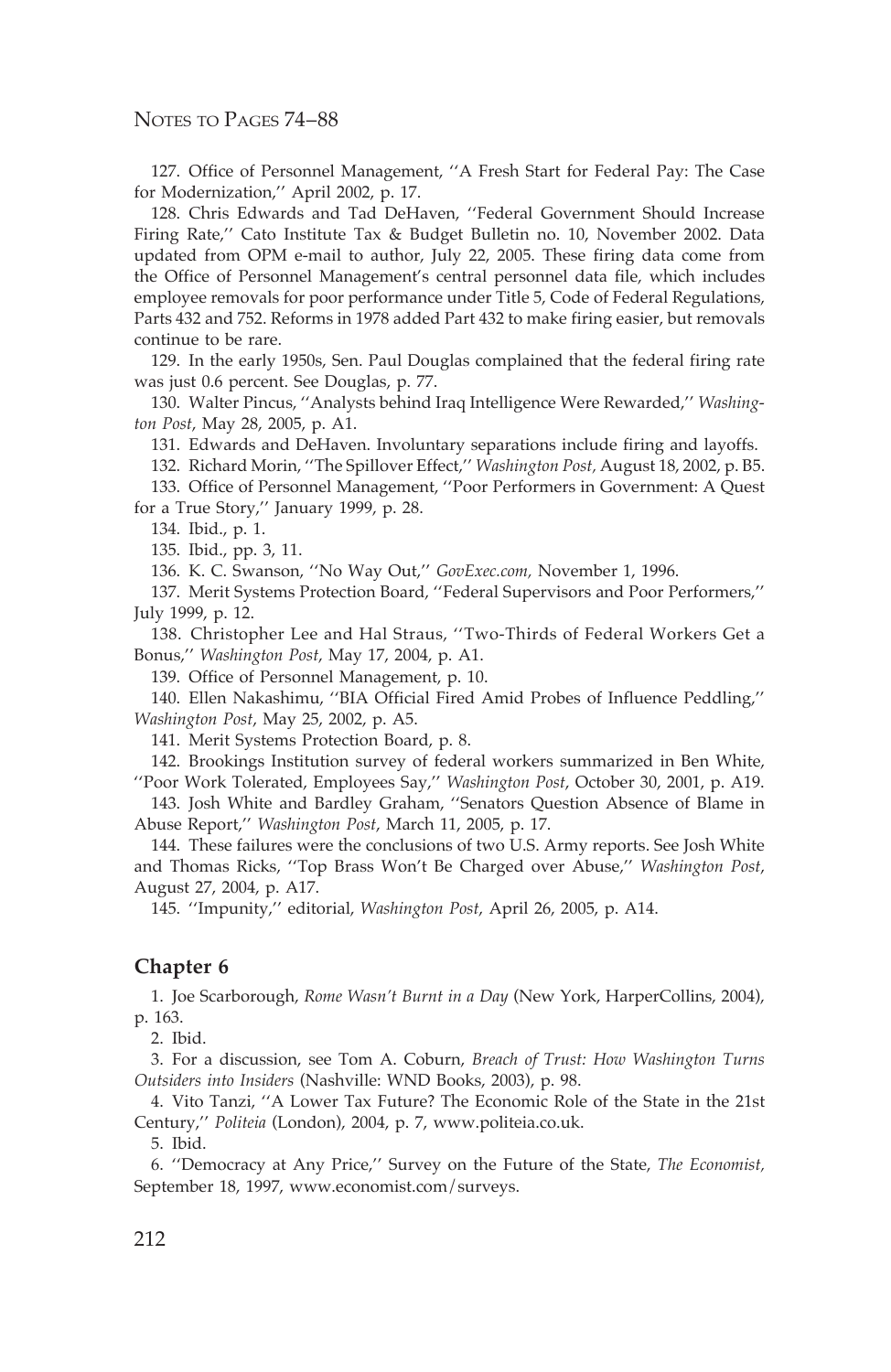7. Mark McClellan and Jonathan Skinner, ''The Incidence of Medicare,'' National Bureau of Economic Research (NBER) Working Paper no. 6013, April 1997, p. 47. The authors temper this conclusion by noting that the insurance value of Medicare is probably higher than the dollar transfers suggest.

8. Julia Lynn Coronado, Don Fullerton, and Thomas Glass, ''The Progressivity of Social Security,'' NBER Working Paper no. 7520, February 2000.

9. See USDA, Economic Research Service, ''Farm Income and Costs: Farm Income Forecasts,'' February 11, 2005, www.ers.usda.gov/Briefing/FarmIncome/Data/ Hh\_t5.htm.

10. See various reports from the Environmental Working Group at www.ewg.org. This group has constructed a detailed database of farm subsidy recipients.

11. Jennifer Cheeseman Day and Eric C. Newburger, ''The Big Payoff: Educational Attainment and Synthetic Estimates of Work-Life Earnings,'' Special Studies, U.S. Bureau of the Census, July 2002. Also note that government data on average earnings show that those with college degrees earn roughly twice what those with just high school diplomas do.

12. A 1983 book by University of Chicago political scientist Benjamin Page concluded that the federal government as a whole redistributes income much less than usually thought. He noted that numerous transfer programs, such as Medicare, unemployment insurance, and government employee pensions, are not directed at the poor. Also, spending on public goods, such as defense and the environment, is probably proportional in its distributional impact. Benjamin I. Page, *Who Gets What from Government* (Berkeley: University of California Press, 1983).

13. Congressional Budget Office, ''Reducing Entitlement Spending,'' September 1994, p. 28, www.cbo.gov/ftpdocs/48xx/doc4849/doc47.pdf.

14. Chris Edwards and Tad DeHaven, ''Corporate Welfare Update,'' Cato Institute Tax & Budget Bulletin no. 7, May 2002.

15. U.S. Department of Agriculture, ''USDA Announces Funds to Promote U.S. Food and Agricultural Products Overseas,'' news release, June 17, 2004, www.fas.usda.gov/scriptsw/PressRelease/pressrel\_dout.asp?Entry = valid &  $PrNum = 0112-04.$ 

16. ''What Associations Paid Their Chiefs,'' *National Journal*, February 21, 2004, p. 533.

17. Risk Management Agency, ''About the Risk Management Agency,'' June 2003, www.rma.usda.gov/aboutrma/.

18. The Export-Import Bank loaned Enron \$650 million, and the Overseas Private Investment Corporation loaned Enron \$750 million. See Neil King Jr., ''Questioning the Books: Senator Urges a Probe of Enron and Ex-Im Bank,'' *Wall Street Journal*, April 3, 2002, p. C1.

19. North American Development Bank, Community Adjustment and Investment Program, *Newsletter* 3, no. 1 (June 2003), www.dcci.com/caip/.

20. Michael Schroeder, ''Sugar Growers Hold Up Push for Free Trade,'' *Wall Street Journal*, February 3, 2004.

21. Laurent Belsie, ''Bitter Reality: Candy Less Likely to Be 'Made in US,''' *Christian Science Monitor*, April 8, 2002.

22. John Porretto, ''Lott: Cruise Ship Loss May Top \$200M,'' Associated Press, January 12, 2002.

23. Cited in Jeffrey Ball, ''Car Makers Split over Timing of Hydrogen-Powered Vehicles,'' *Wall Street Journal*, February 26, 2004, p. B1.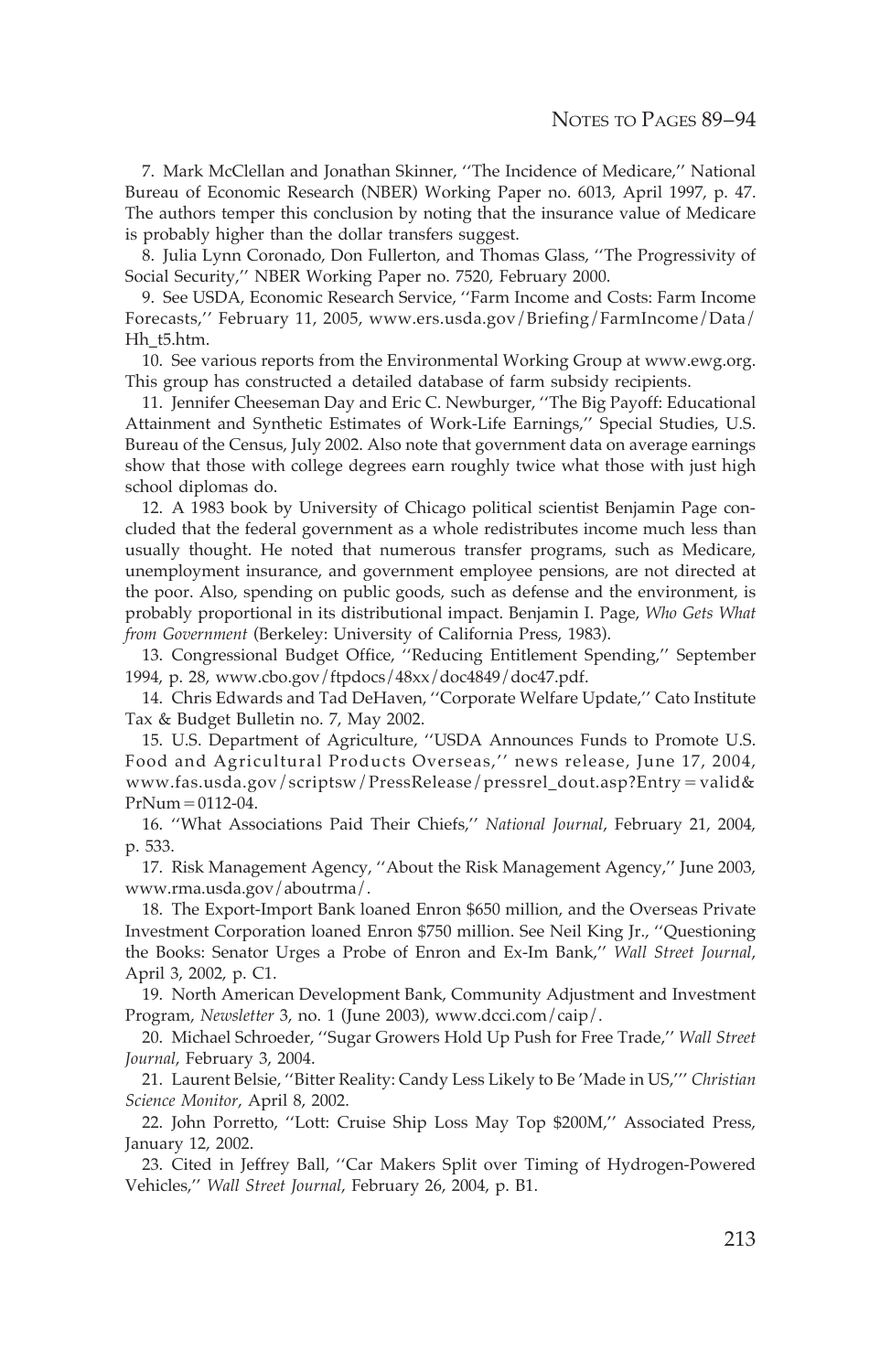# **Chapter 7**

1. Susan Dudley and Melinda Warren, ''Upward Trend in Regulation Continues: An Analysis of the U.S. Budget for Fiscal Years 2005 and 2006,'' Mercatus Center and Weidenbaum Center, June 2005.

2. Clyde Wayne Crews Jr., ''Ten Thousand Commandments: An Annual Snapshot of the Federal Regulatory State, 2005 Edition,'' Competitive Enterprise Institute, July 2005, p. 1.

3. For a summary of the Duke University findings, see Christopher J. Conover, ''Health Care Regulation: A \$169 Billion Hidden Tax,'' Cato Institute Policy Analysis no. 527, October 2, 2004. The author is an assistant research professor at Duke.

4. U.S. trade protection is estimated to create annual costs to U.S. consumers of roughly 1 percent of gross domestic product. Some estimates are higher. For example, see Howard Wall, ''Using the Gravity Model to Estimate the Costs of Protection,'' *Federal Reserve Bank of St. Louis Review*, January–February 1999, p. 33.

5. For background on antidumping law, see Brink Lindsey and Dan Ikenson, *Antidumping Exposed: The Devilish Details of Unfair Trade Law* (Washington: Cato Institute, 2003).

6. See Sebastian Mallaby, ''A Fishy Approach to Fair Trade,'' *Washington Post*, March 29, 2004, p. A23.

7. Robert W. Crandall and Clifford Winston, ''Does Antitrust Policy Improve Consumer Welfare? Assessing the Evidence,'' *Journal of Economic Perspectives* 17, no. 4 (Fall 2003): 4.

8. Richard Rahn, ''Markets and Monopolies,'' op-ed, *Washington Times*, January 9, 2004.

9. Discussed in Chris Edwards, ''Entrepreneurial Dynamism and the Success of U.S. High-Tech,'' U.S. Congress, Joint Economic Committee, October 1999, p. 13.

10. Gary Anthes, ''What Microsoft Could Learn from U.S. vs. IBM,'' *Computerworld*, March 2, 1998.

11. This is a guesstimate from Crandall and Winston.

12. ''Blocking Blockbuster,'' editorial, *Wall Street Journal*, March 30, 2005. The *Journal* says that the FTC prodded Blockbuster to drop its planned bid for Hollywood in 2005 and also blocked the same merger back in 1999.

13. Jim Powell, *FDR's Folly: How Roosevelt and His New Deal Prolonged the Great Depression* (New York: Crown Forum, 2003), p. 236.

14. Crews. This is the number of pages in the *Federal Register*.

15. Henry Miller, ''Dying for FDA Reform,'' op-ed, *Washington Times*, March 10, 2004.

16. Dr. David Gratzer, ''Wanted: Leadership at the FDA,'' March 2, 2004, www.nationalreview.com.

17. Doug Bandow summarizes the research in ''Demonizing Drugmakers: The Political Assault on the Pharmaceutical Industry,'' Cato Institute Policy Analysis no. 475, May 8, 2003, pp. 32–35.

18. Conover, p. 15.

19. Robert Higgs, ''Wrecking Ball: FDA Regulation of Medical Devices,'' Cato Institute Policy Analysis no. 235, August 7, 1995. See also Charles Homsy, ''How FDA Regulation and Injury Litigation Cripple the Medical Device Industry,'' Cato Institute Policy Analysis no. 412, August 28, 2001.

20. See www.abigail-alliance.org.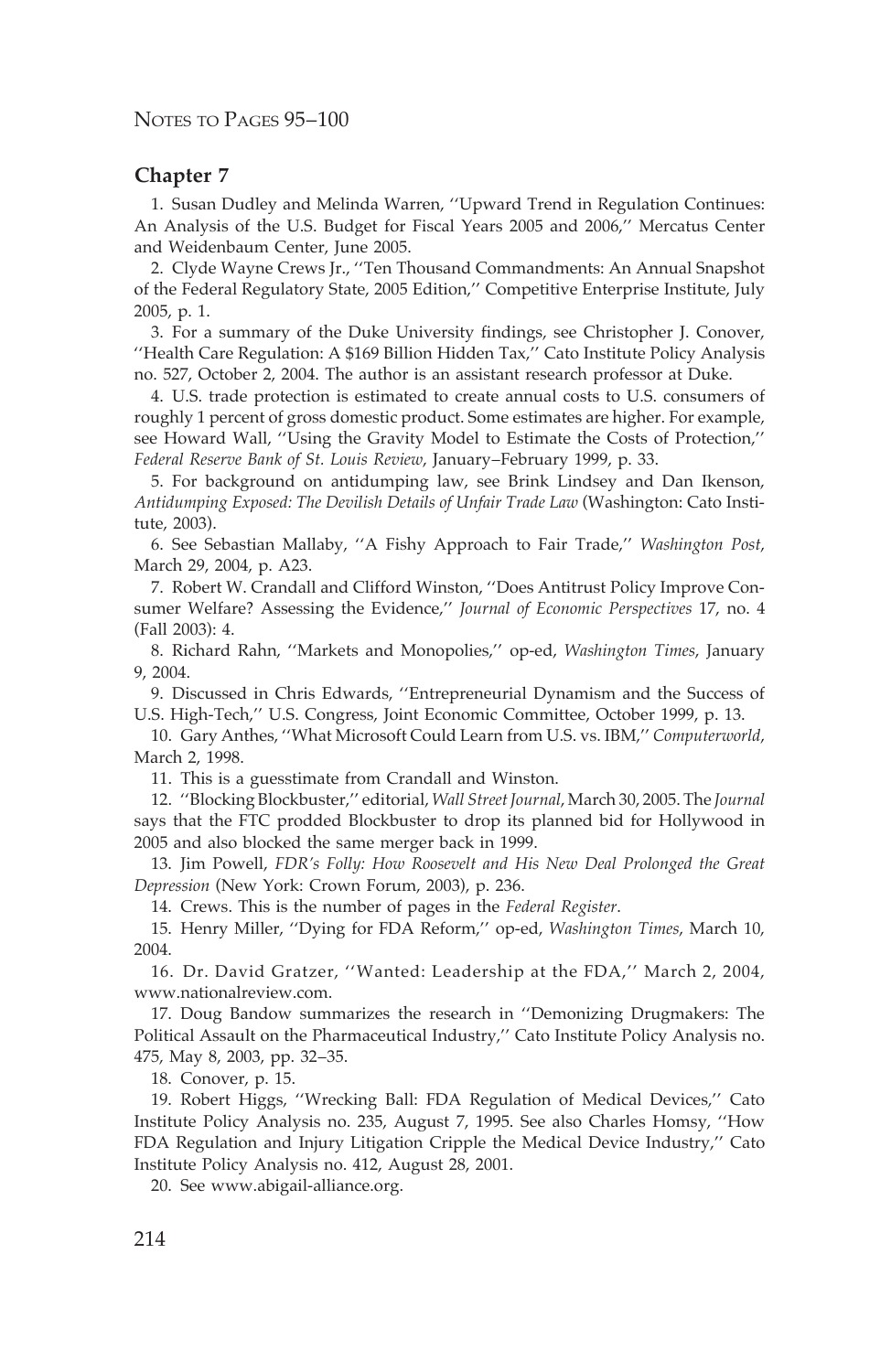21. For such a reform proposal, see Bartley J. Madden, ''Breaking the FDA Monopoly,'' *Regulation*, Summer 2004, p. 64.

22. Patrick J. Michaels, ''A DEA Crackdown That's Going to Hurt Those in Pain,'' op-ed, *Washington Post*, February 29, 2004, p. B2.

23. ''Federal Assault on Painkiller Abuse Makes Patients Suffer,'' editorial, *USA Today,* March 11, 2004.

24. Howard Husock, ''How Public Housing Harms Cities,'' *City Journal*, Winter 2003, www.city-journal.org. See also Howard Husock, ''Let's End Housing Vouchers,'' *City Journal*, Autumn 2000.

25. In its FY2004 budget, the administration proposed turning Section 8 into a block grant. In its FY2005 budget, the administration proposed bypassing the states and giving lump-sum payments directly to local governments. See Amy Goldstein, ''Bush Aims to Localize Rent Aid,'' *Washington Post*, April 13, 2004, p. A1.

26. The Congressional Budget Office (CBO) finds that the Forest Service spends more on the timber program than it charges to companies harvesting timber, which may cause excessive depletion of timber and destruction of forests that have recreational value. See CBO, ''Budget Options,'' February 2005, p. 97.

27. Blaine Harden, ''Reopening Forest Areas Stirs Debate in Alaska,'' *Washington Post*, August 1, 2004, p. A3.

28. Southeast Alaska Conservation Council, *How Tongass Rainforest Logging Costs Taxpayers Millions* (Juneau: Southeast Alaska Conservation Council, 2003), p. 3.

29. For a discussion of reforms for the PMAs and TVA, see CBO, pp. 84–87.

30. Eric Pianin and Christopher Lee, ''Corps of Engineers Chief Drafts Plan to Reorganize Agency,'' *Washington Post*, September 24, 2003, p. A27. See also Michael Grunwald and Mike Allen, ''Corps of Engineers' Civilian Chief Ousted,'' *Washington Post*, March 7, 2002, p. A1.

31. James V. Grimaldi, ''Enron Pipeline Leaves Scar on South America,'' *Washington Post*, May 6, 2002, p. A1.

32. Ibid.

33. Jim Carlton, ''Is Water Too Cheap?'' *Wall Street Journal*, March 17, 2004, p. B1. See also Green Scissors Campaign, ''Green Scissors 2003: Cutting Wasteful & Environmentally Harmful Spending,'' May 8, 2003, www.greenscissors.com, pp. 14, 25.

34. U.S. Department of the Interior, Bureau of Reclamation, ''Animas–La Plata Project Construction Cost Estimates,'' November 26, 2003.

35. The Green Scissors Campaign annual report is a good place to find pro-green budget reforms. See www.greenscissors.com.

#### **Chapter 8**

1. James M. Beck, *Our Wonderland of Bureaucracy* (New York: Macmillan, 1932), p. 223.

2. *Budget of the United States Government: Fiscal Year 2006, Analytical Perspectives* (Washington: Government Printing Office, February 2005), p. 131. For general background on federal grants, see Government Accountability Office (GAO), ''Federal Assistance: Grant System Continues to Be Highly Fragmented,'' GAO-03-718T, April 29, 2003.

3. Ibid.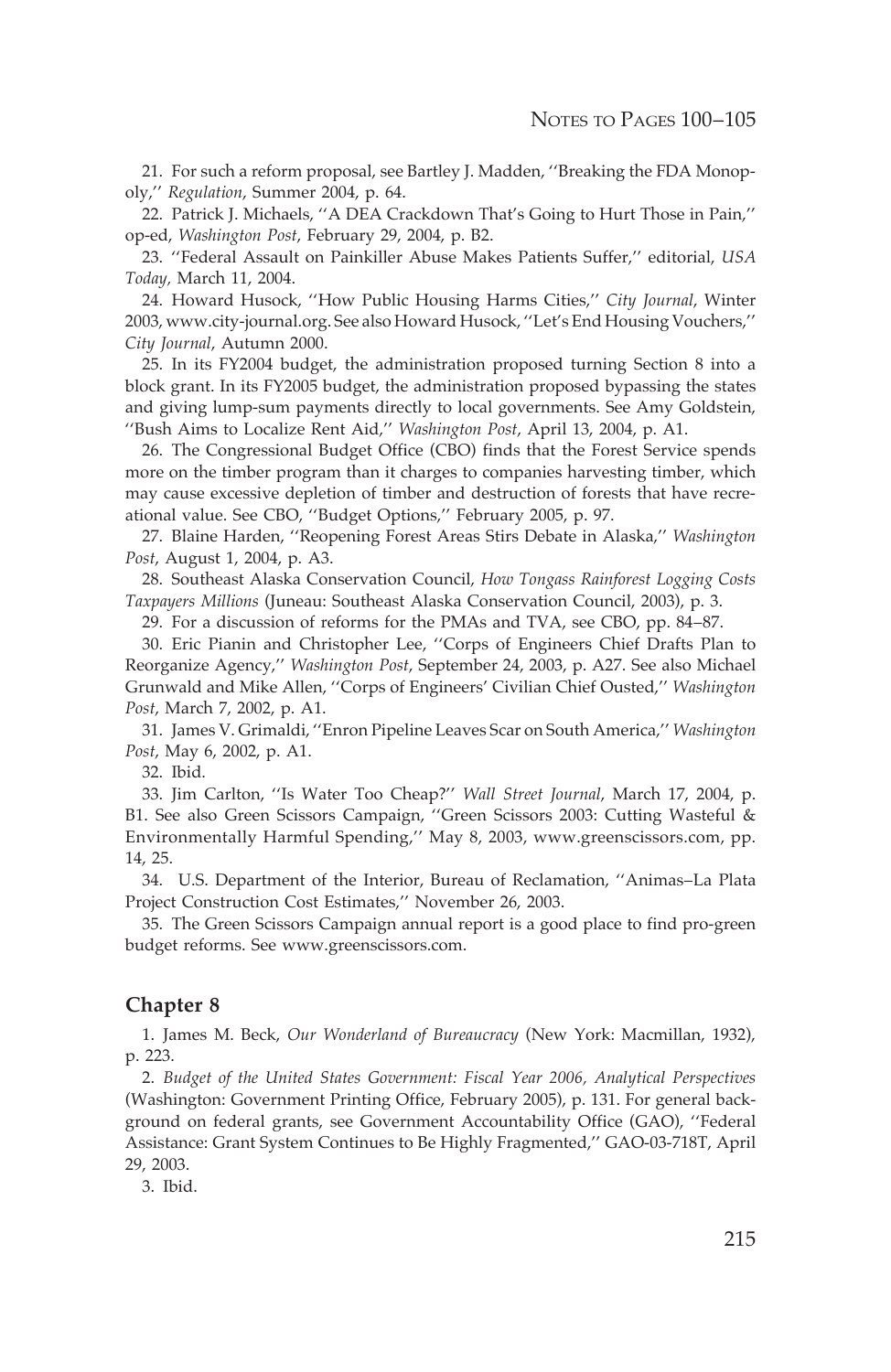# NOTES TO PAGES 106–112

4. Office of Management and Budget (OMB), Budget Analysis and Systems Division, ''The Number of Federal Grant Programs to State and Local Governments, 1980–2004,'' April 8, 2005. In addition, the OMB analysis found 298 other grant programs that were aimed at individuals, nonprofits, and businesses, not state and local governments.

5. *Federal Grants and Contracts Weekly* (Arlington, VA), November 17, 2003, p. 3.

6. GAO, ''Federal Assistance.'' The GAO has been pointing out these problems of federal grants since at least 1975.

7. Ibid., p. 9.

8. ''Budget Message of the President,'' in *Budget of the United States Government: Fiscal Year 1983* (Washington: Government Printing Office, February 1982), p. M22.

9. The OMB notes that its count of the number of grant programs is up in recent years partly due to changes in definitions.

10. Beck, p. 213.

11. This was a report from the bipartisan Advisory Commission on Intergovernmental Relations. Cited in Michael Greve, ''Big Government Federalism,'' *Federalism Outlook* (American Enterprise Institute), March 1, 2001.

12. Lester M. Salamon, ''The Changing Tools of Government Action: An Overview,'' in *Beyond Privatization: The Tools of Government Action,* ed. Lester M. Salamon (Washington: Urban Institute Press, 1989), p. 16.

13. Donald Haider, ''Grants as a Tool of Public Policy,'' in ibid., p. 114.

14. Susan Schmidt, ''Tribal Grant Is Being Questioned,'' *Washington Post*, March 1, 2005, p. A3.

15. *Budget of the United States Government: Fiscal Year 2003* (Washington: Government Printing Office, February 2002), p. 175.

16. William Spangar Peirce, *Bureaucratic Failure and Public Expenditure* (New York: Academic Press, 1981), p. 158.

17. Tracey Farrigan and Amy Glasmeier, ''Economic Development Administration: Background and History,'' Pennsylvania State University, One Nation Pulling Apart project, n.d., www.onenation.psu.edu.

18. Nora Gordon, ''Do Federal Grants Boost School Spending? Evidence from Title I,'' Department of Economics, University of California, San Diego, Working Paper, September 2002.

19. Quoted in Beck, p. 217.

20. Quoted in Charles Warren, *Congress as Santa Claus or National Donations and the General Welfare Clause of the Constitution* (New York: Arno, 1978), p. 103 (originally published by the Michie Company, Charlottesville, Virginia, 1932).

21. Ibid., p. 100.

22. Eric Rich, ''Crime Agency's Ex-Chief Indicated on Md. Grant Use,'' *Washington Post*, March 18, 2004, p. B1.

23. Greve.

24. GAO, ''Medicaid: HCFA Reversed Its Position and Approved Additional State Financing Schemes,'' GAO-02-147, October 10, 2001, p. 1.

25. GAO, ''Opportunities for Oversight and Improved Use of Taxpayer Funds: Examples from Selected GAO Work,'' GAO-03-1006, August 2003, p. 146.

26. Gabriel Roth, ''Liberating the Roads: Reforming U.S. Highway Policy,'' Cato Institute Policy Analysis no. 538, March 17, 2005, p. 11.

27. Ibid., p. 12.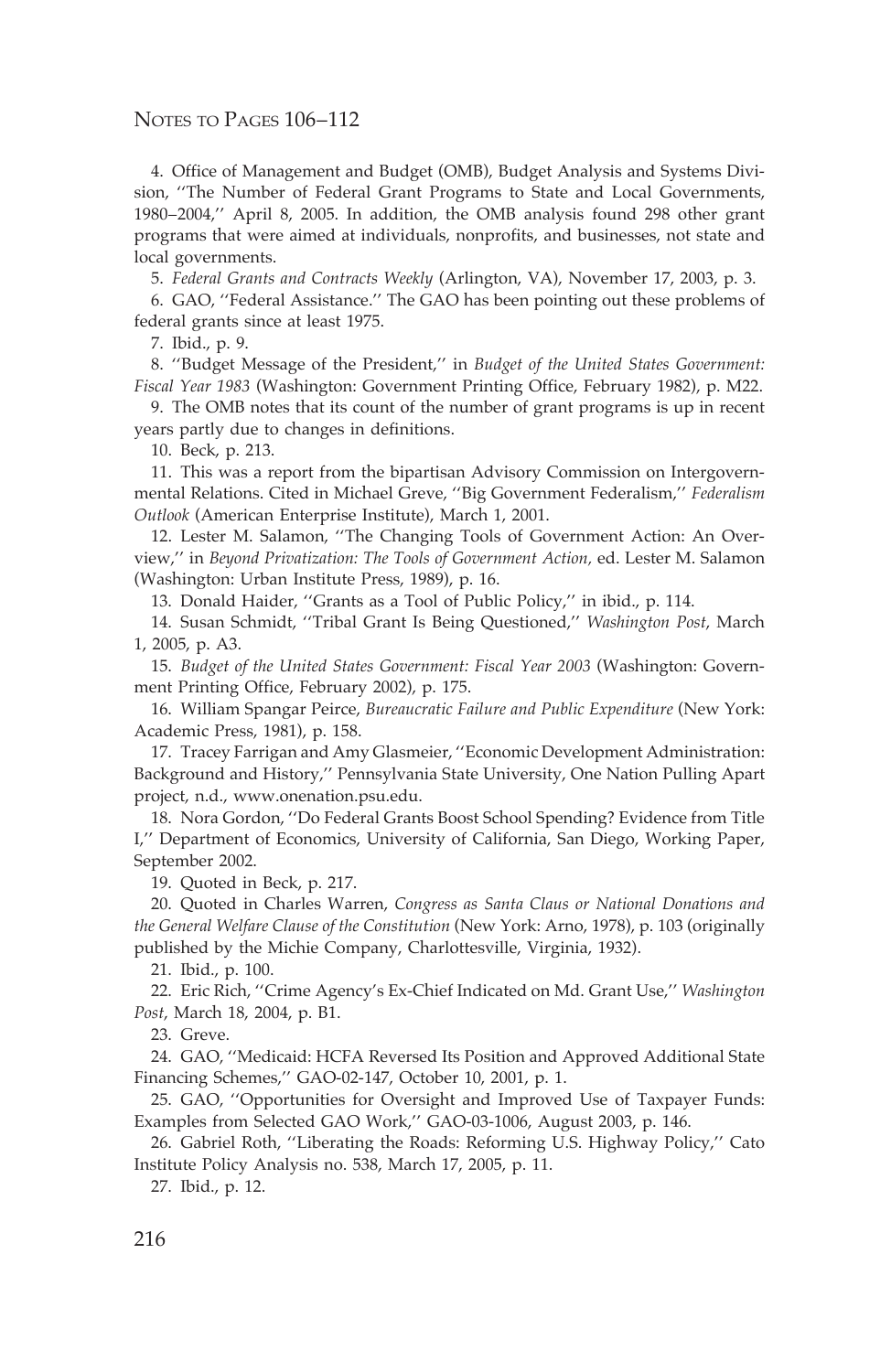28. Shailagh Murray, ''Grudgingly, House Accepts \$284 Billion Bill,'' *Washington Post*, March 11, 2005, p. A5.

29. Michael Dobbs, ''Run-Up to Vote Is Season for U.S. Largess,'' *Washington Post*, October 28, 2004, p. A23.

30. Roth, p. 7 and footnote 29.

31. *Budget of the United States Government: Fiscal Year 2005, Analytical Perspectives*, p. 117.

32. White House, ''Barriers to Community-Based Organizations and Other Small and Newcomer Organizations,'' news release, August 16, 2001, www.white house.gov/news/releases/2001/08/.

33. *Budget of the United States Government: Fiscal Year 2005, Analytical Perspectives*, pp. 114, 119.

34. *Budget of the United States Government: Fiscal Year 2005*, p. 181.

35. Diane Mattingly and Stephen Fehr, ''Library to Receive Funds for Literacy,'' Fairfax Extra, *Washington Post*, December 22, 2004.

36. Dan Morgan, ''Hastert Directs Millions to Birthplace,'' *Washington Post*, May 31, 2005, p. A1.

37. For background, see Veronique de Rugy, ''What Does Homeland Security Spending Buy?'' American Enterprise Institute, October 29, 2004. See also Angie Marek, ''Pigging Out,'' *U.S. News & World Report*, May 30, 2005, p. 22.

38. House Select Committee on Homeland Security, ''An Analysis of First Responder Grant Funding,'' April 27, 2004.

39. Ibid.

40. Ibid., p. 6.

41. John Mintz, ''Security Spending Initiates Disputes,'' *Washington Post*, April 13, 2005, p. A15.

42. Ibid.

43. Sam Hananel, ''Report Criticizes Use of Port Security Grants,'' *Washington Post*, December 28, 2004.

44. Spencer Hsu and Sarah Cohen, ''Most Area Terrorism Funding Not Spent,'' *Washington Post*, April 10, 2005, p. A1.

45. John L. Palmer and Isabel V. Sawhill, ''Perspectives on the Reagan Experiment,'' in *The Reagan Experiment,* ed. John L. Palmer and Isabel V. Sawhill (Washington: Urban Institute, 1982), p. 12.

46. Donald M. Rothberg, ''Reagan Urges New Weapon to Overcome U.S.-Soviet Military Gap,'' Associated Press, May 5, 1980.

47. Roth, p. 16.

48. GAO, ''Federal-State-Local Relations: Trends of the Past Decade and Emerging Issues,'' GAO/HRD-90-34, March 1990, p. 15.

49. Palmer and Sawhill, pp. 12, 16.

50. *Budget of the United States Government: Fiscal Year 2006*, *Analytical Perspectives*, p. 131.

51. *Congressional Quarterly Almanac 1995*, vol. 51 (1996): 2-22.

52. *Budget of the United States Government: Fiscal Year 2006, Historical Tables*, p. 76. Data are for fiscal years.

53. Dan Morgan and Helen Dewar, ''GOP Dishes Out Pork in Growing Portions,'' *Washington Post*, November 24, 2003, p. A19.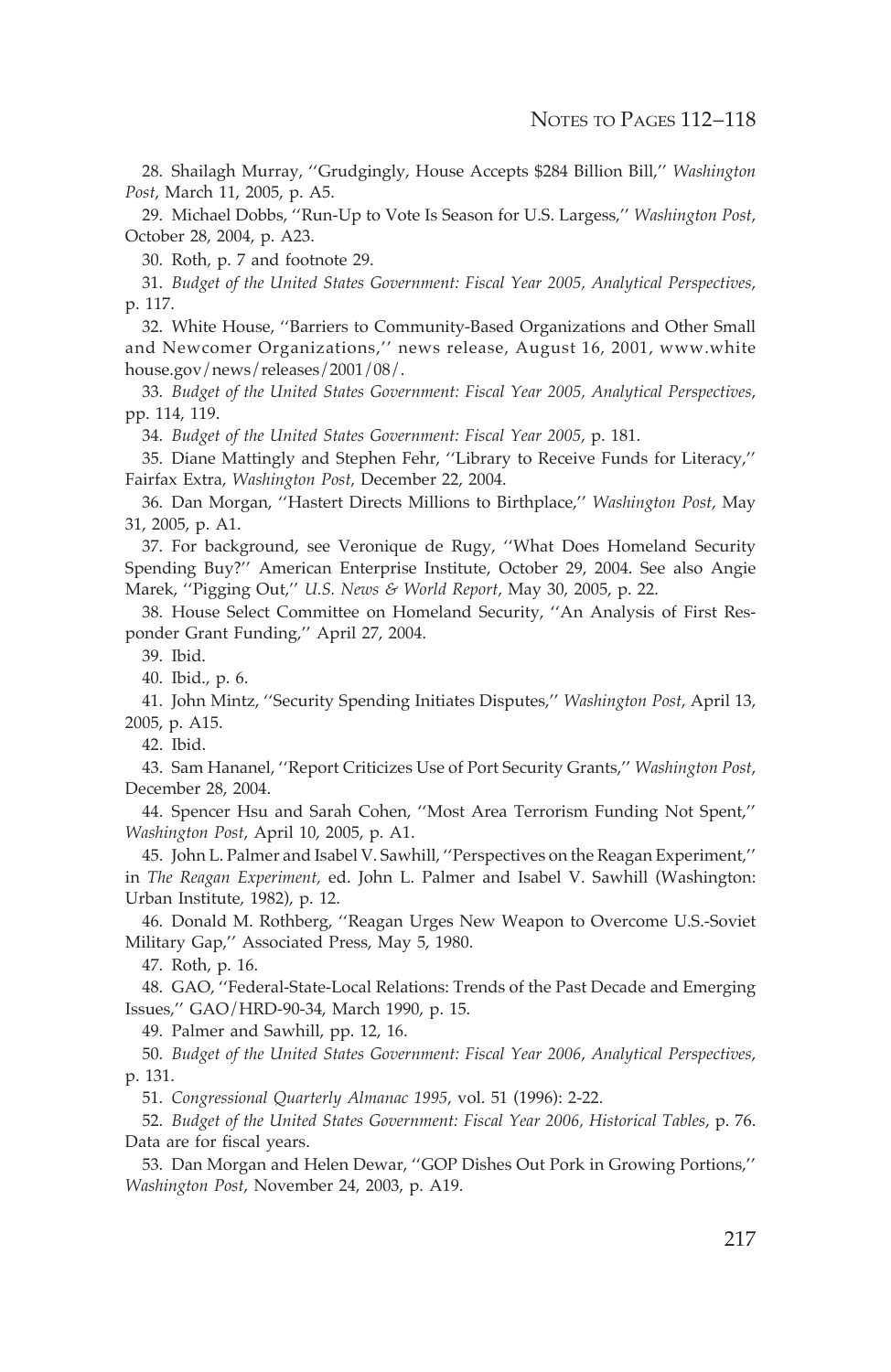#### **Chapter 9**

1. Rick Geddes, ''The Structure and Effect of International Postal Reform,'' American Enterprise Institute Postal Reform Papers, April 29, 2003.

2. Marc Fisher, ''Privatizing Zoo Would Rescue It, for a Modest Fee,'' *Washington Post*, December 9, 2003, p. B1. Fisher notes that about 40 percent of U.S. zoos, including the top-notch San Diego and Bronx zoos, are run by private, nonprofit groups, and he notes that private ownership seems to have a superior record. Many private zoos, however, do receive various government subsidies. Regarding the National Zoo, the National Academy of Sciences reported in 2004 that it found failures ''at all levels'' in zoo management leading to animal deaths, crumbling facilities, and other problems. See Karlyn Barker and James V. Grimaldi, ''National Zoo Director Quits over Lapses,'' *Washington Post*, February 26, 2004, p. A1.

3. A good survey of the issues is Gabriel Roth, ed., *Competing with the Government* (Stanford, CA: Hoover Institution Press, 2004).

4. Gabriel Roth, ''Liberating the Roads: Reforming U.S. Highway Policy,'' Cato Institute Policy Analysis no. 538, March 17, 2005, pp. 10, 13.

5. Vito Tanzi, ''A Lower Tax Future? The Economic Role of the State in the 21st Century,'' *Politeia* (London), 2004, p. 14, www.politeia.co.uk.

6. *Budget of the United States Government: Fiscal Year 2003* (Washington: Government Printing Office, February 2002), p. 45.

7. Ibid.

8. Jerry Markon, ''2 Pentagon Officials Get 24 Years in Fraud,'' *Washington Post*, December 13, 2003, p. B3.

9. Nicole Fuller, ''Ex-Postal Official Admits Taking Nearly \$800,000 in Bribes,'' *Washington Post*, October 8, 2004, p. A20.

10. Private air traffic control would probably be safer because private firms can access capital markets to raise funds for investment in new technologies. Also, current government work rules can reduce the safety consciousness of controllers.

11. For a summary of the issue, see Christopher Lee, ''Postal Services Finances Bleak,'' *Washington Post*, March 23, 2004, p. A17.

12. For a detailed discussion of postal service reform, see Edward L. Hudgins, ed., *Mail @ the Millennium: Will the Postal Service Go Private?* (Washington: Cato Institute, 2000).

13. Geddes.

14. Ibid.

15. Joseph Vranich and Edward Hudgins, ''Help Passenger Rail by Privatizing Amtrak,'' Cato Institute Policy Analysis no. 419, November 1, 2001. I have updated the subsidy costs listed in this report.

16. GAO, ''Opportunities for Oversight and Improved Use of Taxpayer Funds: Examples from Selected GAO Work,'' GAO-03-1006, August 2003, p. 58. The GAO notes that the PMAs have inefficient levels of capital investment because of the unreliability of federal funding.

17. Daniel B. Klein, ''Private Highways in America, 1792–1916,'' *The Freeman: Ideas on Liberty*, February 1994, www.fee.org. State governments did intervene extensively in infrastructure projects such as canals and railroads, but intervention often ended in corruption scandals. See also James Rolph Edwards, ''How Nineteenth-Century Americans Responded to Government Corruption,'' *The Freeman: Ideas on Liberty*, April 2004, p. 24. See also Eduardo Engel, Ron Fischer, and Alexander Galetovic, ''A New Approach to Private Roads,'' *Regulation*, Fall 2002, p. 18.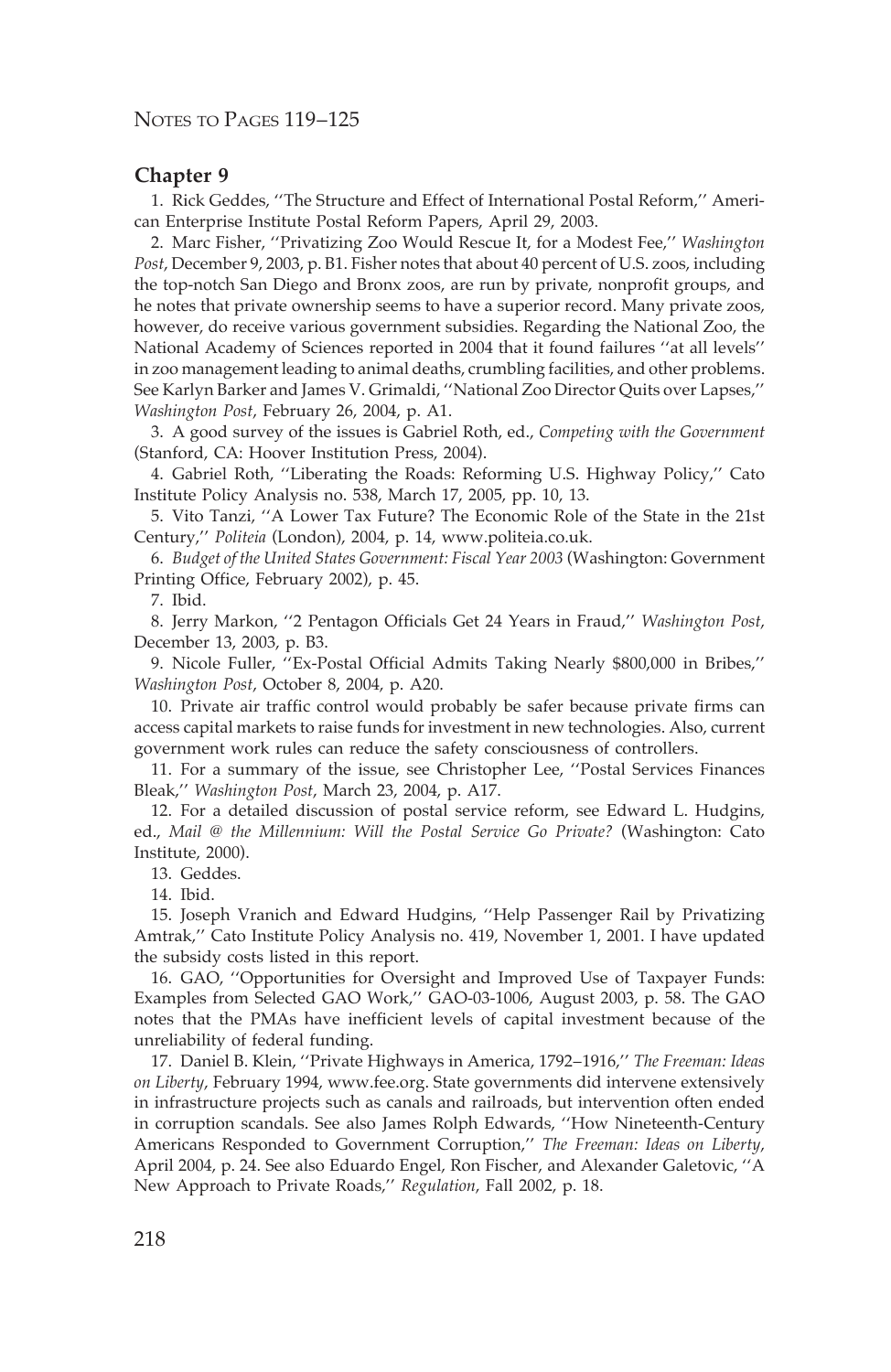18. GAO, ''Air Traffic Control: Evolution and Status of FAA's Automation Program,'' GAO/T-RCED/AIMD-98-85, March 5, 1998.

19. GAO, ''High-Risk Series: An Update,'' GAO-05-207, January 2005, p. 5.

20. Holman W. Jenkins Jr., ''The Coming Revolution in Air Traffic Control,'' *Wall Street Journal*, August 18, 2004, p. A11.

21. Joel Bagnole, ''How Canada Gets Jets across the Sea,'' *Wall Street Journal,* May 9, 2002, p. A12.

22. Steven Ginsberg, ''Beltway to Get Va. Toll Lanes,'' *Washington Post*, April 29, 2005, p. A1.

23. Lisa Rein, ''Toll Lane Proposals Pick Up Momentum,'' *Washington Post*, March 17, 2004, p. B1.

24. Fred Bayles, ''Toll Lanes: A Freer Ride, for a Price,'' *USA Today*, April 8, 2004, p. 3A.

25. Amy Argetsinger and Steven Ginsberg, ''Lessons of Calif.'s Toll Lanes,'' *Washington Post*, June 20, 2005, p. A1.

26. See Jerry Ellig, ''The \$7.7 Billion Mistake: Federal Barriers to State and Local Privatization,'' U.S. Congress, Joint Economic Committee, February 1996.

27. Author's count of loan programs in *Budget of the United States Government: Fiscal Year 2005, Federal Credit Supplement,* www.gpoaccess.gov/usbudget/fy05/ browse.html.

28. *Budget of the United States Government: Fiscal Year 2006, Analytical Perspectives* (Washington: Government Printing Office, February 2005), p. 109. Note that the outlay amounts for loans in the federal budget are the net subsidy amounts, which are the present values of the net taxpayer costs. This treatment, established by the Federal Credit Reform Act of 1990, allows comparison between the costs of loans and other federal programs.

29. Susan Straight, ''Women Expand Niche in Owning Construction Firms,'' *Washington Post*, February 21, 2004, p. F1.

30. For example, Alaska Native Corporations get special access to federal nobid contracts.

31. *Budget of the United States Government: Fiscal Year 2006, Analytical Perspectives*, p. 99.

32. GAO, ''Farm Loan Programs: Improvements in the Loan Portfolio but Continued Monitoring Needed,'' GAO-01-732T, May 16, 2001, p. 2.

33. *Budget of the United States Government: Fiscal Year 2006, Analytical Perspectives*, p. 85.

34. Ibid., p. 87

35. ''Venture Capitol-ism,'' editorial, *Wall Street Journal*, April 13, 2005, p. 18.

36. Robert Krol and Shirley Svorny, ''The Collapse of a Noble Idea,'' *Regulation* 27, no. 4 (Winter 2004–2005): 30.

37. Ibid.

38. *Budget of the United States Government: Fiscal Year 2006, Analytical Perspectives*, p. 109. See also Charles Lane, ''Justices to Review Loan Offsets,'' *Washington Post*, April 26, 2005, p. A2.

39. GAO, ''Federal Budget: Opportunities for Oversight and Improved Use of Taxpayer Funds,'' GAO-03-922T, June 18, 2003, p. 26.

40. Ibid., p. 16.

41. Anne Applebaum, ''Student Loan Swindle,'' *Washington Post*, September 29, 2004, p. A29.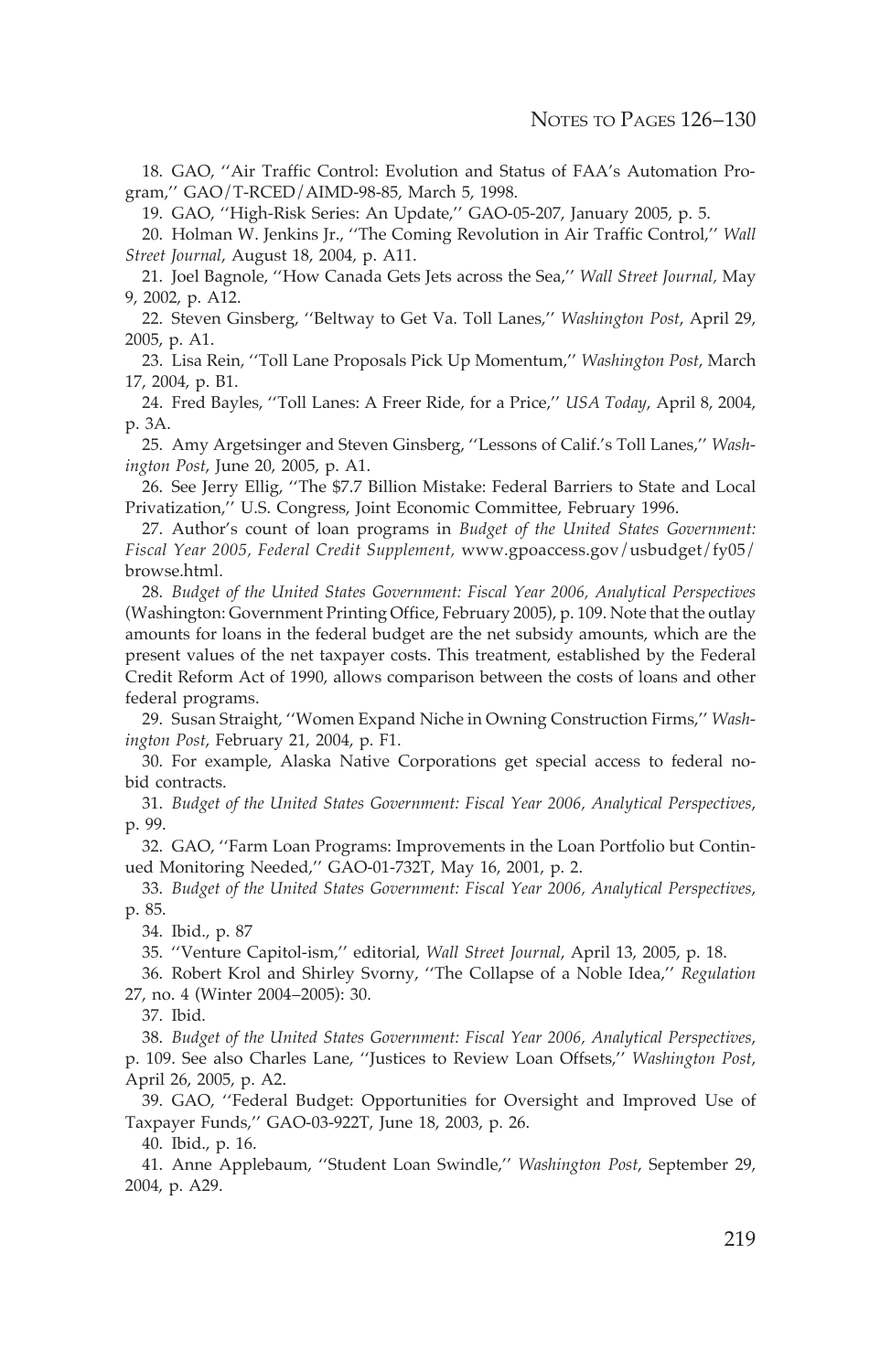# NOTES TO PAGES 130–135

42. Albert Crenshaw, ''U.S. Pension Agency Goes \$11 Billion in Red,'' *Washington Post*, January 31, 2003, p. E1.

43. For a discussion, see Chris Edwards, ''Replacing the Scandal-Plagued Corporate Income Tax with a Cash-Flow Tax,'' Cato Institute Policy Analysis no. 484, August 14, 2003, pp. 28–29.

44. David Hilzenrath, ''Lenders' Subsidy Grows, CBO Says,'' *Washington Post*, April 13, 2004, p. E1.

45. *Budget of the United States Government: Fiscal Year 2006, Analytical Perspectives*,

p. 91. This is the debt for Fannie Mae, Freddie Mac, and the Federal Home Loan Banks. 46. Albert Crenshaw, ''High Pay at Fannie Mae for the Well-Connected,'' *Washington Post*, December 23, 2004, p. E3.

47. David Hilzenrath, ''Fannie Mae Salaries Rile Hill,'' *Washington Post*, October 11, 2004, p. E1.

48. David Hilzenrath, ''Both Sides Critical at Fannie Hearing,'' *Washington Post*, October 7, 2004, p. E1.

49. For background, see Lawrence J. White, ''Fannie Mae, Freddie Mac, and Housing Finance: Why True Privatization Is Good Public Policy,'' Cato Institute Policy Analysis no. 528, October 7, 2004.

50. *Budget of the United States Government: Fiscal Year 2006, Analytical Perspectives*, p. 206.

51. GAO, ''Federal Budget,'' p. 30.

52. GAO, ''High-Risk Series: An Update,'' GAO-05-207, January 2005. See highlights for ''Managing Federal Real Property.''

53. See www.whitehouse.gov/results/agenda/scorecard.htm.

54. CBO, ''Budget Options,'' February 2001, p. 82.

55. Joshua Partlow, ''Radio Telescopes' Time in the Sun Has Passed,'' *Washington Post*, April 12, 2004, p. B3.

56. GAO, ''High-Risk Series: Federal Real Property,'' GAO-03-122, January 1, 2003, pp. 8, 9.

57. Ibid., p. 11.

#### **Chapter 10**

1. For background on term limits, see U.S. Term Limits at www.termlimits.org.

2. Edward Crane and Patrick Basham, ''Term Limits,'' *Cato Handbook on Policy,* 6th ed. (Washington: Cato Institute, 2005), p. 161.

3. In a five-to-four ruling in *U.S. Term Limits, Inc. v. Thornton*, 514 U.S. 779 (1995), the Court overturned congressional term limits that had been imposed by 23 states.

4. David W. Moore, ''Congress Job Approval at 35%, Lowest in Eight Years,'' Gallup Organization, May 10, 2005, www.gallup.com.

5. John Berthoud, ''Self-Limited Members of Congress: A Continued Commitment to Their Convictions,'' National Taxpayers Union Issue Brief no. 128, August 29, 2000.

6. Kenneth Cooper, ''House Rejects Measures to Require Term Limits,'' *Washington Post*, March 30, 1995, p. A1. The House voted on four different versions of term limits, a strategy that allowed members to each vote for a particular version but to have none of them pass.

7. Joe Scarborough, *Rome Wasn't Burnt in a Day* (New York: HarperCollins, 2004), p. 178.

8. Ibid., pp. 8, 61.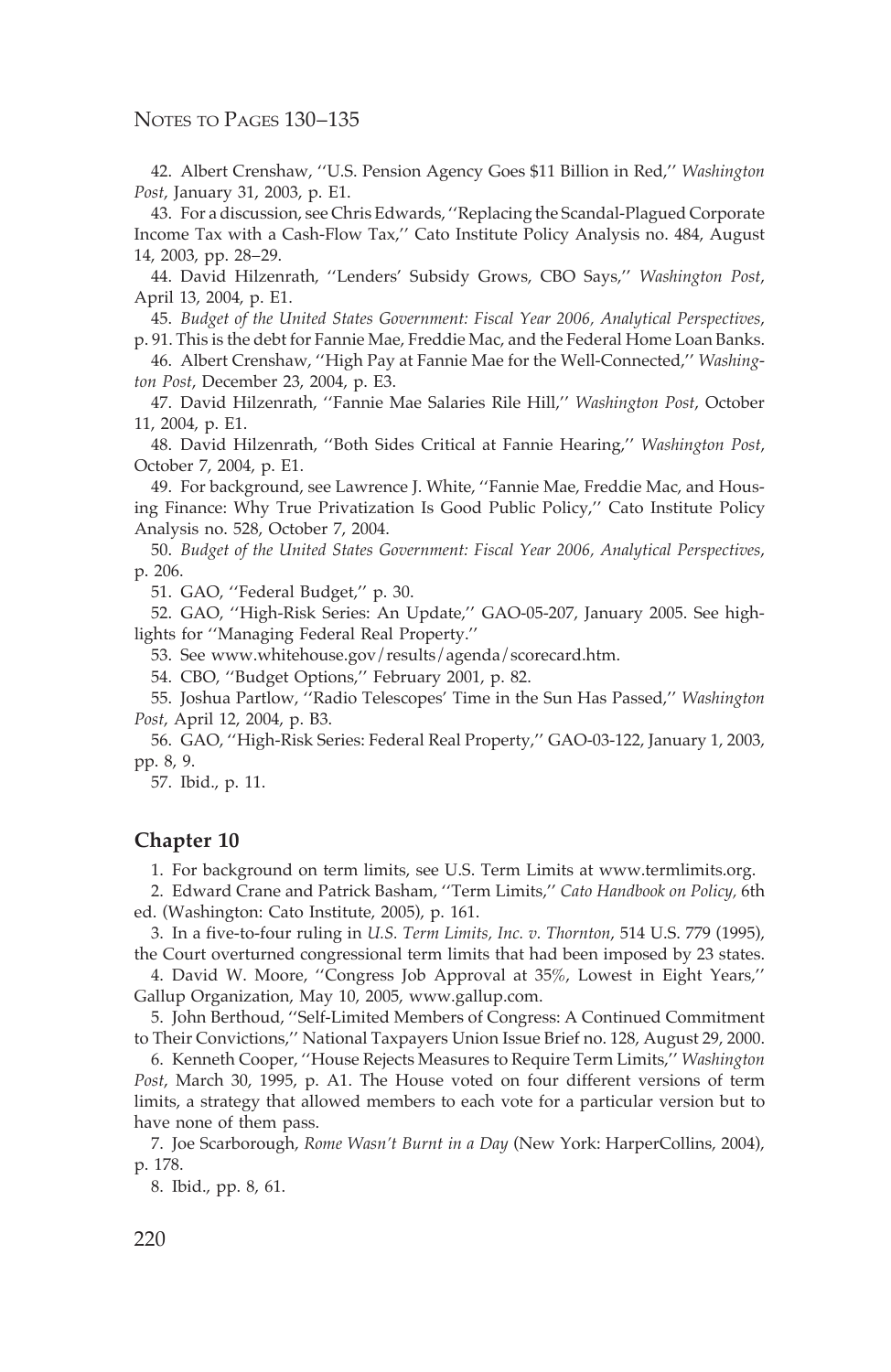9. Ibid., pp. 164–69.

10. Tom A. Coburn, *Breach of Trust: How Washington Turns Outsiders into Insiders* (Nashville: WND Books, 2003), p. 39.

11. Ibid., pp. xix, xxiv, 50.

12. In 1900 alcohol excises accounted for 35 percent of federal revenues and customs duties accounted for 45 percent. See Chris Edwards, ''The U.S. Economy at the Beginning and End of the 20th Century,'' U.S. Congress, Joint Economic Committee, December 1999, p. 26.

13. Chris Edwards, ''Options for Tax Reform,'' Cato Institute Policy Analysis no. 536, February 24, 2005.

14. For a discussion of tax reform options, see ibid.

15. H. L. Mencken, *A Little Book in C Major,* 1916, www.bartleby.com/73/423.html.

16. Louis Fisher, ''Line Item Veto Act of 1996: Lessons from the States,'' Congressional Research Service, December 26, 1996.

17. For state experiences with budget limitations, see Michael New, ''Proposition 13 and State Budget Limitations: Past Successes and Future Options,'' Cato Institute Briefing Paper no. 83, June 19, 2003.

18. The House Republican Study Committee has proposed changes to the budget process in the ''Family Budget Protection Act,'' www.house.gov/burton/RSC/word/ Hensarling101303tp.pdf.

19. *Congressional Quarterly Almanac*, *1995* (Washington: Congressional Quarterly, 1996), p. 2-34.

20. For background, see Chris Edwards, ''Sunsetting to Reform and Abolish Federal Agencies,'' Cato Institute Tax & Budget Bulletin no. 6, May 2002.

21. Richard Darman, *Who's in Control? Polar Politics and the Sensible Center* (New York: Simon & Schuster, 1996), p. 236.

22. Ibid., p. 234.

23. Scarborough, p. 63

24. For example, Gingrich pushed for funding, which was not requested by the Pentagon, for C-130 transport planes. The planes were built in his Georgia district.

25. Coburn, p. xxii.

26. Paul H. Douglas, *Economy in the National Government* (Chicago: University of Chicago Press, 1952), p. 22.

27. Ibid., p. 24.

28. However, there are about 35 ''Blue Dog'' Democrats in the House, such as Jim Cooper of Tennessee, who support broad budget process reforms to restrain growth in spending. See www.house.gov/cardoza/BlueDogs/bluedogs.shtml. For Brookings Institution proposals, see Alice Rivlin and Isabel Sawhill, eds., *Restoring Fiscal Sanity 2005* (Washington: Brookings Institution, April 2005).

29. Coburn, p. xxvi.

30. Some past general critiques of federal spending that I found useful, but which I have not previously referenced, include: C. Lowell Harriss, ed., *Control of Federal Spending* (New York: Academy of Political Science, 1985); Randall Fitzgerald and Gerald Lipson, *Pork Barrel: The Unexpurgated Grace Commission Story of Congressional Profligacy* (Washington: Cato Institute, 1984); and Lewis Uhler, *Setting Limits* (Washington: Regnery Gateway, 1989). From a liberal perspective, a well-written critique of wasteful federal spending is Mark Zepezauer, *Take the Rich off Welfare* (Cambridge, MA: South End, 2004).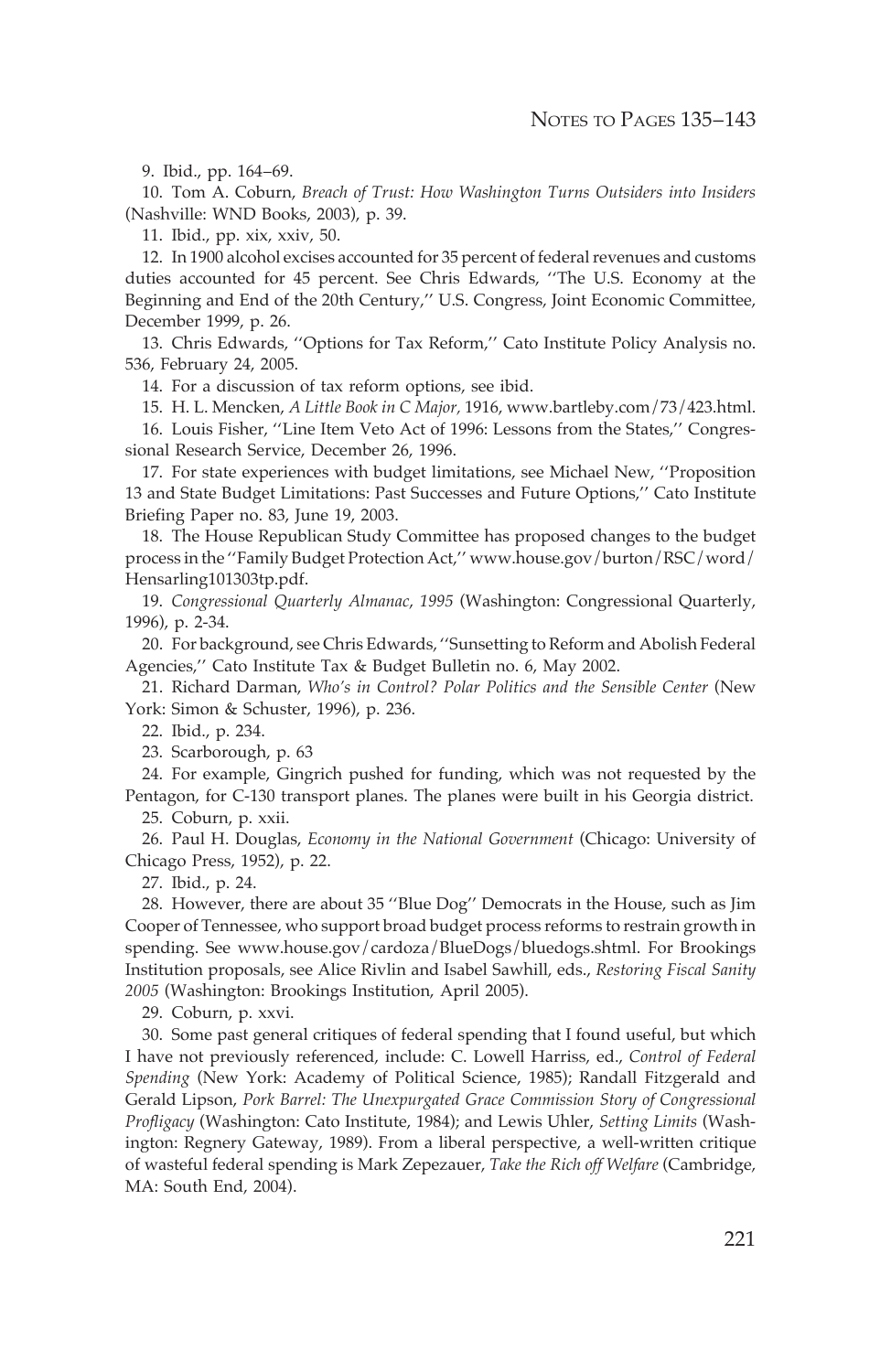## NOTES TO PAGES 143–149

31. Gordon Tullock, Arthur Seldon, and Gordon Brady, *Government Failure: A Primer in Public Choice* (Washington: Cato Institute, 2002), p. 12.

32. Ibid., p. 20.

33. Thomas Jefferson, letter to Edward Carrington, May 27, 1788, in *The Writings of Thomas Jefferson,* ed. Andrew A. Lipscomb and Albert Ellery Bergh (Washington: Issued under the auspices of the Thomas Jefferson Memorial Association of the United States, 1903–04), vol. 7: p. 37.

34. James L. Payne, *The Culture of Spending: Why Congress Lives beyond Our Means* (San Francisco: Institute for Contemporary Studies, 1991), p. 61.

35. *Budget of the United States Government: Fiscal Year 2006, Historical Perspectives* (Washington: Government Printing Office, 2005), p. 125. These figures are current or nominal dollars.

36. Ibid., p. 162.

37. For a discussion of why defense spending was reduced, see Payne, p. 146.

38. Taxpayers for Common Sense and the Center for Defense Information, ''New Beginnings: How Base Closures Can Improve Local Economies and Transform America's Military,'' October 2001.

39. Ron Haskins, ''Welfare Reform: The Biggest Accomplishment of the Revolution,'' in *The Republican Revolution 10 Years Later: Smaller Government or Business as Usual?* ed. Chris Edwards and John Samples (Washington: Cato Institute, 2005).

40. Ariana Eunjung Cha, ''Finding Support in the Search for E.T.,'' *Washington Post*, May 30, 2005, p. A1.

41. Chris Edwards and Tad DeHaven, ''Save the Farms—End the Subsidies,'' oped, *Washington Post*, March 3, 2002.

42. Vaudine England, ''Shorn of Subsidies, New Zealand Farmers Thrive,'' *International Herald Tribune*, July 2, 2005, http://iht.com.

43. Federated Farmers of New Zealand, ''Life after Subsidies,'' www.fed farm.org.nz/homepage.html.

44. Linda Killian, *The Freshman: What Happened to the Republican Revolution* (Boulder, CO: Westview, 1998), pp. 407–13. The Republicans lost a net two seats in the House in 1996. The GOP losers were not so much conservative as simply people who were particularly poor candidates.

45. Ibid., pp. 441–43. Some other hard-line reformers, such as Sue Myrick of North Carolina and Lindsey Graham of South Carolina, did not increase their vote percentage but did well nonetheless. Note that Mark Sanford ran unopposed in 1996.

46. Ibid., p. 412. As one example, President Clinton carried Tom Coburn's district by 7 percentage points, but Coburn won reelection by a 10 percentage point margin. Coburn was perhaps the most hard-core House budget cutter.

47. ''The Enigma of Acquiescence, Survey on the Future of the State,'' *The Economist*, September 18, 1997, www.economist.com/surveys.

48. Ibid.

49. Vito Tanzi, ''A Lower Tax Future? The Economic Role of the State in the 21st Century,'' *Politeia* (London), 2004, p. 13, www.politeia.co.uk.

50. David Brooks, ''The Do-Nothing Conspiracy,'' *New York Times*, March 18, 2005, p. A27.

#### **Appendix 1**

1. U.S. Bureau of Economic Analysis, *Survey of Current Business* (Washington: Government Printing Office, April 2000), p. 15.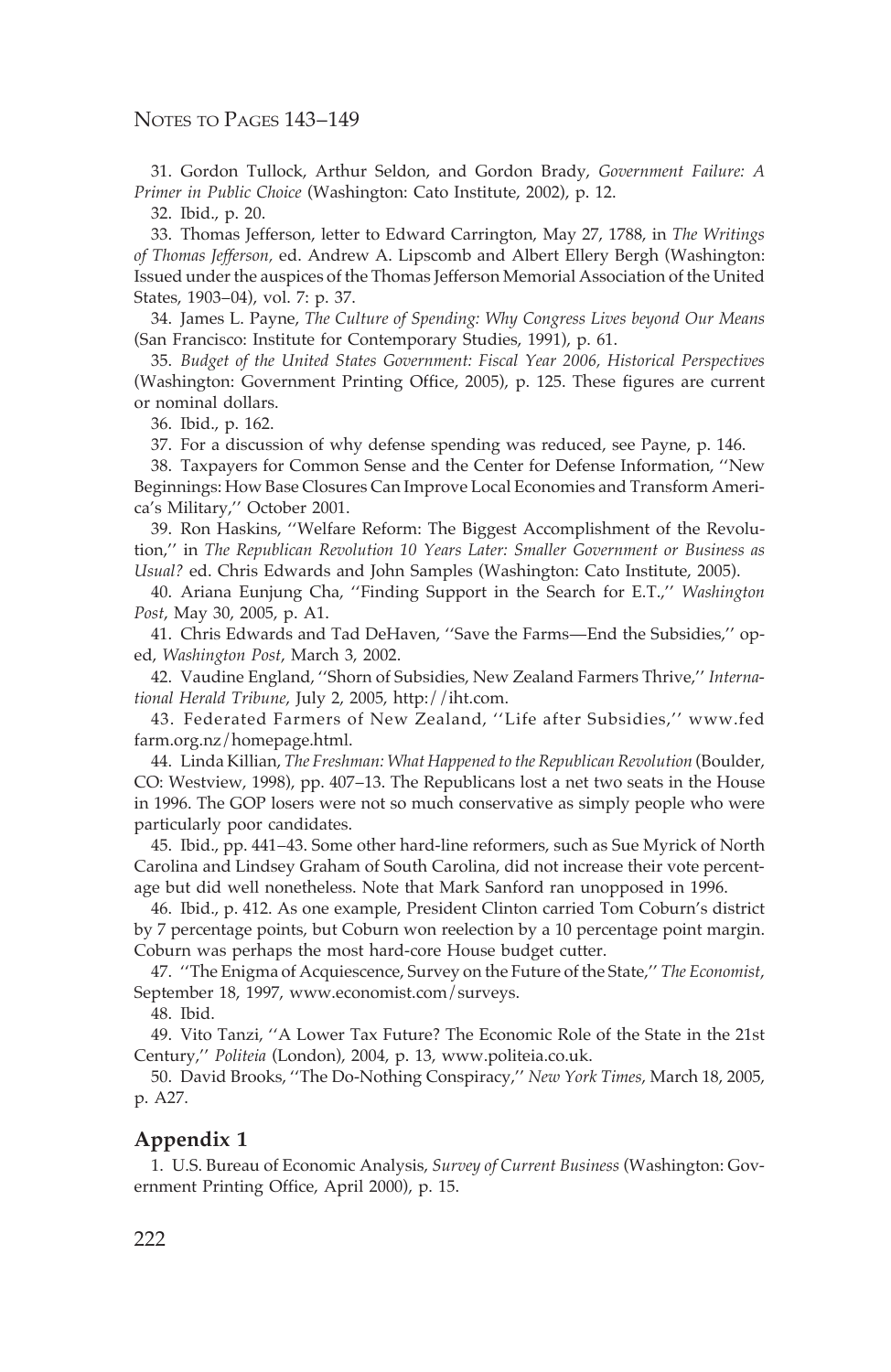2. Ibid.

3. U.S. Bureau of the Census, *Historical Statistics of the United States* (Washington: Government Printing Office, 1975), Part 1, p. 135.

4. For the change in real gross national product during the 1920s, see ibid., p. 224. For the unemployment rate, see p. 135.

5. Jim Powell, *FDR's Folly: How Roosevelt and His New Deal Prolonged the Great Depression* (New York: Crown Forum, 2003).

6. Tax information based author's research and Veronique de Rugy, ''High Taxes and High Budget Deficits: The Hoover-Roosevelt Tax Increases of the 1930s,'' Cato Institute Tax & Budget Bulletin no. 14, March 2003.

7. Ibid.

8. http://newdeal.feri.org/court/fdr5\_31\_35.htm.

9. U.S. Bureau of Economic Analysis, National Income and Product Accounts, Table 6.4A, www.bea.gov/bea/dn/nipaweb.

10. Real gross private domestic investment did not reach its 1929 level until 1936, and then it plummeted again in 1938. U.S. Bureau of Economic Analysis, *Survey of Current Business,* p. 15.

11. William J. Olson and Alan Woll, ''Executive Orders and National Emergencies: How Presidents Have Come to 'Run the Country' by Usurping Legislative Power,'' Cato Institute Policy Analysis no. 358, October 28, 1999, p. 13.

12. Ibid., p. 16.

13. See FDR's fireside chat regarding his Court proposal, March 9, 1937, www.hpol.org/fdr/chat/.

# **Appendix 2**

1. *Budget of the United States Government: Fiscal Year 2006* (Washington: Government Printing Office, February 2005).

2. *Budget of the U.S. Government: Fiscal Year 2005* (Washington: Government Printing Office, February 2004), p. 64.

3. Chris Edwards and Tad DeHaven, ''Farm Subsidies at Record Levels As Congress Considers New Farm Bill,'' Cato Institute Briefing Paper no. 70, October 18, 2001.

4. James M. Beck, *Our Wonderland of Bureaucracy* (New York: Macmillan, 1932), p. viii.

5. *Budget of the United States Government: Fiscal Year 2006*, p. 61.

6. Edwards and DeHaven, p. 7.

7. See U.S. Department of Agriculture, Economic Research Service, ''Farm Income and Costs: Farm Income Forecasts,'' February 11, 2005, www.ers.usda.gov/Briefing/ FarmIncome/Data/Hh\_t5.htm.

8. General Accounting Office (GAO), ''Farm Loan Programs: Improvements in the Loan Portfolio but Continued Monitoring Needed,'' GAO-01-732T, May 16, 2001, p. 1.

9. U.S. Department of Agriculture, ''USDA Announces Funds to Promote U.S. Food and Agricultural Products Overseas,'' June 17, 2004, www.fas.usda.gov/scriptsw/ PressRelease/pressrel\_frm.asp.

10. Visit the USDA's rural development site, www.rurdev.usda.gov/rd, to see the huge range of activities funded.

11. See www.rurdev.usda.gov/rbs/coops/cssheep.htm.

12. John J. Fialka, ''Lobbying Works for Rural Co-ops,'' *Wall Street Journal*, December 27, 2004.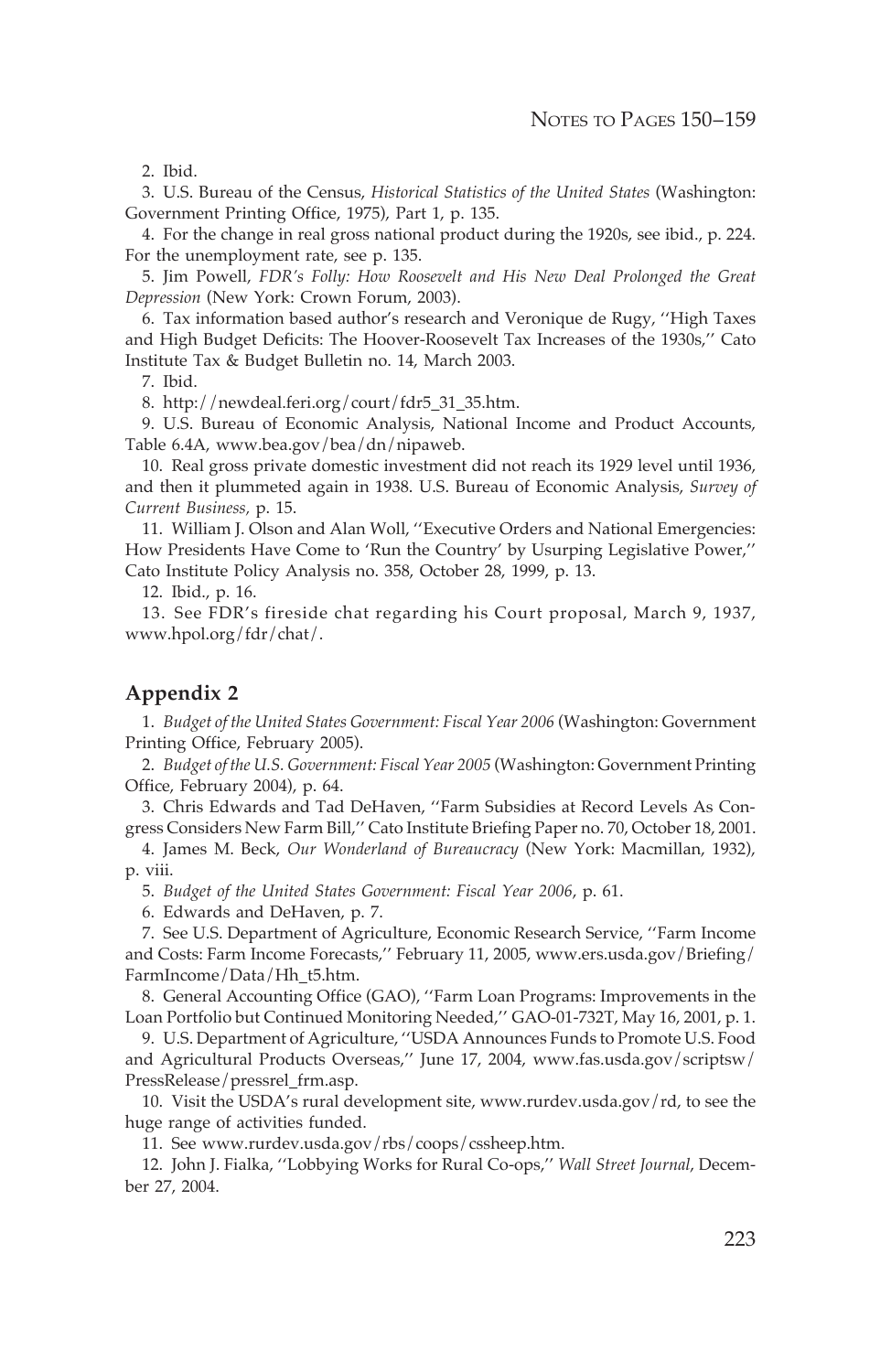13. Ibid.

14. Ibid.

15. For example, see GAO, ''Rural Housing Service: Opportunities to Improve Management,'' GAO-03-911T, June 19, 2003, p. 7.

16. Ibid., p. 2.

17. GAO, ''Economic Development: Observations Regarding the Economic Development Administration's May 1998 Final Report on Its Public Works Program,'' RCED-99-11R, March 23, 1999, p. 2.

18. GAO, ''Major Management Challenges and Program Risks: Department of Commerce,'' GAO-01-243, January 2001, p. 8.

19. GAO, ''Measuring Performance: The Advanced Technology Program and Private-Sector Funding,'' GAO/RECD-96-47, January 1996, p. 3.

20. For background, see Chris Edwards, ''Entrepreneurial Dynamism and the Success of U.S. High-Tech,'' U.S. Congress, Joint Economic Committee, October 1999. For venture capital data, see National Venture Capital Association, ''Latest Industry Statistics,'' n.d., www.nvca.org.

21. Scott J. Wallsten, ''The R&D Boondoggle,'' *Regulation* 23, no. 4 (Winter 2000–2001): 13.

22. Ibid., pp. 14–15.

23. For a discussion, see Chris Edwards, ''Entrepreneurs Creating the New Economy,'' U.S. Congress, Joint Economic Committee, November 2000.

24. Ibid.

25. Ellen McCarthy, ''Technology Center Modifies Its Focus to Secure Funding,'' *Washington Post*, March 18, 2004, p. E1.

26. Part of CIT's mission is to lobby Congress for more federal tax dollars. Its website says: ''CIT leads the Commonwealth's efforts to increase the flow of federal research funding into Virginia. CIT's Federal Funding Assistance Program identifies and accelerates opportunities for Virginia's small technology businesses to obtain SBIR, STTR and ATP grants and contracts.'' See ''CIT Programs'' at www.cit.org.

27. Note that outlays for the budget function of ''national defense,'' including supplemental costs of Iraq, were \$495 billion in FY05, as shown in Figure 2.2.

28. GAO, ''High-Risk Series: An Update,'' GAO-05-207, January 2005.

29. Quoted in Christopher Lee, ''GAO Report Points to Pentagon Waste,'' *Washington Post*, January 26, 2005, p. A19.

30. Cited in GAO, ''High-Risk Series: An Update,'' January 2005. See highlights for ''Department of Defense Approach to Business Transformation.''

31. Charles V. Peña, "\$400 Billion Defense Budget Unnecessary to Fight War on Terrorism,'' Cato Institute Policy Analysis no. 539, March 29, 2005, p. 14. See also Ivan Eland, *Putting ''Defense'' Back into U.S. Defense Policy* (Westport, CT: Praeger, 2001).

32. Data from U.S. Department of Defense, ''Active Duty Military Personnel Strengths by Regional Area and by Country,'' December 31, 2004, www.dior.whs.mil/ mmid/military/miltop.htm. Figure 2.3 and Table 2.1 list 1.5 million uniformed military, data from the federal budget that include Coast Guard and Commissioned Corps.

33. *Budget of the United States Government: Fiscal Year 2006, Analytical Perspectives*, chap. 28, pp. 31, 34. These are outlays. The O&M amount is the sum of active duty Army, Navy, Marine Corps, and Air Force, plus health program costs.

34. Shailagh Murray, ''Pentagon Plans Spark Action,'' *Wall Street Journal*, February 1, 2005, p. A4. Later in 2005, the administration changed its mind on the C-130Js.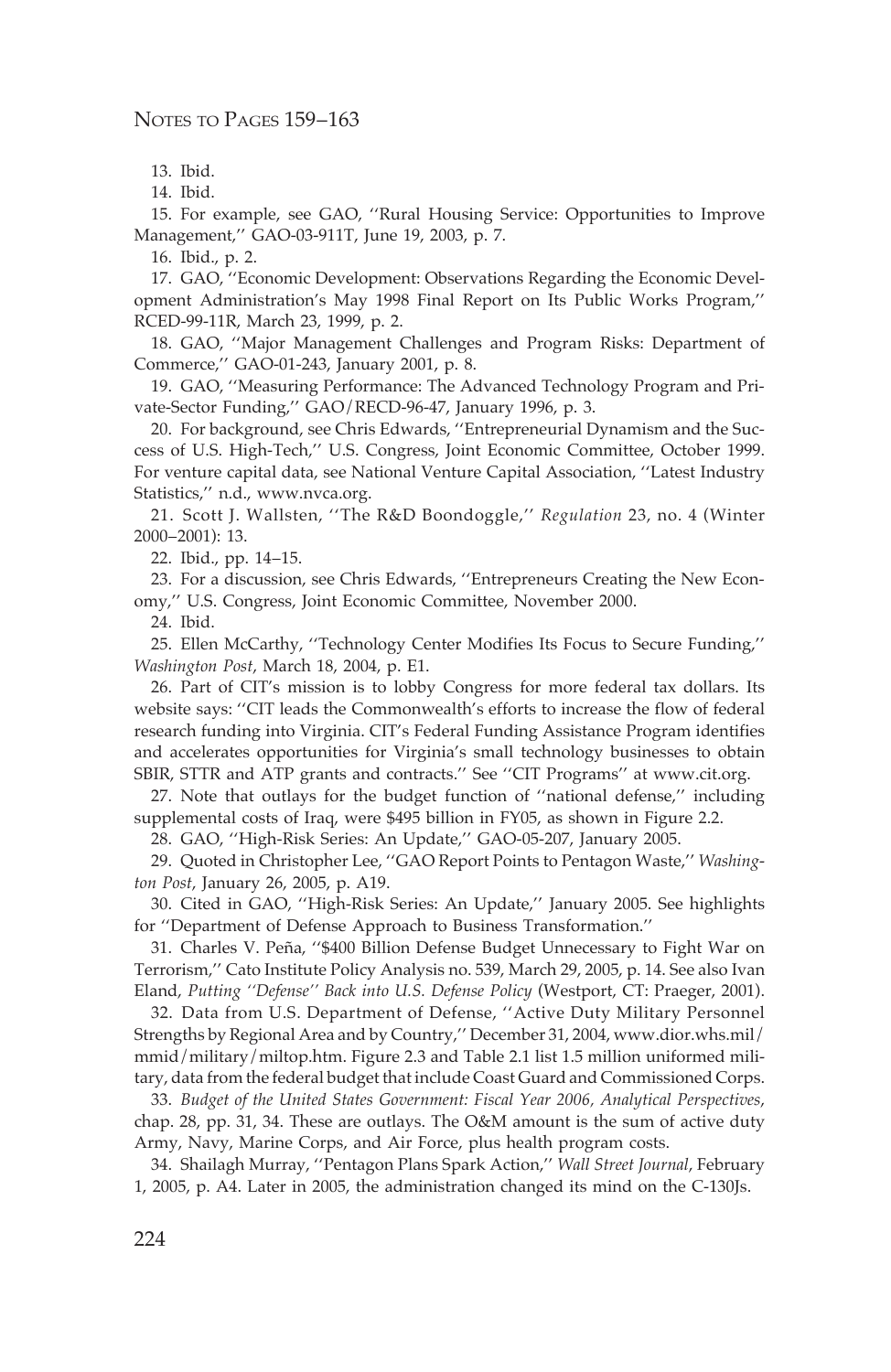35. Savings are based on annual averages during the next decade from the Congressional Budget Office (CBO), ''Budget Options,'' February 2005. Savings from canceling the C-130J would be about \$1 billion annually, according to various news reports.

36. Quoted in Renae Merle, ''Tuning Up Weaponry Budgets,'' *Washington Post*, June 15, 2005, p. D1.

37. Jonathan Finer, ''Threat of Closure Gives States Big Case of Base Fever,'' *Washington Post*, April 10, 2005, p. A3.

38. J. R. Labbe, ''The Business of Base Closures,'' *Fort Worth Star-Telegram*, February 13, 2005.

39. William D. Hartung, ''Corporate Welfare for Weapons Makers: The Hidden Costs of Spending on Defense and Foreign Aid,'' Cato Institute Policy Analysis no. 350, August 12, 1999, p. 5.

40. For a general discussion, see Office of the Deputy Under Secretary of Defense, ''Military Housing Privatization,'' n.d., www.acq.osd.mil/housing/.

41. Donald M. Rothberg, ''Reagan Urges New Weapon to Overcome U.S.-Soviet Military Gap,'' Associated Press, May 5, 1980.

42. U.S. Department of Education, ''FY 2006 Program Performance Plan,'' www.ed.gov/about/reports/annual/2006plan/program.html.

43. *Budget of the United States Government: Fiscal Year 2006, Analytical Perspectives*, p. 123.

44. *Budget of the United States Government: Fiscal Year 2005,* ''Program Assessment Rating Tool, Program Summaries,'' p. 91.

45. Ibid., p. 99.

46. Ibid., p. 74.

47. Cited in Chester E. Finn Jr., Marci Kanstoroom, and Michael J. Petrilli, ''Overview,'' in ''New Directions: Federal Education Policy in the Twenty-First Century,'' Fordham Foundation and the Manhattan Institute, March 1, 1999, www.edexcel lence.net/institute/publication/publication.cfm?id=38.

48. Quoted in ibid.

49. Ibid.

50. U.S. Department of Education, ''Digest of Education Statistics 2003,'' Table 166, http://nces.ed.gov/programs/digest.

51. Ibid., Table 134.

52. U.S. Department of Education, National Center for Education Statistics, ''The Nation's Report Card,'' 2001 and 2002, http://nces.ed.gov/nationsreportcard/.

53. For an analysis of school spending and performance across states, see Andrew LeFevre and Rea Hederman, ''Report Card on American Education: A State-by-State Analysis 1976–2001,'' American Legislative Exchange Council, October 2002.

54. For an overview of federal K-12 spending, see Neal McCluskey, ''A Lesson in Waste: Where Does All the Federal Education Money Go?'' Cato Institute Policy Analysis no. 518, July 7, 2004.

55. GAO, ''Federal Budget: Opportunities for Oversight and Improved Use of Taxpayer Funds,'' GAO-03-922T, June 18, 2003, p. 17.

56. Fred Thompson, Preface to ''Government at the Brink,'' by Senate Committee on Government Affairs, June 2001, vol. 1, p. 24, www.senate.gov/ $\sim$ gov\_affairs/vol1.pdf.

57. Gary Wolfram, ''Making College More Expensive: The Unintended Consequences of Federal Tuition Aid,'' Cato Institute Policy Analysis no. 531, January 25, 2005.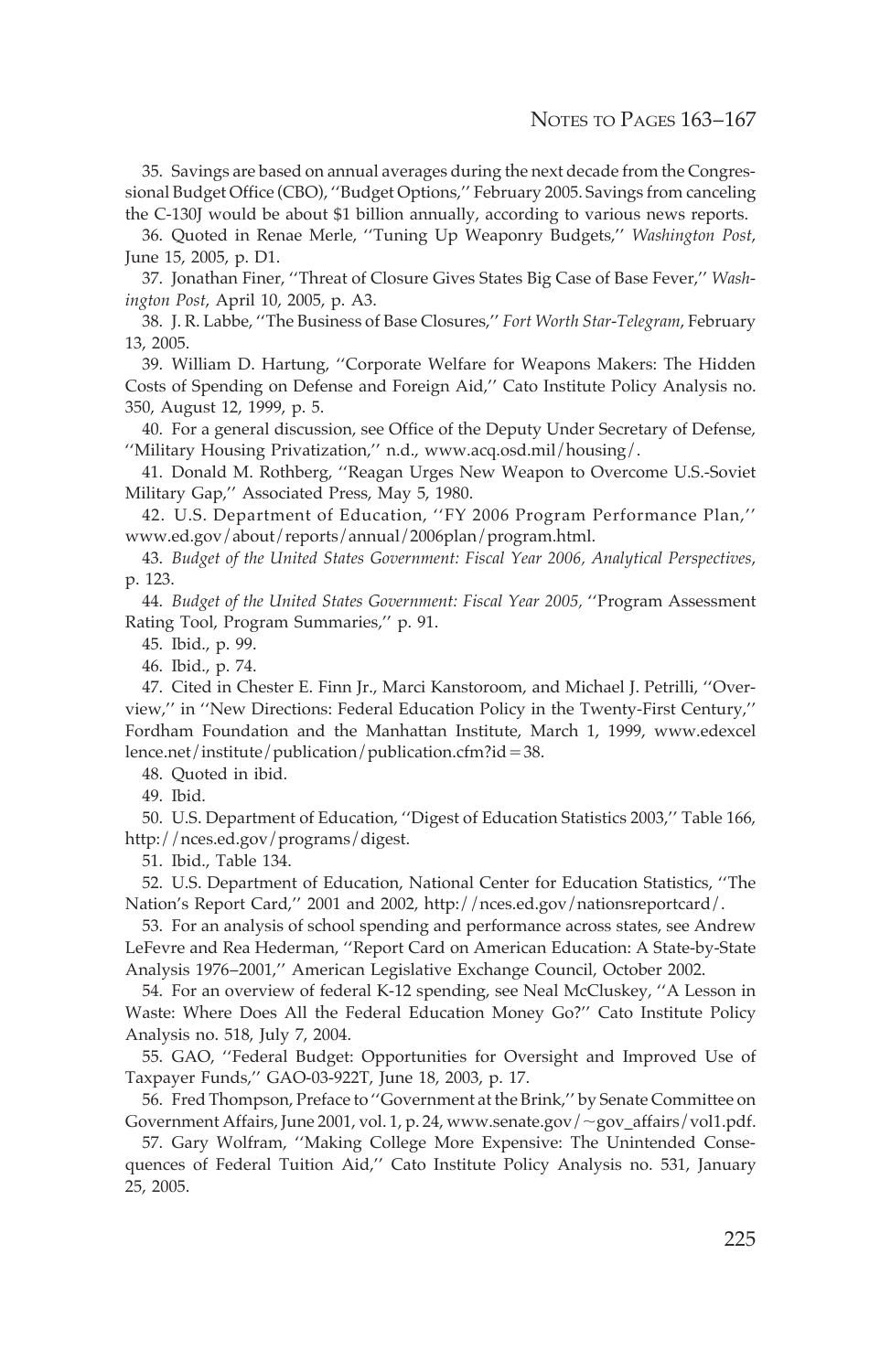NOTES TO PAGES 167–171

58. Jennifer Cheeseman Day and Eric C. Newburger, ''The Big Payoff: Educational Attainment and Synthetic Estimates of Work-Life Earnings,'' Special Studies, U.S. Bureau of the Census, July 2002.

59. GAO, ''National Ignition Facility: Management and Oversight Failures Caused Major Cost Overruns and Schedule Delays,'' RCED-00-141, August 8, 2000, p. 5.

60. U.S. House of Representatives, Select Committee on U.S. National Security and Military/Commercial Concerns with the People's Republic of China, House Report 105-851, May 25, 1999, p. v.

61. Ibid., p. x.

62. These conclusions are from a White House panel cited in Senate Committee on Government Affairs, ''Government at the Brink,'' vol. 2, pp. 30, 31, www.senate.gov/  $\sim$ gov\_affairs/vol2.pdf.

63. See various analyses of the 2005 energy bill by Taxpayers for Common Sense at www.taxpayer.net/energy/energywatch.htm.

64. Cited in Jeffrey Ball, ''Car Makers Split over Timing of Hydrogen-Powered Vehicles,'' *Wall Street Journal*, February 26, 2004, p. B1.

65. CBO, ''Budget Options,'' March 2003, p. 60.

66. For example, see Green Scissors Campaign discussion at www.greenscis sors.org/energy/cleancoal.htm.

67. GAO, ''Fossil Fuel R&D: Lessons Learned in the Clean Coal Technology Program,'' GAO-01-854T, June 12, 2001, p. 2.

68. Ibid., pp. 2–4.

69. Justin Blum, ''U.S. Loan Proposed to Rescue Alaska Power Plant,'' *Washington Post*, April 24, 2005, p. A4.

70. Ibid.

71. Chris Edwards and Tad DeHaven, ''Corporate Welfare Update,'' Cato Institute Tax & Budget Bulletin no. 7, May 2002.

72. *Budget of the United States Government: Fiscal Year 2003* (Washington: Government Printing Office, February 2002), p. 132.

73. CBO, ''Budget Options,'' February 2005, p. 84.

74. GAO summary of a study done by the Department of Energy for 1998. See GAO, ''National Energy Policy,'' GAO-05-379, June 2005, p. 61.

75. CBO, ''Budget Options,'' February 2005, p. 85.

76. GAO, ''Opportunities for Oversight and Improved Use of Taxpayer Funds: Examples from Selected GAO Work,'' GAO-03-1006, August 2003, p. 58.

77. This figure is gross of Medicare premiums of \$38 billion in 2005. Net of premiums, Medicare spending was \$287 billion in 2005.

78. CBO, ''The Budget and Economic Outlook: Fiscal Years 2006 to 2015,'' January 2005, p. 52.

79. GAO, ''Fiscal Year 2004 U.S. Government Financial Statements,'' GAO-05-284T, February 9, 2005.

80. CBS News, ''Medicare Claims Errors Cost \$20B,'' December 14, 2004, www.cbsnews.com.

81. GAO, ''Federal Budget: Opportunities for Oversight and Improved Use of Taxpayer Funds,'' p. 7.

82. Robert Moffit, ''Improving and Preserving Medicare for Tomorrow's Seniors,'' in *Priorities for the President* (Washington: Heritage Foundation, January 2001), p. 2.

83. *2005 Report of the Board of Trustees of the Federal Old-Age and Survivors Insurance and Disability Insurance Trust Funds* (Washington: Government Printing Office, April 5, 2005), p. 166. This is the ''cost rate'' under the intermediate projection.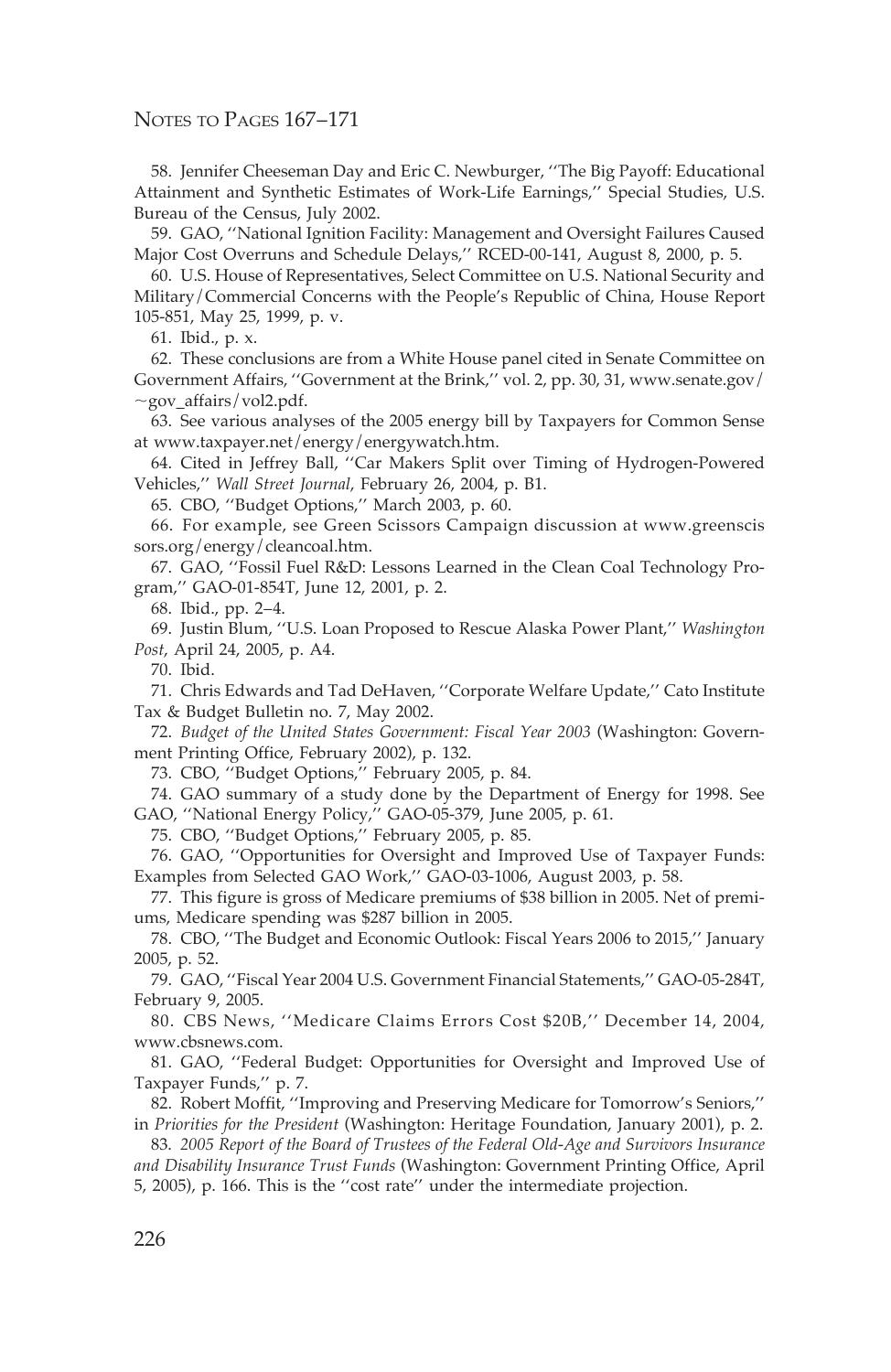84. Ibid.

85. *2005 Annual Report of the Boards of Trustees of the Federal Hospital Insurance and Federal Supplemental Medical Insurance Trust Funds* (Washington: Government Printing Office, March 23, 2005), p. 29.

86. Martin Feldstein, ''Prefunding Medicare,'' National Bureau of Economic Research (NBER) Working Paper no. 6917, January 1999, p. 8.

87. Ibid., p. 10.

88. For background, see Michael Cannon, ''Combining Tax Reform and Health Care Reform with Large HSAs,'' Cato Institute Tax & Budget Bulletin no. 23, May 2005. 89. CBO, ''Budget Options,'' February 2005, pp. 191–216.

90. Victor Fuchs, ''The Financial Problems of the Elderly: A Holistic Approach,'' NBER Working Paper no. 8236, April 2001, p. 11.

91. U.S. Department of Health and Human Services, ''HHS Announces Medicare Premium, Deductibles for 2005,'' news release, September 3, 2004.

92. CBO, ''Budget Options,'' February 2005, p. 570.

93. Author's estimate based on CBO data. The CBO does an estimate of the savings from raising premiums to cover 30 percent of costs. CBO, ''Budget Options,'' February 2005, p. 570. I scaled up the savings from their proposal.

94. Ibid., February 2005, p. 208.

95. Ibid., p. 210.

96. For details on the option, see ibid., p. 211.

97. CBO, ''The Budget and Fiscal Outlook: Fiscal Years 2006 to 2015,'' January 2005, pp. 52, 142. Fiscal years.

98. Ibid.

99. ''The Medicaid Explosion,'' editorial, *Washington Post*, June 19, 2006, p. B6.

100. GAO, ''Medicaid: State Efforts to Control Improper Payments Vary,'' GAO-01-662, June 7, 2001, p. 4. See also Medicaid discussion in GAO, ''High-Risk Series: An Update,'' GAO-05-207, January 2005.

101. GAO, ''Opportunities for Oversight and Improved Use of Taxpayer Funds,'' p. 152.

102. Clifford J. Levy and Michael Luo, ''New York Medicaid Fraud May Reach into Billions,'' *New York Times,* July 18, 2005, p. A1.

103. CBO, ''Budget Options,'' February 2005, p. 176.

104. GAO, ''Medicaid: HCFA Reversed Its Position and Approved Additional State Financing Schemes,'' GAO-02-147, October 10, 2001, p. 1.

105. Richard Teske, ''Abolishing the Medicaid Ghetto: Putting Patients First,'' American Legislative Exchange Council, April 2002, p. 4.

106. See Medicaid discussion in GAO, ''High-Risk Series: An Update,'' GAO-05- 207, January 2005.

107. Teske, p. 10.

108. CBO, ''Budget Options,'' February 2005, p. 176.

109. Author's estimate based on the CBO baseline projection for Medicaid spending.

110. *Congressional Quarterly Almanac 1995,* vol. 51 (1996): 7–16.

111. Ibid., p. 2-31.

112. CBO, ''Budget Options,'' February 2005, p. 176.

113. Ibid. The estimate for 2015 is the author's based on the CBO projection.

114. *Budget of the United States Government: Fiscal Year 2006, Historical Tables*, p. 180.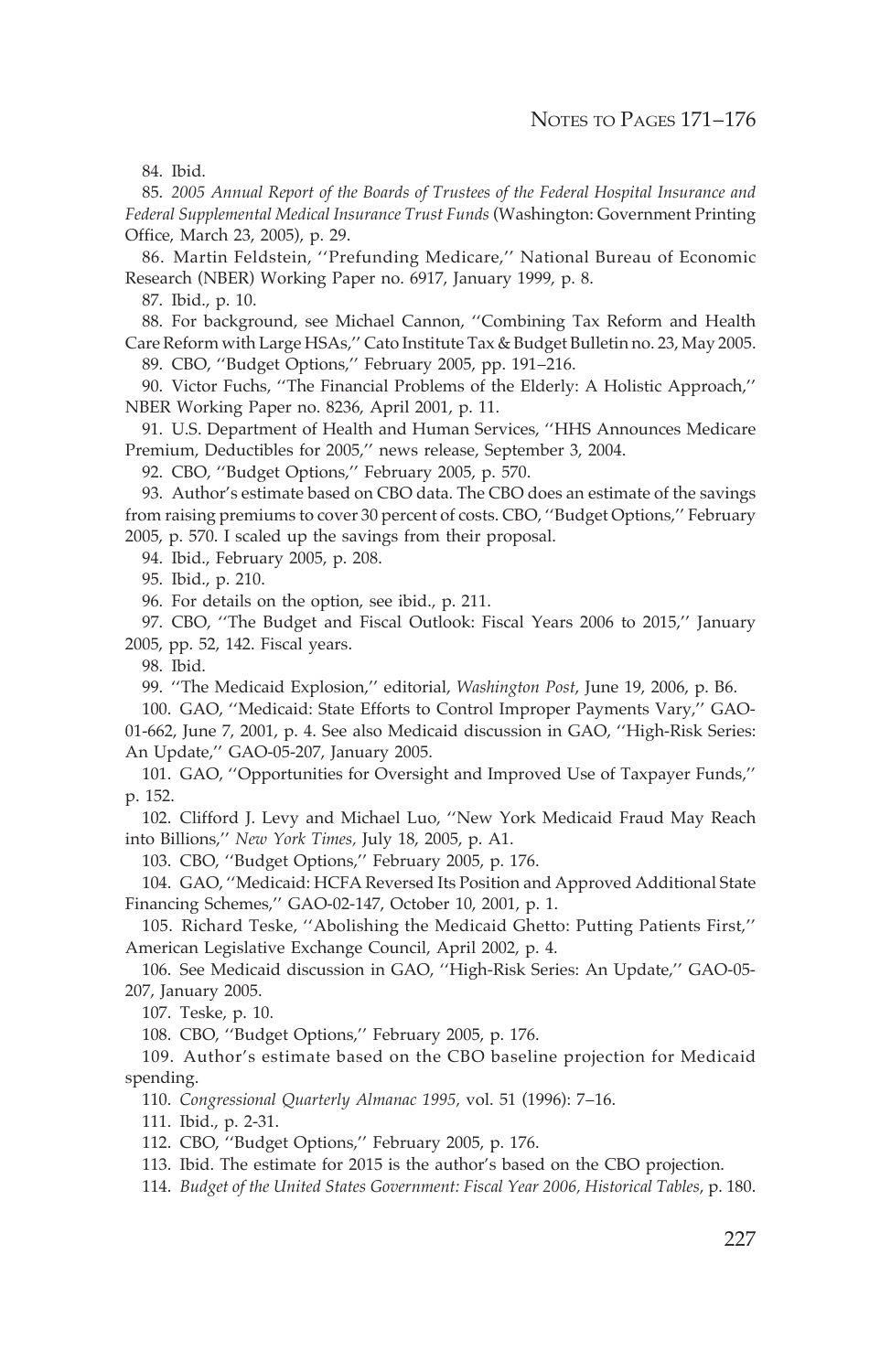# NOTES TO PAGES 176–180

115. American Association for the Advancement of Science, ''R&D Programs Face Another Rough Year in 2006; Cuts for Many, Gains for Space and Homeland Security,'' March 22, 2005, Table 1, www.aaas.org/spp/rd/prel06pr.htm.

116. Tom Ramstack, ''Airport Screeners Perform Poorly,'' *Washington Times*, April 23, 2004, p. A1.

117. Sara Kehaulani Goo, ''TSA Slated for Dismantling,'' *Washington Post*, April 7, 2005. Accessed electronically on MSNBC.com.

118. Christopher Lee, ''Appointment Runs Out for DHS Inspector General,'' *Washington Post*, December 17, 2004, p. A31.

119. Sara Kehaulani Goo, ''Probe Finds Overspending for TSA Center,'' *Washington Post*, April 20, 2005, p. A2.

120. Scott Higham and Robert O'Harrow Jr., ''The High Cost of a Rush to Security,'' *Washington Post*, June 20, 2005, p. A1.

121. Ibid. Note that the few private screening companies contract to the TSA, not to the airports as they did prior to 9/11.

122. Associated Press, ''Report: Private Airport Screeners Better,'' April 20, 2005. The story reports on a GAO study that found that the five airports that use private screeners did a better job of detecting dangerous objects than TSA screeners.

123. Sara Kehaulani Goo, ''Airport Screeners New Guard,'' *Washington Post*, July 6, 2004, p. E1.

124. Howard Husock, ''We Don't Need Subsidized Housing,'' *City Journal*, Winter 1997, www.city-journal.org.

125. For background, see Howard Husock, ''The Housing Reform That Backfired,'' *City Journal*, Summer 2004, www.city-journal.org.

126. Guy Gugliotta, ''Kemp Helped Agency Recover Self-Respect,'' *Washington Post*, December 29, 1992, p. A13.

127. ''Subsidized Fraud,'' *Time,* January 18, 1971.

128. Ibid.

129. Ibid.

130. GAO, ''High-Risk Series: An Update,'' GAO-05-207, January 2005, p. 5.

131. GAO, ''Opportunities for Oversight and Improved Use of Taxpayer Funds,'' p. 22.

132. *Budget of the United States Government: Fiscal Year 2006*, p. 178.

133. Jeffery C. Mays, ''Housing Authority Makes Management Changes,'' *New Jersey Star-Ledger*, June 24, 2005, p. 19.

134. Howard Husock, ''Let's End Housing Vouchers,'' *City Journal*, Autumn 2000, www.city-journal.org.

135. GAO, ''Opportunities for Oversight and Improved Use of Taxpayer Funds,'' p. 232

136. CBO, ''Budget Options,'' February 2005, p. 142.

137. *Budget of the United States Government: Fiscal Year 2005,* ''Program Assessment Rating Tool, Program Summaries,'' p. 206.

138. Ibid., pp. 218–47.

139. For background, see GAO, ''Bureau of Reclamation,'' GAO/RCED-96-109, July 1996.

140. For a discussion of this project, see the Green Scissors Campaign at www.greenscissors.org.

141. U.S. Department of the Interior, Bureau of Reclamation, ''Animas–La Plata Project Construction Cost Estimates,'' November 2003, www.usbr.gov/uc/pro gact/animas/.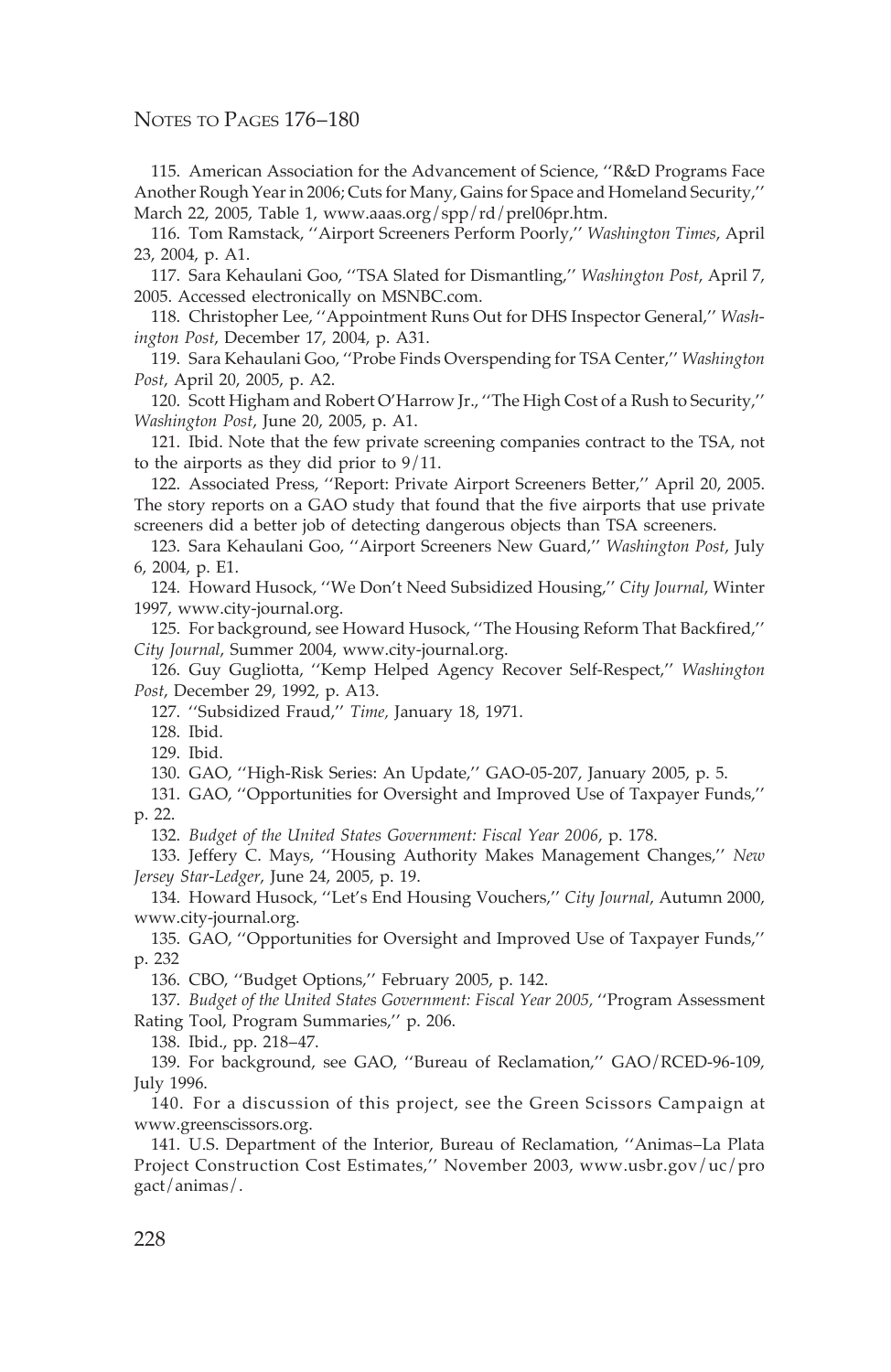142. GAO, ''BIA and DOD Schools: Student Achievement and Other Characteristics Often Differ from Public Schools,'' GAO-01-934, September 28, 2001, p. 2.

143. The issue regards the *Cobell v. Babbitt* case, filed in 1996 and currently on appeal. For background and documents, see www.indiantrust.com.

144. The quote is from Lamberth's opinion in the case available at www.dcd.uscourts.gov/96-1285i.pdf.

145. Quoted in Sheryl McCarthy, ''U.S.'s Rape of the Indians Continues Still Today,'' *Newsday*, September 19, 2003.

146. Thomas Slonaker, Testimony before the Senate Committee on Indian Affairs, September 24, 2002.

147. Paul Homan, Testimony before the Senate Committee on Indian Affairs, September 24, 2002.

148. Chris T. Nguyen, ''Report: California Tribes Lead Nation in Indian Gaming Revenue,'' Associated Press, June 15, 2005. See also ''Tribal Data'' at the National Indian Gaming Commission, www.nigc.gov/nigc.

149. Tim Lynch, ''A Smooth Transition: Crime, Federalism, and the GOP,'' in *The Republican Revolution 10 Years Later: Smaller Government or Business as Usual?* ed. Chris Edwards and John Samples (Washington: Cato Institute, 2005), p. 220.

150. Andy Furillo, ''California Agency Misplaced Hundreds of Millions of Dollars,'' *Budget & Tax News* 3, no. 4 (April 2005): 1.

151. David B. Muhlhausen and Ralph Rector, ''Will the Bush Administration Hold the Line on COPS?'' Heritage Foundation, May 22, 2002.

152. *Budget of the United States Government: Fiscal Year 2005,* ''Program Assessment Rating Tool, Program Summaries,'' p. 255.

153. Robert W Crandall and Clifford Winston, ''Does Antitrust Policy Improve Consumer Welfare? Assessing the Evidence,'' *Journal of Economic Perspectives* 17, no. 4 (Fall 2003).

154. Martin Feldstein, ''Rethinking Social Insurance,'' NBER Working Paper no. 11250, March 2005.

155. David Muhlhausen and Paul Kersey, ''In the Dark on Job Training: Federal Job-Training Programs Have a Record of Failure,'' Heritage Foundation, July 6, 2004.

156. For cost savings from repealing the Davis-Bacon and the Service Contract Acts, see CBO, ''Budget Options,'' February 2001, pp. 367, 368.

157. Muhlhausen and Kersey.

158. GAO, ''Multiple Employment and Training Programs,'' GAO-03-589, April 2003, p. 2.

159. Anita Hattiangadi, ''Upgrading Workplace Skills,'' Employment Policy Foundation, Issue Backgrounder, April 10, 2000.

160. GAO, ''Trade Adjustment Assistance: Improvements Necessary, but Programs Cannot Solve Communities' Long-Term Problems,'' GAO-01-988T, July 20, 2001, p. 3.

161. *Budget of the United States Government: Fiscal Year 2005,* ''Program Assessment Rating Tool, Program Summaries,'' p. 276.

162. Paul Blustein, ''White House Warms Up to Worker Aid,'' *Washington Post*, March 13, 2004, p. A1.

163. *Budget of the United States Government: Fiscal Year 2005,* ''Program Assessment Rating Tool, Program Summaries,'' p. 267.

164. CBO, ''Budget Options,'' February 2005, p. 258.

165. *2005 Report of the Board of Trustees of the Federal Old-Age and Survivors Insurance and Disability Insurance Trust Funds,* p. 181. Calendar year data. The \$527 billion includes administrative expenses.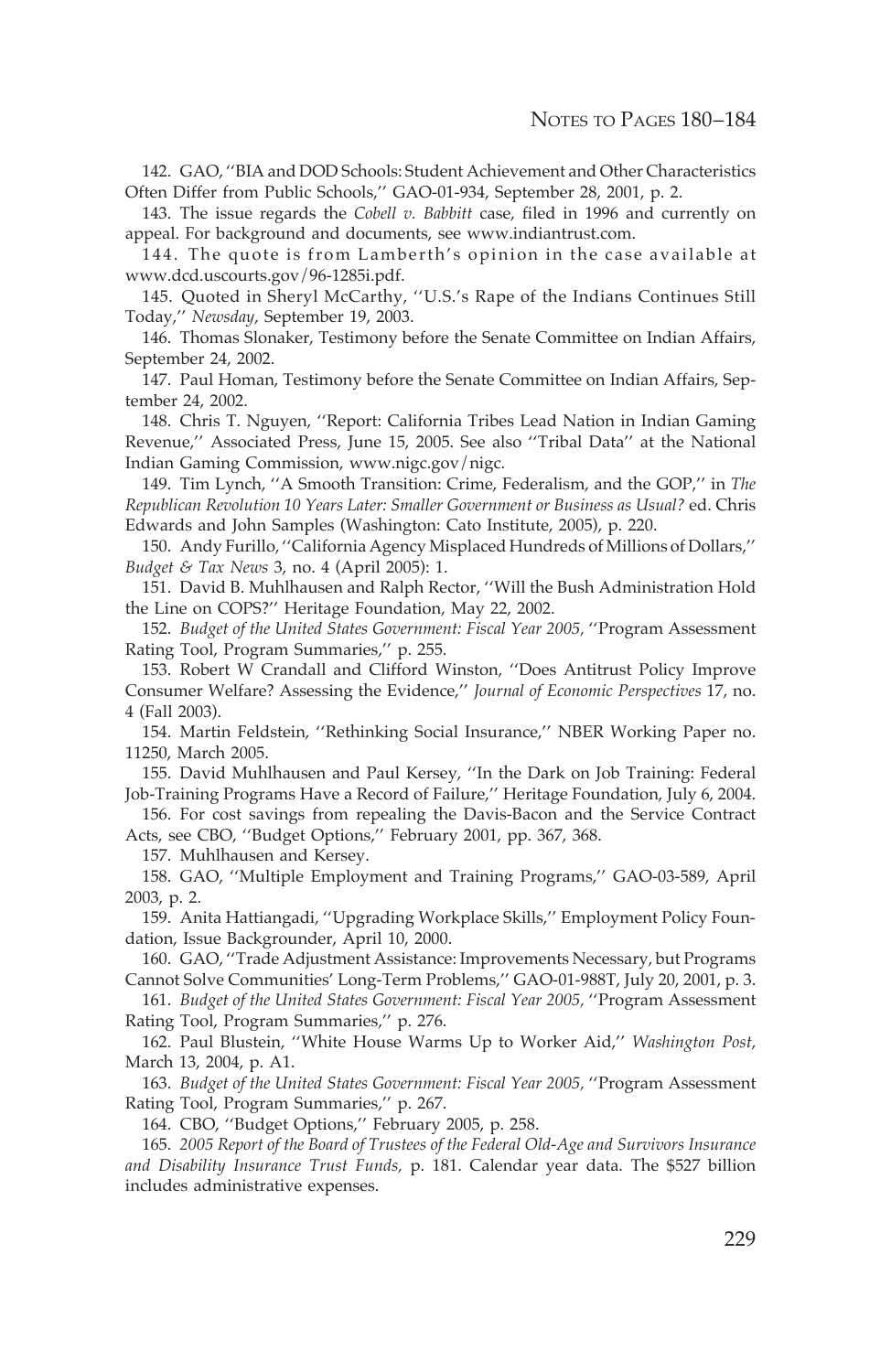NOTES TO PAGES 184–189

166. See Cato's Social Security website, www.socialsecurity.org, for an extensive list of books, briefing papers, and other information on Social Security problems and reform options.

167. *2005 Report of the Board of Trustees of the Federal Old-Age and Survivors Insurance and Disability Insurance Trust Funds*, p. 181. The taxes available to fund benefits include payroll taxes and income taxes on Social Security benefits.

168. Ibid., p. 2.

169. Ibid., p. 43.

170. Author's calculations based on inflation and average wage index projections in *2005 Report of the Board of Trustees of the Federal Old-Age and Survivors Insurance and Disability Insurance Trust Funds*, p. 176.

171. CBO, ''Budget Options,'' February 2005, p. 234. Author received a more detailed e-mail from CBO.

172. Social Security Administration, *Report of the 1994–1996 Advisory Council on Social Security,* vol. 1, *Findings and Recommendations,* January 1997, www.ssa.gov/ history/reports/adcouncil/.

173. President's Commission to Strengthen Social Security, ''Strengthening Social Security and Creating Personal Wealth for All Americans,'' December 21, 2001, www.csss.gov.

174. For a summary of proposals in the 106th Congress, see Chris Edwards, ''Personal Account Options for Social Security Reform," U.S. Congress, Joint Economic Committee, January 2000.

175. For details on the Cato plan, see Michael Tanner, ''A Better Deal at Half the Cost: SSA Scoring of the Cato Social Security Reform Plan,'' Cato Institute Briefing Paper no. 92, April 26, 2005. See also Michael Tanner, ''The 6.2 Percent Solution: A Plan for Reforming Social Security,'' Cato Institute Social Security Paper no. 32, February 17, 2004.

176. The Social Security Administration's Office of the Actuary examined the Johnson-Flake bill and found that it would create permanent ''sustainable solvency.'' See Tanner, ''A Better Deal at Half the Cost,'' for a discussion.

177. Ibid., p. 4.

178. Richard Nadler, ''The Rise of Worker Capitalism,'' Cato Institute Policy Analysis no. 359, November 1, 1999, p. 3.

179. Investment Company Institute and Security Industry Association, ''Equity Ownership in America,'' 2002, www.ici.org/pdf/rpt\_02\_equity\_owners.pdf.

180. A website devoted to social security reforms around the world is www.pensionreform.org.

181. Senate Committee on Government Affairs, vol. 2, p. 106.

182. Reuters, ''Cost Increases, Delays Cited in FAA Programs,'' *Washington Post*, June 1, 2005, p. A17.

183. Ibid.

184. Amy Schatz, ''FAA Plans Hiring Spree for Air-Traffic Controllers,'' *Wall Street Journal*, December 22, 2004, p. A8.

185. Sara Kehaulani Goo, ''FAA Faults Air Traffic Controllers,'' *Washington Post*, June 3, 2005, p. A5.

186. Joel Bagnole, ''How Canada Gets Jets across the Sea,'' *Wall Street Journal,* May 9, 2002, p. A12.

187. The Nav Canada website has background on the system at www.navcanada.ca.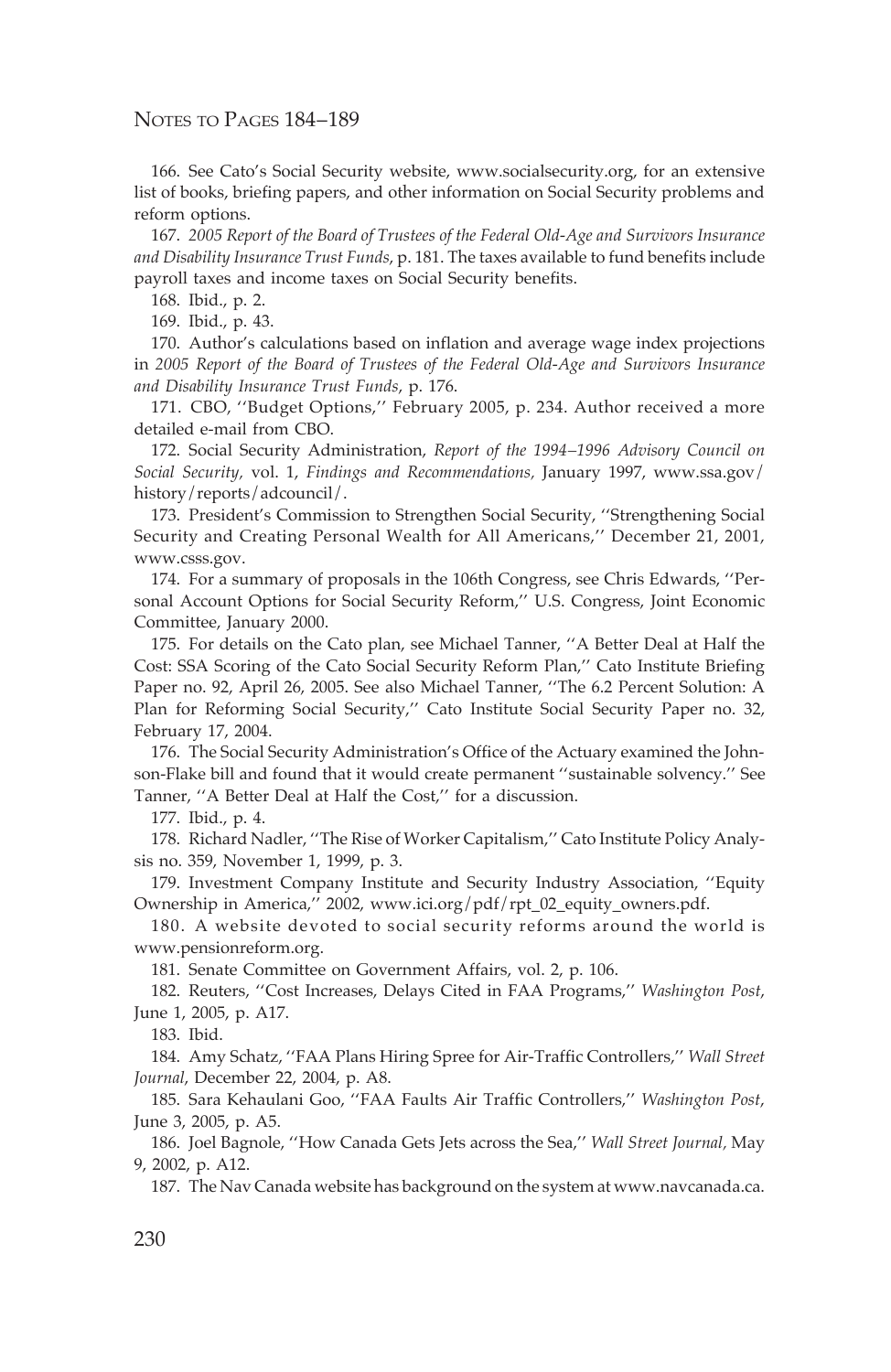188. GAO, ''Commercial Aviation: Issues Regarding Federal Assistance for Enhancing Air Service to Small Communities,'' GAO-03-540T, March 11, 2003, Executive Summary.

189. GAO, ''Opportunities for Oversight and Improved Use of Taxpayer Funds,'' p. 232.

190. Gabriel Roth, ''Liberating the Roads: Reforming U.S. Highway Policy,'' Cato Institute Policy Analysis no. 538, March 17, 2005, p. 11.

191. Eric Pianin and Charles Babcock, ''Easy Street: The Shuster Interchange,'' *Washington Post Magazine*, April 5, 1998.

192. GAO, ''Maritime Administration: Weaknesses Identified in Management of the Title XI Loan Guarantee Program,'' GAO-03-728T, May 15, 2003, Executive Summary.

193. John Porretto, ''Lott: Cruise Ship Loss May Top \$200M,'' Associated Press, January 12, 2002.

194. U.S. Department of Transportation, Office of Inspector General, ''Top Management Challenges,'' Report no. PT-2005-008, November 15, 2004.

195. *Budget of the United States Government: Fiscal Year 2006*, p. 242.

196. Ibid.

197. Anthony O'Connor, ''Deutsche Bahn Moves towards Privatisation,'' August 12, 2003, www.janes.com.

198. CBO, ''Budget Options,'' February 2005, p. 130. Cutting just five routes would save \$250 million annually.

199. Steven Radelet, ''The Millennium Challenge Account,'' Testimony to the Senate Foreign Relations Committee, March 4, 2003.

200. Ibid., p. 5.

201. *Budget of the United States Government: Fiscal Year 2006, Appendix*, p. 1007.

202. White House, ''Fact Sheet: Continuing Support for Tsunami Relief,'' February 9, 2005, www.whitehouse.gov/news/index.html.

203. See discussion in CBO, ''Budget Options,'' February 2005, p. 144.

204. GAO, ''National Energy Policy,'' GAO-05-379, June 2005, p. 59.

205. Ibid., p. 79.

206. Ibid., p. 81.

207. Eric Pianin and Christopher Lee, ''Corps of Engineers Chief Drafts Plan to Reorganize Agency,'' *Washington Post*, September 24, 2003, p. A27. See also Michael Grunwald and Mike Allen, ''Corps of Engineers' Civilian Chief Ousted,'' *Washington Post*, March 7, 2002, p. A1.

208. Michael Grunwald, ''Army Corps Delays Study over Flawed Forecasts,'' *Washington Post*, October 5, 2000, p. A33.

209. Michael Grunwald, ''Army Corps Suspends Del. River Project,'' *Washington Post*, April 24, 2002, p. A27.

210. Pianin and Lee. See also Grunwald and Allen.

211. Grunwald, ''Army Corps Delays Study.''

212. CBO, ''Budget Options,'' February 2005, p. 260. This is the annual average of CBO's 10-year estimate.

213. Aaron Lukas and Ian Vásquez, "Rethinking the Export-Import Bank," Cato Institute Trade Briefing Paper no. 15, March 12, 2002, p. 5.

214. Neil King Jr., ''Questioning the Books: Senator Urges a Probe of Enron and Ex-Im Bank,'' *Wall Street Journal*, April 3, 2002.

215. Ibid.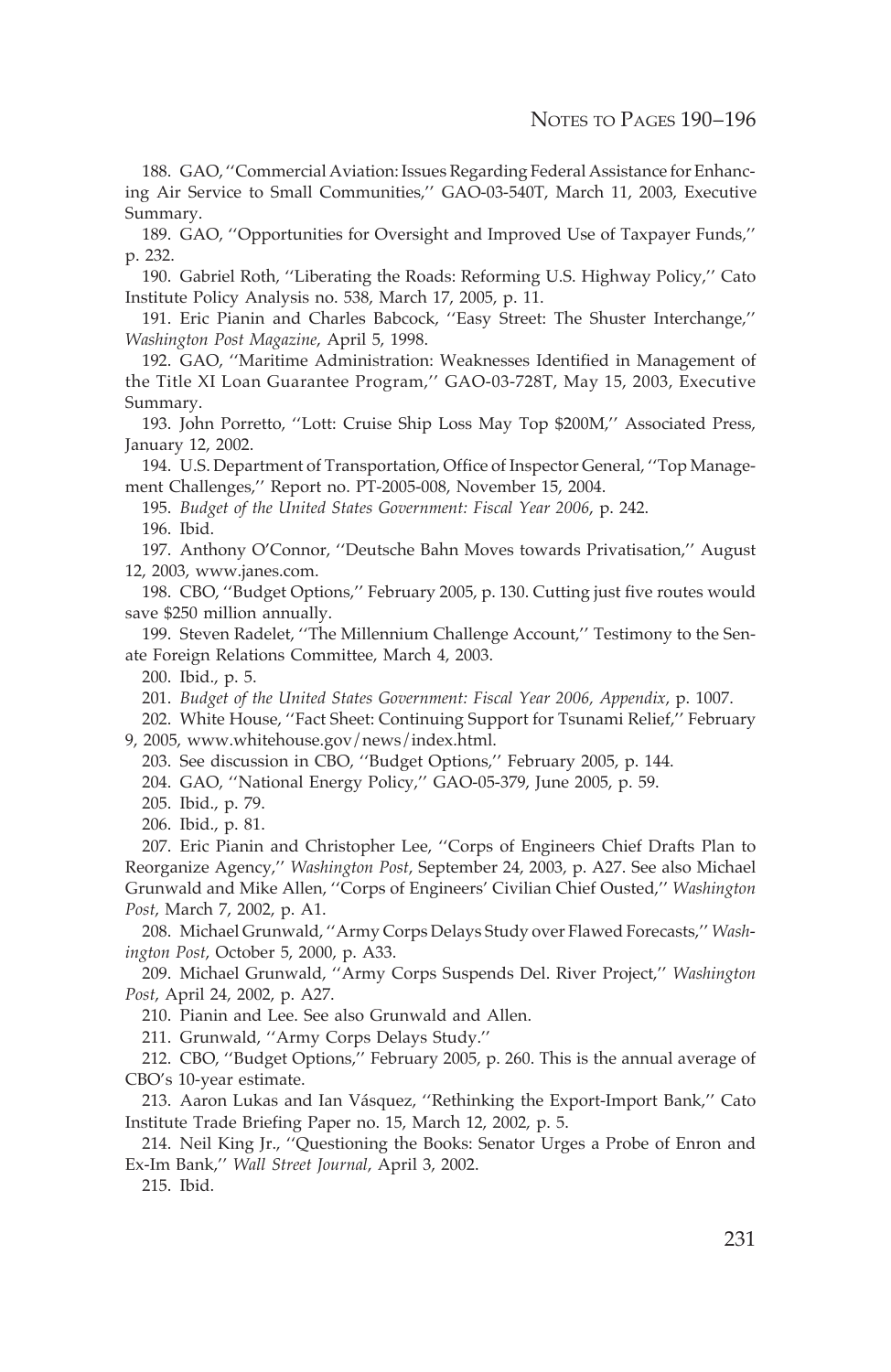NOTES TO PAGES 196–199

216. NASA, Columbia Accident Investigation Board, *Final Report,* vol. 1 (Washington: NASA, August 2003), www.caib.us.

217. Ibid., pp. 170, 180, 185.

218. Senate Committee on Government Affairs, vol. 1, p. 4.

219. GAO, ''Major Management Challenges and Program Risks: NASA,'' GAO-03-114, January 2003, p. 16.

220. GAO, ''Space Station: Actions Underway to Manage Costs but Significant Challenges Remain,'' GAO-02-735, July 17, 2002, p. 1.

221. CBO, ''Budget Options,'' February 2005, p. 74.

222. Joe Scarborough, *Rome Wasn't Burnt in a Day* (New York: HarperCollins, 2004), p. 100.

223. GAO, ''Opportunities for Oversight and Improved Use of Taxpayer Funds,'' p. 102.

224. GAO, ''Small Business Administration: Current Structure Presents Challenges for Service Delivery,'' GAO-02-17, October 26, 2001, p. 2.

225. Associated Press, ''TVA Utility Spent Millions on Hospitality,'' *Washington Post*, October 18, 2004, p. A17.

226. Ruth Y. Goldway, Postal Rate Commission, Testimony to the President's Commission of the U.S. Postal Service, February 3, 2003, www.prc.gov/tsp/113/ comments.doc.

227. GAO, ''U.S. Postal Service: Bold Action Needed to Continue Progress on Postal Transformation,'' GAO-04-108T, November 5, 2003, Executive Summary.

228. Rick Geddes, ''The Structure and Effect of International Postal Reform,'' American Enterprise Institute, April 29, 2003.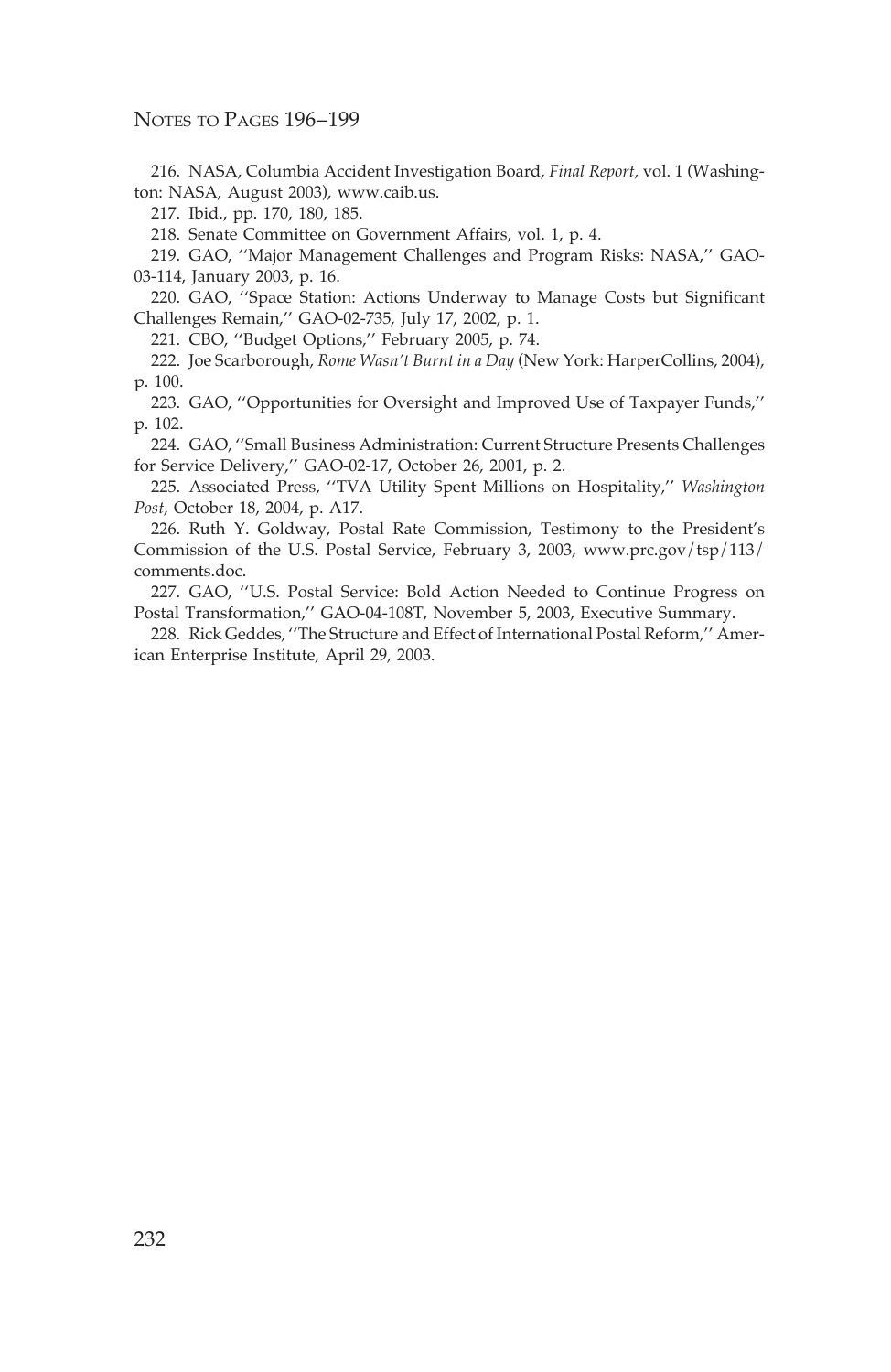# Index

An *n* following a page number denotes an endnote.

Abigail Alliance, 99–100 abolishment. *See* termination advance appropriations freeze, 138 Advanced Technology Program (ATP), termination, 160–61 Agency for International Development (USAID), 58 reform, 45, 193 aging of America, downsizing the government and, 28–32 Agricultural Adjustment Act of 1933, 153 Agriculture, Department of (USDA) budget and problem description, 157 high-priority targets, 157–60 high-priority targets (table), 39 Risk Management Agency subsidies, 90, 93 subsidies, 80–81, 90–93, 103 air traffic control (ATC) system cost overruns, 67 privatization, 121–22, 126, 188–89 airport screening, privatizing, 176–77 airports, privatization, 85, 127, 190 Alaska airport upgrade, 84–85 Alaska Power Administration privatization, 120 clean coal program, 169 damaging Forest Service subsidies, 103–4 Denali Commission subsidies, 193–94 American Classic Voyages, 94, 191 American people demand for reforms, 22, 134 "halo effect" and, 35 increasing heterogeneity of society, 147 rise in living standards, 147 skepticism about government, 5, 6, 143–44 Amtrak, privatization, 3, 122, 192–93

antidumping laws, 96, 98–99 antitrust laws and enforcement, 45, 96–99, 155 termination, 182 Appalachian Regional Commission, reform, 45, 193–94 Area Redevelopment Agency (ARA), 109 Army Corps of Engineers, 4 environmental damage by, 104 mismanagement, 64–65 privatization, 45, 194–95 spending, 88 Arnold, Thurmond, 155 ATC. *See* air traffic control (ATC) system ATP. *See* Advanced Technology Program (ATP) balanced budget plans, 2–4, 137, 140 ten-year budget projections and reforms, 47–50 banks and banking, bank failures and the Depression, 151 Base Realignment and Closure Commission (BRAC), 164 Beck, James, 6 Bevill, Tom, 82, 86*n* BIA. *See* Bureau of Indian Affairs (BIA) Big Government in a dynamic society, 146

Republican party and, 13 as solution to economic woes, 149 BLM. *See* Bureau of Land Management (BLM) block grants

CDBGs, 109, 114, 179 federal grants conversion to, 117

- Medicaid conversion to, 175–76
- *see also* federal grants; grants to states and local governments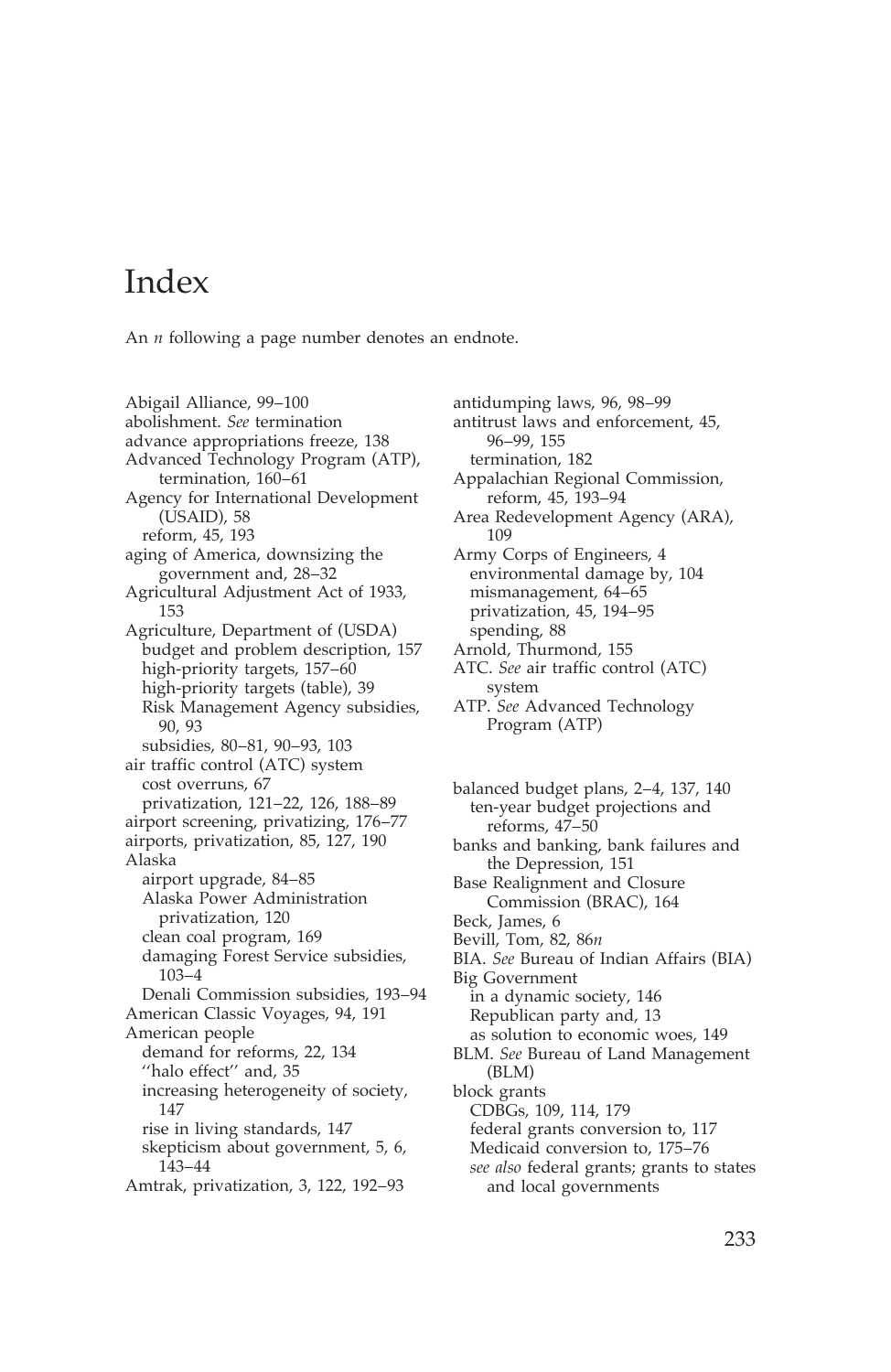# INDEX

Blockbuster, antitrust case, 98 Bond, Christopher S., 194–95 border security, mismanagement, 62–63 Boskin, Michael, 34 Boston's Big Dig, 112 cost overruns, 65, 67 BRAC. *See* Base Realignment and Closure Commission (BRAC) ''brains trust,'' 5, 156 Branson, Richard, 60, 124–25 Britain, air traffic control system, 189 broadcasting, government, CPB termination, 195 Brookings Institution, 143, 182 antitrust policy examination, 97 Brooks, David, 147 Budget Act of 1974, 137 *Budget of the United States Government: Fiscal Year 2006,* 157 Bureau of Indian Affairs (BIA), 4 Conrad Burns's redirection of federal grant funds, 109 mismanagement, 64 termination, 180–81 Bureau of Land Management (BLM), 132 Bureau of Reclamation damage caused by, 104 privatization, 179–80 bureaucracy education, 165–67 ''elephantiasis'' of, 52 federal spending increases and, 22 goal description and obfuscation, 71–72 grant pathologies in homeland security, 115–16 layers and levels, 53, 113–14 Mill's comment on evolution of, 60 reforming, 73–77 size, government transfer programs and, 102–3 TSA, 176–77 USAID, 193 Burns, Conrad, 109 Bush, George H. W., 1–2, 141 Bush (George W.) administration activities contracted out (competitive sourcing), 121 ATC reform efforts, 189 education spending, 165 failed focus on terrorism, 27 federal spending increases, 1 grants inefficiency findings, 114

housing policy reform, 101 ''management agenda''/ "management scorecard," 52, 53, 72, 73, 77 Millennium Challenge Corporation, 58, 193 ''ownership society,'' 187 recalling of troops, 163 Social Security leadership, 186 subsidies limits, 94, 158 tax increase resistance, 2 business subsidies, 90–94 termination, 167–68 *see also* federal loan and loan guarantee programs Byrd, Robert, 82, 112 CAGW. *See* Citizens Against Government Waste (CAGW) California, military base closings, 164 Canada, air traffic control system, 126, 189 capitalism, Great Depression myth, 149 Cargo Preference Act of 1904, repeal of, 45, 195 Cargo Preference Program, termination, 195 Carter, Jimmy, proposed reforms, 52

''Catalog of Federal Domestic Assistance'' (CFDA), 105–6 Cato Institute, Social Security reform plan, 186–87

CBO. *See* Congressional Budget Office (CBO)

- CDBG. *See* Community Development Block Grants (CDBG)
- Center for Innovative Technology, termination, 161
- Central Intelligence Agency (CIA), mismanagement and  $9/11$ , 26

CFDA. *See* ''Catalog of Federal Domestic Assistance'' (CFDA)

- *Challenger* disaster report, 64, 196
- China, nuclear weapons information, 63–64
- Chocola, Chris, 138
- CIA. *See* Central Intelligence Agency (CIA)
- Citizens Against Government Waste (CAGW), 82
- clean coal technology programs, termination, 168

Clinton administration

PMA sales, 169–70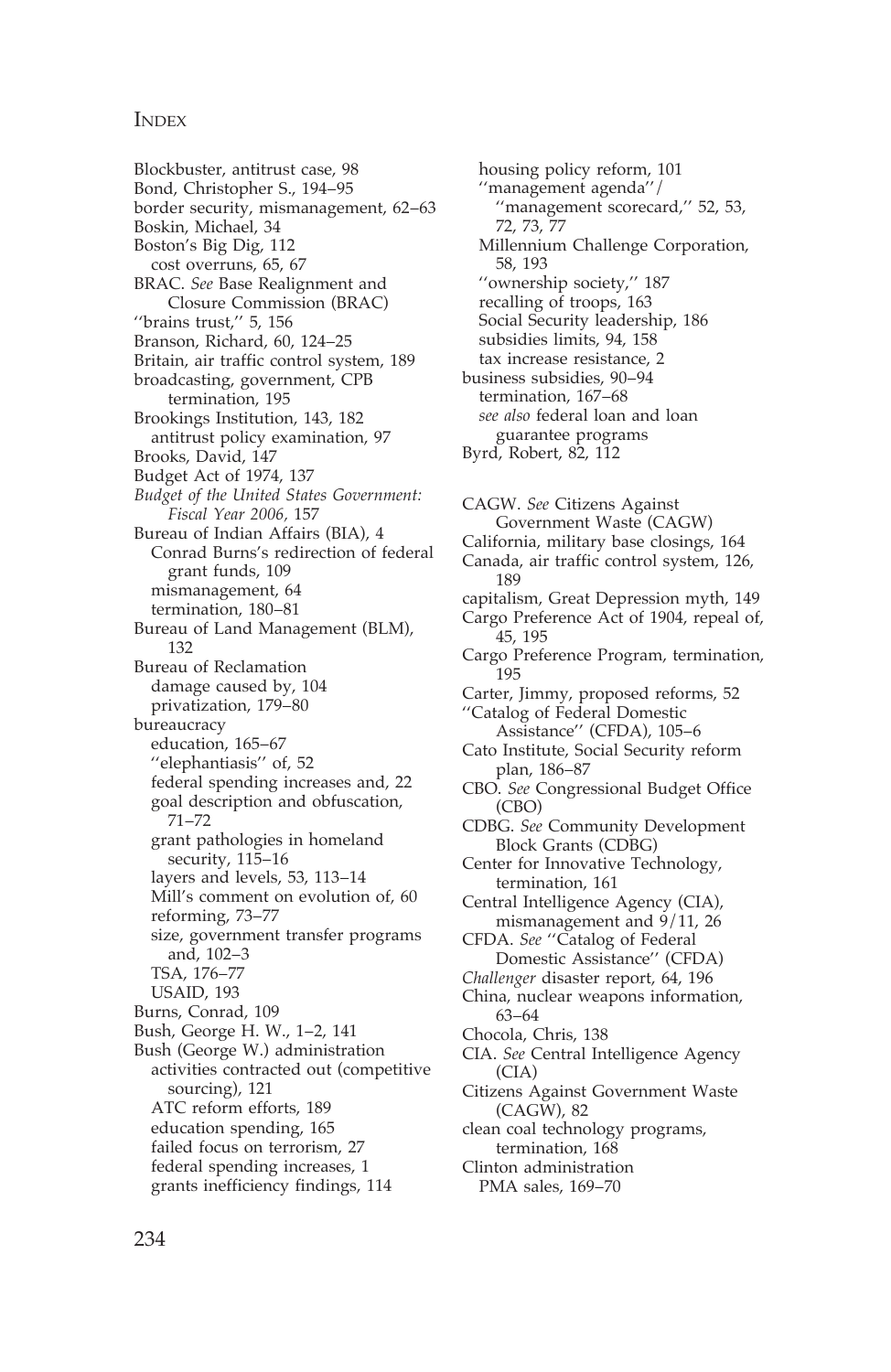PNGV, 94, 169–70 Coburn, Tom, 13, 83, 135, 141, 143 Cochran, Thad, 54, 82 Collins, Susan, 115 *Columbia* disaster report, 64, 196 Commerce, Department of budget and problem description, 160 high-priority targets, 160–62 high-priority targets (table), 39–40 Community Adjustment and Investment Program, 93 Community Development Block Grants (CDBG), 109, 114 termination, 179 community oriented policing services (COPS) program, termination, 181–82 community service for seniors program, termination, 183–84 Congress 1930s policy schemes and, 149–56 agency micromanagement, 53 budget-cutting freshmen reelections, 145–46 campaign promises, 18 constitutional limits and, 23–26 cost overruns and, 69–70 ''due diligence'' of programs, 140 duplicative programs and, 59 duties of reformers in, 140 energy bill, 168 failed focus on terrorism, 27 financial management and accountability, 10 fraud and Catch-22 situations, 56 getting along/going along with system, 21, 135 majority voting and cost benefit analysis, 79–80 ''New Federalism'' revival attempt, 117 overspending. *See* overspending philanthropic fallacy, 18–19 scandals arising from member fraud and abuse, 57 special interests and. *See* special interest legislation and spending term limits, 20, 133–35 time and information overload regarding grants, 114–15 vote trading, 80–81, 86 voter backlash from federal budget cuts, 145–46 voting and spending patterns, 16

*Congress as Santa Claus,* 110–11 Congressional Budget Office (CBO) ''Budget Options'' report findings defense reform alternatives, 163 fossil fuel technology funding, 169 Medicare and Medicaid, 173, 174, 175 Social Security and price indexing, 185 Davis-Bacon rules, 131–32 economic cost of dollar of tax revenue, 33 projection of federal revenues and spending, 48–50 transfer program spending analysis, 89–90 congressional district benefits (pork projects). *See* pork projects; special interest legislation and spending congressional hearings reforms, 140 slanted witness phenomenon, 16, 17–18, 21–22 Congressional Research Service, 83 Conrail, 120 Constitution of the United States balanced budget amendment, 137 Commerce Clause, 23–24, 25 doctrine of enumerated powers, 25–26 downsizing out of respect for, 23–26 FDR's subversion of, 156 General Welfare Clause, 24, 25 limited powers, 5, 23–26 Tenth Amendment, 25, 105 term limits amendment, 134 construction projects and procurement, cost overruns, 65–70 ''Contract with America,'' 17 contracting out Bush administration activities, 121 Defense Department, 165 Coolidge, Calvin, on federal grants, 110 COPS. *See* community oriented policing services (COPS) program core government functions/services, 4, 9, 28 Holmes on taxes and civil society, 35 Coronado, Julia Lynn, 89 ''corporate welfare'' programs, 90–94 agricultural subsidies, 80–81, 90–93 Commerce Department, 90, 160–62 MARAD programs, 93–94, 191 OPIC, 46, 93, 104, 196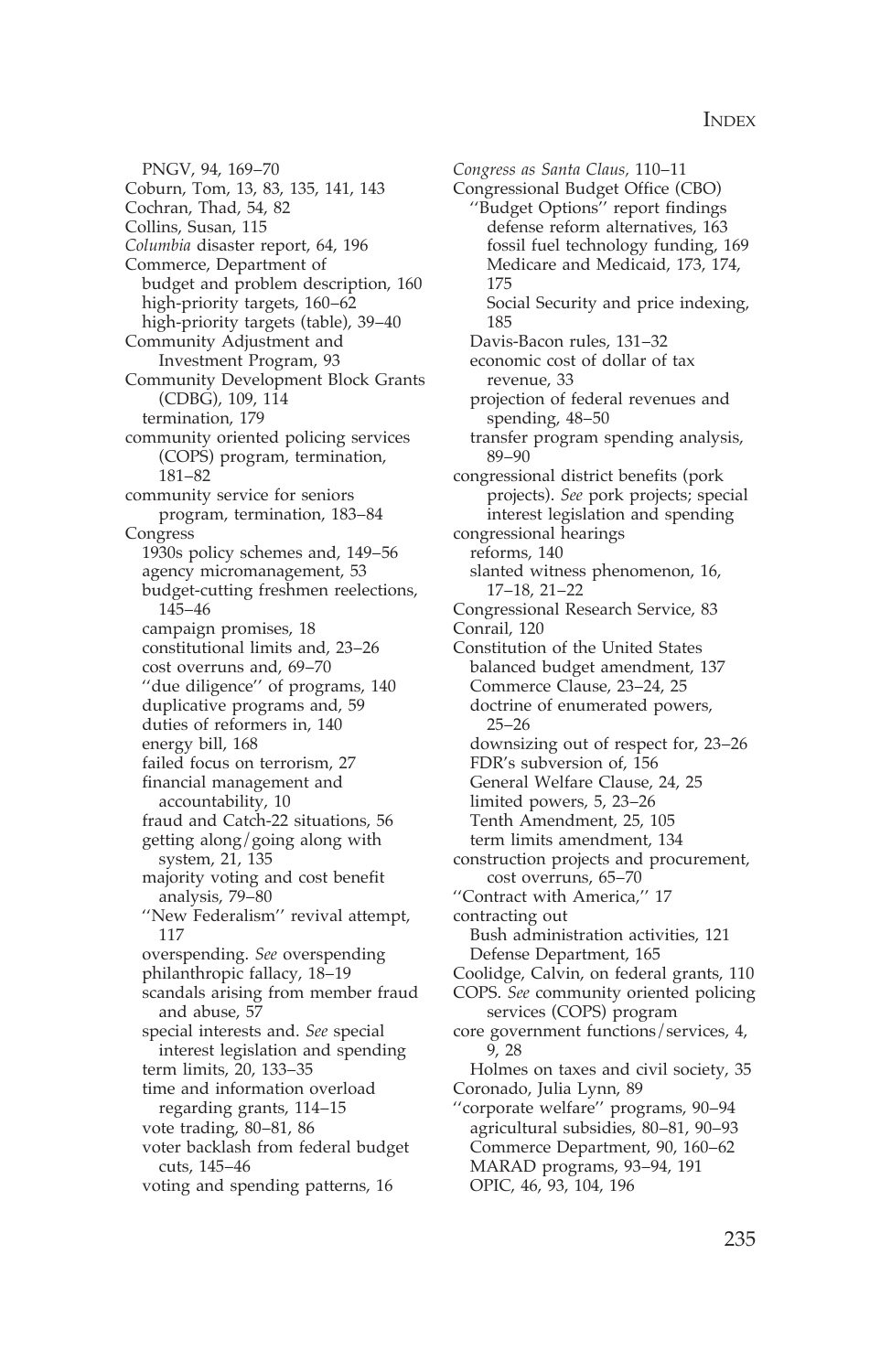#### INDEX

Corporation for Public Broadcasting (CPB), 19, 45 privatization, 195 corruption. *See* scandals cost overruns, 65–70 CPB. *See* Corporation for Public Broadcasting (CPB) crises federal government growth and, 7–9, 149 looming financial, 1, 2, 187 crop subsidies, 103 termination, 157–58 culture of spending, 13–22 countering, 140

damaging laws and programs activities involving, proposed federal budget cuts (table), 39–46 Appalachian Regional Commission, 193–94 arising from New Deal, 149 Bureau of Reclamation activities, 104, 179–80 DoE, 167–70 economically, 95–99 environmentally, 3, 103–4 farm controls and subsidies, 157–58 housing programs, 70, 101, 103, 177–79 Labor Department agencies and programs, 182–84 loss of personal freedom and, 99–100 reform solution, 37, 38 socially, 3, 100–103, 149 transfer programs, 100–103 USPS monopoly, 61, 119, 122, 198–99 Darman, Richard, 1–2, 141 Davis-Bacon Act of 1931, 45, 113, 131–32, 153, 182–83, 184 Defense, Department of (DoD) budget and problem description, 162 cost overruns, 67 defense spending, 13, 144. *See also* Pentagon spending high-priority targets, 162–65 high-priority targets (table), 40 mismanagement, 62 Delaware River, Army Corps of Engineers project, 64–65, 194 DeLay, Tom, 61, 83, 197 Delta Region Authority subsidies, 45, 193–94

Denali Commission subsidies, 45, 193–94 the Depression. *See* Great Depression Deutsche Bahn, 192 devolution targets, 3–4, 39–46 education. *See* Education, Department of highway and transit programs, 3–4, 37, 105, 190–91 Transportation Department highpriority targets, 188 devolution to states/localities, about, 14–15, 106–7, 108, 116–17 DHS. *See* Homeland Security, Department of (DHS) discretionary program spending, 9 reforms and spending cuts, 32, 37–38, 138 reforms and spending cuts (table), 39–46 *see also specific discretionary programs* discriminatory practices Depression-era, 155 *see also* unions, wages DoD. *See* Defense, Department of (DoD) DoE. *See* Energy, Department of (DoE) Dole, Bob, 15, 141 Domenici, Pete, 141 Douglas, Paul, 21, 52, 142 downsizing the government, 5 aging of America and, 28–32 budget process reforms, 136–40 congressional term limits and, 20, 133–35 cost of government, 32–36 Democratic party and, 142–43 to focus on core competencies, 26–28 improved market operation and performance, 146 optimism and outlook for reform, 144–46 and reduction in congressional abuses, 57 Republican party and, 15–16, 21–22, 140–42 respecting the Constitution by, 23–26 tax reforms and, 135–36 trends and forces facilitating, 146–47 voters' role in, 5, 6, 143–44 drug approval process/approved drug use reforms, 99–100 Duke University, regulations study, 95 duplicative/redundant programs, 57–59, 106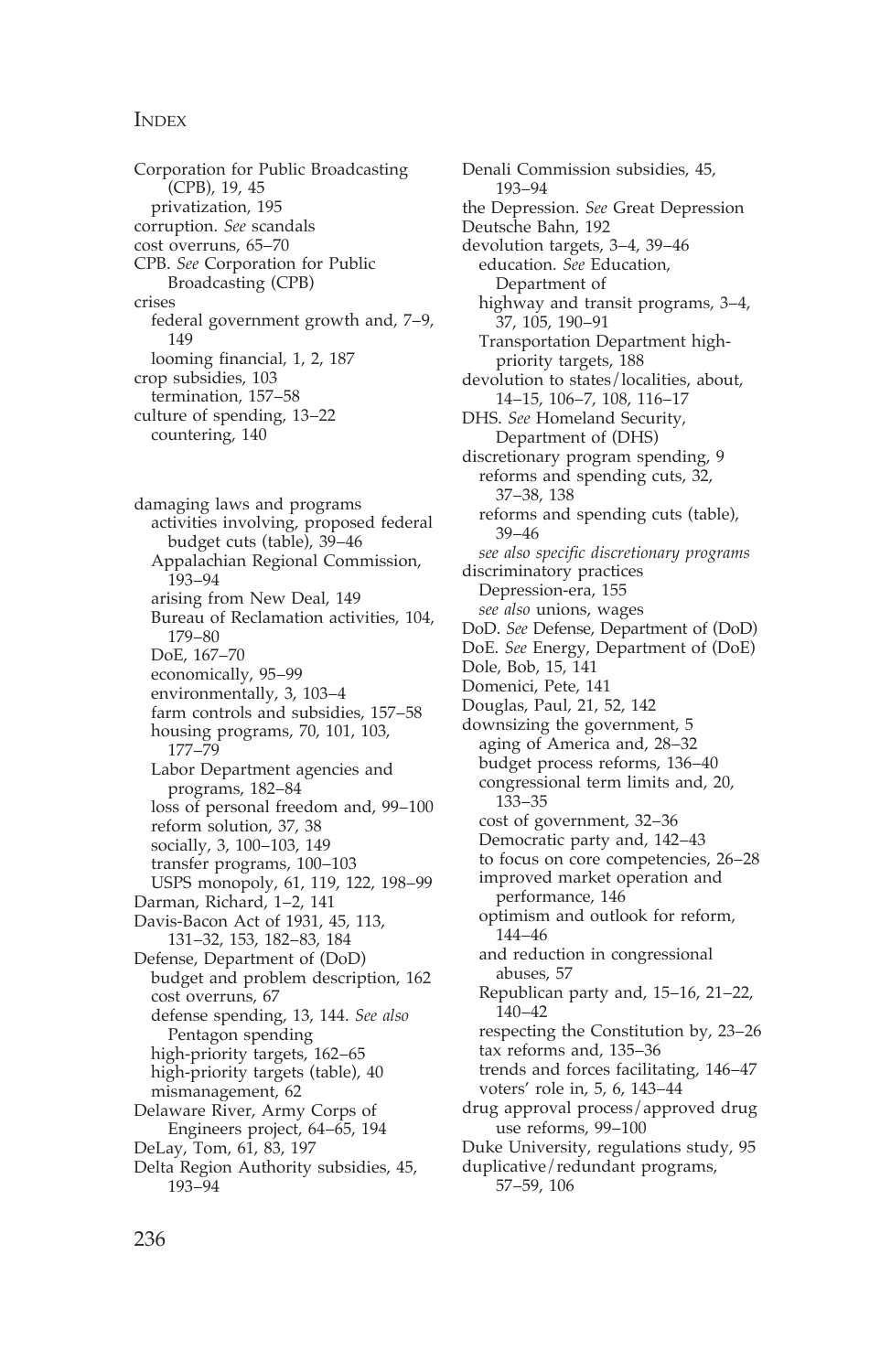HUD, 177–79 Labor Department, 182, 183 Senate Committee on Government Affairs examination, 58 Earned Income Tax Credit (EITC), fraud, 56 EAS. *See* Essential Air Service (EAS) Economic Development Administration (EDA), 109 termination, 160 economic policies damaging. *See* damaging laws and programs death spiral, 28–32 laissez faire, 6, 34, 150 mistakes causing the Depression, 150–55 economies of scale, performance and, 9–10 *The Economist,* 88, 146 *Economy and the National Government,* 142 EDA. *See* Economic Development Administration (EDA) Education, Department of, 13 abolition, 15, 117 budget and problem description, 165–67 education spending failures, 166–67 high-priority targets, 165-67 high-priority targets (table), 40–41 Title I program, 109–10 EIA. *See* Energy Information Administration (EIA) EITC. *See* earned income tax credit (EITC) elderly persons community service for seniors program termination, 183–84 Medicare reform options affecting, 173–74. *See also* Medicare spending on, 28–32 electric utilities, privatization, 122, 125 elimination. *See* termination Elk Hills Petroleum Reserve, privatization, 120 employment cost increases, the Depression and, 153–54 Employment Training Administration, termination, 183 Energy, Department of (DoE), 4 budget and problem description, 167–68

cost overruns, 67 high-priority targets, 168–70 high-priority targets (table), 41 mismanagement, 63–64 subsidies spending, 88 energy conservation programs, termination, 169–70 Energy Information Administration (EIA), termination, 170 energy supply program, privatization, 168 England, Gordon, 164 Enron Corporation, 93, 104, 196 entitlement program spending, 1, 9, 137 business-as-usual budget scenario, 30–31 cost overruns, 68–69 reforms and spending cuts, 3, 6, 32, 38, 47, 137, 138 reforms and spending cuts (table), 39–46 *see also* Medicaid; Medicare; Social Security environmentally damaging laws and programs. *See* damaging laws and programs Essential Air Service (EAS), termination, 189–90 Even Start program, inefficiency, 166 Ex-Im. *See* Export-Import Bank (Ex-Im) executive branch duties of reformers in, 140 ''enhanced recission'' powers for, 138 federal spending increases and, 22 grants as political tools in, 113 presidential term limits, 133 Export-Import Bank (Ex-Im), 45, 195–96 export subsidies damage from, 104 termination, 195–96 FAA. *See* Federal Aviation Administration (FAA) failures accountability and, 114–15 education programs, 166–67 energy programs, 169 foreign aid system, 58 housing programs, 101, 103, 177–79 involving 9/11. *See* September 11

terrorist attacks  $(9/11)$ NASA, 64, 196–97

noting and doing more ''due diligence'' of programs, 140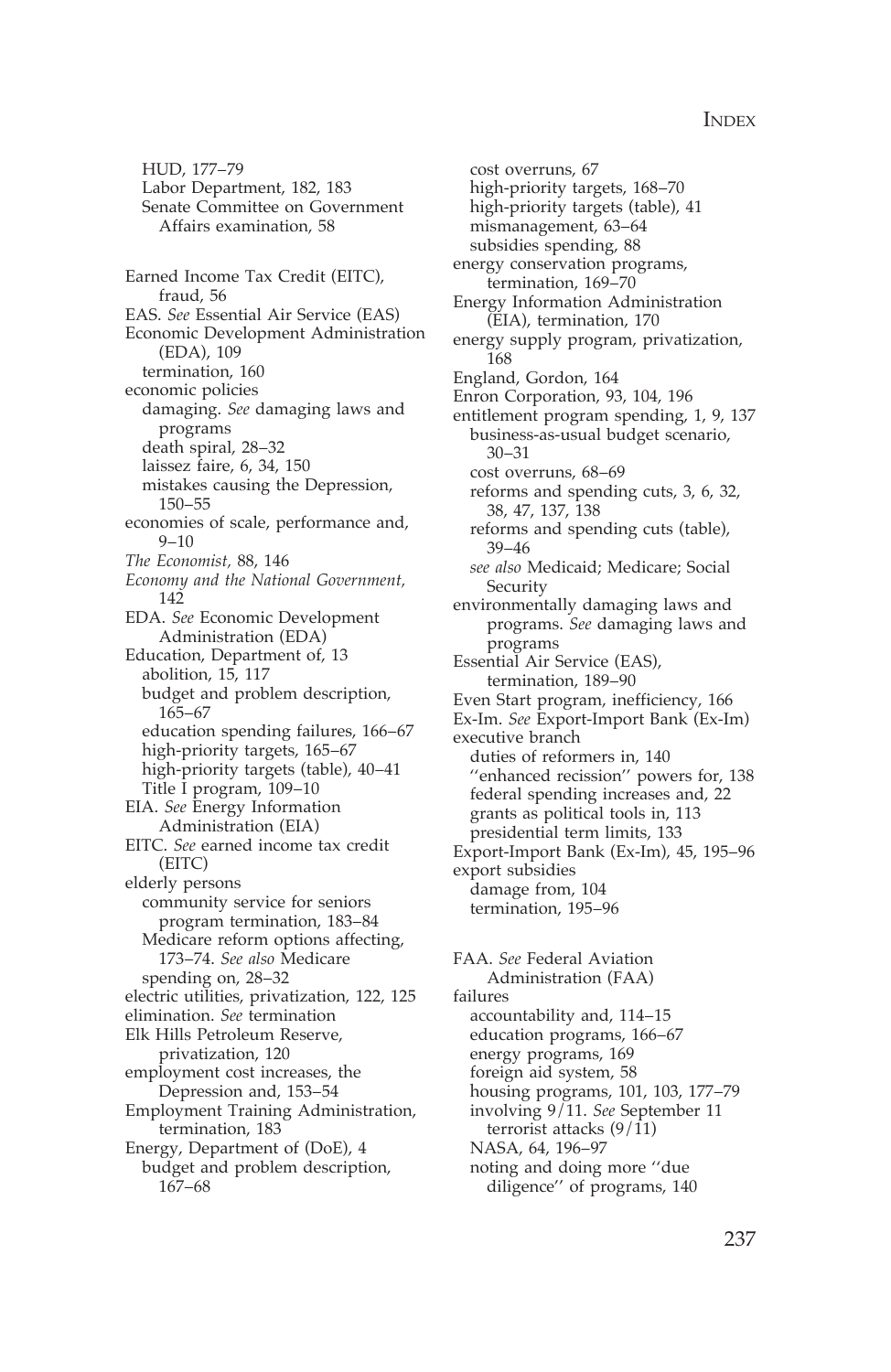# INDEX

small business programs, 129 TSA, 8–9, 59, 176–77 urban renewal policies, 5, 101, 178 *see also* scandals Fairfax County, VA, literacy program funding, 114 Family Budget Protection Act, 138–39 Fannie Mae, 130–31 farm controls and subsidies, 4, 5, 8, 33–34, 37, 155 fraud, 55 logrolling and 2002 farm bill, 80–81 New Zealand example, 145 subsidies for commercial services to farmers, 90, 158–59 termination, 157–59 *see also* Agriculture, Department of (USDA) Farm Service Agency (FSA), 157–59 borrower profile, 128–29 FBI. *See* Federal Bureau of Investigation (FBI) FDA. *See* Food and Drug Administration (FDA) FDR. *See* Roosevelt, Franklin D. (FDR) *FDR's Folly,* 150–55 Federal Aid Road Act of 1916, 105 federal assets ownership and management, privatization, 121, 131–32 Federal Aviation Administration (FAA), 126, 188–89 cost overruns, 67 mismanagement, 26, 126 Rutan's spaceflight and, 123–24 federal budget deficits, 1–2 earmarks, 82–86, 112, 114–15, 117, 162 program goal description and obfuscation, 71–72 summits, 2 federal budget cuts backlash from voters, 145–46 budget-cutting freshmen reelections, 145–46 bureaucratic budget defense plays, 22 campaign promises, 18 post–Cold War defense cuts, 144 proposed budget cuts, 2–4, 6 proposed budget cuts (table), 39–46 Republican party commitment, 140–42

federal budget reforms, 1, 2–4, 7, 22, 32, 37, 85 adjusting to, 145 balanced budget plan and, 47–50 budget process reforms, 136–40 proposed budget cuts (table), 39–46 *see also* discretionary program spending; entitlement program spending; targets for reform Federal Bureau of Investigation (FBI) cost overruns, 26–27, 63 mismanagement and 9/11, 26, 63 federal debt, 31–32 reduction through reforms, 50 Federal Emergency Management Agency (FEMA), fraud, 55 federal employees. *See* federal workforce federal government core competencies, 26–28 eight tentacles of, 10–12 failures involving 9/11. *See* September 11 terrorist attacks (9/ 11) growth, 7–12, 149 impediments to effective management, 73–77 legacy of failure, 6. *See also* failures; scandals management overhead cuts, 50 noncompetition/prohibition on competing with, 61, 120 political overloading and coordination problems, 9–10, 26–28 programs. *See* federal programs; *specific programs* reinvention and reform efforts, 52–54 scandals. *See* scandals scope, 5, 9–12, 57 size, 5, 35, 57. *See also* downsizing the government *see also specific agencies and departments* federal grants conversion to block grants, 117, 175–76 Coolidge on, 110 earmarks and, 82–83, 112, 114–15, 117 efficacy in helping the poor, 108–10 five pathologies of, 110–15 grant pathologies in homeland security, 115–16 ''matching'' grants, 111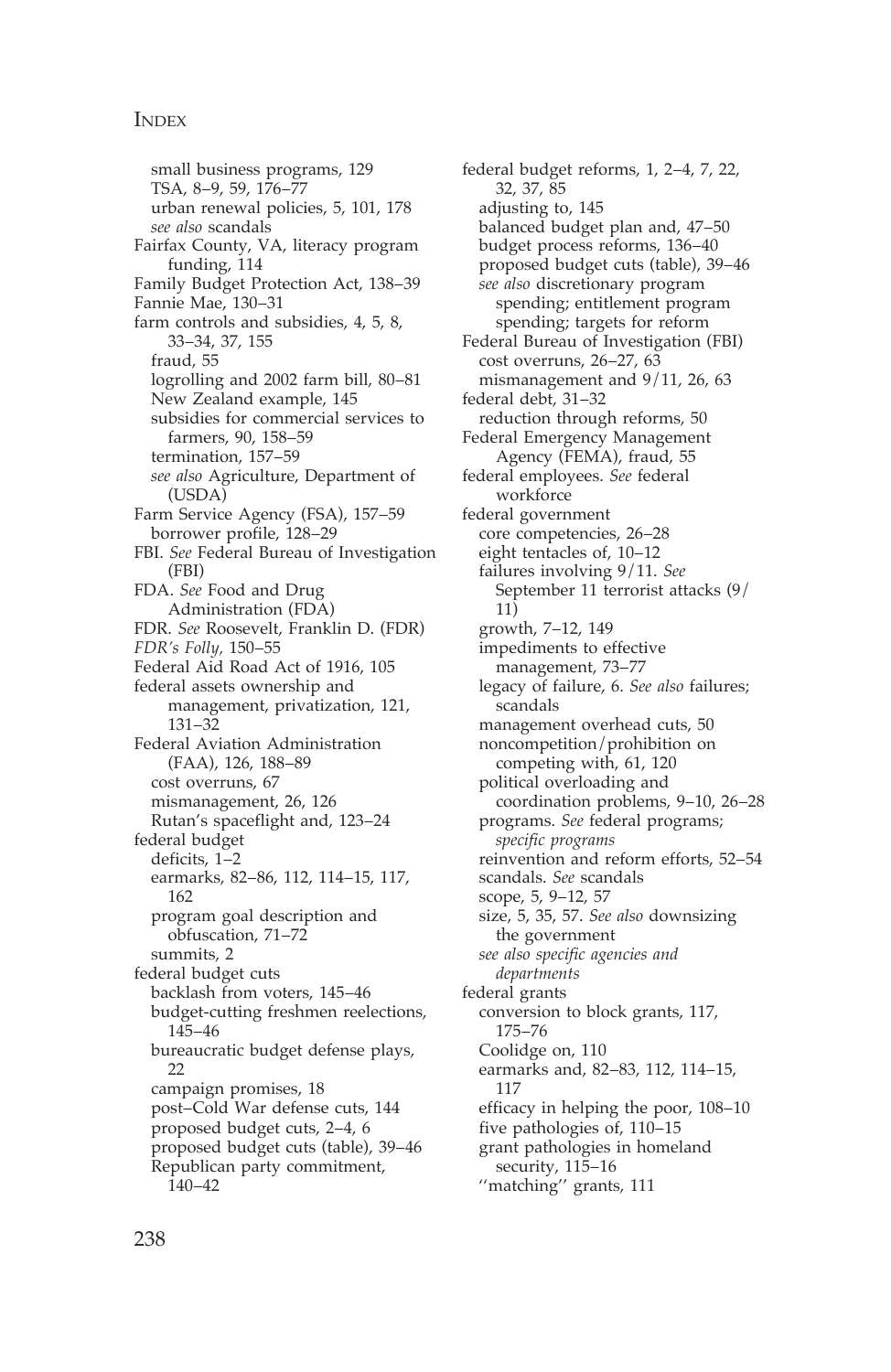political backing, 107, 108–10 as political tools in executive branch, 113 St. George's comment on irrationality of, 110 size and scope, 105–7 Warren on, 110–11 *see also* grants to states and local governments; grants, other Federal Highway and Transit Administration, devolution to states, 190–91 Federal Home Loan Bank of Des Moines, study, 58 Federal Housing Administration (FHA), scandals, 177–79 federal income, size of government and, 35–36 federal loan and loan guarantee programs as obsolete, 59 privatization, 127–31 federal officials. *See* bureaucracy; politicians, officials, and administrators federal programs ''bedtime stories,'' 6 goal description and obfuscation, 71–72 presumption of government efficacy, 18 sunsetting, 61, 138, 140 *see also* targets for reform; *specific programs* federal regulations. *See* regulations and regulatory agencies Federal Reserve system, the Depression and, 149, 151 federal revenue. *See* federal spending; taxes and taxation Federal Securities Act of 1933, 154 federal spending in 2005, 9–11, 157 by agency/department/program, 13, 14. *See also specific agencies, departments, and programs* beneficiaries of, 88–90 by budget categories, 13, 15 caps, 138 federal workforce compensation, 11–12 overall, distributional impact of, 89–90 percentage of GDP, 49–50

and the poor, 86–90 projection of federal revenues and spending, 48–50 purchases, 11 salaries portion, 88 scope of government and, 9–12, 57 *see also* overspending; *specific expenditures, e.g.,* transfer payments/programs federal spending increases, 1–2, 5, 7–9, 13–14 agency budget defense, 22 ''baseline budgeting,'' 139 bureaucracy and, 22 executive branch and, 22 federal unions and, 22 Federal Trade Commission (FTC), antitrust and, 45, 96, 97–98 federal unions, spending increases, 22 federal workforce 1930s growth in, 154 executive performance, 77–78 "shadow workforce," 12 size and compensation, 11–12 workforce rules, 73–77 federalism bipartisan report on, 27 1930s and, 7 original concept and modern practices, 105 Republican stance on, 14–15 *see also* fiscal federalism Feldstein, Martin, 30, 33, 172 FEMA. *See* Federal Emergency Management Agency (FEMA) FHA. *See* Federal Housing Administration (FHA) financial crisis, looming, 1, 2, 187 firing poor federal workforce performers, 74–77 fiscal federalism, 105 efficacy of federal grant programs in helping the poor, 108–10 five pathologies of grants, 110–15 grant pathologies in homeland security, 115-16 ''New Federalism,'' 106–7, 108, 116–17 size and scope of federal grants, 105–7 fisheries subsidies, 162 Flake, Jeff, 84 Food and Drug Administration (FDA), drug approval process, 99–100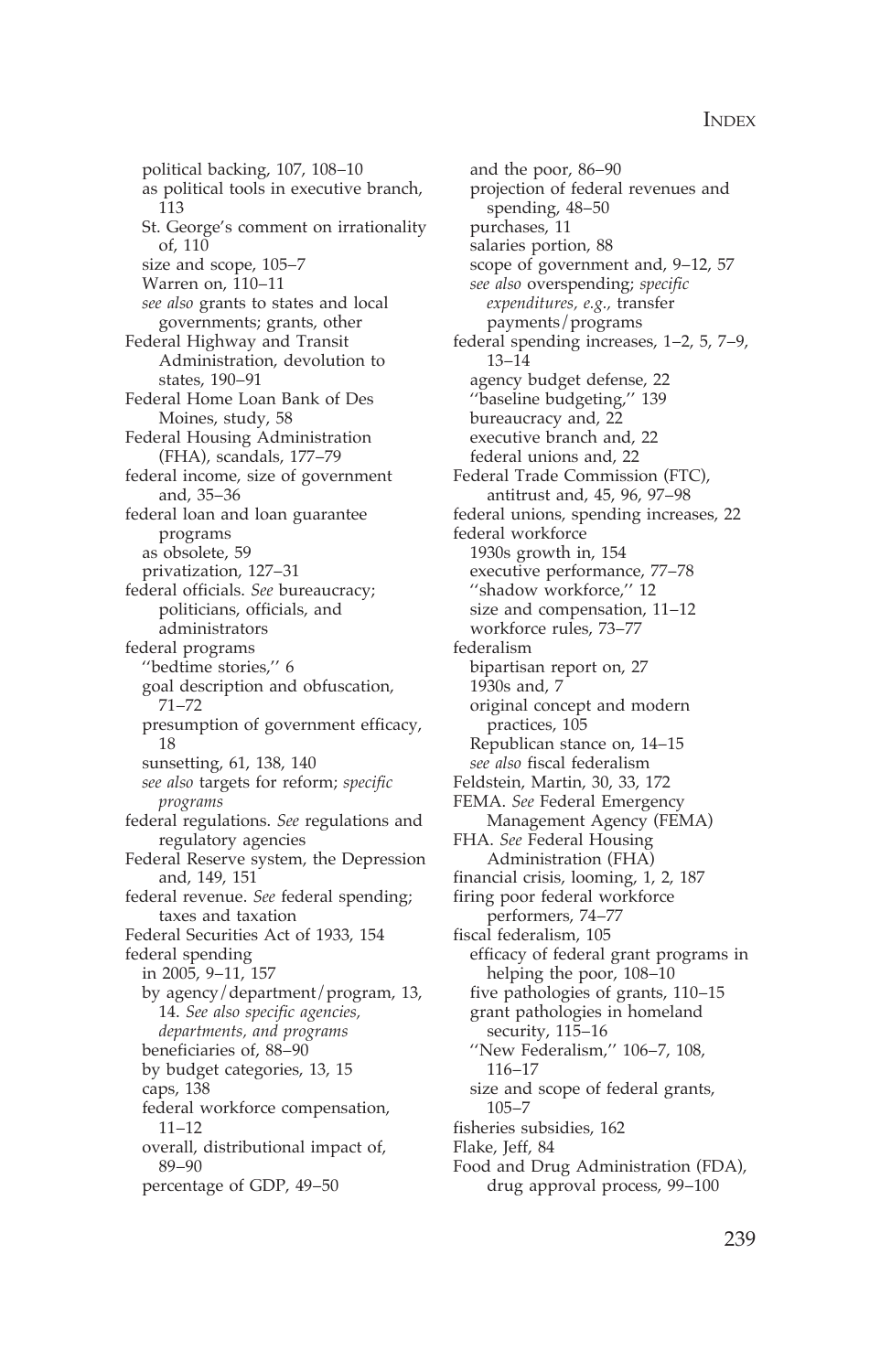# INDEX

food stamp programs, fraud, 55 foreign aid ineffective programs, 70 system failures, 58 Foreign Market Development Cooperator, 159 foreign military financing and sales, program termination, 164–65 Forest Service, damaging subsidies, 103–4 fossil energy research programs, termination, 168 Freddie Mac, 130 freedom, damaging laws and programs and, 99–100 FreedomCar and fuel cell subsidy program, 94, 169 FSA. *See* Farm Service Agency (FSA) FTC. *See* Federal Trade Commission (FTC) Fullerton, Don, 89

GAO. *See* Government Accountability Office (GAO) GDP. *See* gross domestic product (GDP) General Welfare Clause, 24 Gingrich, Newt, 15, 135, 141 Glass, Thomas, 89 Glass-Steagall Act of 1933, 151, 156 globalization, reforms and, 146 *Gonzalez v. Raich,* 24 Gordon, Nora, 109–10 Gore, Al, ''reinventing government,'' 52 Government Accountability Office (GAO) BIA findings, 180 business-as-usual budget scenario, 30–31, 47–50 cost overruns in and around Washington/Capitol Hill, 68 DoE program findings, 63–64, 67, 168, 169 Essential Air Service program findings, 189–90 FAA project findings, 126, 188 financial statement certification problems, 10 list of high-risk activities, 53 MARAD program findings, 191 NASA findings, 64, 196–97 program analyses, 38 terrorist ''watch lists'' report, 27 TSA analyses, 176–77

USPS findings, 122, 198–99 government jobs training programs, 182, 183–84 government land, 131–32 government policy manifest and latent perspectives, 19–20 perversions and perverse results, 5, 70, 101, 102–3 theories involving key drivers of, 5 government property ownership and management, privatization, 121, 131–32 government-sponsored enterprises (GSEs), 130–31 Grace Commission, 82 grants, other block grants, 109, 114, 175–76, 179 Education Department, 165–66 fraud and abuse in, 55, 56, 115–16 grants to states and local governments cuts, 50, 106–7, 108, 116–17, 165–67 education, 165–67 efficacy in helping the poor, 108–10 energy conservation funding, 169–70 five pathologies of grants, 110–15 grant pathologies in homeland security, 115–16 higher education, 89, 167 juvenile justice grants, 182 K–12 education, 166–67 ''New Federalism'' and, 106–7, 108, 116–17 privatization of grants in aid for airports, 190 size and scope of federal grants, 105–7 undermining states' rights, 113 Great Depression business cartels and artificially high prices and, 152–53, 155 demonization of business and Supreme Court, 154, 155–56 employment cost increases and, 153–54 FDR's executive orders/regulatory harassment and, 154–55 international trade restrictions and, 152 monetary contraction and, 149, 151 new government powers generated by, 7 new investment cost increases and, 154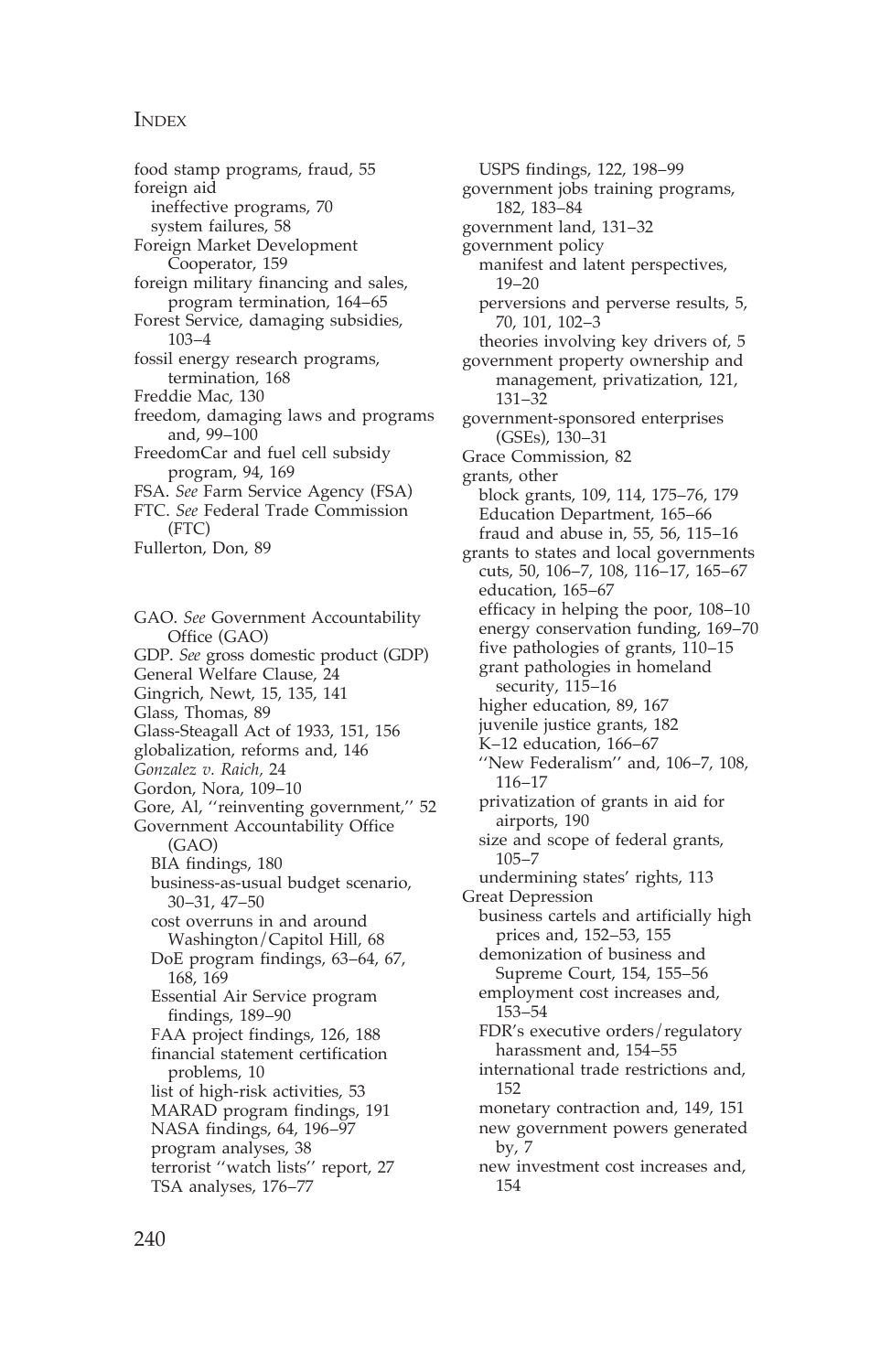policy mistakes causing, 150–55

prolonged by New Deal, 26, 149–56

protracted recovery, 149–50 tax increases and, 151–52, 154

Greenspan, Alan, 131

Greve, Michael, 111

gross domestic product (GDP)

the Depression and, 149–50

projected federal revenue and

- spending as percentage of, 49–50
- GSEs. *See* government-sponsored enterprises (GSEs)

Harding, Warren, economic recovery and, 150 Hastert, Dennis, 21–22, 114–15, 141 Head Start program, fraud, 55 Health and Human Services, Department of (HHS), 13 budget and problem description, 170 high-priority targets, 174–76. *See also* Medicaid; Medicare high-priority targets (table), 41–42 health savings accounts (HSAs), 172–73, 174 helium reserve, federal, privatization, 120 Hensarling, Jeb, 138 HHS. *See* Health and Human Services, Department of (HHS) higher education loan and grant programs benefits and beneficiaries of, 89 delinquent student loans, 120, 167 termination, 167 highway funding cost overruns, 69, 70 devolution to states, 3–4, 37, 105, 190–91 earmarking, 112 unfair redistribution of taxes, 111–13 highways, privatization, 120, 126–27 Hollywood Entertainment, antitrust case, 98 Holmes, Oliver Wendell Jr., 35 Homan, Paul, 64, 181 Homeland Security, Department of (DHS), 13, 73 airport screening privatization, 176–77 grant pathologies in, 115–16 high-priority targets (table), 42

''watch lists'' problem, 27

Hoover, Herbert executive branch reorganization, 52 policies, 149 Revenue Act of 1932, 151 Smoot-Hawley trade act, 152 Housing and Urban Development, Department of (HUD) high-priority targets, 177–79 high-priority targets (table), 42–43 problem description, 177 program fraud example, 56 Section 8 vouchers, 70, 101 housing programs perverse incentives in Section 8 vouchers, 70, 101 socially damaging side effects of, 70 state of public housing, 131 termination and privatization, 101, 103, 177–79 Hoyer, Steny, 86*n* HSAs. *See* health savings accounts (HSAs) HUD. *See* Housing and Urban Development, Department of (HUD) Hughes, Charles Evans, 25

Husock, Howard, 177, 178

IBM, antitrust case, 98 Immigration and Naturalization Service (INS), mismanagement, 62–63 import tariffs, 152 ''Indian Enron'' scandal, 64, 180–81 Indian tribal subsidies, termination, 180–81 industry controls and subsidies the Depression and, 152–53, 155 termination, 160–61 *see also specific industries* ineffective or obsolete agencies/ programs about ineffective programs, 70–72 about obsolete programs, 59–61 activities involving, proposed federal budget cuts (table), 39–46 Advanced Technology Program, 160–61 Amtrak, 3, 122, 192–93 Army Corps of Engineers, 64–65, 194–95 COPS program, 181–82 DoE, 167–70 HUD, 177–79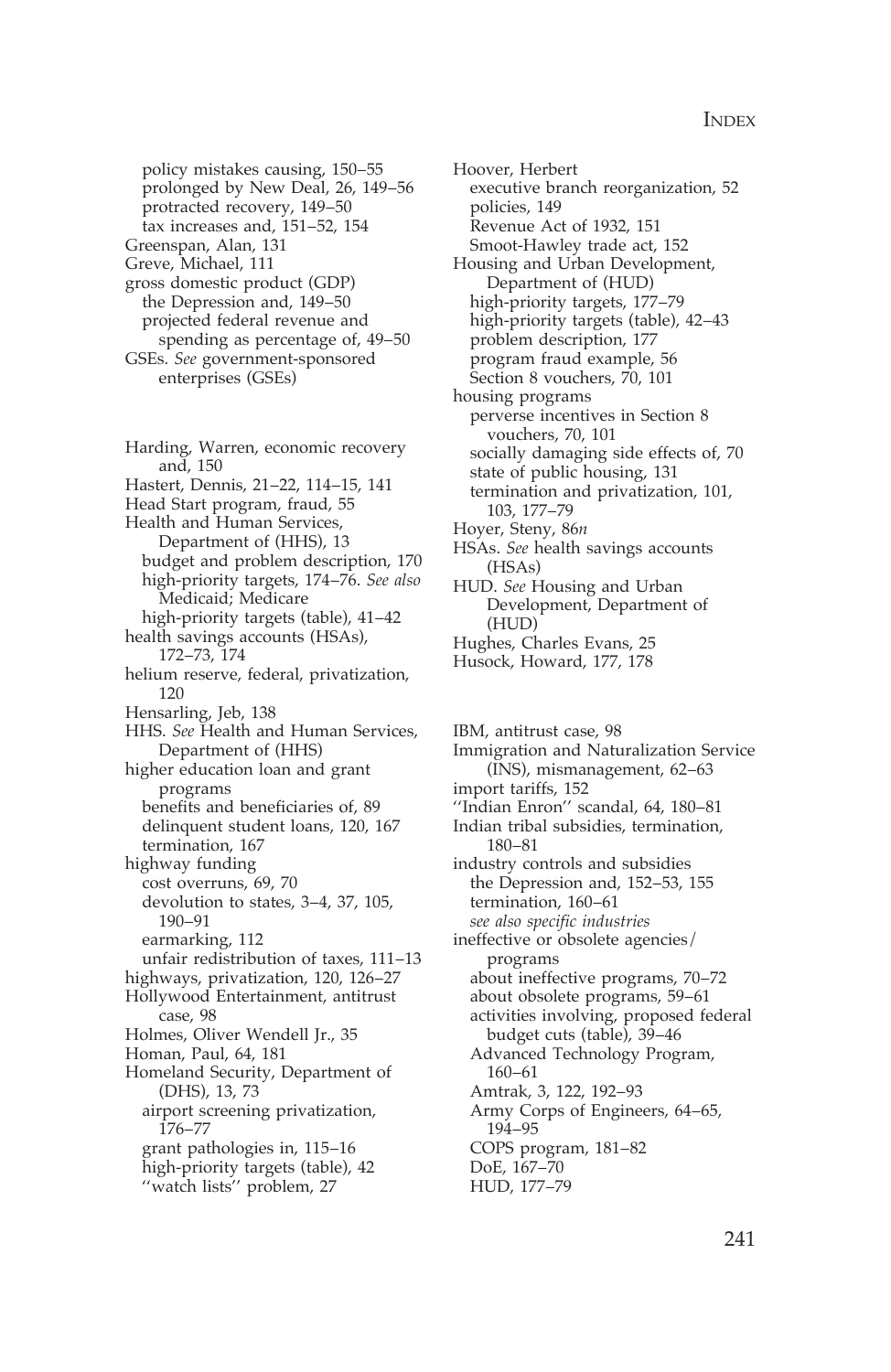# INDEX

impediments to effective management, 73–77 juvenile justice grants, 182 Labor Department, 182–84 NASA, 64, 196–97 SBA, 197–98 USAID, 193 *see also* mismanaged agencies/ programs infrastructure, privatization, 122, 123, 125–27 INS. *See* Immigration and Naturalization Service (INS) institutional reforms, term limits, 20, 133–35 interest, percentage of budget, 9 Interior, Department of the budget and problem description, 179 high-priority targets, 179–81 high-priority targets (table), 43 international trade. *See* trade International Trade Administration (ITA), termination, 45, 160 investment and entrepreneurship the Depression and, 154, 155 housing reforms and, 101, 103, 179 noncompetition/prohibition on competing with government, 61, 120 small business and, 197–98. *See also* private enterprise Iraq spending bill, 54 ITA. *See* International Trade Administration (ITA)

Jackson, Alphonso, 70 Justice, Department of, 13 antitrust and, 96, 97–98 budget and problem description, 181 high-priority targets, 181–82 high-priority targets (table), 43 mismanagement and 9/11, 27 juvenile justice grants, termination, 182

Kasich, John, 15, 94, 146

Labor, Department of high-priority targets, 182–84 high-priority targets (table), 44 problem description, 182–83

labor, unemployment and work stoppages, 153–54 laissez faire, 6, 34, 150 Lamberth, Royce, 180 Light, Paul, 53, 59 lobbying groups, 4, 5, 79–80 politician term limits and, 135 rural subsidies programs and, 159–60 *see also* special interest legislation and spending Los Alamos National Laboratory, 63, 168 Los Angeles Community Development Bank, 129–30 Lott, Trent, 82, 94, 141, 191 low-income households federal spending and, 86–90 socially damaging programs and, 100–103 *see also* Medicaid

Manufacturing Extension Partnership, termination, 161 MARAD. *See* Maritime Administration (MARAD) Maritime Administration (MARAD) scandals, 93–94, 191 termination, 191 Market Access Program, 90–92 termination, 159 markets government loans to correct failures, 129 improved operation and performance, 146 response to market failures, 34–35 Mars, missions, 60–61, 196 MCC. *See* Millennium Challenge Corporation (MCC) McClellan, Mark, 89 Medicaid cost overruns, 69 growth and spending, 13, 29, 174, 175 ''matching grants'' and, 111 reforms, 3, 32, 37, 47, 50, 174–76 waste, fraud, and abuse, 55, 174–75 Medicare cost overruns, 68–69 features biased against the poor, 89 growth and spending, 13, 89, 170–71 inflation and, 29, 171 payroll taxes and, 136, 171, 172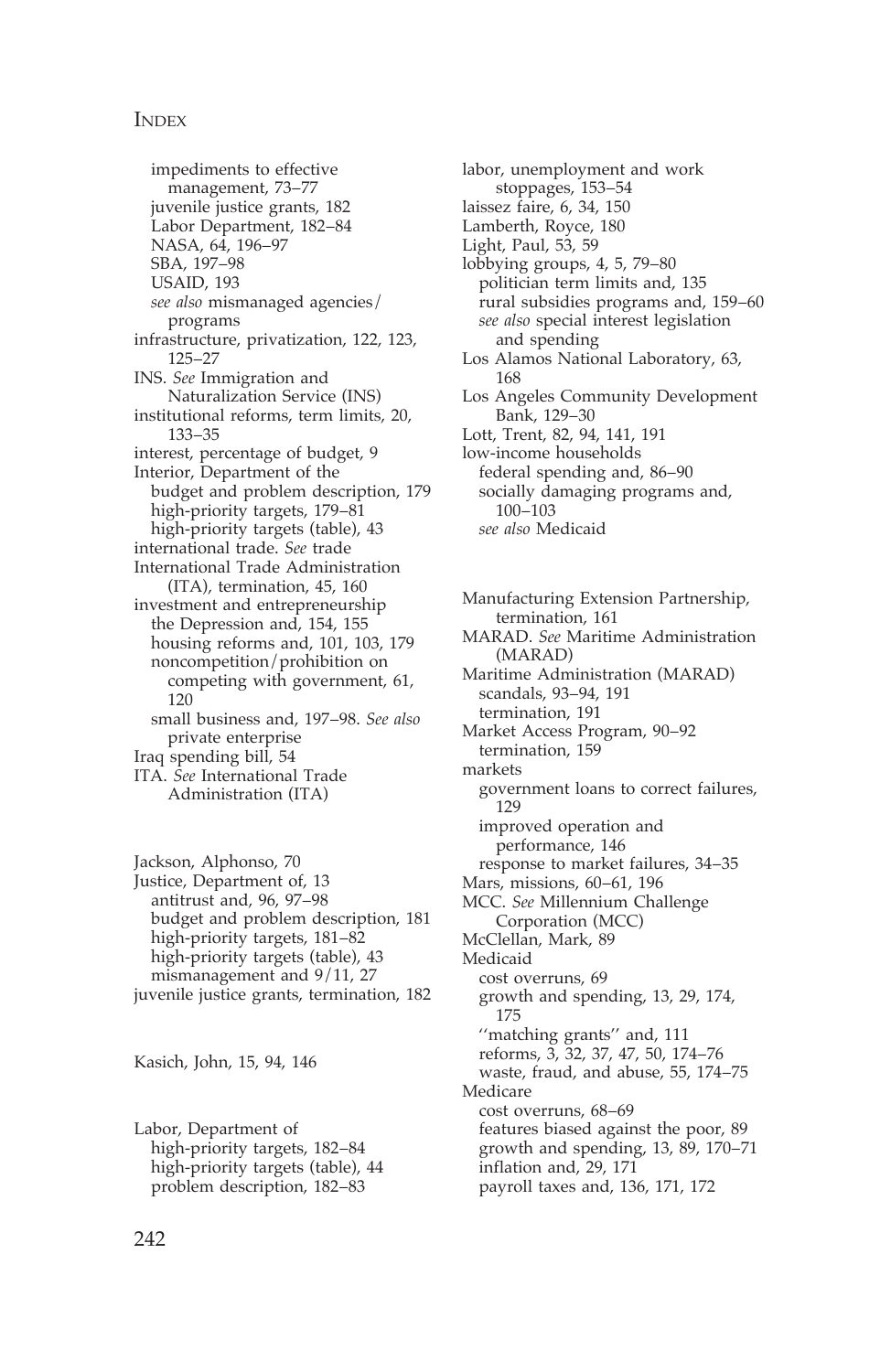promised but not funded benefits, 32, 140 reforms, 3, 32, 37, 47, 170–74 savings accounts and HSAs, 172–73, 174 waste, fraud, and abuse, 54–55, 171 Mellon, Andrew, 151 merchant fleet subsidy program, termination, 191 Merit Systems Protection Board (MSPB), 73, 76 Microsoft, antitrust case, 96 middle-income households, federal spending and, 86–90 military spending base closings, 164 foreign troop reduction, 162–63 *see also* Defense, Department of (DoD); Pentagon spending Mill, John Stuart, 60 Millennium Challenge Corporation (MCC), 45, 58, 193 Miller, Henry, 99 minimum wage rules, 153, 182 mismanaged agencies/programs, 3 and 9/11 terrorist attacks. *See* September 11 terrorist attacks (9/ 11) activities involving, proposed federal budget cuts (table), 39–46 air traffic control system, 188–89 Bureau of Reclamation, 179–80 DoE programs, 63–64, 167–70 HUD, 177–79 mismanagement discussion and examples, 62–70 NASA, 64, 196–97 rural subsidies programs, 159–60 SBA, 197–98 termination, 4 TSA, 8–9, 176–77 TVA, 198 *see also* ineffective or obsolete agencies/programs Mississippi River Army Corps of Engineers project, 64, 194 Delta Regional Authority subsidies, 193–94 Monetary contraction, the Depression and, 149, 151 monopolies, 119 false, 97–98 unions, 153

USPS, 61, 119, 122, 198–99 MSPB. *See* Merit Systems Protection Board (MSPB) Myrick, Sue, 21

NASA. *See* National Aeronautics and Space Administration (NASA) National Academy of Sciences Army Corps of Engineers project findings, 194–95 on hydrogen cars, 94 National Aeronautics and Space Administration (NASA) International Space Station, 64, 197 Mars missions, 60–61, 196 mismanagement, 4, 64 as obsolete, 60 space shuttle, 197 spending, 88 termination/privatization, 45, 60, 196–97 National Air Traffic Services company, 189 National Bureau of Economic Research (NBER), 90 cost overruns, 68 National Industrial Recovery Act of 1933 (NIRA), 152, 153 National Institutes of Health (NIH), applied research funding termination, 176 National Labor Relations Act of 1935, 153 National Oceanic and Atmospheric Administration (NOAA), fisheries subsidies termination, 162 national security congressional focus/time spent on, 28 as core government service, 4 National Taxpayers Union, spending bill data, 15–16 National Zoo, privatization, 3, 119–20 Nav Canada, 189 NBER. *See* National Bureau of Economic Research (NBER) New Deal, 25–26 reality of results, 149–56 ''New Federalism,'' 106–7, 108, 116–17 New Zealand farming example, 145 Newark Housing Authority, scandal, 178 9/11 terrorist attacks. *See* September 11 terrorist attacks (9/11)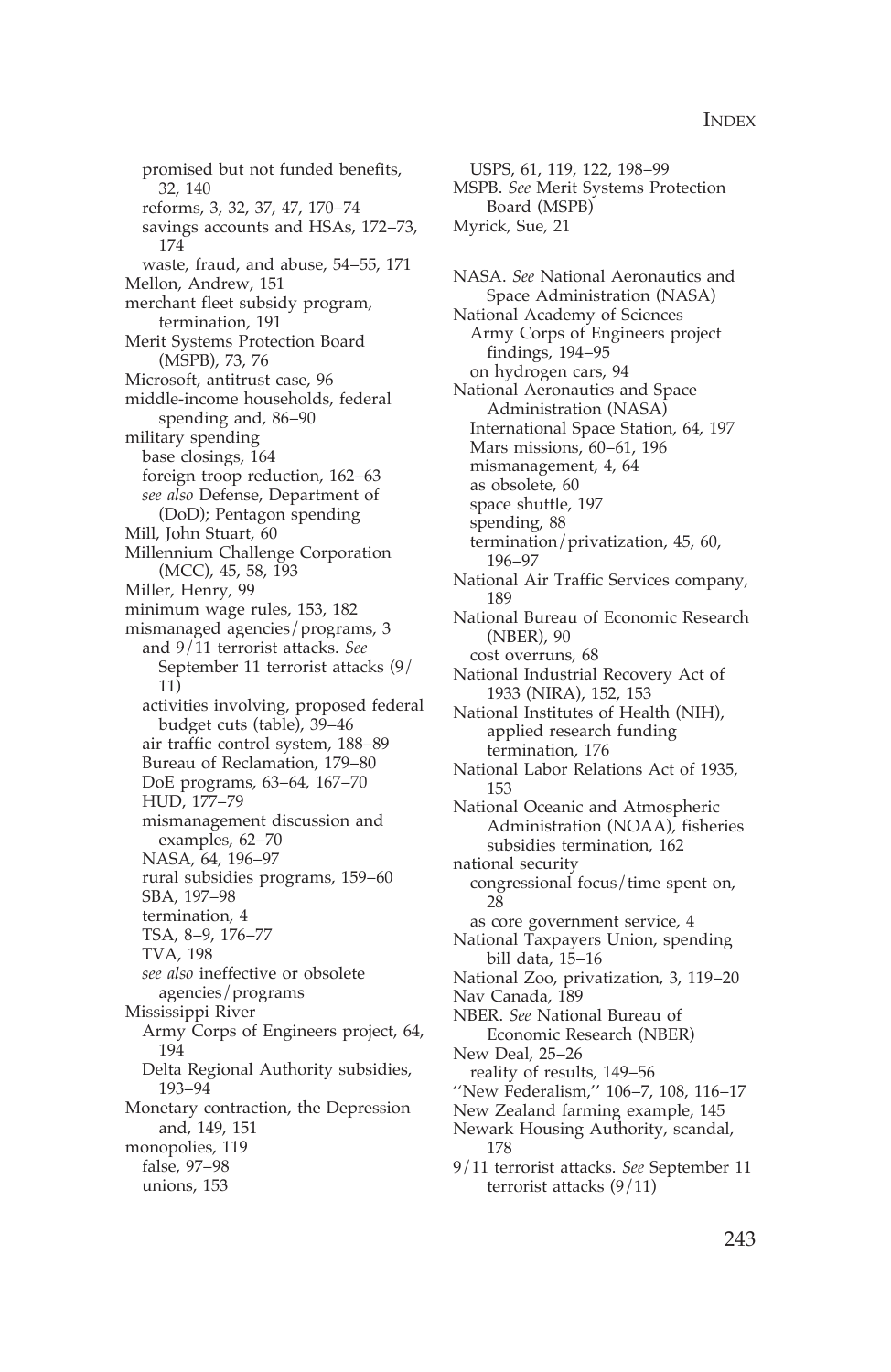1930s federalism and, 7–8 policy schemes, 149–56 public interest theory and, 4–5 *see also* Great Depression; New Deal; Roosevelt, Franklin D. NIRA. *See* National Industrial Recovery Act of 1933 (NIRA) No Child Left Behind Act, 113 NOAA. *See* National Oceanic and Atmospheric Administration (NOAA) nondefense spending, 2, 144–45 cutbacks and expansions, 13–16 *see also* discretionary program spending; *specific agencies, departments, and programs* nonexcludability nonrivalry, public goods and, 34 nuclear technology U.S. Enrichment Corporation privatization, 168 weapons, laboratory security, 168

obsolete programs. *See* ineffective or obsolete agencies/programs Office of Management and Budget (OMB) community service for seniors program findings, 183 education program findings, 166 trade adjustment assistance program findings, 183 Office of Personnel Management (OPM), survey, 73–76 OMB. *See* Office of Management and Budget (OMB) Omnibus Budget Reconciliation Act of 1981, 116 omnibus spending bills, 83, 84, 85, 116, 137 OPIC. *See* Overseas Private Investment Corporation (OPIC) OPM. *See* Office of Personnel Management (OPM) Oracle, antitrust case, 97 *Our Wonderland of Bureaucracy,* 6 outsourcing Bush administration activities, 121 Defense Department, 165 Overseas Private Investment Corporation (OPIC), 46, 93, 104 termination, 196

exacerbated by logrolling and pork, 81–86 pathology of federal grants, 111 politician ''careerism'' and, 135 Partnership for a New Generation of Vehicles (PNGV), 169 Payne, James L., 17 payroll taxes, 29–30 diverting portion into personal retirement accounts, 50, 185 enactment, 152 Medicare funding, 136, 171, 172 Social Security and, 29–30, 50, 136, 152, 153, 184, 185 PBGC. *See* Pension Benefit Guaranty Corporation (PBGC) PBS. *See* Public Broadcasting System (PBS) Pension Benefit Guaranty Corporation (PBGC), 130 Pentagon spending Boeing scandal, 56–57, 69 contracting out, 165 contracting scandals, 121 cost overruns, 67 mismanagement, 62 procurement and research and development, 88 weapons procurement cuts, 163–64 *see also* Defense, Department of (DoD); military spending PeopleSoft, antitrust case, 97 personal retirement accounts, transition to, 50, 185–88 perverse incentives, ineffective programs and, 70, 101–3 philanthropic fallacy, ''public servants/ service,'' 4–5, 18–19, 90 PMAs. *See* Power Marketing Administrations (PMAs) PNGV. *See* Partnership for a New Generation of Vehicles (PNGV) political bias, in government broadcasting, 195 political constituencies congressional district benefits. *See* pork projects influence, 17–18 political overloading, 9–10, 26–28 politicians, officials, and administrators budget restraint in leadership, 21–22, 135, 140–44

overspending, 2, 17–20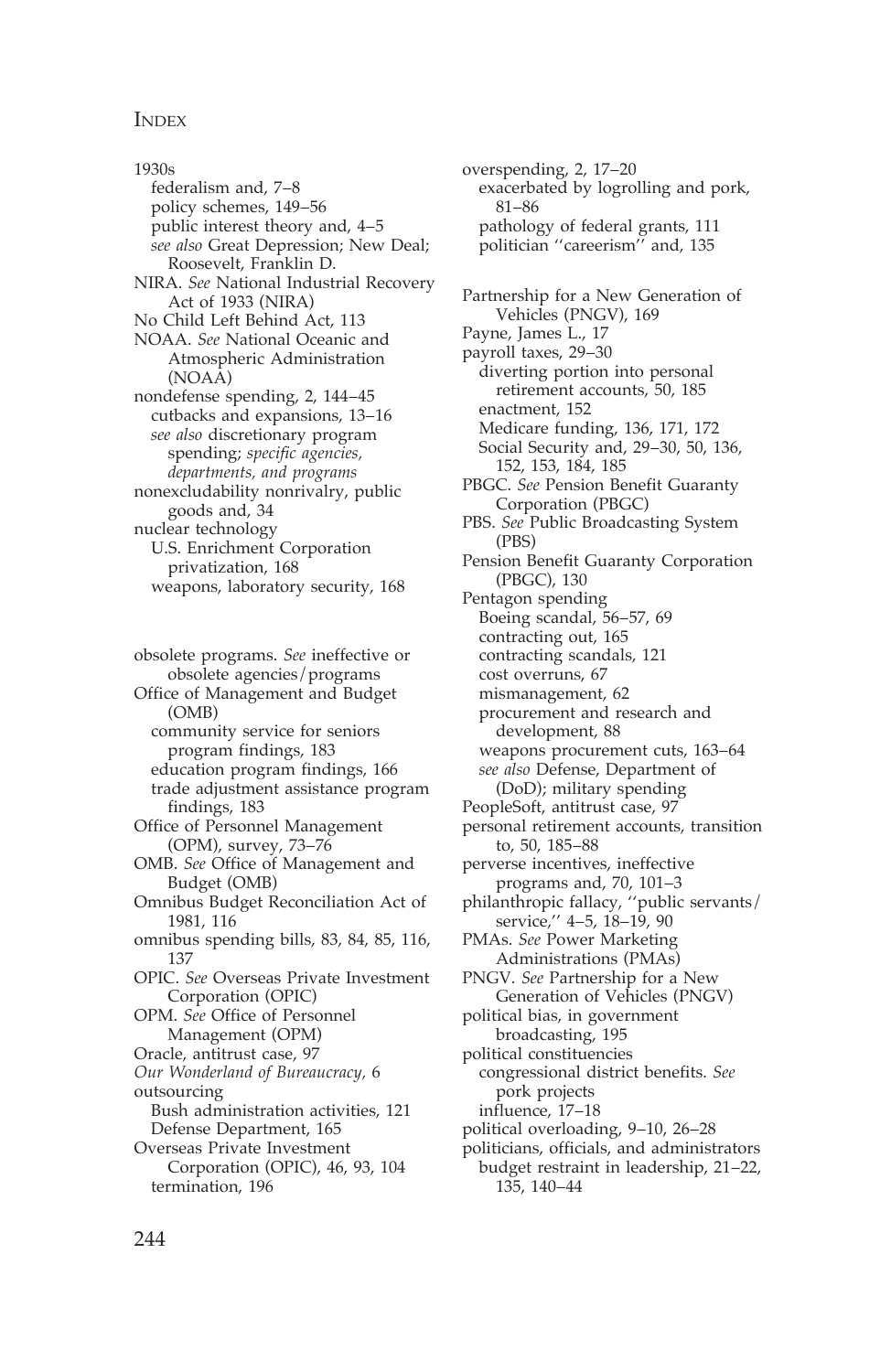federal grants, backing by, 107, 108–10 getting along/going along with system, 21, 135 intervention and the ''halo effect,'' 35 manifest and latent perspectives, 19–20 ''public servants/service,'' 4–5, 18–19, 90 self-interested, 4, 5, 34–35, 143 as self-selected, 20 term limits, 20, 133–35 *see also* Congress; Washington, D.C./ Capitol Hill population growth, by age group, 29 pork projects, 3–4, 21–22, 80, 82–86, 135, 137, 190 budget earmarks, 82–86, 112, 114–15, 117, 162 highway funding, 112 logrolling (vote trading) and, 80–81, 86 number in federal spending bills, 82, 87 seven criteria for, 85–86*n* watchdog groups, 82 postal service. *See* U.S. Postal Service (USPS) postsecondary education grants. *See* higher education loan and grant programs Powell, Jim, *FDR's Folly,* 150–55 Power Marketing Administrations (PMAs) damage example, 104 privatization, 122, 125, 170 private charity, foreign aid, 38, 193 private enterprise the Depression and demonization of business, 154, 156 government-sponsored enterprises, 130–31 private-sector firing, 75 spaceflight, 60–61, 123–25, 196 private functions, reform solution, 37, 38 privatization, 70, 119 activities contracted out (competitive sourcing), 121 ''best practices'' adoption and, 146 hurdles and opportunities, 119–22 stand-alone business examples, 122, 125

privatization targets, 3, 39–46

air traffic control system, 121–22, 126, 188–89 airport screening, 176–77 airports, 85, 127, 190 Army Corps of Engineers, 65, 194–95 Bureau of Reclamation, 179–80 Corporation for Public Broadcasting, 195 electric utilities, 122, 125 energy supply program, 168 federal assets (real and government property), 121, 131–32 helium reserve, federal, 120 highways, 120, 126–27 housing programs, 101, 103, 177–79 infrastructure, 122, 123, 125–27 loan and loan guarantee programs, 127–31 NASA, 45, 60, 196–97 National Zoo, 3, 119–20 PMAs, 122, 125, 170 rail system/Amtrak, 120, 122, 192–93 seaports, 127 space flight, 122, 123–25 state transit/transportation projects, 190–91 Transportation Department highpriority targets, 188 TSA, 176–77 TVA, 45, 122, 198 U.S. Enrichment Corporation (nuclear technology), 168 USPS, 61, 119, 122, 198–99 problems with federal programs. *See* damaging laws and programs; duplicative/redundant programs; ineffective or obsolete agencies/ programs; mismanaged agencies/ programs; special interest legislation and spending; waste, fraud, and abuse; *specific agencies, departments, and programs* procurement reforms, ending cost overruns, 50 Proxmire, William, 142–43 public and private interests, 3, 4–5 cost of government and, 32–36 "public choice" theory, 5 public interest theory of government, 4–5, 34–35, 117

Public Broadcasting System (PBS), 59 ''public goods,'' 34–36

Radalet, Steven, 58 rail service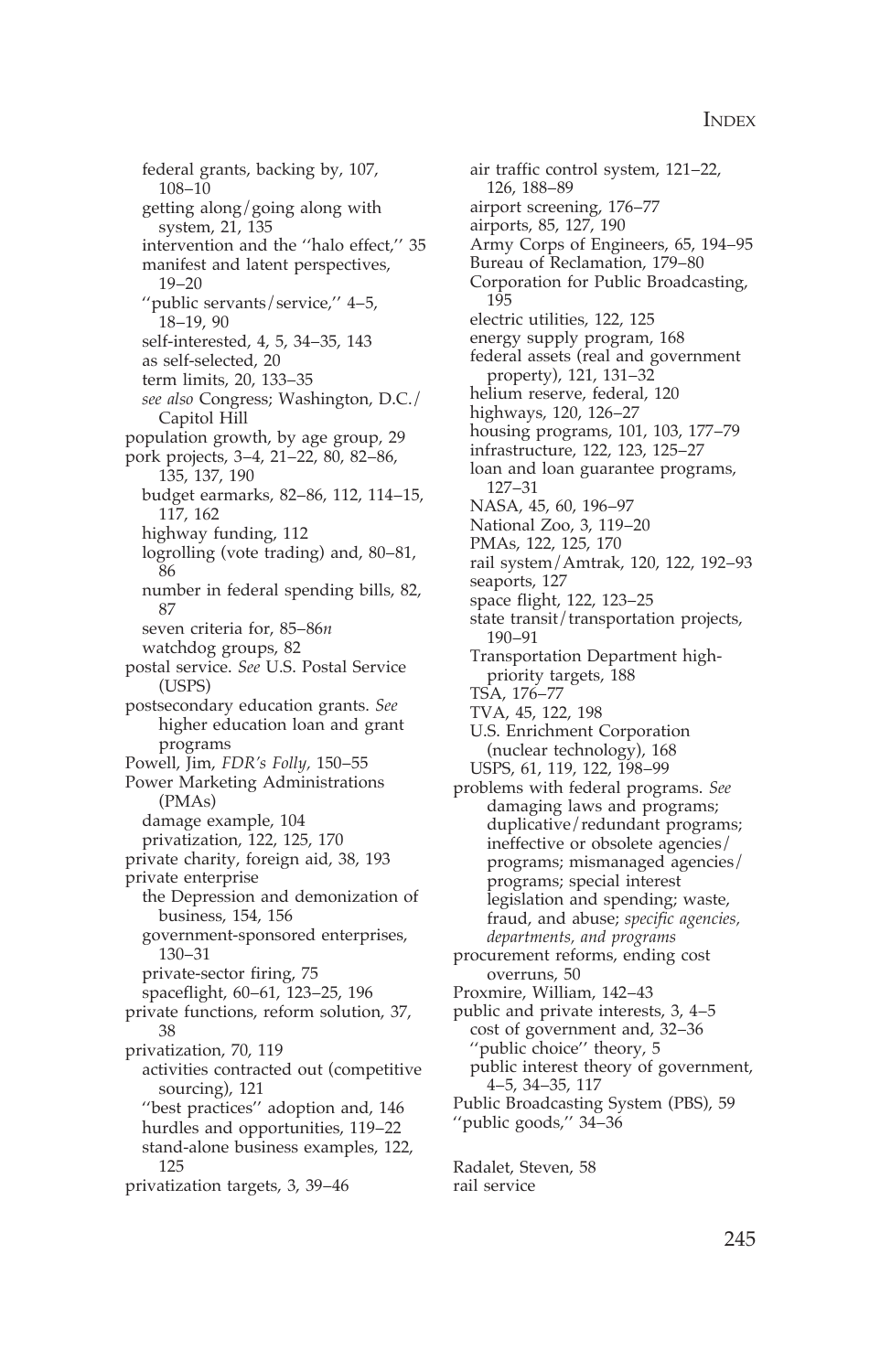privatization, 120, 122, 192–93 subsidies, 192–93 Reagan, Ronald on Education Department, 165 ''New Federalism'' policies, 106–7, 108, 116–17 President's Commission on Privatization, 120 spending cuts, 140 waste reduction effort, 52 real property ownership and management, privatization, 121, 131–32 Reciprocal Trade Agreements Act of 1934, 152 reform, targets for. *See* federal budget reforms; targets for reform reform solutions, 3–4, 32, 37–47 *see also* devolution to states/localities; federal budget reforms; privatization; termination regulations and regulatory agencies damaging. *See* damaging laws and programs increases in, 11, 153–55 sunsetting, 61, 138, 140 *see also specific regulations and agencies* rent subsidies fraud, 55 perverse incentives in Section 8 vouchers, 70, 101 reforms, 177–79 Republican party Big Government and, 13 ''Contract with America,'' 17 culture of spending, 13–22 leadership, 21–22, 135, 140–42 reform-minded Republicans, 15–16, 21–22, 140–42 retirement and retired persons spending on, 28–32 transition to personal retirement accounts, 50, 185–88 *see also* Medicaid; Medicare; Social Security Revenue Act of 1932, 151 Roberts, Owen, 25 Roemer, Tim, 28 Roosevelt, Franklin D. (FDR) antitrust crusade, 155 executive orders/regulatory harassment, 154–55 public interest theory of government and, 4–5

tax increases, 151–52 *see also* New Deal rural subsidies ineffective, 71 termination, 159–60 Rutan, Burt, 60, 123–24 Ryan, Paul, 138

Safe and Drug-Free Schools and Communities program, inefficiency, 114, 166 "salami" strategy in project costs, 69 Samuelson, Robert, 28 SBA. *See* Small Business Administration (SBA) scandals, 10, 177–79 air traffic control system, 189 Army Corps of Engineers, 64–65, 104, 194–95 China's possible theft of nuclear weapons information, 63–64 Enron Corporation, 93, 104, 196 export subsidy programs, 195–96 Fannie Mae, 130-31 highway funding/spending, 190–91 ''Indian Enron,'' 64, 180–81 involving border patrol, 62–63 Iraqi prisoner abuse, 76–77 MARAD programs, 93–94, 191 National Zoo, 3, 119–20 OPIC, 46, 93, 104, 196 Pentagon contracting corruption, 121 Pentagon deal with Boeing, 56–57, 69 USPS printing contracts, 121 Scarborough, Joe, 80–81, 83, 134–35, 141, 197 school nutrition program funding, examination of, 16 seaports, privatization, 127 Securities Exchange Act of 1934, 154 security grants, 115–16 Senate Agriculture, Nutrition, and Forestry Committee, 16 Senate Committee on Government Affairs, 4, 58 senior citizens. *See* elderly persons; Medicaid; Medicare; retirement and retired persons; Social Security September 11 (2001) terrorist attacks (9/11) government/agency mismanagement and, 8, 26–28, 63, 115–16, 176–77 post-9/11 grants fraud, 55, 115–16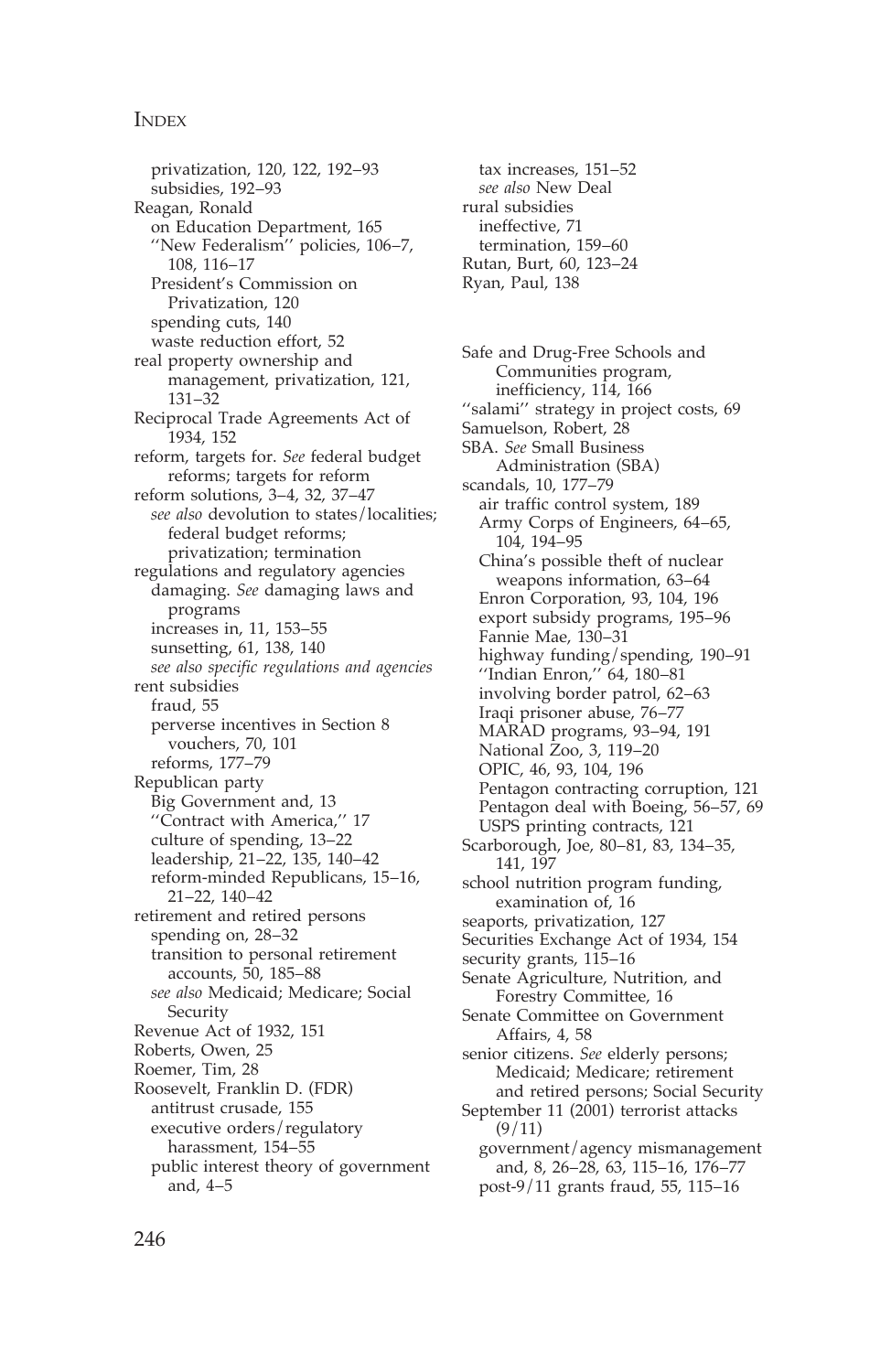TSA and, 8, 176–77 Service Contract Act, 45, 183, 184 SETI Institute, 60 ''shadow workforce,'' 12 shipping industry subsidies, 93–94, 191 Shuster, Bud, 112, 191 Skinner, Jonathan, 89 Slonaker, Thomas, 64, 181 Small Business Administration (SBA) borrower profile, 128 Participating Securities program, 129 termination, 46, 197–98 Small Business Innovative Research program, termination, 161 Small Business Investment Company, 129 Smoot-Hawley trade act, 152 Social Security Board of Trustee estimates, 29 features biased against the poor, 89 fraud, 55 growth and spending, 13, 89–90, 184–85 payroll taxes and, 29–30, 50, 136, 152, 153, 184, 185 price indexing, 185 promised but not funded benefits, 32, 140 reforms, 3, 32, 37, 38, 47, 50, 186–87 reforms (table), 44 transition to personal retirement accounts, 50, 185–88 "trust fund," 184 voluntary savings, 185–86 Social Security Advisory Council, 1997 report, 186 socially damaging laws and programs. *See* damaging laws and programs spaceflight private ventures, 60–61, 123–25, 196 *see also* National Aeronautics and Space Administration (NASA) special interest legislation and spending, 3, 4–5 activities involving, proposed federal budget cuts (table), 39–46 concentrated benefits and diffuse costs, 79–80 congressional favors, 57 cost to society outweighing benefits, 79–80 as distraction, 27–28 energy conservation budget funding, 169–70

logrolling (vote trading), 80–81, 86 political results of objecting to, 81, 86 pork spending, 80, 82–86 reform solution, 37, 38 spending cuts promised, 2, 15–22 proposed. *See* federal budget cuts St. George, Henry, 110 State, Department of, 13 high-priority targets (table), 44 mismanagement and 9/11, 26 state and local governments Depression-era tax increases, 152 devolution to. *See* devolution to states/localities grants. *See* grants to states and local governments growth in spending, 7 Medicaid and, 174–75 proper activities/functions for, 37, 38, 83–84 proper activities/functions for (table), 39–46 states' rights, grants undermining, 113 Stevens, Ted, 19, 57, 82, 115, 190 student loan programs. *See* higher education loan and grant programs subsidies. *See specific industries and programs* sugar subsidies and quotas, 93 sunset commission, 140 sunset legislation, federal regulations and programs, 61, 138 Supreme Court the Depression and demonization of, 154, 155–56 FDR's Court-packing scheme, 155–56 limited powers enforcement, 23–26 NIRA and, 153 Congressional term limits and, 134–35

Tenth Amendment and, 25

Taft, Howard, Committee on Economy and Efficiency in Government, 52–53 Tanzi, Vito, 87–88, 120, 146 targets for reform actively damaging activities. *See* damaging laws and programs

bureaucracy reform and, 73–77 duplicative programs, 57–59, 106, 177–79, 182, 183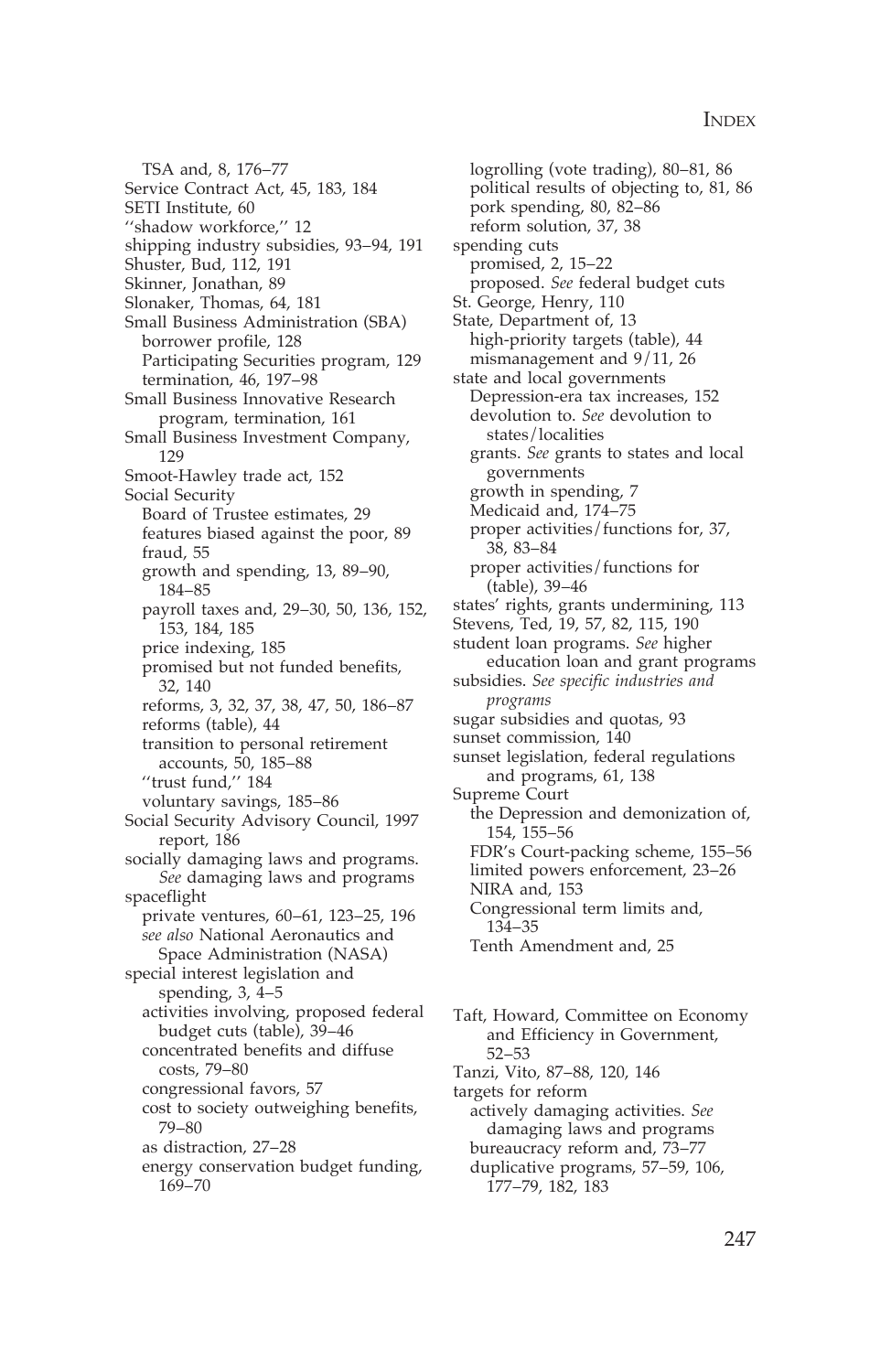inefficiency/obsolescence, 59–61, 70–72. *See also* ineffective or obsolete agencies/programs involving special interest, 37, 38, 39–46. *See also* special interest legislation and spending mismanagement, 62–70. *See also* mismanaged agencies/programs private functions, 37, 38, 39–46. *See also* privatization; privatization targets problems and reform solutions, 3–4, 32, 37–47 proposed cuts (table), 39–46 state/local functions, 14–15, 37, 38, 39–46, 106–7, 108, 116–17. *See also* devolution targets termination targets. *See* termination; termination targets wasteful, fraudulent, and abusive, 51–57. *See also* waste, fraud, and abuse; wasteful programs *see also* discretionary program spending; entitlement program spending; *specific agencies, departments, and programs* tax increases, 1–2 Depression-era, 151–52, 154 shrinking tax base and, 30 supermajority requirement, 137, 140 taxes and taxation alternative minimum tax, 48, 49 capital stock tax, 152 corporate income tax, 136, 151–52 cost of support of government, 32–36 ''deadweight losses'' and, 33–34, 186 estate tax, 152 excise taxes, 134, 151 gasoline taxes, 4, 48, 49, 111, 190, 191 Holmes on taxes and civil society, 35 income tax, 136, 185–86 income taxes, Depression-era, 151–52 liquor tax, 152 payroll. *See* payroll taxes reforms, 48, 49, 135–36 rules increase, 11 tariffs and excise taxes, 136 tax burden, 28–32, 136, 140, 171 tax relief budget accounts, 138 taxpayers' financial exposure, 31–32, 171 transparency, 136, 139 undistributed profits tax, 152

unfair redistributions between states, 111–13 voluntary retirement savings and, 185–86 Taxpayers for Common Sense, 83 TDA. *See* Trade and Development Agency (TDA) technology subsidies and projects project cost overruns, 67–68 termination, 160–61 Tennessee Valley Authority (TVA), 104 privatization, 45, 122, 198 term limits, 20, 133–35 termination employee, 74–77 method for eliminating poor/ obsolete programs, 61 resistance to, 53 sunset commission for, 140 sunset legislation and, 61, 138 termination targets, 6, 39–46 Commerce Department high-priority targets, 160–62 DoD high-priority targets, 162–65 DoE high-priority targets, 167–70 Education Department, 165–67 Essential Air Service program, 189–90 export subsidies programs, 195–96 HUD high-priority targets, 101, 103, 177–79 Justice Department high-priority targets, 181–82 Labor Department high-priority targets, 182–83 MARAD, 93–94, 191 NASA, 64, 196–97 NIH applied research funding, 176 SBA, 197–98 Transportation Department highpriority targets, 190–91 USDA high-priority targets, 157–60 terrorism failure to focus on, 27 ''watch lists'' problem, 27 *see also* September 11 terrorist attacks (9/11) Thatcher, Margaret, 120 Thompson, Fred, 4 trade antidumping laws, 96, 98–99 barriers, U.S., 93 export subsidy programs, termination, 195–96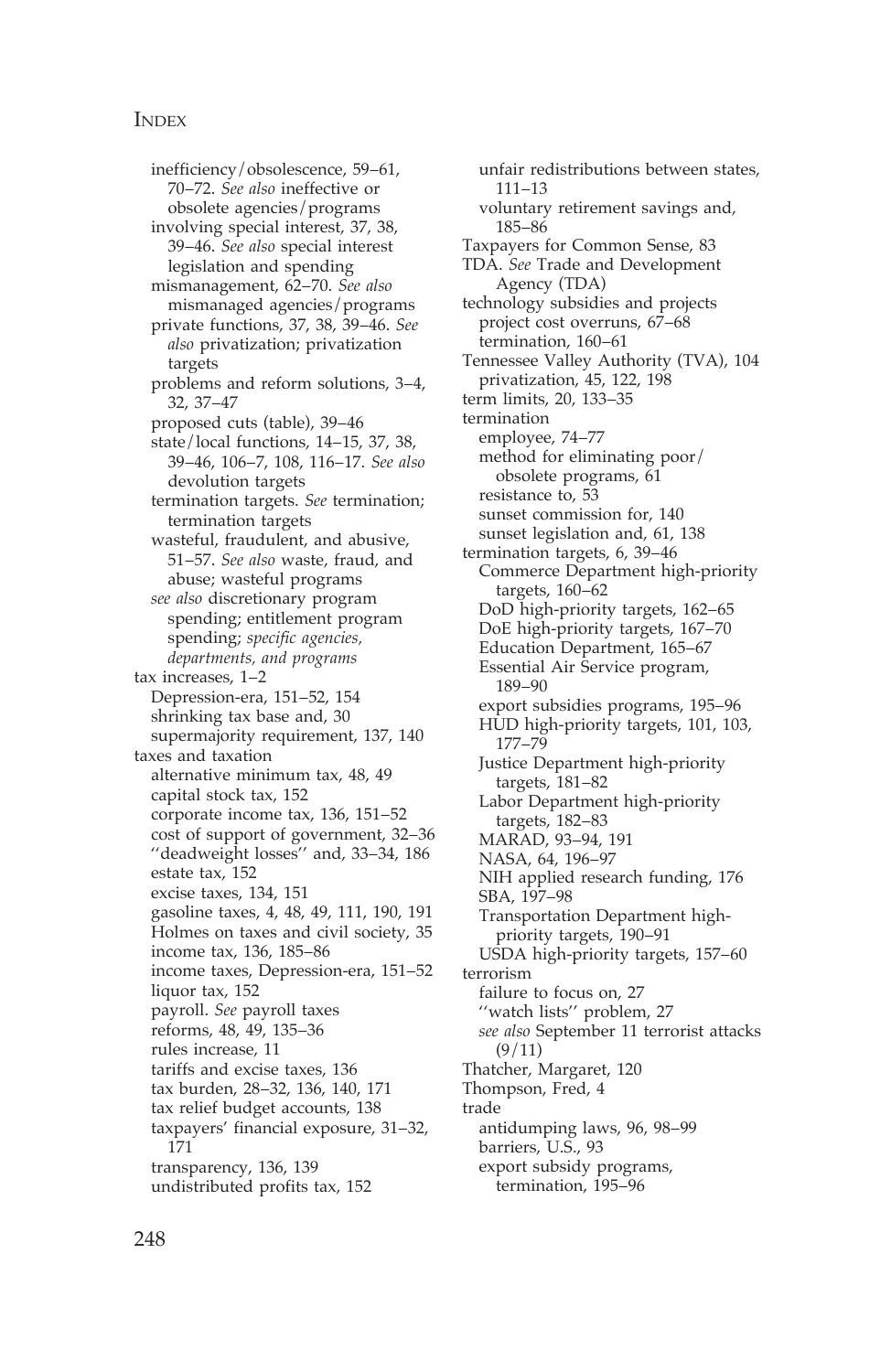international trade rules, 96 protectionism, 96, 152 restrictions, the Depression and, 152 trade adjustment assistance program, termination, 183 Trade and Development Agency (TDA), termination, 46, 196 transfer payments/programs, 11, 89–90, 100–103 *see also* Medicare; Social Security transparency in federal accounting, 136, 139 transportation cost overruns, 65, 69 transit programs, devolution to states, 190–91 Transportation, Department of budget and problem description, 188 high-priority targets, 188–93 high-priority targets (table), 44–45 Transportation Security Administration (TSA), 8–9, 59, 176–77 Treasury Department, project cost overruns, 67 TRIO program, inefficiency, 166 TSA. *See* Transportation Security Administration (TSA) Tullock, Gordon, 143 TVA. *See* Tennessee Valley Authority (TVA)

unemployment benefits, 182 Depression-era, 153–54 increased cost of employment and, 153–54 post–World War I to pre–World War II, 149–50 unions compulsory unionism, 153, 155 Depression-era activities, 153–54 monopoly unionism, 153 wages, 131–32, 153, 182–83, 184 *United States v. Lopez,* 24 Urban Institute, on grant funding, 108–9 urban renewal policies, failure of, 5, 101, 178 U.S. Enrichment Corporation, privatization, 120 U.S. Postal Service (USPS) monopoly/noncompetition with, 61, 119

printing contracts scandal, 121 privatization, 45, 119, 122, 198–99 USAID. *See* Agency for International Development (USAID) USDA. *See* Agriculture, Department of (USDA)

Veterans Affairs, Department of, project cost overruns, 67 video rentals, antitrust case, 98 Virginia military base closings, 164 private highways, 126–27

wages and wage rules Depression-era, 153 minimum wage laws, 182 union. *See* unions Walker, David, 162 Warren, Charles, on federal grants, 110–11 Washington, D.C./Capitol Hill cost overruns in and around, 68 culture of spending, 7, 15, 17–20, 21, 140 waste, fraud, and abuse, 3 activities involving, proposed federal budget cuts (table), 39–46 commission to root out, 138–39 Defense Department high-priority targets, 62, 162–65 DoE agencies and programs, 67, 167–70 FAA, 126 grant programs, other, 55, 56, 115–16 higher education loan and grant programs, 167 HUD programs, 178 MARAD programs, 93–94, 191 Medicaid, 174–75 Medicare, 171 NASA, 196–97 *see also* scandals wasteful programs, 51–57 ''golden fleece'' awards, 142 reform solution, 37, 38 tools for cutting, 138–39 *see also* pork projects; targets for reform; *specific agencies, departments, and programs* Watergate, 5 weapons procurement, 53–54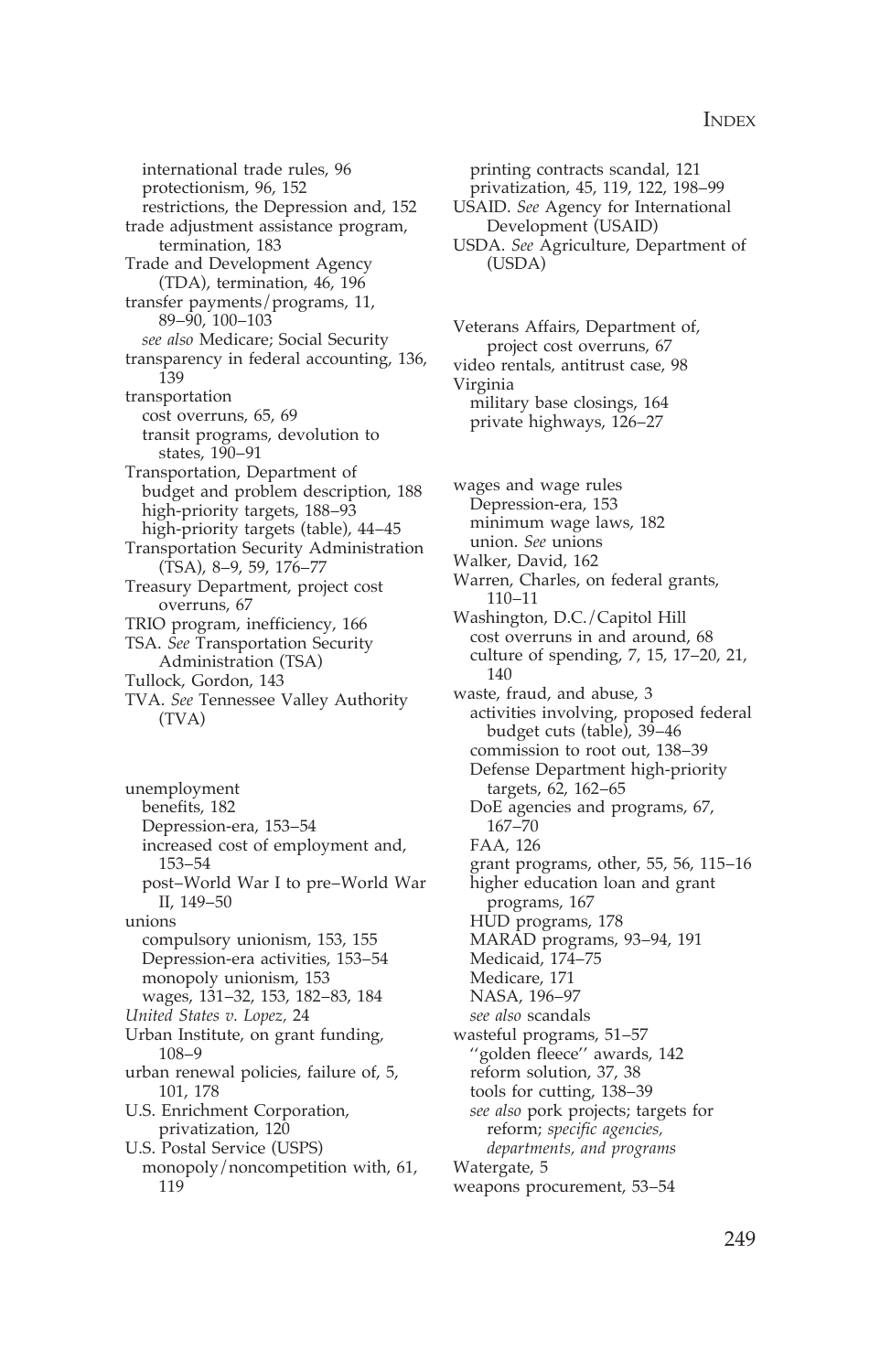cost overruns, 67 cuts, 163–64 foreign military financing and sales program termination, 164–65 welfare state, modern distributional effects in, 87–88 reform, 101, 103 socially damaging side effects of, 100–103 Whitten, Jamie, 82 workforce rules, 73–77

Xerox Corporation, antitrust case, 97–98

Young, Don, 82, 112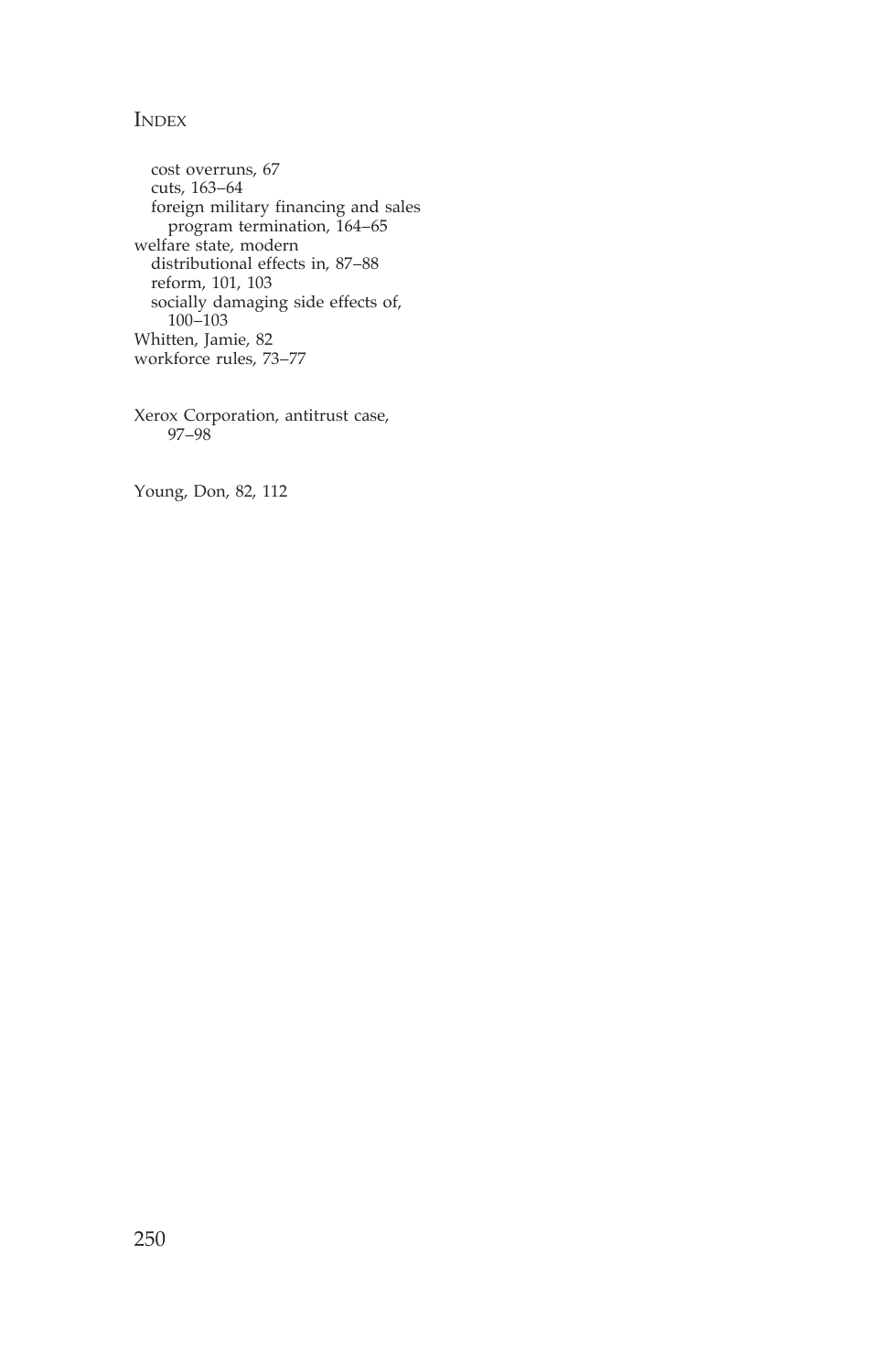# About the Author

Chris Edwards is director of tax policy at the Cato Institute. Before joining Cato in 2001, Edwards was senior economist on the congressional Joint Economic Committee examining tax and budget issues. From 1994 to 1998, he was a consultant and manager with PriceWaterhouseCoopers, where he researched fiscal issues being considered by Congress. From 1992 to 1994, he was an economist with the Tax Foundation. Edwards's articles on the federal budget have appeared in the *Washington Post*, the *Wall Street Journal*, the *Los Angeles Times*, the *Washington Times, Investors Business Daily*, and other major papers. He holds a masters degree in economics from George Mason University in Virginia.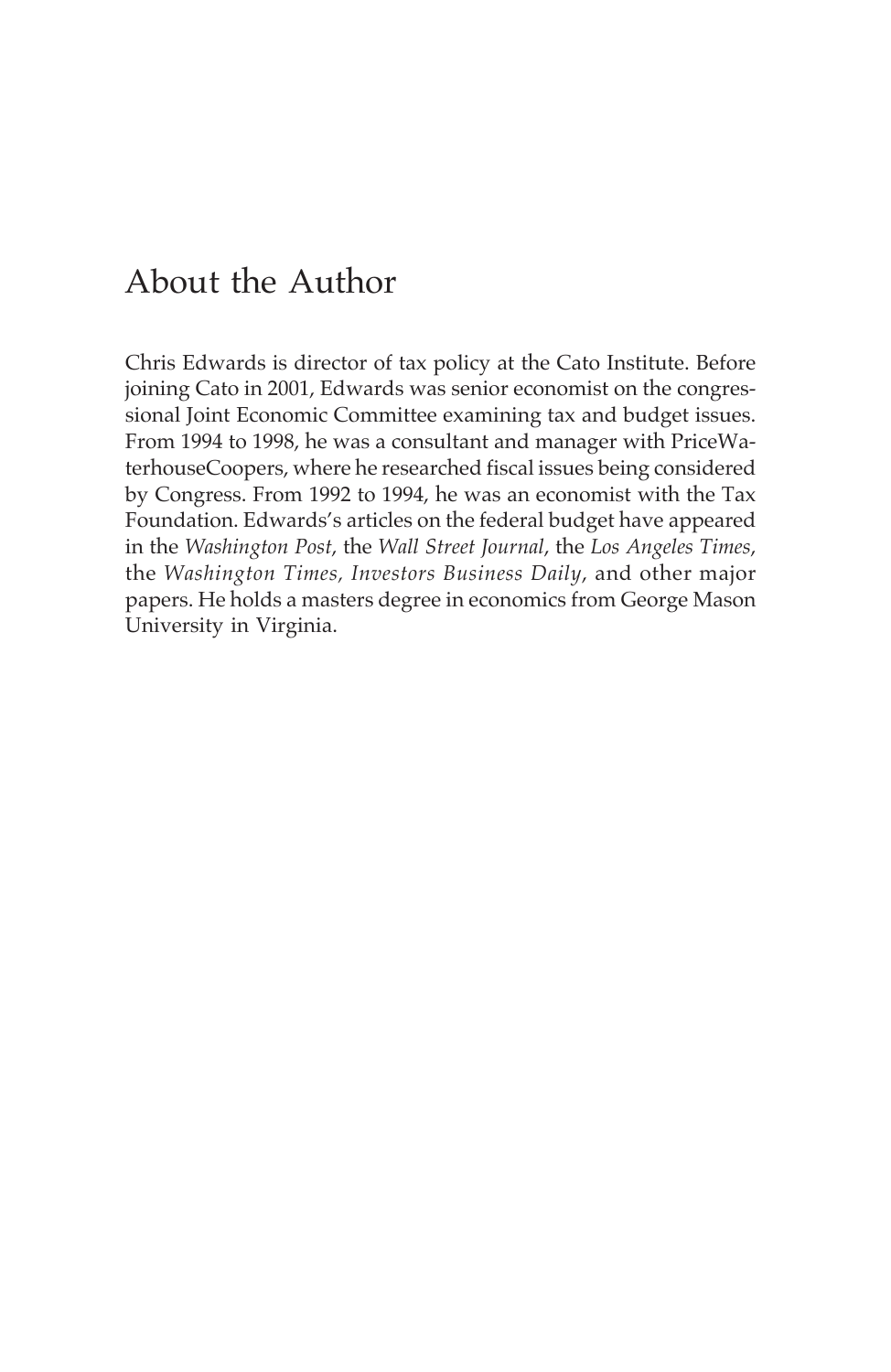## Cato Institute

Founded in 1977, the Cato Institute is a public policy research foundation dedicated to broadening the parameters of policy debate to allow consideration of more options that are consistent with the traditional American principles of limited government, individual liberty, and peace. To that end, the Institute strives to achieve greater involvement of the intelligent, concerned lay public in questions of policy and the proper role of government.

The Institute is named for *Cato's Letters,* libertarian pamphlets that were widely read in the American Colonies in the early 18th century and played a major role in laying the philosophical foundation for the American Revolution.

Despite the achievement of the nation's Founders, today virtually no aspect of life is free from government encroachment. A pervasive intolerance for individual rights is shown by government's arbitrary intrusions into private economic transactions and its disregard for civil liberties.

To counter that trend, the Cato Institute undertakes an extensive publications program that addresses the complete spectrum of policy issues. Books, monographs, and shorter studies are commissioned to examine the federal budget, Social Security, regulation, military spending, international trade, and myriad other issues. Major policy conferences are held throughout the year, from which papers are published thrice yearly in the *Cato Journal.* The Institute also publishes the quarterly magazine *Regulation*.

In order to maintain its independence, the Cato Institute accepts no government funding. Contributions are received from foundations, corporations, and individuals, and other revenue is generated from the sale of publications. The Institute is a nonprofit, tax-exempt, educational foundation under Section 501(c)3 of the Internal Revenue Code.

> CATO INSTITUTE 1000 Massachusetts Ave., N.W. Washington, D.C. 20001 www.cato.org